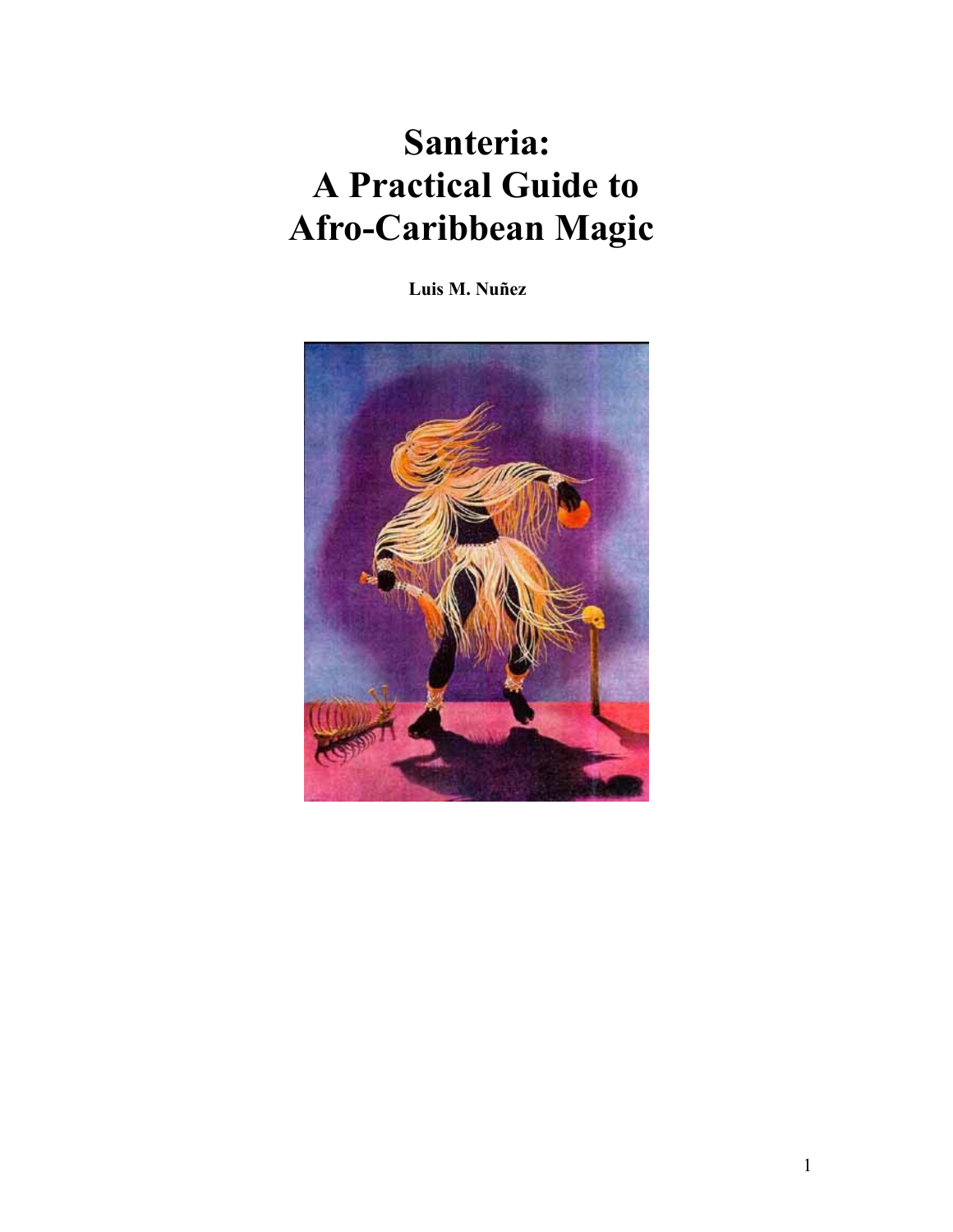Table of Contents

Introduction.

Chapter 1. Historical notes.

Chapter 2. Ceremonies.

Chapter 3. The Sacrifice.

Chapter 4. The Gods I.

Chapter 5. The Gods II.

Chapter 6. The Gods III.

Chapter 7. The Gods IV.

Chapter 8. The Oracles I.

Chapter 9. The Oracles II.

Chapter 10. The Oracles III.

Chapter 11. The Oracles IV.

Chapter 12. Talismans, Spells & Implorations I.

Chapter 13. Talismans, Spells & Implorations II.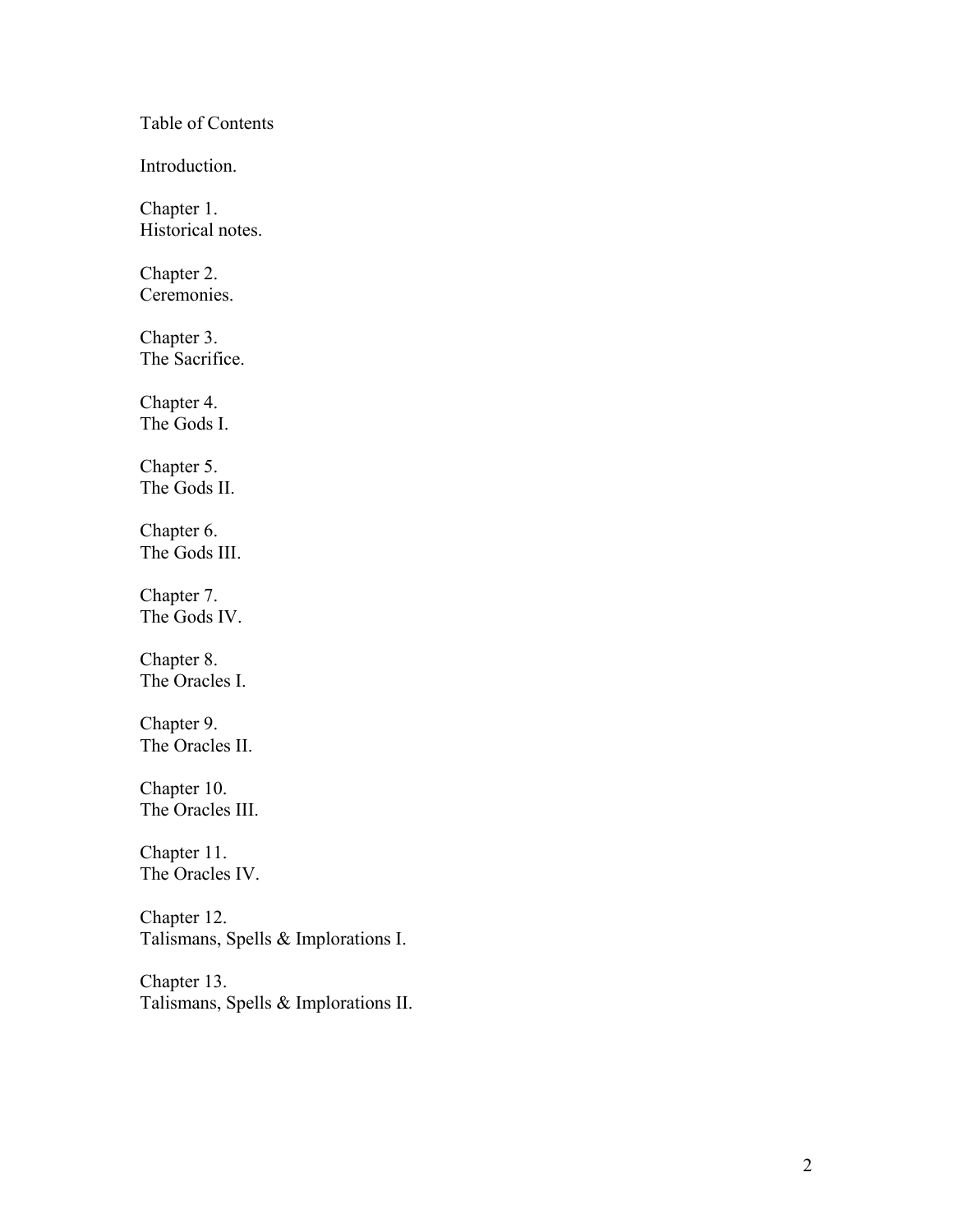#### **Introduction**

Santeria is not an archaic religion. It is a vibrant force with five hundred years of continuous history in the Western Hemisphere. Its African roots go back at least as far as Christianity's.

Santeria has millions of followers spread across the United States, the Caribbean, Central, and South America. There is Voodoo in Haiti, Macumba in Brazil and Candomble in the Northern coasts of South America. Its adherents come from all walks o f life; doctors, lawyers, politicians, thieves and pimps. All those who seek the power to control their own lives and want to lead them in accord with the deepest parts of their beings are candidates for initiation into Santeria. As the traditional belief systems of the Western world cease to provide a direct emotional involvement with the mysteries of life, more and more people are turning to the throbbing of the Santeria drums. It is a religion of trance, mystery, posse ssion, blood and sex. What follows is a brief glimpse into Santeria. If you want to know more, go to the ceremonies, burn the candles and dance to the drums. Skin color or language are no barriers. The ancient gods will recognize their own.

## **Chapter One**

## **HISTORICAL NOTES**

Santeria's roots are in Africa, in the Yoruba religions native to Nigeria. It was brought to the New World by the hundreds of thousands of men, women and children who were hunted down and sold as slaves.

The African religions had to undergo severe transformations in order to survive. The changes that led to Santeria began in 1517, when Yoruba slaves had their first bitter taste of Catholicism in Cuba.

It is its Catholic content which gives Santeria its peculiar flavor. The combination results in a Santero being a devout Roman Catholic at the same time he or she is sacrificing a rooster to a cement image of Elegua enthroned behind the front door.

There are no records. There are only stories, echoes of voices long dead.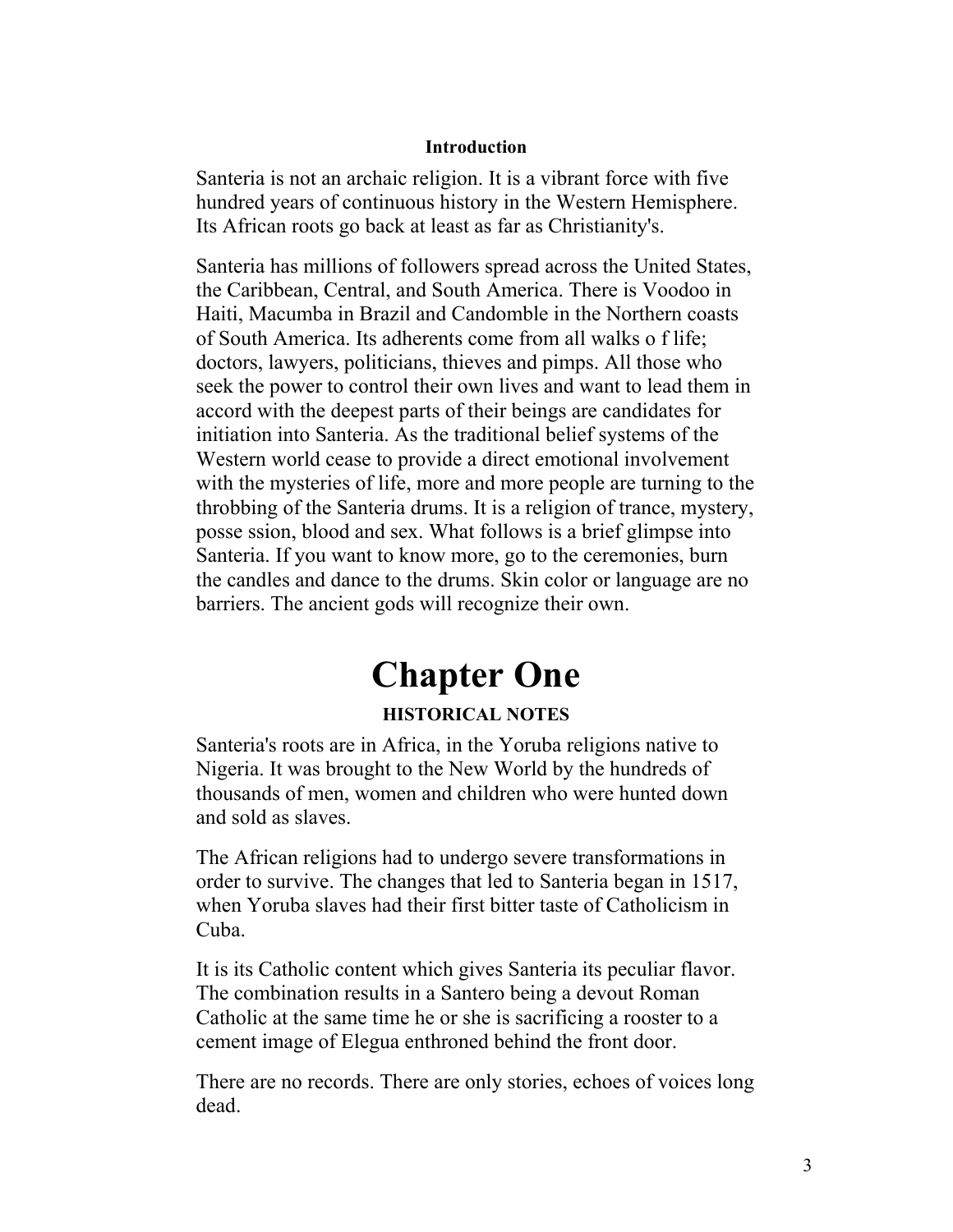*The slave is brought to the new land. No longer a human being, the slave is sold and traded like a beast of burden. If the Master is kind, the slave will eat and live to work. If the Master is not, the slave will work until the slave dies.*

*Night brings an old Yoruba song. A homemade drum answers. A chorus forms. More drums are brought out. The old movements are recalled. The dancing starts. Chants and dances from quarrelling African tribes join and make love to each other. The rhythms unite, transform and give birth to something new.*

*The herb man looks after the sick. He sees the future. Prayers. Offerings. Sacrifices. He knows what foods the gods like, what women attract them. Enemies are killed by a handful of powder.* 

*The white man in the black cassock comes. There is a Jesus. He was tortured and killed. His mother cries. The slaves understand grief and death.*

*The white god doesn't talk. The white god does not come to visit. The white god does not like the things that the earth gives with such love. No singing. No dancing. No food. No perfume. He hates the feel of soft velvety flesh and laughter in the night. The white god makes no miracles.*

*The old Yoruba priest teaches the young the ancient rites. Secretly. They are treasures.*

*Nannies croon African Apatakis. White babies fall asleep, the stories of the gods in their ears. The babies grow up. They dance. They believe.*

*White men have black lovers. Beautiful black women bite their ears. They learn to respect Chango. They do not provoke Elegua.* 

*The Spanish Inquisition comes and kills and burns. They say there is only one god.* 

*The slaves smile and lie. They worship Chango, Obatala or Oshun as they kneel in church. They believe in the white god and saints as well. The more love and respect given to all the gods, the greater their protection.*

*Elegua, the playful messenger of the gods, cheerfully becomes the Holy Child of Atocha. Oshosi, the fierce god of war, shrugged his*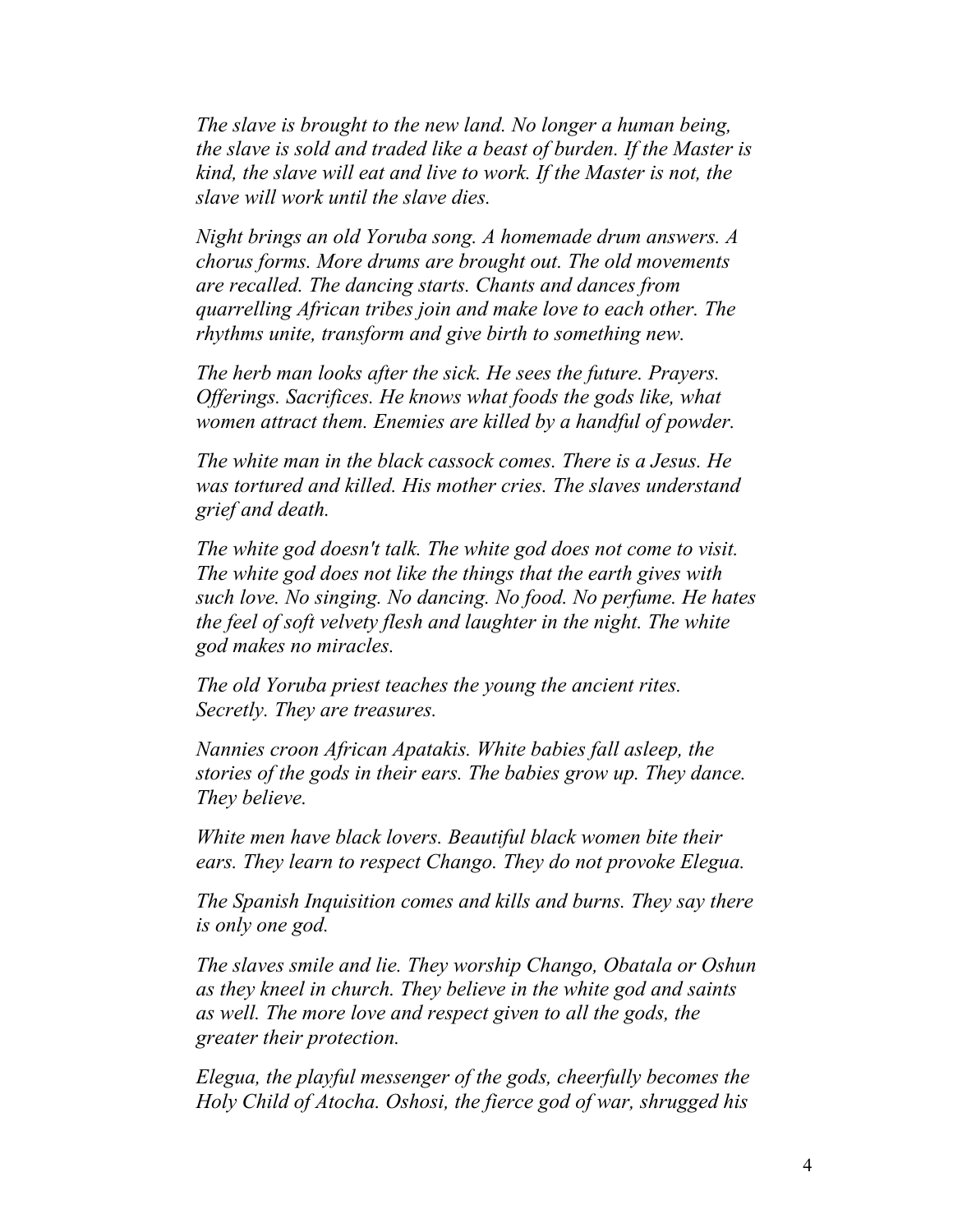*shoulders and became Saint Norbert. Oshun, the hip-swinging goddess of those who know how to make love with skill and passion, became Our Lady of Charity (La Caridad del Cobre). Chango, the invincible warrior chief, the whoring god of storm and lightning, showed his sense of humor. He turns into Saint Barbara.*

*Everyone felt much more protected now that Chango was a warrior as well as a female Saint inside the church. No one fooled anyone. The slave owners saw that, after a religious festival (a " golpe de Santo") there was peace and harmony in the sugar plantations. Many white mothers had their child brought back to health by a black herbalist. Young women swore about the effectiveness of love philters and showed off their handsome husbands as proof. The priests thought about the recent slave uprisings in Haiti and the accompanying massacre of the priesthood and assured the laity that a little drumming in the night was absolutely harmless.* 

Santeria was born. No one really paid much attention.

## **Chapter Two**

#### **CEREMONIES**

The Rule of Osha, as Santeria is formally known, has no written canon. Its traditions are passed on orally to the initiates. The written records in existence are either direct transcriptions from the oral tradition taken from initiates by interested researchers or from the notebooks in which a godmother or godfather laboriously wrote, with a smeary pencil, awful grammar and spelling, the finer points to be remembered during the ceremonies. The Lucumi language that the initiate in Santeria, the "asentado", is supposed to learn and practice is passed on in the same way.

Santeria has many variations according to the locality in which it is practiced. Distance and necessity make many of the practices vary wildly from each other. However, certain common threads run through all practices and make it possible to come up with what may be called a "generic" ceremony.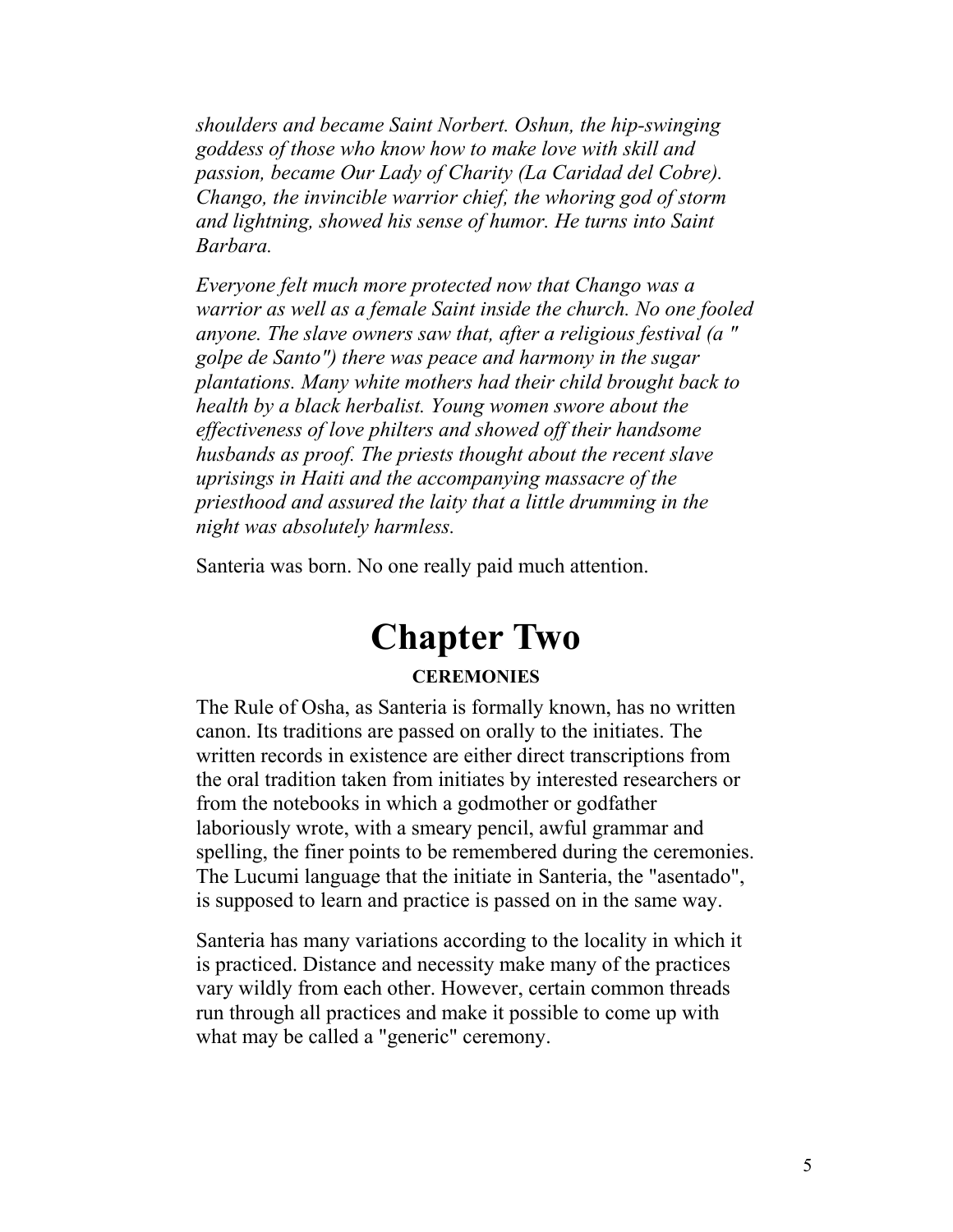#### **The Ceremony**

It is Saturday. Everyone arrives early, dressed in their patron Saint's, their Orisha's, favorite colors and bringing the collars (Ilekes) and bundles and boxes containing the sacrificial animals and special foods and offerings needed for the ceremony. The ceremonies are long and exhausting. They can last all night and into Sunday morning.

A large comfortable room has been reserved in the house. The time passes in conversation, jokes and anecdotes. The altar is placed in a prominent position within the ceremonial area. Commonly, images of Christ and St. Barbara are prominently featured. Spread out before each image is a large ceramic soup tureen with a cover, usually decorated in a very rococo style. These tureens contain the stones (Otanes) sacred to the Orishas and the consecrated cowrie shells (Dilogun) used in the shell oracle (Medilogun).

Upon the mat covering the floor before the altar, the participants place the fruits, vegetables, cooked foods and the sacrificial animals they brought to the ceremony. There are also containers of Chequete (a drink made from sour orange juice, molasses, corn meal and fresh coconut milk). Bottles of aguardiente (an extremely strong drink distilled from sugar cane juice) are also placed on the mat as an offering to the Orishas. The official conducting the ceremony, either a high ranking bishop (Babalawo , or Iyalocha, if a woman), or a common priest (Santero or Santera) will fill his or her mouth with the aguardiente and spray it over the gathering as a blessing and to quiet those who have been possessed by an Orisha during the ceremony.

The conversation dies down at a signal from the Babalawo. Everyone settles down in front of the altar. The Babalawo holds up a container of Omiero (a mixture of rain water, river water, sea water and holy water; aguardiente, honey, corojo butter-extracted from the hard nuts of the corojo palm, cocoa butter, powdered eggshell, pepper and various other herbs and ingredients particular to the mixture's purpose. It is brewed by immersing a live coal wrapped in a fresh taro (Malanga) leaf into the mixture, which has been steeping since the previous day).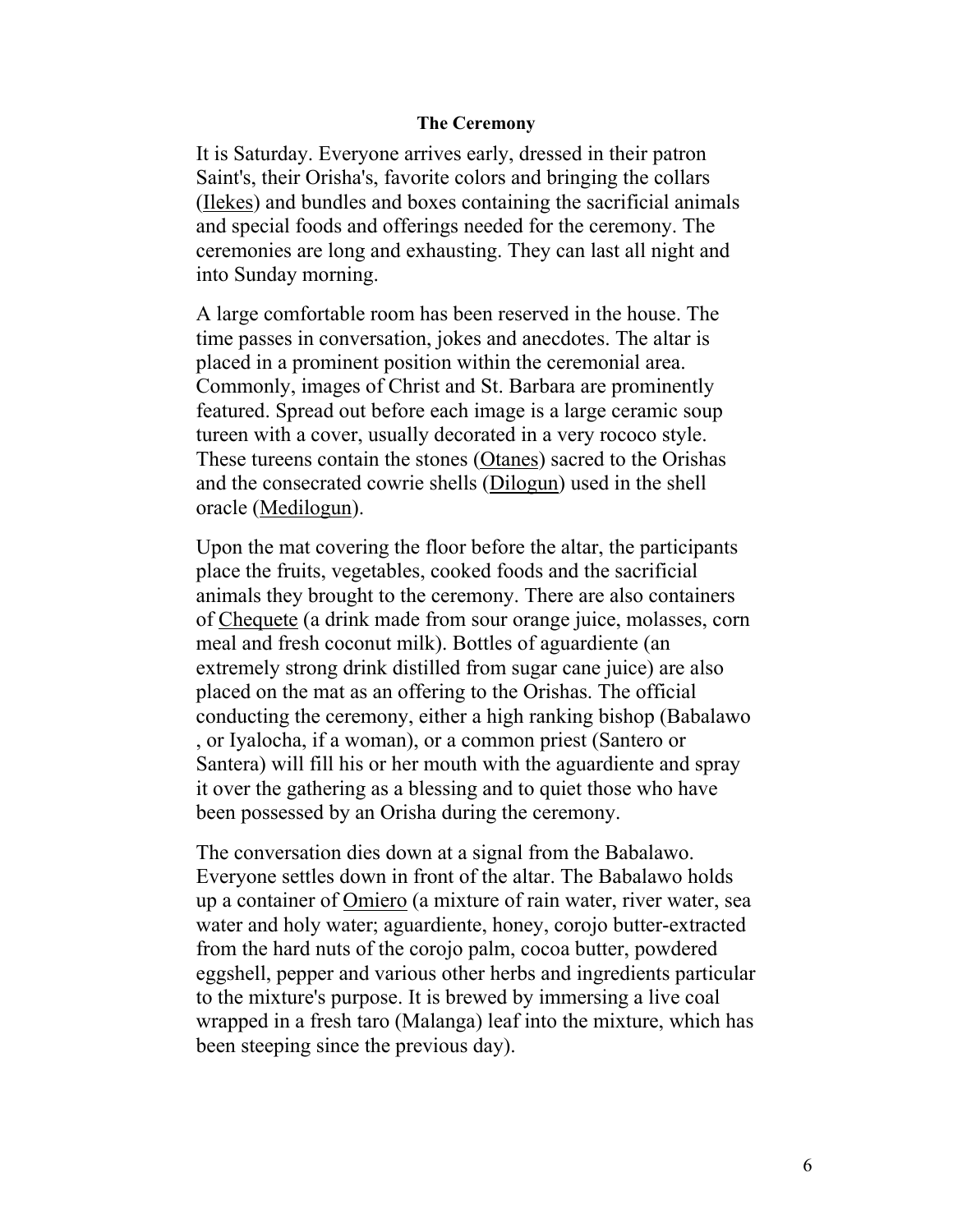The container is presented to the four cardinal points and a small offering is made to each by spilling a bit of the Omiero. The Babalawo faces the altar and offers the Omiero to the Orishas, asking them to bestow their magical powers (Ashe) upon him. A little Omiero is then spilled at the room's entrance. The Babalawo returns to the center of the gathering and spills Omiero on the floor three times. The mixture is then offered to whomever would like to drink. Almost everyone does.

The Babalawo then draws the required symbols on the floor to summon the Orishas

. They are drawn with powdered eggshell mixed with earth from the roots of the favorite tree or plant of the house's tutelary Orisha. The symbol is blessed and sprinkled with corn meal. A candle is lit at prescribed points. No one walks on these designs or steps over them.

The preliminaries being over, the youngest initiates (young in terms of time since their initiations into Santeria), along with those that aspire to join, back into the room, their faces away from the altar. The make obeisance by laying face down on the floor with their heads towards their godmother or godfather, the person sponsoring the novice and who may or may not be conducting the ceremony. This person or persons, in turn salutes the Orishas and blesses the new initiates and the novices. The blessings made, the godfather or godmother stands. The drumming begins.

Sometimes a participant is immediately possessed by an Orisha. At the moment of possession, the personality traits of the controlling Orisha become clearly manifested. Shaking and shuddering of the whole body are followed by very strong convulsions. The possessed individual falls on the floor.

The physical symptoms cease. Utter calm is reflected in the "montado"'s face (literally, he who is ridden. The act of possession). Voice, mannerisms and gestures change completely. The personality of the "caballo" (horse) ceases to exist. The personality of the Orisha has completely taken over the believer's body.

Nearby persons restore the "caballo"'s calm by blowing into his or her ears and mouth. Cocoa butter or corojo butter are rubbed on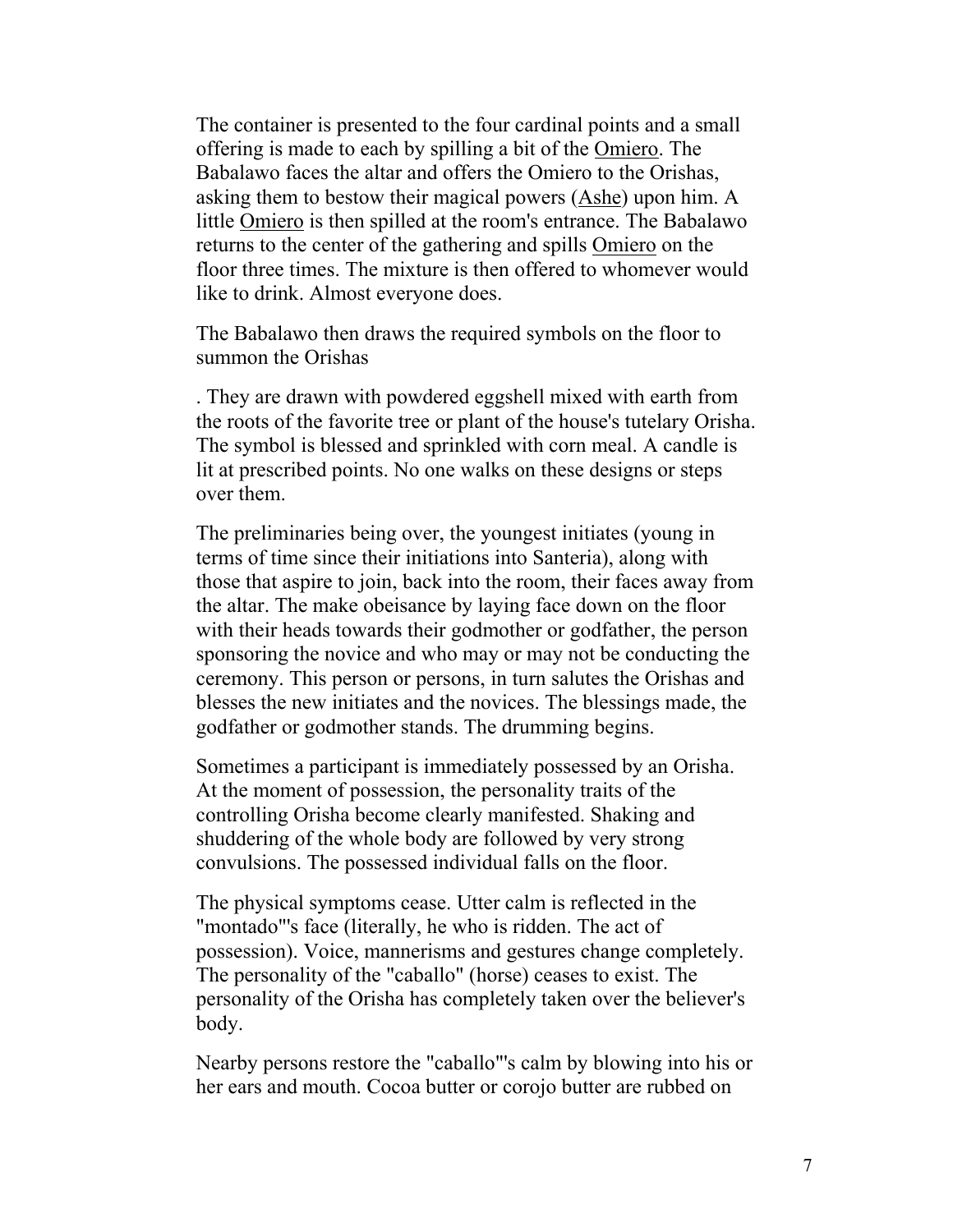the person's hands and feet. If the trance becomes too violent, the "caballo" may be injured. It is the responsibility of those around the possessed individual to ensure his or her well being.

After the initial crisis is over, the Orisha's control over the possessed body becomes stronger. The Orisha dances to the welcoming beat of his or her specific rhythm and chant and "cleans" (purifies and blesses) those present. If the ceremony includes an animal sacrifice, the Orisha blesses those present by tearing or biting off the heads of sacrificial birds and sprinkling them with the blood.

If the Orisha is in a good mood, his "children" (those initiated to that particular Orisha) will joke and dance with the Saint. If the Orisha is in a bad mood or comes to punish someone, there is a profound silence. Everyone respectfully listens to the scolding.

The Orishas speak briefly and get directly to the point. They prefer to communicate through the cowrie shell oracle or the coconut oracle (Biague).

The trance may last for seconds or for the entire ceremony. The trance's end comes spontaneously, although the godmother or godfather of the possessed person may have to intervene at times and prevent the possession from lasting too long a time. This is specially true in the case of novices whose trance capacity is not well known. Rarely can the possessed person remember what they did or said.

#### **The Initiation (The "Asentado")**

The details of each initiation ceremony vary according to the Orisha who will become the "parent" of the person being initiated into Santeria. The following information is a composite obtained from various sources and may be described as a "generic" initiation.

The first Orishas to be "asentados" (literally, seated upon) the novices head are: Obatala, Chango, Yemaya, and Oshun. Petitioning these Orishas for protection, offering them blood sacrifices and becoming possessed by them mark the entrance of the novice into Santeria.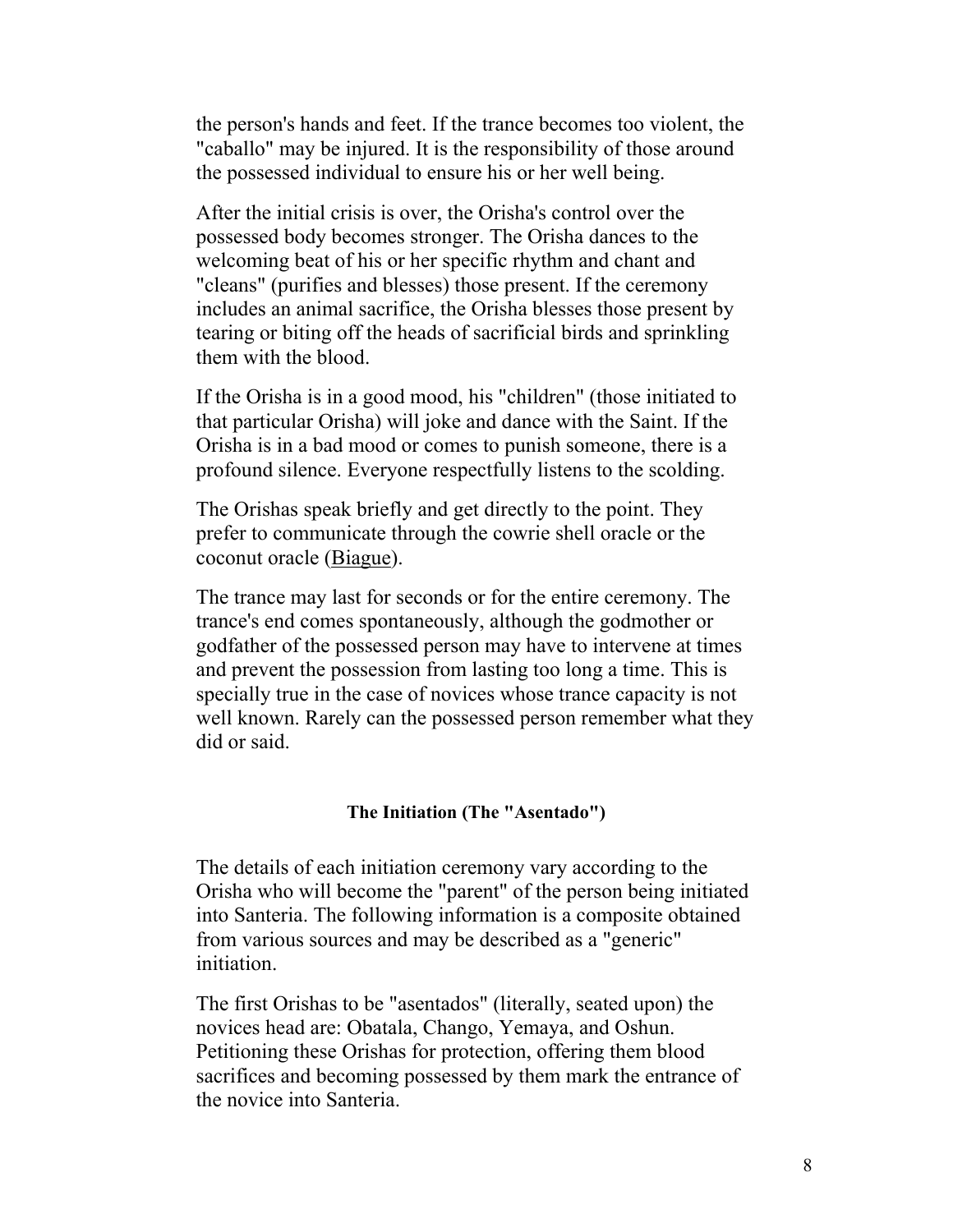The novice has no say in selecting the Orisha whose "child" he will become. The relationship is revealed through consulting the oracles, the physical characteristics peculiar to the "children" of a particular Orisha and through the direct intervention of the Orisha as he or she possesses a person and lays claim to that person prior to his or her novitiate.

"I remember that the first thing I had to do was to get together the money. And it was a lot! An asiento is expensive. The big one is the fee to the Babalawo, but there's also all the food to buy and the aguardiente. Not to mention all the new clothes I had to buy. You have to have all new clothes, you know, to be clean."

Both the money and the new wardrobe are turned over to the novice's godmother or godfather. It is this sponsor who administers the funds.

The current cost of an initiation in New York or in Miami can easily run from three to five thousand dollars. The cost is determined by the Orisha, or so it is said.

"My godfather came and told me when the 'asiento was going to be. I was very excited. I was frightened, but I was mostly excited. I packed up my things and moved to my Babalawo's house. I was supposed to be there a week, but I had problems at work and I had to go back to work in four days."

If the novice is a girl who has reached the age of menstruation, the date of the "asiento" and of its accompanying rites must not correspond with that of her period. The proximity of a menstruating woman to an Orisha is considered sacrilege.

"The Babalawo sat me down in his room. He made me sit on a mat. He took out his shells and sang to them and shook them up. Then, he had me blow into them to give them Ashe. He threw them over and over again until he was sure what my Ebo was going to be. I've been pretty bad, so, let me tell you, it was a lot!"

An Ebo is any sacrifice or offering to the Orishas. In the case of an initiation, the Ebo are the sacrifices the novice must make to appease the Orishas offended by his or her past faults or evil actions.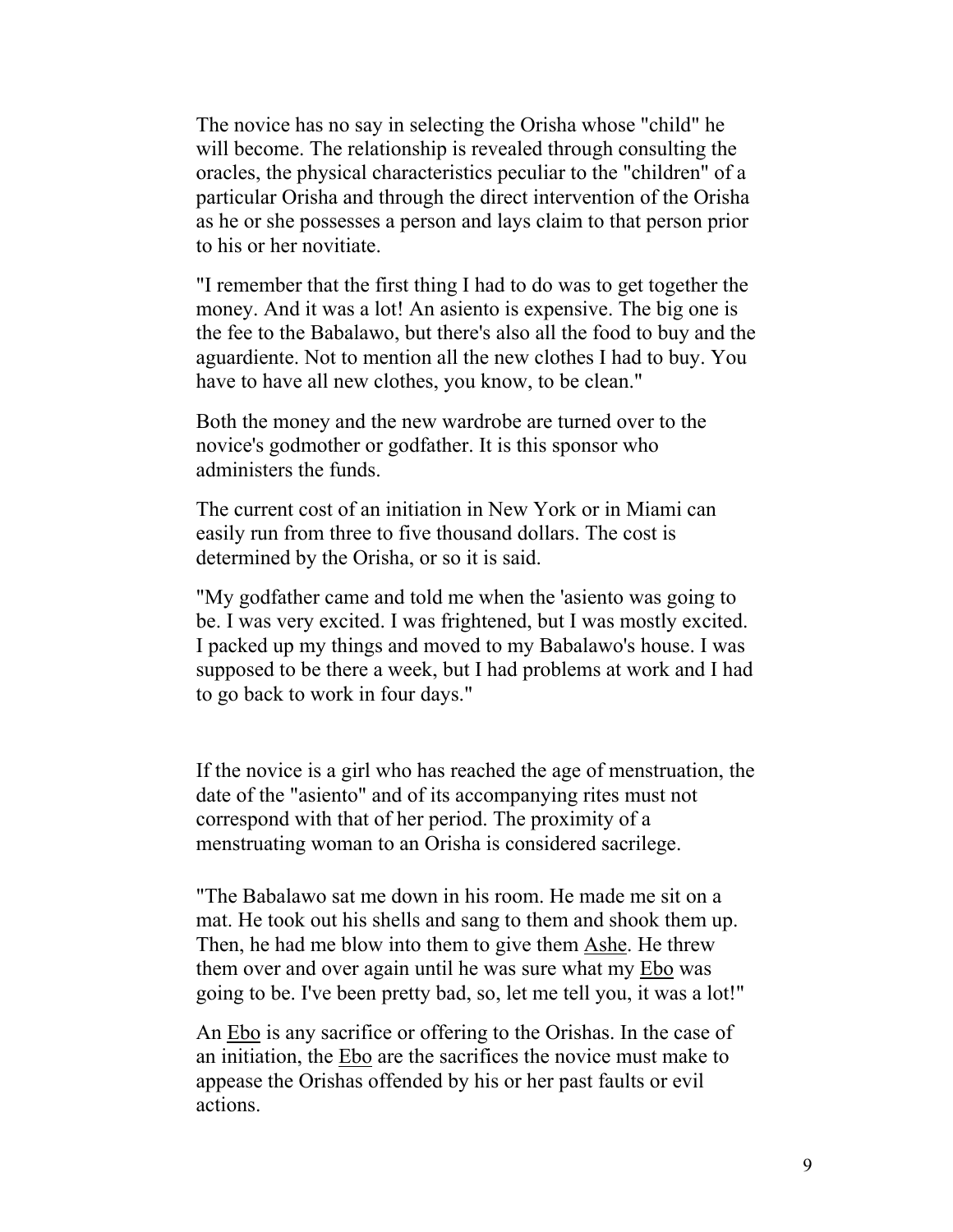"They brought in this big cage full of birds. There was everything in there. Chickens, roosters, pigeons, everything. I'm standing there in front of everybody and the birds are making a hell of a lot of noise. The Babalawo takes out the birds one by one and rubs it all over my body and hair. There was chicken shit everywhere. He then took out his knife and killed all the birds. That was scary. And I had to taste the blood."

Once the Babalawo has transferred the novice's impurities to the birds, the Orisha's names are called out. Each of the sacrifices is described to the Orishas in Lucumi,an archaic form of a language still commonly spoken on the Nigerian coast. The Babalawo is very careful to explain what is wanted of each Orisha. The novice is then presented to the images. They are begged to accept the novice into Santeria.

"We stayed chanting for a long time. Then, the Babalawo cleaned me up a little bit. We all got in cars and they took me to the river. We got there just as the sun was setting. It was beautiful."

After making Ebo to the Orishas, the novice must be taken to a place holy to his or her patron Orisha.

"I was crying and glad that Oshun had chosen me. She is my favorite. I took the plates of food that we had all prepared for Oshun and went down into the water. I put the food in the river. Not like throwing it away, but with respect. When I had given all the food to Oshun, I ripped off my clothes and threw them in the water. That was great. I was naked in the water in front of all these people, crying and feeling really happy."

The novice is then carefully bathed in the river by the Babalawo with the help of the accompanying Santeros and Santeras. The ceremony is very much like a full immersion baptism. The novice is then dried and wrapped in a new towel.

"Then, I filled my new pot with the river water. We all got back into the cars and went back to the house. No, no. I wasn't naked any more. I had on my new clean clothes. When we got back to the house, Eduardo was wailing away at this big cow bell. It was just like church, but happier. Then, I had to take off my clothes again and get washed in the water from the pot."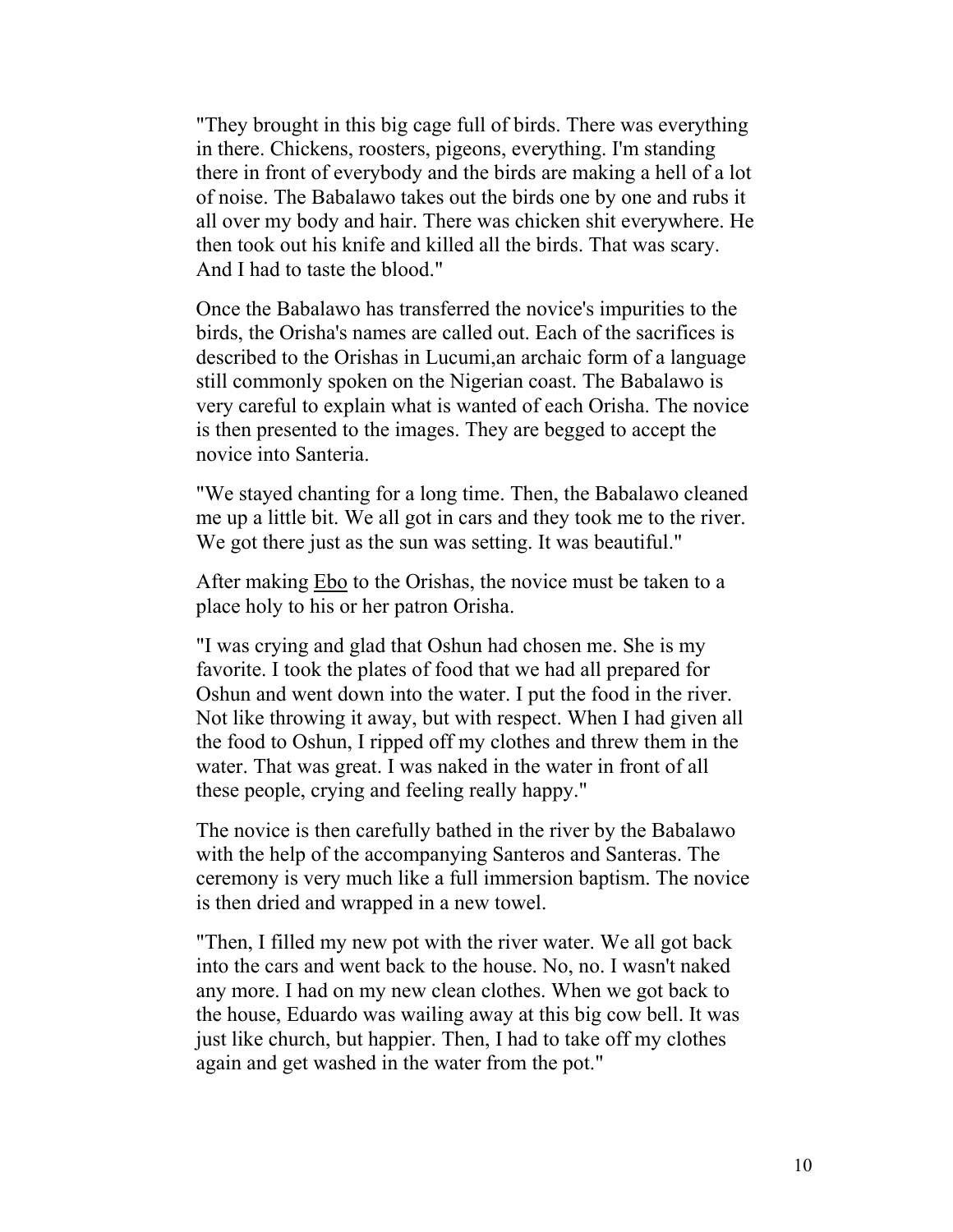That night, the Babalawo petitions (rogar) the novice's head. A person's head is inhabited by an Eleda, a guardian angel. The Eleda is not a Orisha. If the Eleda is ignored and proper attention is not given to the resident angel, it will abandon the person, who will become defenseless against evil influences. The intelligence will be lessened. Without feeding a person's Eleda, no important rite can take place. The Eleda is fed by drinking blood.

The Ebo to petition the Eleda is fairly simple. Doves are sacrificed and their blood is tasted by the congregation. Two deep dishes are filled with powdered egg shell, two coconuts, cocoa butter, cotton, cooked but unsalted corn meal, bread, guinea pepper, smoked fish, Jutia (a large Caribbean rodent about the size of a possum), and slugs. The Babalawo places a white cloth on the floor before the soup tureens containing the Otanes sacred to the Orishas and places the deep dishes on the cloth. Two candles are lit and placed to either side of the dishes.

A Moyuba (prayer of invocation in Lucumi. See Page 173) is offered to the Orishas, the spirits of the dead and the dead Babalawos, Babalochas, Santeros and Santeras.

"They lit the candles and sat me in this tiny chair right in front of the altar. First, I had to take off my shoes and roll up my pants. Then, I sat on the chair with my hands on my knees."

The Babalawo takes a gourd full of water and spills it on the floor three times. He prays to Olodumare.

"omi tuto, ana tutu, tut laroye, ile tuto olodumare ayuba bo wo ebe elese olodumare ayuba bai ye baye to nu."

The Babalawo makes Moyuba to the dead Elders and to the spirits of the dead.

"ibaye baye tonu bowo oku be lese olodumare mo yuba ibaye bafayaye kosi iku kosi aron kosi ina dosi eye kosi faya kosi ofo ariku baba wa."

He then makes Moyuba to the Orishas, beginning with Elegua.

The Babalawo picks up the two deep dishes and stands before the novice.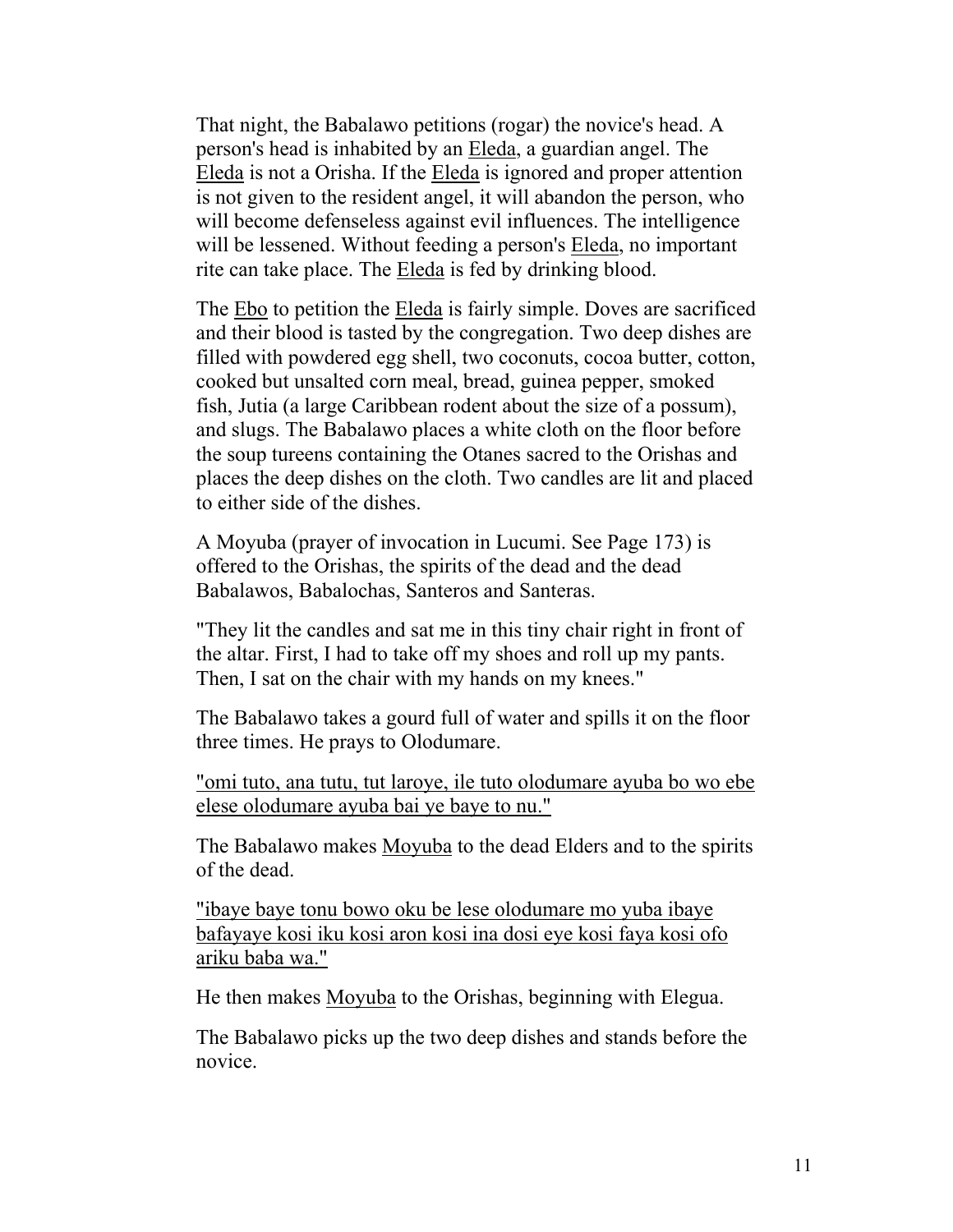"emi bori (name of the novice) kosi iku kosi aro kosi ina kosi eye kosi ofo ariku baba wa."

"My knees are starting to cramp up a little bit by now, all scrunched up in that chair, but the Babalawo is still standing in front of me with the dishes. He says that they have this and they have that. I don't understand very much of it. Anyhow, he touches the dishes to my feet, and then to my knees and my hands. He comes a little closer and rubs the dishes on my shoulders and my forehead, and a little bit on my neck. I'm starting to smell a little strange, when he smears cocoa butter on my feet. But, he takes most of everything off with big wads of cotton. Then, he took white powder and made lines on my face. I tell you, I felt like an Indian."

The white powder is powdered eggshell. The Babalawo draws three small horizontal lines on the novice's cheeks, forehead, hands, knees and feet. If the novice is a woman, the lines are drawn vertically.

The Babalawo breaks a coconut and selects four pieces. He then picks out a meat fragment from each piece.

"oni no iku, obi no aro, oni no eye.'

He touches the hand holding the coconut flesh to the novice's forehead, neck, shoulders, chest , hands and knees. With the same hand, he touches the floor and his own forehead.

"ile mo ku ko ori mo ku ko.'

The Babalawo throws the small pieces of coconut on the floor three times.

"obi aremi.'

He stands behind the novice.

"kekueku.'

"He put the pieces of coconut in his mouth, after throwing them on the floor and everything, and he chewed them up with a bite of cocoa butter. He spits it out on his hand and put it all over my head. I don't know. In my friend's asentado, the Iyawo used a blender. That seems better, you know?'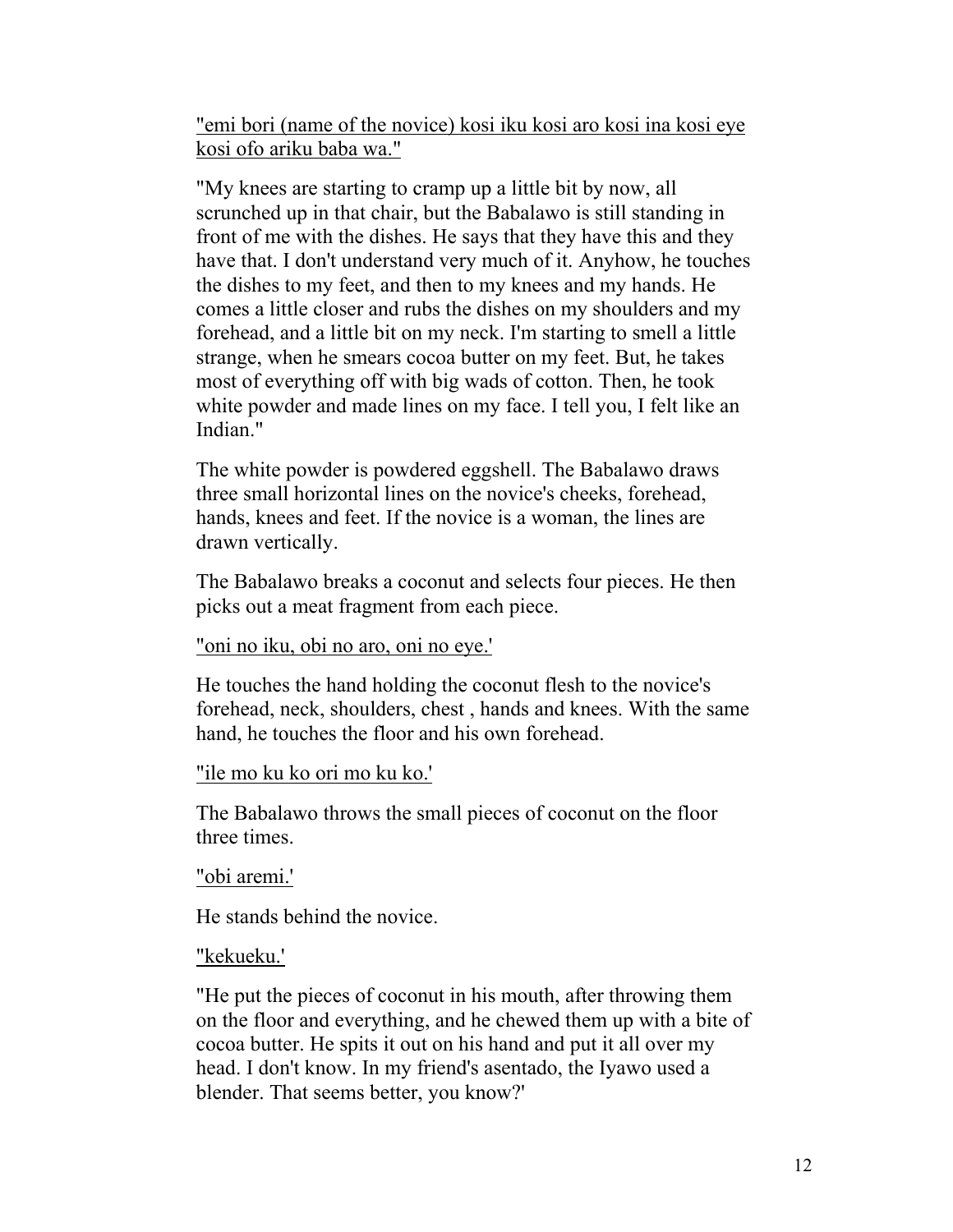"Anyhow,then he put the white collar around my neck. So, with Obatala with me, I felt better. Stronger."

The placement of the first collar is a crucial moment. It is the time that the novice's relationship with the Orishas "catches".

"A couple of the women helped me get up, because I was all cramped up. They took me outside the room and sat me down on a white sheet they had laid out for me. They told me to shut up and stay quiet."

"I didn't see why, because everyone outside was laughing and talking. There was a lot of people there, because you need at least 16 Santeros to do an 'asiento'".

Osain, the god of herbs and healing, is the next Orisha invoked during an "asiento". To "make" Osain, herbs must be broken up and ground, crushed and mixed. This portion of the ceremony is generally entrusted to a herbalist of proven experience. The herbalist goes out into the wilderness, or to an empty lot next door, to obtain the Ewe (the herbs).

When the herbalist returns, he must announce himself and the herbs at the door.

"ago ile egbe onareo ago ile."

"When he got back, he gave these big bundles of herbs to the Babalawo. The Iyalochas laid out clean mats on the floor and everyone helped to spread the herbs out. The Babalawo gave them water to drink and coconuts to eat. Then, he spit on them. He said it was to give them Ashe."

Seven ceramic pots, painted in the symbolic colors of the Orishas (White, red, blue, yellow, black, green, and brown) are set out among seven barefooted Iyalochas. The herbs are distributed. Each Iyalocha receives the herbs belonging to her patron Orisha. Each Iyalocha goes on to offer a Mayuba to her Orisha as she receives the herbs.

The Babalawo intones the prayers for the dead, the prayer for Olodumare and initiates the sixteen ritual chants, beginning with the one for Elegua. (See Page 173)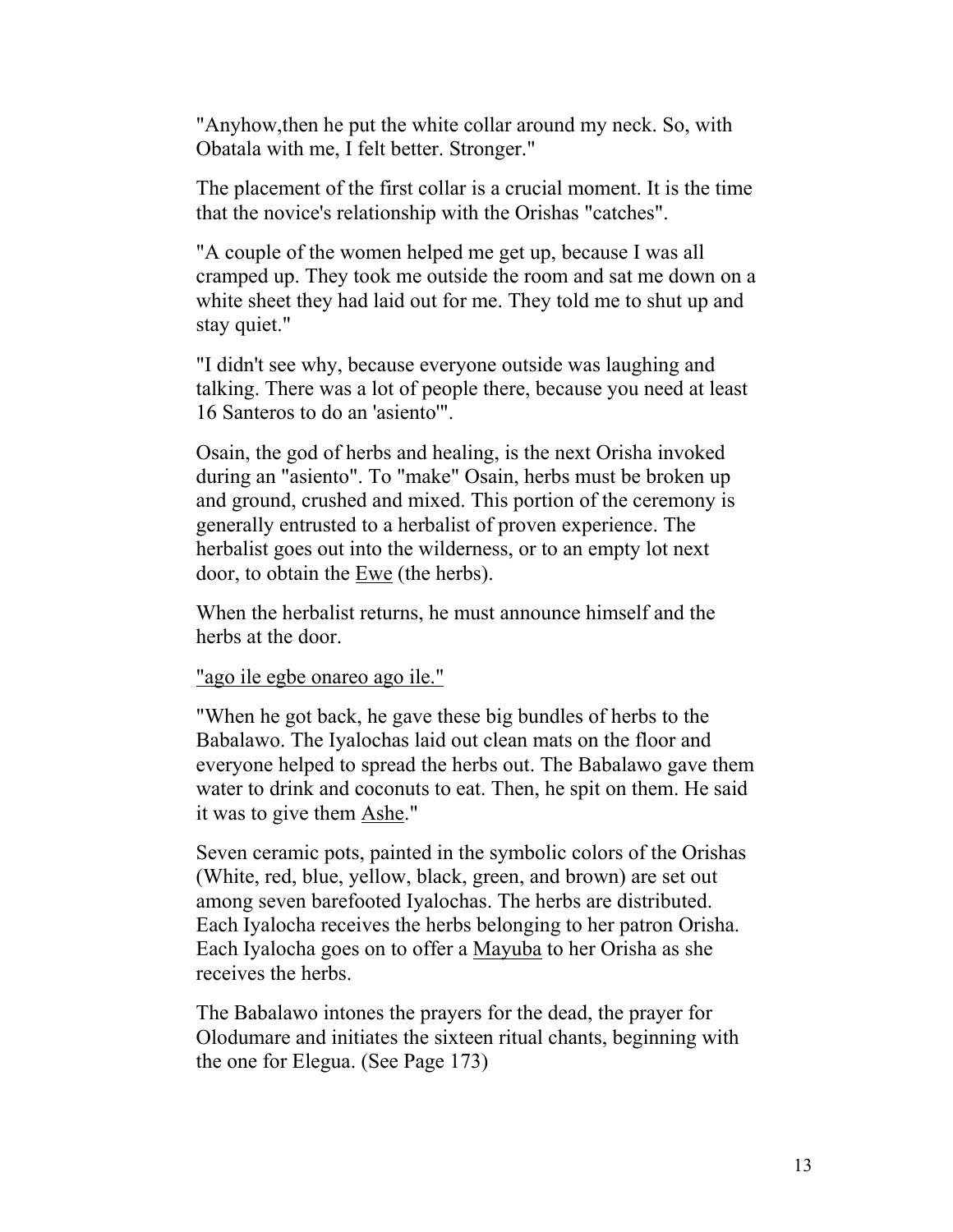Each Iyalocha prepares her herbs and places them in her pot. The contents of all the pots will go to make the Omiero. The Omiero is the all purifying water. It regenerates and cures because in it are concentrated the powers of the medicinal plants and the influence of the Orishas.

The Omiero is formulated as follows:

The Otanes, the lodestones sacred to the Orishas, are washed with their corresponding herbs. The Orisha's ornaments and their cowrie shells and collars are washed as well and then dried with white linen cloths.

The washing of the lodestones begin with those belonging to Elegua . The stones are steeped in the herbs belonging to Elegua. (See the "Herb" sections in Chapters Four to Seven)

Ogun's stones are washed next. Then, follow the Otanes of Oshosi, Obatala, Chango, Agayu, Yemaya, Oshun and Oya.

The sap extracted from the pounded leaves is mixed with rain water, river water, sea water, coconut milk and holy water; honey, aguardiente, corojo butter, tiny bits of smoked fish, jutia, cocoa butter, powdered eggshell, toasted grains of corn and Guinea pepper. The mixture is poured into a tub and a small live coal wrapped in a taro (Malanga) leaf is dropped in. The Omiero will tonify the body of the Iyawo (novice) and prepare him or her to receive the presence of the patron Orisha.

"When they finished washing the Orisha's stones, The Babalawo came and threw a white sheet over me. I couldn't see anything. I was stood up and someone walked me to a door.

'Knock,' the Babalawo told me.

So, I knocked.

'Who are you looking for', he said.

'Osain?'

I said, 'No.'

'Yemaya?'

'No.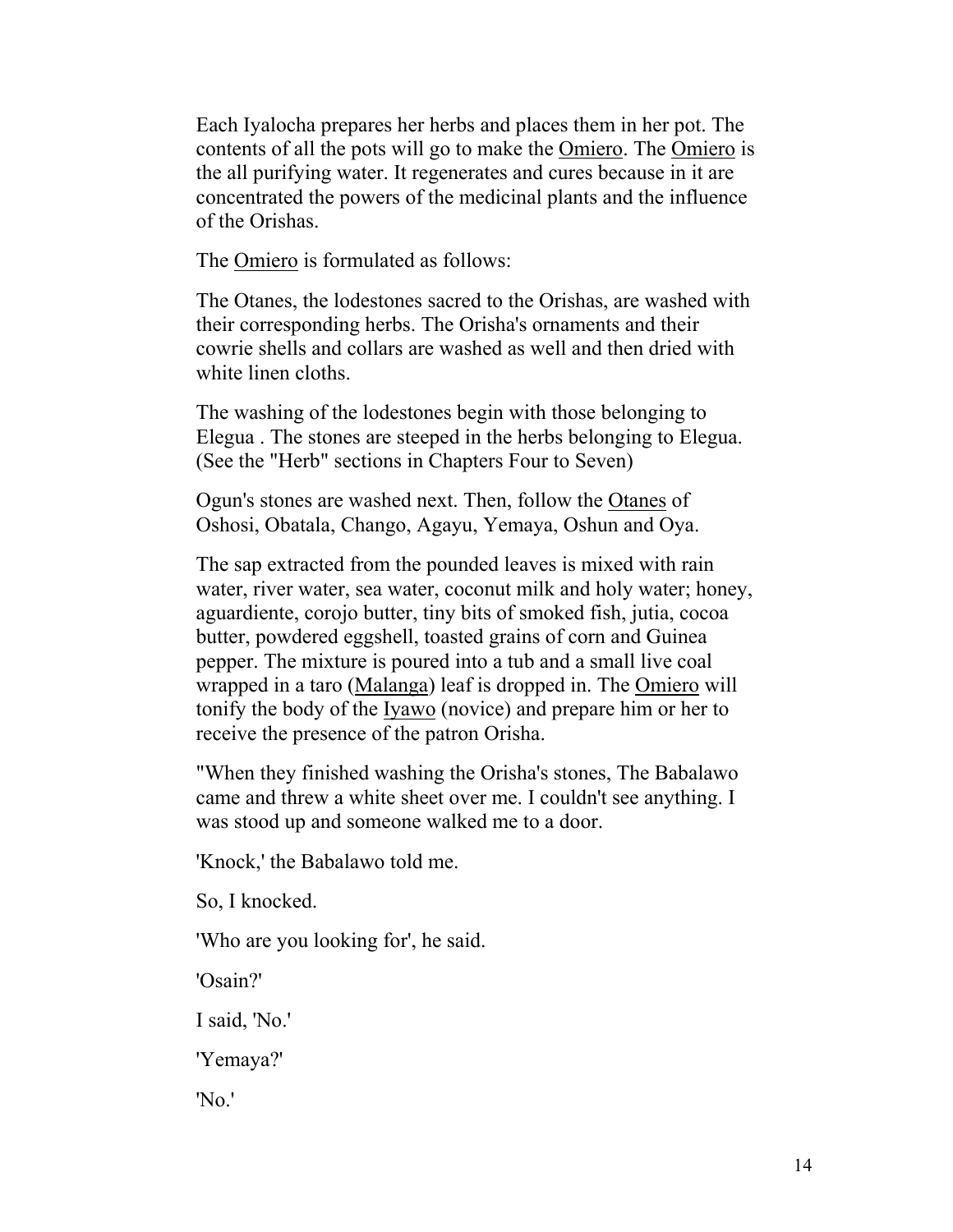We went like that, back and forth until he said, 'Oshun?' and, I said, 'Yes'."

Someone opened the door and pushed me through. Something warm and sticky went on my feet, but the Babalawo told me to keep my eyes closed."

After dripping the blood of a young chick on the novice's feet, the Babalawo leads him or her into the room by the hand. The novice is made to kneel in the tub full of Omiero and is washed once more by each of the Santeros present. If the novice is a woman, she is washed by the Iyalochas. He or she is then dried with the towel used after bathing in the river. The novice is then dressed in new white clothes.

"I felt really good and smelled really good too. I sat on a chair and an Iyalocha put a sheet around my shoulders. The Babalawo started to shave my head and the Iyalocha made sure that none of the hair fell on the floor. That would have been bad luck. When my head was shaved, the Babalawo started to paint it for the Orisha."

The novice's head must be prepared to ease the Orisha's entrance and possession of the body. First, a central circle, the color of the Orisha who will possess the novice, is painted. Circling it in a bull's eye pattern are seven concentric circles in white, red, blue, yellow, black, green, and brown. Below the circles, all the Babalawos, Iyalochas, Santeros and Santeras paint dabs of color, each one using the color of his or her patron Orisha.

"After everyone finished painting my head, they sat me on the 'pilon' (a large upright mortar) that was used to mach up the herbs. The Babalawo put water in Oshun's herbs and made a mud out of it. Then, he put the mud all over my head."

Each of the Santeros and Santeras participating in the ceremony daub a little bit of the herbal paste on the novice's head until it is covered in a helmet shaped plaster.

"The Babalawo started to pass the Otanes to me. It was pretty emotional. This was the first time that I'd been allowed to touch them. The last ones they let me hold belonged to Oshun herself. Between handling the Otanes and the singing for the Orishas and the drums, I started to feel very strange. Things started spinning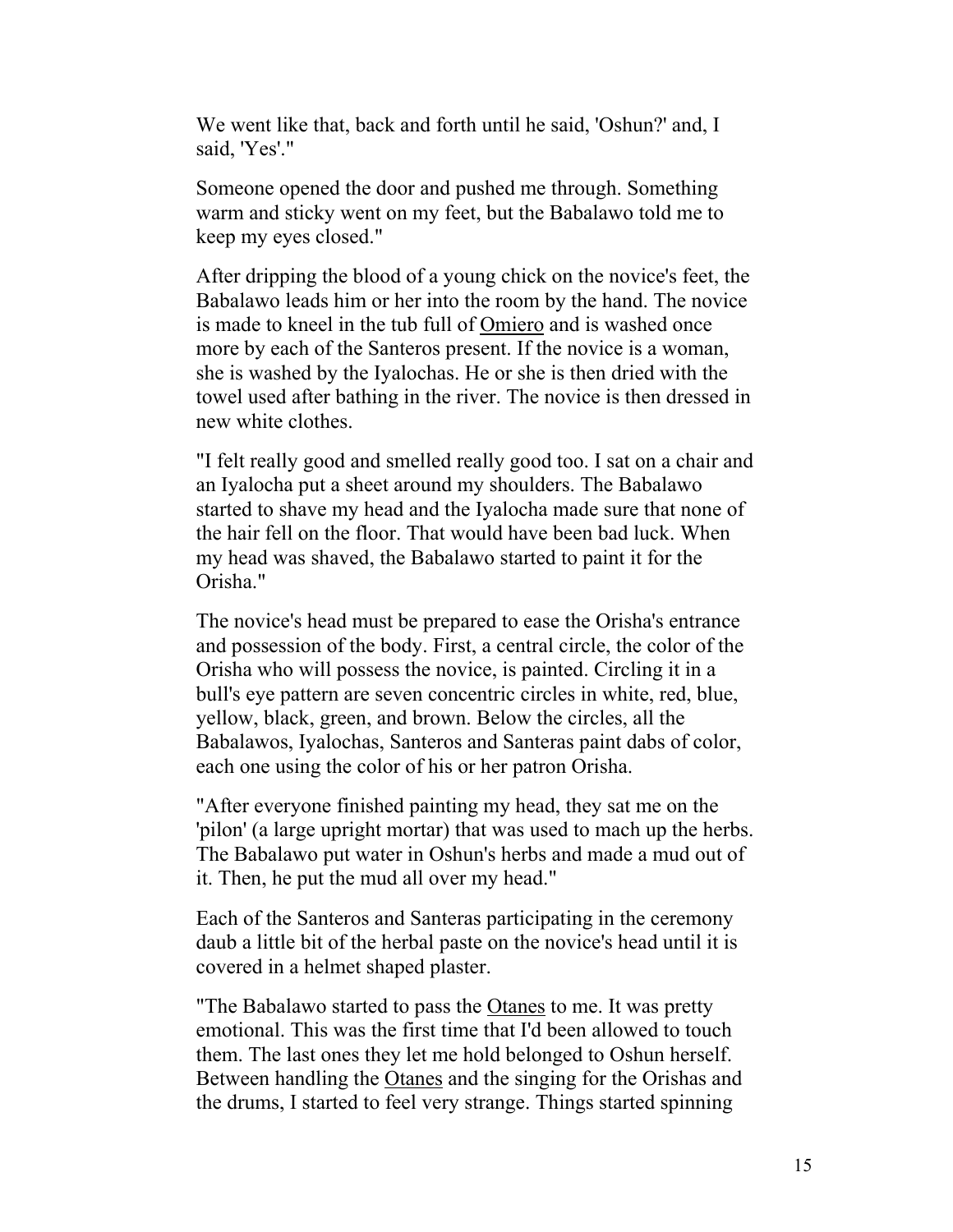around me like I was getting drunk. It was like a big hand was squeezing my chest so that I couldn't breathe. I started to shake really hard. I couldn't help it. The singing got louder. The Babalawo started singing right next to my ear. Then, I don't remember anything."

The patron Orisha is being enticed and cajoled to enter the novice's body. When the physical symptoms indicate that the Orisha has taken possession of the body, The Babalawo shouts:

### "iya ye kuma kue yu mao!"

He tears off the head of a guinea hen and touches the bleeding neck to the novice's mouth so that the possessing Orisha can drink the blood. Immediately, tiny pieces of smoked fish, jutia, pepper, a little honey and a sip of Omiero are given. The Babalawo lightly incises a cross on the novice's tongue with a razor.

The Babalawo opens the possessed novice's eyes and gives his thanks to the Orisha.

### "gbogbo koyu mo dupue."

The Orisha has manifested its presence. The "asentado" is effective. All the participants shout and sing. Everyone gets up to dance. The Babalawo and his assistants help the novice return to consciousness and wipe off all the Ashe from his head with a white cloth, in which the sticky remains are wrapped and carefully saved.

## **Chapter Three**

### **THE SACRIFICE**

"Right after they cleaned all the stuff from my head, my Babalawo started to kill the animals. It took hours to kill everything. If I could have afforded it, it would have taken all day. But, who has that kind of money?"

Only a Babalawo or an Iyalocha may kill. If their patron Orisha is Ogun, their rights to slaughter need only be confirmed in a brief ceremony. The "children" of other Orishas must have the sacrificial knife granted to them over a period of long and involved rituals and initiations, by a Babalawo or Iyalocha who has Ogun as his or her patron Orisha.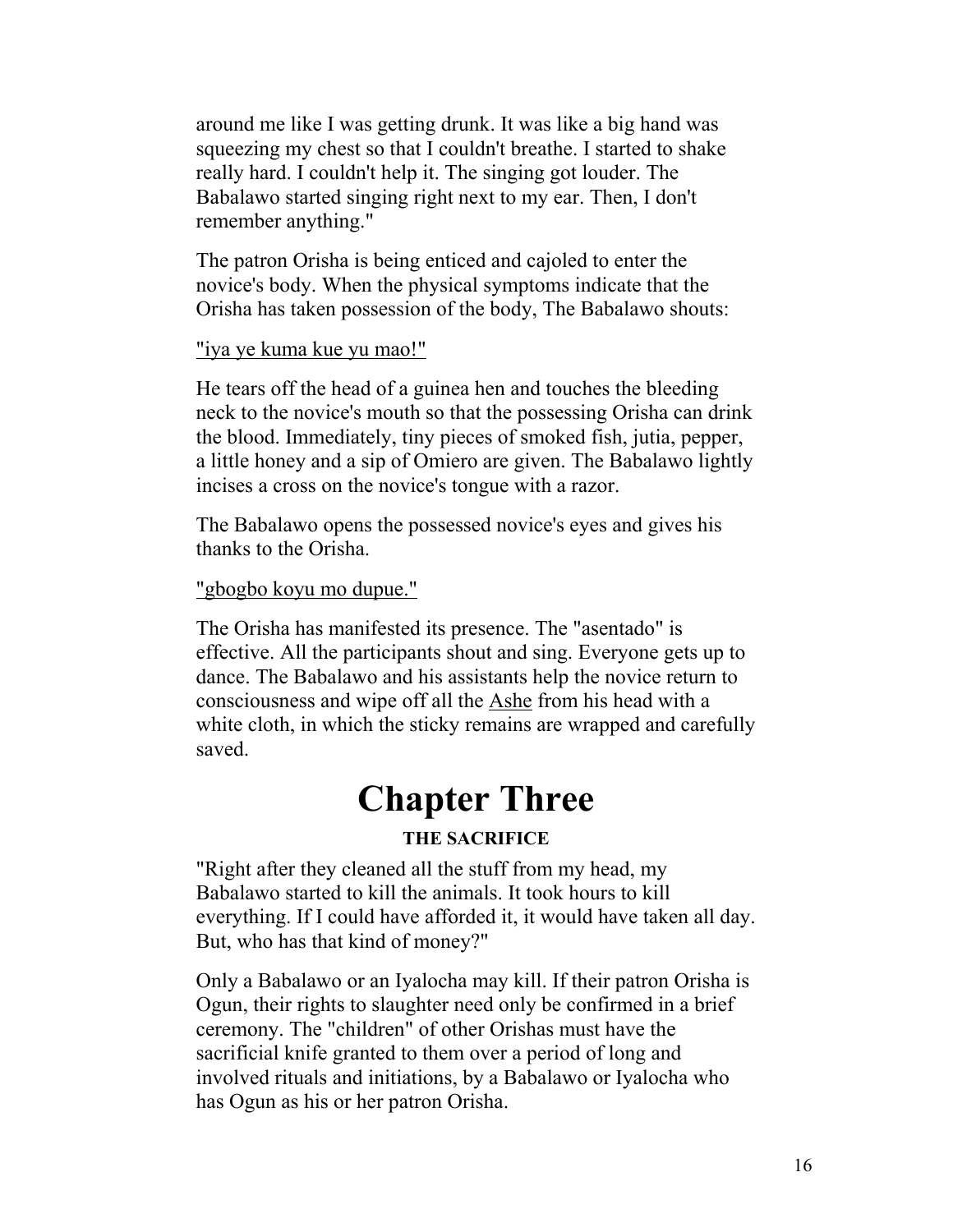"All the animals have to be healthy, beautiful and fat. I spent days running around making sure that they were perfect."

"It's very important that everything be the way the Elders did it when the Orishas are being fed. Because, if the Babalawo doesn't know what he's doing and screws up the sacrifice, the "asentado" won't work. Not only that, you could die, or the people that are there could get sick or their children could get sick. Blood is very powerful, you can't fool around with it."

"You have to feed the Orishas. The blood gives strength to the Orisha and the novice. It made me stronger. People can't do bad 'work' against me. I've been baptized in the all powerful blood, the life of life."

The sacrificial killing establishes a strong bond between the novice and the Orishas. The same benefits extend to those that participate in the sacrifices.

The animals are kept outside the Igbodu (the room containing the altar and consecrated to the Orishas) until the moment of their sacrifice. Animals with four legs are brought into the room first, covered by colored cloths. The color of the covering indicates to which Orisha they will be sacrificed. All the birds have their beaks and legs washed with Omiero.

All the tureens, filled with their Otanes, are placed on the floor and left uncovered. The Babalawo makes an offering of water and coconut to each tureen.

"omi tutu laro ero pesi labe koko lodo per leri wi bo mo iga be ri iga boya iga bo chishe ile mo koko mo peloni intori iku mo peloni intori iku aye mo pe loni intori ofo mo da bi pe loni ebsoe iku obi aro obi aye obi ofo obi lebareo."

"I was feeling a little better, but I had to stay seated on the 'pilon' and was told not to move."

"Two Iyalochas led in a lamb. The Babalawo gave it some sunflower leaves. She ate them. That was real good because it meant that Oshun liked the lamb."

"firolo firolo bale fi ro lo ba le abo fi ro lo fi ro lo bale abo fi ro fi ro lo bale."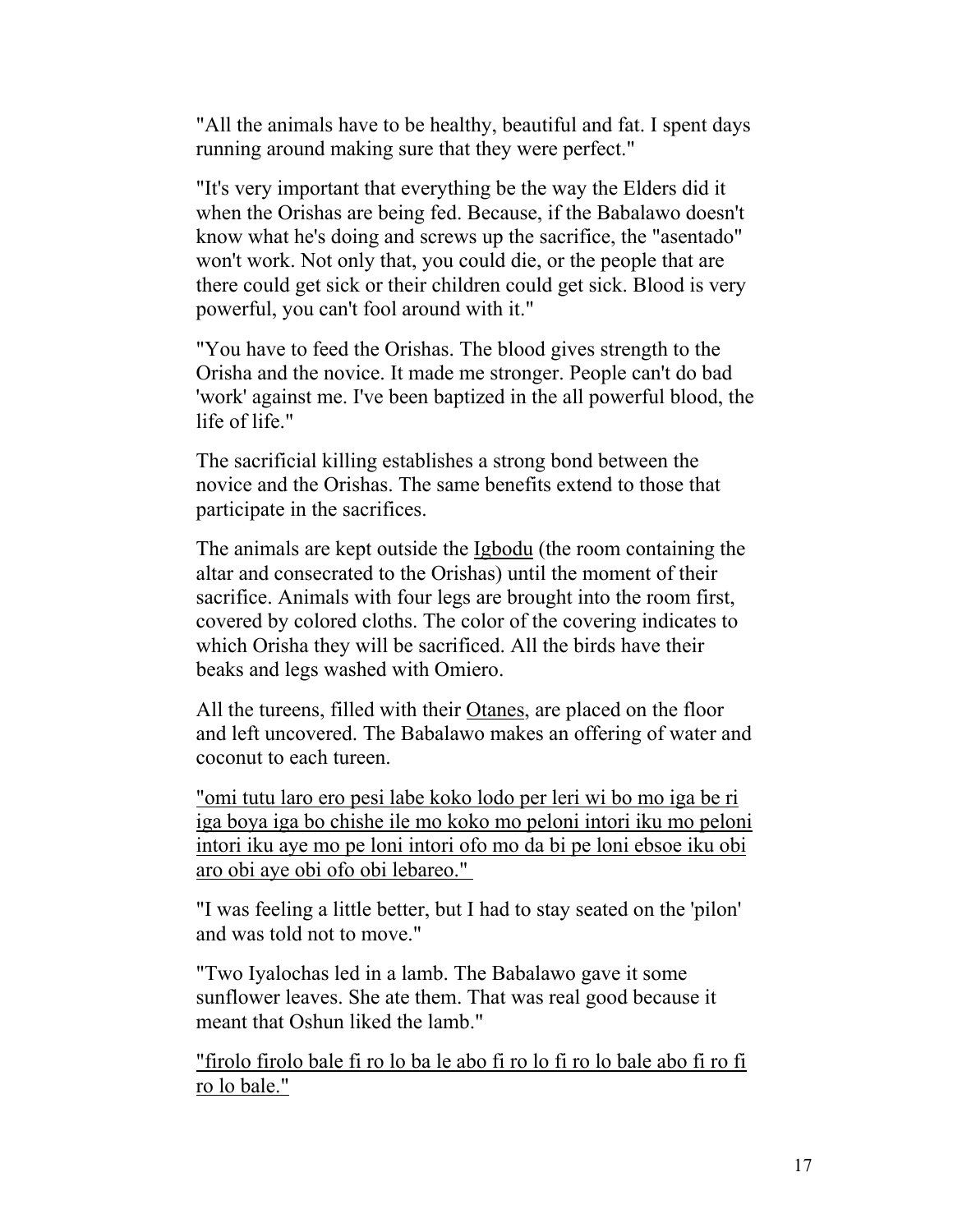"The Babalawo gave me some pepper and a piece of coconut meat to chew up. I spit it back out on his hand and he smeared it on the lamb's head. He brought the lamb close to me and I had to touch her three times with my forehead and rub my forehead and my balls on her."

If the novice is a woman, she rubs against the animal with her breasts and legs.

The Babalawo's assistants tie the animals's legs together and it is placed on the floor on a bed of banana, guava and poplar leaves. The Babalawo takes up the knife.

"yakina yakina."

The helpers respond in chorus as they stretch the animal's neck.

Chorus: "bara yakina yakina yakina lo bara yakina."

The Babalawo stabs the animal in its jugular vein and the fountain of blood is caught in the Orisha's tureen.

"ogun choro choro."

Chorus: "eye ba re ka ro."

"eye ogun moyu re ebima."

As he kills each animal, the Babalawo shouts, "I did not kill it, Ogun, who is great, killed it," removing all guilt and responsibility for his actions.

Chorus:"ebima eye ogun moyu re ibi ma."

"elegua dekun."

Chorus: "eye dekun ye."

"olodumare eye eye."

He cuts the lamb's head off. The Babalawo pours salt in its raw neck wound.

"iyo iyo ma le ro iyo iyo ma le ro.'

Chorus: "abala iyo ma le ro abala iyo ma le ro."

The Babalawo smears corojo butter on the bleeding neck stump.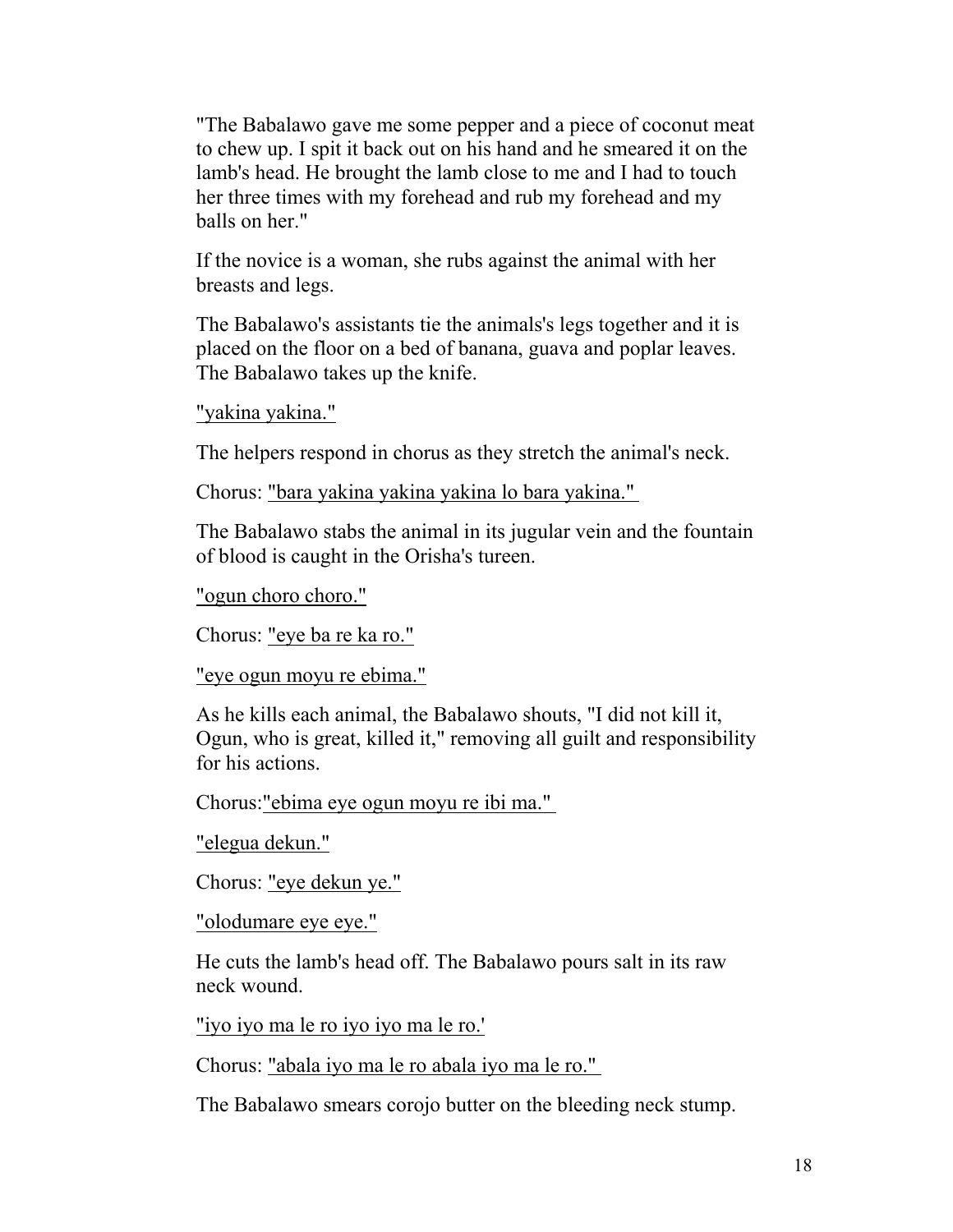"te epo epo ma le ro te epo epo ma le ro."

Chorus: "abala epo epo ma le ro abala epo epo ma le ro."

He smears honey on the neck.

"ba ra i la wi oñi o ba ra i la wi oñi."

Chorus: "odu ma ma la wi oñi o ba ra i la wi oñi."

"Then, the Babalawo put the head right on my face and I drank the blood. I looked up at the ceiling and spit all the blood up to the Orisha."

The Babalawo twirls around the novice with the head and offers it to the Orishas.

"ato reo ato reo afori mawa orio oba to ba ofori mawa adere mo ni o adere monio fa ra ori lori elewa ode rere monio odere re."

He places the head before the tutelary Orisha's tureen.

"ten ten leri fu mi ba fo wa o ten ten."

The headless carcass is removed from the Igbodu by the Babalawo's helpers. They hold it up by the legs, making sure that the neck stump faces the door. The Babalawo places a rooster or a coconut between its rear legs.

"wo ekun eni le wo ekun eni le wo ekun eni le."

At the door, the carcass is turned to the left and to the right before being taken out.

If the novice's budget permits it, the sacrifice is repeated for each Orisha represented in the Igbodu. After each decapitation, a salt filled gourd is filled with blood and set aside. It will be used to prepare the Orisha's Ashe. Each gourd is painted with the Orisha's emblematic color. There are no gourds for Obatala or for the spirits of the dead, who hate salt.

To clear the reek of blood from the air, the Babalawo spills a little water on the floor.

"iro ko suwo ogu osono."

Chorus: "ero ero koise ero ariku babawa."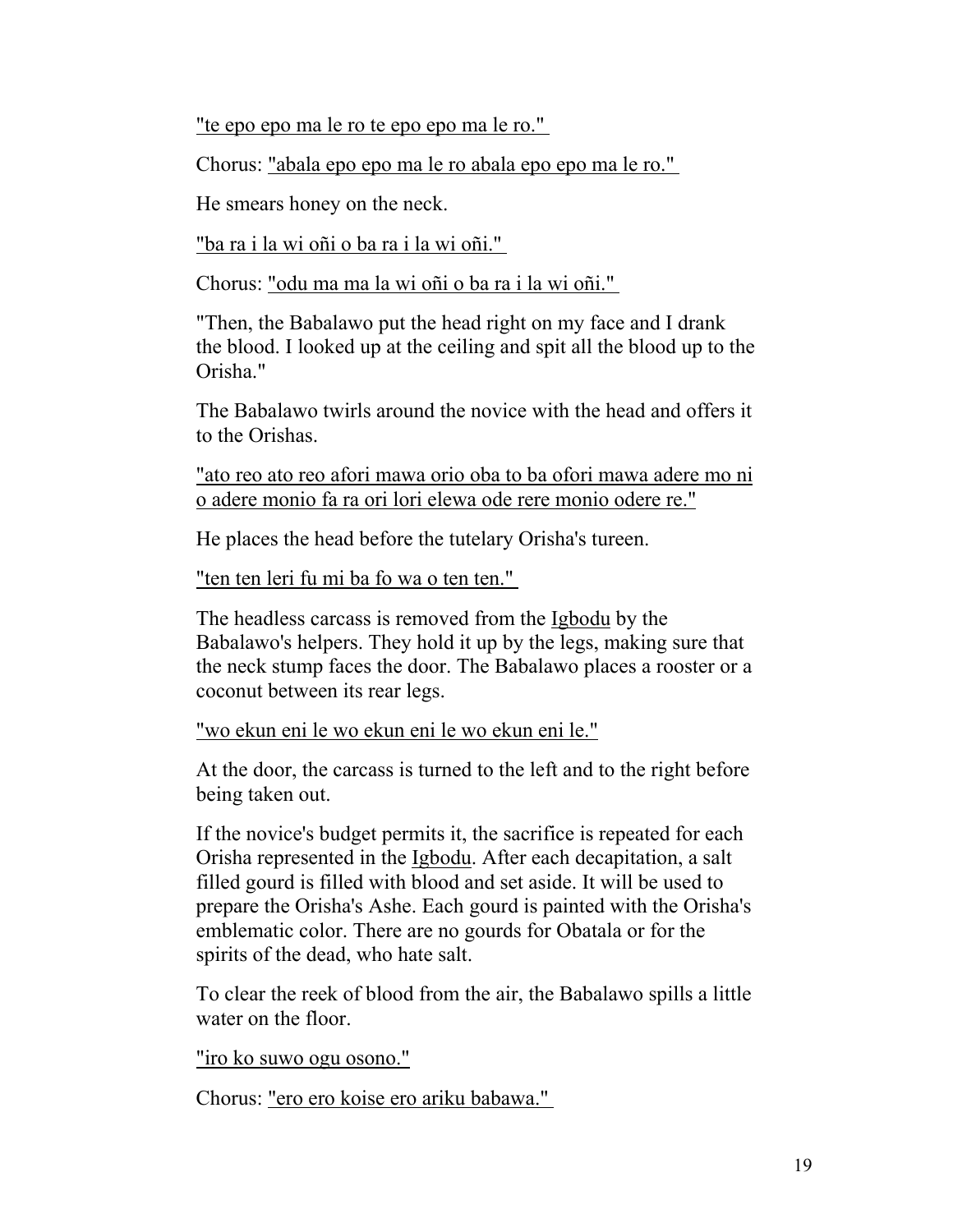The carcasses are skinned outside the Igbodu. The skins are stretched on the floor. After butchering, the pieces are piled on the hides. The offal is thrown up on the roof so that the vultures, Oshun's birds, may also enjoy the feast.

Each butchered animal is presented to the Orisha who demand its death. The topmost vertebra is taken out of the animal's head. This bone is added to the bundle of oracular cowrie shells handed to the Iyawo. It is proof that his Orisha drank the blood of a four legged animal.

"After the big animals, it's time to sacrifice the birds. The Babalawo started with the roosters I'd bought."

Each rooster's head is cut off with a knife. Its blood is considered more powerful than that of the lesser birds, so it is mixed with the sheep's blood in the tureens. The Babalawo offers the bleeding bird to the Orisha.

#### "akuko mo kua ara aye."

He then sacrifices the remaining birds by tearing off their heads with his bare hands.

#### "ko si cu ete eye otoko amu otoko epo.'

"Every time that he tore off the head of a bird, he put the stump in my mouth so I could drink some of the blood to make me stronger. His assistants also had a little bit from each bird."

Before removing the dead birds from the Igbodu, its neck stump is joined to its legs and the Babalawo touches the floor three times.

### "emi lo ku so osin ogun lo kua.'

All the feathers, except those of the ducks, are placed inside the tureens and mixed in with the blood and the sacred stones. The person nominated to clean the birds sings:

"etie eku edeku etie eye adeya to lo ma likui ela popo ini eye,"

while cleaning them.

The killing of the guinea hens ends the sacrificial ceremony. Before tearing off the head, the Babalawo twirls the bird above the novice's head.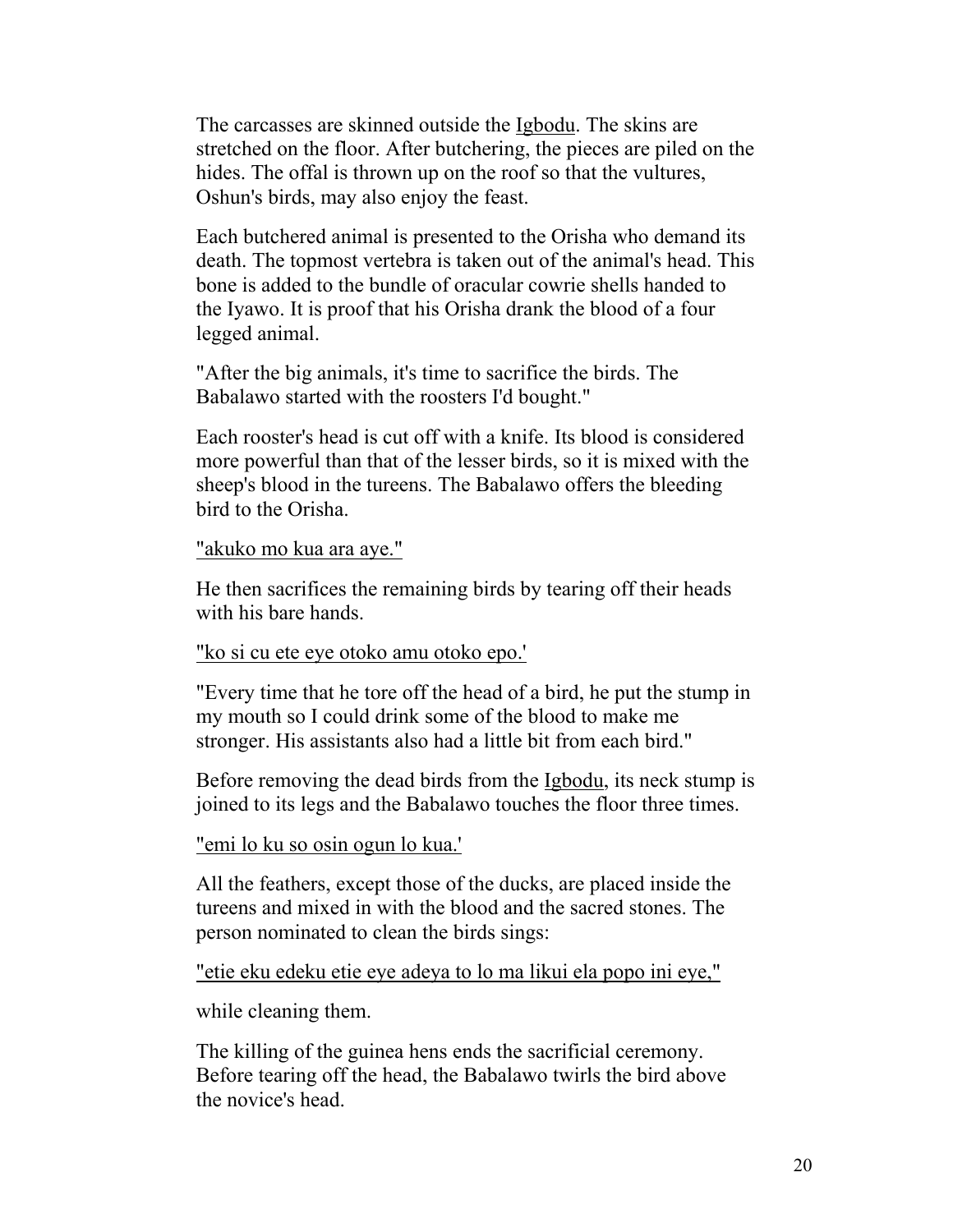"loricha fin fe to loricha fin fe to ara bobo loricha fin fe to ara bobo."

When it is dead, the Babalawo ends the ceremony.

"ero ko ishe."

"That was it. I stayed seated on the pilon, the blood dripping down my chest. The Babalawo's assistants brought in the heads of all the animals wrapped in their stomachs and put them in front of the Orishas."

The flesh and organs are left in the Igbodu as an offering before the Orisha's tureens for about an hour. This allows the Orishas' essences, manifested in the sacred stones, to absorb the blood in which they have been soaking.

"The Babalawo fed his knife with coconuts. Everyone came in and pitched in to clean the room. All the blood was scrubbed from the floor and the splatters of blood on the walls were washed off."

After the Orishas have fed, the blood is washed off the stones with Omiero. The blood and the feathers must be disposed of in the manner favored by each Orisha: Yemaya's in the sea, Oshun's in a river, Elegua's at a crossroads, etc.

The preparations then begin for the feast that will be shared by all the participants except the Babalawo or Iyalocha that performed the sacrifices.

"That night, I slept on a mat laid out in front of the altar. One of the Iyalochas stayed with me to take care of me."

"When I woke up the next morning, the Babalawo gave me a little bit of smoked fish and some smoked jutia and three drinks of Omiero."

"I took off all my clothes again and got inside the tub of Omiero. After all the blood and everything had been washed off, I put on some new clothes, a yellow shirt and red pants, because those are Oshun's favorite colors."

"The Santeros helping him put on my collars. Then, the Babalawo painted my head again. He helped me sit on the 'pilon'. I sat there,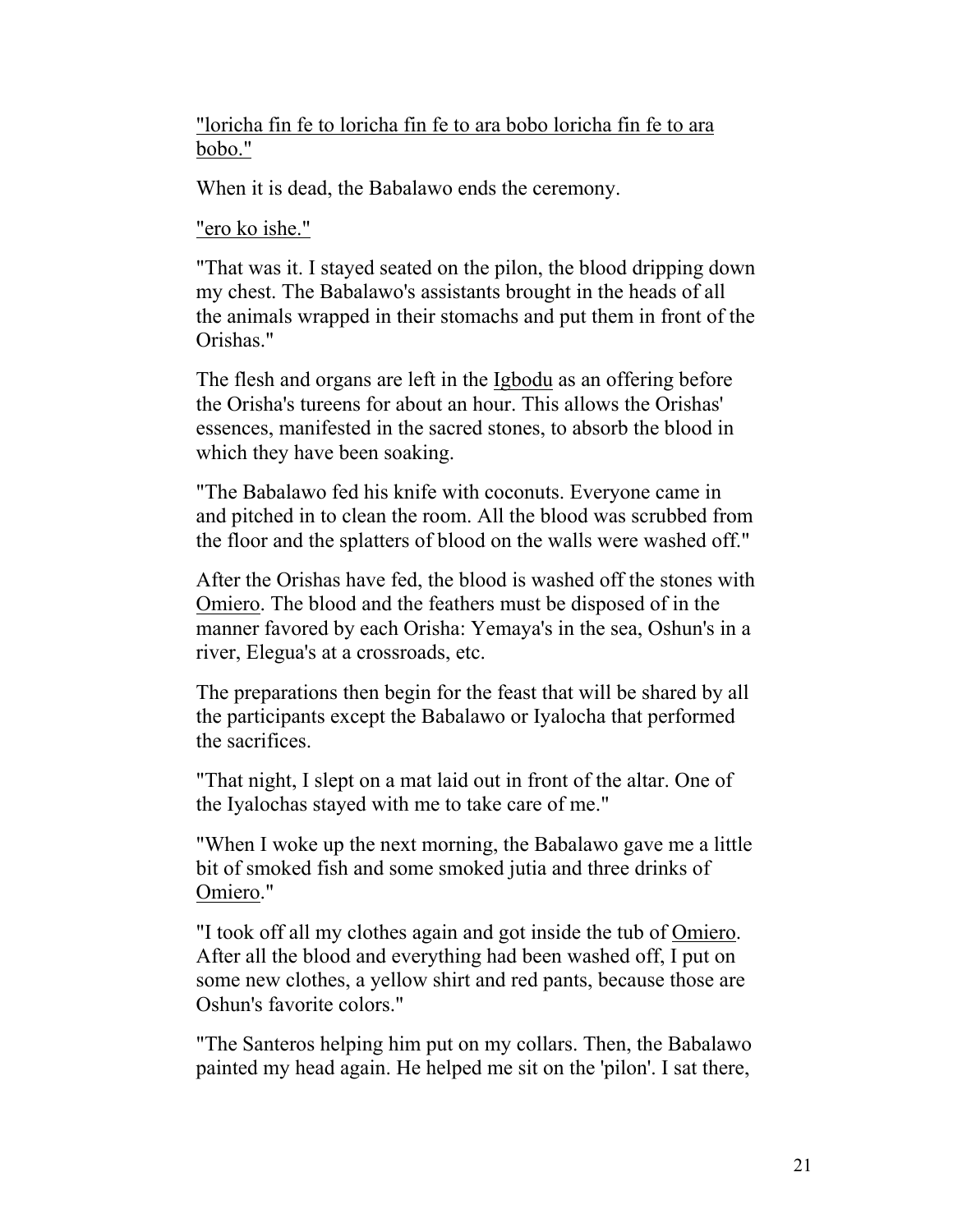barefoot all day long. All the Santeros and Santeras were sitting in front of me on a mat, clapping and laughing."

"All my friends and relatives came by and congratulated me and left money in a big gourd in front of me. So, that helped to pay for a lot of it."

The third day is reserved for the oracles that will guide the novice in his future path within Santeria.

"On the fourth day, right before I had to go back to work, I dressed up in my best white clothes, got into the rented limo with the Babalawo and his assistants, and went shopping. We bought baskets full of all the fruits and foods that Oshun likes, and some food for the other Orishas, because it doesn't pay to make them jealous. Then, we took everything back to the house."

The Iyawo is now "married" to his Orisha. The initiation is over. He or she goes home. During the following year, life will not return to normal.

"Sleeping in separate beds is something my wife didn't like very much. But, I said, 'Look, I have to do this. If I sleep with you, Oshun will kill me.' Even if I were single, I couldn't be with a woman. That was the roughest part of the 'asiento' I couldn't be with a woman for a year."

"I couldn't shake hands with anyone. Nobody could tell dirty jokes around me. I was pretty anti-social, let me tell you."

"I had to sleep with my head covered with a white handkerchief that whole year."

The novice will also wear white socks every day. Her or she will change bed sheets every day. He or she will wear clean white clothes every day and change them immediately if they have become slightly soiled. Cleanliness is extremely important during the first year after the "asiento".

The women will not wear any make-up or shave their bodies. They are to avoid mirrors. They will have their own comb and will have a separate place in the house for all their personal objects. No one must touch their personal belongings.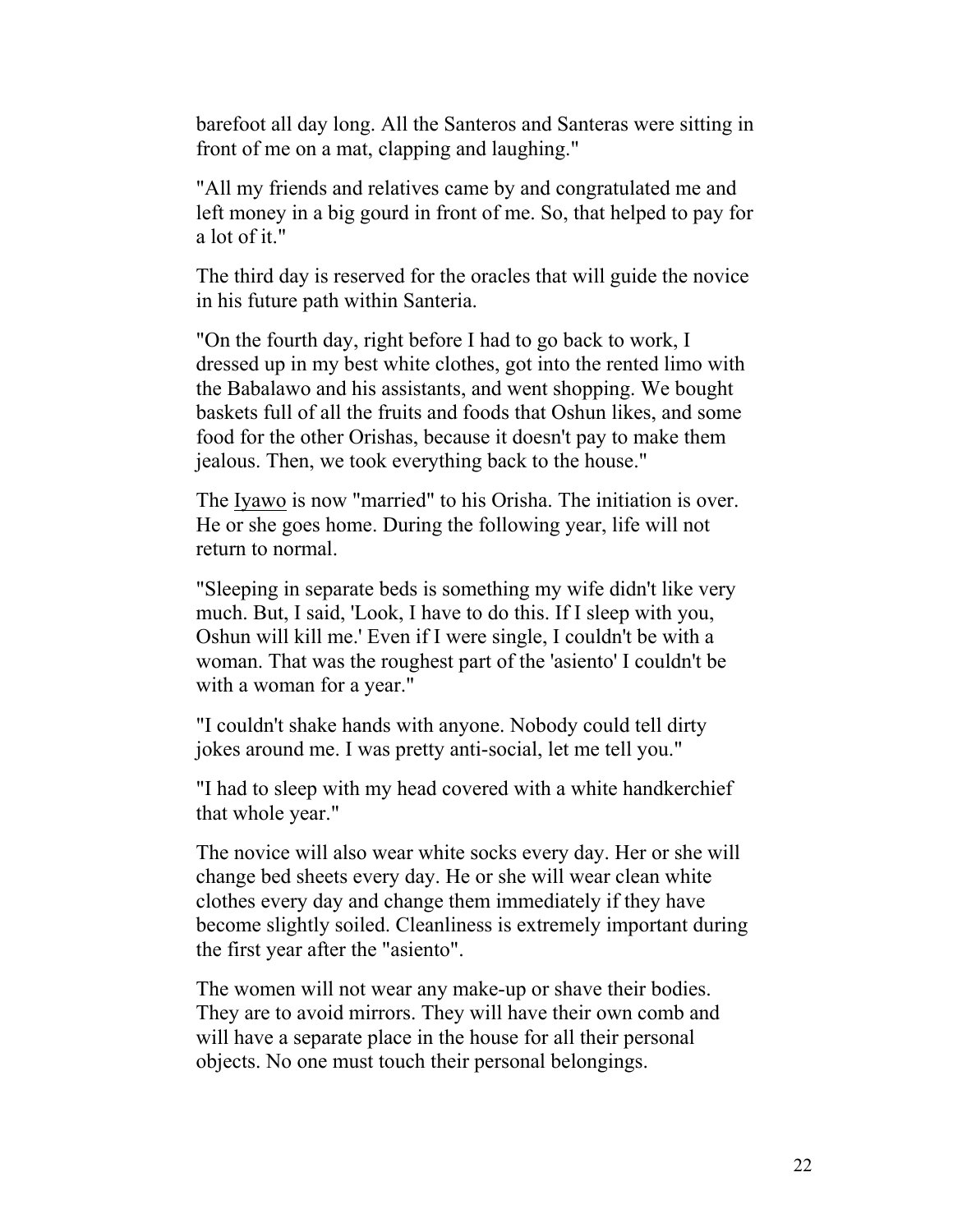"I couldn't visit anyone who was sick, or go to a funeral or a cemetery. The first three months were the hardest. I couldn't sit at the table with my wife or with anyone else. I had to eat in the kitchen. And, I could only eat with my hands or with a spoon."

"I couldn't go out at night. I couldn't go out in the rain. I almost got fired. I couldn't even take off my hat in the store."

"Three months after my 'asiento', I had to go get confirmed. I took all my tureens to the Ile (house where he was initiated), and went and did Ebo."

All the Otanes will be washed with their respective Ewes and offered fruits, sweets and feathers. The Babalawo sacrifices birds.

"In the afternoon, we fed the Orishas and gave them food, blood and Mayuba. Everybody had a great time. We just ate and danced till dawn. When we are happy, the Orishas are happy."

By the time the last initiation Ebo comes around, a year has passed since the "asiento". In that time, the novice has had the responsibility to learn and follow the basic laws of Santeria:

How to attend his or her Orisha.

The offerings that belong to each Orisha.

The stories of each Orisha.

The Orisha's sacrificial animals.

How the animal is to be killed and cooked.

How to prepare the Igbodu for an initiation.

Memorize his or her "asiento" oracle and follow its advice.

Learn the responses to the chants and prayers.

Learn to perform the minor rituals.

Learn to throw the coconut shell oracle (Biague)

Learn to invoke the spirits of the dead, the Orishas and the spirits of the elders (Mayuba).

Learn the ingredients needed for the rituals.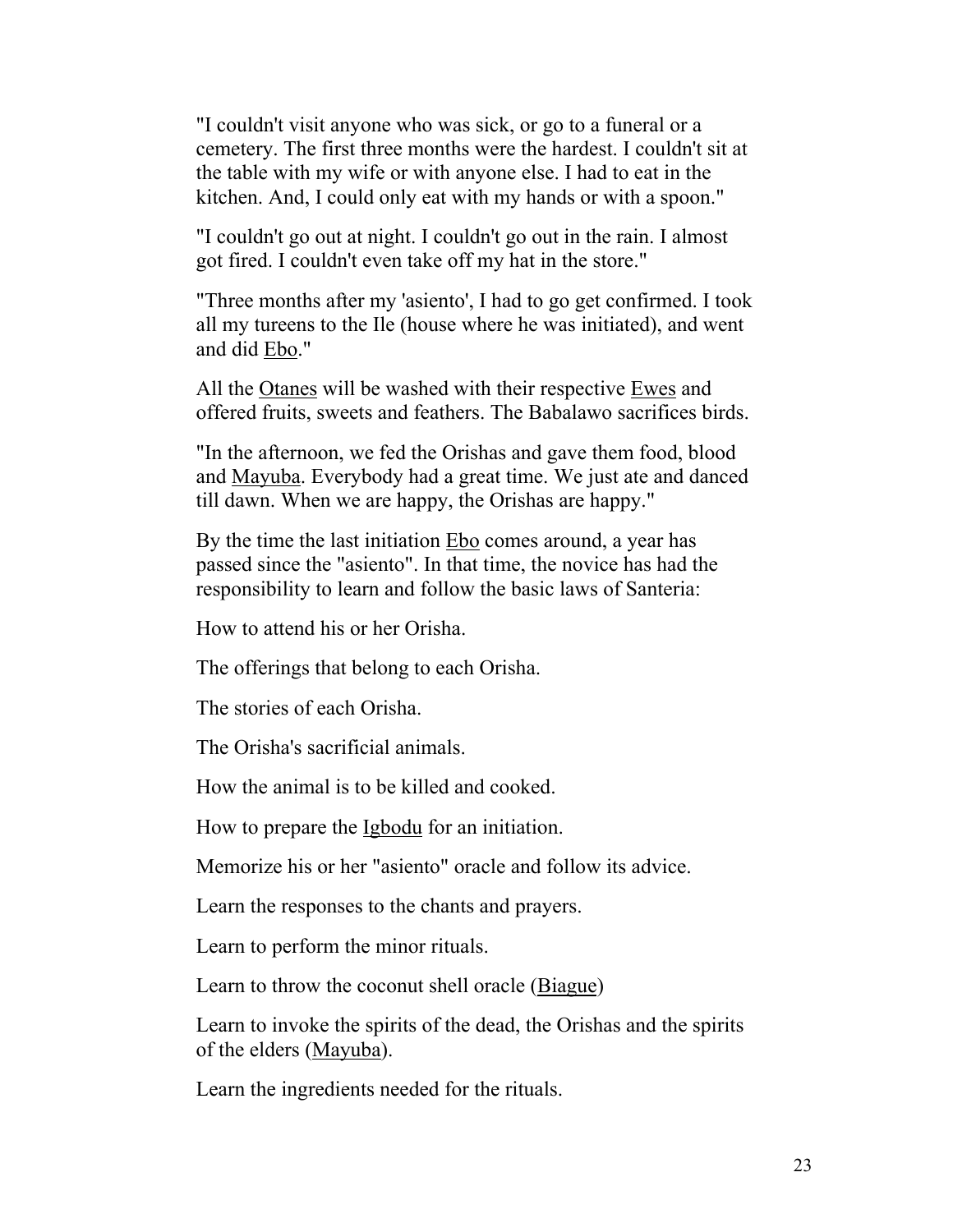Learn his or her rights and responsibilities towards the elders in Santeria.

"At the end of the year. I had to do another Ebo. It was more important than the three month one, because it wasn't just a bird sacrifice. I had to feed the Orishas sheep and goats."

"All the Santeros and Santeras that came to my 'asiento' were invited and I gave them each gifts and money."

At the end of twelve months, the <u>Iyawo</u> is considered a Santero or Santera. At that time, he or she is allowed to participate in an initiation and in the major rituals for the first time.

## **Chapter Four**

### **THE GODS (Orishas)**

We are the gods' children.

When Olodumare sends out the souls that will be born on this earth, the Orishas pick and choose among them, selecting the ones they wish for their own. They become our parents.

One does not choose an Orisha. The Orisha chooses his or her "child". Insisting on worshipping and being the "child" of an Orisha who has not recognized the initiate produces absolutely terrible results. The tales tell of physical and psychological disturbances leading to suicide.

No Santeria ceremony, no matter how simple, begins or ends without the ancestors being thanked and the spirits of the dead being placated. The dead are among us on a very intimate relationship. The ghost of an enemy in life is to be feared in death, having more power dead than alive.

The following are necessarily brief descriptions of the major Orishas and ancillary spirits. Geographical differences and inconsistencies in the names and nature of the Orishas are unavoidable in a religion without a written canon. But, it is diversity that has maintained Santeria alive through the centuries. The information is broken down into a few groupings: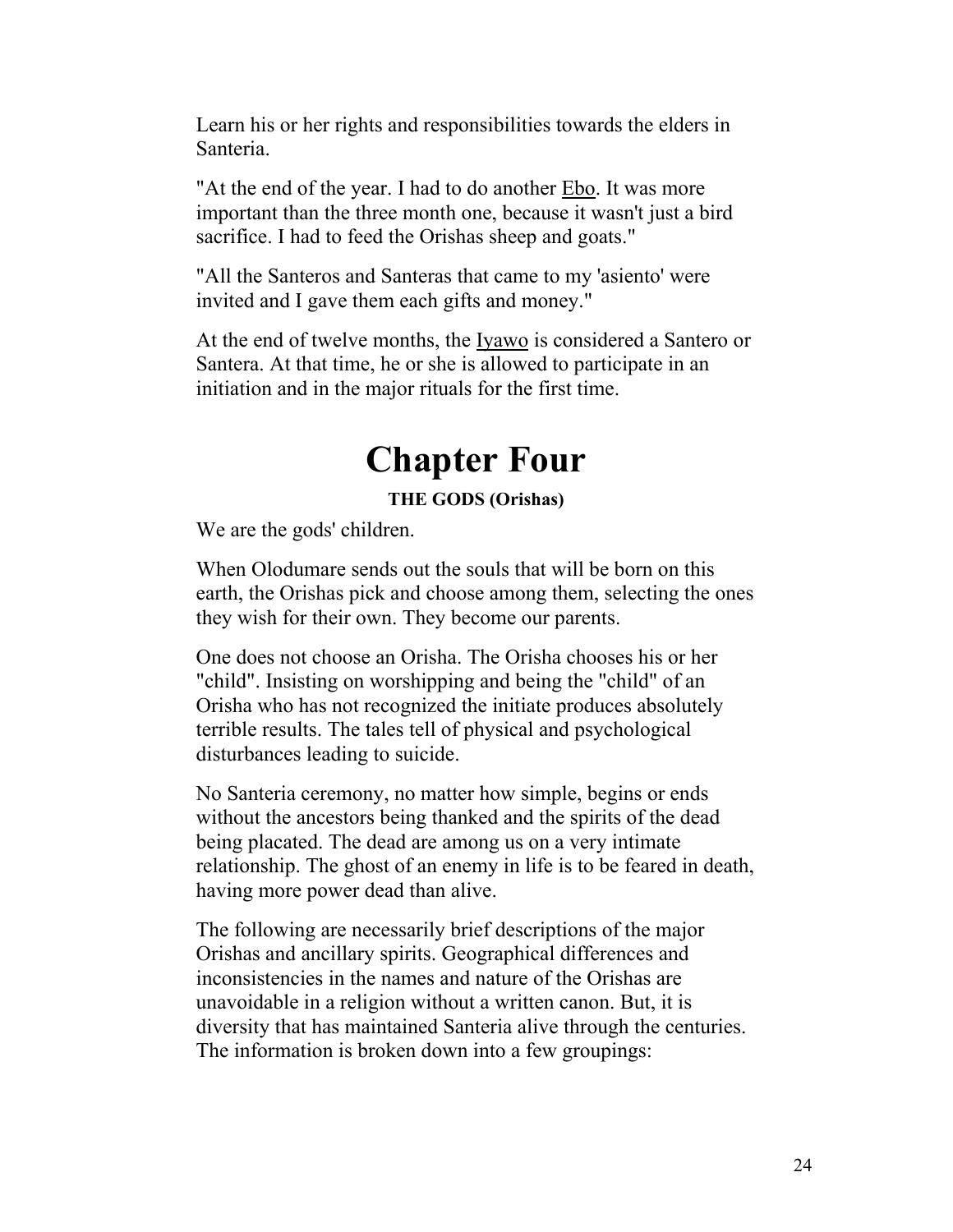## **The Saint**

The Catholic persona assumed by the African Deity to escape the wrath of the Inquisition.

## **The Day of the Week**

Each Orisha has a favorite day. This is the most propitious time to make offerings, burn candles, consult the oracles, and perform the rites specified through the oracles.

## **Colors and Collars (Ilekes)**

Each Orisha owns a collar of a specific color and shape. The Orisha's "child" must wear it around his or her neck. The collars should not be kept in the pocket or purse or inside a balled up handkerchief. Care should be taken that they remain unsnarled. When they are not being worn, they should be placed on the Orisha's tureen. When there are no tureens, they should be carefully laid out on a white cloth.

The collars are not to be lent to anyone. A Santero or Santera should never sleep, have sex, or shower with them on.

An Orisha's colors are the same as those of the beads that make up his or her Ileke. The Orisha's "child" should wear clothes in the colors that are pleasing to his or her patron. The Orisha's tureen and implements should also be of the appropriate color.

## **Sacrificial Animals**

Each Orisha prefers to feed on the blood of a particular group of animals. His or her sacrifices should consist of those animals.

## **Sacrificial Food**

Like their worshippers, Orishas have their favorite foods and are extremely pleased to have them presented as offerings.

## **Herbs**

Each Orisha has power over a group of healing and magical herbs. The Omiero used to wash the Orisha's Otanes should be made up of the herbs that "belong" to the Orisha.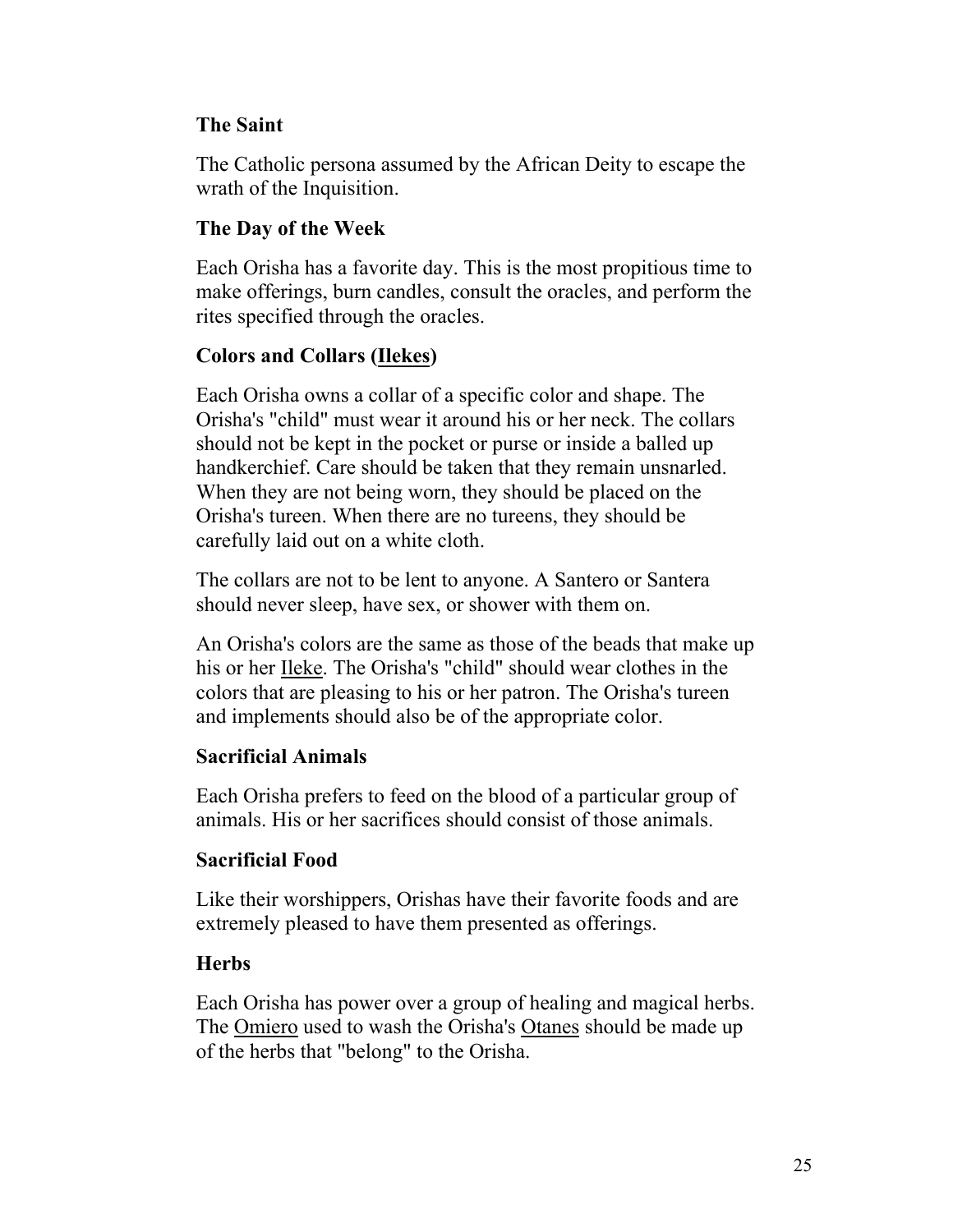The most common recourse for a Santero or any believer in Santeria when confronted by a problem whose solution does not require an animal sacrifice or any other specific Ebo, is to prepare an herb bath (Ewe).

Used externally as a body cleanser, a spirit cleanser, or to clean the house and internally as medicinal potions, they are the most economic and fastest method for resolving problems and dissipating evils.

When working with herbs for various Orishas, it is important that the herbs be piled separately until they are ready to be mixed in the final Omiero. Worshippers also often wash in their Orisha's Omiero to regain their health or to cleanse themselves from impurities.

The herbs for the Ewe or the entire Omiero should be prepared in a deep mortar or over the soup tureen belonging to the Orisha being petitioned. They are never boiled and never used dry. The Otanes may be washed as frequently and as thoroughly as the person invoking the Orisha feels is needed.

As the stones are being washed, a Mayuba should be made to the Orisha that is being washed. Animal sacrifices are not required before or after the stones are washed.

#### **Apataki**

These are the traditional African tales of the Orishas and their relationships among themselves and with men. They make up a constantly shifting mosaic of loves, betrayals and intrigue.

### **Ornaments**

The "tools" used by the Orishas and their worshippers to focus their power.

And, a note about the music that always accompanies the ceremonies:

The drum is the music of the African gods. Everything in Santeria is done to the beat of the sacred drums. They take the worshippers' messages to the Orishas.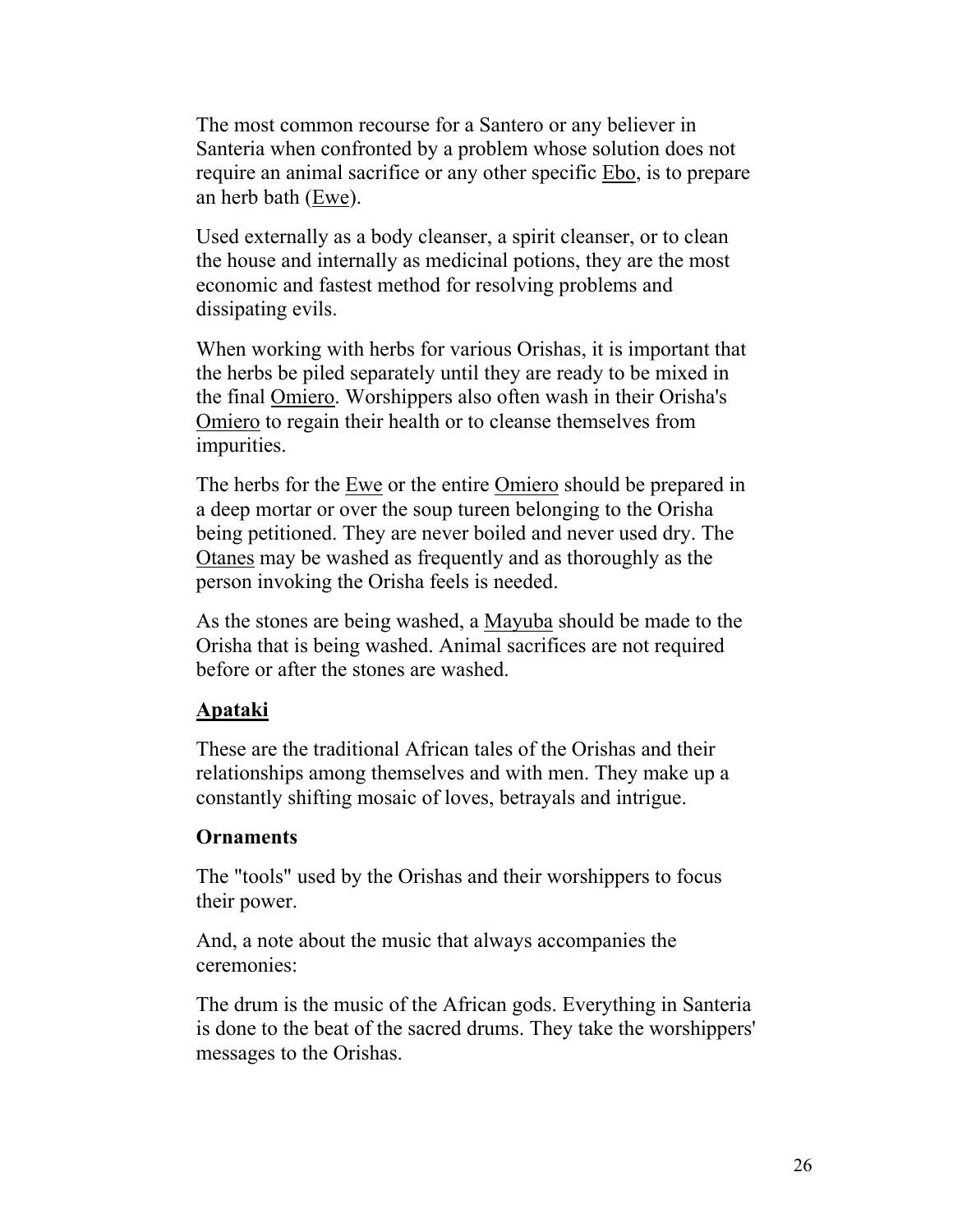When the Orishas grant a request, the drums are played in thanksgiving and in joy. They are also played next to the sickbed, at funerals, and for the spirits of the dead.

Regardless of the occasion, the drums must be well fed and honored before and after they are played. The offerings are made to Osain, the Orisha who "owns" the drums. When the drums are fed and happy, they sound better.

 $\Leftrightarrow$ 

#### **OLODUMARE (Olofin, Olorun)**

**Saint:** Jesus Christ or the dove of the Holy Spirit. **Day of the Week:** Thursday. **Colors and Collars (Ilekes):** All and none. **Sacrificial Animal:** None. No animal sacrifices of any type. **Sacrificial Food:** None. **Herbs:** None. **Ornaments:** None.

#### **Apataki:**

Olodumare, even though he was king of the other

gods, had a mortal fear of mice. The other gods thought that a king, especially their king, should not be afraid of anything as unimportant and weak as a mouse.

"Olodumare has turned into a weak old woman," they said, for they believed it shameful to fear mice. "It's time that we took away his power and named another king." Besides, they wanted total dominion of the world.

Things continued as they were until the principal Orishas got together again.

"We must take away Olodumare's power," they said. "He is getting old and weak."

Everyone agreed, again. There was a problem, though. Olodumare was old, but he certainly was not weak. He was fierce and terrible and not one of the other Orishas would dare to challenge him in combat.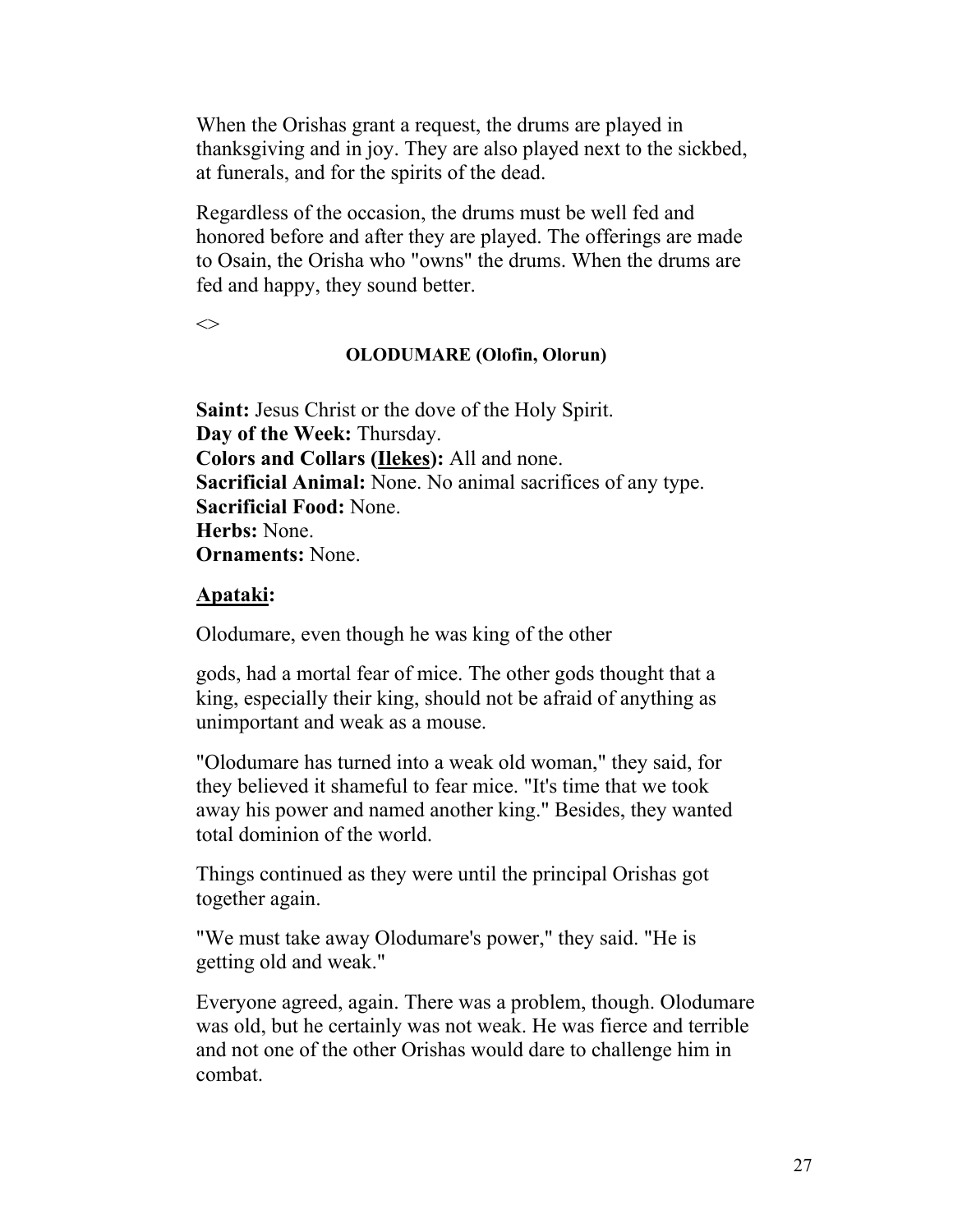The Orishas thought and talked and thought some more until one, no one knows who came up with an idea.

"Let's scare Olodumare to death," said the unknown Orisha.

"How do you propose to do that?" asked the other Orishas, since they themselves were deathly afraid of Olodumare.

"Olodumare is afraid of mice," said the Orisha.

"Everyone knows that," exclaimed the disappointed Orishas. "We thought that you had an idea."

"If he is afraid of one mouse," continued the Orisha, "what would happen if we invite him over to our house and fill it with mice?"

"Tell us," said the other Orishas.

"If Olodumare finds himself in a house full of mice, he will be so afraid that he will run away from here or die. We'll take over his house and we will be the masters of the world."

"That's a wonderful plan," they all exclaimed. Putting their heads together, the Orishas began to plot how they were going to lure Olodumare to their house and scare him to death with mice.

They forgot that Elegua was by the door. He lived by the door, since he is the Orisha that rules roads, routes and entrances. They had forgotten all about him. He heard all their plans.

What did Elegua do? What did the trickster Orisha do? He knew the day that Olodumare was coming. He had listened to the other Orishas' plans. He waited and hid behind the door.

Olodumare arrived, happy to have been invited to a party. He knew that he was not as popular among the Orishas as he used to be. Little did he know that the other Orishas were hidden, waiting to release hundreds of mice. The moment he stepped inside, the door was slammed shut at Olodumare's back. The mice were released.

Olodumare was terrified and ran around the house screaming, "The mice are attacking. The mice are attacking!"

He tried to find a place to hide, but every box he opened and every closet he ran into just had more and more mice.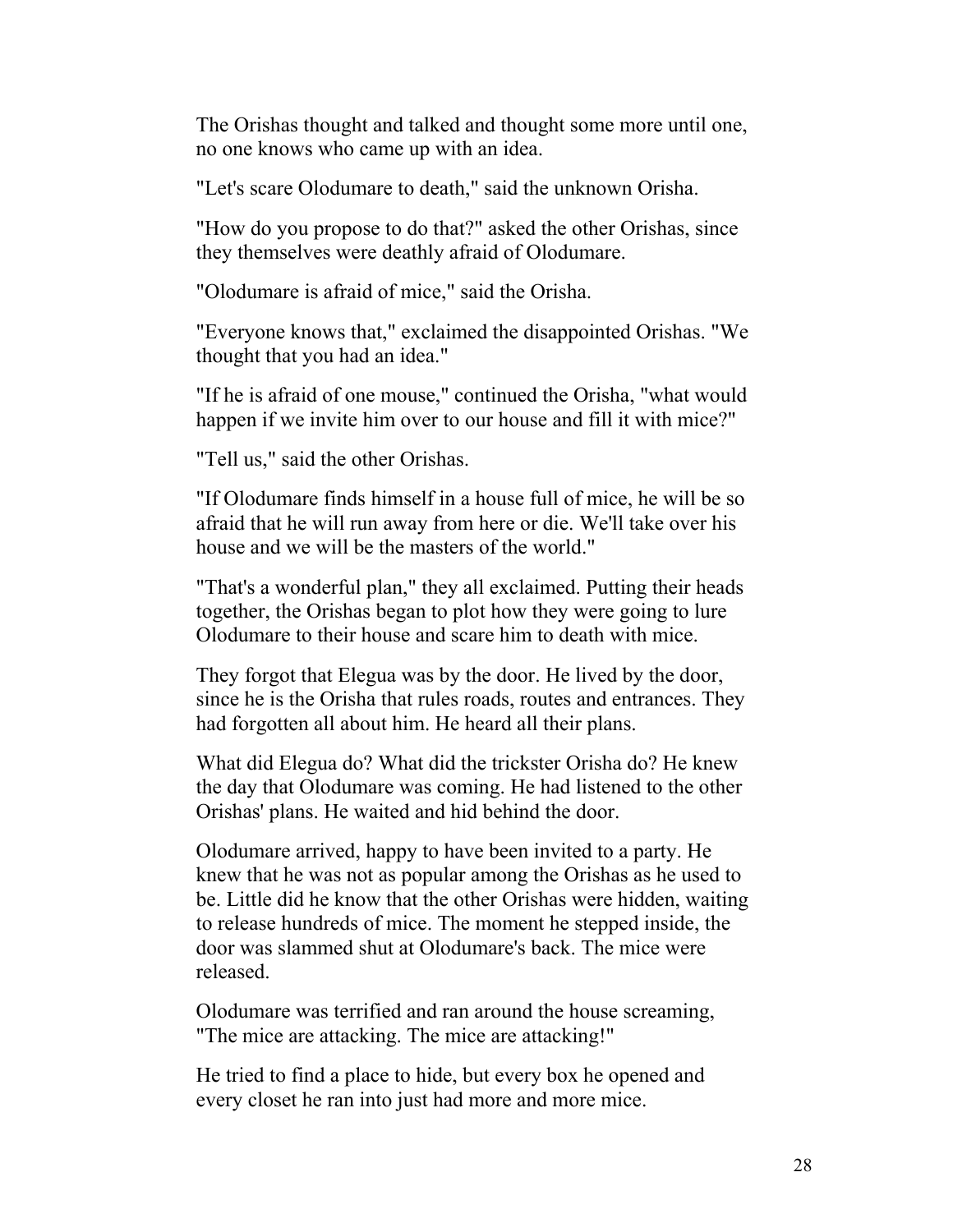Olodumare ran head first at the door, ready to demolish it, just so that he could escape the tormenting rodents. Just as head and door were going to meet, Elegua stepped out and stopped his panicked rush.

"Stop, Olodumare," said Elegua, putting his arms around the terrified old Orisha. "No mouse will harm you."

"Yes they will. Yes they will," cried Olodumare.

"Watch," said Elegua. He started eating the mice.

Elegua ate and ate and ate until he had eaten all the mice.

Olodumare, whose fear had turned to fury, demanded, "Who dared do this to me?"

Elegua said nothing. Smiling like a happy cat, he pointed out the hiding places of all the plotting Orishas.

Olodumare immediately punished them in a very terrible and painful manner. After he grew tired of watching them hop and scream, he turned to Elegua and said, "Now, what can I do for you?"

Elegua scuffed the floor and shook his head. "Oh, nothing," he said.

"Nothing!" roared Olodumare. "You saved me and you saved my crown and you want nothing?"

"Well," said Elegua, "maybe just a little thing."

"You can have whatever you want," said Olodumare firmly.

"I want the right to do what I want," said Elegua. He went on with more conviction, ignoring Olodumare's raised eyebrows. "I want the right to do what I will. I want the right to do what I want, whatever that may be."

Olodumare wished it so, and so it was. From that moment on, Elegua is the only god that does as he wills without restraints or limits.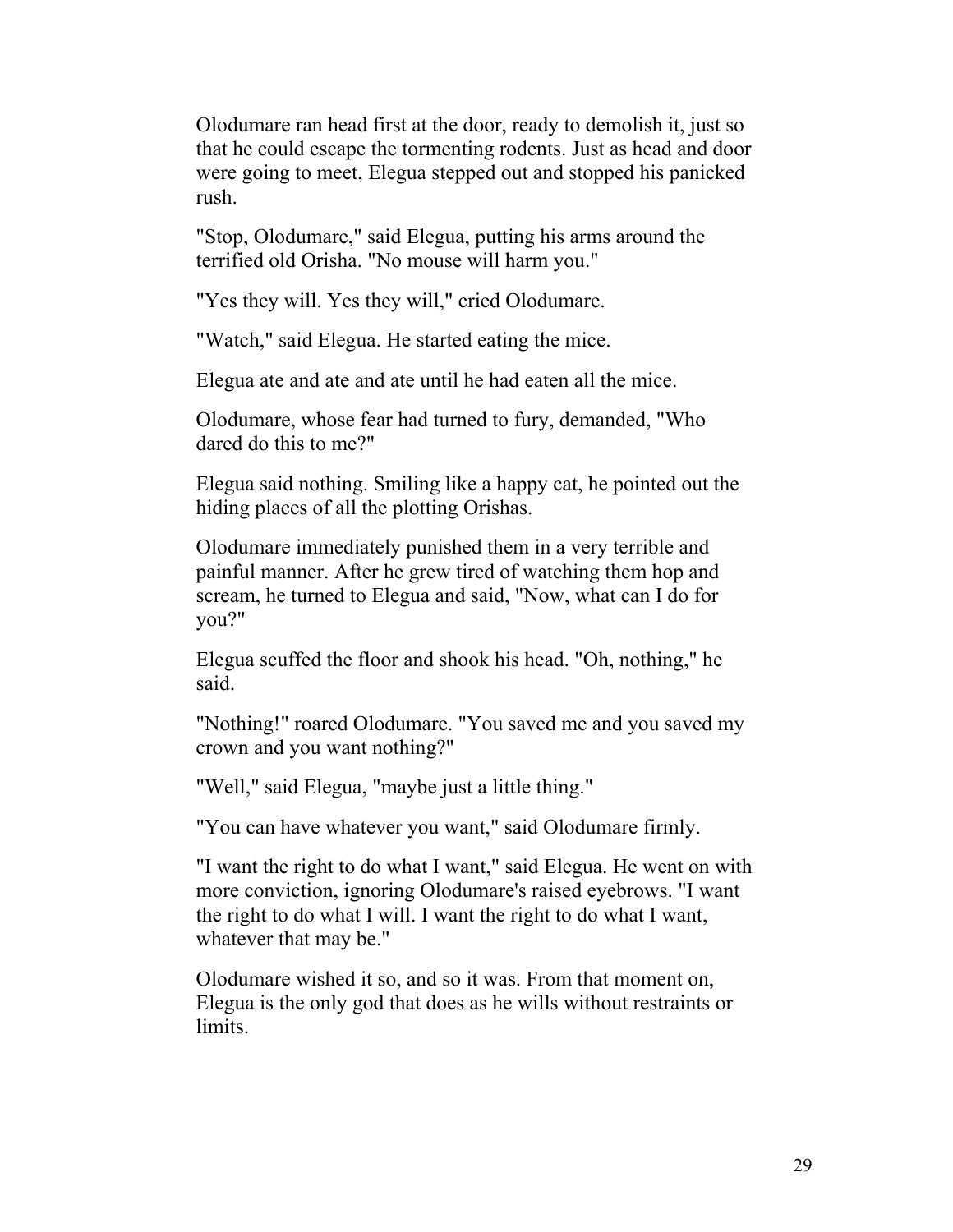Notes:

Olodumare is unique within the Yoruba pantheon. He never comes down to earth. Few Santeros speak of Olodumare because there are no Babalawos "asentados" in him. No one is "asentado" in Olodumare. He never possesses anyone at a "bembe" or a "golpe de Santo".

He is the ruler of all the other gods, except Elegua, as the Apataki shows. More than the Orishas' ruler, he was their creator as well as the source and origin of men, animals, plants, rivers, oceans and the heavens. He also created the earth, the sun, the moon and the stars.

Before going to bed, a Santero will ask Olodumare to give him the strength to get up the following day by chanting, "olofin ewa wo", "May Olofin help us get up". At dawn, when he awakens and ascertains that he is still among the living, he says, "olodumare e egbeo", "May Olodumare grant us a good day".

Olodumare is old. He is very tired and has been working long and hard on the universe, which is a very large job. He should not be bothered with small things. Santeros ask favors of the Orishas that can directly solve their problems and do not bother Olodumare.

A series of commandments are attributed to Olodumare:

You will not steal.

You will not kill except in self defense or to survive.

You will not eat human flesh.

You will live in peace with your neighbor.

You will not covet your neighbor's possessions.

You will not use my name in vain.

You will honor your mother and your father.

You will not ask for more than I am able to give you and you will be satisfied with your destiny.

You will not fear death or take your own life.

You will respect and obey my laws.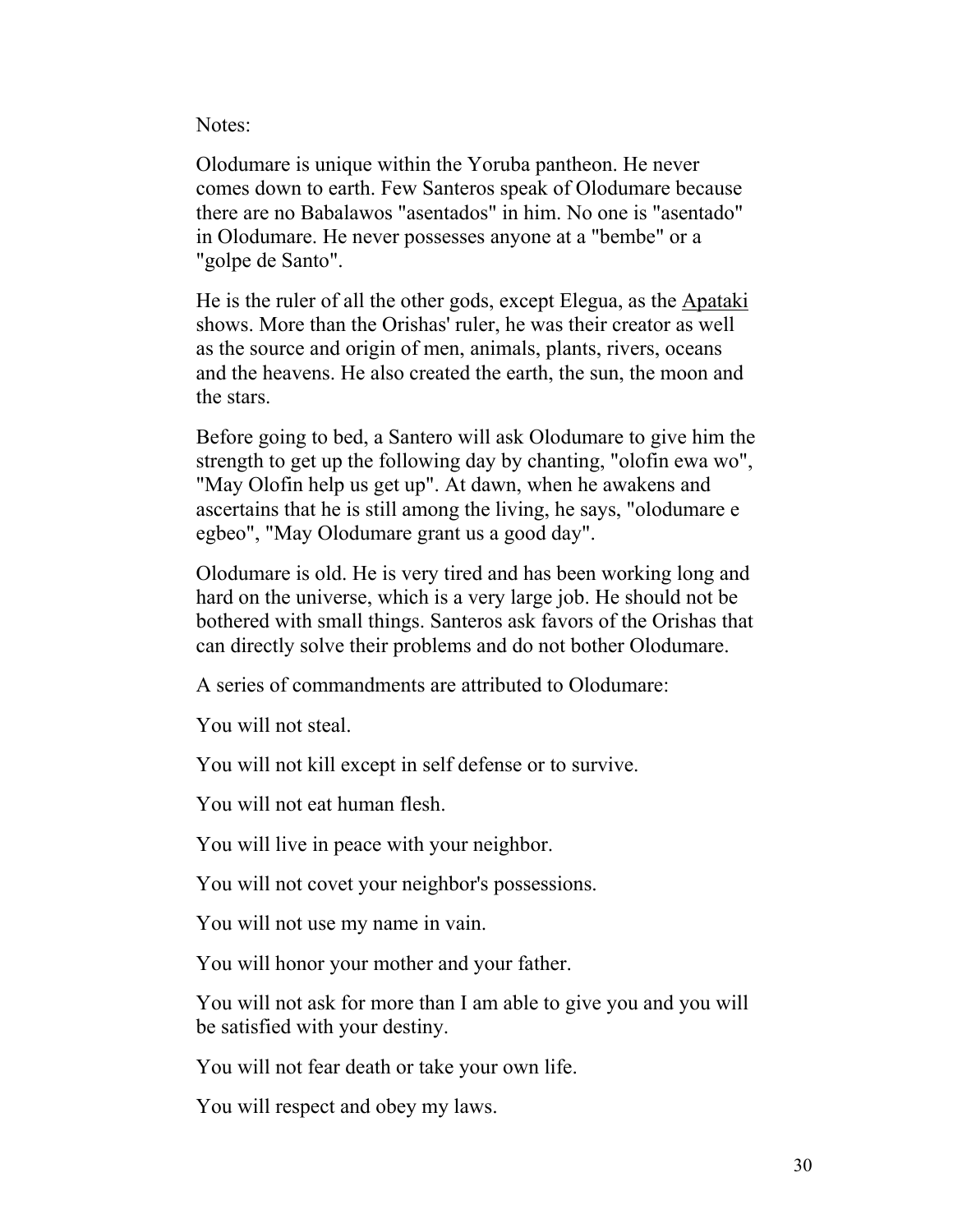You will teach these commandments to your son.

 $\Longleftrightarrow$ 

#### **OBATALA**

**Saint:** Our Lady of Mercy (La Virgen de las Mercedes). **Day of the Week:** Sunday. Thursday is also popular.

### **Colors and Collars (Ilekes):**

His color is the purest white. The collar is made up of all white beads. A variation on the collar is 21 white beads followed by a coral bead repeated to make up the desired length.

### **Sacrificial Animals:**

Female goats, white chickens, white canaries. In cases of grave illness, he will accept a white female calf.

**Sacrificial Foods:** Yam, rice flour paste, corn meal dumplings and black eyed peas. He hates alcoholic beverages. The only spice that Obatala likes is cocoa butter. He drinks chequete. His water comes from the rain. His favorite fruit is the sweet soursop (guanabana).

**Herbs:** Amansa Guapo, Chamise (wild cane), madonna lilies, calla lilies, cotton, purslane, almonds, white hamelia, white elderberry, white peonies, sweet basil, sweet soursop, wild mint, marjoram, jimson weed, blite, goosefoot, African bayonet, yucca, witch hazel and sweet balm among others. eguere egun, san diego blanco

**Ornaments:** Obatala's image must be made of white metal or silver. In one hand, he holds a crown. A sun, a moon, four wristlets, a walking stick with a clenched fist, a half moon and a coiled snake; all made out of silver. Two ivory eggs.

## **Apataki:**

Obatala was the only Orisha that knew where Olodumare lived. This gave him a very important position among the other Orishas. At that time, the Orishas had no power of their own. They had to beg all their power from Olodumare..

"Obatala!" the Orishas would call out. "Please have Olodumare straighten out the fight between Oshun and Chango."

And, Obatala would make the long journey to Olodumare's house and relay the message.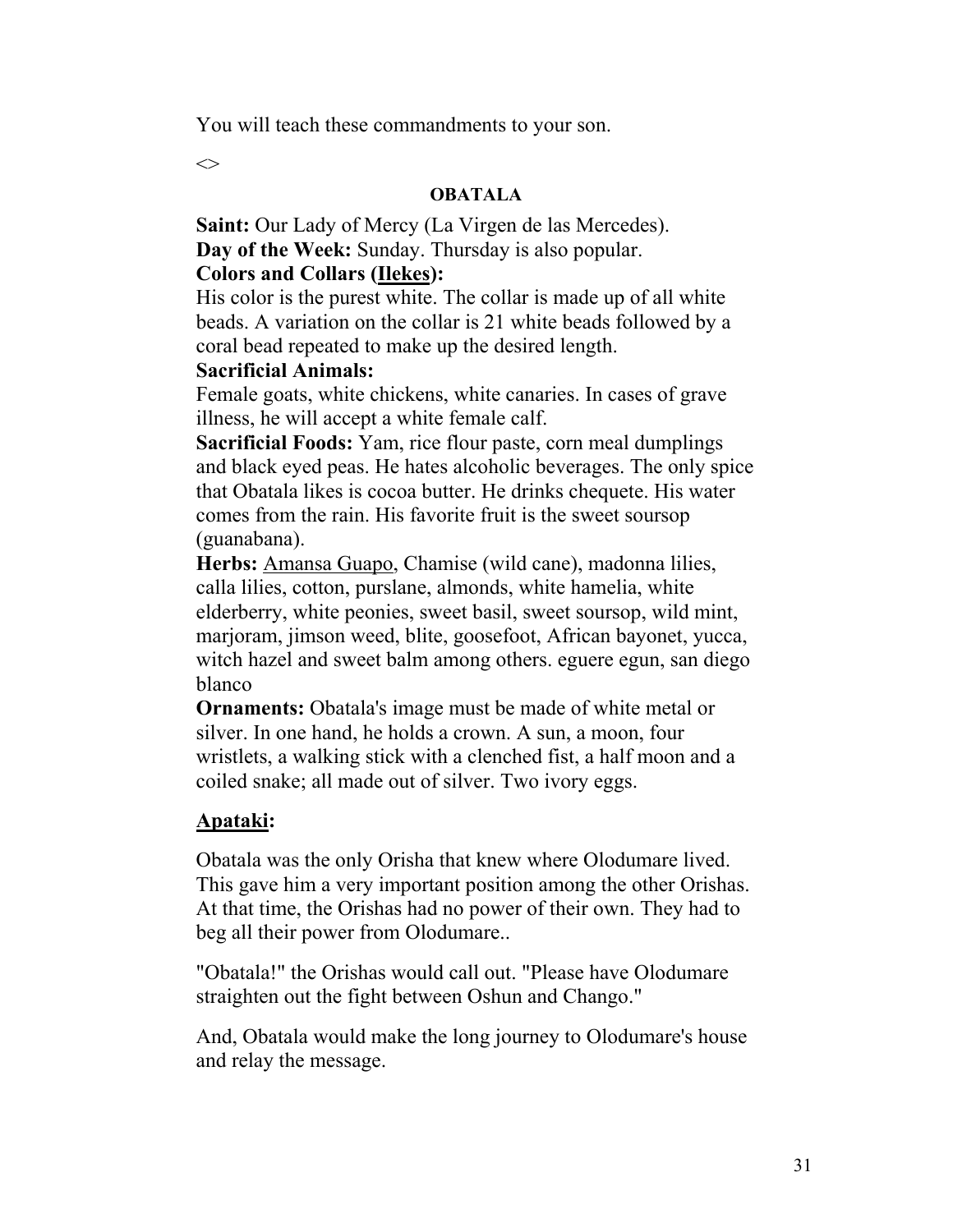"Obatala, a person needs healing and love," said Yemaya. "Please have Olodumare give me the power to heal them."

Back and forth travelled Obatala. He gave messages. He granted favors. He ran himself ragged. He became unhappy. He was not ambitious and he knew that the other Orishas were talking behind his back.

"Obatala thinks he is our leader," the Orishas grumbled. "He gives himself airs just because he knows where Olodumare lives."

"Do you see how he listens to us?" complained another Orisha. "It's as if we were his spoiled children. Who does he think he is?"

So, Obatala took all the Orishas to Olodumare's home.

"Good morning, Obatala," said Olodumare. "What can I do for your friends?"

"I'm tired of running back and forth, with all due respect," said Obatala. "I would like for you to give each of my friends some of your power."

"I don't know," Olodumare hemmed and hawed. "Do you think it's the right thing to do?"

"Just think, great Lord," said Obatala. "If you give them a bit of your power, I would not have to come here and bother you about this and that every day."

"You have a point there, Obatala," said Olodumare. "I'll do it."

So, Olodumare gave each of the Orishas a bit of his power, hoping to get a little peace and quiet. Finally, he got to Obatala.

"To you, Obatala," he said, "I give the right to control the heads of all the human beings."

Since it is the head that makes a human being good or evil, a good son or a bad son, Obatala became the Orisha with the most authority over human beings. More than any of the other Orishas.

"Did you see that?" said the other Orishas. "He brought us here just so that he could maintain his power."

Which just goes to prove that you can't please anyone.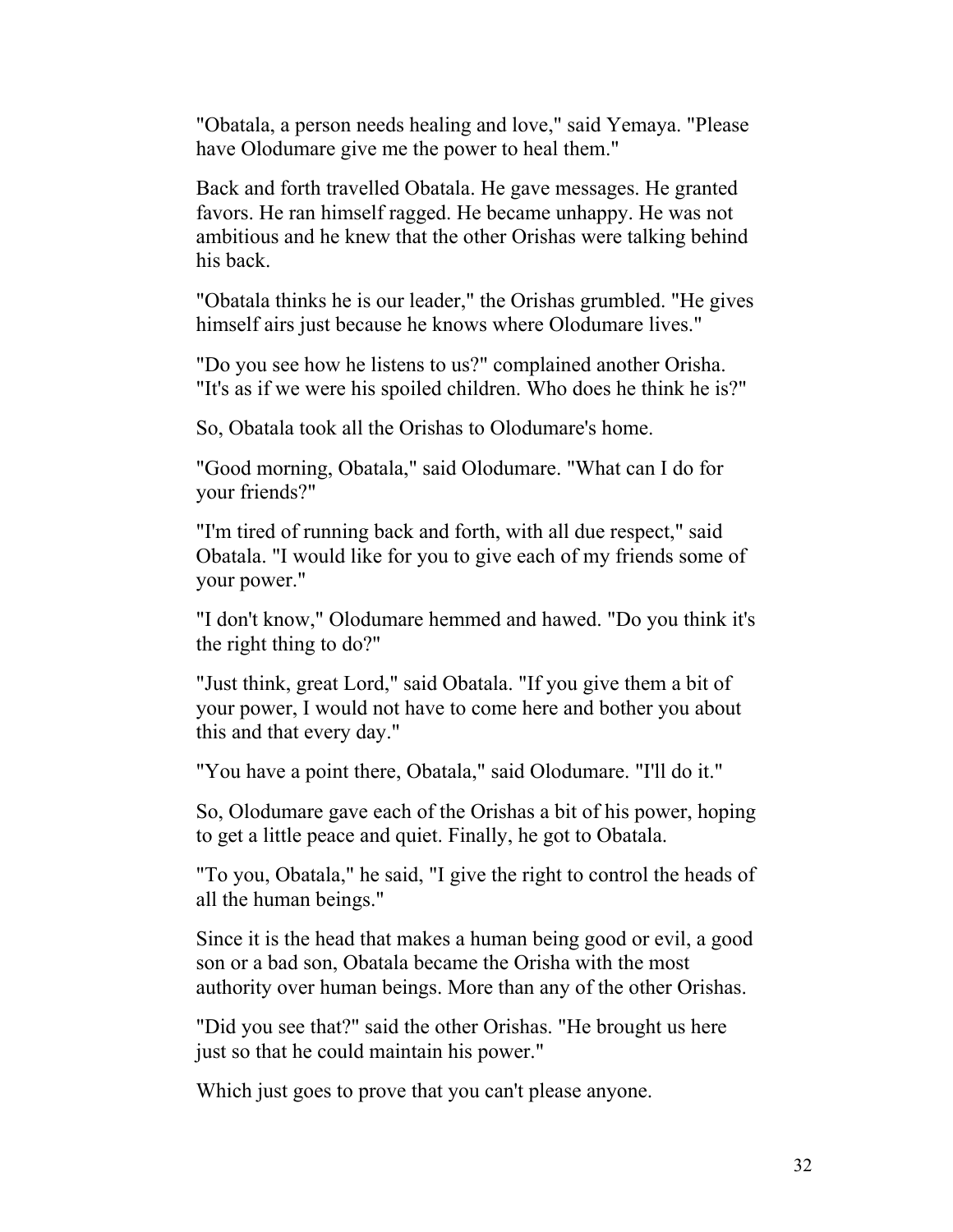Notes:

Obatala is the supreme divinity on the terrestrial plane. He represents such a refined purity, that it cannot be described through words or songs. He is reason and justice and all that is moral.

Controlling the head, he is considered the father of all human beings. He gives the best advice and is the one to turn to in times of great difficulties.

The relationship between the Santeros and the Orishas is much more intimate and direct than in other religions. The Orishas have human passions and desires. They can be cruel and unjust just like human beings. When the Orishas manifest their cruelty, Obatala is called upon to mediate in the situation and to calm and soothe the furious Orisha.

#### **ORUNMILA (Ifa, Orula)**

**Saint:** St. Francis.

**Day of the Week:** Thursday. Sunday is also popular.

**Colors and Collars** (Ilekes): His colors are green and yellow. The collar is made up of alternating green and yellow beads strung to the desired length.

**Sacrificial Animals:** A goat who has not given birth. Dark chickens.

#### **Sacrificial Foods:**

Red snapper and yam puree. Plums are his favorite fruit. He drinks white wine and his water is to come from a spring. His favorite condiment is corojo butter.

#### **Herbs:**

Guava, sage, night shade, ginger, dog bane, guanine, myrtle, corn, honeysuckle, night jasmine, pitch apple, guasima, (guazuma guazuma) tree native to Cuba, parami, and corojo among others. san francisco (palo o hierba), don carlos, uvancillo, parami, chinchita

#### **Ornaments:**

A hardwood board having various shapes according to the Babalawos's tradition (Ifa's Board). As well as serving as a surface upon which the cowrie shell oracle is cast, the board is also the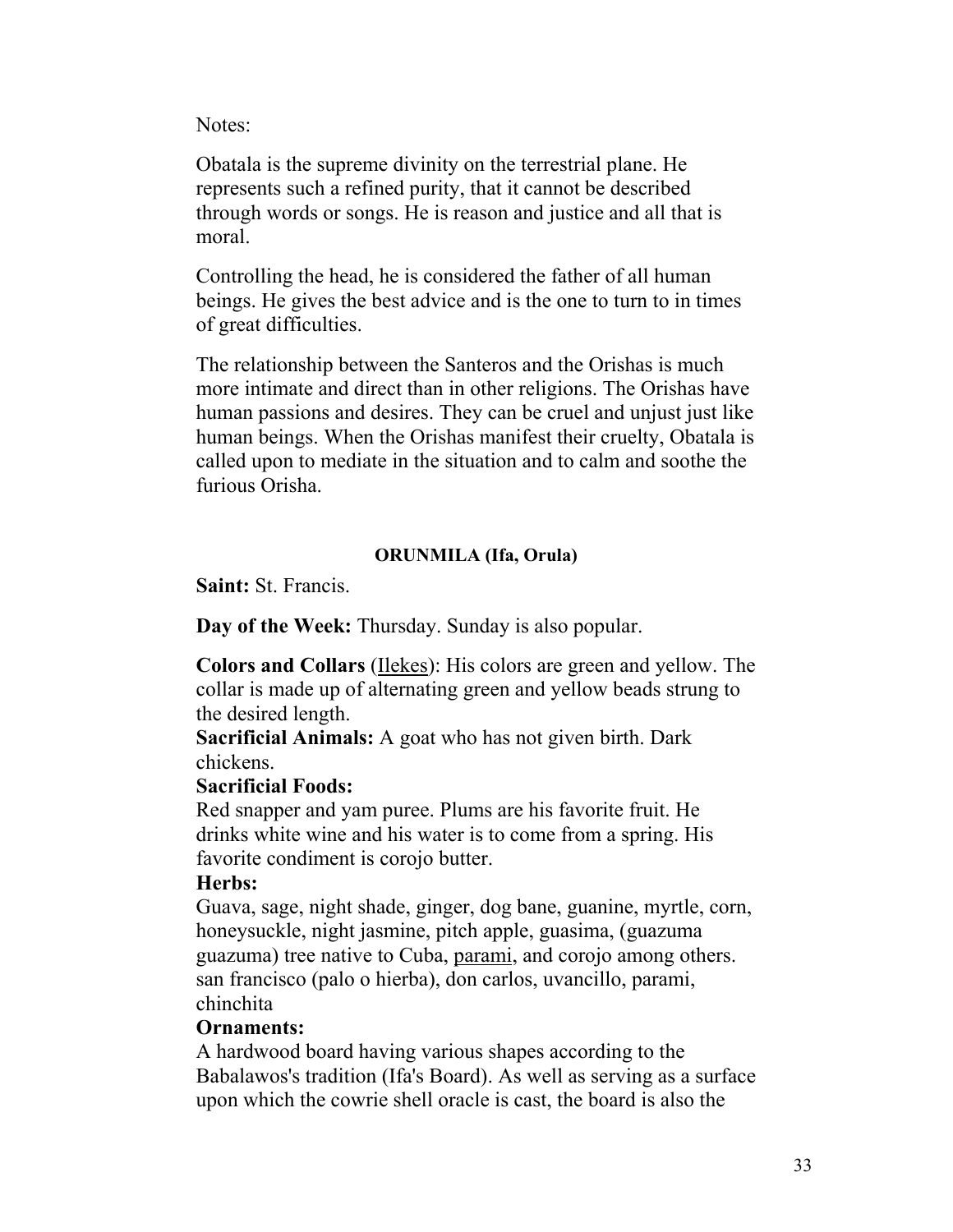table upon which many rites are performed. Cowrie shells and oracular collars also belong to Orunmila.

## **Apataki:**

Orunmila does not fear death. One day, a woman came running up to Orunmila. These were the days that the Orishas still walked on the earth. She clutched at his shoulders and cried out, "Iku is going around and around my house."

This was very serious because Iku is the name of death. When Iku wants someone, she walks outside the house looking for a small hole or opening through which she can get in and take away the person inside.

"Iku is at my house," she cried again. "She wants to take my only son, my little boy. Iku sent in a fever and it's going to kill him if I don't do something." She started to drag Orunmila back to her house. "We have to hurry," she said, sobbing. "I have turned my back. Iku may be getting into my house right now to take away my child."

Orunmila smiled down at her and said, "Don't cry, good woman."

"But, what should I do? You have to help me," she said.

Orunmila patted her head to calm her down. "Don't worry," he said. "Go to the market and buy four baskets full of okra and take them back to your house."

"What about my child?" sobbed the frightened woman. "I will go to your house and make sure that Iku does not go in," said Orunmila. "Go to the market in peace."

The woman followed Orunmila's advice. She went to the market and bought three heaping baskets of okra.

When she got home, breathless from having run with the three baskets, she found Orunmila waiting for her.

"Here are the baskets," she said. "What are you going to do with them?"

"Hush," said Orunmila. "I don't have time for explanations."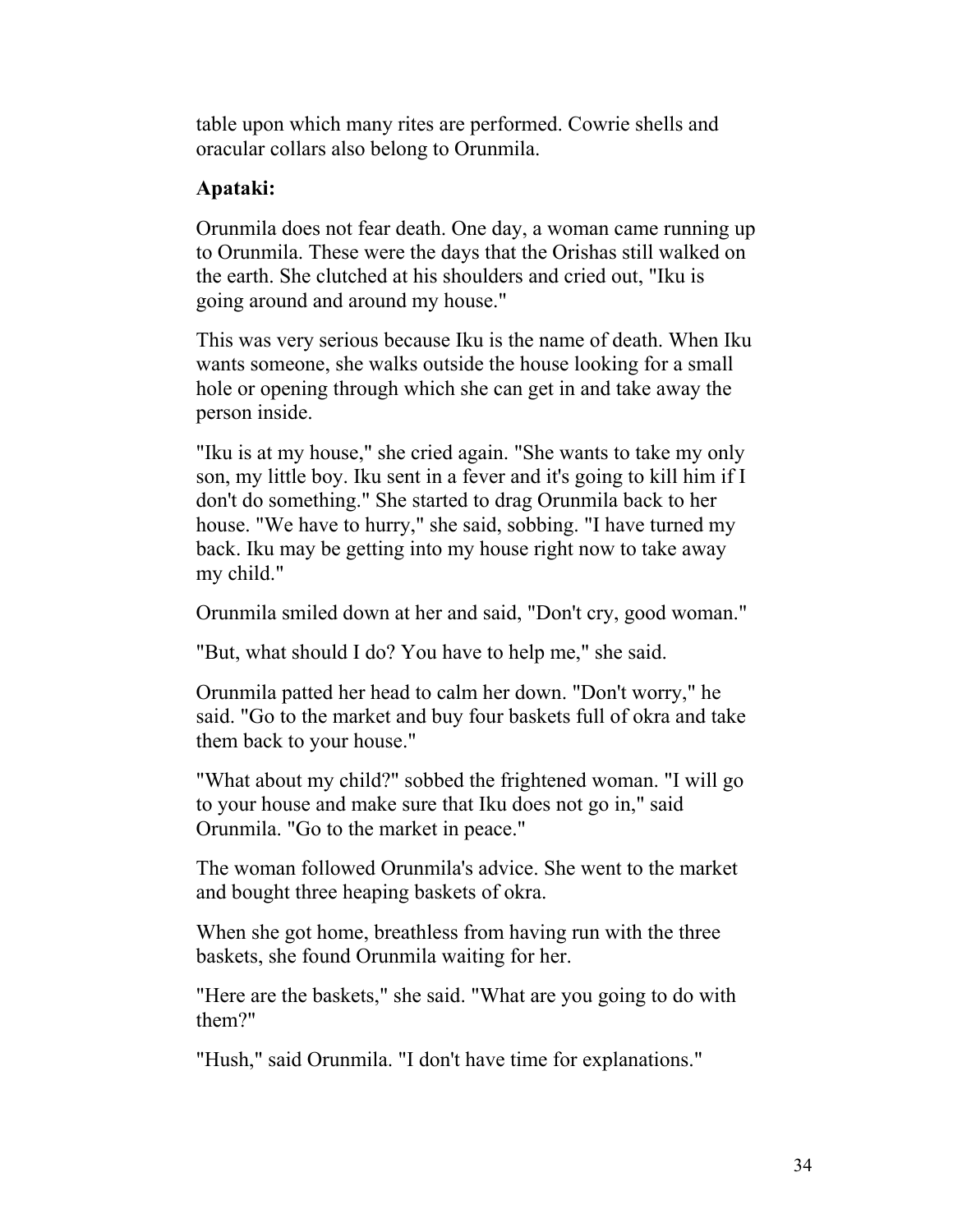He took the baskets from the woman, went inside the house and spread the contents of the baskets all over the floors until they were covered by a thick carpet of okra.

He handed the baskets back to the anxious mother. "Don't worry, mother," he said. "Iku won't be able to do your son any harm."

Exhausted by the run from the market and a fear and anxiety that had not let her sleep for days, the mother collapsed on a cot and went to sleep.

As she slept, the child's fever rose. Iku was thinking that it was time to take the child away, so she made the sickness worse. Iku went up to the door and found that it was unlatched and had not closed all the way. Death slipped in through the crack, hurrying to get to the child before the mother awoke.

Iku strode across the room with her usual firm and silent steps. But, when her hard and bony heels stepped on the okra, the fruit burst open. Iku slipped and slid. All the okra on the floor oozed its sap as Iku slipped from one side of the room to the other. The sap was as slippery as soap. Both of death's feet slipped out from under her. Her long arm bones windmilled trying to regain her balance.

"Oh, crap," she cried. And, before she could say anything else, her bony hips hit the floor, shaking loose all her joints.

Iku had to slip and dig through the mess of okra to find one or two little bones that had come off. She made her way very carefully to the door. Outside, Orunmila waited for her.

"How are you this afternoon, Iku?" he asked very politely.

"Curse you, Orunmila," she spat. "I know that this is all your fault. Curse you and that cursed woman in there for getting you to help her."

"Are you coming again?" Orunmila called out as Iku hobbled off down the path.

She turned and gave him an evil look.

"Are you crazy?" she said. "I'm going to wait a long time and make sure that okra is gone."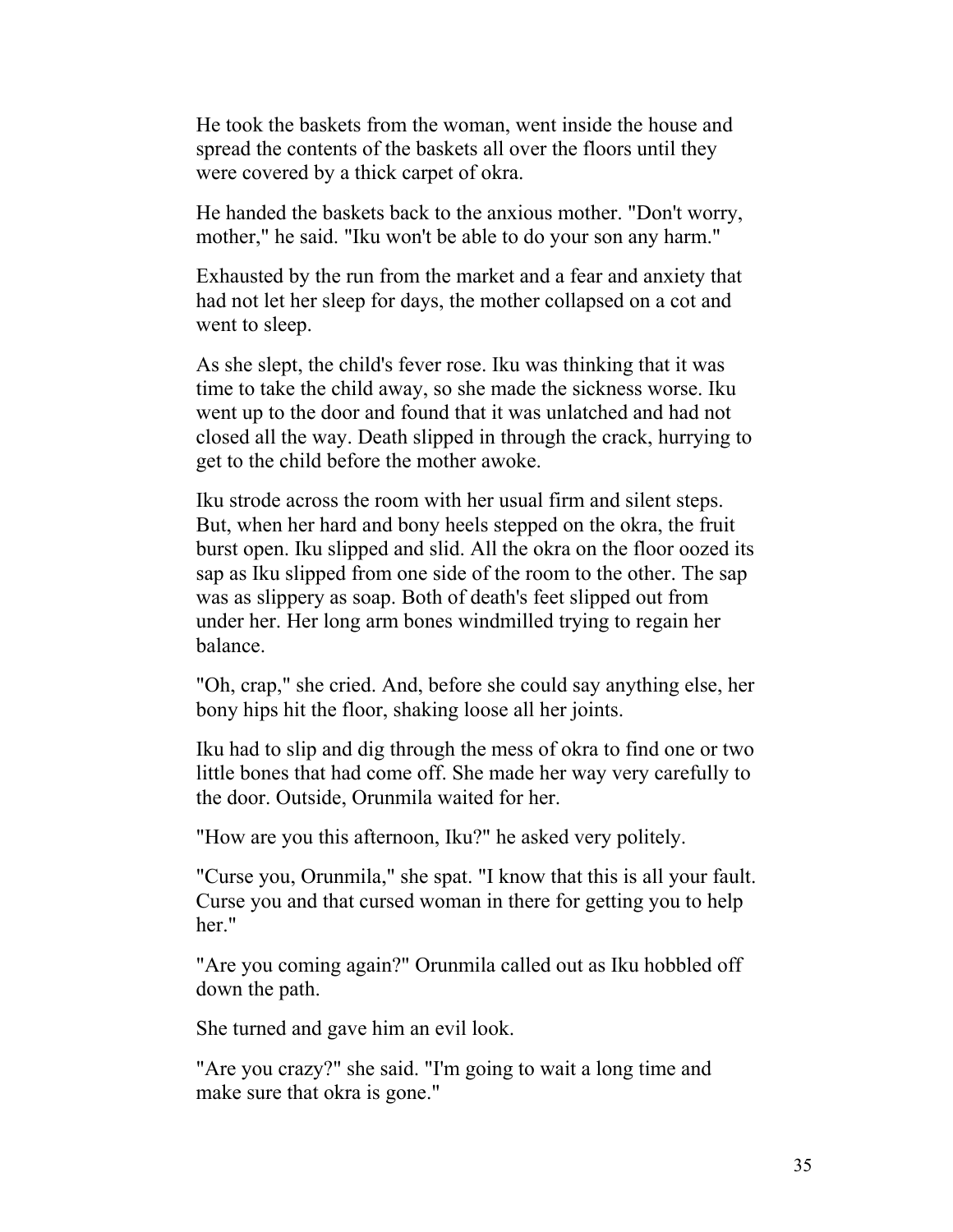Notes:

Orunmila is highly regarded within the Santeria pantheon. He is the Orisha that predicts the future. He is in charge of destiny, both human and Orisha.

He is an invisible presence at every birth, since he also oversees pregnancies and the care and raising of children.

He knows how to use the ceremonial and healing herbs and instructs human beings in their uses.

Orunmila is the intermediary between humans and Olodumare.

The Santeros and the Babalawos are familiar with the problems and tragedies that afflict human beings. Thanks to Orunmila, who communicates with them through the oracles, the Babalawo or the Santero can come up with the solution to a person's problems. Their advice must be followed to the letter.

Orunmila never possesses a human being. It is felt that he is too important and close to Olodumare for that. In a Santeria ceremony, the Iyalochas of Oshun dance for him since he does not have a physical body that can enjoy the drumming and dancing.

# **Chapter Five**

## **THE GODS (cont.)**

### **ELEGUA**

**Saint:** The Holy Child of Atocha.

**Day of the Week:** Mondays and the third day of each month. **Colors and Collars (Ilekes):**

Red and black. His collar is made up of three red beads followed by three black beads. After the three black beads, a red bead alternates with a black bead three times. The sequence is repeated until the desired length is obtained.

### **Sacrificial Animals:**

Small goats, roosters. On rare occasions, monkeys, sheep, bulls, ox and deer. Chickens should not be offered. Elegua is a glutton and will bother and torment the participants at a ceremony until he has had his fill of blood.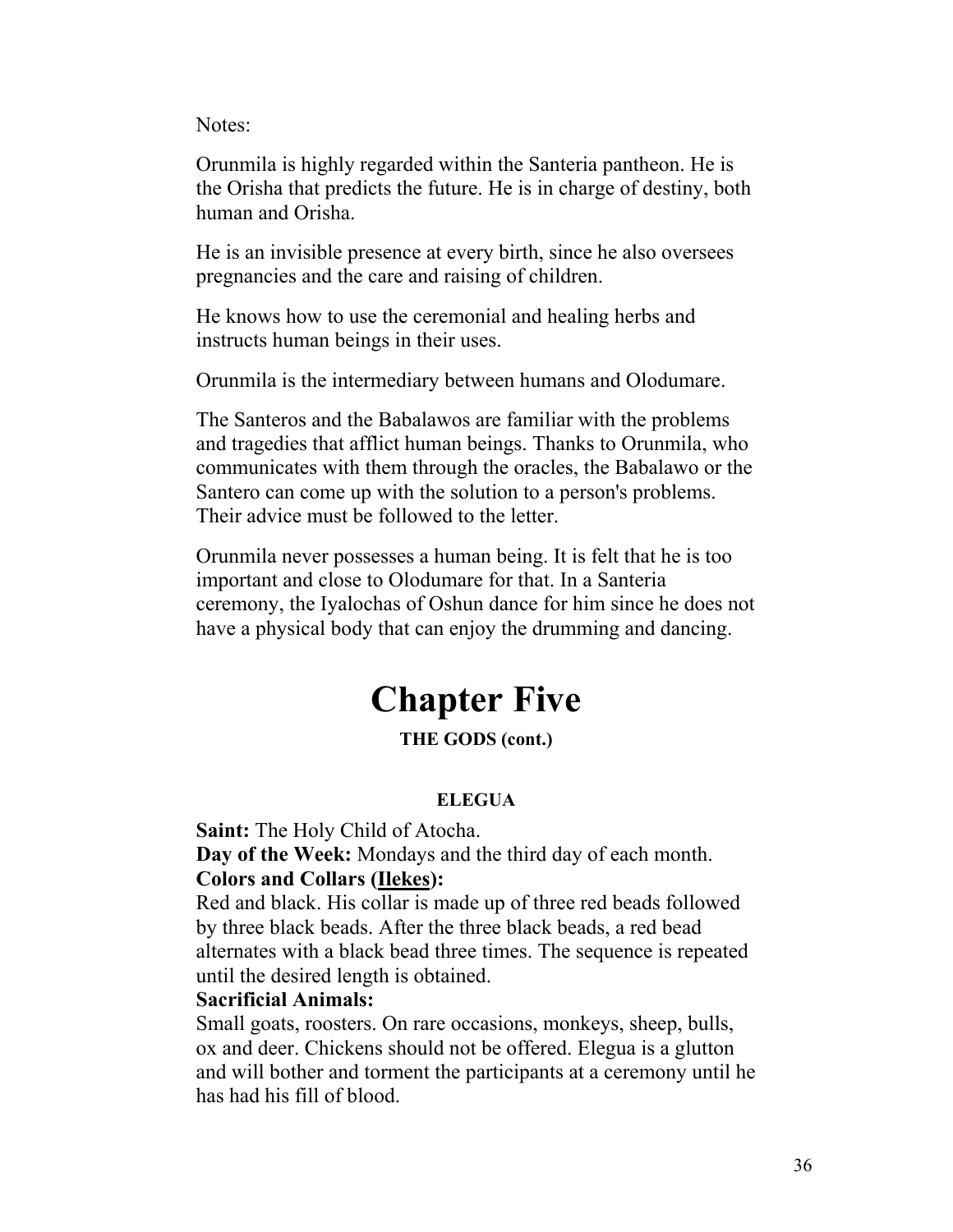### **Sacrificial Foods:**

Smoked fish and smoked jutia. He loves yams. His favorite fruit is sugar cane. Everything should be well spiced with corojo butter. He loves to drink aguardiente and he favors standing water.

### **Herbs:**

Abre camino, (Bunchosia media), Cuban spurge, sargasso, wild convulvulus, foxtail, nettles, manyroot, crowfoot, neat's tongue, white pine nuts, jack bean, spiny blite, nightshade, black eyed peas, ateje, (cordia collocea), heliotrope, pigeon peas, mastic tree, camphor leaves, chili peppers, corn stalks, corn leaves, and corn silk, avocado leaves, avocado roots, coconut husk, coconut palm stem, corojo, guava, wild croton, coffee, cowhage, peppergrass, dried rose buds, senna, soapberry tree, bitter bush, and mint among others.

### **Ornaments:**

Elegua is never without his "garabato", the shepherd's hook (sometimes only a crooked stick or club) with which he metes out punishment.

He protects temples, cities and houses. He does this by residing in a helmet-shaped construction made out of stone or cement with cowrie shells for eyes. The small statue is placed next to an entrance way. From this abode, Elegua protects all the residents.

Since he is as playful as a child, tops, marbles and kites hold a special fascination for him.

### **Apataki:**

Orunmila had returned to earth to see how all the Babalawos he had trained in the arts of divination were getting along. He decided to travel from town to town and greet his old students.

"Orunmila, how nice to see you," said one. "I don't have time to talk with you now, I have an appointment."

"Orunmila, how are you?" said another. "If you come back on Wednesday, I'll be able to see you."

"Orunmila, I'm very busy with my clients right now," said a third. "Could you come back in a day or so?"

Orunmila was furious. All his old students were ignoring him. They were too concerned with making money and having a big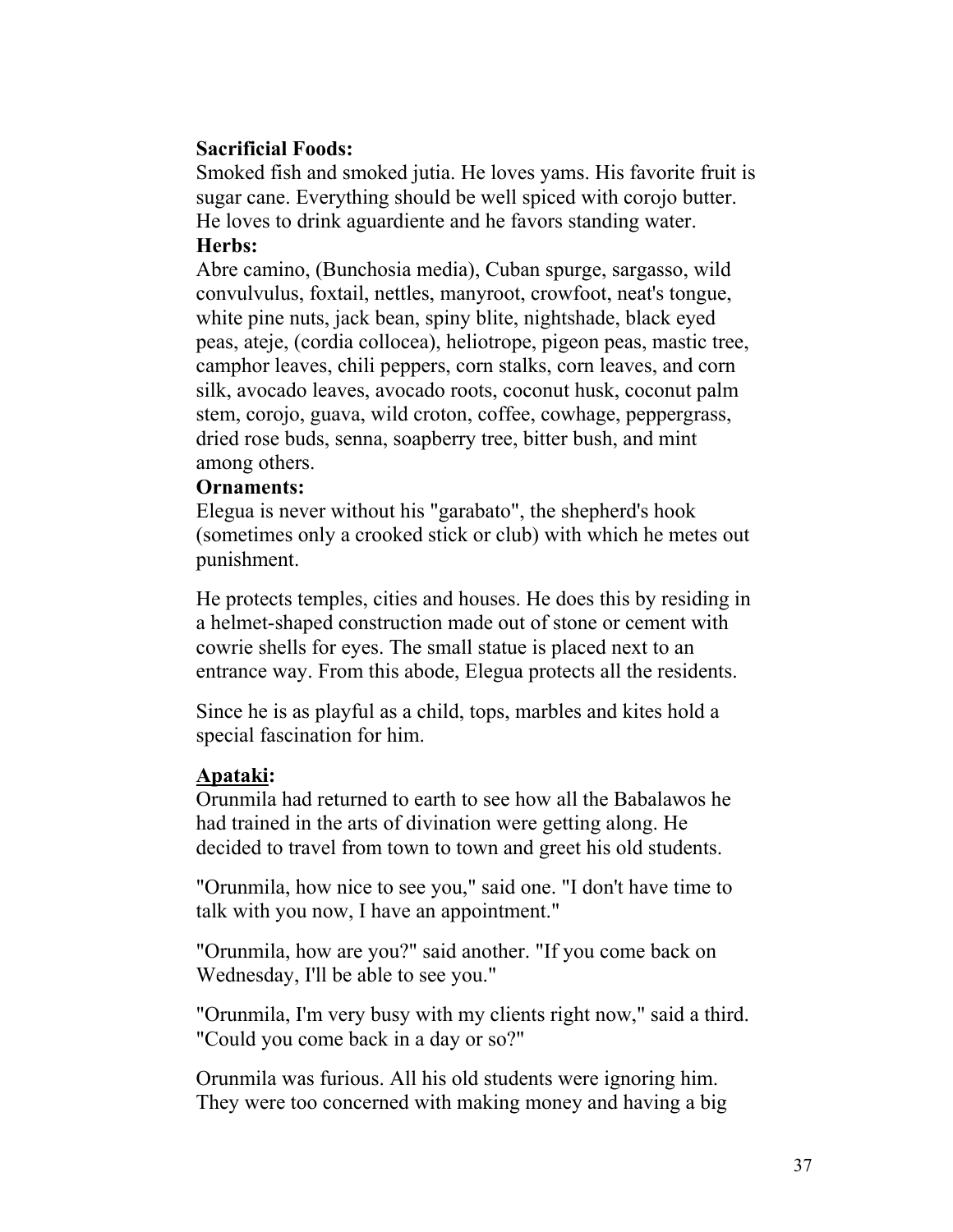reputation to honor their old teacher. Orunmila decided to teach them a lesson.

He sent out notice that he would challenge all the Babalawos to a contest to see who cast the most accurate oracles. Orunmila figured that, after they had been shamed by his incomparable skill, all the Babalawos would respect him again.

After the notices had been sent, he went to the nearest town and challenged the Babalawo. Orunmila proved to be a far better reader of the oracles, of course. But, the Babalawo refused to pay Orunmila the agreed upon amount.

Elegua, who is never far away and always likes to play tricks, walked up to Orunmila and the Babalawo.

"Hello, Orunmila, how are you today?" said Elegua.

"I am angry, Elegua." fumed Orunmila.

"And, why is that, dear Orunmila?" Elegua tried to stifle his giggles, since he knew perfectly well what had been going on.

"This cheat of a Babalawo has lost a wager with me," answered Orunmila. "And now, he refuses to pay."

Elegua looked up and down the nervous Babalawo. "Is that right? Are you trying to cheat Orunmila?"

"Well, Lord Elegua..." stammered the Babalawo.

Before he could say another word, Elegua reached out and put his powerful warrior's hand around the Babalawo's neck. He looked at the man straight in the eye.

"Tell me," he said softly, "are you looking for trouble?"

"No," squeaked the Babalawo.

Elegua raised his garabato stick over the Babalawo's head.

"You'd never do anything to make me angry, would you?" growled Elegua.

Another squeak, "No."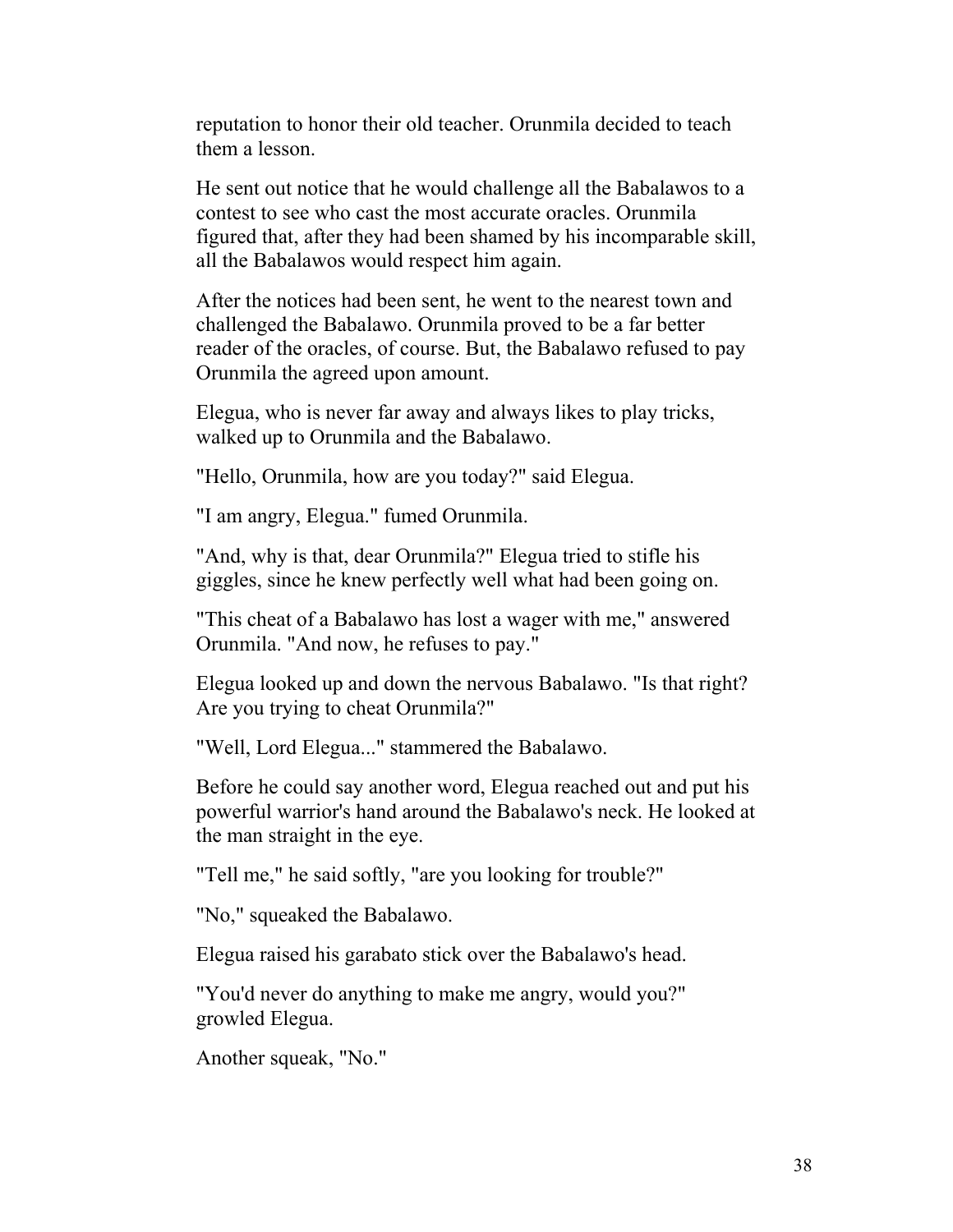"And what are you going to do?" asked Elegua, tapping the unhappy Babalawo on the nose with his garabato stick.

"I'm going to pay Orunmila?" asked the Babalawo.

"What was that?" shouted Elegua, shaking the Babalawo back and forth.

"I'm going to pay Orunmila. I'm going to pay Orunmila." stuttered the Babalawo.

He took his money pouch out of his clothes and handed the whole thing over to Orunmila.

"I thought you wanted to cheat Orunmila, but I see that you are a man who pays his debts when he loses." said Elegua and gave the Babalawo a resounding slap on the back. "I'll leave you alone."

Orunmila and Elegua turned and walked away arm in arm. The Babalawo picked himself up from the road and began dusting off his clothes.

"One more thing," said Elegua turning back to the Babalawo.

"Yes?" The Babalawo cringed.

"Since you have forgotten that the oracles are meant to communicate with the Orishas and not to increase the Babalawo's wealth, I'm prohibiting you from using the Dilogun ever again."

Orunmila and Elegua left the Babalawo wailing after them.

In the next town, the Babalawo saw Elegua and his tick standing next to Orunmila. There was no trouble there.

Notes:

Elegua is the guardian of entrances, roads and paths. He is the first Orisha to be invoked in a ceremony and the last one to be bid farewell. He has to be first in anything, just like a spoiled child. The first rhythms of the drums belong to him. He must be petitioned before all the oracles. Orunmila is the one who communicates, but Elegua guards the paths of communication. It is he who acts as an intermediary between human beings and the other Orishas.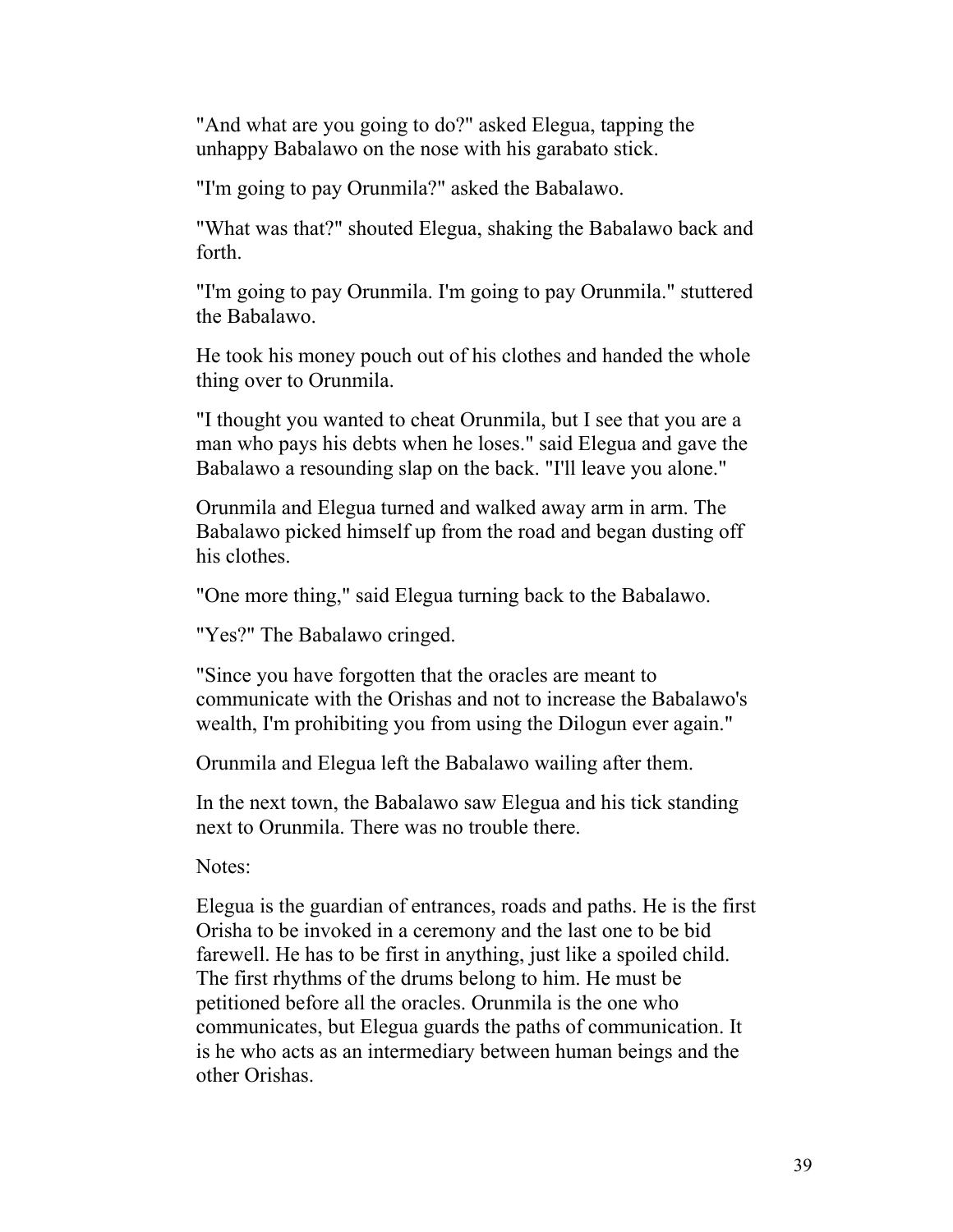He is the trickster, and is feared because, with so much power controlled only by his whim, great harm may result from his practical jokes. Like a very large and powerful child, he is ruthless with those that cross his path when he is in the midst of a tantrum. If his precedence is not carefully maintained, and the proper ceremonies are not followed, Elegua becomes indignant and rushes to open the paths to Iku, death.

All beings have their destiny, but through Elegua's influence, destiny and luck may be changed. However, when petitioning Elegua, the Santero must always remember that he is a trickster and word the request very carefully. He can just as easily block the path to happiness and luck as open it.

Elegua appears to travellers as a small child with the face of an old man, wearing a Panama hat and smoking a good cigar. He takes on other guises in order to play his tricks and to measure the level of charity and compassion among human beings.

When Elegua possesses a Santero, he immediately heads to the door and stands guard. There, he carries out his pranks and childish mischiefs, dancing and threatening the other participants with a smack from his garabato stick.

Elegua is one of the fiercest warriors in the Yoruba pantheon. When joined with Ogun and Oshosi in battle, nothing can stand in their way.

How to Make an Elegua

No matter which branch of the Santeria tradition is followed, Elegua always inhabits a stone. It could be a natural stone or a cement form. These are the instructions for constructing an Elegua out of natural stone.

Find a medium size stone, one about the size and shape of a large potato is ideal. The stone should be collected next to a railroad track, at a crossroads, or under a coconut palm.

Find the natural base of the stone, the surface where it will come to rest upright by itself. Bore a perfectly round hole into the base of the stone about two inches deep by an inch in diameter.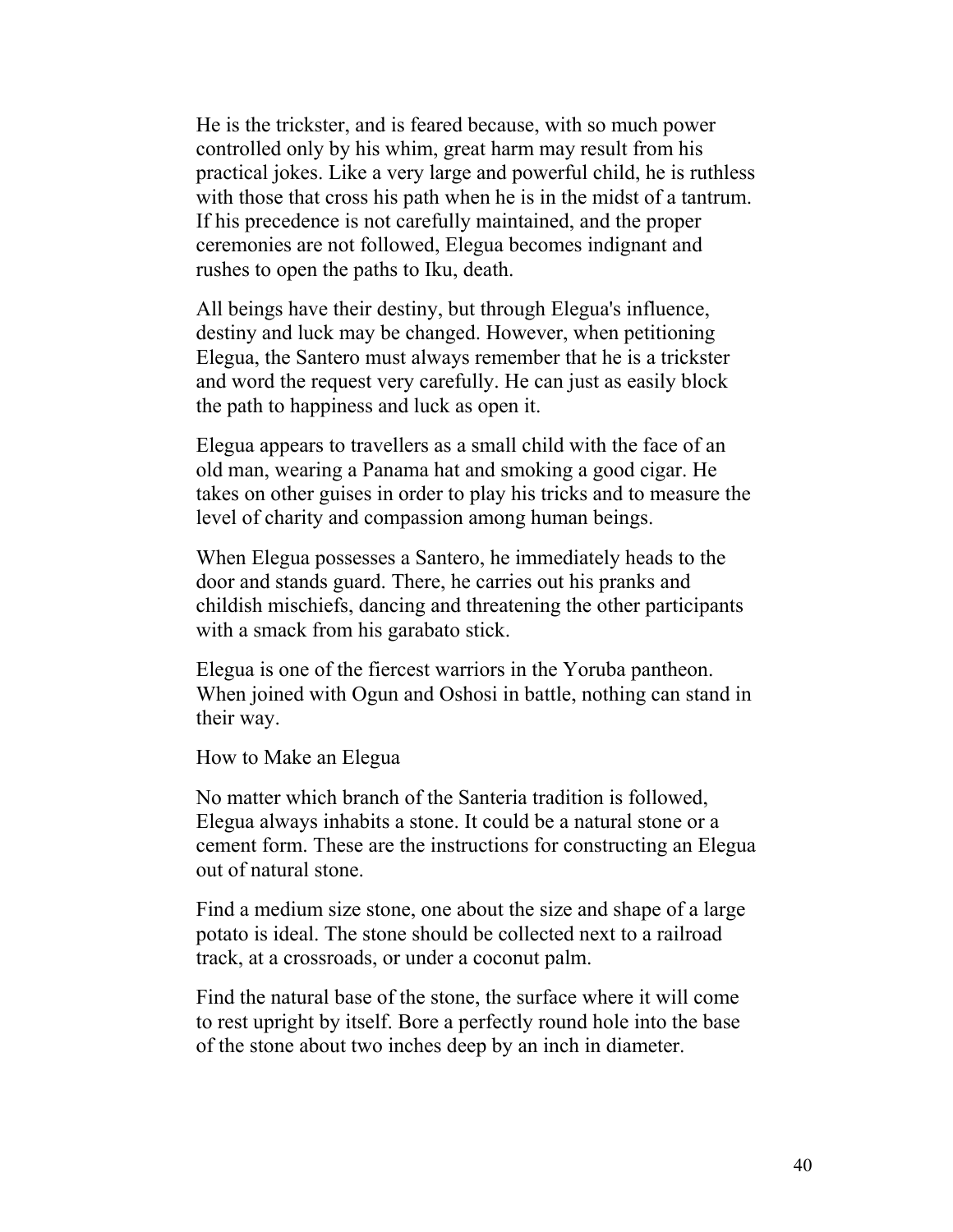Cut the head off a white chicken and let the blood drip onto the stone. Make an Omiero with May rainwater, coconut milk and the herbs that belong to Elegua. Wash the stone thoroughly in the Omiero and leave it to soak for 24 hours.

Select three small precious stones. All gems belong to Elegua. Place the three gems in the hole in the stone along with three small pieces of silver, three small nuggets of gold, three small pieces of coconut, some feathers from the sacrificed chicken and a small personal piece of gold jewelry.

Seal the hole with cement made with sand from a crossroads, Guinea pepper and cemetery dust.

When the cement is dry, paint the rock black. Crown it with a fighting cock's spur, with the curve towards the back. Give it cowrie shell eyes.

Take a white rooster and the rock to a palm tree growing by a crossroads. Sacrifice the rooster and let the blood drip on the stone. Bury the rooster three inches deep at the base of the palm.

After three days, dig up the rooster and wash it in a flowing river, first asking Oshun's permission by tossing a live white chicken into the river along with a little honey.

Elegua is ready to be stationed by the door.

How to Place an Elegua

Monday is the most auspicious day to position the Elegua, but it can be done on any day of the week.

Place the Elegua inside a large clay pot heavily smeared on the outside with corojo butter. Place it next to the door. Smear the lintel and the door with corojo butter. Sacrifice a young white rooster. Allow the blood to drip upon the stone. Make three balls of uncooked corn meal and honey. Place them next to the stone along with a gourd of aguardiente, cigars. pieces of coconut, a small plate of sweets, smoked jutia, and as many of the things that are pleasing to Elegua as the Santero is able to afford. Arrange all the offerings around the pot.

Kiss the neck of the sacrificed rooster. Consult the coconut oracle and see if Elegua is happy with all his offerings. If Elegua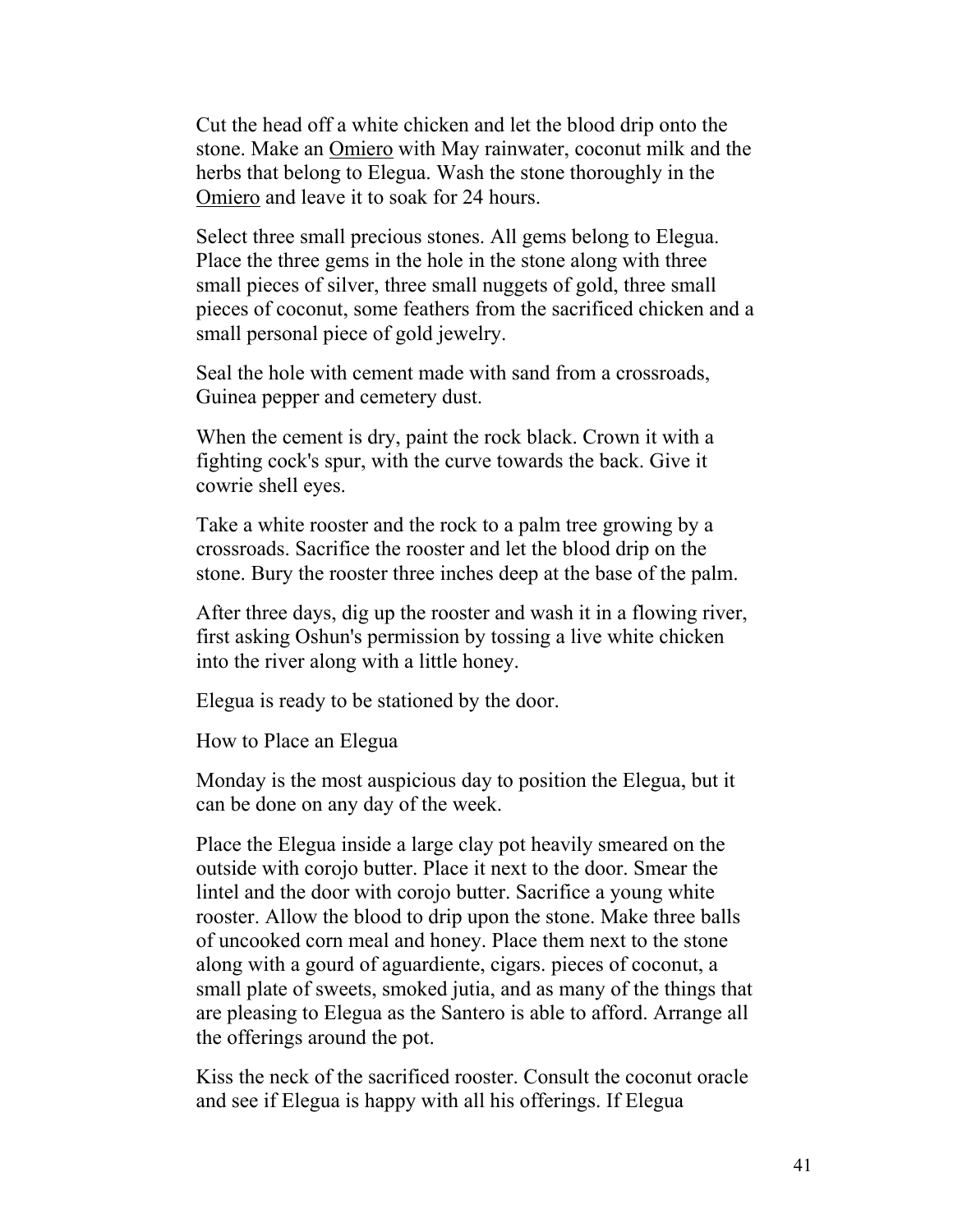responds favorably, this is the best time to consult the oracle about anything else that may be worrying you at the time.

Elegua's food should be changed every Monday. A candle should be lit in his honor every time he is fed.

Elegua's presence is felt in the house as a noise that runs from one side of the door to the other. He is often seen by small children, who can touch him and exchange toys.

Only those persons who have been initiated into Santeria and have been possessed by an Orisha have the power to grant an Elegua.

How to Salute an Elegua

Stand before the Elegua. Lift your right arm and move your right foot out the side and say:

"A elegua ako pashu eshu toru le fi ya yomare ako eshu tori toru tere mafun elegua laroye locua e elegua atande naro elegua maferefun elegua."

Or, you may speak your own language. The Orisha will understand the greeting.

Repeat the same process with the left arm and foot. When you are finished, turn your back on the Elegua and wipe your feet backwards as if you were cleaning them. Never kneel to or lay down in front of an Elegua.

An Ebo to Elegua

Ingredients:

Three pieces of yellow paper or three small paper grocery bags.

Corojo butter. Three pieces of smoked fish.

Smoked jutia. Dried corn.

Cinnamon sticks. Three small pieces of coconut.

Three cigars. Honey.

Nine pennies.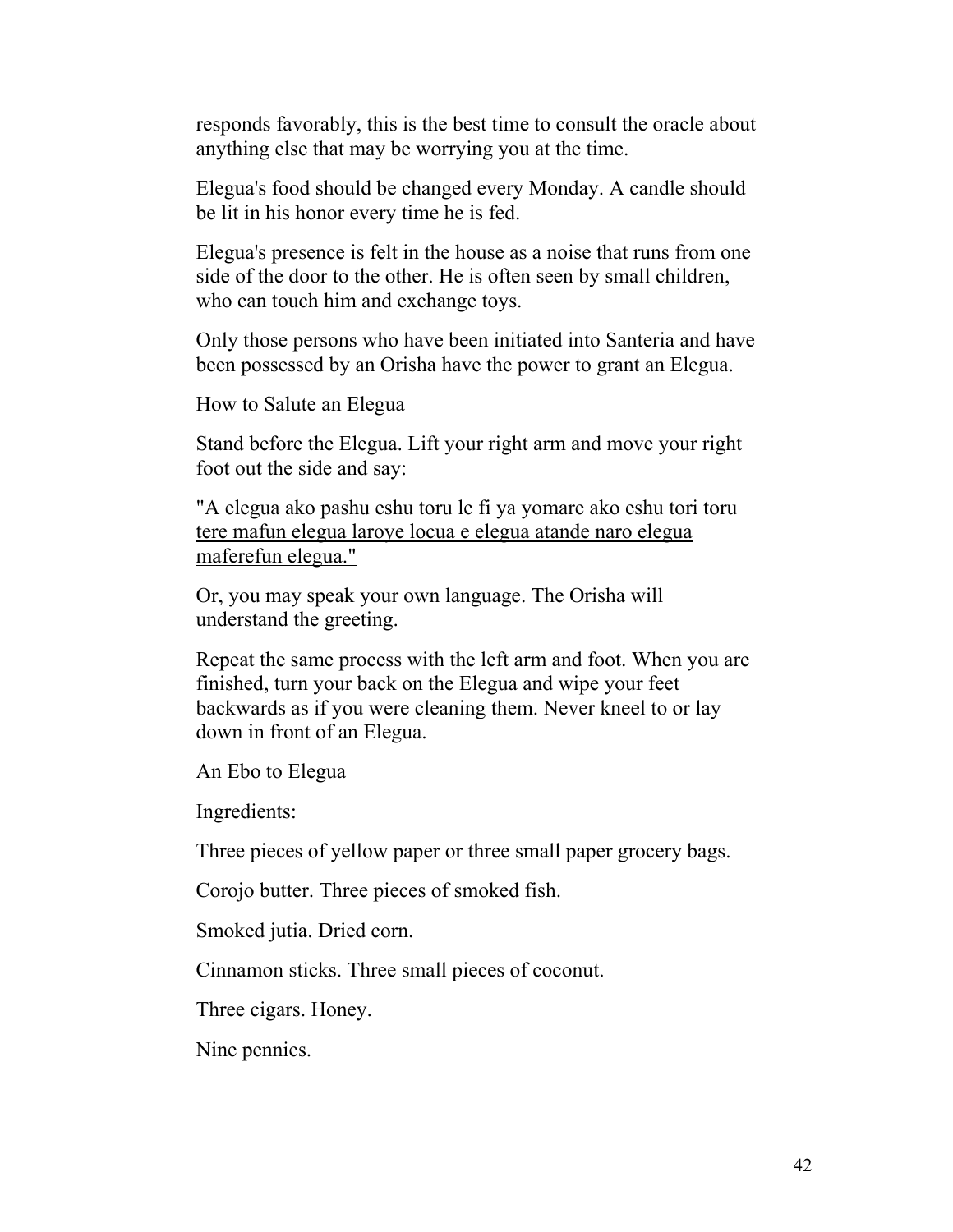Divide the offering evenly among the three small bags or the pieces of paper. Wrap each small package tightly with red and black thread.

Pass each packet over you head three times, turning around three times after each pass. Repeat the procedure over your feet, hands and, finally all over your body.

Throw away one package at a crossroads. Throw the second away in a lot or field full of tall weeds. Throw the last one away near a cemetery.

### **CHANGO (Jakuta, Obakoso)**

### **Saint:** St. Barbara.

### **Day of the Week:**

Saturday. Friday is also popular. Huge parties are held in Chango's honor on December 4th, St. Barbara's day according to the Catholic calendar.

### **Colors and Collars (Ilekes):**

His colors are red and white. The collar is made up of six red beads followed by six white beads. Then, a red bead alternates with a white bead six times. The sequence is repeated until the desired length is obtained.

### **Sacrificial Animals:**

Roosters. Complicated Ebos may require sheep, small bulls, pigs, goats, deer, rabbits, and oxen. A horse is required to remove a very strong curse or to change an oracle predicting death.

### **Sacrificial Foods:**

Chango is a glutton. He loves huge portions of corn meal and okra. Apples are his favorite fruit, and he likes pitahaya (cactus fruit). All his food should be heavily loaded with corojo butter. Chango drinks red wine in large quantities. His water should come from a pond.

### **Herbs:**

arabo rojo, cordoban, vacabuey, siguaraya Banyan tree, kapok tree, poplar, sorghum, clematis, hog plum, Cuban spurge, cashews, ironwood, mugwort, bran, climbing vines, bull's testicles, American spurge, leeks, pitahaya, plantains and bananas, red hamelias, Bermuda grass, royal palm, pine, lignum vitae, amansa guapo, pine nuts and apple trees among others.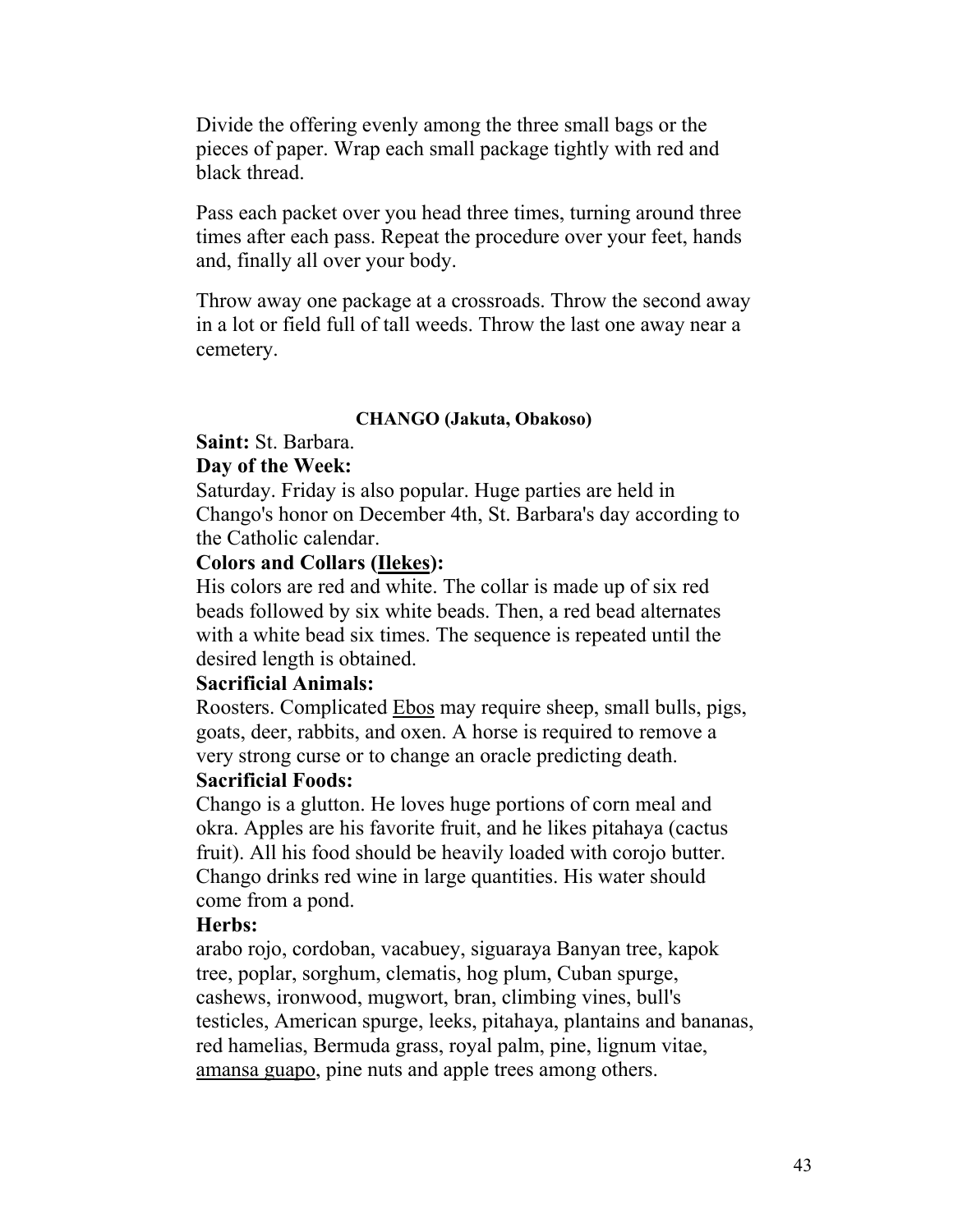### **Ornaments:**

A sword, a knife, a machete, an ax, a dagger and a spear, almost always made out of cedar. Chango is also represented by the image of a warrior holding a large double edged hatchet in one hand and a sword in the other. Both images, the warrior and St. Barbara can be found on the same altar.

### **Apataki:**

Obakoso, in Yoruba, means "the king that did not hang himself." This is the story of how Chango came by that name.

Chango has always been a womanizer. Back in the days when he was a king in Africa, he had two wives. He ruled his women hard and he ruled his kingdom hard, for his temper had not mellowed yet with age.

"You are always yelling and stomping in this house," said Wife Number One.

"That's right," said Wife Number Two, "You never have a kind word for anyone."

"All you care about is your stomach," said Wife Number One.

"And you don't care about us, " said Wife Number Two.

"You never buy us presents," said Wife Number One.

"You never take us anywhere," said Wife Number Two.

"You don't love us," wailed both wives in unison.

"I don't stomp around the house," shouted Chango, stomping around the house. "I was having a pleasant morning, thinking about how nice it would be to have a little wild duck and you two have ruined it."

"Do you hear that?" said Wife Number One to Wife Number Two. "I told you all he cared about was his stomach."

"That's it!" shouted Chango. "I'm getting on my horse and riding into the forest. At least no one will nag me there."

"How long are you going to be gone?" asked Wife Number One.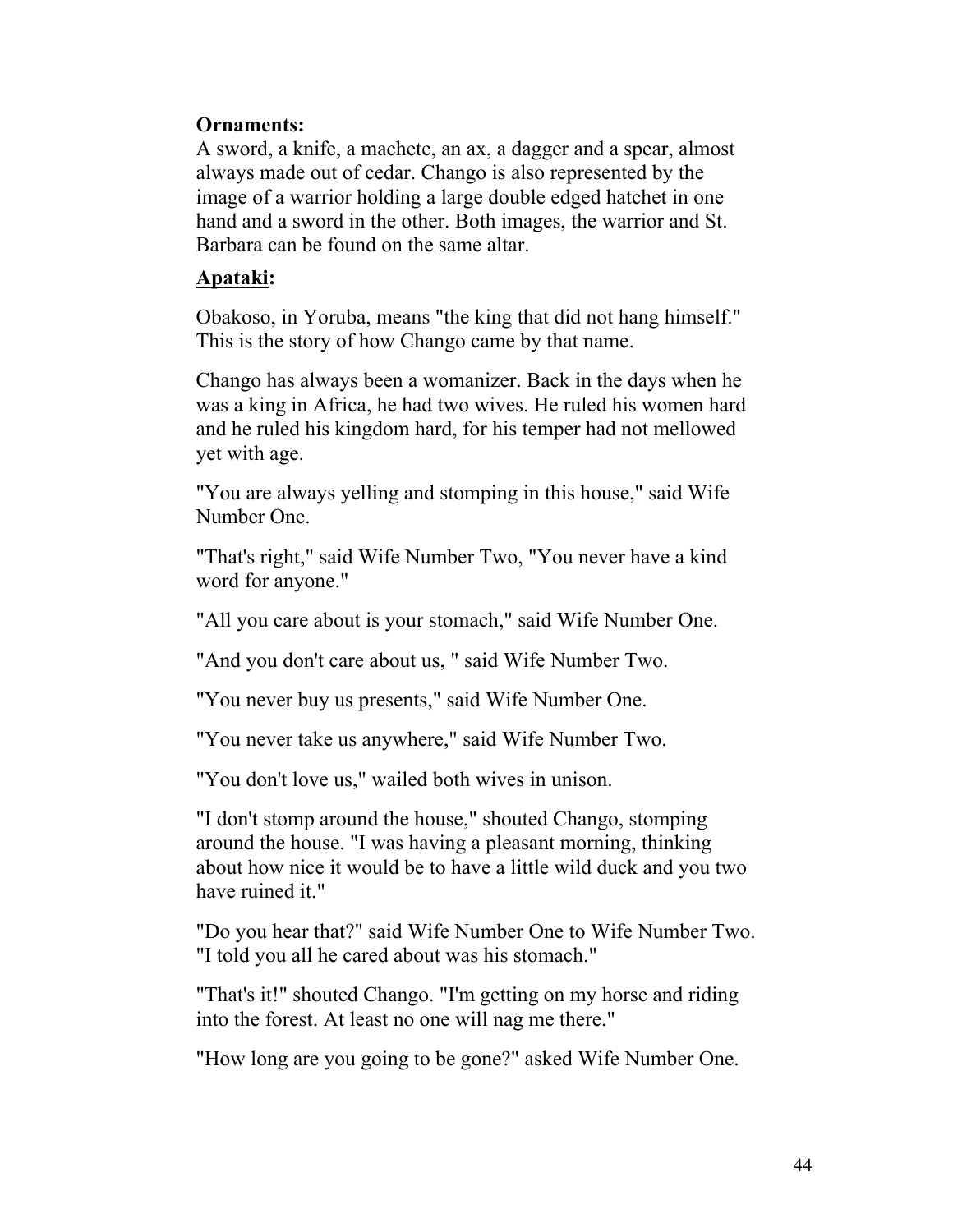"I'll be back when I'm good and ready. Don't bother looking for me or coming after me," snarled Chango.

"As if we would," sniffed Wife Number Two.

Chango stormed off through the palace, slamming doors and kicking cats. No one paid him any attention, since this was his normal way of walking through the castle. All his subjects were used to Chango's tantrums.

No one waved as Chango rode off into the forest.

"He's in one of his moods," said the groom to a kitchen maid. "He'll be back in a little while." He rubbed the top of his head. "I hope he comes back in a better mood and does not hit me again."

A week passed and Chango had not come back.

"He's with a new woman," some said.

"He is on adventure," said others.

"He's drunk somewhere," said Wife Number One.

A month passed. Chango's wives would burst out crying without reason. His subjects missed the noise of the slamming doors and the screeching cats.

"Where can he be?" They asked.

"he's been gone way too long," said others.

"We have to go and look for him," said Wife Number Two. "I can't stand this any longer."

A well organized search party was sent out into the forest. It returned a week later.

"Well?" asked Wife Number One.

"Nothing," said the captain of the search party.

Rumors began to fly in the palace.

"Chango went into the forest and hung himself because he was ashamed of what a bad king he was," said some people.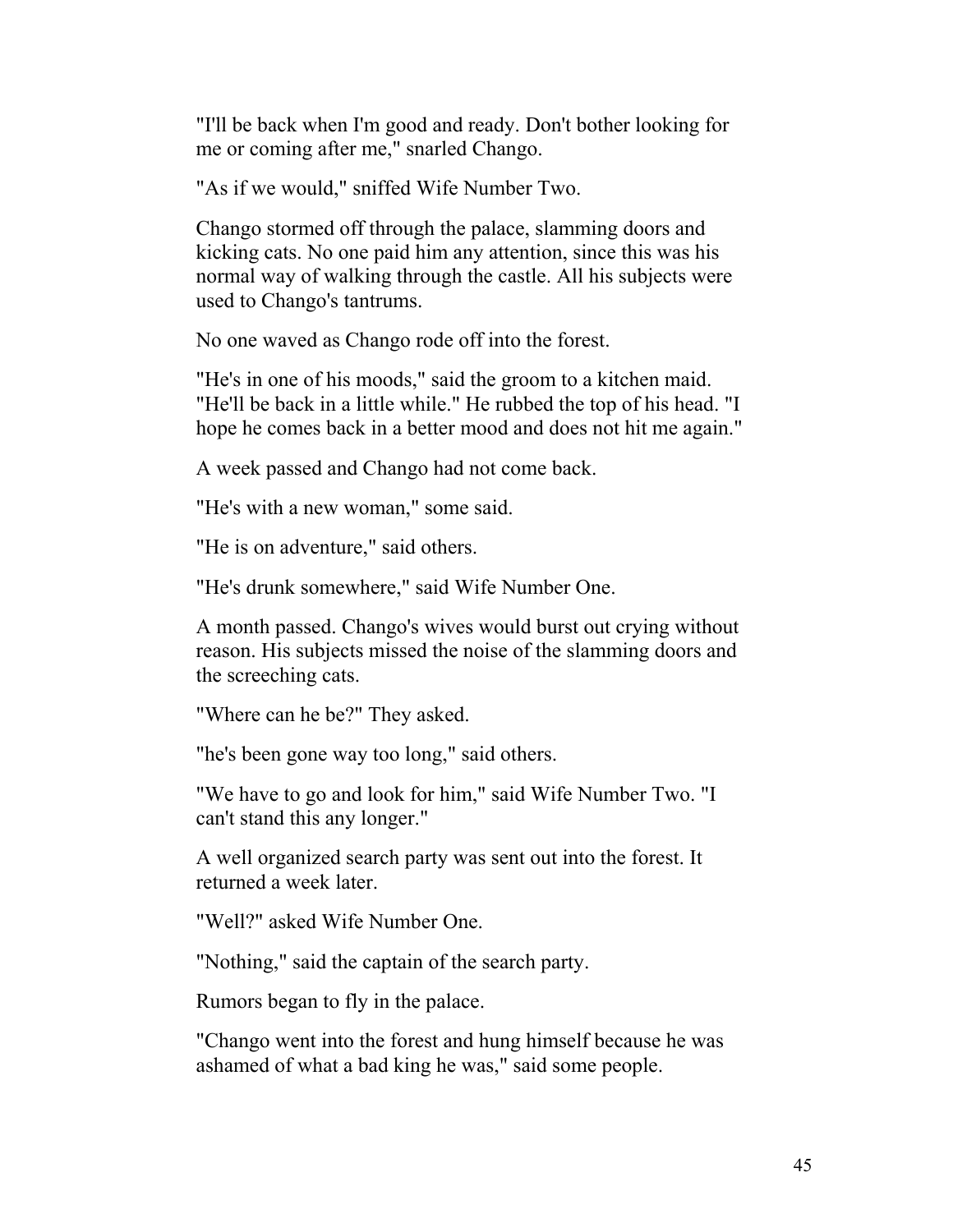"He tied a rope around his neck and jumped off the top of a large Banyan tree because his mistress abandoned him," said others.

The rumors and the search parties kept coming and going. Chango was not to be found. It had been six months since he had ridden off into the forest.

A new massive search was organized. Everyone in the palace, from the youngest child to the oldest woman, set out into the forest. They looked under every stone. They climbed every tree. Slowly, they made their way into the center of the forest.

Hundreds of voices cried out, "Chango! Where are you Chango?" And the echo came back, "Chango."

Women beat their breasts and smeared their bodies with ashes. "Where are you, Chango?" they shouted. "Tell us if you have hung yourself."

Deep in the deepest part of the forest, up on top of the tallest and oldest banyan tree, Chango woke up from a nap. He heard the hundreds of voices that had awakened him. "Chango, Chango. Where are you, Chango?"

Chango was furious. He hated noise and he specially hated it when it woke him up from a nap.

"What is that racket?" he shouted. "Who are all you people?"

Then, he saw that it was hundreds of his warriors and thousands of his subjects beating the bushes, scaring the animals and destroying the peace and quiet of the forest.

Chango's got angrier, as most people do when they are rudely awakened from a nap. He stood up on the topmost branch of the banyan tree and roared, "I am here! I did not hang myself and I will never hang myself."

The forest was silent. A thousand heads looked up to Chango, standing proudly on top of the banyan tree.

"Come down, Chango, come down!" shouted his subjects.

"Quiet," yelled Chango. He waited for all the murmuring and muttering and crying to die out. "I'm not coming down," he said. "If I come down, if I go back to the palace, my wives," he pointed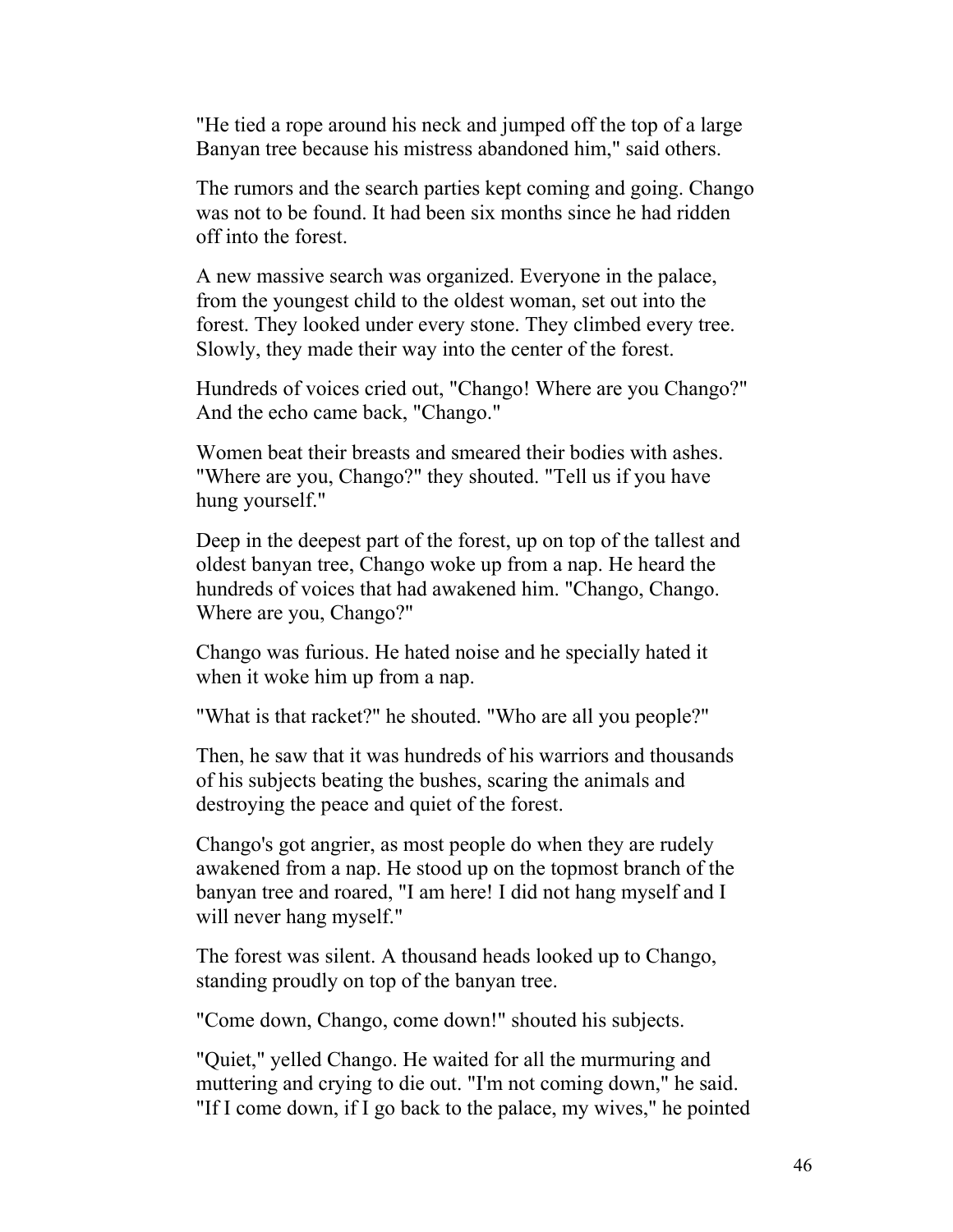a stiff and slightly dirty finger at them, " Who are now friends, crying over my loss, will start fighting with each other again. What's worse, they'll start fighting with me again."

"No, we won't," shouted Wife Number One.

"You get yourself right down here," said Wife Number Two.

"Come down, Chango. Come down." shouted all his subjects.

Chango sat on the branch and thought about what he should do. He thought and thought until all the shouting had died down again.

"Are you coming down now?" asked Wife Number One. "It's almost time for dinner," said Wife Number Two.

Chango came to a decision. He stood on the branch atop the banyan tree. He raised his arms and shouted, "My people!"

"Come down, Chango." they all cried.

"Quiet!" shouted Chango. I've come to the conclusion that it is just too much of a bother and a problem and a headache to try to govern all of you."

"Are you calling us a problem?" shrieked Wife Number One.

"Are you saying we're a headache?" screamed Wife Number Two.

"From now on," said Chango, as he dodged a couple of well aimed rocks thrown by his wives, "I will still rule you, but I will rule you from far away." Another rock whizzed by his head. "From very far away. I'm going to rule you from the sky."

Ignoring the shouts and tears of his subjects and the curses and stones from his wives, Chango grabbed a thick chain that led from the top of the banyan tree to the sky. He pulled himself up link by link. When he paused for breath and looked down, his subjects were tiny. He could not distinguish his wives. He looked up. The chain disappeared into the blue sky.

He climbed and he climbed and he climbed until he reached the sky. There, he stayed.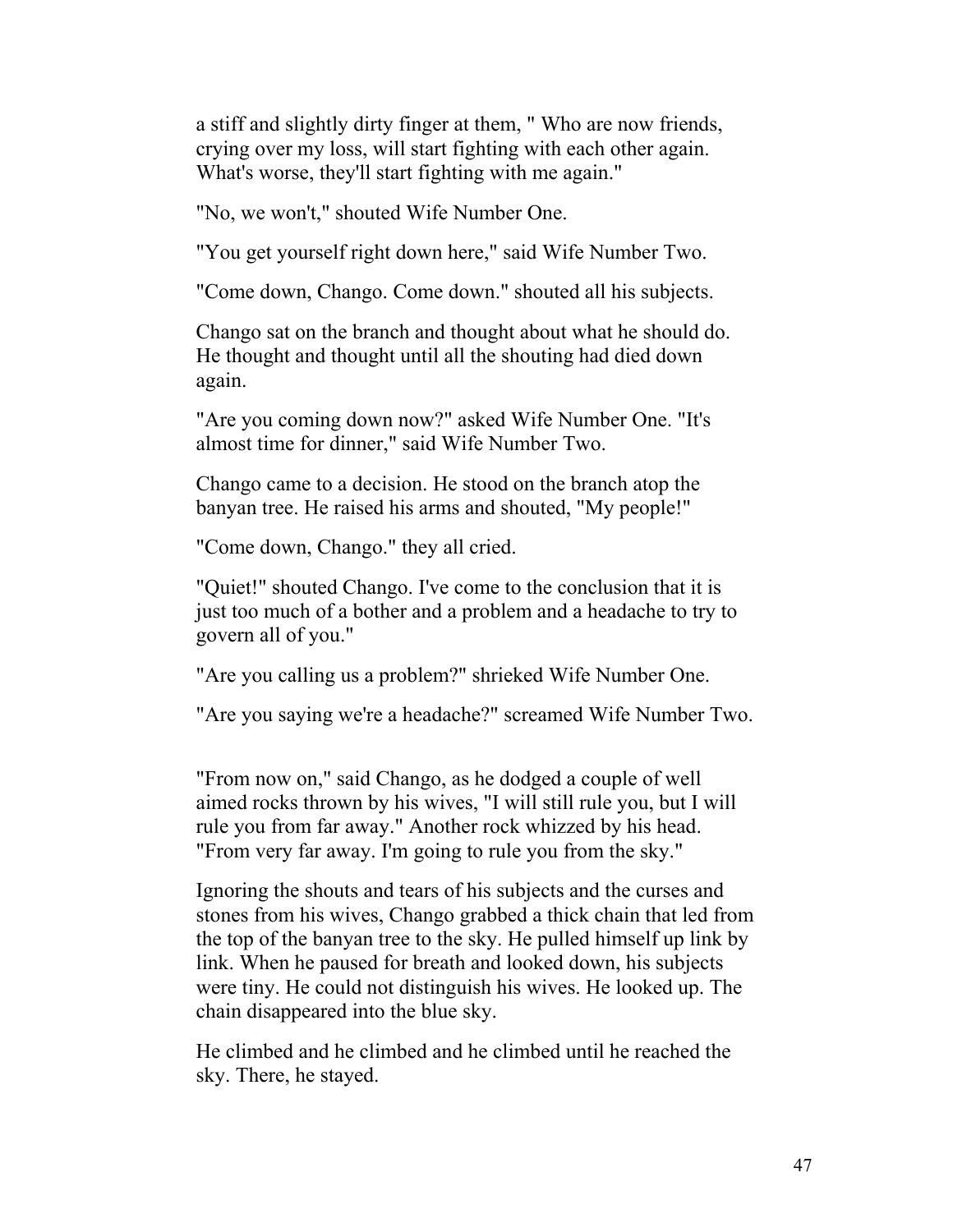He is now an Orisha among the Orishas. Chango looks at the actions of his people down here on earth and is swift in his punishment of the unjust and of those that do not follow the religion or make the sacrifices.

He hurls down deadly thunderbolts on those people. He makes whole cities explode, or he blows them away in terrible tropical storms. His angry words make whole trees go up in flames and his annoyed snorts create wind storms that sweep all that displeases him away forever.

Notes:

Chango is the most popular and the most widely known Orisha in Santeria. He rules violent storms and thunder. He also reconciles these forces into peace and understanding. Like a tropical storm, Chango's attacks are sudden and devastating, but are soon over. During "golpe de Santos" (Santeria ceremonies), Chango descends among the participants and dances with his followers holding his feared two edged sword. When he possesses someone, the "caballo" dances round and round like a top. The possessed Santero will take food to all the other participants in the ceremony. Chango will then demand a sacrifice from those who have eaten.

Chango loves good music, dancing and drumming. He likes to have fun, but is a braggart who provokes violent situations. He loves women and encourages clandestine sexual adventures among his "children".

Chango has three wives, Oba, Oya (who used to be Ogun's wife), and Oshun. Yemaya is his adoptive mother. When Chango becomes aroused, it's necessary to beg his three wives and his adoptive mother to intervene.

The only Orishas respected by Chango are Elegua and Olodumare.

Chango's "children" are recognized at birth by the image of a cross on their tongues. These children cannot have their hair cut until they are twelve, or they will lose their power to see into the future. They are known as the Bamboche, the messengers of Chango.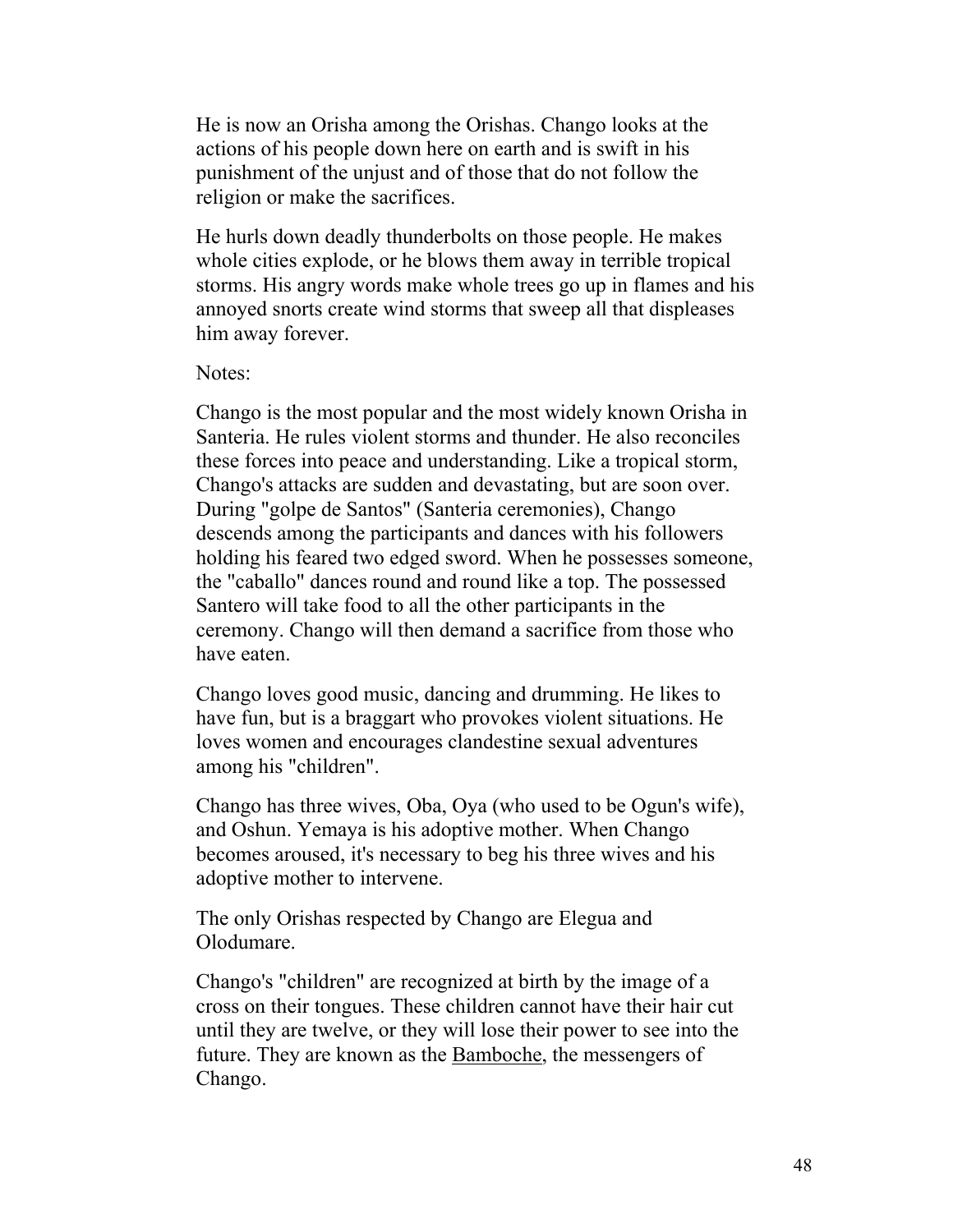### **OSHUN**

**Saint:** Our Lady of Charity (La Caridad del Cobre), Cuba's patron Saint.

**Day of the Week:** Saturday. It is the day that lovers must act if they want their love returned.

### **Colors and Collars (Ilekes):**

Coral and amber. The collar is strung with yellow and red beads. Amber and coral are to be used if the Santero has the money. The collar is made up of five amber beads followed by five coral beads. Then, one amber bead alternates with one coral bead five times. The pattern is repeated to obtain the desired length.

### **Sacrificial Animals:**

Neutered or female goat, white chickens, sheep, female calf, female pig, female rabbit. Oshun does not like any other type of bird. Her sacrifices should be made next to rivers or other sources of flowing sweet water.

### **Sacrificial Foods:**

Ochin-Ochin (spinach with shrimp) and pumpkins. Her fruit is the lucuma. All of her food should be liberally garnished with honey. Oshun drinks chamomille tea. The water for the tea, and all water used in a ceremony for Oshun, should be river water.

All offerings to Oshun must be extremely clean and well prepared. She will not enter a dirty house.

### **Herbs:**

Rose, sunflowers, Indian lotus, morasun, alambrilla, frescura, cucaracha, hierba nina, arabito, mazorquilla, paraguita morada, hierba fina, ale and female ferns, creeping crowfoot, purslane, oranges and orange leaves, papaya, amber, anise seed and flower, peppergrass, marigold, sow thistle, river weeds, seaweed, white hamelias, plantain, vervain, lantana, purple grapes, maidenhair fern, rosemary, wild lettuce.

### **Ornaments:**

Copper is Oshun's metal and she is sometimes represented by a gourd crowned by festive feathers and filled with copper pennies. She also loves gold and her chief ornaments consist of a golden crown with five points. From the points, hang five rays, five spears or five arrows. Oshun also owns two oars, a bell, and five bracelets. She loves fans made of peacock feathers.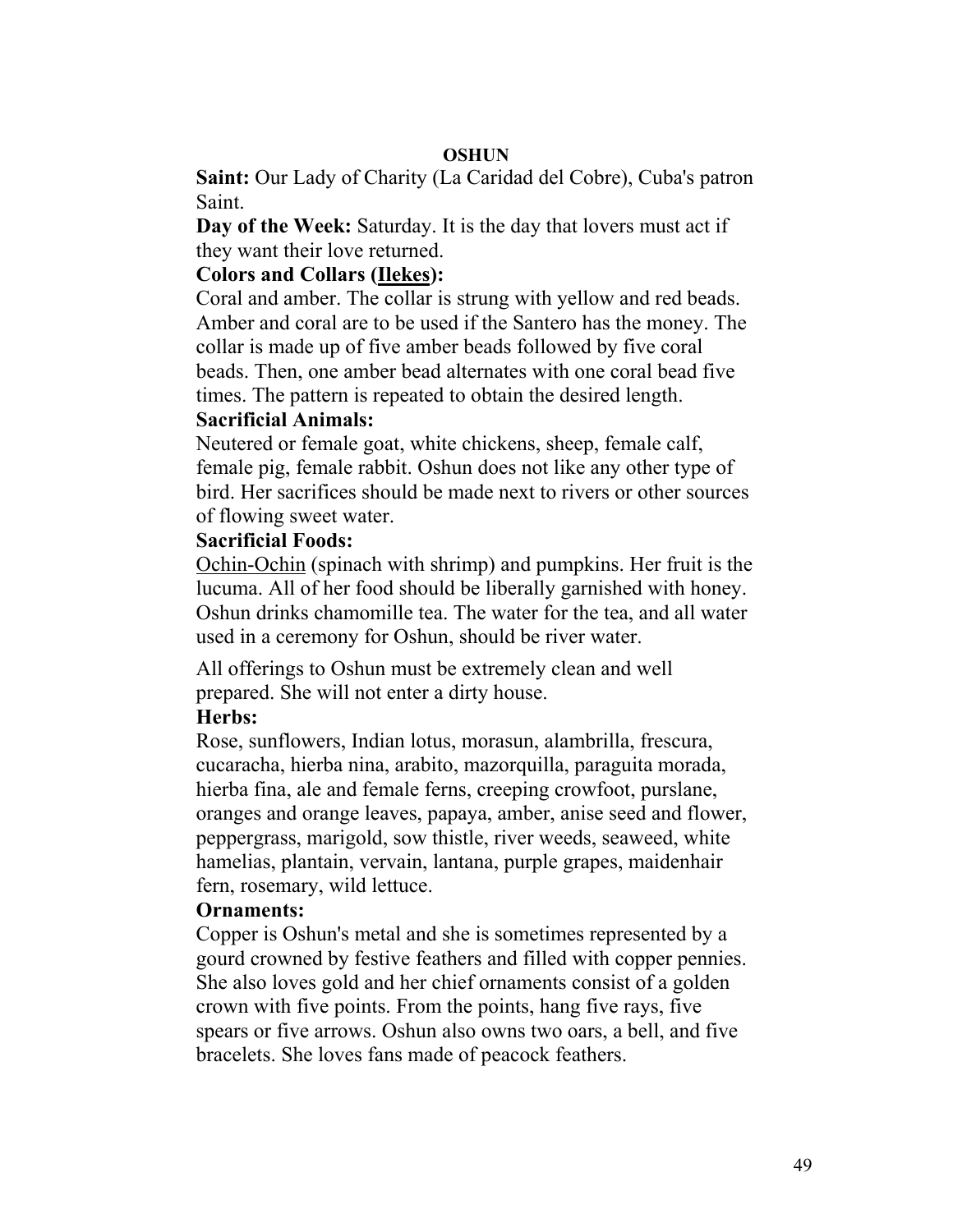### **Apataki:**

Oshun is now married to Chango. Her first husband was Orunmila.

Oshun was the most breathtaking, absolutely beautiful maiden in the region when she was a young girl. Hundreds of suitors would come seeking to marry her. But, the result would always be the same.

"marry me," gasped or shouted, or whispered the suitor.

And Oshun would turn her back and walk away from the young man. Their last sight of Oshun would be her exquisite hips swinging back and forth, disappearing into her mother's house.

More and more suitors showed up at Oshun's house. They brought mountains of gifts. Their horses trampled the garden. Finally, after seeing her rose bushes eaten by a camel, Oshun's mother rushed out of the house shouting, "That's enough!"

The serenaders stopped playing in mid chord. The duelists dropped their swords.

"You get out of my garden right now!" shouted Oshun's mother, "and don't come this way again."

A brave suitor spoke up. "We're in love with your daughter."

"That's right," said another. "We're here to win her hand."

"You're here making my life miserable," grumbled Oshun's mother. However, she realized that they were right in wooing her daughter, since she was the greatest beauty in the region.

"You're in the right," she told the surprised suitor. "But," she added, raising her voice to be heard by the crowd of suitors. "This madness has got to stop."

"But, we want to marry your daughter," they wailed.

"Quiet!" shouted Oshun's mother. "I have determined a fair way for all of you to compete for my daughter's hand without tearing around in my flowers and vegetables."

The crowd settled down.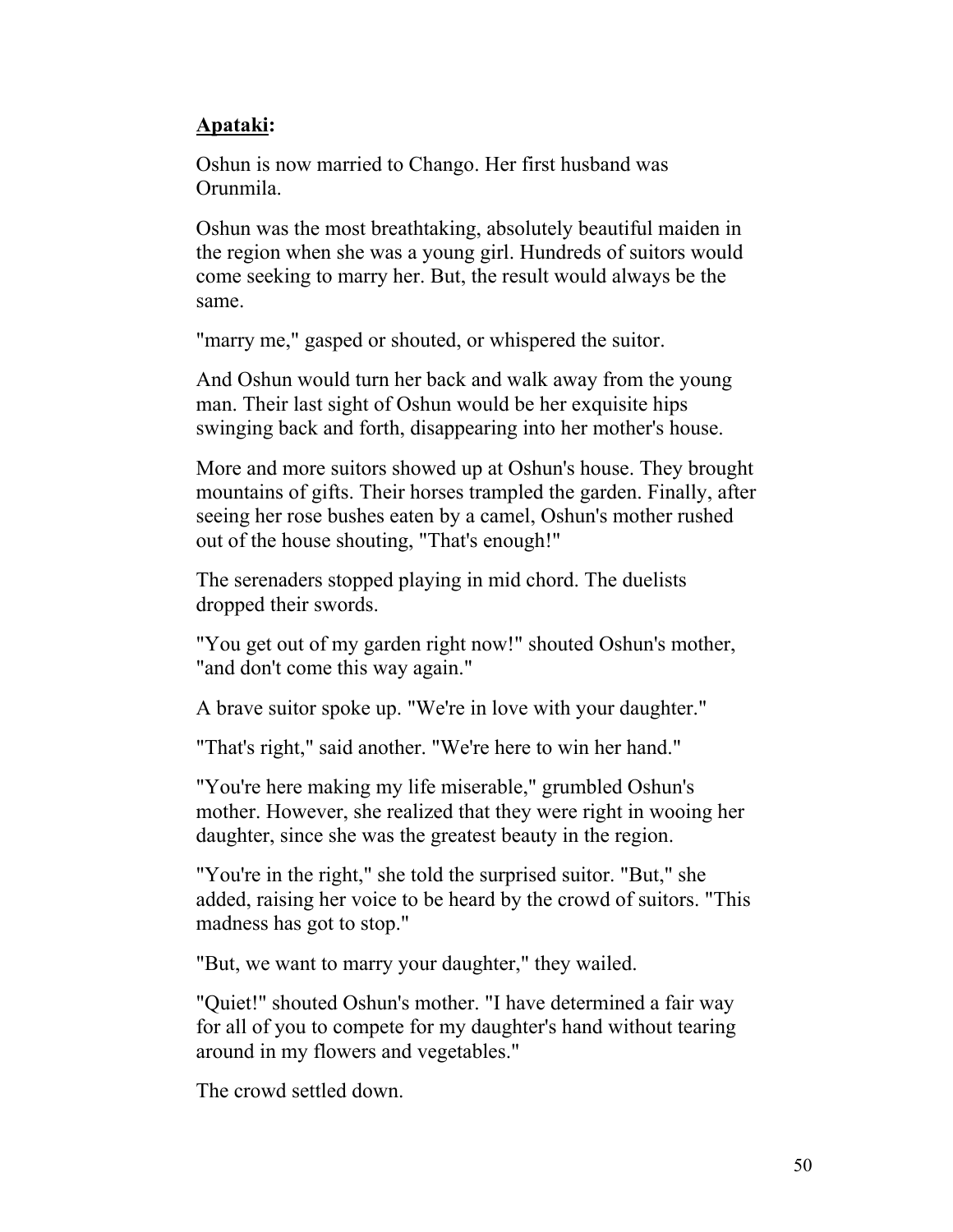"My daughter's name is secret. Only I know it. The one who finds out what her name is will have proven that he has the cunning to win my daughter's hand in marriage. His skill will melt my daughter's heart and will win my approval. He will be her husband."

Orunmila was in the crowd of suitors. He is the god of oracles and can see the future.

"This should be easy," he said to himself, concentrating.

But, no matter what he did or how many times he threw the coconuts or rattled the cowrie shells, Orunmila was unable to find out the name of the most beautiful girl in the region.

Orunmila's other attribute is wisdom. He knew when to call for help. He went out in search of Elegua and found the trickster Orisha. Even though he was only Orunmila's porter, Elegua had taught him all the sciences and secrets of divination.

"Elegua, old friend, you must help me," cried Orunmila, seizing Elegua by the shoulders.

"Do you need money?" asked Elegua.

"I'm in love and I need your help," said Orunmila.

"Even worse," said Elegua.

"Please help me find the name of the most beautiful girl in the region," pleaded Orunmila. "She has won the hearts of all the men, but I want her only for myself. I want her for my wife."

"And what do you need me for?" asked Elegua.

"Only you, Elegua, who is such a wily trickster can find out the secret of her name."

Elegua smiled modestly. "I'll try," he said.

He went directly to Oshun's mother's house. He stayed there for days. Some days, he disguised himself as an old man. Other days, he maintained his surveillance in the aspect of a small child. He spent days acting the fool in the local markets, hoping that a loose word would reveal the secret. Or, he pretended to be asleep in Oshun's doorway, the better to hear what went on inside.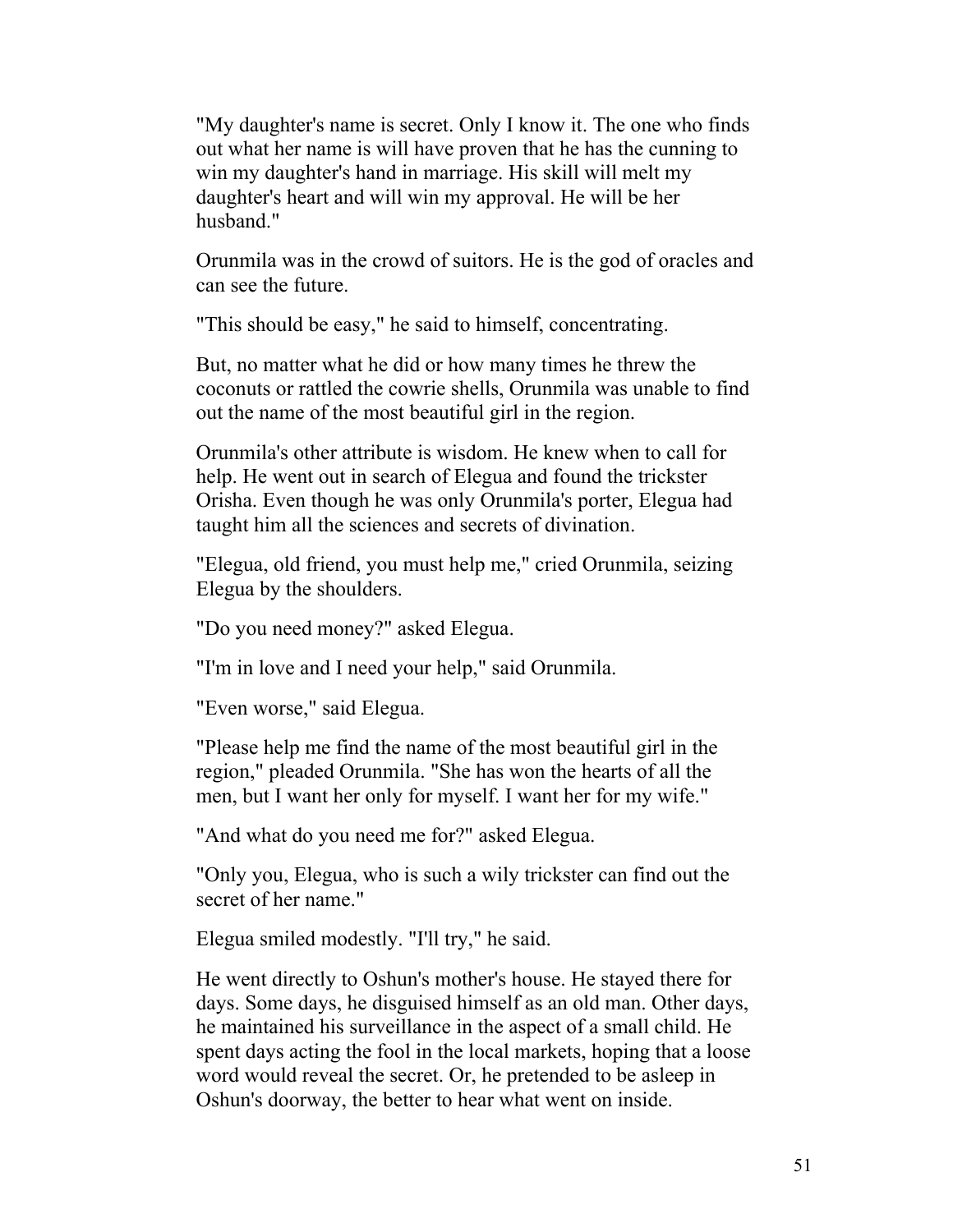Patience always has its rewards. After many days of patient waiting, Elegua, dozing in the doorway, heard an argument inside.

Oshun's mother, who was always very careful never to say her daughter's name aloud, was very angry. Oshun had knocked over a fresh pot of Omiero while trying out a new and exciting dance step.

"Oshun, look what you've done!" shouted the mother.

Elegua heard. "Oshun, Oshun," he said to himself, "That Oshun is going to cost you a daughter, dear lady. That Oshun will turn a daughter into a wife."

Elegua didn't waste any time in getting back to Orunmila's house.

"Well?" asked Orunmila anxiously.

"This has not been easy," said Elegua.

"What have you found out?"

"I had to spend weeks in the most uncomfortable positions," said Elegua.

"What is her name?"

"Weeks and weeks I spent wearing itchy beards and a small boy's body," said Elegua. "I'm all cramped.

"Please?" pleaded Orunmila.

"Her name is Oshun."

Orunmila ran to Oshun's house. He knocked on the door. she opened it.

"You are going to be my wife because now I know your name," he told her.

"What is this? What is this?" asked the mother, appearing behind Oshun.

"Your name is Oshun," said Orunmila, pointing his finger at her. "And now you are mine."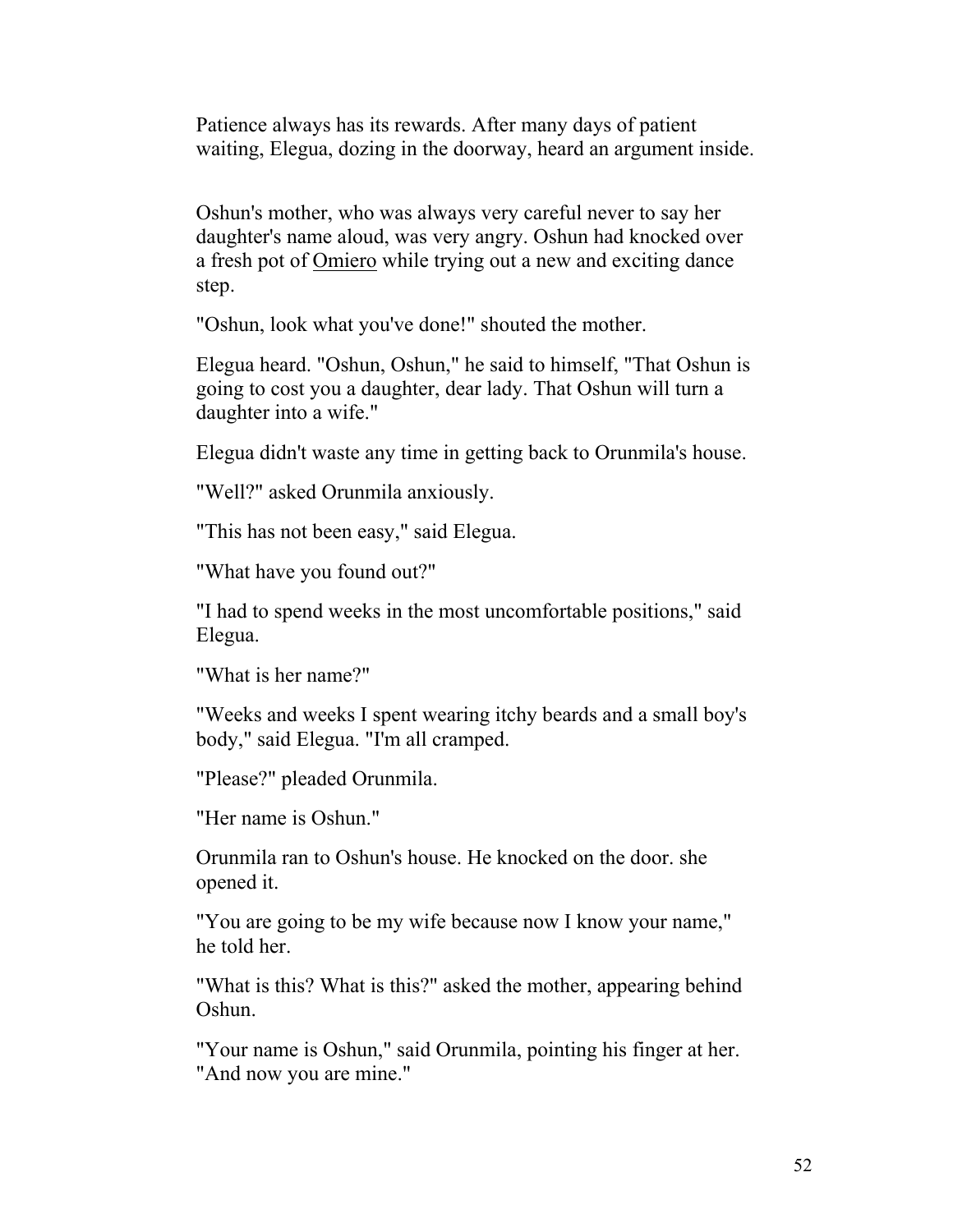The two of them were married and were happy for some time but...

Men kept making offers and improper advances to Oshun, even now that she was a married woman. She paid no attention to any of them.

One day, at a party, she glanced at the drummer, who was able to pull heavenly rhythms out of his instrument. Oshun was smitten. She was transfixed by love. She kept looking at the handsome drummer and saying to herself, "He will be mine."

The miraculous drummer was none other than Chango.

"Chango, do you see her?" asked the other Orishas at the party. "Oshun, the most beautiful of all is trying to flirt with you."

"So?" asked Chango, concentrating on a specially difficult passage.

"Make love to her," said the Orishas. "She is beautiful and wants you."

Chango smiled at his friends and replied, "I have more women than I know what to do with. They throw themselves at me."

"Braggart," thought the other Orishas.

"Besides," said Chango, counterpointing his decision with the beat of the drums. "I'm not ready for any more complications right now."

That was what Chango said, but, who can resist Oshun's enchantments? Who can say no to her grace and her flirtatious ways? Who can let her walk away after seeing her hips swaying? Who can refuse the invitation of her moist fleshly lips?

Chango, the great womanizer, the great conqueror could not resist. He became interested in her. Oshun, for her part, became colder as Chango grew warmer. She wanted to teach him a lesson for having slighted her on their first meeting.

It became too much for Chango. He waited for Orunmila to leave his house one day, went to the door and knocked. When Oshun answered, Chango burst in.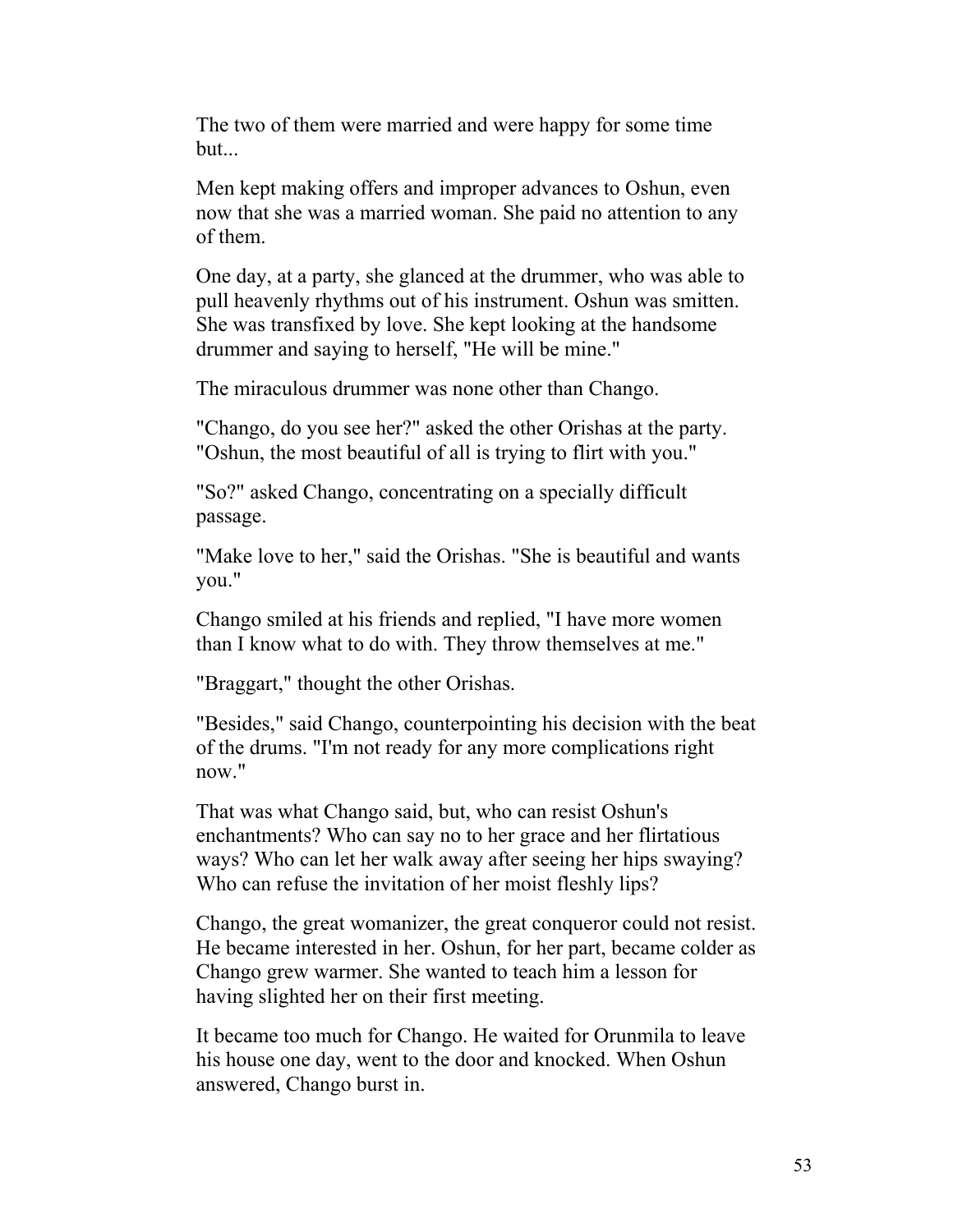"If you don't give me your love," said Chango, grabbing her arms, "I'll go off to war and never return."

Oshun's heart melted. "Don't go," she said. "I'll love you forever."

"Forever?" asked Chango, a little taken aback.

"I'll be with you all your life," said Chango. "I'll be your wife."

On that day, she left Orunmila's house and went to live with Chango. Their love produced the Ibeyi.

Notes:

Oshun is the most beautiful Orisha. She is sexy, flirtatious and happy. As goddess of rivers, she loves to bathe naked in natural springs.

As Chango's wife, she is understanding of the difficulties in love and marriage. She also helps those with money problems, since she controls the purse strings in Chango's household. But, the petitioner should beware, Oshun can take money away as easily as she bestows it.

Oshun loves parties and celebrations. No one has ever seen her cry. When Oshun takes over the body of a believer during a "golpe de Santo", she laughs continuously and puts on the airs of a distinguished society lady. Her arrival is always greeted with the words, "yeye dari yeyeo'.

# **Chapter Six**

### **THE GODS (cont.)**

### **OYA**

### **(Yansan)**

### **Saint:**

Our Lady of the Presentation of Our Lord. (Santa Virgen de la Candelaria) and St. Theresa. **Day of the Week:** Wednesday. Friday is also popular.

### **Colors and Collars (Ilekes):**

Black and white. The collar is made up of nine black beads followed by nine white beads. Then a black bead alternates with a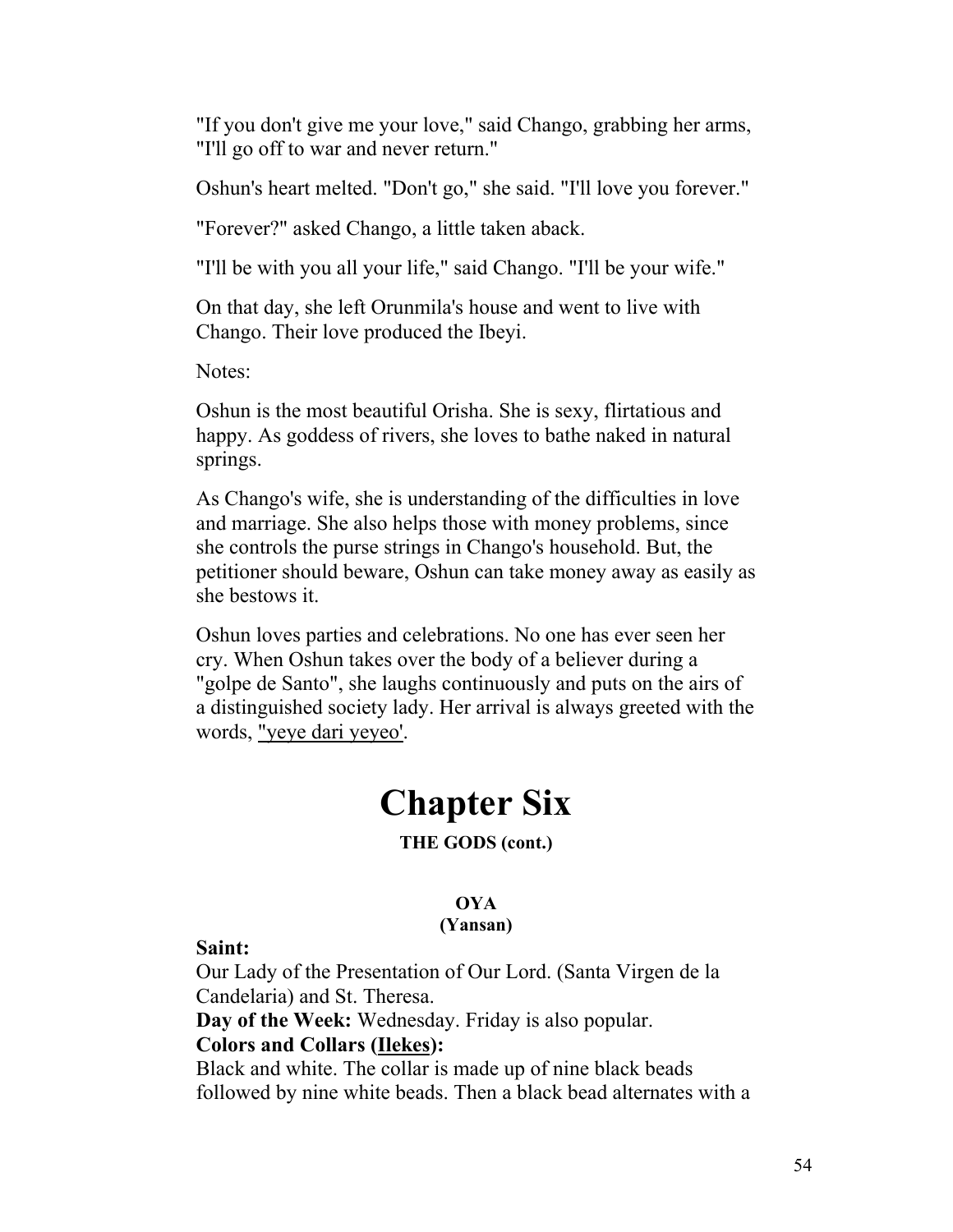white bead nine times. The pattern is repeated to the desired length. A variant is a collar made of brown beads striped in a variety of colors or lilac or maroon beads striped with colors.

### **Sacrificial Animals:**

Chickens and guinea hens. Some hold that Oya does not eat any four legged animals, but others say that she likes female goats. **Sacrificial Foods:**

Ekru-Aro (black-eyed peas unpeeled and cooked in a double boiler. Her favorite fruit is the star apple. Oya loves eggplant. All of her food should be liberally laced with corojo butter. She drinks chequete. Her water should be rain water.

### **Herbs:**

espanta muerto, bonita, varia, palo rayo, cabo de hacha, revienta caballo, Peppercress, marigold, plantain, Jamaican rosewood, mimosa, mugwort, aralia, camphor, breakax, cypress, flamboyan tree.

### **Ornaments:**

Oya wears a crown with nine points from which hang nine charms; a hoe, a pick, a gourd, a lightning bolt, a scythe, a shovel, a rake, an ax, and a mattock.

A spear or a metal rendition of a lightning bolt. A red gourd. The dried seed pod of the flamboyan tree. She also wears nine copper bracelets.

### **Apataki:**

Many years ago, Chango was embroiled in one of his unending wars. He had fought for many days and killed many of his enemies, but, more came than he could kill. He found himself surrounded by his enemies in the middle of the forest.

"Enchile," he shouted, but his famous magical horse had become lost during the fighting. Chango was afraid to yell again. He might be found. He heard his enemies beating the bushes and shaking the trees to find him. If they did, they would kill him.

Without Echinle, Chango had to scurry through gullies and cover himself in river mud to hide from his enemies. Days passed. His implacable enemies did not rest. They did not eat. Chango, tired and hurt, had to keep on running without sleep and without food.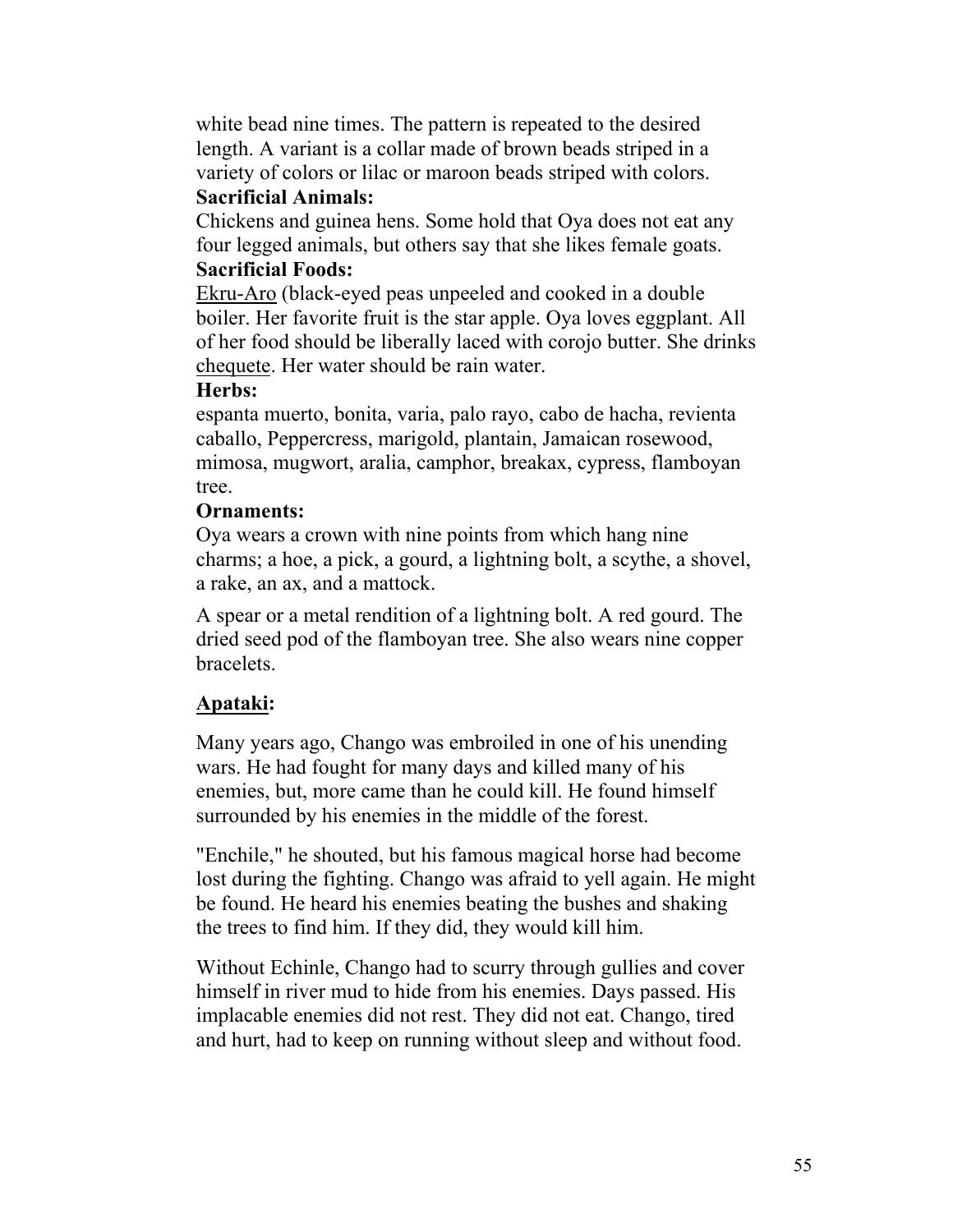He ran and he ran until he reached the place where Oya lived. It was very deep in the woods. Very few people there knew that Oya was Chango's wife.

Chango came to Oya's house and pounded on the door. She opened it and saw Chango bruised, cut and panting.

"What has happened to you?" cried Oya.

"Oya, they have me surrounded," panted Chango. "They want to hang me from a tree."

"Come in, quick." said Oya, hustling Chango into her house.

"My lightning is not effective against my enemies today," He told Oya.

"That's because you lack the courage to fight," she scolded. Oya gave him water and a bite to eat.

"It's not courage I lack," said Chango. "I'm very tired."

"What do you want from me?" asked Oya.

"If I could escape my enemies' deadly circle, I could rest and sleep." said Chango. "I would recover my strength and destroy my enemies."

"Why is it that you only come to see me when you need help?" asked Oya.

In those ancient times, Chango was used to fighting by himself, but he swallowed his pride.

"Help me, Oya."

Oya thought for a moment and then turned to her husband.

"When night falls," she said. "You will put on one of my dresses. The disguise will let you escape."

"They will still recognize my face," said Chango.

"I will cut off my hair and put it on your head. That will complete the disguise." said Oya. "I will cut off my hair to save my king's life."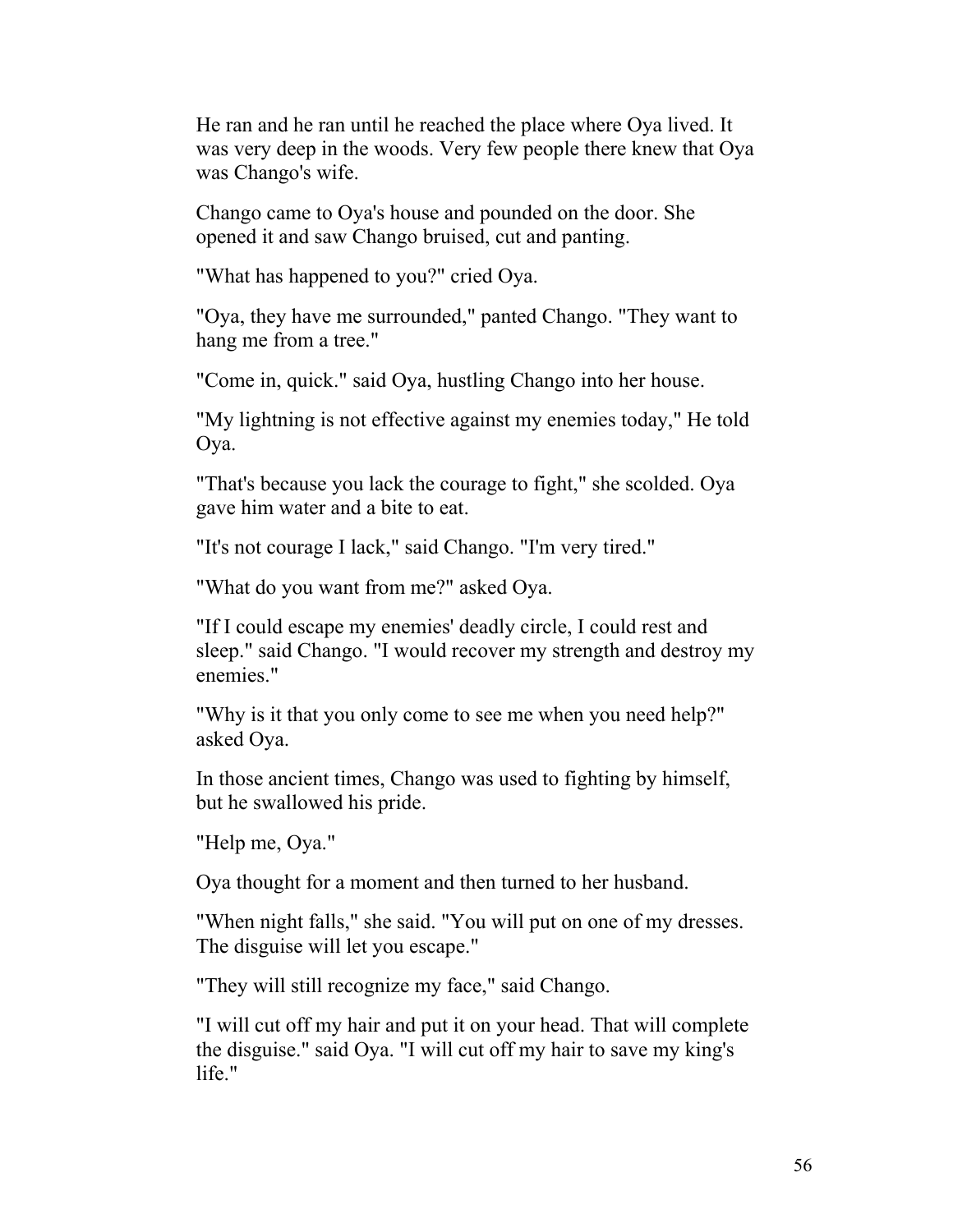They waited until night. Oya lit no fire. She was afraid that the smoke from her chimney would be noticed by Chango's enemies and draw them to the house. When the sun had gone down, but before the moon had risen, Oya cut off her beautiful hair and pinned it to Chango's head. Chango did not know what to do with woman's hair. It fell across his eyes. It tangled in his ears. Oya had him sit down and wove the hair into two long braids.

"Here's a dress," she said. "Put it on quickly, before the moon comes up."

Chango managed to tangle himself up in Oya's dress. "Stand still," she said. "Just stand still and let me dress you."

Finally, Chango was dressed as a passable imitation of Oya. She went to the door and peered out.

"Hurry," she said. "There's no one around."

Chango stepped outside, imitating Oya's dignified walk. He walked until he reached the forest and came across the line of searching men. He greeted his enemies with an imperious tilt of his head and crossed their line. He did not speak to them because his voice is very deep. It would have given him away.

This is the way Chango was able to escape his enemies' trap.

Once he was far away from the forest, he made camp. He rested and slept and ate and regained his strength and his will to fight.

Echinle managed to find his way back to his master. Chango fed him and groomed him.

A few days later, rested and healed, Chango mounted Echinle.

"It is time to kill," said Chango to his horse, and galloped off to find his enemies.

it was dawn when he reached his enemies' camp. He came rushing at them. His fury was terrible to behold. Lightning flashed from his hands. He shouted wild warrior cries. He was still dressed as a woman.

"Oya has turned into Chango," his enemies shouted when they saw the screaming apparition bearing down upon them, long hair flying and a gown flapping in the wind. They panicked.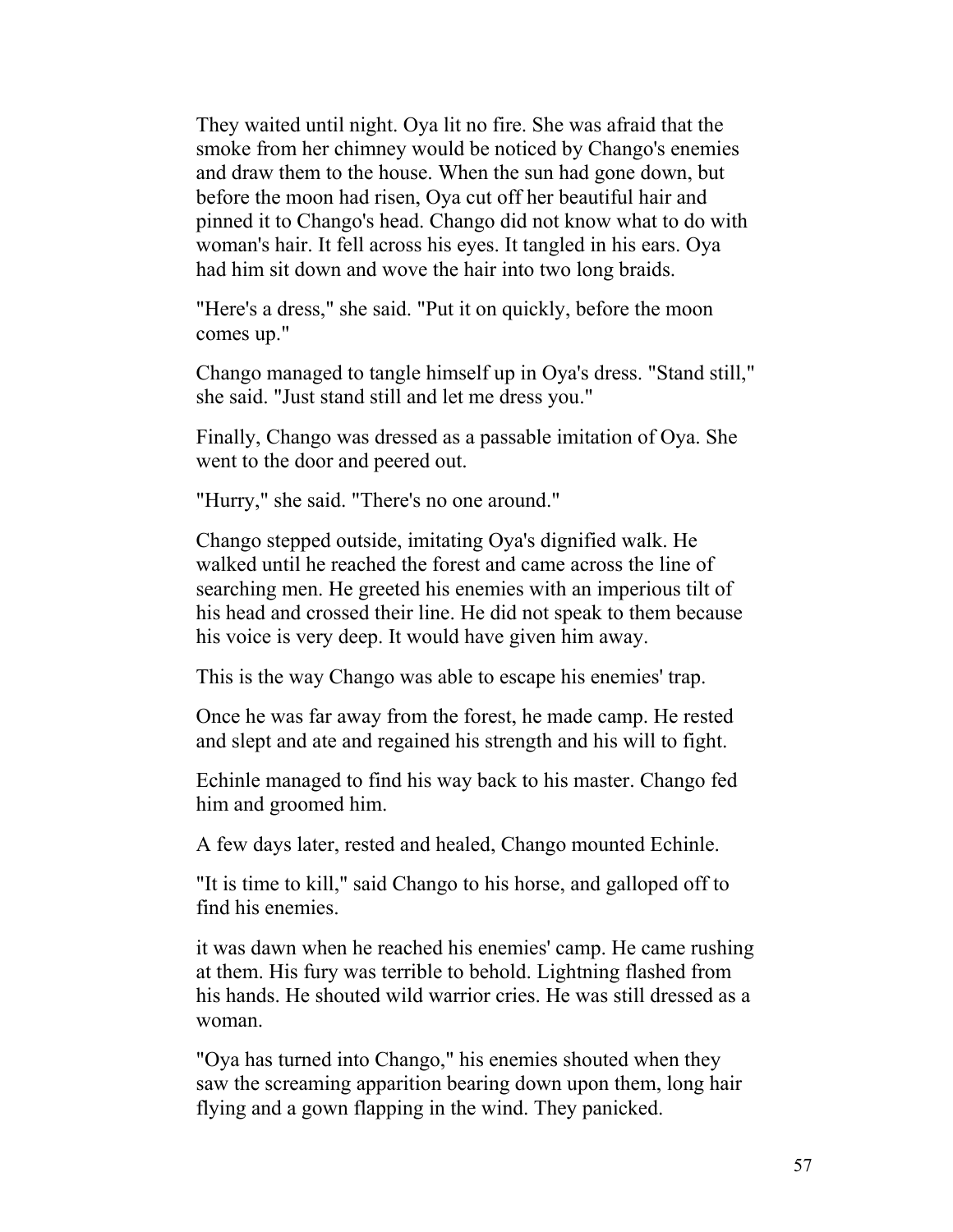Behind them, Oya came striding out of her house, fully armed, and began hacking right and left with her ax. Her short hair bristled and shot out electric sparks.

"If Oya helps Chango, there is victory," she shouted, cutting off arms and legs.

Chango and Oya were victorious. Since that battle, Oya has been Chango's inseparable companion in war. With Chango's thunder and Oya's storms, they are invincible and remain so to this day.

Notes:

Oya is the only Orisha that has power over the dead. Since she is a compassionate Orisha, she has allowed many dying children to live as a gift to their parents. Cemeteries are known as "ile yansan", Oya's house. Anyone who uses dead bodies or parts of dead bodies in their ceremonies, must render payment and homage to Oya.

Whenever there is a haunting, Oya is summoned to dismiss the spirit. Sacrifices must be made to ensure that she takes an interest in the matter.

Oya is the Orisha of tornadoes and twisting storms, hurricanes and gales. The four winds are dominated by Elegua, Orunmila, Obatala and Oya.

Oya has such a terrible face that anyone looking on it will be stricken mad or blind. In ceremonies where Oya descends, no one looks upon her. When she possesses someone, she puts on a red crepe dress or a flowered dress and weaves multicolored ribbons around her head. She only dances warrior dances. When her "children" enter trance, some of them can handle live coals with their bare hands.

## **YEMAYA**

### **(Olocum, Ocute)**

**Saint:**

Our Lady of Regla. (La Virgen de Regla) The patron Saint of Havana's port. **Day of the Week:** Friday. Saturday is also popular. **Colors and Collars (Ilekes):**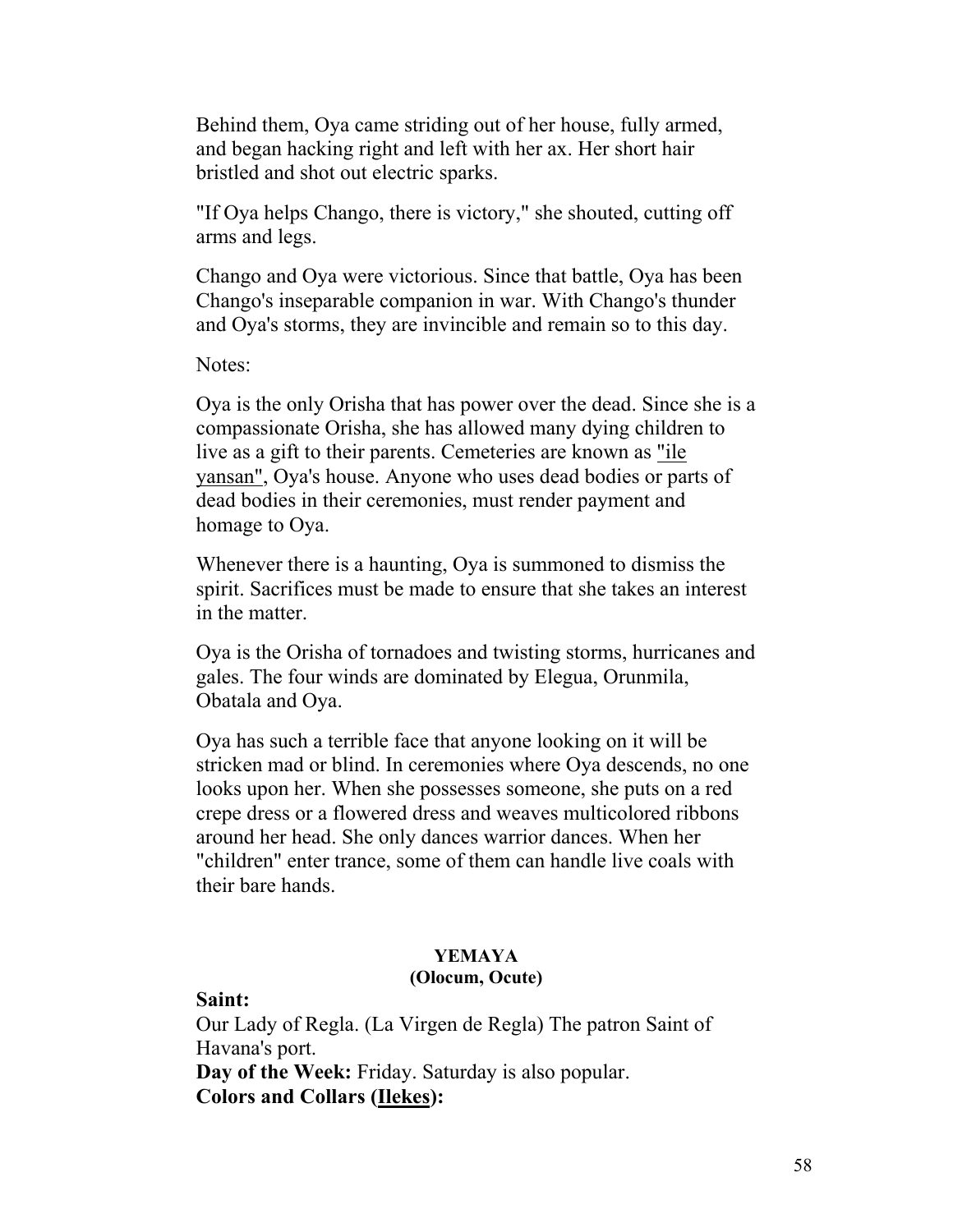White or crystal and blue. The collar is made up of seven crystal beads followed by seven blue beads. Then, a crystal bead alternates with a blue bead seven times. The sequence is repeated until the desired length is obtained.

**Sacrificial Animals:** Lamb, ducks, roosters, turtles goats. Fish and pigeons.

### **Sacrificial Foods:**

Banana chips and pork cracklings washed down with chequete. Black-eyed peas. All her food should be liberally spread with sugar cane molasses. Yemaya's favorite fruit is the watermelon. Her water is seawater.

### **Herbs:**

cucaracha, chinzosa, Yellow mombin, indigo, anamu (garlic herb native to Cuba), water hyacinth, seaweed, purple basil, green pepper, chayote fruit, Bermuda grass, Florida grass, sponges, coralline, majagua linden, salt water rushes.

### **Ornaments:**

Yemaya is summoned at the seashore with a gourd rattle. She always has a fan made of duck feathers.

She owns an anchor, a key, a sun, a half moon, a siren which she holds in her open arms. It holds in its hands a ray, the head of a shovel, a conch shell and a sea shell. All her ornaments are made of lead.

### **Apataki:**

Chango first saw the light of day thanks to Obatala (in a female aspect). However, Obatala soon became indignant with her son's pranks and threw him out of her house. Yemaya took pity on the young Orisha and raised Chango as if he were her own child.

Chango grew up and left home to find his fortune. Chango forgot the details of his upbringing. He had no past. He wandered the world without roots and without goals. Many years passed and many women crossed his path. He had many amorous adventures. So many, that he forgot, in time, Yemaya's face.

Time passed. Chango kept chasing women, fighting and going to parties. It was at one of these parties where Chango met Yemaya again. He was drumming and singing. The people were dancing. When he looked up, he saw Yemaya.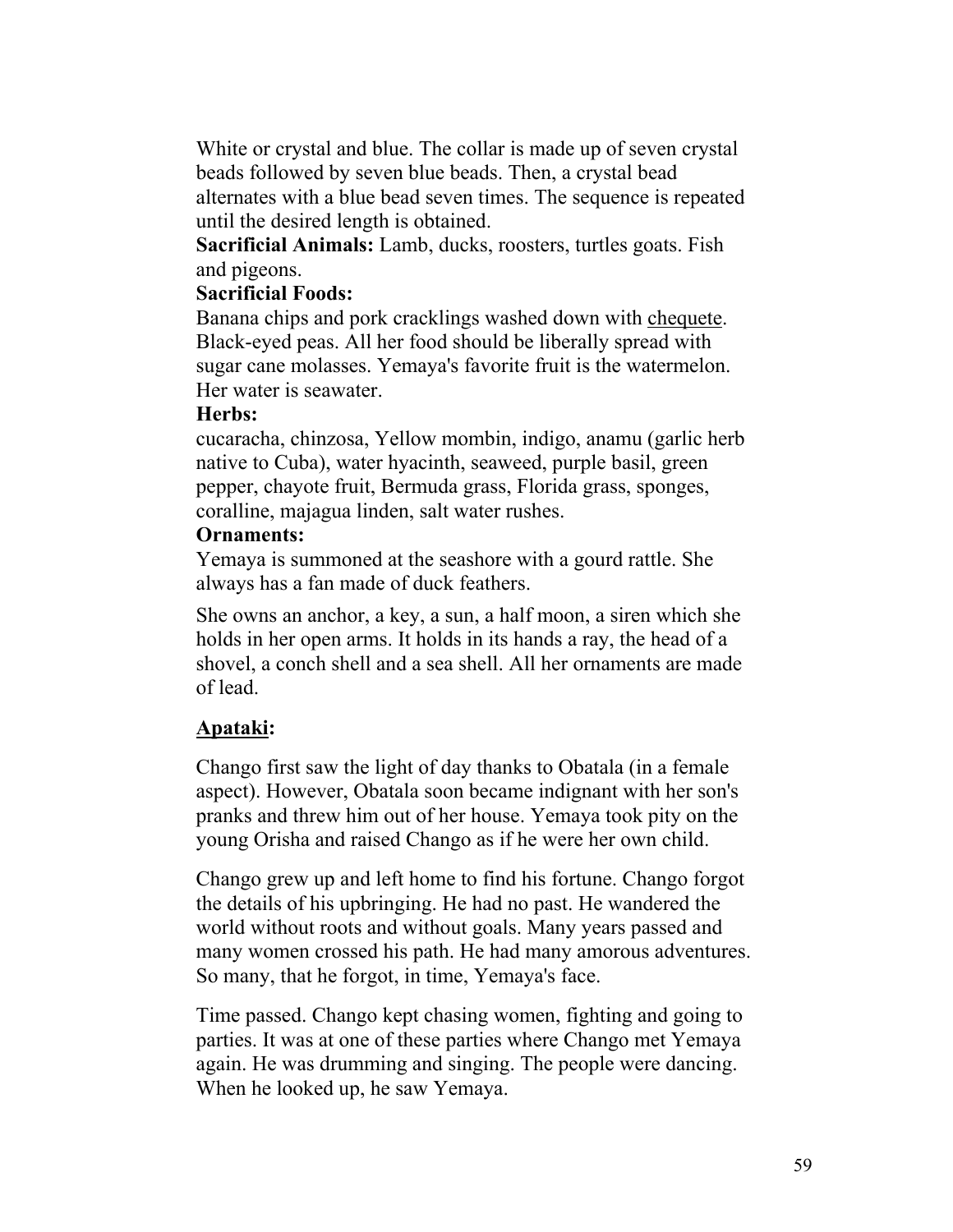He immediately felt a very strong attraction towards her. His heart opened and he felt an intense tenderness wash over him. He did not remember feeling like that before, so, he confused it with passion and sexual attraction. He was wrong. What he felt was the love of a son for his mother, his second mother, the woman who had brought him up.

He stopped playing the drums, stood up and sidled up to Yemaya.

"Have I met you somewhere before?" he asked.

Yemaya turned her back on him for an answer.

"We could go off and be alone," said Chango. "Just you and I."

His lips brushed her shoulder. She shrugged him off.

Yemaya knew the dissolute life that Chango had been leading. She knew he was a drinker, a brawler and a womanizer. When he attempted to seduce her, his own mother, she decided to teach him a lesson.

"I'm going to teach him respect for women," she said to herself. "I'm also going to teach him a little humility." She turned to Chango. "What did you have in mind?"

Chango jumped at the opening. "Let's go to your house and keep this party going. But, more privately." He did not want to go to his house, since his wives would not exactly approve of a conquest under their own roof.

"Why, I think that's a wonderful idea," purred Yemaya, leading him on. "Come with me."

She walked through the crowd. Chango was close behind.

"What an easy conquest," he said to himself. " What a virile man am I."

They walked through the sleeping town until they came to the seashore. Yemaya went to a small boat tied to a rock. She got in the boat.

"Please undo the lines," she told Chango.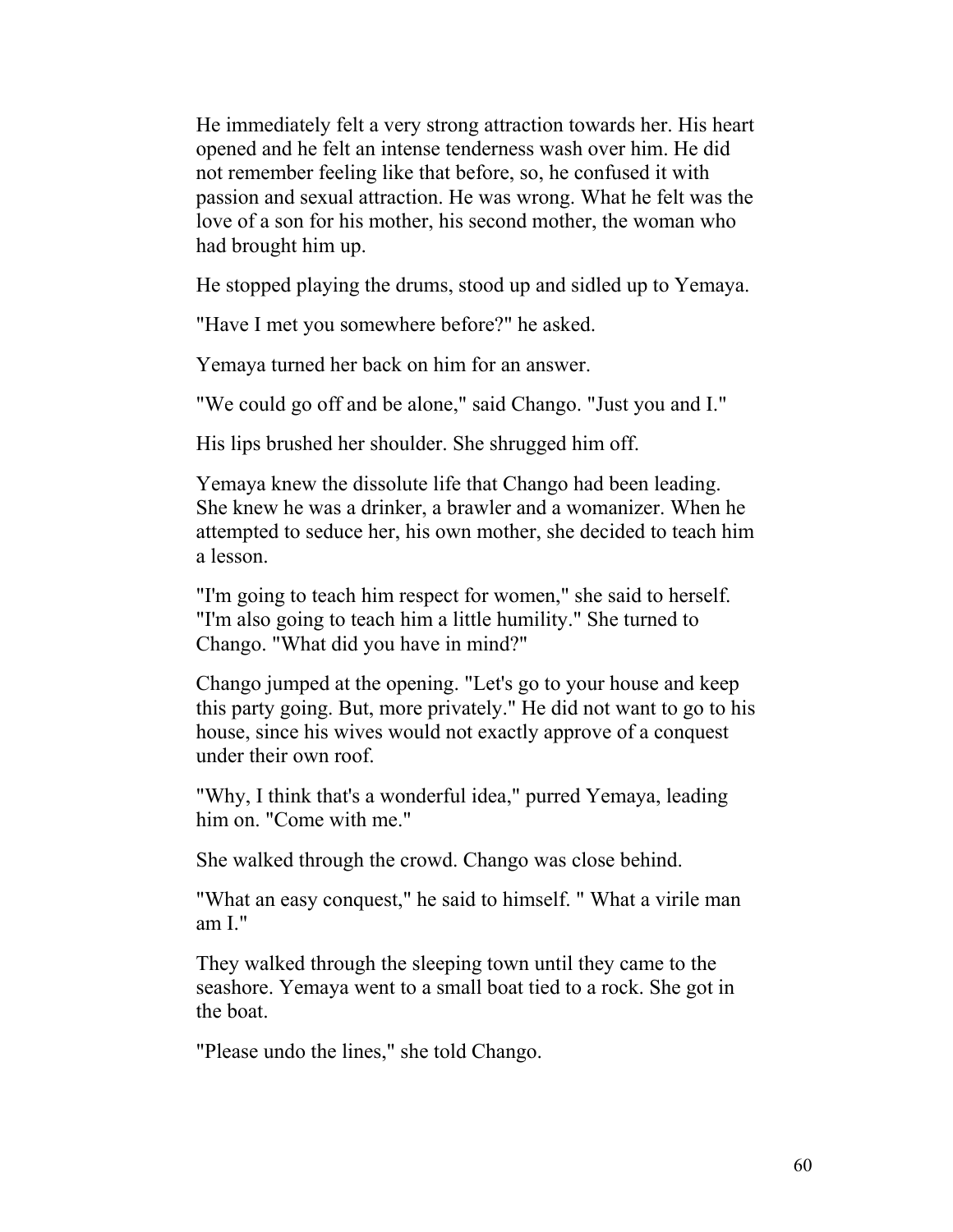"But, where is your house?" asked Chango. "I thought that you wanted to have a little party."

"My house is over there," said Yemaya, pointing towards the dark line of the horizon. "Come with me."

She stretched out her hand to Chango, who gingerly climbed into the boat. He was rapidly losing his enthusiasm for this romantic adventure. He was afraid of boats and did not like the water because he could not swim. But, it was too late to change his mind. He would appear frightened. He was, but he would admit it to any man, let alone a woman.

Chango tightened his grip on the gunwale as the little boat bobbed over the breakers and headed out to sea. The farther out they went, the more nervous Chango became. The little boat was out of sight of land.

"That's enough," said Chango.

"Isn't the sky lovely?" said Yemaya.

"I said, that's enough," growled Chango, striking the oars from her hands. "Who are you who has the strength to send this boat flying over the waves?"

Yemaya did not answer. She sat in the boat calmly, her hands crossed on her lap.

"Who are you who can live out in the middle of the ocean?" demanded Chango.

Instead of answering him, Yemaya dove over the side and swam straight down to the bottom of the sea.

Chango was petrified. He had no idea how to handle a boat. He didn't know what to do. Clumsily, he picked up an oar, but got it tangled in the lines coiled in the bottom of the boat.

While Chango struggled, Yemaya sent a gigantic wave towards him. It was a wave taller than a mountain. When he saw the wave coming, Chango dropped the oars and covered his head with his hands.

"I can triumph over men," he muttered, curled up in the bottom of the boat. "I can triumph over women. But I can't triumph over this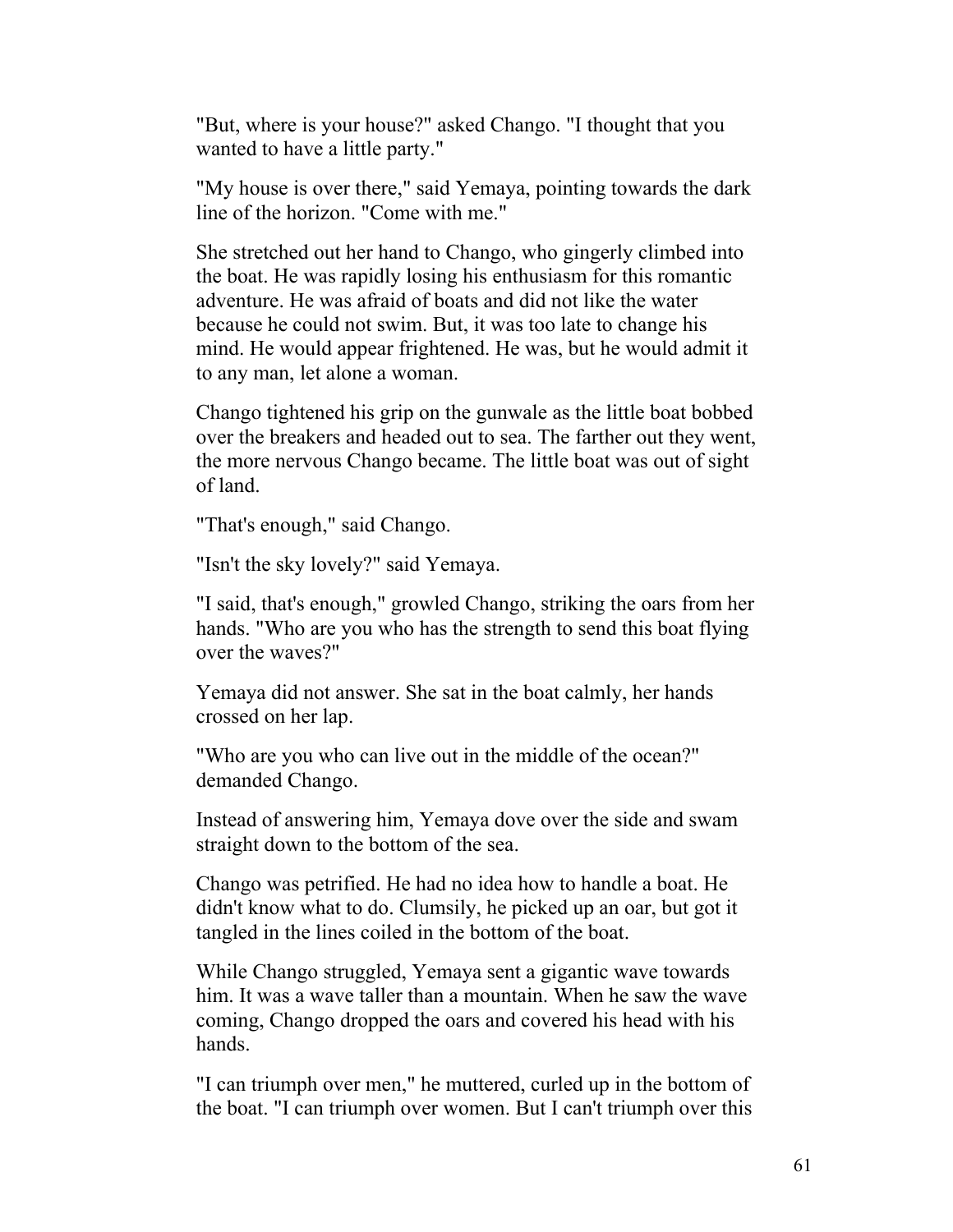wave." He took a peek over the side. A blue wall of water was bearing down upon him. He tried to make himself small. He tried to make himself disappear.

The giant wave came crashing down on him. It washed him off the boat and sent him tumbling and bubbling to the bottom of the sea. It was quiet and blue. Chango was afraid.

He fought his way back to the surface and felt immensely grateful to Olodumare when he was able to pull in a lung full of air. The boat was floating right next to him. He scrambled into it. He did not sink and drown.

Yemaya came gliding on the waves, her feet barely touching the water.

"I think you are going to have to save me," said Chango through chattering teeth.

"I will save you upon one condition." said Yemaya. "Name your condition."

"You must respect your mother," said Yemaya.

"My mother!" blustered Chango. "My mother abandoned me when I was a baby."

At that instant, Obatala, Chango's mother, who had been magically aware of the lesson being given to her son by Yemaya, appeared in the boat.

"You have to respect Yemaya," said Obatala. "She is your mother."

"You are my mother," he yelled. "You abandoned me when I was a child. You kicked me out of your house."

"I brought you into the world," said Obatala. "But it was up to another to bring you up."

"You forget women too easily, Chango," said Yemaya. "You have hated your mother, but you have forgotten your second mother."

"You have forgotten that she is your mother, as well as I," said Obatala. "I brought you into this world and she raised you."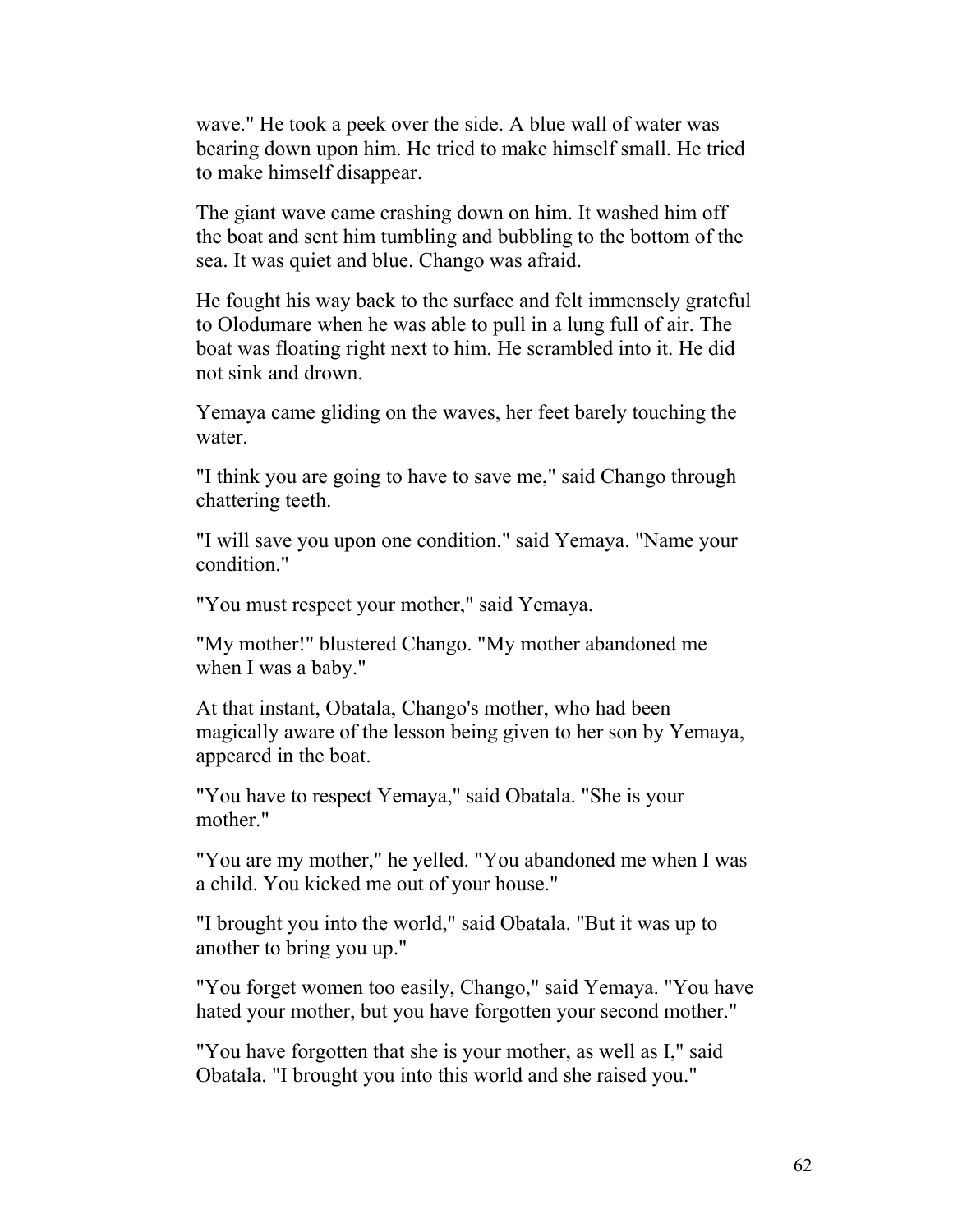"You have two mothers, Chango." said Yemaya. "you have two mothers in a world where many people have none."

A stiff breeze sprang up and washed Chango clean of the hatred he had carried for many years.

"I'm sorry," he said. "I'm sorry I hated you, Obatala. I'm sorry I forgot you, Yemaya." He sighed. "It is indeed wonderful to have two mothers."

From that time on, he began to respect women more. But, he is still a womanizer.

Notes:

Yemaya is the Orisha that controls all the seas and the oceans and all the creatures that live in them.

She is considered the mother of all human beings.

When Yemaya comes down and possess someone, she endows him or her with all her grace and very spicy personality. She will immediately call for a long gown tightly belted at the waist and for her fan. She dances with movements that are like the movement of the waves. When the drums heat up, she dances like waves in a hurricane.

She is full of love and tenderness, as befits the mother of all mankind.

### **BABALU-AYE**

### **(Chopono, Taita Cañeme)**

**Saint:** St. Lazarus.

**Day of the Week:** Sunday. Wednesday is also popular.

### **Colors and Collars (Ilekes):**

White with blue streaks. The collar is made up of white beads with blue streaks strung out to the desired length.

### **Sacrificial Animals:**

Gelded goat, spotted rooster. Also, chickens, guinea hens, snakes, quail and wild pigs.

### **Sacrificial Foods:**

Fermented corn meal. Babalu-Aye loves to drink aguardiente and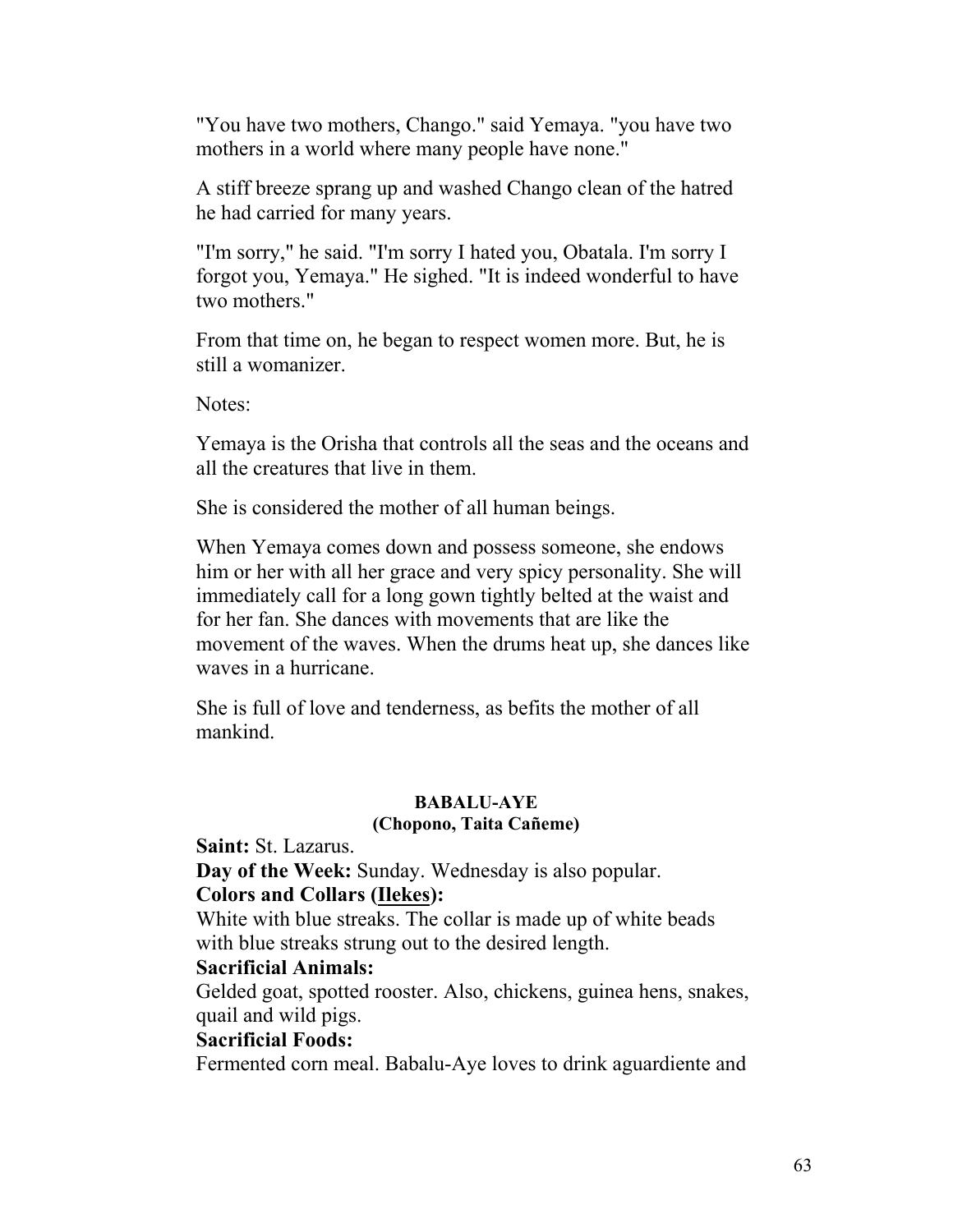to smoke good cigars. Coconut butter (ori) is his favorite condiment. His water should come from a pond.

Babalu-Aye is an Orisha with simple tastes and will accept with a piece of stale bread and a glass of milk or water, dry wine and a few peanuts if the petitioner cannot afford anything better. **Herbs:**

jayabico, ateje, hierba vieja, hierba nina, tengue tengue, angariya, Guava, balsam apple, thistles, all types of beans and seeds, peanuts, guaguasi (Loetia Apelata) tree native to Cuba, Virginia creeper, pigeon peas, agave, heliotrope, caroba, bastard feverfew, basil, sage, pine nut, caisimon (Pothomorphe peltata L. Mig.) medicinal plant native to Cuba, yaya lancewood, cowhage, broom, rose of Jericho, datura, cocillana bark, sabicu, olive, sesame, cactus pear, and butterfly jasmine among others.

### **Ornaments:**

Babalu-Aye always has his crutches and his two faithful little dogs. On his altar there is always a charara, a broom made from the fruit clusters of the palmetto, used to sweep away evil influences.

Jute sacks also belong to him. Devotees who have been cured due to his intervention wear clothing made from jute in gratitude.

### **Apataki:**

A long time ago, Olodumare, the Supreme Being, the Creator of all the Orishas, decided to give his children a gift. He called them all together.

"My children," he told them. "It is time for you to take over your responsibilities in this world."

There were a few polite coughs. There were also a few giggles.

"I have decided to share my powers with you," continued Olodumare, after staring down the gigglers. "I will give you of my ashe so that you may fulfill your destinies as best you are able."

All the Orishas got very excited. This was the big moment when their influence among mankind was going to be determined. They shuffled and sorted themselves out in a line.

"Oshun," said Olodumare. "To you I give the rivers."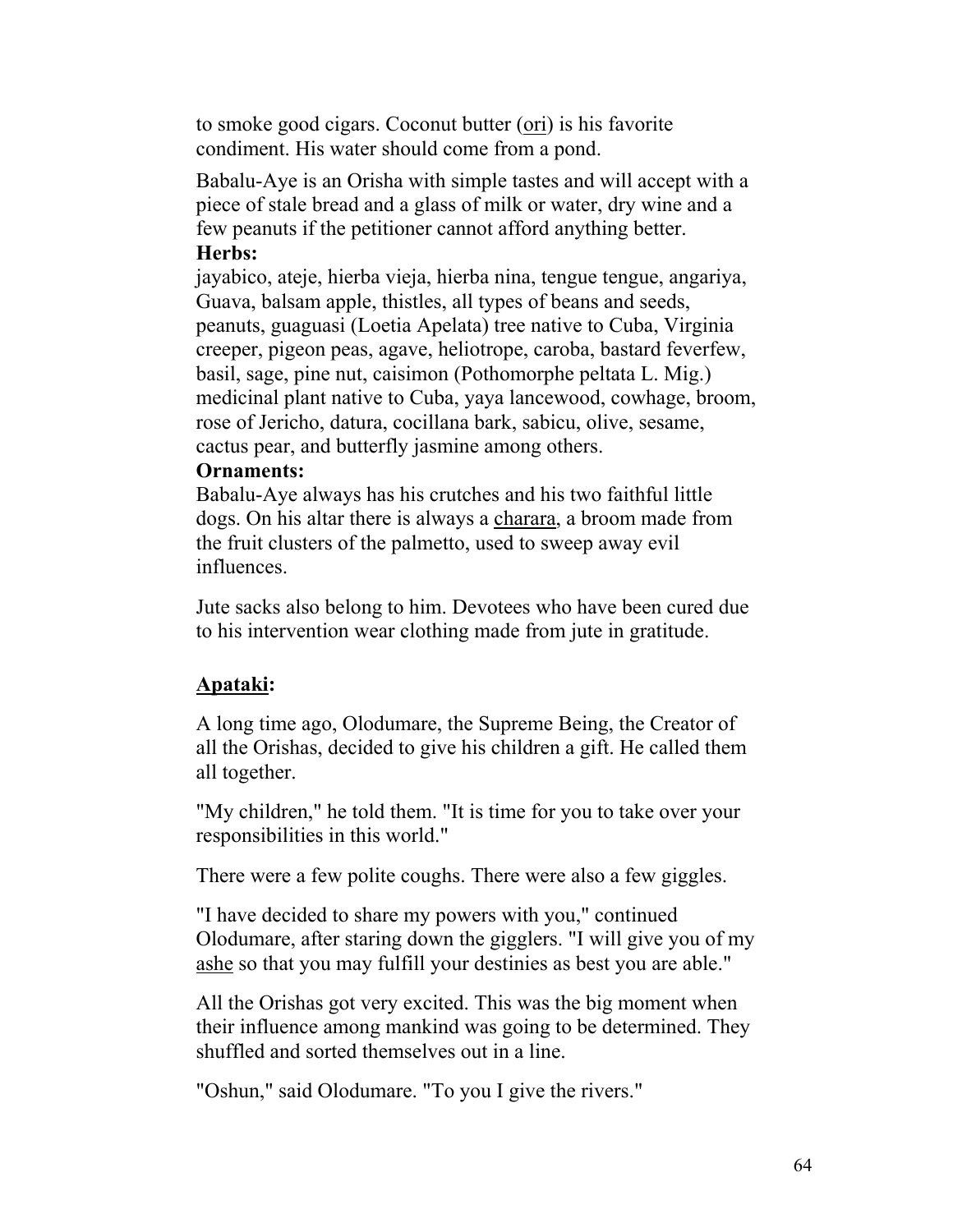"Thank you, Father," said Oshun.

"Chango, to you I give thunder."

"Thank you, Father," said Chango.

"Oya, to you I give the wind and the shooting stars," said Olodumare. "To you, Ogun, I give all the metals of the earth. Orunmila, I give you the power of divination so that you may guide the destiny of mankind. Elegua, Elegua, quit talking and listen to me! Elegua, to you I entrust all paths, ways and entrances and, since you love to talk so much, I'll make you the messenger of the Orishas."

Then, came Babalu-Aye's turn.

"Is there a particular boon you would like me to bestow upon you, Babalu-Aye?' asked Olodumare.

Back the, Babalu-Aye was very good looking and very young. His primary concern was his ability to make love to women; as many of them as he could.

"I want you to give me the power to be every woman's lover," said Babalu-Aye. "I want to dally with the ladies. I want them to love me."

Olodumare frowned at such a frivolous request. "It is granted," he said. "But I want you to have one condition so that you may still have to exercise some control over your desires. On every Thursday of Easter Week, you are forbidden to have contact with a woman."

"Thank you, Father," said Babalu-Aye. "I will do as you say."

For a long time, Babalu-Aye respected Olodumare's prohibition. Every Easter Week, he would go into his house and stay away from women. But, one day, on an Easter Week, he was working on his garden. He looked up and saw the most beautiful woman he had ever seen.

"Hello," he said. "Would you like to see my beautiful garden?"

Every day, he talked to her. Then, he held her hand. Then, on Ash Wednesday, they kissed. She came by on Thursday and Baballu-Aye touched her, kissed her, and took her to his bed.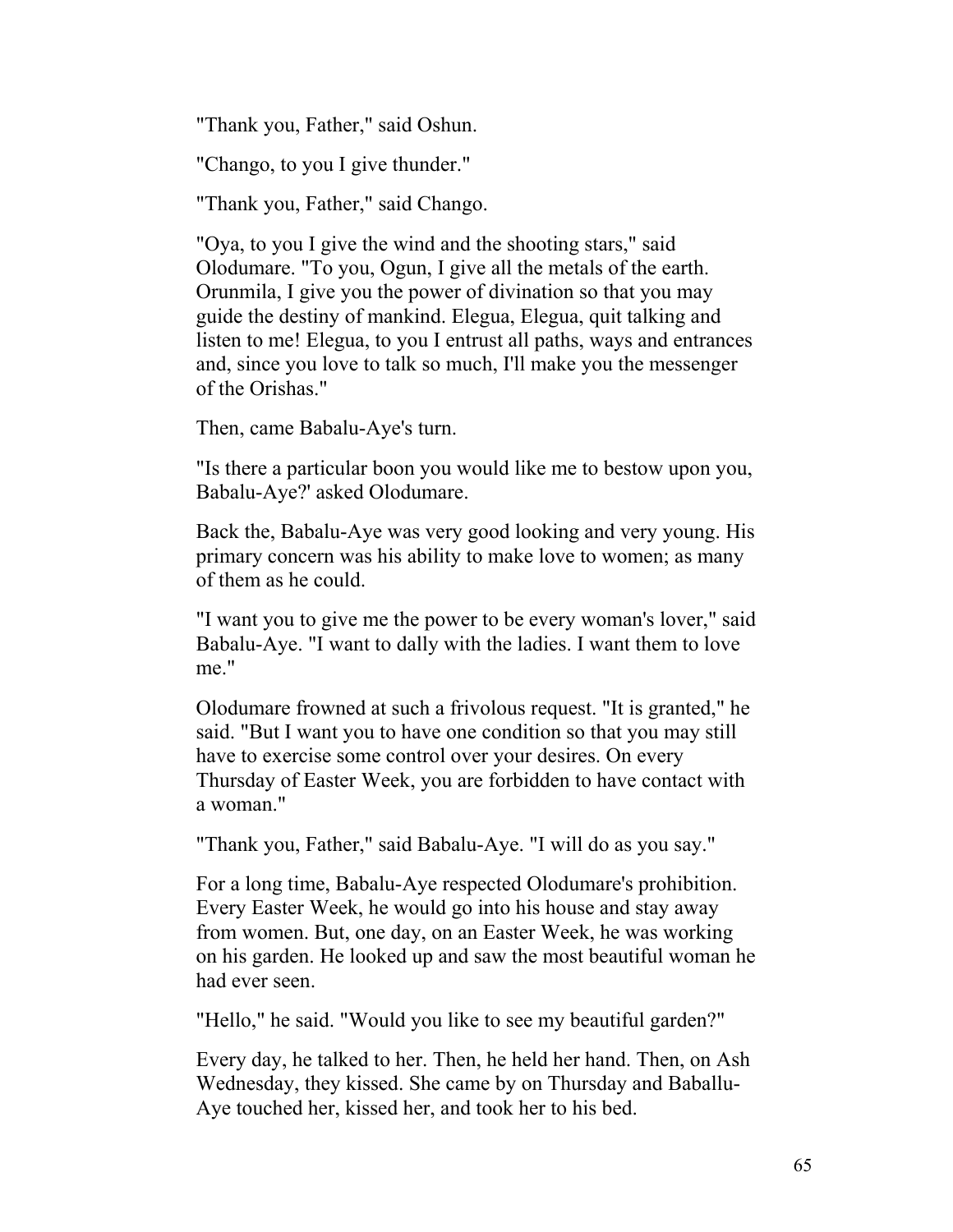The next morning, when he woke up, he found his whole body covered with large, painful sores.

"What is wrong with you?" screamed the young lady, leaping out of bed.

"It's Olodumare's punishment." Babalu-Aye was afraid. "It's his punishment because I did not follow his law."

"You're disgusting," cried the young lady, and she ran out of the house.

For many days, Babalu-Aye stayed home and tried herbal baths, prayers and sacrifices. Nothing worked. Leprosy was consuming his body. Finally he dragged himself on his stumps to Olodumare's house. He knocked at Olodumare's door.

"What is that smell?" said Olodumare as he opened the door.

"It is I, Babalu-Aye. I need your help."

"I seem to remember someone by that name," said Olodumare. "But, he was young and handsome and knew how to keep his promises."

"Please, Olodumare," begged Babalu-Aye. "Please help me. I'm sorry I broke your commandment."

"I'm sorry," said Olodumare. "But I don't speak to people who do not keep their word."

He slammed the door on Babalu-Aye's face. And, right there, on the street in front of Olodumare's house, Babalu-Aye died with horrible convulsions and sufferings. Babalu-Aye's death was mourned by all the women in the world. They decided to send a petition to Oshun, the Orisha of love. The women were graciously received at Oshun's house.

"What may I do for you?" asked Oshun.

"Dearest Lady, we ask you to bring Babalu-Aye back to life." they cried. "The women of the world are saddened at the horrible death of one who loved them so."

Oshun was moved by their prayers.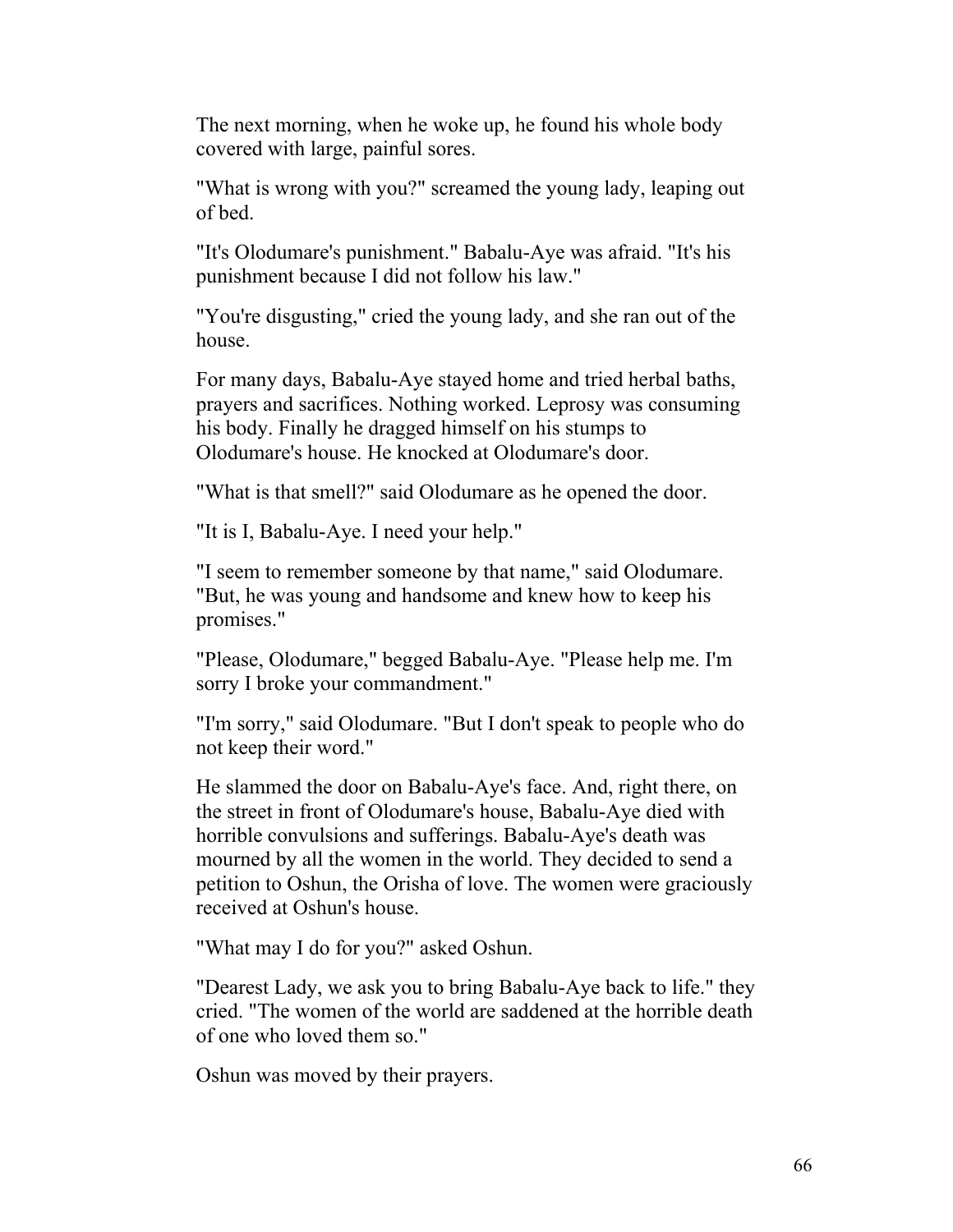"Ladies," she said. "I will go to Olodumare's house and try to bring your lover back to you."

That evening, Oshun went to Olodumare's house. She found a side door open and went in without anyone seeing her. She went from room to room, sprinkling her oñi everywhere. Oshun's oñi is her power to awaken uncontrollable passion in men.

Olodumare, sitting quietly and reading the paper, began to shift and wiggle. He threw the paper down and ran to his wardrobe closet. He felt great and he wanted to look great. He put on his best clothes and put perfumed pomade on what was left of his hair. He thought about old lovers who he had not seen in years and wondered what had become of them. All the passions that had lain dormant for ages of the world awoke. He looked at himself in the mirror.

"I haven't felt this good in a very long time. I haven't thought about sex in an even longer time." he said to himself.

Wise as he is, Olodumare knew that he was under the spell of Oshun's oñi.

"Oshun," he laughed. "Are you in here?"

"Here I am, Olodumare."

"Thank you," he said. "Thank you for making me feel wonderful."

"You see," said Oshun. "It's not such a bad thing to feel good. You punished Babalu-Aye for this very thing."

"Give me some more of your oñi," said Olodumare. "I feel young again."

"only if you forgive Babalu-Aye's indiscretion," said Oshun. "If you bring him back to life, I will give you my oñi."

Olodumare had already decided to revive Babalu-Aye, since he had considered his death as a temporary punishment anyway.

"Granted," said Olodumare. "Babalu-Aye will live again."

Oshun gave her on<sup>i</sup> to Olodumare and Olodumare gave life to Babalu-Aye. But, Babalu-Aye's sores never went away.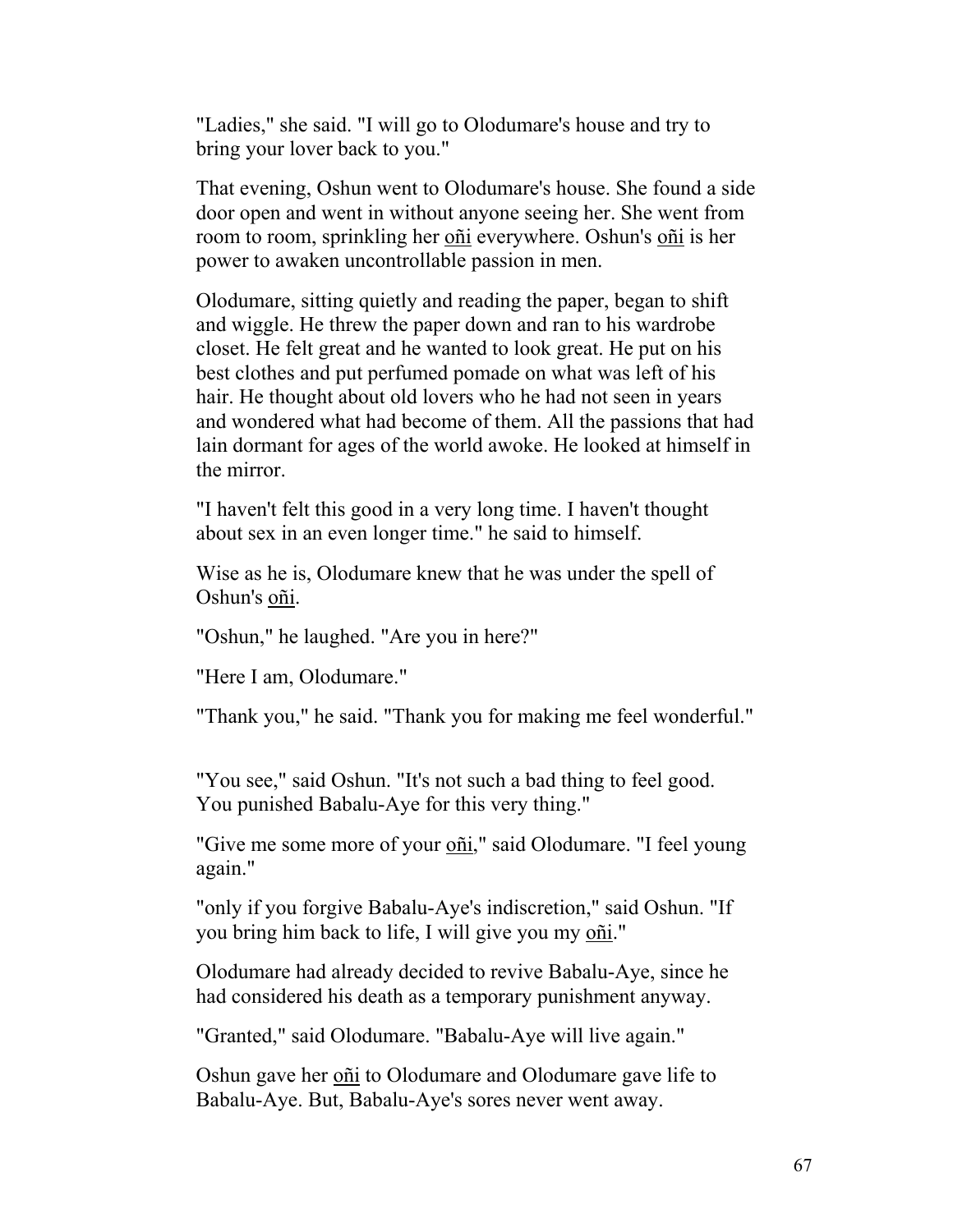Notes:

In his African guise of Chopono, he brought smallpox and leprosy to the tribes, but now, he cures. His cures are always miraculous, especially among persons who are unable to walk. Babalu-Aye is full of compassion towards human suffering and misery. He knows more about pain than any of the other Orishas.

When he takes over the body of a believer, the trance is characterized by muscle cramps. The individual walks with difficulty and, at times, rolls on the floor, feeling all of Babalu-Aye's sores burning into his skin. If the pain gets to be too much for the person possessed, the head and feet are sprinkled with water.

# **Chapter Seven**

### **THE GODS (cont.) OGUN**

**Saint:** St. Peter. Sometimes Ogun is also represented as the Archangel Michael.

**Day of the Week:** Tuesday.

### **Colors and Collars (Ilekes):**

Green and black. Seven green beads followed by seven black beads. Then, a green bead alternates with a black bead seven times. The pattern is repeated until the desired length is obtained. **Sacrificial Animals:** Young bulls, roosters (especially white and red roosters). All other quadrupeds.

### **Sacrificial Foods:**

Smoked fish and smoked jutia. Yam with blood. The sapodilla is his favorite fruit. All his food should be heavily smeared with corojo butter. Ogun drinks aguardiente. His water should come from a standing pond.

### **Herbs:**

palo vencedor, rabo de piedra, palo bomba, escandon, pincha de gato, Eucalyptus, sasparilla, boneset, blessed thistle, restharrow, senna, datura, carpenter ants, guao (comocladia dentada), tree native to Cuba, sweet soursop, guamao (Lonchocarpus sericeus), Cuban timber tree, red pepper, black pepper, mastic tree, castor oil plant, oak leaves, and indigo plant among others.

### **Ornaments:**

Ogun's clothing is a tiger skin. He own an iron pot on three stubby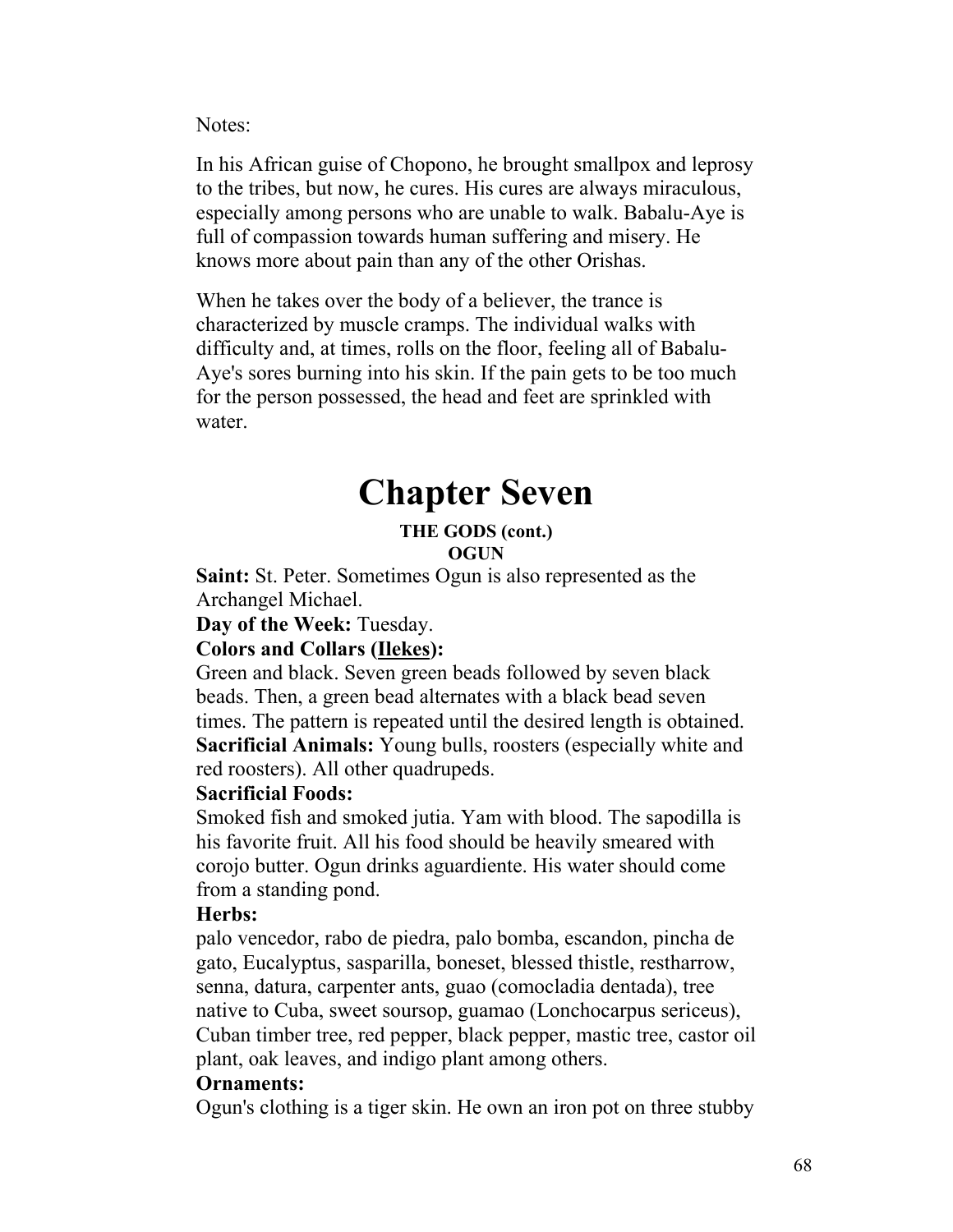legs and nine or twenty-one pieces of iron that symbolize all the tools used in agriculture and blacksmithing. The most common tools are: an arrow, an anvil, a pickaxe, a hatchet, a machete, a hammer, and a key. Ogun's tools are always well greased with corojo butter.

### **Apataki:**

For as long as anyone can remember, for as long as there is memory, Ogun and Chango have been enemies. The way it is told by some, their hatred goes back to their childhood.

It is said that Ogun had sex with his mother. The incestuous relationship took the mother's affections away from the father. Chango, Ogun's younger brother, grew up and found out about his brother's illicit love. He decided to take vengeance.

Ogun and Oya were lovers. Chango waited and watched Ogun's house until he saw that he left Oya alone. He went to the door, and, being a strong and fierce warrior, had no difficulty knocking it down.

He went in, grabbed Oya and ignored her protests.

"You are coming with me now," he told her. "You are going to be my woman."

When Ogun returned, he searched the house for Oya. The neighbors told him what had happened. Furious, Ogun ran to Chango's house.

Chango had made love to Oya. His sexual prowess had made her fall madly in love with him.

Ogun hammered on Chango's door. Chango stuck his head out a window.

"What do you want?" shouted Chango.

"I want my woman back," yelled Ogun.

"Well, let's see if she wants to go back with you," said Chango.

Oya leaned out the window.

"What do you want, little man?" she shouted. "Go back home, I'm quite happy here."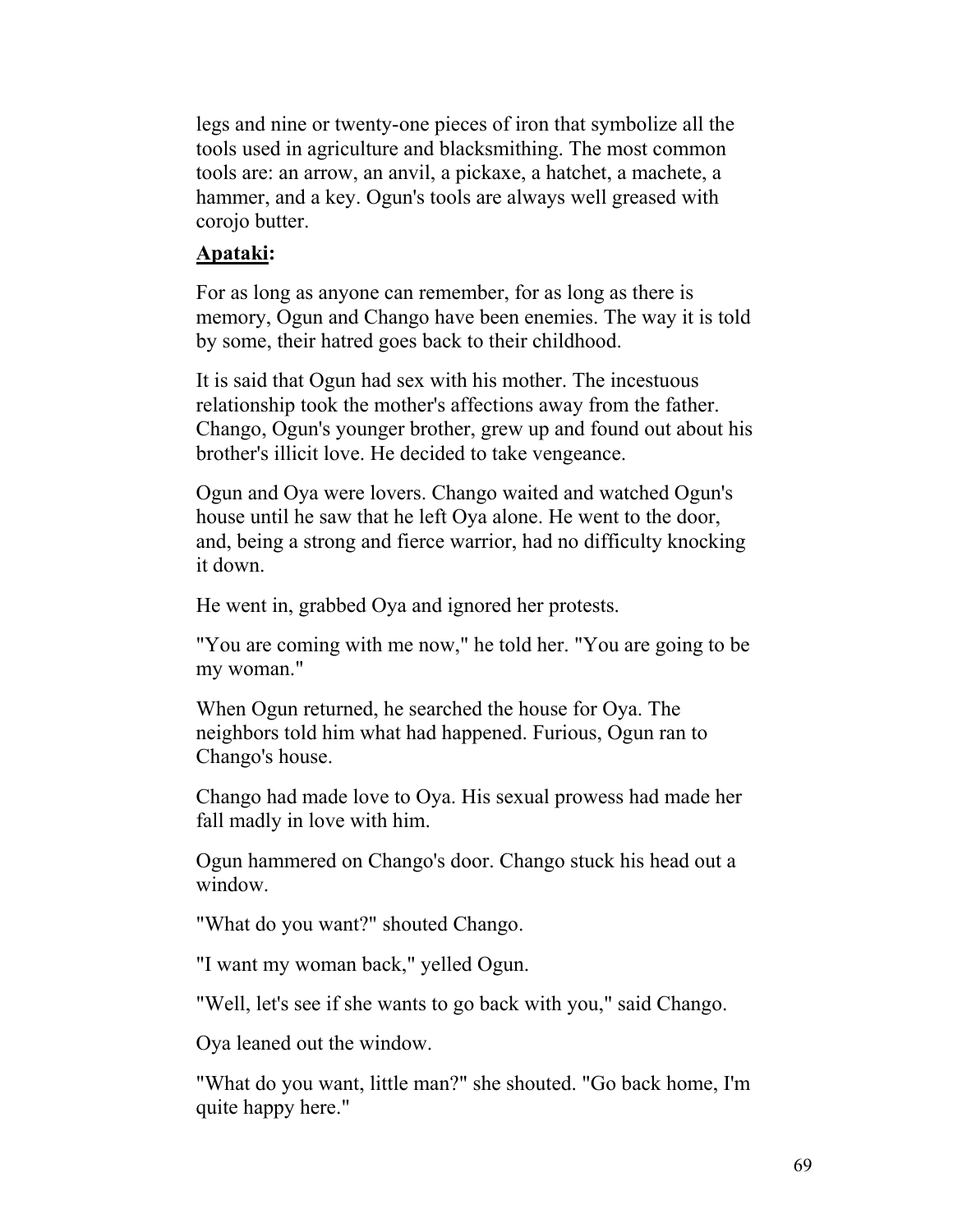Ogun's face got very red. His throat swelled like a bull's.

"He has put a spell on you," he shouted. "I don't care if he is the god of thunder. I'm going to make you mine again and destroy him."

Oya's and Chango's laughter was his answer.

Ogun and Chango have been mortal enemies ever since.

That's one version, but, another story tells of the time when Ogun and Chango met each other in the forest.

When he saw Chango, Ogun pounded his chest.

"Chango, I challenge you." He drove his huge spear into the earth between Chango's legs. "We haven't fought each other in a long time. It's time to show you that I'm the better warrior," bragged Ogun.

"When do you want to fight?" asked Chango without raising his voice.

"I want to fight right now!" roared Ogun.

"I agree with you," said Chango. "I want to fight you right now too."

With a yell, Ogun grabbed his spear and rushed at Chango.

"Wait, wait," said Chango. "Let's not rush matters. We have the rest of our lives in which to fight each other. Let's do this right."

"What do you mean?" growled Ogun.

"Let's have a drink first," said Chango. "Aren't you thirsty?" And, he took a large gulp from his gourd full of aguardiente.

"Let me have some," said Ogun. "Watching you drink makes me thirsty."

Chango handed him the gourd. "Have a good drink of aguardiente. I'll wait. We have all day to fight."

Chango knew that Ogun loved strong drink. He also knew that Ogun had no capacity for alcohol. After just a couple of gulps from the gourd, Ogun was weaving and laughing at nothing.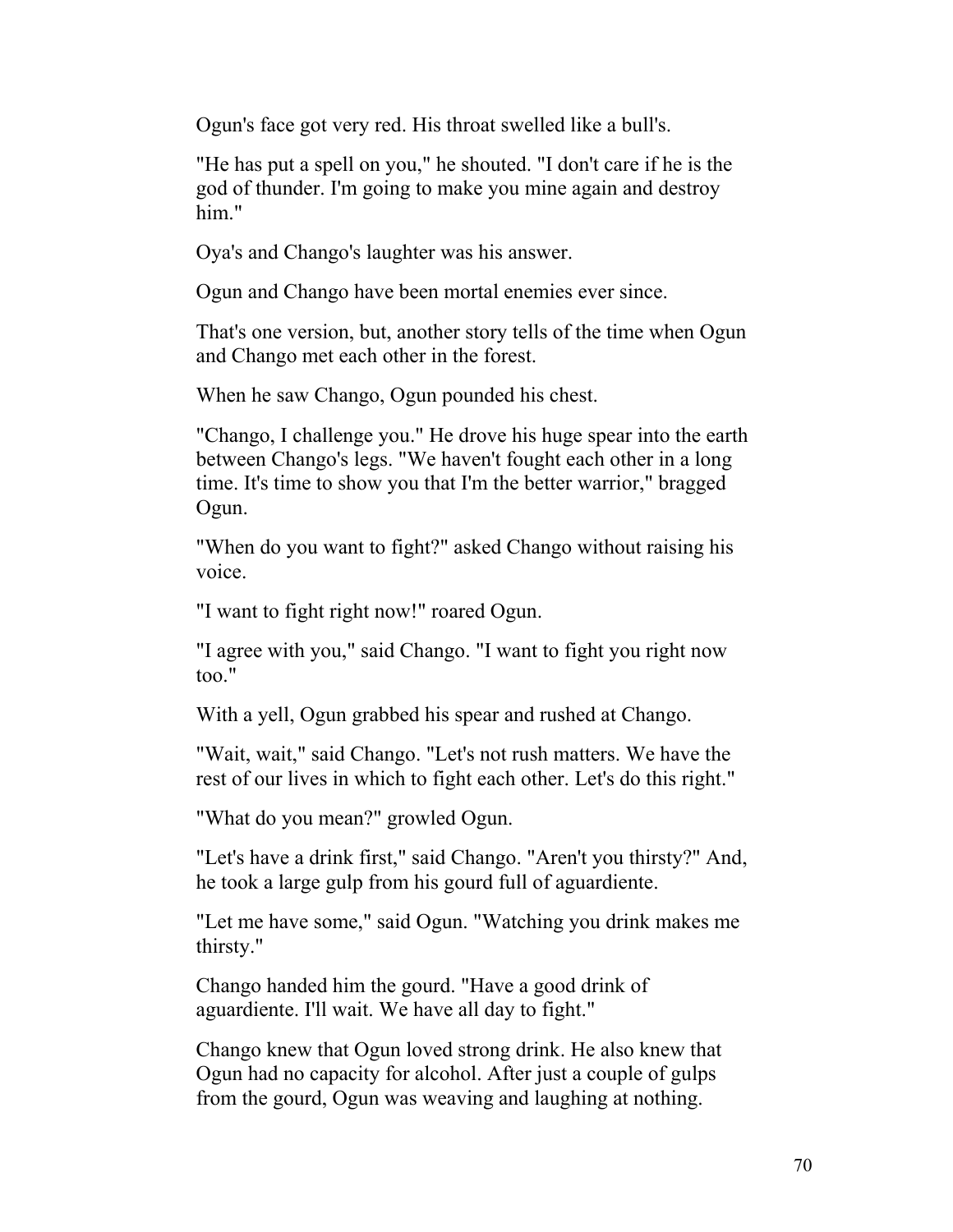Ogun had two or three more slugs from the gourd. They went right to his head. His eyes got very red, so did his nose and ears.

"I'm ready to fight now." he yelled at Chango. "Get ready, I'm going to destroy you."

Of course, Ogun could do nothing of the kind, since he was now blind drunk. He whirled his arms, trying to hit Chango. Chango picked him up and threw him on the ground. Ogun tried to get up, but Chango jumped up and down on his chest, picked him up by his feet and swung his head against a tree. Ogun's head made a very unpleasant sound as it hit the tree trunk.

Chango left Ogun lying on the ground. The ants went into Ogun's nose and into his ears.

An hour later, Ogun came to. His head hurt terribly. His whole body was covered with insect bites and, what's worse, he felt like a complete fool for allowing Chango to play a dirty trick on him. He go to his feet slowly, blowing the ants out of his nose. He held on to the tree trunk for support.

"I will never forgive you," he croaked, shaking his fist in the direction of Chango's house. "I will never forgive this."

And, he didn't. Ogun never forgave Chango. They have been enemies ever since.

Notes:

Ogun rules all the metals. He is the only Orisha who can handle iron. All the trades that use metal tools, from the butcher to the steel worker to the surgeon, are protected by Ogun. He protects all warriors. Anyone wanting to work with a knife, a sword or an ax has to sacrifice to Ogun.

Ogun disguises himself in order to observe his "children". He can appear as a laborer, a hunter or a warrior. He also likes to dress up as a butcher or a smith. His wrath is terrible and usually takes the form of a bloody accident.

When Ogun comes down and possesses a Santero or Santera, he dances vigorous warrior dances and pretends to be clearing a path through the forest so that his warriors can follow him. Chango and Ogun should never be summoned in the same ceremony. If they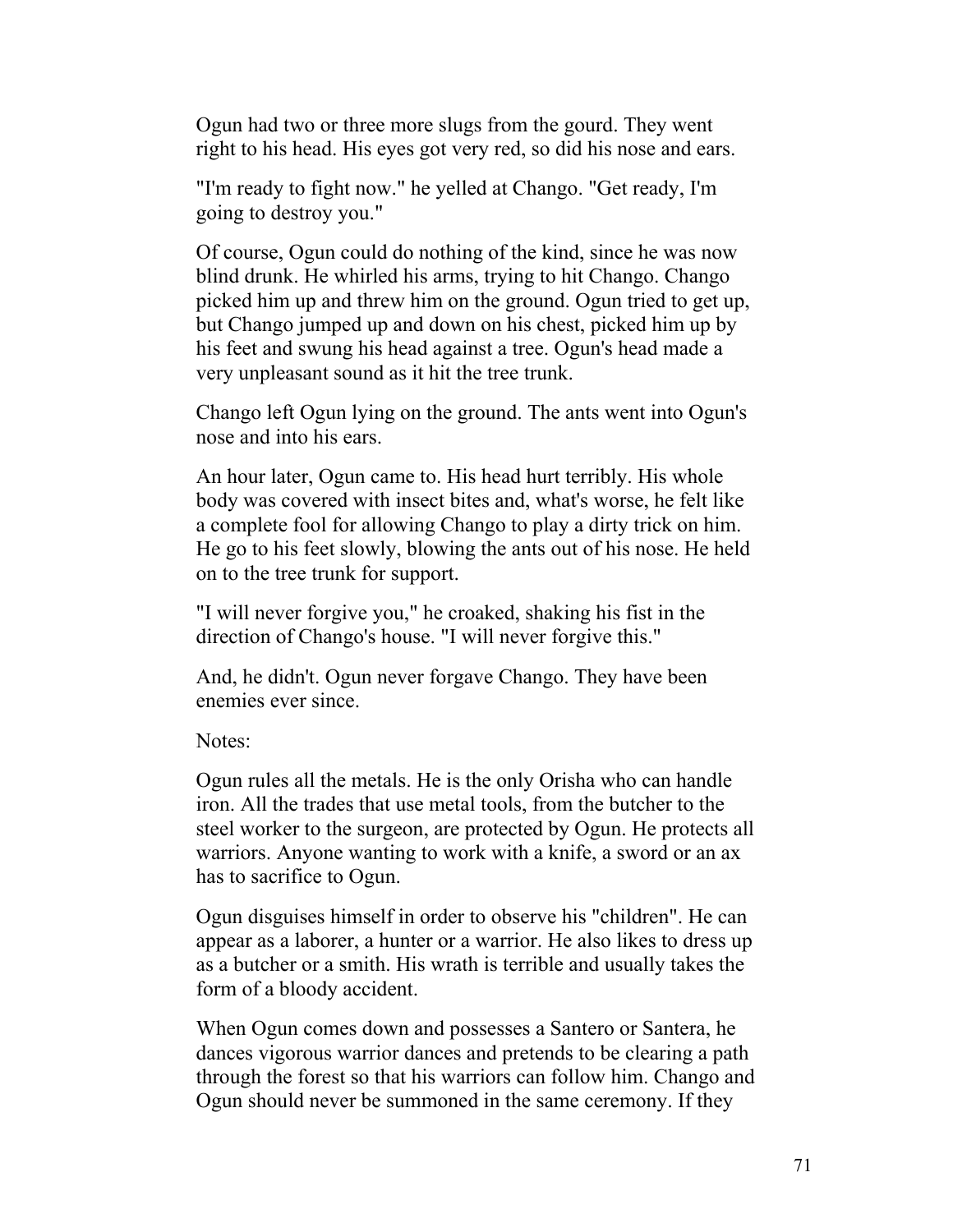gain possession of bodies at the same time, the two "caballos" will try to fight to the death, no matter how holy the occasion.

### **OSAIN**

**Saint:** St. John (San Jose) in the city and with St. Ambrose in the countryside.

### **Day of the Week:** Sunday.

**Colors and Collars (Ilekes):** White, red and yellow. The collar is made up of one white bead followed by nine red beads and eight yellow beads. The pattern is repeated until the desired length is obtained.

### **Sacrificial Animals:**

Goats and red roosters, turtles, turkeys, guinea hens, quail, black male doves, owls, monkeys. All reptiles, especially the crocodile. Osain will receive the feathers and the blood of pheasants, the heart of mockingbirds and the feathers and blood of hummingbirds. He also likes peacock feathers.

### **Sacrificial Foods:**

The sap of trees and herbs. seeds, flowers and grains. Tobacco. He often appears to people with insomnia and asks them for a light. He drinks aguardiente.

**Herbs:** All medicinal and magical herbs belong to Osain.

**Ornaments:** Osain is never without his pipe. His Otanes and cowrie shells are kept in a gourd. The drums used in Santeria ceremonies are consecrated to him.

### **Apataki:**

As his knowledge of herbal magic grew, Osain thought himself to be Orunmila's superior. Envy made his thoughts black.

"If I get rid of Orunmila," he muttered to himself. "I will have his powers and gifts as well as my own. I will be the most powerful Orisha."

Osain began to cast powerful spells against Orunmila.

All Orunmila knew was that spells and evil influences were weaving a black web around his person. He began to have slight accidents and his health began to suffer. He attempted to use his oracular powers to find out who wished him harm, but Osain had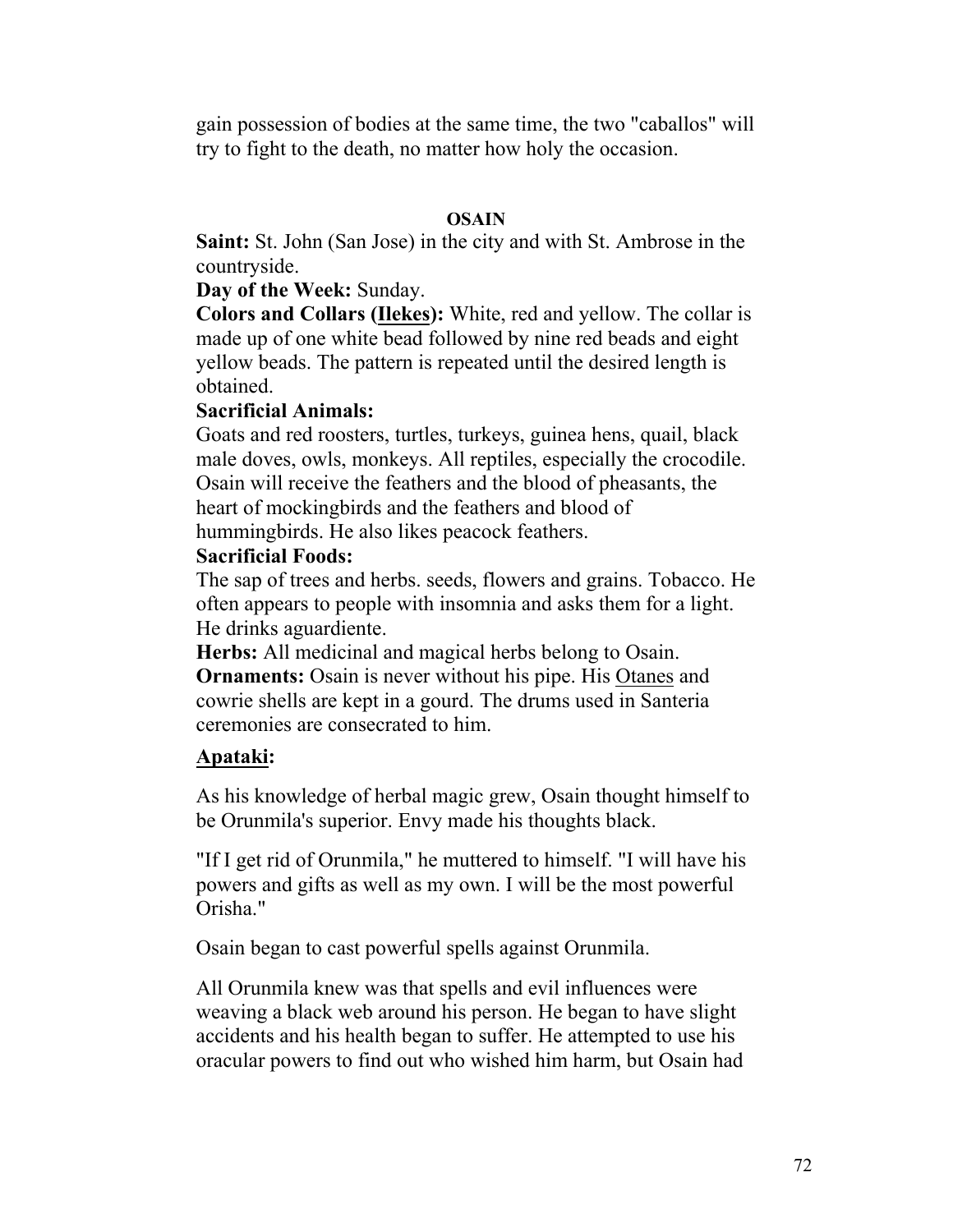been very careful to hide the source of his attack. Finally, Orunmila went to Chango's house.

"You must help me, Chango," said Orunmila. "My powers are not enough to see who is trying to harm me." "I will join my vision to yours and we're sure to discover who your enemy is." said Chango.

Chango is a great diviner in his own right. He is not as gifted as Orunmila, but, when he added his sight to Orunmila's, a wall opened and they both saw Osain's face. Not only that, they saw Osain busily brewing his spells against Orunmila.

Chango was furious. He gathered his warrior aspects around himself.

"Don't worry any more. I will rid you of that evil Orisha that is out to harm you." said Chango.

He stalked off to find Osain. First, he stopped off at Oya's house, since he brought her along whenever he prepared for war. He explained the situation to her.

"I not only want to punish him" he told her. "I want to take all his powers and knowledge away."

"I agree. We have to make him harmless." said Oya.

"Not only that," said Chango. "We will then have all his knowledge to ourselves."

Oya walks faster than Chango. She arrived at Osain's house first. She knocked at his door.

"What do you want?" asked Osain. A great cloud of herbal vapors swirled around him.

"I was just passing by and I saw all the smoke," said Oya. "I want to offer you a little aguardiente, since you seem to be working so hard."

Osain took the gourd from her hands and took a good long drink.

"Thank you, Oya," he said. "But now, I have to keep working."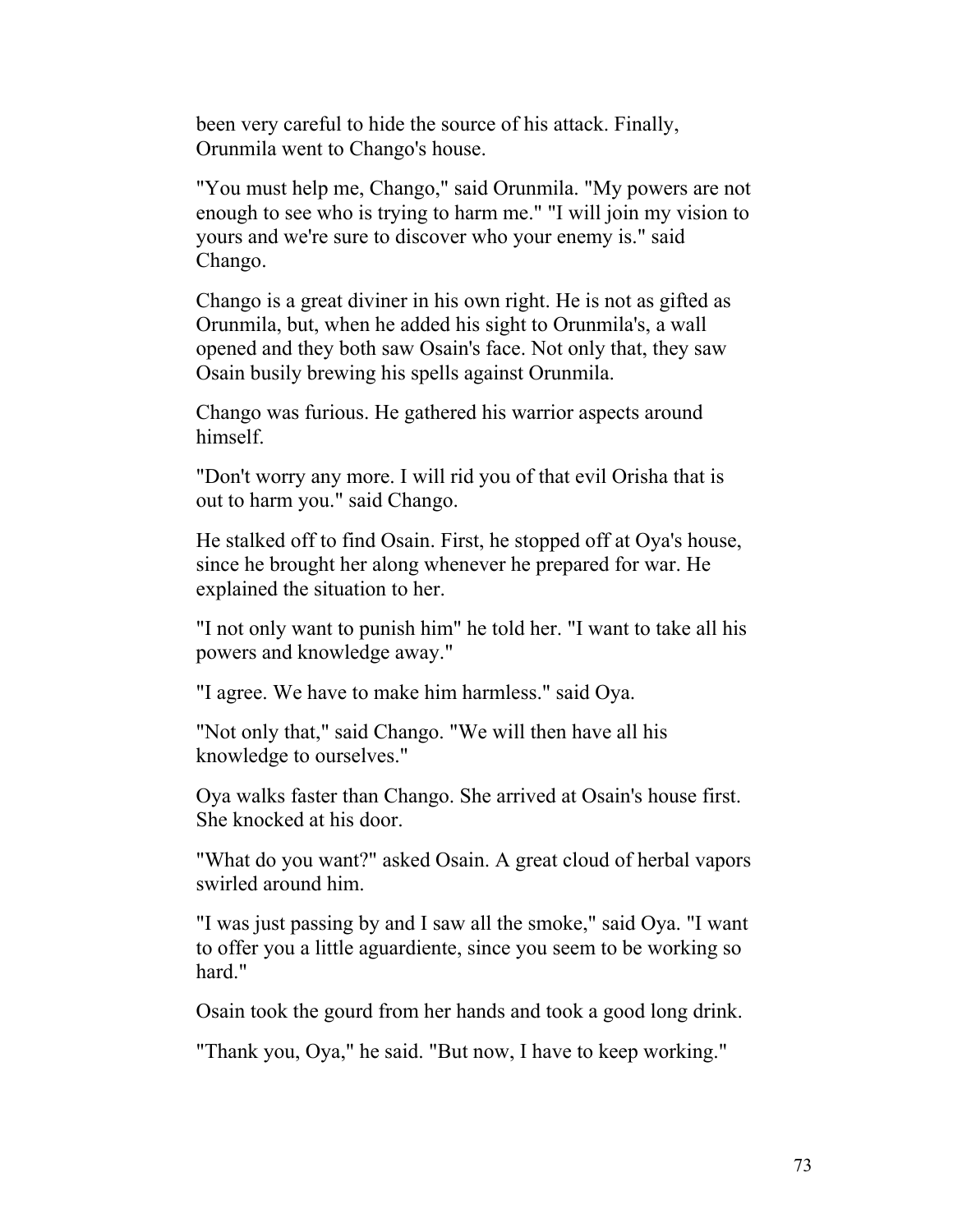"Have another little drink," she said, offering her gourd again. "It's not good to work all day."

"That's true. It affects the health." Osain took another drink.

The aguardiente was already having an effect on him, so he didn't say anything when Oya walked into his house.

"I think I'll have another little drink." said Osain.

"Drink up. I have plenty. " said Oya.

Osain drank and drank until he had to lay down. He fell asleep. Oya put her hands on his head and began to take his secrets. But, she had underestimated Osain's capacity for drink. He woke up and grabbed her wrists.

"So, that's why you came," he shouted. "You wanted to steal my secrets."

Oya broke away and ran out into the garden with Osain close behind her.

"You can't get away. I'm going to kill you," he shouted.

He leaped and landed on Oya's back. Oya bit and clawed him. They rolled over and over among the herbs. "Chango! Chango, help me!" screamed Oya.

Chango heard her screams. He ran around the house and jumped over the garden wall.

"You are brave enough to fight a woman," yelled Chango. "Let's see if you are brave enough to fight a warrior."

He threw a thunderbolt that tore off Osain's left arm. Holding the spurting stump, Osain ran back to his cauldrons and grabbed a gourd that held his most potent and dangerous magical herbs. Before he could throw it, Chango let loose with another thunderbolt meant to strike Osain blind. Osain ducked his head just in time. It only tore off his ear, leaving a little nub. The pain made him drop the gourd. It shattered on the ground.

"I'm going to take chunks off you until there is nothing left." growled Chango.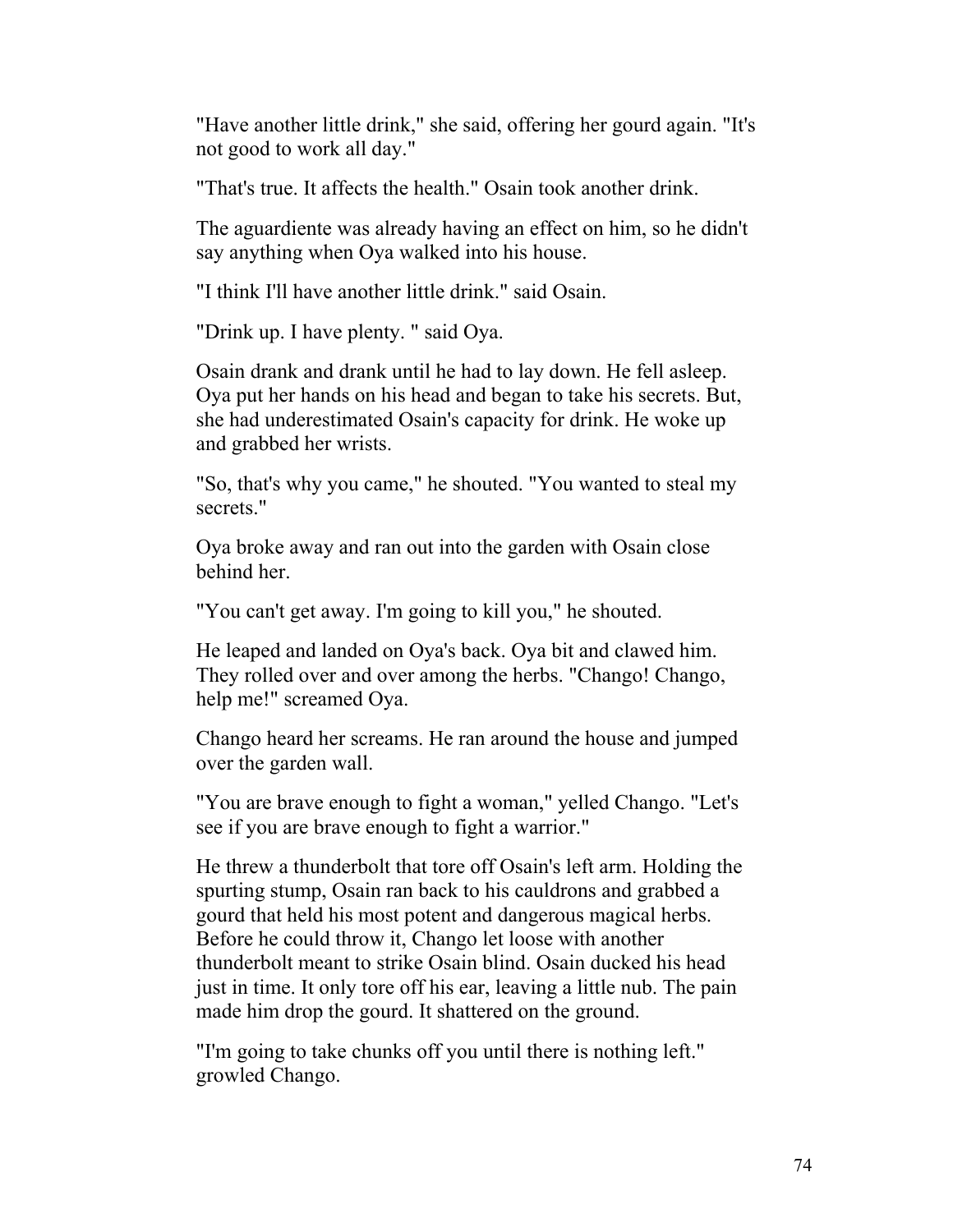He would have whittled Osain down to nothing but, he only go to strike him a couple of times. As Chango was winding up more thunderbolts, Ogun, that terrible warrior and Chango's sworn enemy, appeared. Ogun changed himself into a lightning rod and prevented any more thunderbolts from reaching Osain.

Since that fight, Osain has been a small shrivelled Orisha. He only has one arm and one leg and a very small nub of an ear. He gets around by giving little hops, like a bird.

Notes:

In Santeria, each plant has its own ashe, its magical power, which can be either harmful or beneficial. Osain knows them all. Cultivated food plants hold no interest for him.

The Babalawos and Iyalochas that serve Osain are great herbalists. They follow an oral traditions which describes the properties of thousands of plants.

The Babalawo or Iyalocha must refrain from sex the night before going out to gather herbs. Once deep in the woods, an offering of aguardiente and a little package with tobacco and a few coins is left as payment to Osain.

When a plant is going to be used, the necessary offerings must be made to Osain to ensure the effectiveness of the herb's ashe.

Osain never possesses anyone at a "golpe de santo".

#### **OSHOSI**

**Saint:** St. Norbert. **Day of the Week:** Tuesday. **Colors and Collars (Ilekes):** Green. The collar is made up of green beads. Brown and green are also popular. **Sacrificial Animals:** Deer, red roosters. Sheep, goat, pigs. **Sacrificial Foods:** Smoked fish and smoked jutia. Yams. Mango is his favorite fruit. All his food should be liberally covered with corojo butter. He drinks aguardiente. Oshosi's water should come from a well.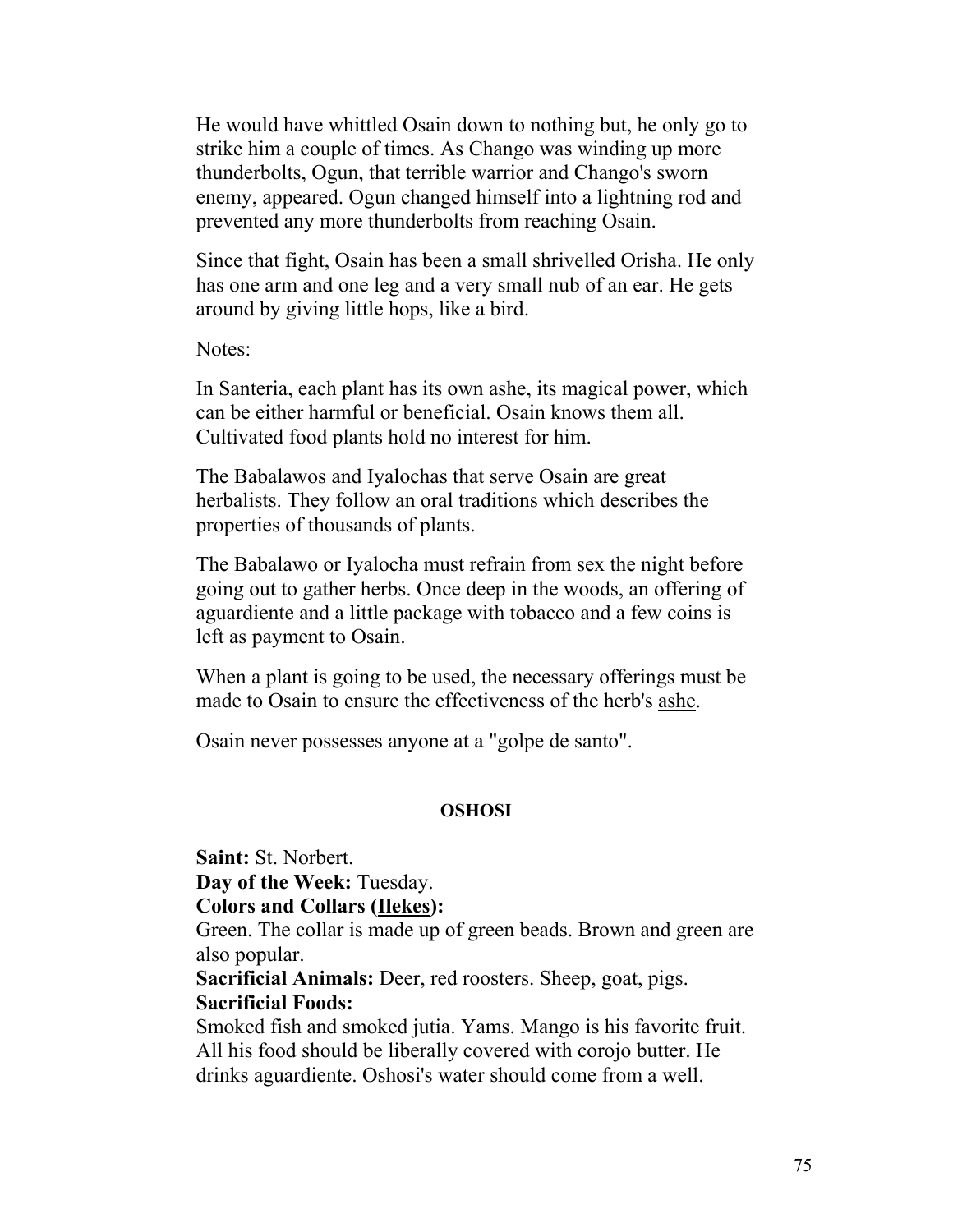# **Herbs:**

espinilla, cercelera, jia blanca, chincha, Leadwort, esparto grass, fulminate, incense, tobacco, vine arbor, Jamaican rosewood, castor oil plant, and basil among others.

**Ornaments:** A bow and arrow. A model of a jail.

# **Apataki:**

Before becoming an Orisha, Oshosi earned his livelihood and supported his mother by his skills as a hunter. He knew every nook and cranny of the forest. He knew all the habits of the animals. One day, as Oshosi was walking along a forest path, Orunmila appeared to him.

"Oshosi, hear me." said Orunmila.

"I am yours to command." said Oshosi, bowing low. "Please stand up," said Orunmila. "I am here to ask for your help."

"It is not for me to help an Orisha." said Oshosi.

"But, I will do what I can."

"I have need of your skills as a hunter. Olodumare wants one of the fat delicious quail found in this area. I promised I would get him one, but I have been here for three days and haven't had any luck," confessed Orunmila. "I just don't know how to hunt them."

"Why, that would be no trouble at all," said Oshosi.

"If you get one of those quail for me, you will have my and Olodumare's blessing for the rest of your life," said Orunmila.

"Meet me at my house tomorrow," said Oshosi. "I will have a quail for you."

Orunmila disappeared. Oshosi immediately set about hunting quail. With his skill and knowledge, it wasn't very long before he had a beautiful hen struggling inside his sack. Whistling, he made his way back home.

Oshosi put the quail hen in a little cage and went back into the woods to hunt. He travelled a long ways and, as was his custom, spent the night under a tree.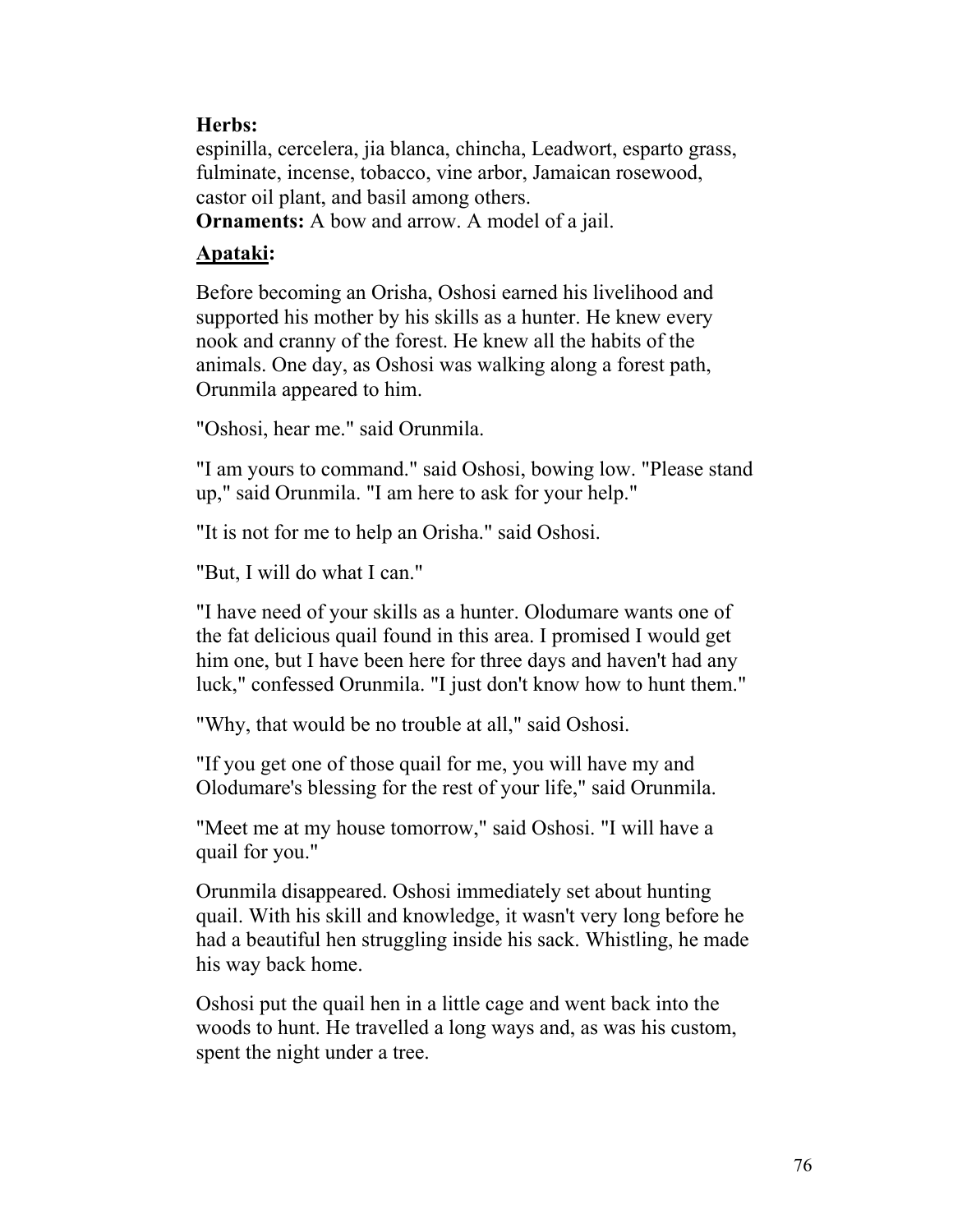The following morning, he hurried home to meet Orunmila. Visions of all the wonderful things he would ask Olodumare made his head spin. His mother would be so happy!

Orunmila was already waiting when Oshosi arrived home.

"Good morning, Oshosi. Were you able to trap a quail?" Orunmila asked him.

"I trapped the fattest and most beautiful quail in all the forest," said Oshosi.

He went in the house. He came out with an empty cage.

"Where is it?" asked Orunmila.

"I don't understand it," said Oshosi. "I left it in this cage yesterday afternoon, and now, it is gone."

"Are you playing with me?" Orunmila was becoming angry.

"Of course not, sir. I would not dare." said Oshosi. "Mother!"

Oshosi's little mother came out of the house, drying her wrinkled hands.

"Yes, my son?"

"Mother, do you know anything about the quail I left in this cage yesterday afternoon?"

"No, dear," she said. "I don't know anything."

Oshosi's mother was lying. She had seen the quail in its cage the day before. She had been happy that her thoughtful son had brought her such a tasty bird to eat. She had killed it, plucked it, and eaten it, but she was afraid of admitting it to Orunmila.

"Don't worry, Orunmila. I will go out right now and I will have another beautiful bird for you by this afternoon," said Oshosi.

It was not hard to keep his promise. In just one hour, he had another beautiful quail hen struggling inside his sack. He returned to his house. Orunmila was waiting for him.

"You see," said Oshosi, proudly taking the fluttering quail out of the sack. "I have brought you another beautiful quail."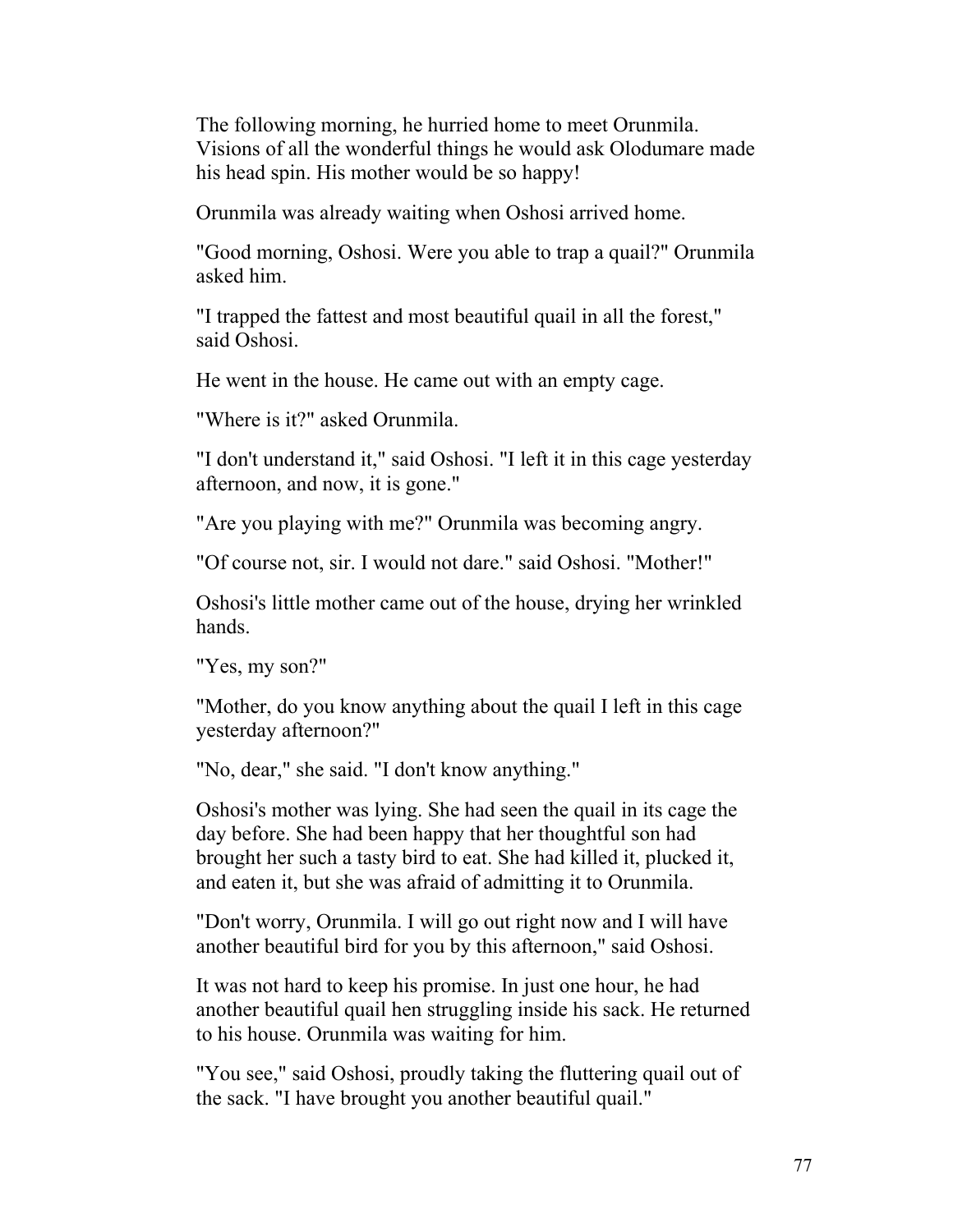"You have done me such a great favor that I will take you directly to Olodumare so you can present him with this quail yourself," said Orunmila. "It is not just that I should receive the credit when it was your skill that made Olodumare's gift possible."

They went to Olodumare's house. He was delighted with the quail.

"You have made my heart glad today." said Olodumare.

"It is my pleasure to honor you, great sir," responded Oshosi.

"I thank you too, Orunmila, for having had the wisdom to turn over your task to this great hunter," said Olodumare. "I have decided to make you an Orisha, Oshosi. You will be a king among hunters."

Praise and treasures were heaped on Oshosi. He did not let it go to his head. He kept a pleasing humility before Olodumare. After all the ceremonies were over, Oshosi approached Olodumare.

"Sir, I would ask that you grant me one more boon," said Oshosi.

"And what might that be?" asked Olodumare.

"I have not forgiven the one that stole the first quail that I trapped for you," said Oshosi. "I want vengeance. Please allow that, when I release my arrow, it will find the thief's heart."

"I cannot deny you what you wish," said Olodumare sadly. "But you will not forgive yourself for asking such a boon."

Oshosi released his arrow and, guided by Olodumare's will, it went straight into Oshosi's mother's breast. Horrified, Oshosi watched his mother die by his own hand

After the funeral, Oshosi stood before Olodumare, tears streaming down his cheeks.

"I will no longer be a hunter. I will fulfill my duty and help all hunters, but I will never forget that it was my need for vengeance and my lack of foresight that caused my mother's death."

Notes: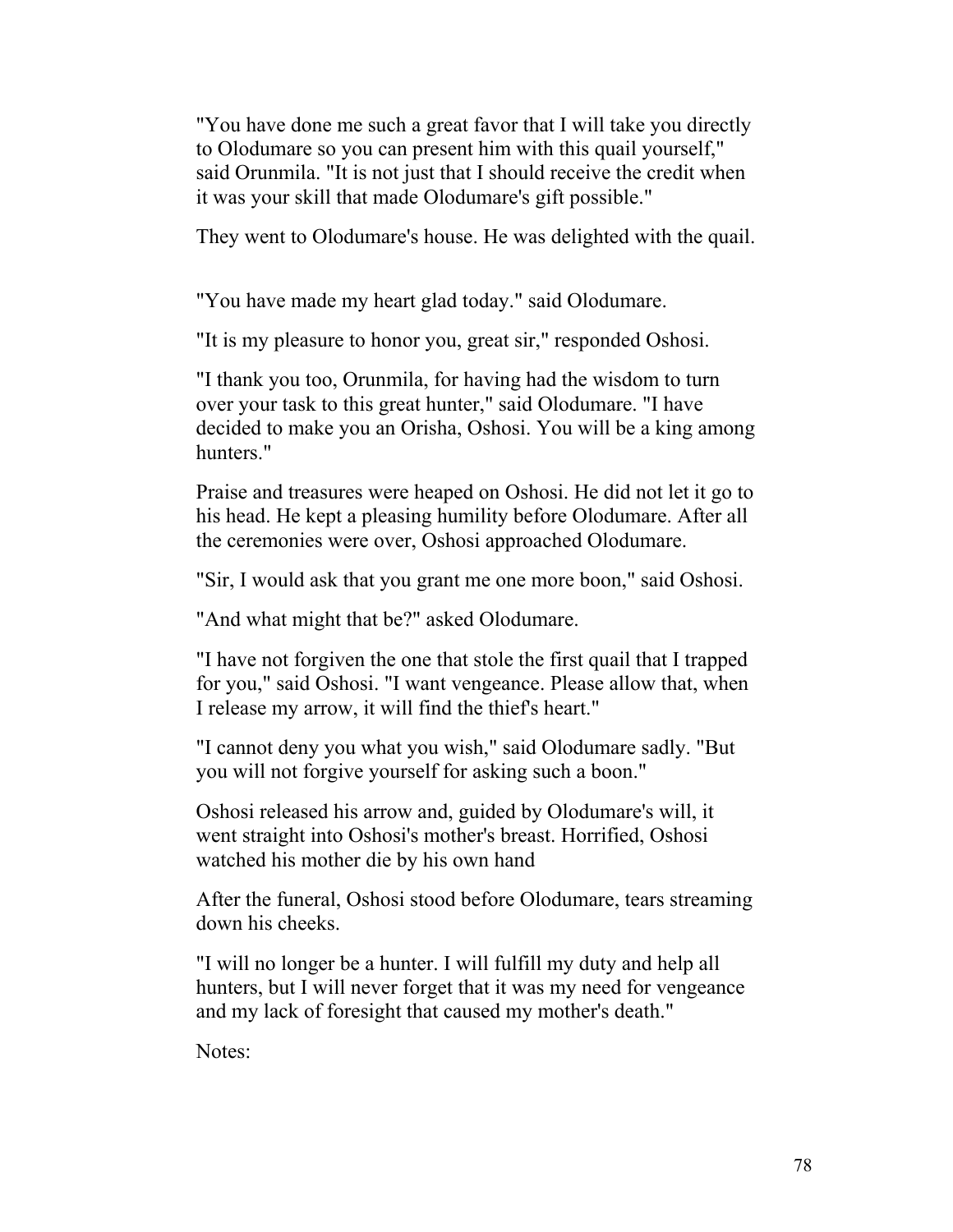Oshosi lives in the forests and is a close friend of Osain. Osain has revealed many herbal secrets to him.

Oshosi often battles alongside Elegua and Ogun. Together, they form an invincible combination.

When Oshosi comes down during a "golpe de santo" and possesses a believer, the person always pretends to be shooting with a bow and arrow.

#### **ORISHAOCO**

**Saint:** St. Ysidro (St. Isidro).

**Day of the Week:** Sunday.

**Colors and Collars (Ilekes):** Lilac. His collar is made up of lilac beads.

**Sacrificial Animals:** Red roosters, monkeys.

**Sacrificial Foods:** Yams and all produce from the garden.

## **Herbs:**

bejuco guarana, bejuco lechero, jiba, Yam, Sweet potato, Datura, bejuco colorado, (serjania diversifolia), and everything that grows in a garden and is cultivated.

**Ornaments:** A hoe and all the tools of the gardener.

Notes:

Orishaoco is in charge of crops and agriculture. He settles fights among the Orishas, and always acts as a judge in delicate cases. He spends a lot of time resolving the arguments between Chango and his wives.

During full moon, the women whose task it is to do the gardening, make offerings to him. The majority of his followers are women and it is mostly Iyalochas who serve at his ceremonies.

#### **THE IBEYI (Taebo & Kainde)**

**Saint:** St. Cosme and St. Damian.

#### **Day of the Week:** Sunday.

#### **Colors and Collars (Ilekes):**

The colors and collars are the same as Oshun's and Chango's, the Ibeyi's parents.

#### **Sacrificial Animals:**

Pigs, sheep, goats, bull calves and donkeys. Men who suffer from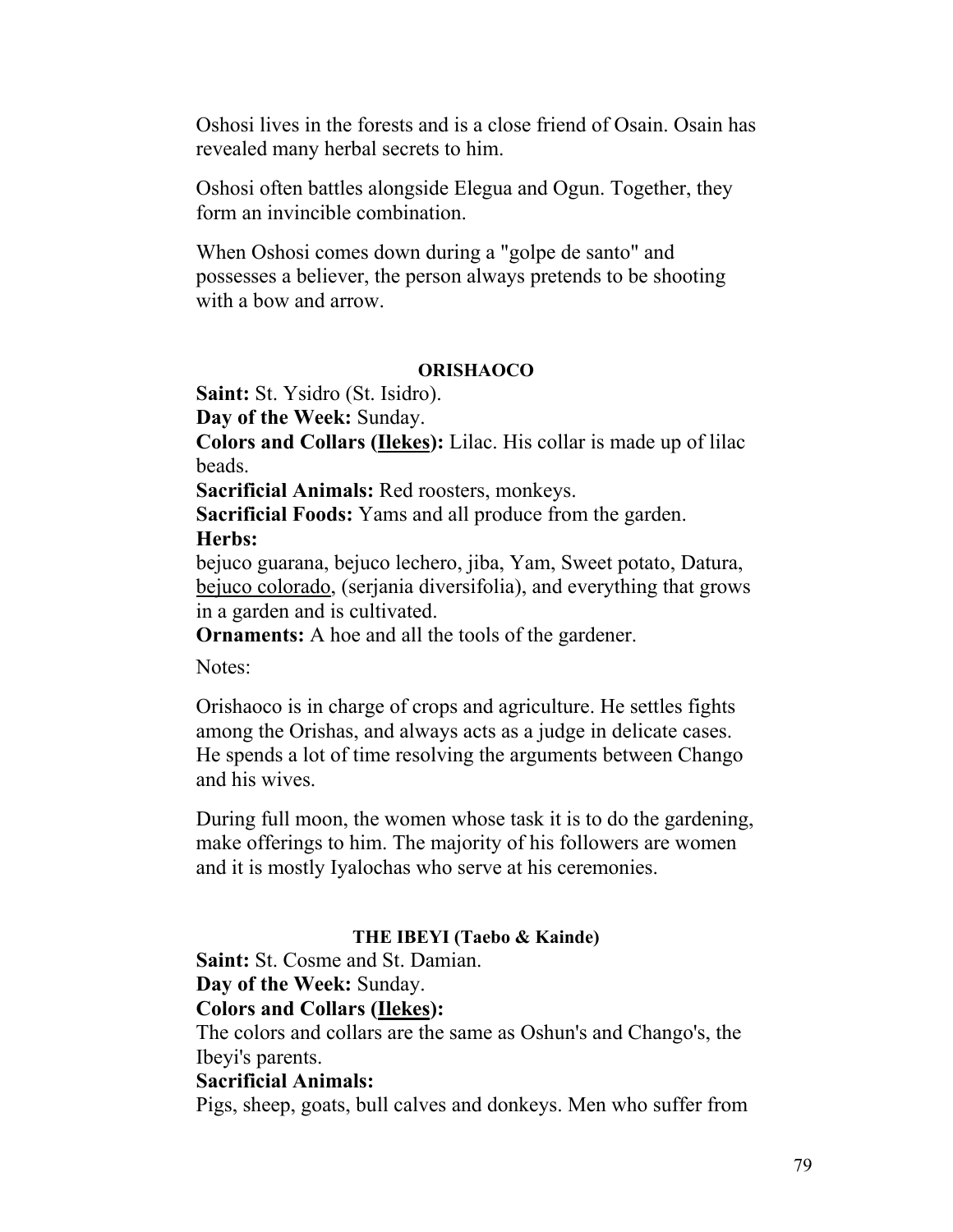impotency or other sexual problems only offer the testicles of these animals.

**Sacrificial Foods:** Candies and sweets.

**Herbs:** Palm, gourds, coco plum, corn, gemip, sago palm, sapodilla, tomato. **Ornaments:**

The Ibeyi should always be dressed identically. Their figurines should be tied or chained together to insure that they won't separate.

# **Apataki:**

Obatala was known among the other Orishas for his generosity. His thrifty habits assured him of having enough money to help anyone who needed help. Unfortunately, word spread that he kept money in his house.

He was robbed many times. He tried putting his money under the bed. He tried putting his money on the roof. He buried his money in the yard. No luck. Every time he found a new hiding place for his money, thieves would break in while he was taking a message to Olodumare. Obatala always came home to an empty house. He could not stand it anymore. Olodumare was too noble to resent the robberies, but he was tired of having his floors dug up and his walls caved in by industrious thieves. He went to Oshosi.

"Make me the longest ladder in the world and a big strong sack," he told Oshosi.

When Oshosi had finished working and brought him the ladder and the sack, Obatala went to his house and filled the big sack with money. He then went to the middle of the forest. He found the tallest tree in the world and used his ladder to climb to the top. There, Obatala hung his money bag.

The Ibeyi had seen everything. They ran to find Chango.

"Chango, Chango! We know where Obatala's money is," they shouted. "We saw him hide it at the top of a tree!"

This news made Chango very happy. His drunken parties had been financed many times by Obatala's money. He now had the chance to get the month's drinking money. Chango was proud of his boys.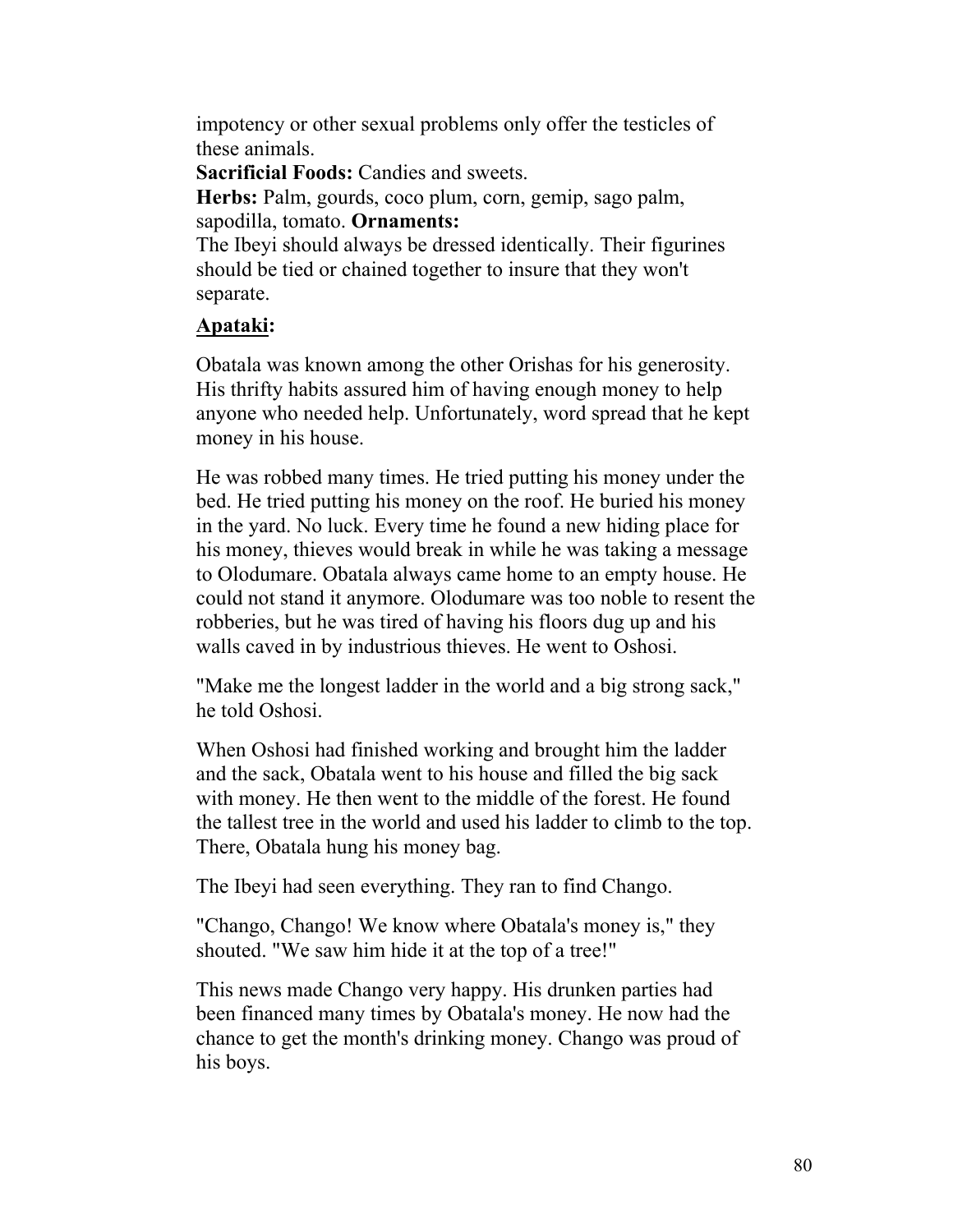"Show me where it is," he told them. And, they set off for the forest.

Chango and the Ibeyi found the tree, but Obatala had surrounded it with fierce wild animals that attacked anyone that came close. Chango thought and thought and came up with an idea.

"Give me your candy," he told the Ibeyi. "When we get the money, I will buy you twice as much."

"Make it three times as much," said the greedy twins, "and it's a deal." Chango agreed and the Ibeyi gave him all their candies and pastries.

Chango spread the food around the tree and, while the wild animals were busy eating it, climbed to the top and dropped the bag with Obatala's money down to the twins.

Chango was not seen for a month. The Ibeyi had a feast.

Notes:

The Ibeyi are identical twins who represent fortune, good luck and prosperity. In all the ceremonies, their images are always tied together to prevent their separation. If they do separate, all of their power to bring good luck disappears.

They are practical jokers like Elegua, but, unlike him, they never injure anyone.

They do not come down during ceremonies to possess anyone but, dancers dance for their pleasure and honor by imitating the little hops and skips that very small children make while playing.

# **Chapter Eight**

# **THE ORACLES**

The oracles are used to obtain the Orisha's opinions and advice, to see into the future, to counsel those who come to a Santero to seek help and to see what will heal the sick.

The most popular oracles used in Santeria are the coconut oracle (El Coco or Biague) and the cowrie shell oracle (Los Caracoles or Dilogun).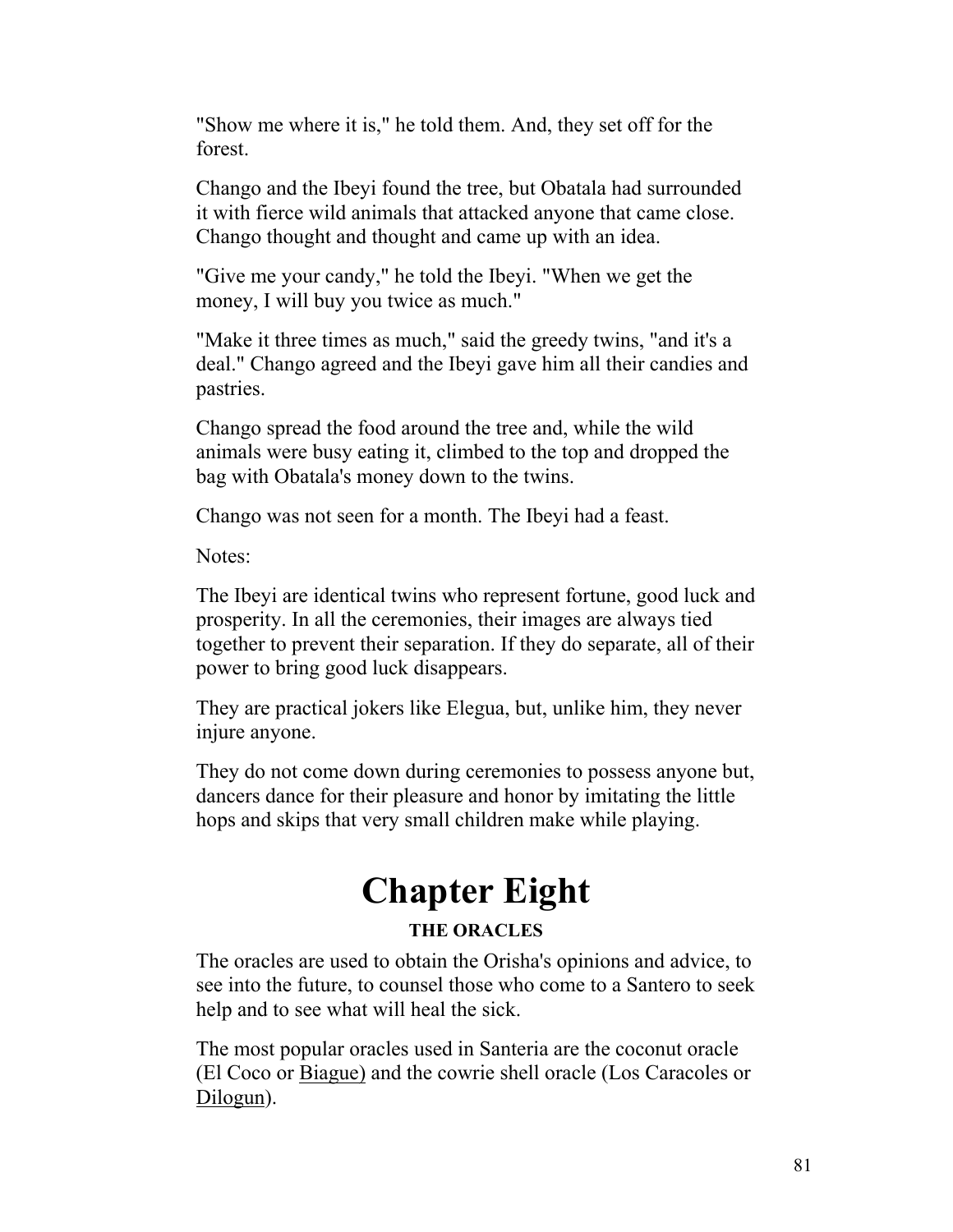#### **THE COCONUTS (El Coco, Biague)**

The coconut oracle is known as Biague to honor the name of the first Babalawo to make use of Olodumare's gift.

According to an old African tale, Olodumare came to earth and became so enchanted by a coconut palm that he decide to give it a gift.

"Not only will you give nourishment and oil to men," said Olodumare to the palm. "But all the Orishas will read the future in you. The pieces of your fruit will have meaning to the Orishas. They, in turn will pass it on to men."

The oracle operates by interpreting the positions that four pieces of coconut shell (the Obinu) land in when thrown. The Obinu always respond yes or no, so questions to the Biague must be very direct and to the point. For example:

The question: "Should I change my job?"

May have any of the following answers:

ALAFIA; Yes. It is possible.

EYIFE; Yes. Definitely.

OTAWE; Not sure. Throw again.

OCANASODE; No.

OYEKUN; Death. Stop consulting the oracle and go to a Babalawo to find out what's going on.

The simpler the question, the easier the answer's interpretation.

The Obinu are simply pieces of a coconut shell. What gives them their oracular power is the Ashe, the Santero or Santera's grace and natural psychic gifts. It is the Ashe which allows the consultant's relationship with the Orishas. Not everyone can use the Biague.

When consulting the Biague, questions should only be asked of one Orisha at a time. If the person consulting the oracle is not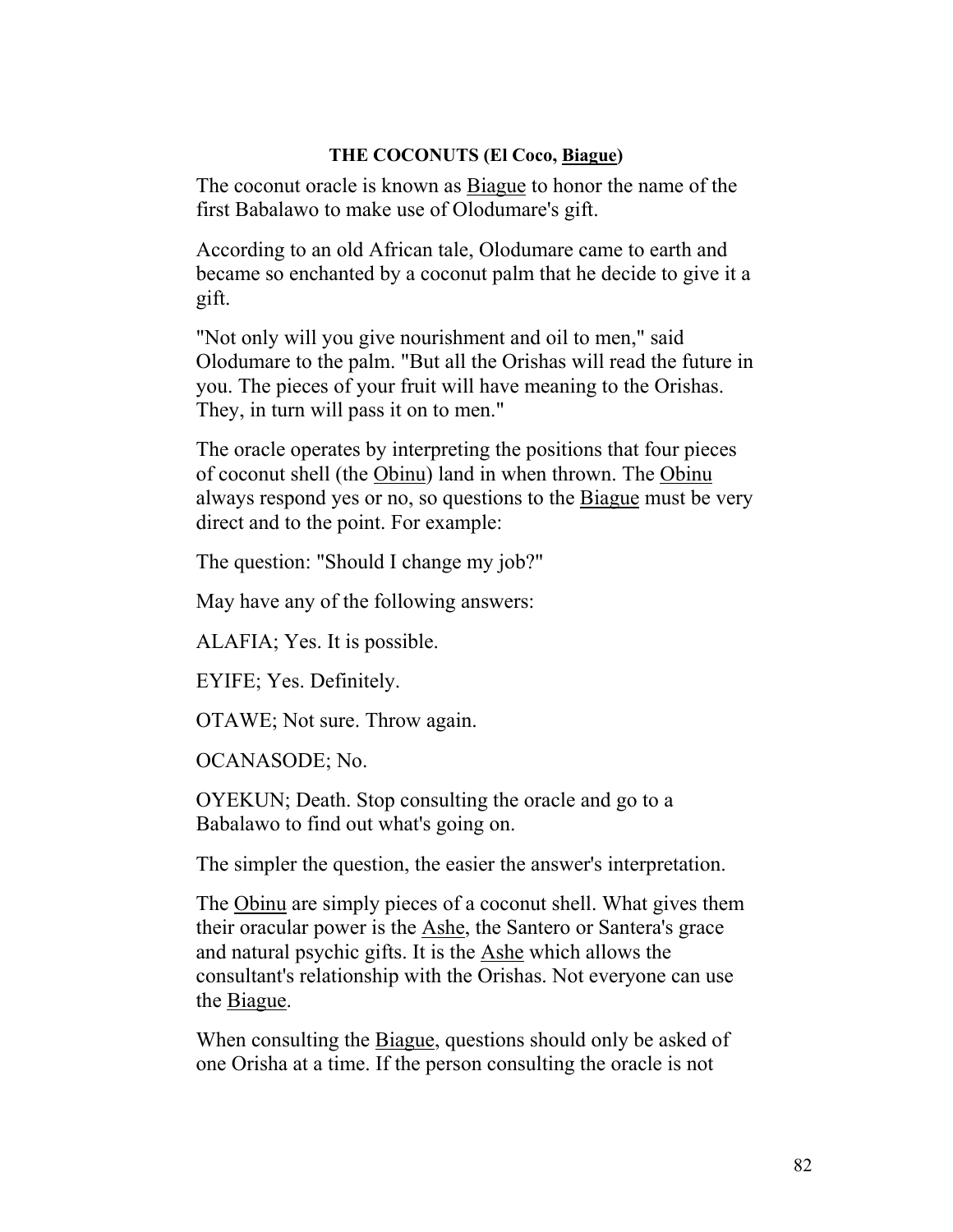experienced in its manipulation or interpretation, only Elegua should be invoked.

The Biague may be consulted daily, but the same question should not be repeated. Elegua will become bored and play tricks on the questioner. Strange and very upsetting answers will come up. Stupid questions insult the Orishas. The oracle is not to be used as a party game or as an amusement. The Orishas are helpful when treated with respect, but they punish disrespect.

Persons who have not been initiated into Santeria, or do not have an Elegua, may consult the Biague as long as they show proper respect towards the Orishas. The prayers and invocations to Elegua may be made in the person's own language and in their own words.

#### **How to Consult the Biague**

Have two gourds standing by, one filled with fresh river water (water from a faucet is not considered as effective) and one filled with the following mixture:

A pinch of toasted corn.

A pinch of smoked jutia. If smoked jutia is unavailable, as it is likely to be, it may be replaced by smoked fish.

A smear of corojo butter.

A spoonful of molasses or honey.

A spoonful of powdered eggshell.

Also have a candle ready. The candle should be of a color pleasing to the Orisha being consulted. For example, if Elegua is invoked, the candle should be red and black.

Strip the outer husk off a coconut until the inner nut is freed. Take the nut in one hand and split it apart by hitting it with a hard object. A hammer will do. Tap around the nut's circumference until it splits open Note that the inside of the nut is full of coconut milk, which will pour out when the nut is split open.

If you are inside, do not throw the coconut against the floor to open it. It is considered disrespectful to the Orishas. However, the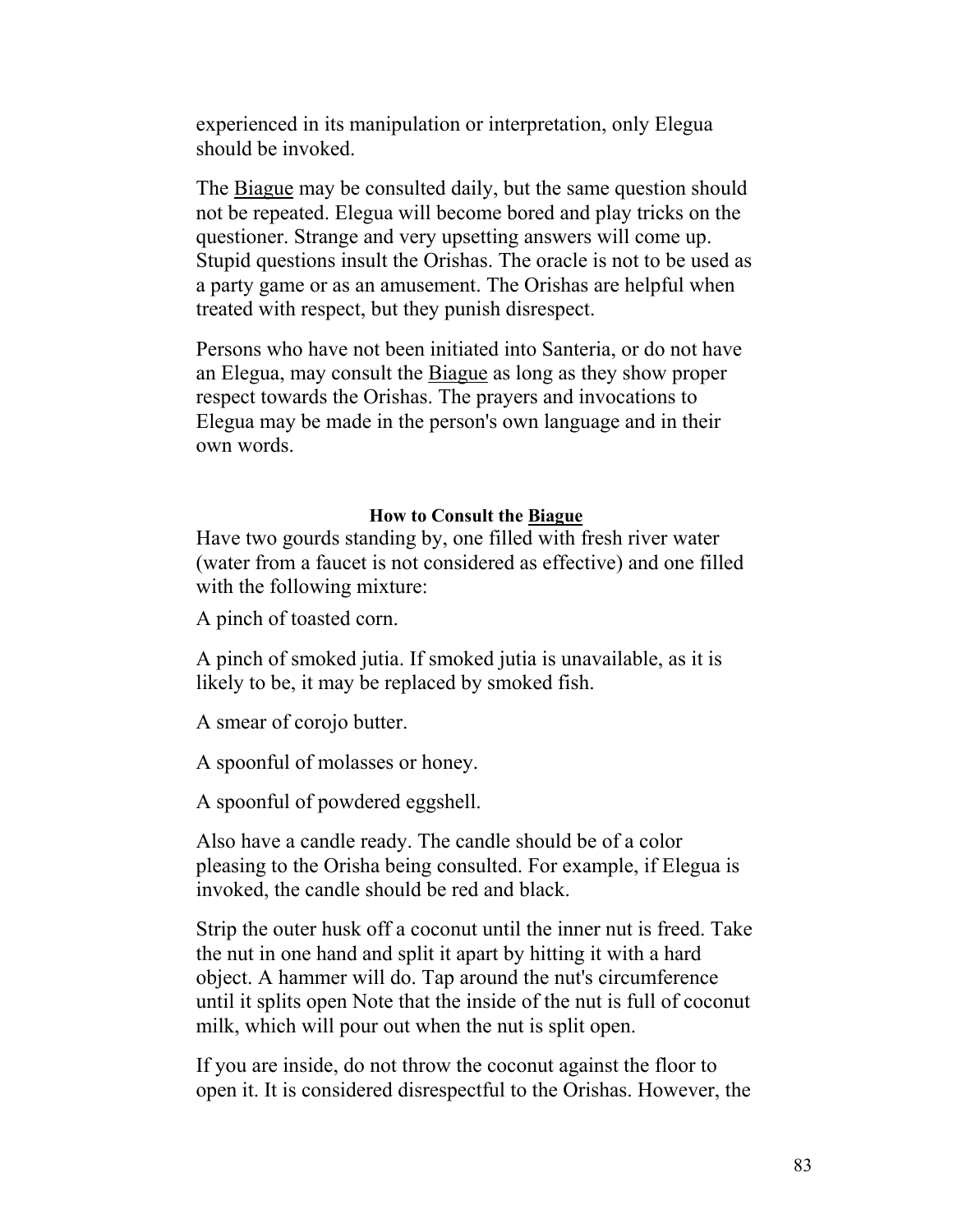coconut may be taken outside and split open by throwing against a rock or a cement patio floor.

After you split the coconut apart, choose four clean pieces. They must not show any cracks or other imperfections. These will be the Obinus. Wash them in the gourd filled with fresh river water.

Take up the Obinu in your left hand. With your right hand pick out bits of coconut meat from the corners of each piece. The number of pinches should correspond to a number pleasing to the Orisha consulted. For example, pinch out three pieces for Elegua, six pieces for Chango, five pieces for Oshun or seven pieces for Yemaya.

As you are pinching out the pieces of coconut meat, chant:

obinú ikú obinú ano obinú eyo obinú ofó arikú babagwá.

Save the pieces.

Light a candle in honor of the Orisha being consulted. Assuming that Elegua is the Orisha whose advise you seek, the candle may be placed before the image of Elegua or, if you do not have an Elegua, by the front door.

Place the small pieces of coconut you pinched off the Obinu and place them on top of Elegua's tureen or on a small plate next to the candle.

Take up the gourd with the Saraceo mixture and add leaves of witch hazel, sargasso, or neat's tongue to it. Add enough river water to make a thick gruel. Place the gourd next to the candle and the coconut meat as an offering to Elegua.

Sprinkle river water three times around the offering while chanting:

#### omi tutu ana tutu tutu laroye tutu ilé.

Take the gourd full of Saraeco mixture and spill a little bit en each corner of the room. Throw a few drops out the front door to guard against an unfavorable oracle. This cleansing will also help you change an unfavorable should one still come up.

Once the cleansing of the room is completed, offer this prayer to Elegua: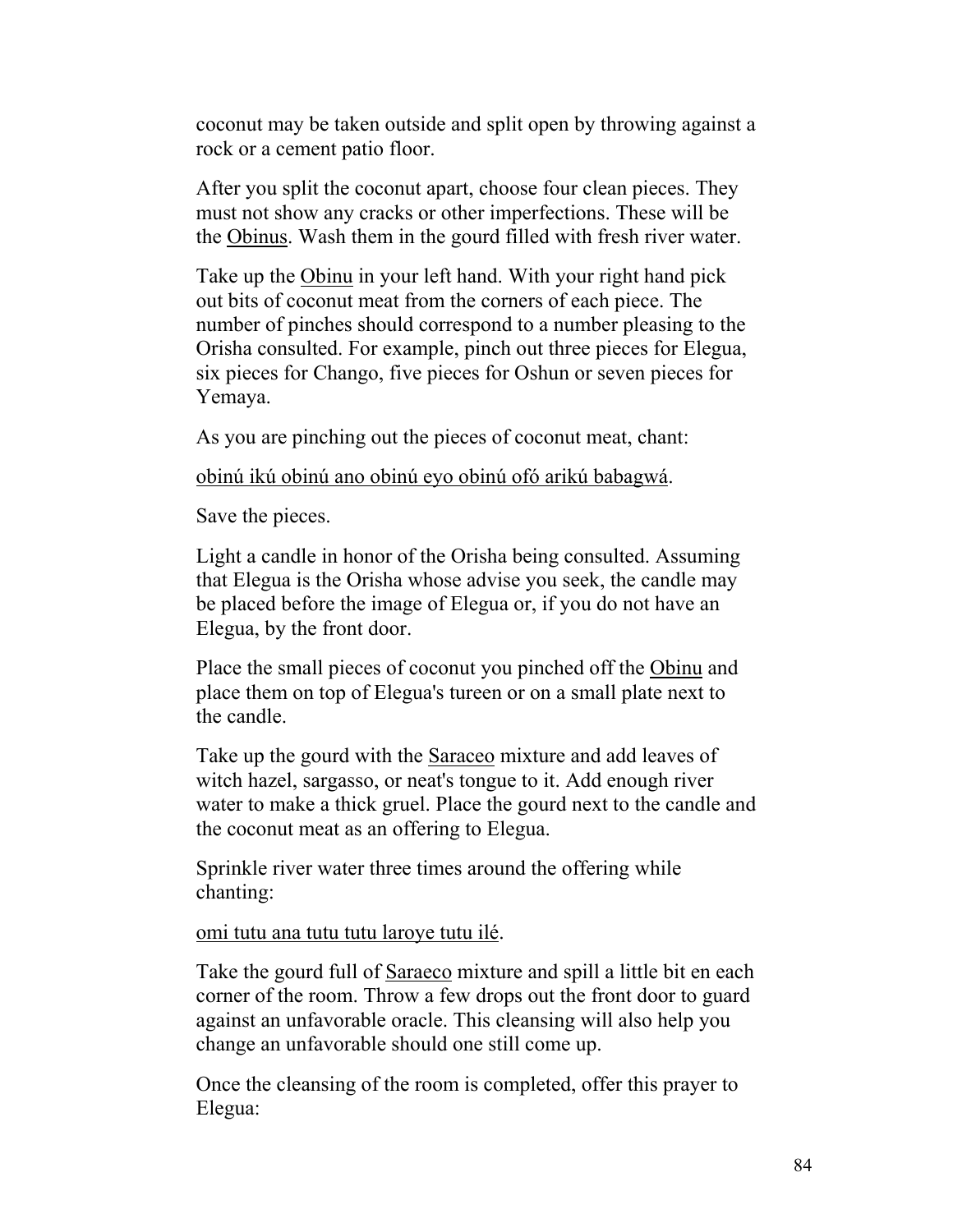elegua laroye akiloye aguro tente onú apagurá akama sesé areletuse abamula omubatá okoloofofó okoloñiñi toni kan ofó omoró ogun oyona alayiki agó.

You may also compose a prayer of your own, in your own language.

Other Orishas may be invoked by using one of the following prayers or, again, you may compose your own.

## **Mayubos to the Orishas**

To Elegua:

laroye akiloye aguro tente onú apagurá akama sesé areletuse abamula omubatá okóloofofó okoloñiñi toni kan ofó omoró agun oyona alayiki agó.

To Ogun:

Ogun ñakobié kobú kobú alaguere ogúo ogun yumu su ogun finamalú egueleyein andaloro ekum feyú tana guaraguru osibirikí alalúo agó.

To Oshosi:

oshosi odematá onibebé ede kuresé olebure atamasile eobeki agó.

To Obatala:

obatalá obataisa obatayanu obirigwalano katioke okuni ayé kofiedenu babámi ayaguná leyibó jekun babá odumila oduaremu asabi olodo babámi ayuba.

To Chango:

eluwekon ashé osain cherere adashé kokoni jikoji omó la dufetini cherebinu oluosó bogwó ayalu kosó agó.

To Yemaya:

yemayá aguayo a kere odun a limí karabio osa ñabio legu eyin tebié gwá sirueku yebwá obini duato okuba okana kwana keku yanza ori eré gwá mio agó.

To Oshun: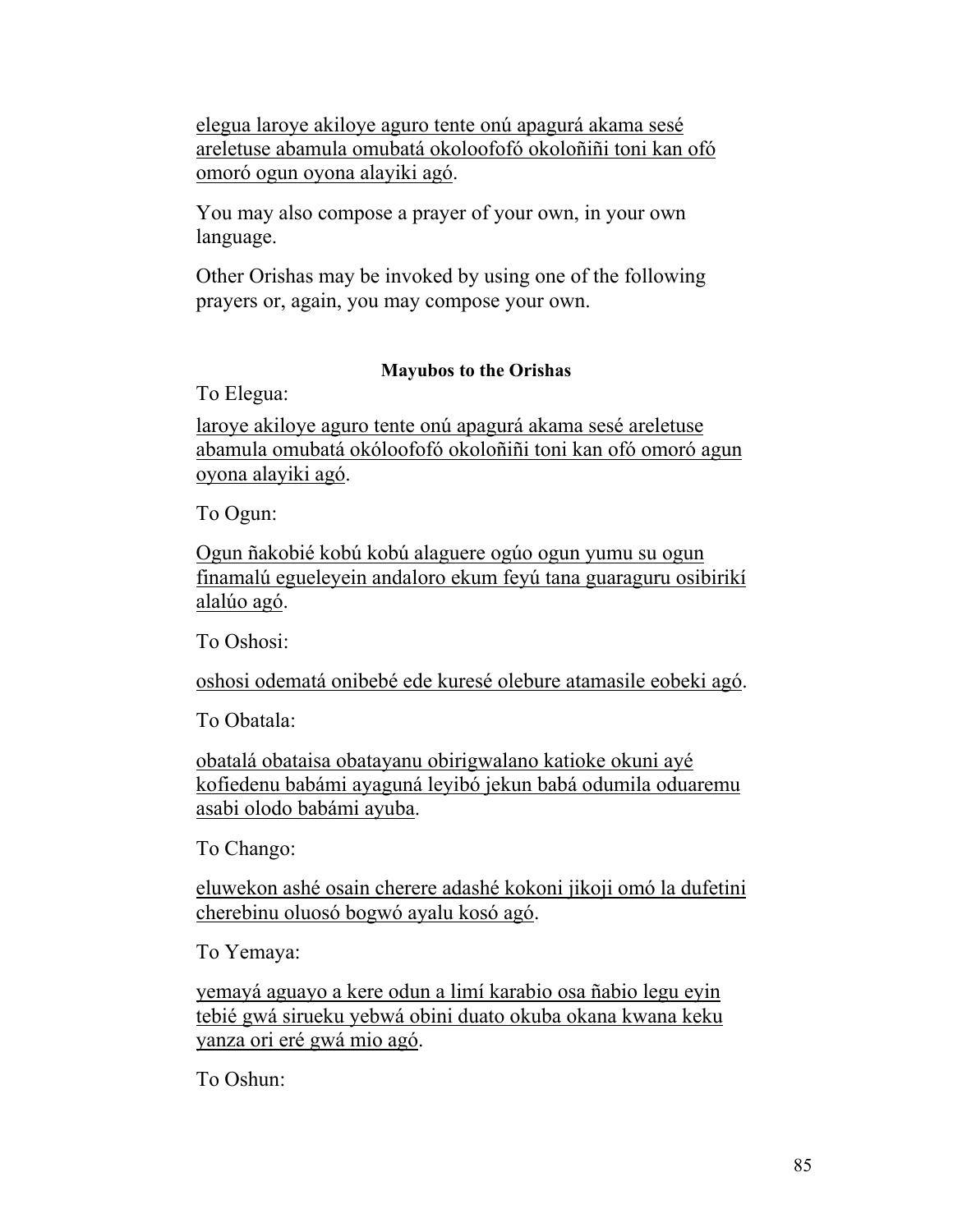Yeiyé kari imbamoro ofi kereme ogwá meri kokuasi agó.

To Osain:

osain ake meyi oshe kure kere meyi bero eki dibi agwanakero ama te le iku mori chase le berike a yaya agó.

To Orunmila:

orunmila egwadoni en agwaluri ñakiedé ifá omá ifá ogwó ifá arikú babagwá agó.

To Babalu-Aye:

babalú ayé ogoro niga iba elobi agwa litala babá sinlao iba eloni ogoro niga chapkuaná agó.

To The Ibeyi:

beyi oro araba aina kainde ideu agó.

To Orishaoko:

orishaoko ikú afefé orogodó gailotigwaro agó.

To Biague and Adiototo (the first Babalawo to use the oracle and his son):

oshé bile adagwe biagué babadona orun adiatoto adafum ala kenta dada omo tuyo agó.

After the Orisha who is to answer through the Biague is summoned, respect is paid to the following entities:

Olodumare is honored:

bogwo ikú oluwo embesesé olodumare ayuba igbaé bayé tonú.

The dead Santeros and Babalawos are honored:

boguo imaworo iyalosha babalosha babalao olorisha icu embelese ibae bayeral baye tonu.

The spirits of the dead are honored:

kosi ikú kosi ano kosi eyo kosi ofó arikú babagwá.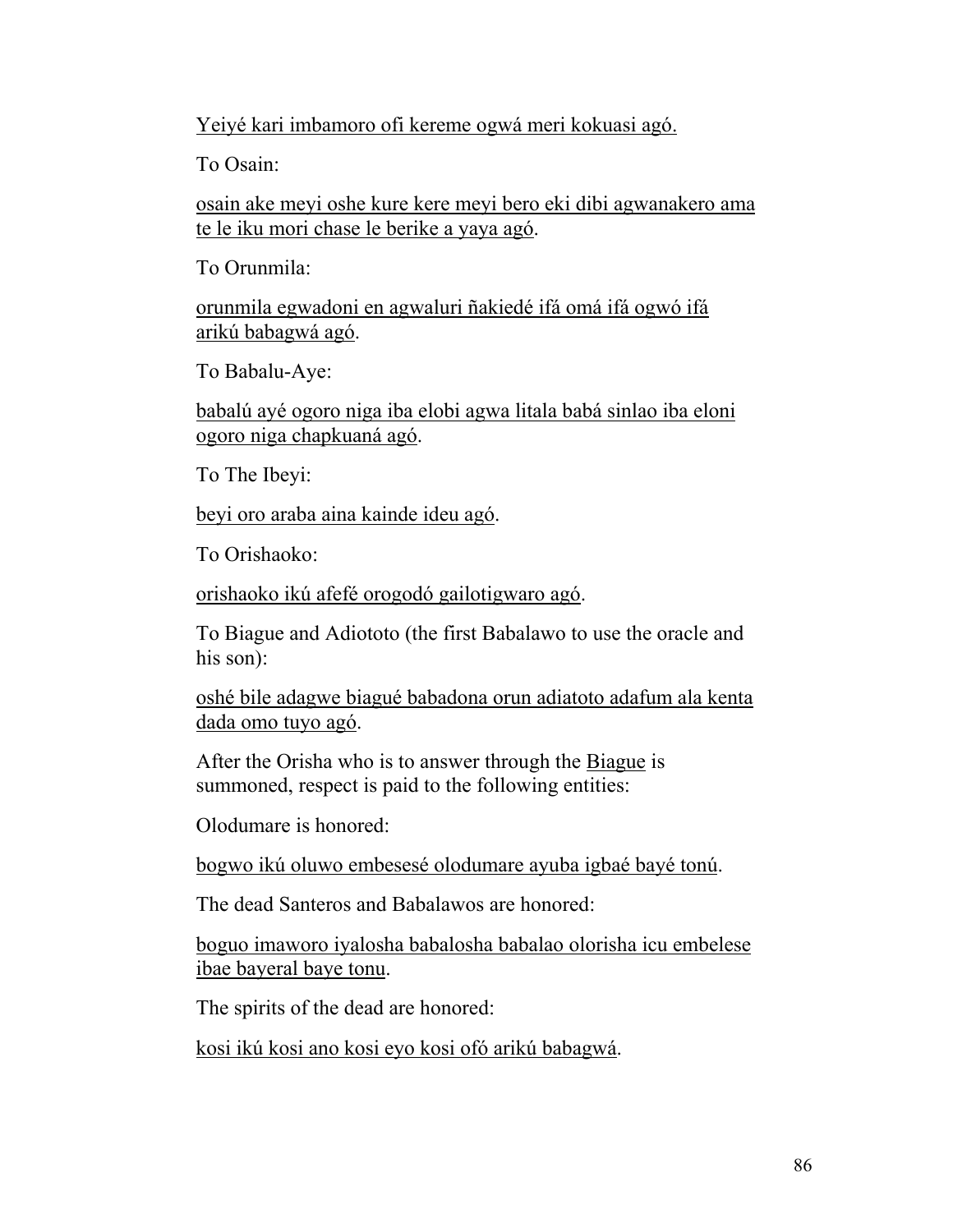Ask your Godmother and your Godfather for permission to throw the Biague, even though they may not be present:

kinkamashe (your Godmother) kinkamashe (your Godfather).

Gather the Obinus in your right hand even if you are left handed. Without kneeling, touch the floor and the Orisha's tureen with your left hand and say:

ilé mókueo (the Orisha's name) mó kueo.

Repeat the words three times. If anyone else is present, they should respond:

akué yé.

Place your right hand over your heart and say:

unile ovi elegua.

Bend down and moisten the fingers of your left hand in the water that you spilled on the floor. Moisten your right hand with the wet fingers and say:

akué yé oguó akué yé omá arikú babagwá.

If anyone is present, they should respond:

apkuaná.

Toss the Obinu on the floor while saying:

oni elé bake.

If you are consulting the Biague on behalf of another person, touch the Obinu to their head before throwing them.

Now that you have followed the preliminary steps, the position of the Obinu on the floor, determines the answer. The possible permutations are:

# *ALAFIA*

Chango and Orunmila speak.

**Position:** All four Obinu land white (meat) side up. **Meaning:** Affirmative. It is possible.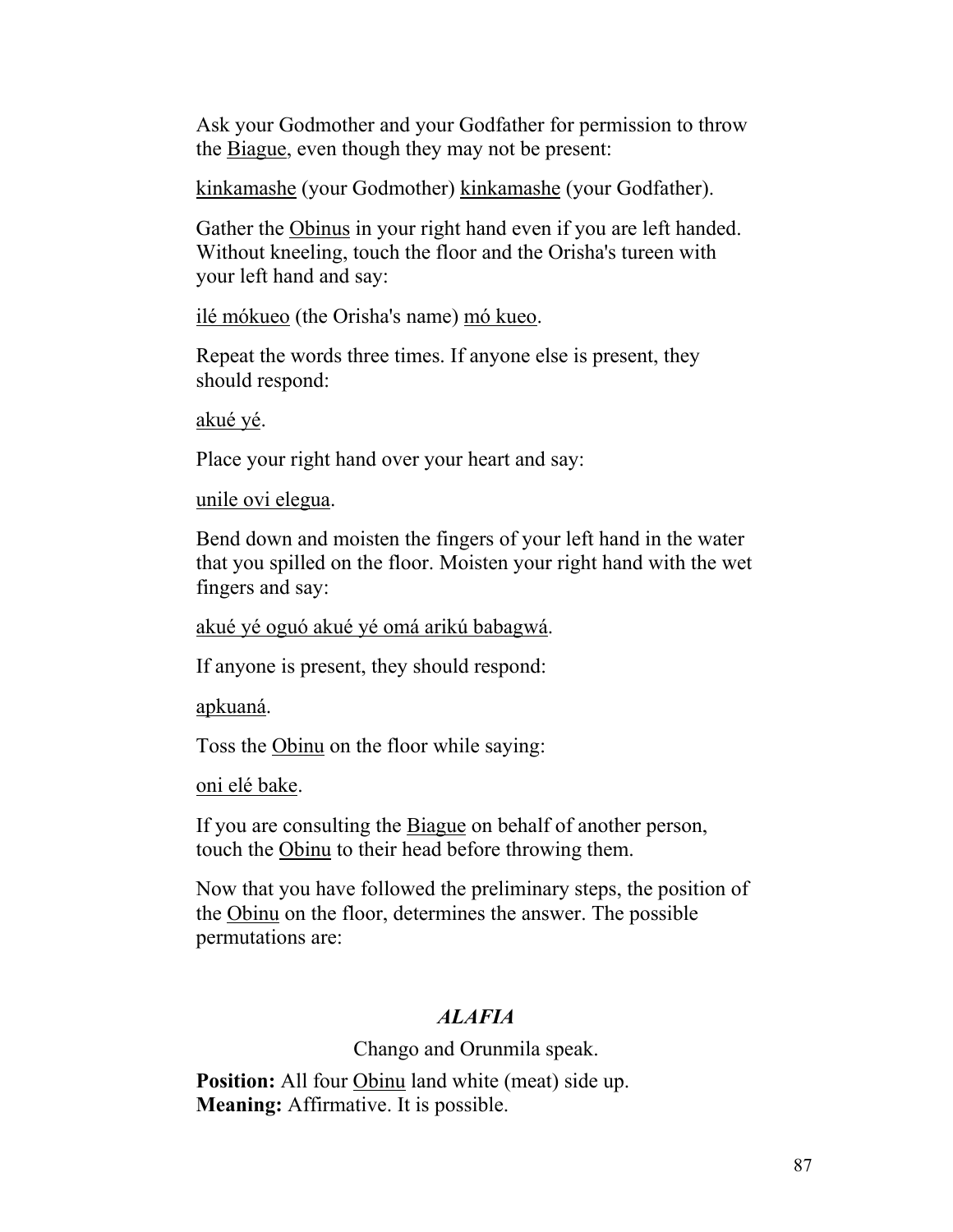## **Interpretation:**

Happiness and health. Everything has been done as is right and proper. Peace, prosperity and grace.

## **Further actions:**

When Alafia comes up, say: eyionlé obatalá orú ayé.

Then, lay down on the floor before the Obinu and make reverence to them. Repeat the question and throw the Obinu again. Alafia must be ratified by Otawe or Eyife.

#### *OTAWE*

Chango, Ogun, Yemaya, and Oshosi speak.

**Position:** Three Obinu land white side up. One lands dark (shell) side up.

**Meaning:** Maybe. There are doubts.

#### **Interpretation:**

Hope, but not complete confidence. What is asked is possible, but subject to conditions.

**Further action:**When Otawe comes up, say:

obara ni bara obara koso telerio ayé kikaté ala kamake arayé eluwekon ashé osain ogun arere la boko. The Obinu must be thrown again. This time, make your question more specific. The next throw will give the answer. If Otawe comes up again, the answer is no.

With Otawe, or if the previous throw was Alafia it might be necessary to make Ebo, a sacrifice. By consulting the Oracle, the type of sacrifice can be pinpointed.

## *EYIFE*

Elegua, Ogun, Oshosi and Oshun speak.

**Position:** Two Obinu white side up. Two dark side up. **Meaning:** Yes. **Interpretation:** Absolutely positive. Definitely affirmative. **Further action:** When Eyife comes up, say: eyífe olówo eyité omó arikú babao arikú babagwá. If the previous throw was Alafia, the answer is yes. No need to throw again.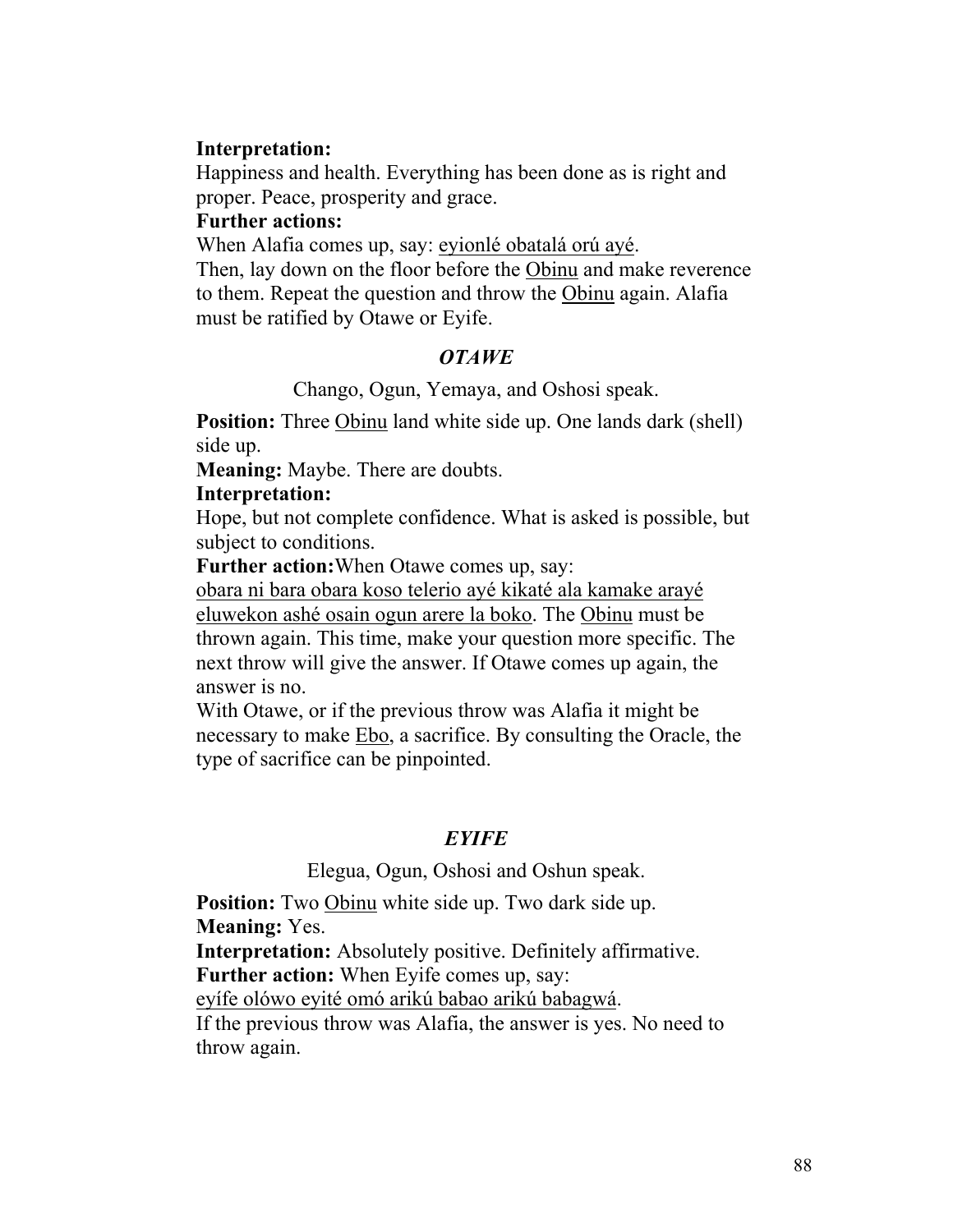## *OCANASODE*

Chango, Babalu-Aye and the spirits of the dead speak.

**Position:** One Obinu white side up. The other three pieces are dark side up.

**Meaning:** No.

**Interpretation:** Negative. Beware of tragedy. Be alert in order to avoid misfortune. Grave difficulty.

**Further action:**When Ocanasode comes up, open your eyes wide, pull your ears and say:

ocana sode okuá ti sode sode oke sode oma sode oguó batiosode arikú babagwá.

Consult the oracle again and ask if Ocanasode just means "No", or if there are further difficulties and complications present.

#### *OYEKUN*

Chango and Oya speak.

**Position:** All four Obinu are dark side up.

**Meaning:** Death.

**Interpretation:** Definitely no. A very bad sign which announces death and suffering.

**Further action:**When Oyekun comes up, take the four Obinu and put them in a gourd filled with water and eight pieces of cocoa butter. This will refresh the Obinu from such a negative reading. After the Obinu are soaking in water, touch your chest and say: olufina. Touch the floor and say: mofin karé mofin karé godo godo da fá mofin karé godo ba é alafi kisieko beké lorié eña kan ori mi aferé asaka beke ouani moyuba abe ebami oma tun oma ese erbami che fun ni omó omó ni mi yegwá jekua jeri apú yan fú yanza ará orún.

A babalawo must be consulted immediately. You need to be ritually cleansed by a despojo, the brushing and washing away of evil influences. Light a candle for the souls of the dead.

The Babalawo and you must keep asking the oracle if the message of death comes from the Orishas who speak or from the spirits of the dead. That will give the Babalawo an idea of the forces he must deal with.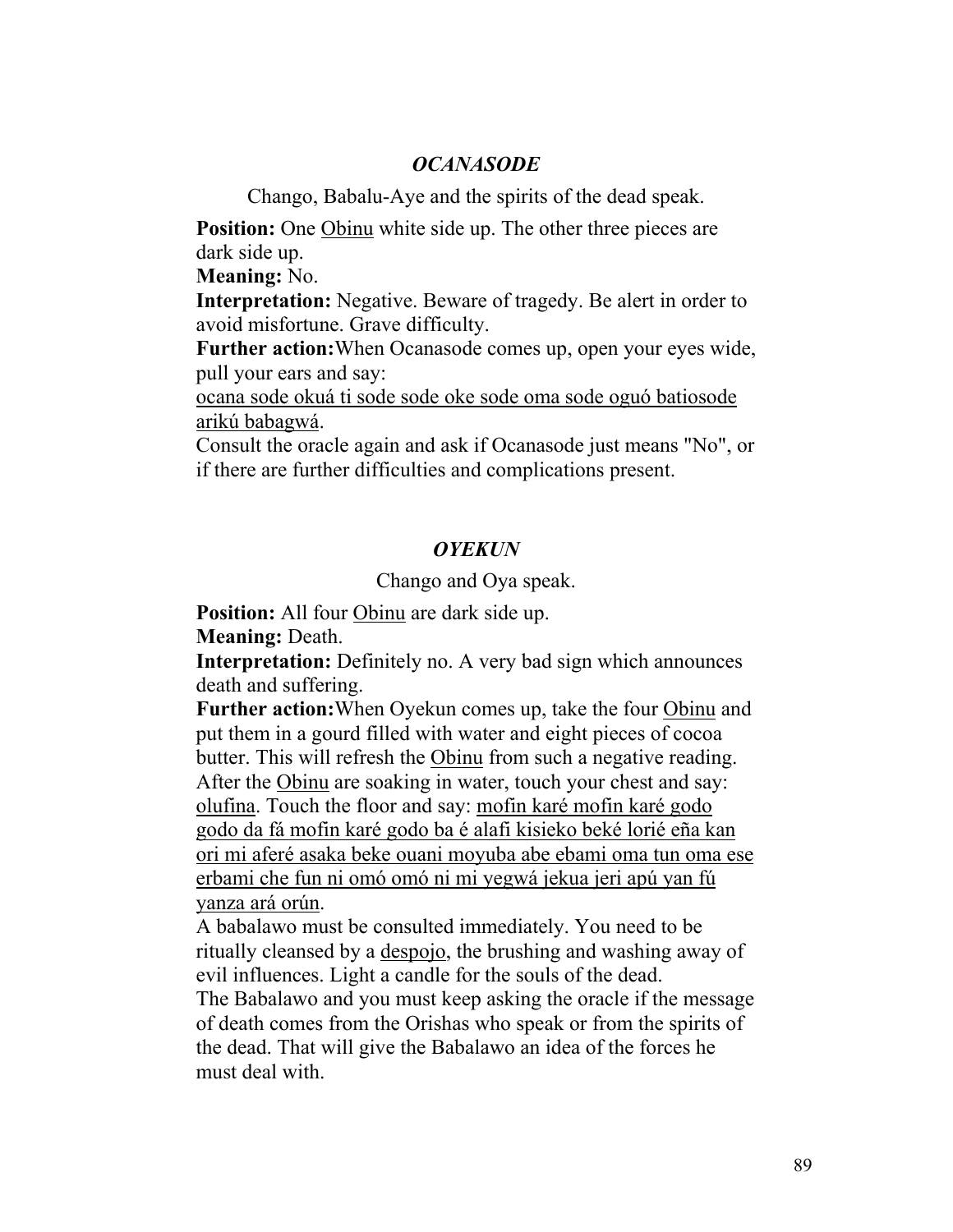# **Chapter Nine**

#### **THE ORACLES (cont.)**

#### **THE COWRIE SHELLS (Los Caracoles Dilogun)**

The cowrie shells los, caracoles, "talk" through the natural opening of the shell. Before you can use them for divination, you must file the domed side of the shells flat until you have made a hollow shell medallion. Leave the side with the opening in its natural state.

A "hand" of shells is made up of 18 cowrie shells. Set two of the shells aside and do not file them down. They are known as the Edele and become the guardians of the oracle. To the 16 remaining shells, add a small black stone and a piece of egg shell which will be used in manipulating the oracle and a small bone which proves that the cowries have drunk blood (see the section on the initiation ceremony).

The person consulting the oracle holds the little black stone in one hand and the piece of egg shell in the other. According to whether the Ordun, the "letter" thrown is left or right handed, the Santero manipulating the oracle asks the questioner for the item held in that hand. If it is the black stone, the Ordun's meaning is negative. If it is the piece of egg shell, the Ordun's meaning is positive.

An unfavorable reading is an Osobo. The Ordun comes down "a bad path" and the negative aspects of the reading are to be stressed. A favorable reading is known as an Iré. The Ordun comes down "a good path" and the positive aspects of the reading are to be stressed.

The Ordun are divided and placed as follows:

Division of the Ordun

The Lesser Ordun: 5,6,7,9, and 11.

The Greater Ordun: 1,2,3,4,8,10,12,13,14,15, and 16.

Placement of the Ordun

Left hand: All the major Ordun. All double numbers and, 6-7, 6-9, 6-5 11-9, 9-7, 9-5, 7-5, 1-5, 3-7, 8-9, 10-6, 12-6, 11-5, 10-11, 2-6, 4-11, 1-2, 11-6, 2-5, 1-4, 1-6.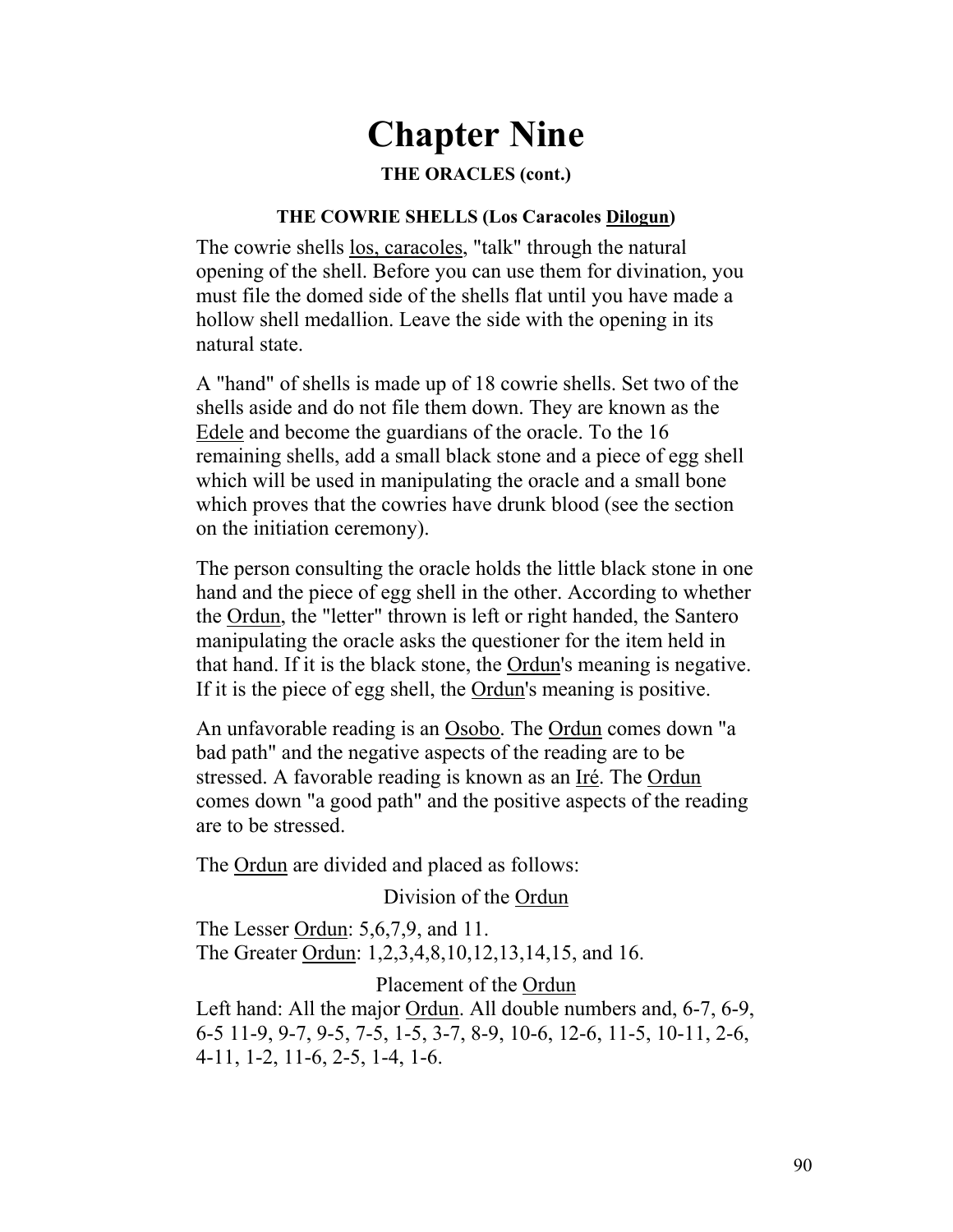Right hand: All the lesser Ordun and, 5-9, 11-3, 5-12, 5-6, 6-12, 7-6, 11-1, 9-12, 5-11, 5-7, 11-10.

During the development of the oracle reading, the greater Orduns are thrown once and the lesser Ordun are thrown two times. The throw is repeated after a lesser Ordun comes up. However, the first throw is always repeated, regardless of whether a major or a minor Ordun comes up.

## **How to Consult the Dilogun**

The person consulting the oracle and the Santero operating the cowrie shells should sit on a mat on the floor. Both should be in their bare feet.

The shells are washed in Omiero and receive a blood offering.

The Santero will then ask the questioner to write his or her name and date of birth on a small piece of paper. It is placed in the blood.

A Moyuba is made to the Orishas, Olodumare and the spirits of the dead using the same formulas as for consulting the Biague.

After the Moyuba, the Santero says:

sunsorobi baofó unsorofóbaobi.

The Santero picks up the handful of shells and blows into them to give them his Ashé. He then puts them before the questioner's mouth so that he or she may blow on them as well.

The cowrie shells are tossed on the mat. The number of shells that fall with their natural openings facing up is counted. This number determines the Ordun, the "letter". The Santero then interprets the meaning of the Ordun according to his or her experience, knowledge and Ashé.

The first Ordun is read. It will always be made up of two numbers, since the first throw is always repeated. The dominant hand of the throw is determined and the black stone or the eggshell will be revealed, determining whether the Ordun brings good or evil.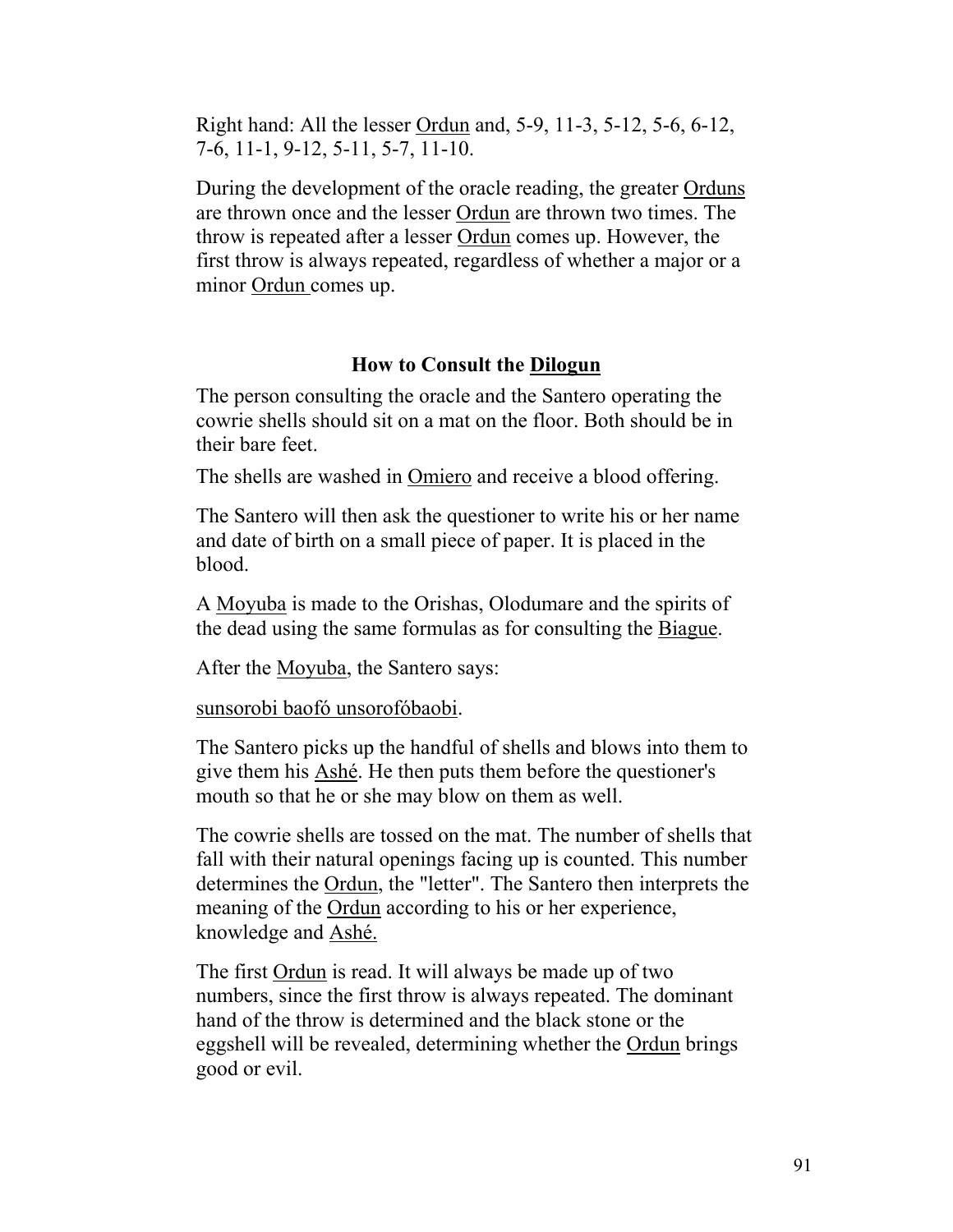Ebo, prayers and sacrifices, are made to the Orishas that speak through the Ordun. If the initial throws indicate that the general answer to the question is positive, Iré, the oracle is questioned to narrow down the answer.

The first question should be:

eboda? Is it beneficial? Does it bode well for the questioner?

The second question should be:

ire ariku? Are the spirits of the dead, the Iku favorably disposed towards the questioner?

The third question should be:

ire ariku moyale? Is their favorable disposition good and firm?

When the answer to these three questions is affirmative, it's clear that the questioner's path is free of any obstacles. It is only necessary to perform the Ebo according to the Ordun's instructions. The questioner will then be certain of the announced good fortune.

If a negative response, is received to any or all of the previous questions, a more extensive Ebo is required to obtain a better Ordun or to improve the reading of the Ordun that have already come up.

If the first Ordun are negative, Osobo, another series of questions should be made to avoid, or at least determine the extent of the coming misfortune.

The first question should be:

ocha kuaribó? Is the misfortune sent by the Orishas?

If the answer is no, ask:

egún kuaribó? Is the misfortune sent by the dead?

Once the source of the misfortune is determined, ask:

lariche? Are the Orishas going to speak about the impending misfortune?

If the answer is no, ask: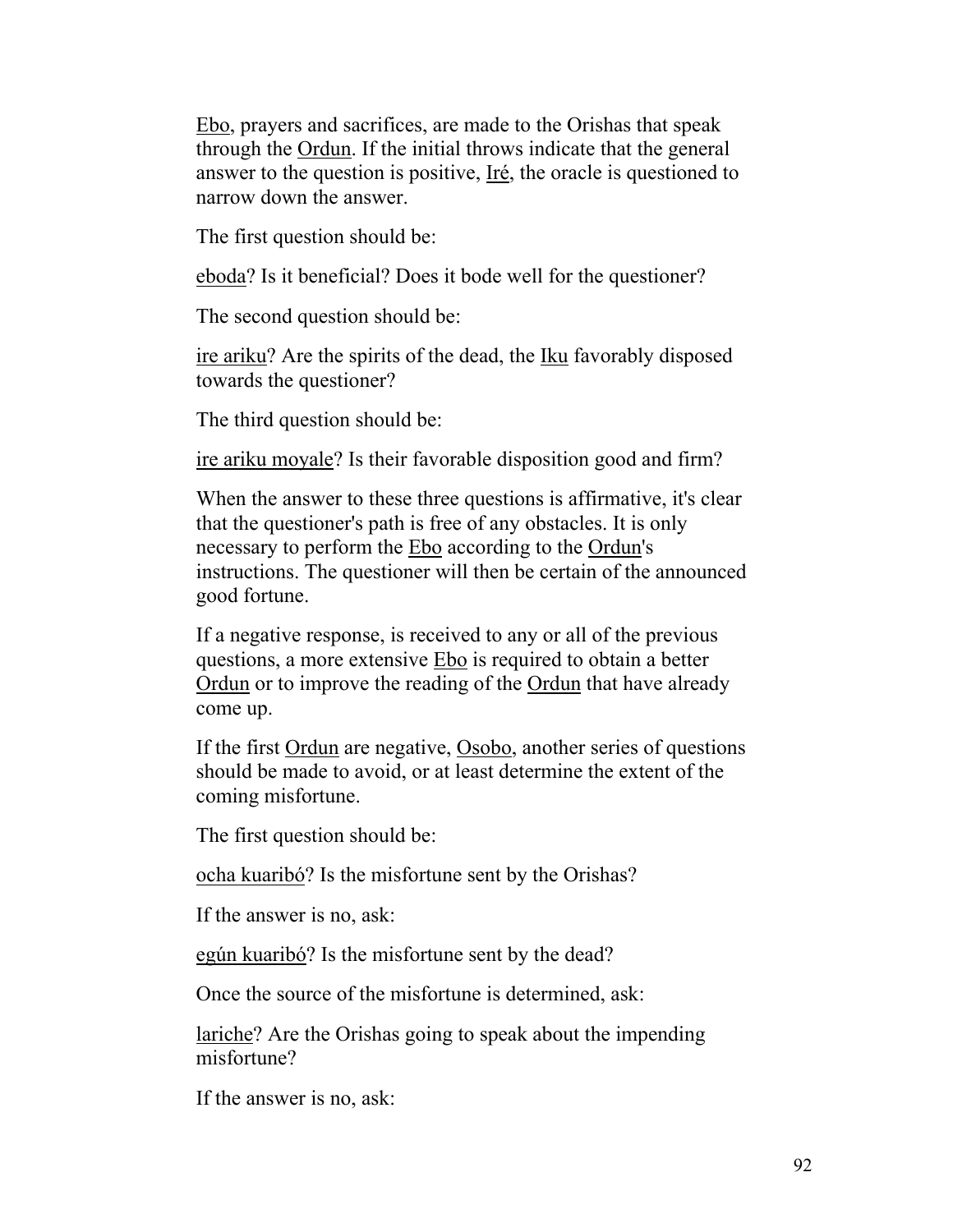adimu? Should a small offering be made to pacify an Orisha?

If the answer is no, ask:

ebochure? Is an Ebo of a little bit of all the Orisha's foods required?

If the answer is no, ask:

enoqueun eduqueun? Do the Orishas or spirits want something to eat today and then something to eat tomorrow?

If the answer is no, ask:

ebo? Do the Orishas want sacrifices or prayers other than those already indicated by the Ordun?

If they will accept an Ebo, then it's necessary to ask what they want and how they want it. If the answer to that is no, the Orishas do not want anything to do with the questioner and they desire nothing from him or her.

You should only consult the Dilogun once a month.

Of the 16 Ordun that can be formed by the cowrie shells' fall, only 12 can be read by a Santero. Numbers 13, 14, 15, and 16 can only be deciphered by a Babalawo. However, there is a common interpretation of number 16 which is:

# **16. MEDILOGUN**

You already belong to an Orisha whether you know it or not. You are a "child" of Olodumare.

You will be taught the science of Ifa. You will study the arts of healing and, because of your learning, you will act within Santeria as a teacher and a judge for Olodumare. It is imperative that anyone receiving this Ordun consult a Babalawo immediately. If all the cowrie shells land with their openings down, a zero, throw water up into the air so that it falls down like rain. If this happens during a double throw, interpret the single number that comes up by itself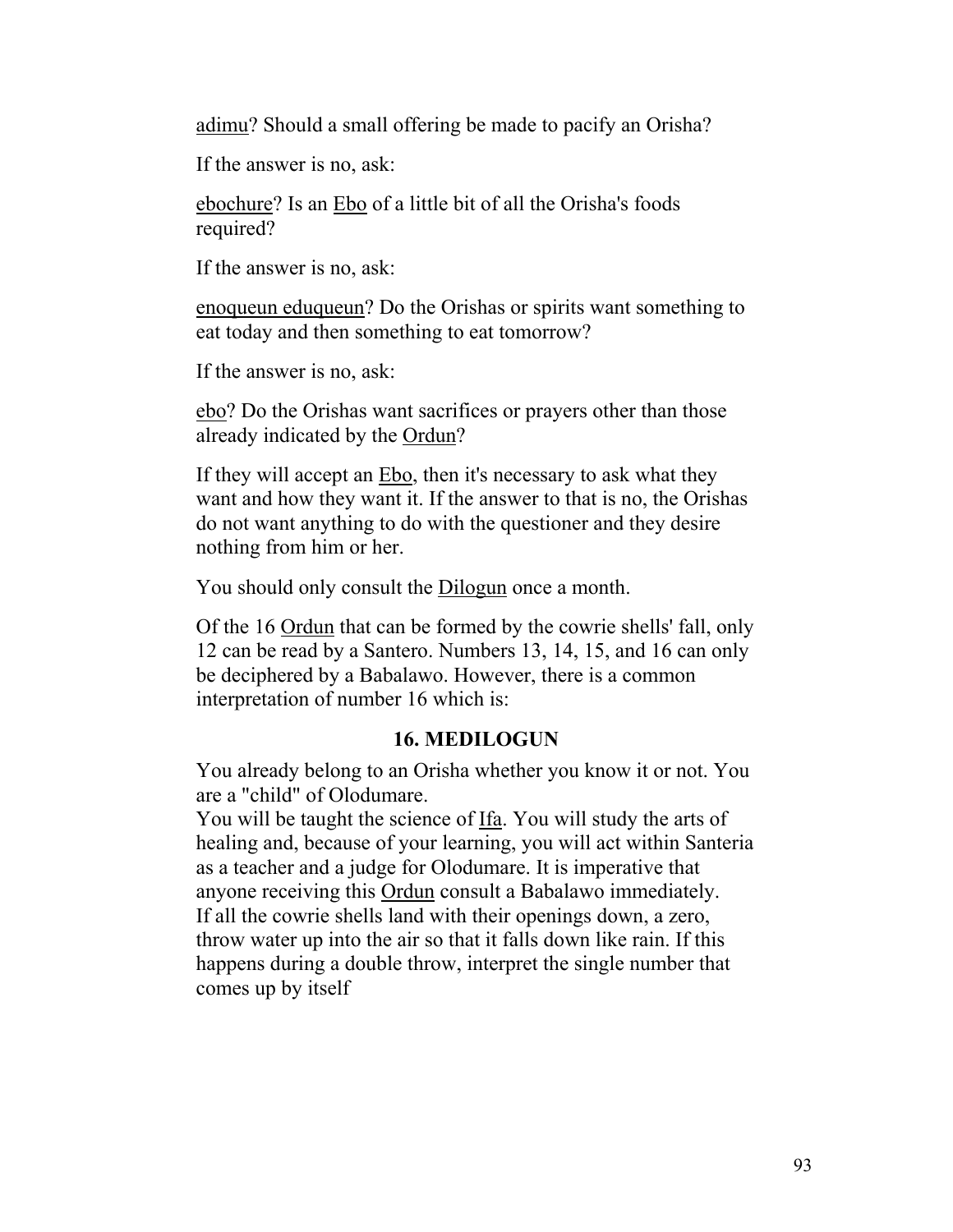# *THE ORDUN*

#### **1. OCANA SODE One opening up.**

Elegua, Chango, Obatala and the spirits of the dead speak.

**ORACLE:** Ocanshosho Ofotele Obitele. -- With one, the world began. If there is no good, there is no evil.

**INTERPRETATION:** Pay attention and listen well to what you are about to hear.

If there is no sickness in your house now, there soon will be. Most likely, an elderly person, not you. Summon the doctor immediately. The sickness will be serious, a matter of life or death.

Take care not to be bitten by a dog.

Don't curse yourself or your luck. Don't allow your companions and relatives to do so. This habit is attracting evil influences to you and your home.

You are being held back. You are going through bad times both economically and emotionally.

You will take a trip far from home. Beware. You may be assaulted. Make sure someone takes care of your home and belongings, since you may be robbed and lose your valuables. Resist that urge you have to do harm. Avoid arguments. Keep your mouth shut, even if you are insulted. Do not fight. You are moody and somewhat of a joker. This may prove harmful. If your jokes and actions shame another person, there may be serious repercussions.

**EBO:** When this Ordun comes up, say: ocana sode okuá ti sode sode oke sode oma sode oguó batiosode arikú babagwá. Place the cowrie shells in a gourd filled with water. Rinse them well. Take out the shells and throw the water out the front door. Throw the shells on the floor.

Examine the new Ordun that comes up. Step on the shells three times with your left foot. If there is a maiden in the house, ask her to pick up the shells.

Based on the second Ordun, ask the oracle if the misfortune is on the way. As soon as the question is spoken, take a piece of red meat, smear it well with corojo butter and touch everyone present with it. Touch their foreheads, the nape of the neck, the shoulders, the palms of their hands, and their knees. Toss the meat out the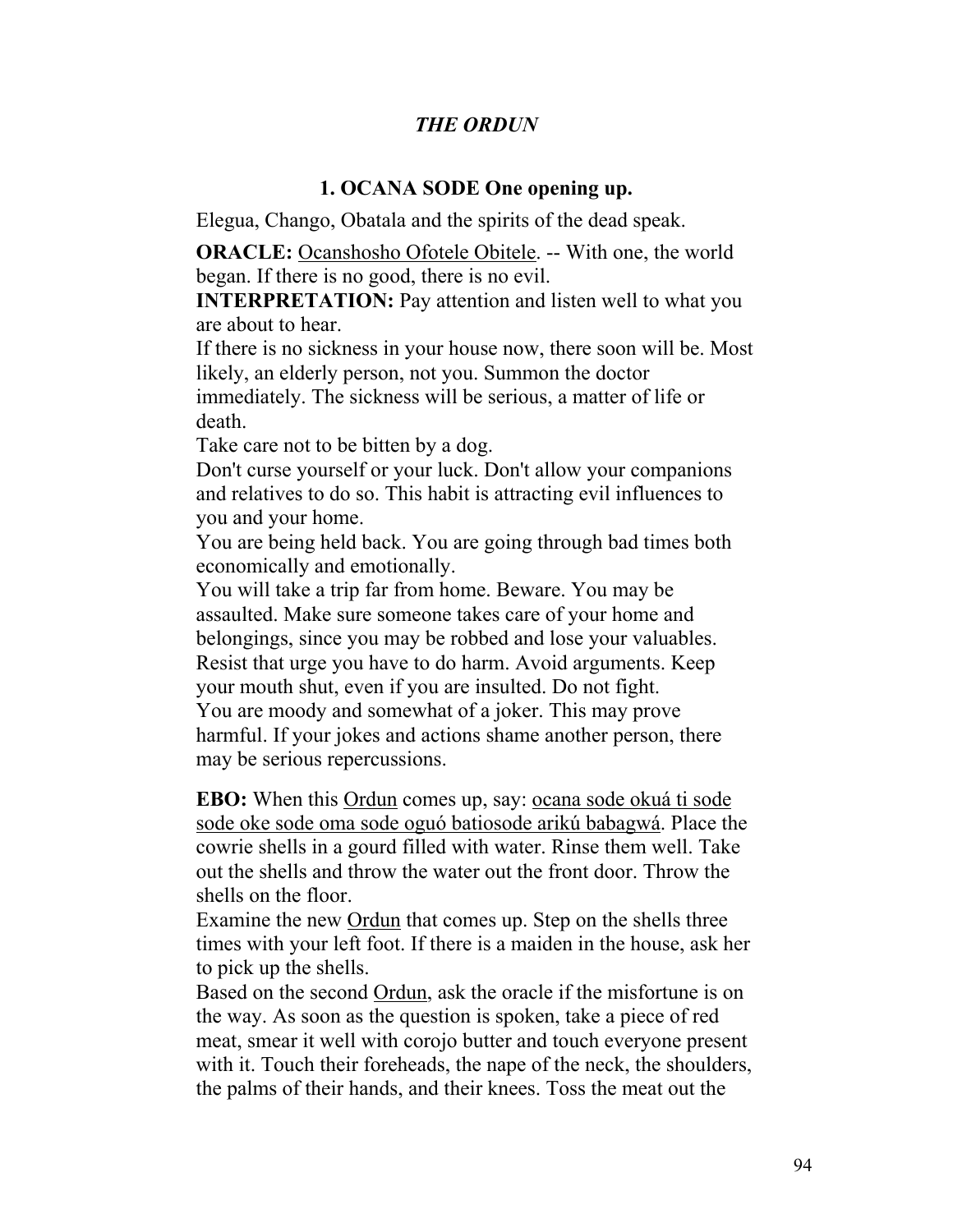door for a stray animal to take away. This will alleviate the negative influences.

Sacrifice a chick at your front door for Elegua. Rub the blood on the door frame. Hang a bunch of bananas from the door for Chango. To one side of the door, make an offering of fresh fish, a gourd filled with corn, and a tamale.

If someone comes to spread gossip, spill water three times on the floor and drink a sip of what is left in the glass. Don't get up to investigate when you hear a fight, loud voices or noise.

Offer the Orishas a rooster, two doves, a plantain, two tamales, honey, toasted corn, smoked fish, smoked jutia, cow's meat, two coconuts and a yam.

# **Double Ordun**

## 1-2 *Ocashonsho Abure:*

When you release arrows, release them with care. If you are careless, you might injure yourself or your best friend.

# 1-3 *Ocashonsho Ocana:*

Your dead enemy wishes the worst for you. The dead may not be so dead.

## 1-4 *Eyeru:*

A revolution inside your body. Hemorrhages of the mouth, the nose, and the anus.

# 1-5 *Oshe Iku Rono:*

Jealousy is the mother of mistrust. Your jealousy destroys everything.

# 1-6 *Leri Leri Iku:*

Don't lose your head. If you don't lose your head, you won't lose yourself. The dead walk.

## 1-7 *Ordi Yemaya Dubuele:*

One who dreams with the dead or with the sea cannot fear either one.

# 1-8 *Obatala Eri Ole:*

When you think that you will be robbed, shut your door tight and use your head.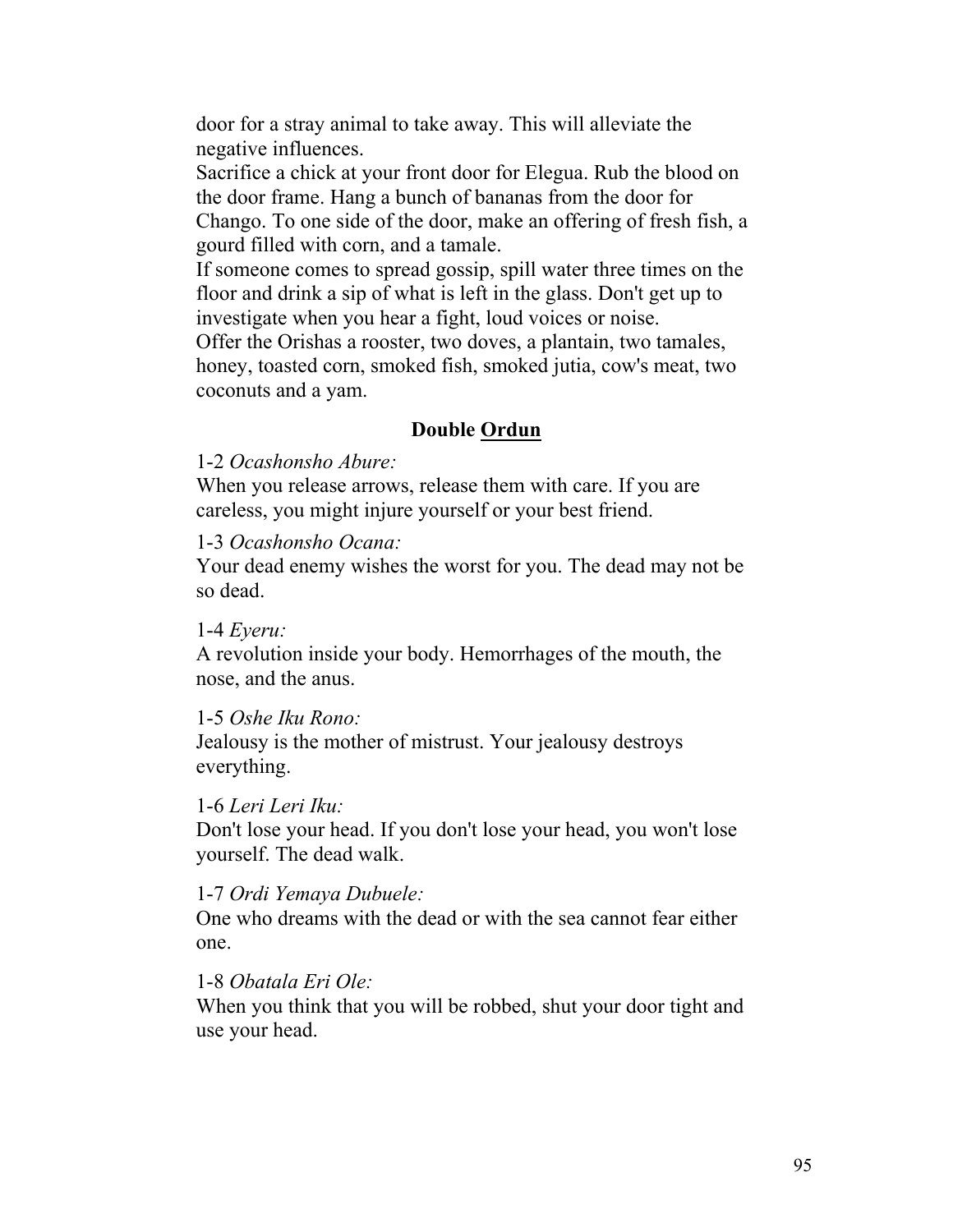1-9 *Osa Enrofeo Eque:*

A fight between man and wife brings tragedy. Envy brings gossip. Divorce.

1-10 *Aseyu Afefa:*

He who is overly fond of gold never has any. He who embraces a lot, cannot squeeze very hard.

1-11 *Oshosi Ogure:*

He who is troublesome and stubborn comes to a bad end with his bones in jail. Bad, very bad.

1-12 *Ican Ina Omi:*

Don't try to put out fires with mouthfuls of water.

1-13 *Oma Metanla Ocua:* The careless leader is killed and his position usurped.

# **2. EYIOCO Two openings up.**

The Ibeyi, Oshosi, Elegua, Ogun, Obatala and Chango speak. **ORACLE:** *Ofa Abure* -- A fight among brothers. Today, your brother is your enemy.

**INTERPRETATION:** Two brothers fight over something valuable. Your brother wants to injure you with witchcraft. Beware of your business partners. Don't take vengeance against those trying to harm you. You will triumph.

Your are a hot head. You lose your patience and, at times, get so furious that your talk to yourself. Your *Eleda*, your guardian spirit, is trying to calm you down. Pay attention.

You are in bad economic straits. Your misfortune comes from your capricious character and your tendency not to listen to advice.

Go work in the fields. You will find money. Your situation will change radically.

You were born outside the city and will live outside the city again. You will have your own house and a large plot of land. At the very least, you will have well being and satisfaction.

You are part of identical families and will have or have twins. The Ibeyi watch over you and guide you through life. If you are single, you will marry a twin. The marriage will produce many sons. Look after your own interests. Relatives watch you. They hold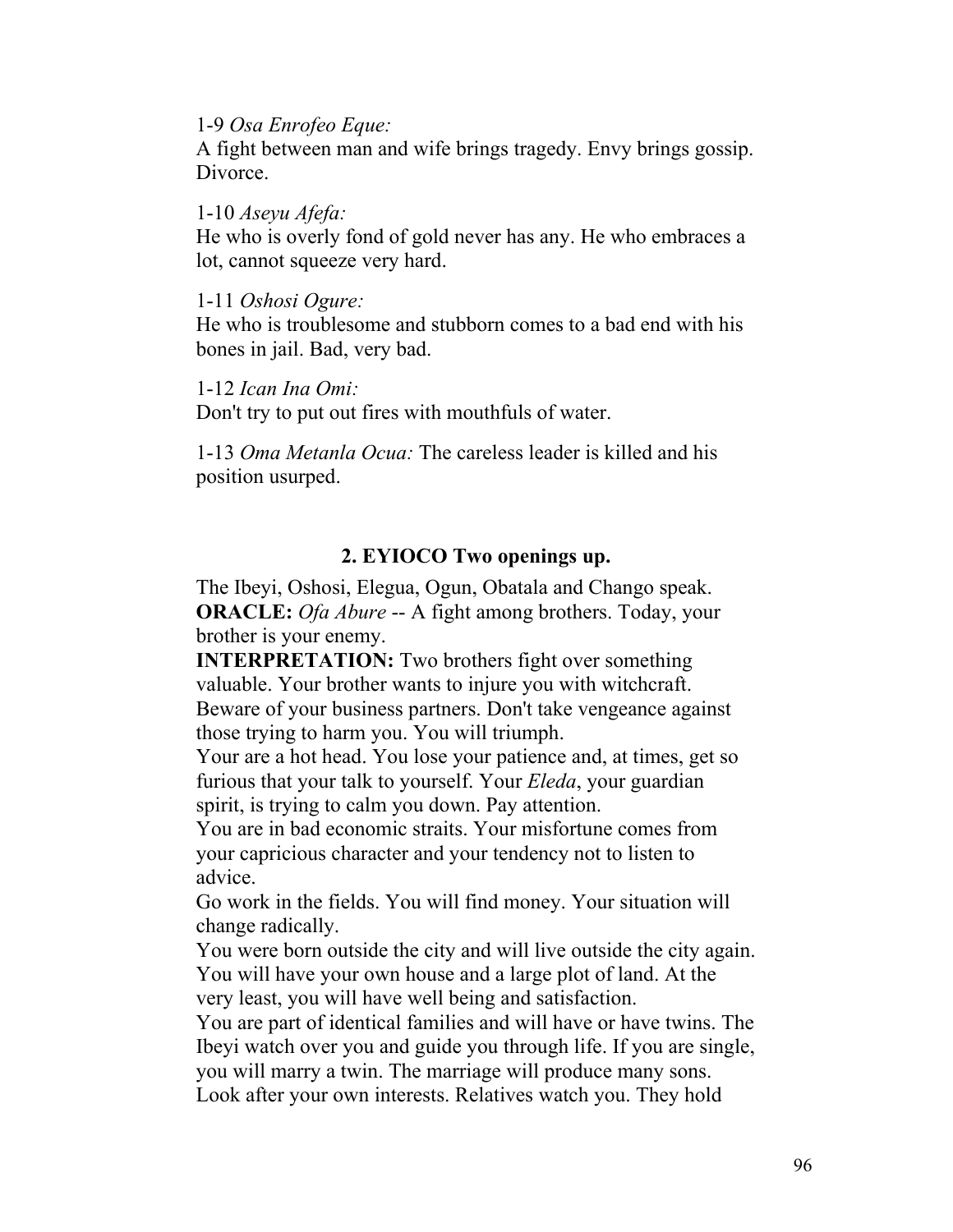treason in their hearts. Whomever you feed and support is talking behind your back. Keep feeding the needy. Don't worry if kindness is not returned. The Ibeyi will reward you.

You have a relic or talisman that is not properly made. It does not protect you as you think.

Avoid drafts. Your constitution is weak,even though you appear strong.

**EBO:** You must make *ebo*, otherwise, you will find yourself in the midst of legal problems that will not allow good luck to reach you. Take care of what you eat and drink, both at home, and out. Hunt two birds. Gather two coconuts, two eggs, corojo butter and smoked fish. Sacrifice the birds to Ogun. If you have collars, feed them some of the food and the blood. If you do not have collars, get them immediately to avoid the tragedy between brothers. Sacrifice a rooster and two pigeons. Paint a child's chair with the blood. Keep the chair behind your front door for seven days, sitting in it frequently for another seven days. Hang the chair from the rafters or on the wall until you feel your situation is changing.

# **Double Ordun**

2-1 *Same as 1-2.*

2-2 *Ironi:* A lying woman loses her husband. A lying man loses his wife.

2-3 *Tiyi Tiyu Egun:* Where there are arguments, there is no peace. They bring bad spirits.

2-4 *Otan Ibe Chenshen:* There is a rocky path before you. Remove what bothers you and you will walk with ease.

2-5 *Oguo Nindiyale Caniosha:* Where there is money, tragedy arises.

2-6 *Oshacuaribo:* The Orishas bring a revolution.

2-7 *Ilile Yeon Ane:* He who eats a lot is killed by his mouth. Indigestion.

2-8 *Abure Oba:* They want to depose the king by filling him with arrows.

2-9 *Ore Gata Obini:* Your best friend wants your woman. Tragedy. Confusion and rumors within the family.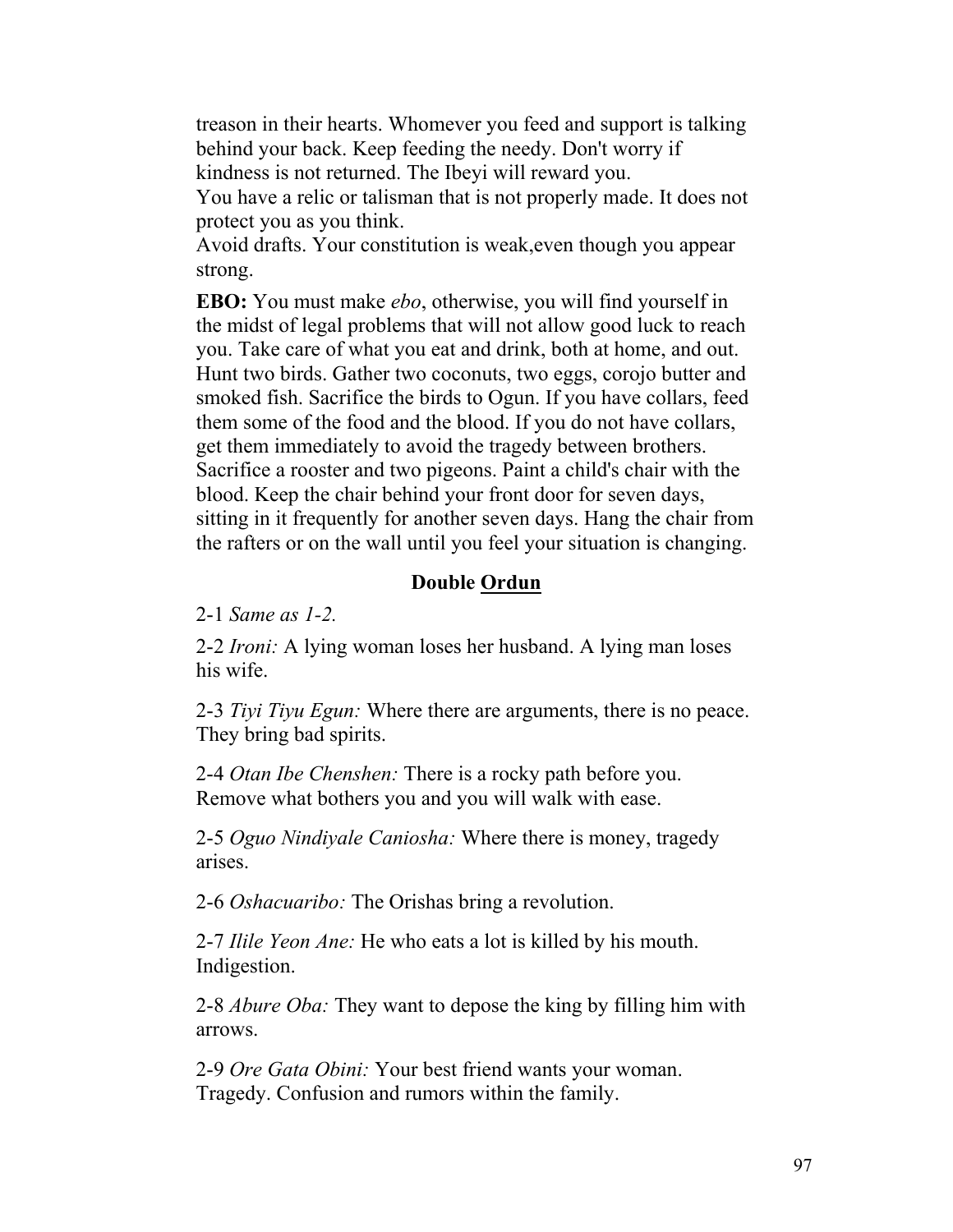2-10 *Icoco Oguo:* He who arises early always has money in his pocket.

2-11 *Ajuani Oshosi:* Your birds die in their cage. Don't imprison your children. Arguments between father and son.

2-12 *Ebo Osha:* He who does not petition the Orishas fails in all endeavors.

2-13 *Otocu:* For each dead king, a new king.

#### **3. OGUNDA Three openings up.**

Ogun, Oshosi, Obatala and Olodumare speak.

**ORACLE:** *Lucumi Guila Acuin Urara Malama*. *Cuila Acuin*. Arguments and tragedy.

**INTERPRETATION:** Sometimes, you feel a great desire to hit another person on the head. Don't use or carry a weapon; knife or firearm. You'll hurt yourself. Let Ogun be your weapon.

Avoid fights and arguments. You may be attacked and not have time to defend yourself.

Avoid dark places, especially bars. Danger follows you. Don't climb around in dangerous places. Avoid machinery. You may receive a puncture wound and fall ill if you don't beware.

Don't drink. Alcohol goes to your head and makes you lose your senses. It may eventually drive you crazy. Take care if you have broken the law. You may be found out and imprisoned.

If you are married, don't fight with your spouse. A curse between man and wife may affect the children for many years.

Three people are struggling for the same thing you want. They feel their rights to it are superior. They all want to lead. They don't want you to stand out and take on responsibility.

Beware the one bearing gifts. Examine what is offered, it may harm instead of helping.

What you have lost, you will regain soon. What will be lost, will be found. Your crying will turn to laughter.

**EBO:** Set up an Ogun in your house. If you have one, sacrifice a goat to him. Ogun will tell you how to protect yourself.

Make an *ebo* to the Orishas of fresh fish, corojo butter, tamales, and coconuts. Sacrifice a dove and a rooster. Offer their tongues.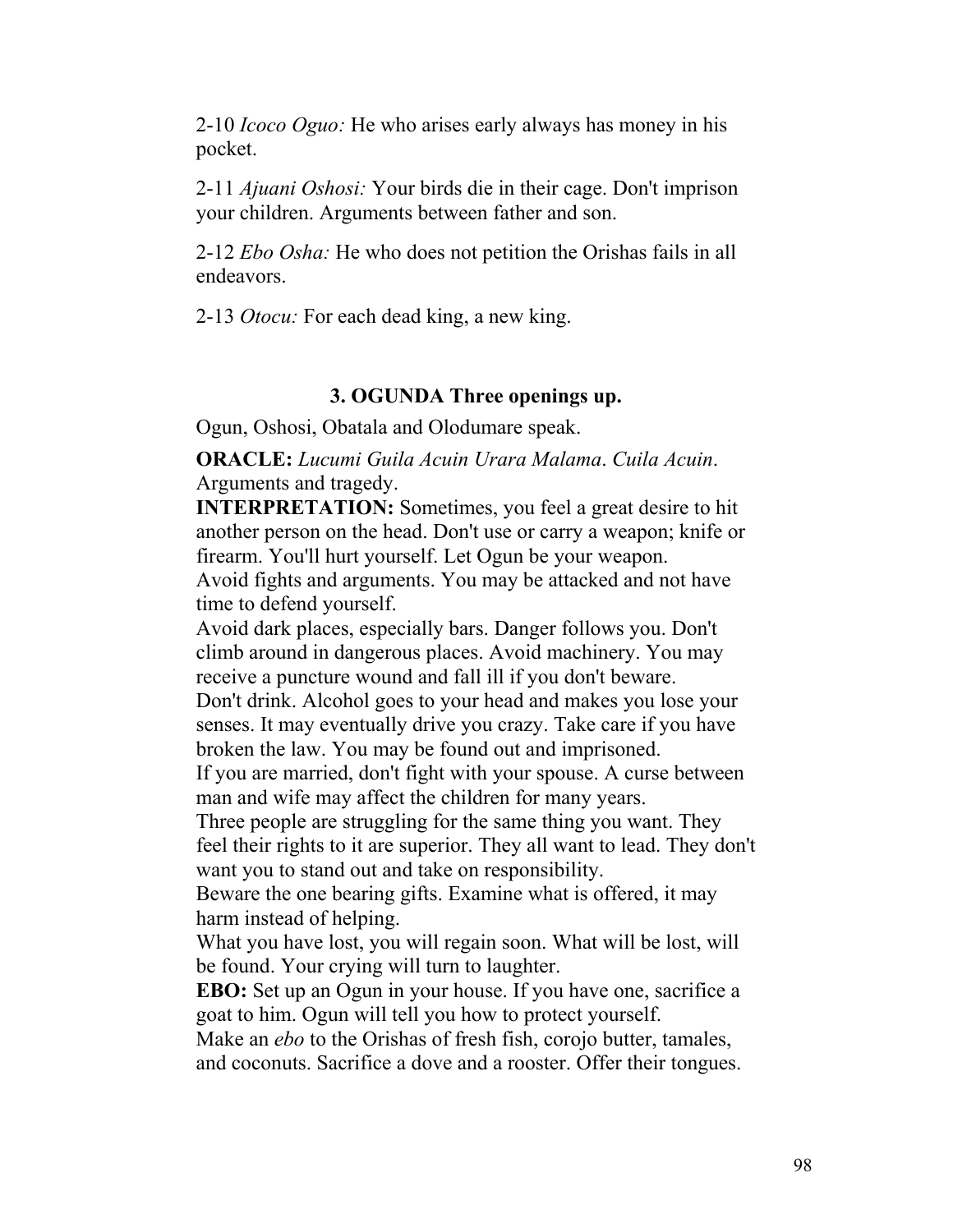# **Double Ordun**

3-1 and 3-2 *Same as 1-3 and 2-3.*

3-3 *Ocumajana Laroye:* The drunk believes one thing and the bartender another. To offer a toast, one must first learn how to drink.

3-4 *Ocuni Iyu:* A single man may save his people.

3-5 *Icun Chere*: Don't pick up what you discarded. Loathing.

3-6 *Eyioroso Meyi:* Return what the visitor offers. Twins are coming to your house.

3-7 *Orunmila Oyu:* What is known is not questioned. Look at what is in front of your eyes. Guess the riddle.

3-8 *Tere Tere:* Don't kill mice. Don't kill what is in your house.

3-9 *Emu Fofo:* No flies enter a closed mouth. Don't gossip. Don't stick your nose in other people's business.

3-10 *Ananagu Eyorozunde:* If you are cursed, forgive he who curses you. He who forgives is saved. He who does not, is doomed.

3-11 *Otaniyu:* A person throws a stone and all his people have to carry the blame. Don't take on the problems of others. 3-12 *Ocan Ise:* Put your heart into what you do so it comes out well. 3-13 *Ade Omi Emu*: Water from a clean gourd does not stain the tongue.

## **4. EYOROSUN Four openings up.**

Chango, Yemaya, Oshosi, Orunmila and the Ibeyi speak.

**ORACLE:** *Acute* -- No one knows what is at the bottom of the sea.

**INTERPRETATION:** You have a lot of projects, but you can't decide what you are going to do with your life. This is causing you to pull money in with one hand and throw it away with the other.

You will run into an attractive business proposition. Beware what you sign. Have everything in writing to avoid misunderstandings.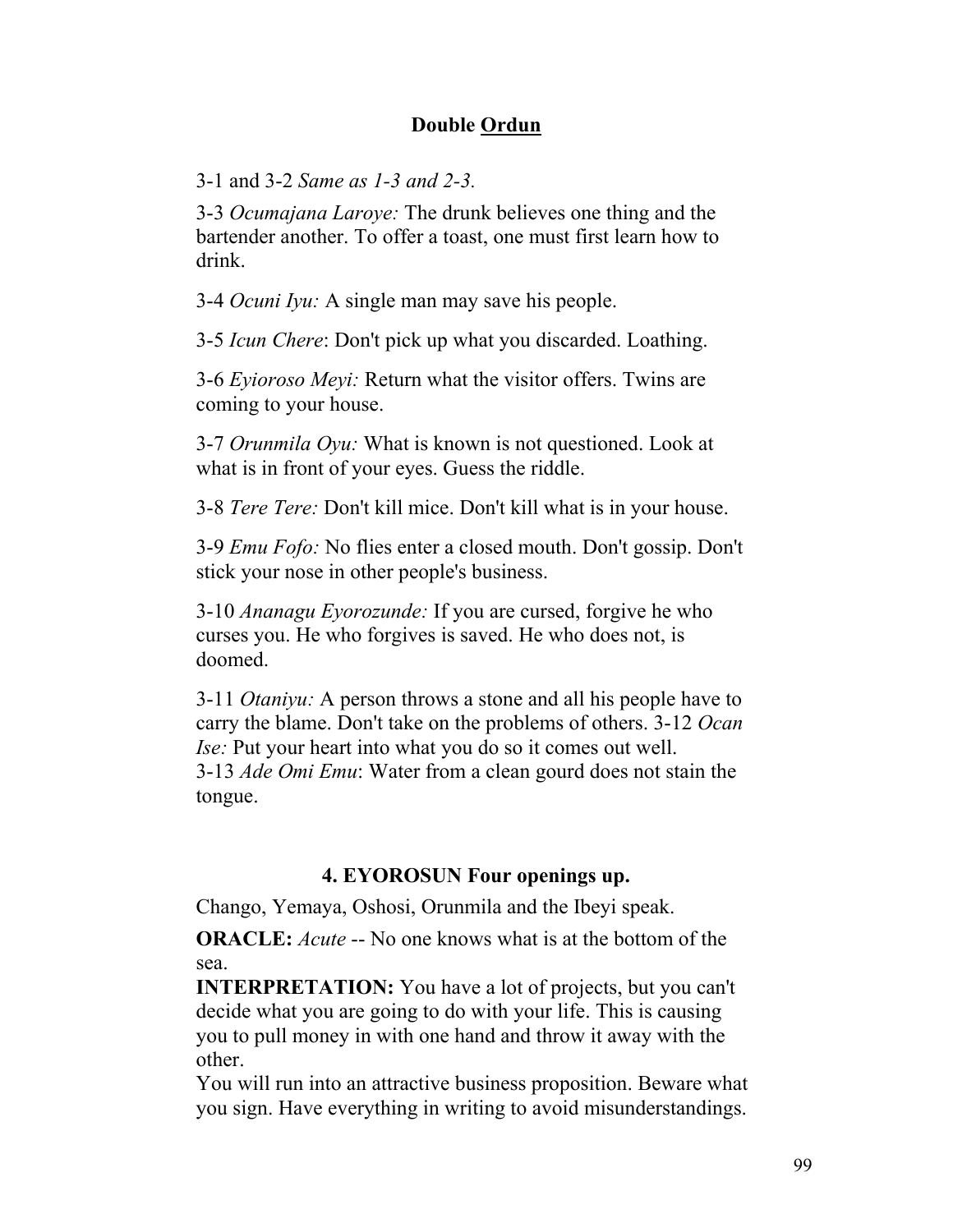Don't worry and don't complain. The gods will provide. You will be robbed, if you haven't been robbed already. Don't display your valuables. Don't hide money at home. Beware of visitors. Not everyone has good intentions.

A woman has evil thoughts and an evil tongue for all that surround her. She is quarrelsome and a snoop. Stay away from her. She wants to see you in jail. Don't listen to gossip about your loved ones.

If you are a married man, another man is making eyes at your wife. He wants to seduce her. He is creating arguments between the two of you for his amusement.

Don't tell anyone your innermost secrets. Envy and jealousy are everywhere.

You will become a Babalawo or an Iyalosha. You are Yemaya's "child". Babalu-Aye and Obatala protect you as well.

You must make *ebo* to avoid losing a sick relative.

**EBO:** Go to the sea. Give a duck and a watermelon to Yemaya. She will set you on the path that is best for you.

Wear blue and white often. Offer two red roosters, four coconuts, smoked fish and corojo butter to the Orishas. Don't walk through the woods. If you do, cleanse yourself with a herbal bath.

Don't eat grain or tripe. Don't suck on the heads of animals or gnaw on bones. Don't jump over ditches or over ropes.

Keep your house clean and well lit. Do not hang things from the walls or rafters. If you have promised an *ebo* to Babalu-Aye, pay him.

Place a chick, an arrow, a stick, three stones, unsalted lard, smoked jutia and smoked fish in a frying pan. Wrap the frying pan in a sheet and present it to the Orishas.

## **Double Ordun**

4-1 to 4-3 *are the same as 1-4 to 3-4.*

4-4 *Levi Levi:* The son that was born strong, healthy and straight is now crooked from lack of care.

4-5 *Iku Oshe:* The dead are out and about, looking for someone to capture. Run. Don't let the spirits of the dead chasing you catch you.

4-6 *Oloyuo Chenshen:* Cats walk along fences. Men do not. Make up your mind.

4-7 *Meye Oya Elese:* If your head does not sell you, no one can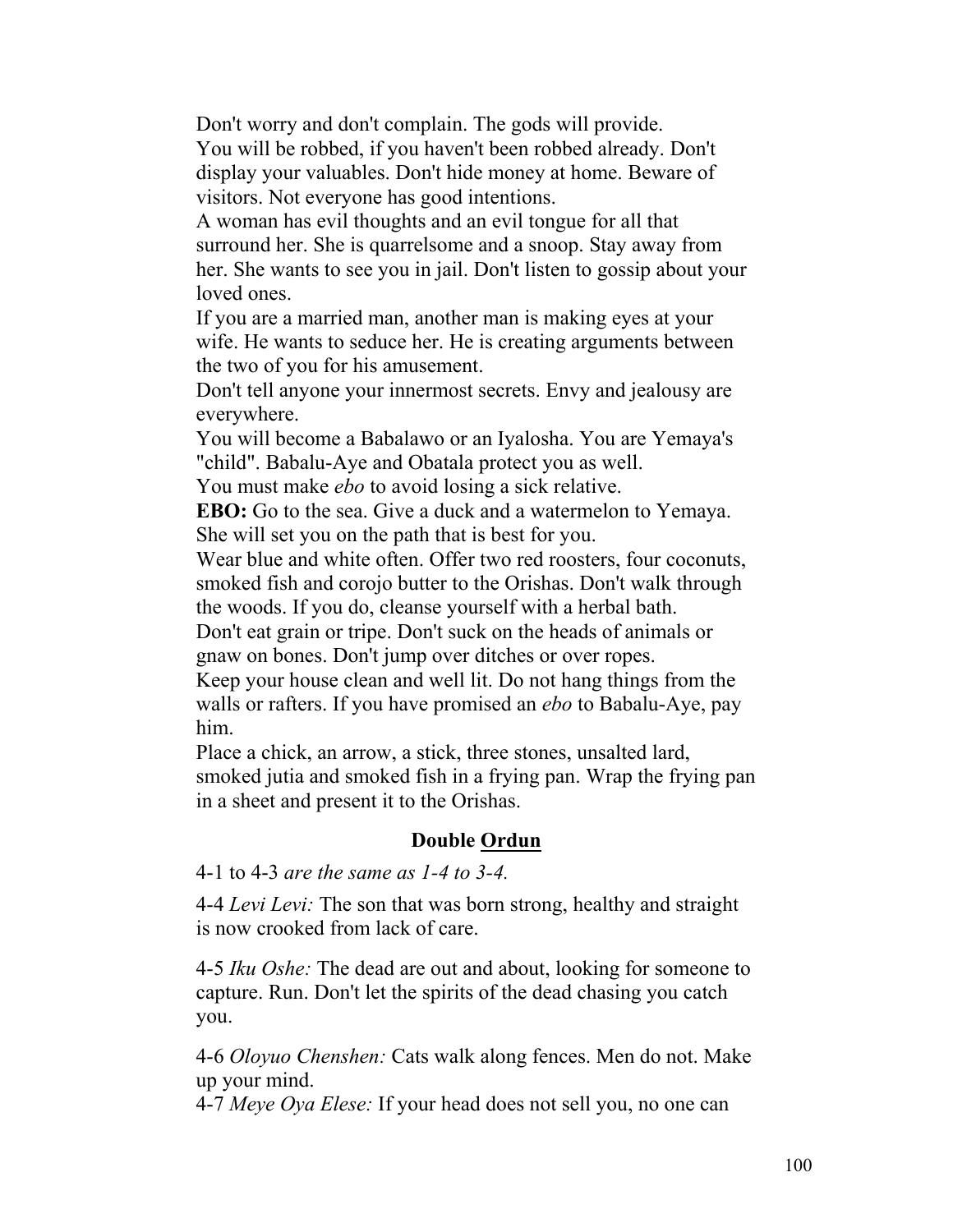buy you. The head moves the feet. The feet take the body to the auction block. Think with your head and not with your feet.

4-8 *Leñi Aensa:* You were born to be a head and stayed a tail.

4-9 *Ofemi Eni:* Look forward and look back. Take care where you walk.

4-10 *Abuyalara Iron:* No one listens to a boaster.

4-11 *Funfun Terevi:* White is pretty. Dress in white.

4-12 *Eñicocoso Omemi Ardie:* Chickens were born to lay eggs. You were born to have sons. Don't avoid it.

4-13 *Ayagua;* The turtle walks slowly, but gets to where she is going. Don't hurry so much. Things are better done slowly.

# **Chapter Ten**

## **THE ORACLES (cont.) THE COWRIE SHELLS (Los Caracoles Dilogun) (cont.)**

# **5. OSHE Five openings up.**

Oshun, Olodumare, Orunmila and Elegua speak.

**ORACLE:** Eyevale Eye Blood that runs thorough the veins. **INTERPRETATION:** You have lost your great good luck. What you have loved, has disappeared. At times, you feel like crying for no reason. Your difficulties are your best advisers. Your tongue is your luck and your disgrace.

You will be initiated into Santeria. You will "seat" your Orisha. You have participated in ceremonies. Ebos have been done for you. You are not satisfied. You think you have been cheated and fooled.

It is not true. You are a "child" of Oshun. She has been testing you. Don't search anymore. You have found the house where all your problems will be resolved. Oshun will remove your anxiety. You have passed her tests. You are called to serve as a priest within Santeria. Don't say anything bad about other Santeros. They could not help you until you had drawn this Ordun. A dead soul is asking your family for a mass. It wanders about incessantly and is asking for help.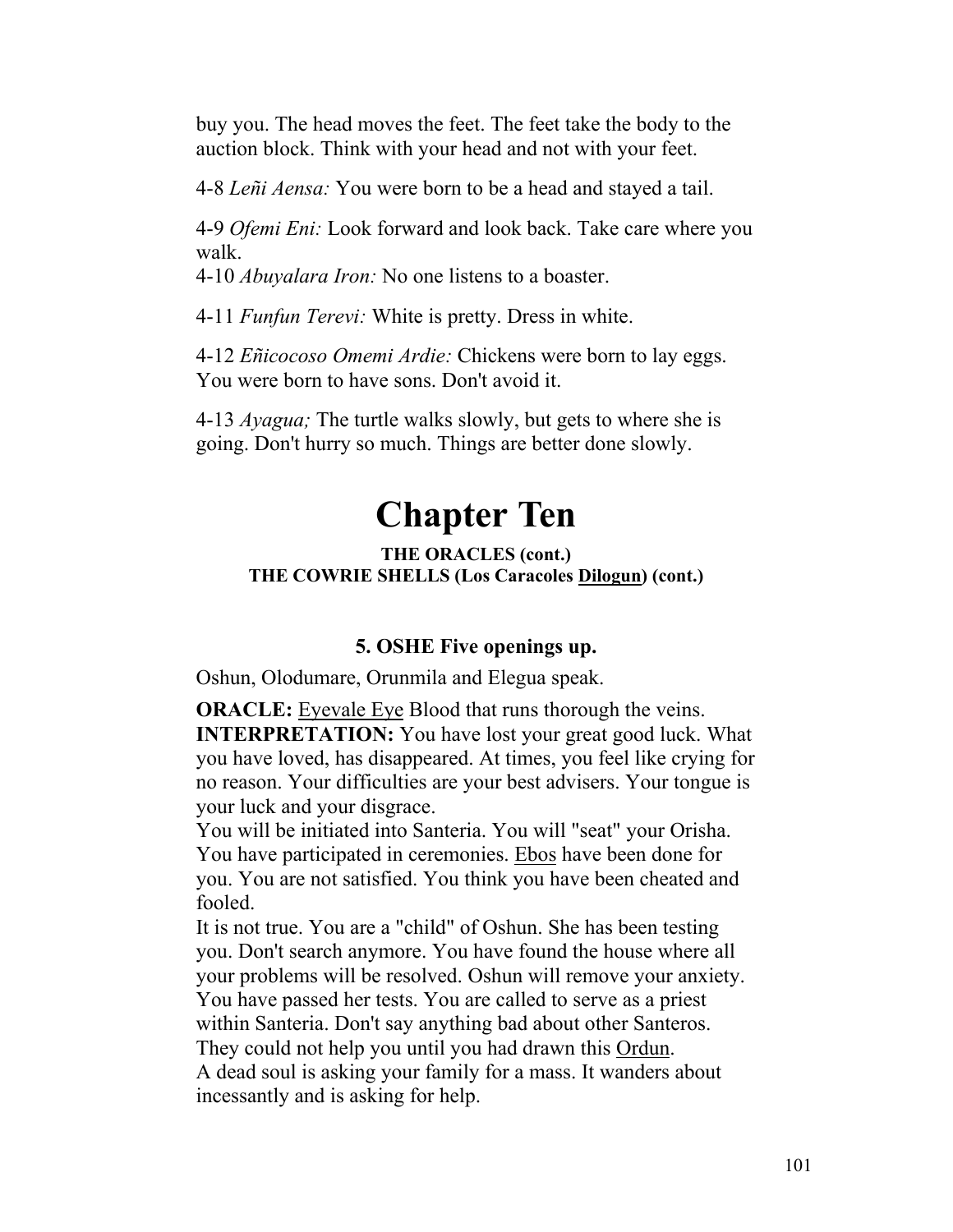You will take a long trip, but you must do ebo.

You are very nervous and may fall ill. It is not due to an Orisha or to a curse laid upon you. Go to a doctor for a sedative.

You have to move three times. The last house will be your home for years. There, you will find happiness and good fortune.

**EBO:** If you promised an ebo to Oshun, pay it now. Offer a small goat to Oshun. She will help you get what you desire.

Oshun wants you to give her a big party with lots of music.

Depending on how big a party you throw, that will be the extent of Oshun's gifts to you.

Rub your hands with a bit of cocoa butter and rub them over your head from front to back. Do it frequently. It will calm your nerves. Make ebo to the front door. Rub it with cocoa butter and drape it with white material.

Feed your Elegua with a smoked fish head and corojo butter to change your luck. Go out and buy a lottery ticket.

Do an ebo for your head.

Offer the Orishas five small fish, five chickens, five small gourds, five feathers from a parrot and five peanuts.

Clean your house five days in a row with clear water, five egg whites and honey.

Don't eat pumpkin, eggs, or reheated food.

# **Double Ordun**

5-1 to 5-4 *are the same as 1-5 to 4-5.*

5-5 *Sore Emu:* If you talk too much, you will tire out both your tongue and your companions. Don't talk so much.

5-6 *Ayalay:* Bells sound better in your own yard.

5-7 *Ire Logue:* You are free because of lack of proof. Don't push your luck. They may catch you with your fingers in the pudding. 5-8 *Buruenyele Odu Iron:* Lies bring arguments. There are disturbances in your house due to liars.

5-9 *Ashaesu Meunle:* No one knows what he has until he loses it. Take care of what is yours.

5-10 *Iku Ogunda Rono Colo Osha Coniguengue:* The dead took what the Orisha has. Don't pretend to be dead or a Saint. You are not going to like the wake or the burial.

5-11 *Aye Oshe Odbara:*If you don't know the laws under which you have to live, or obey them, you will learn them in the next world.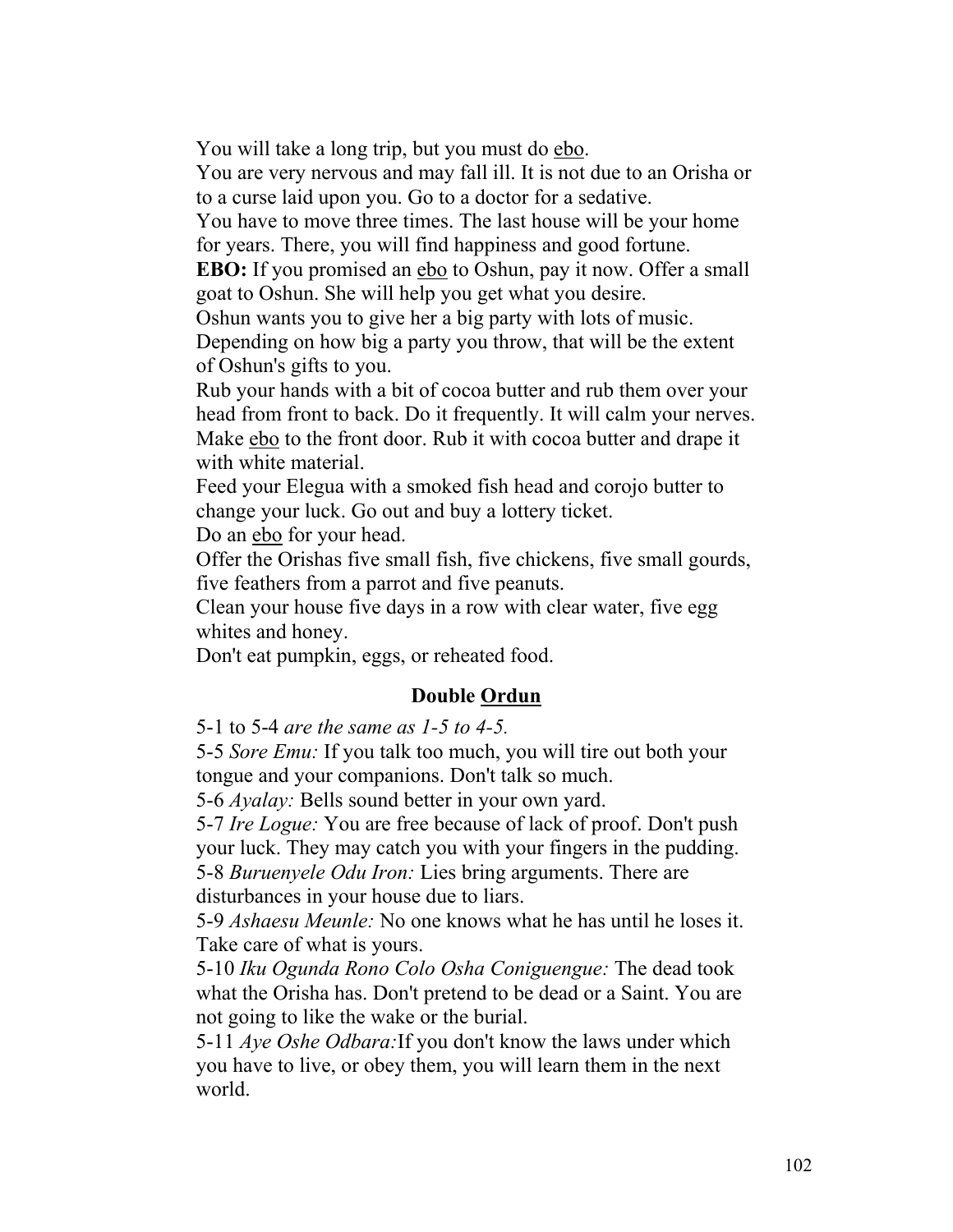5-12 *Olodumare Omemi Iya:* The good son has God's and his mother's blessing. Remember your mother. Respect your mother. 5-13 *Sirere Ican Ina:*Don't play with fire or you will get burnt.

#### **6. OBARA Six openings up.**

Chango, Oshun and Elegua speak.

**ORACLE:** Oba Icoru From legends, the truth is born. The king does not lie.

**INTERPRETATION:** You are very short of means. You lack everything. Your money vanishes like smoke. You are being held back. Whoever has a treasure and does not watch it, will lose it. You lie and are always caught at it. Your exaggerations confuse what is real with what is not. People have to take you as you are. You are not going to change. Beware that what you are told is not false. Beware other's lies. Control you mind and see things as they really are. Do not live in dreams and illusions.

Beware the law if you defend another from harm.

When opportunity knocks, open the door. Make good use of it or, when your luck fails, don't complain that you threw opportunity away.

Drink is your worst enemy.

Don't talk about what you see. You might benefit from having been the only witness.

A man should listen to his wife's advice.

You are Orunmila's "child".

**EBO:** If you have an Orunmila, go to a Babalawo and have him suggest an ebo. If you don't have one, receive him as soon as possible.

Light a candle to the Orishas. Offer a rooster and a little piece of the clothes you have on.

Offer a garabato stick (a shepherd's crook or club), two roosters, 16 small gourds, two chickens, red clothe, smoked fish and corojo butter to the Orishas.

Don't help anyone lift anything off the floor.

Make a blood ebo to Oshun.

Wear white clothes.

## **Double Ordun**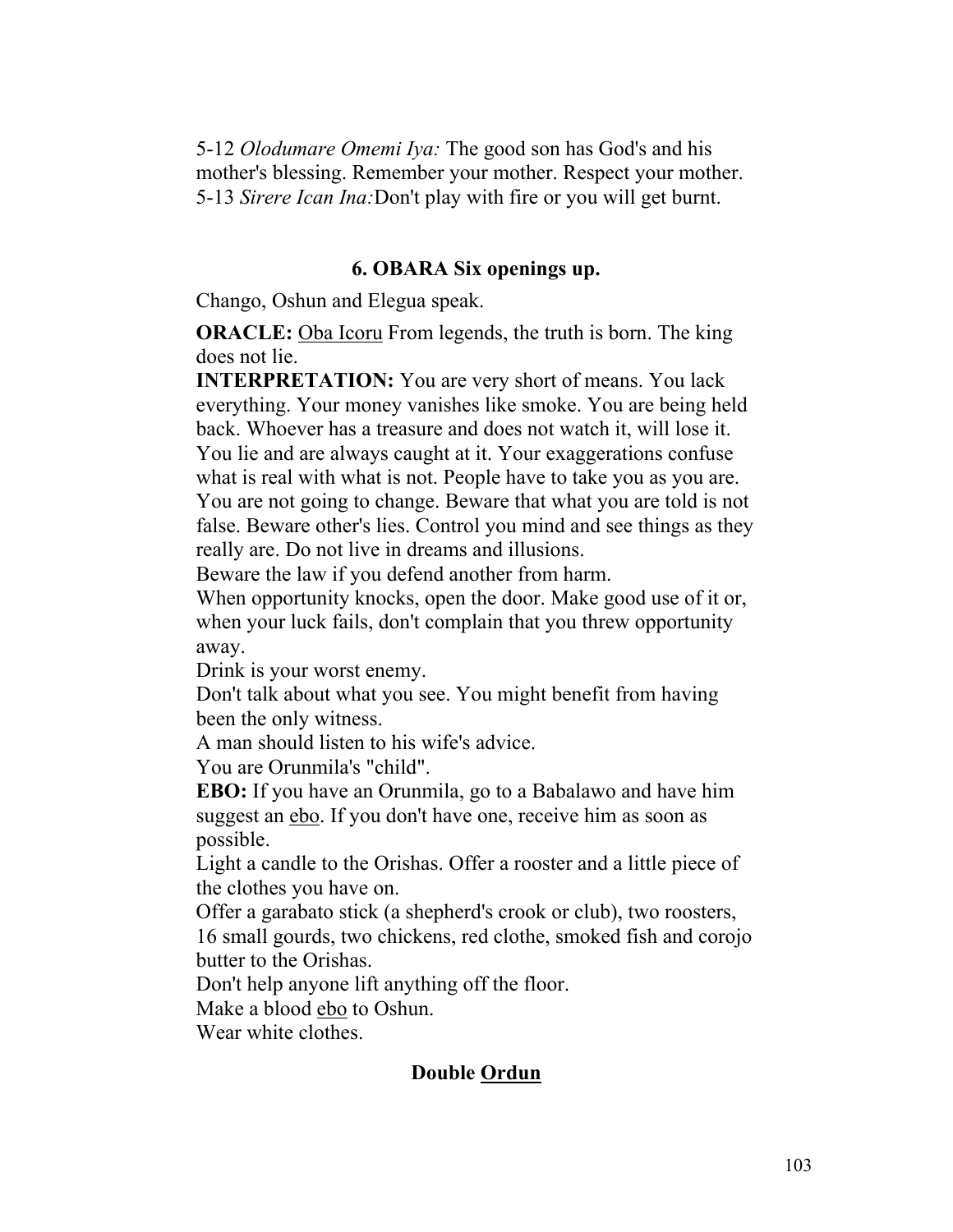6-1 to 6-5 *are the same as 1-6 to 5-6.*

6-6 *Iku Orunmila Babalosha:* He who doesn't know, dies. He who knows lives. Go to Orunmila's house so he can tell you the luck that awaits you in this life.

6-7 *Aya Ibe:* Dogs have four legs, but walk on one path. You can't be everywhere at once.

6-8 *Afuyalasa:* Where a trifle grows, nothing else will sprout. 6-9 *Asiguere:* You are not crazy. You pretend to be crazy. If you continue to pretend, you will become crazy.

6-10 *Abe Agutan:* Two calves do not drink at the same fountain.

6-11 *Aguada Eke:* Don't be envy's slave. Beware the envious.

6-12 *Saranda:* Your stubbornness will take you from failure to failure.

6-13 *Arube Chenshe:* He who does not listen to advice does not reach old age.

# **7. ODI Seven openings up.**

Yemaya, Oshun, Ogun, and Elegua speak.

**ORACLE:** Odi Olocum Where the first hole was dug. Where the first burial was made.

**INTERPRETATION:** You are very frightened. You toss and turn in bed without sleep. The spirits of the dead chase you in your dreams. Your nerves are overexcited. You do not have any strength. See a doctor. Don't allow further deterioration. What is nothing today will be extremely serious tomorrow. Three persons compete for your favors. You are confused but you

will pick the third one, the last you met. Beware of venereal disease and eye problems. Beware adultery's dangers. Someone will come with gossip. Stay away from the complications. Don't risk giving advice, even with the best of intentions. Remember previous negative results in these

situations.

Treachery between man and wife. Blood and tragedy. Don't listen to those who woo you. It will destroy your home. It is all a lie. You dream of your enemies. Disappointments result from not following your premonitions.

You have the gifts of seer and diviner. You see the future.

**EBO:** Dress in light, happy colors. Avoid somber colors.

Don't eat or drink in anyone's house.

Offer Elegua a gourd, a turtle, a chicken, two doves, two ears of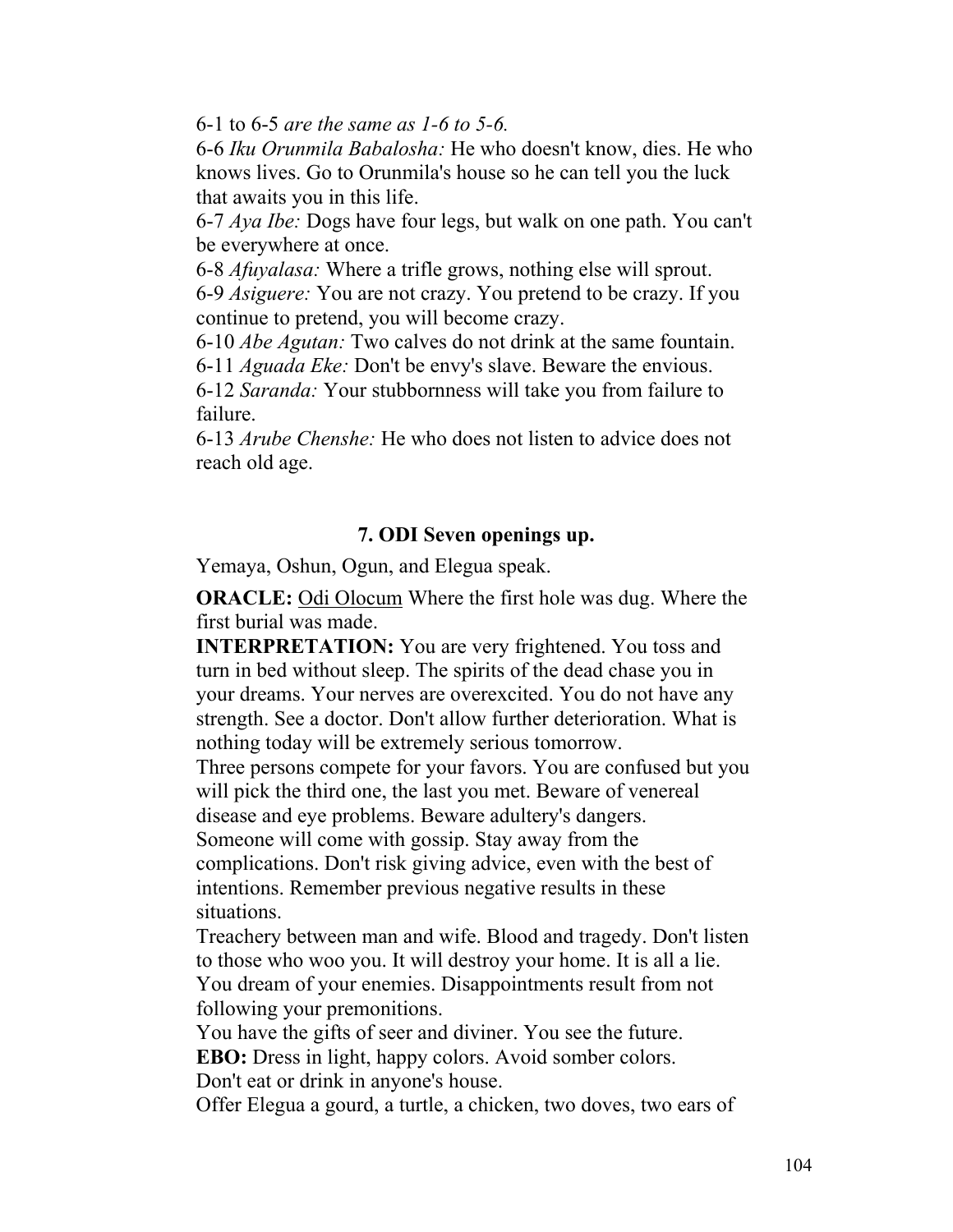corn, beans and a rooster.

Offer the Orishas two roosters, a large gourd, seven coconuts, and seven ears of corn.

Offer the Orishas cloths of different colors, seven tamales, two gourds and parrot feathers.

Raise a small lamb. Yemaya will improve your life according to how well it grows.

You are Yemaya's "child" and must be initiated.

# **Double Ordun**

7-1 to 7-6 *are the same as 1-7 to 6-7.*

7-7 *Odigaga Odigogo:* Everyone makes sure that they do things with care so that they come out well. Two don't know how to do things properly.

7--8 *Azan:*Don't abandon your customs. Uneasiness.

7-9 *Ecugogo Meyi Agadogudo:* Two with big noses can't kiss.

7-10 *Cuacua Ofemi:* Don't be ashamed to look at yourself.

7-11 *Logue Cofagua:* Stretch out your hand as far as it will go.

7-12 *Leti:* The ear is smaller than the head, yet it does not go through it. 7-13 *Eta Elede:* See how much crackling is left after the fat is fried. Give everything time and you will win..

# **8. EYEUNLE Eight openings up.**

Obatala and all the Orishas speak.

**ORACLE:** Leri Eri The head rules the body. Only one king rules the body.

**INTERPRETATION:** You don't get the merit you deserve. It is your fault. You are too good, too noble. Help the needy, but don't be taken for a fool. Listen to your wife or parents when they express anger at the way your false friends are treating you. Things may appear uncertain. Your life will change from this date forward. Don't let yourself be ordered about. Listen to advice and use your judgement. You have suffered much and still have to

struggle on. In the end, your path will be clear.

You have a gift for business and dealing with people. Olodumare gave you this gift to use. Use it to benefit yourself and your employees. You were born to lead. Olodumare wants you to succeed.

Beware of robbers. Stay away from dark and dangerous places. A dream warning of danger is worrying you. You must make ebo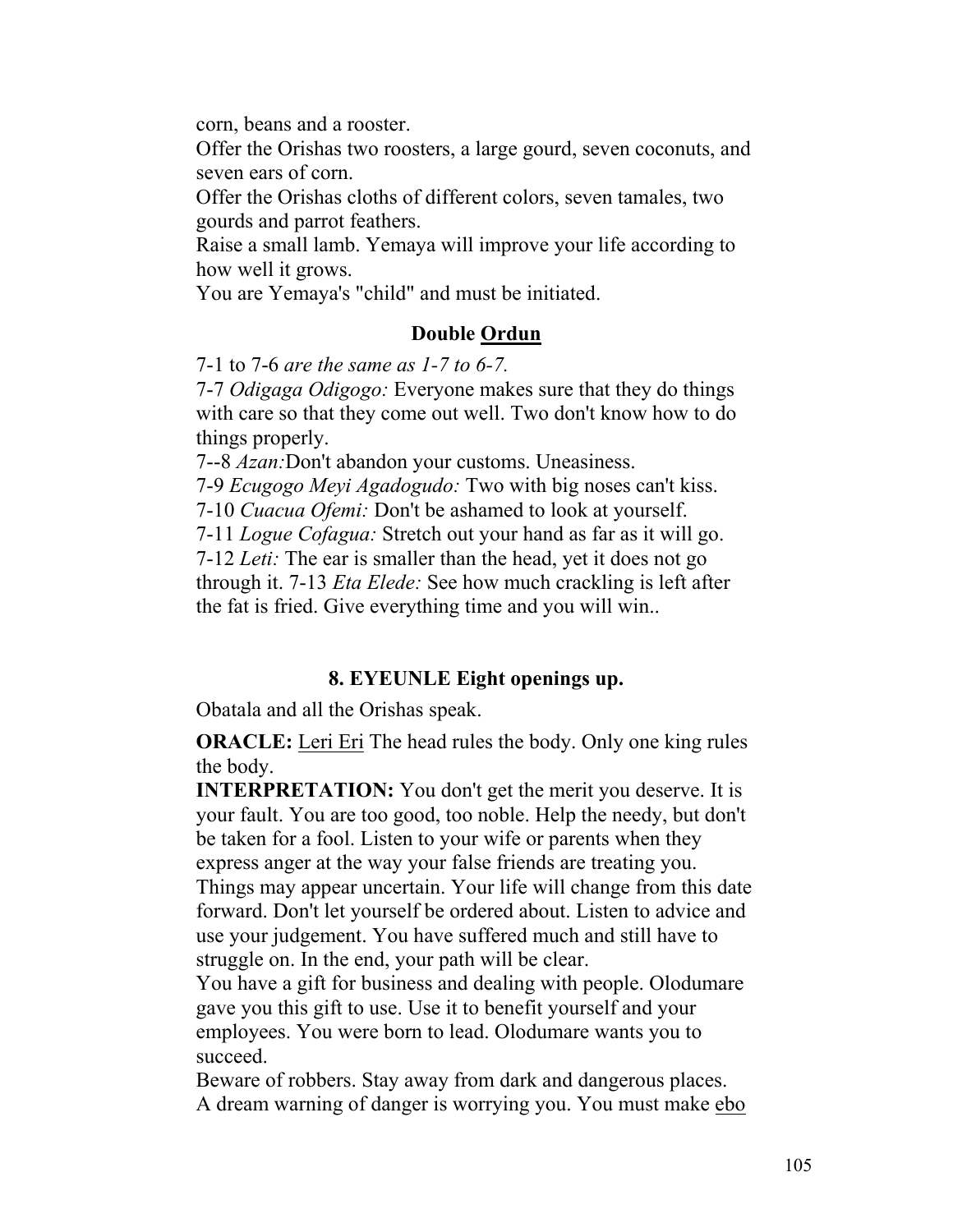to turn it away. Don't count your dreams. They will lose their power.

Your complaints attract negative influences. Don't curse yourself or desire your own death.

Honor Oshun, your elders and your parents. Don't argue. Their advice is for your own good.

You have taken another's woman. The consequences will be serious.

Don't help anyone off the floor. Whom you help raise, will help you fall. They will turn against you.

Sometimes you believe and sometimes you doubt. Don't ask for proofs. They may be too strong for you.

**EBO:** You have to be initiated into Santeria immediately.

Don't kill mice or any of Elegua's small animals.

You should have a piece of red cloth in your home that draws attention. If you don't have one, get one. Curtains, bedspread or tablecloths are good. It should be seen as soon as your house is entered. Don't dress in red. If you'd like to, dress in white or in white with a little bit of red.

Don't eat corn or any grain. Don't eat white beans.

Make an offering to the Orishas of two white doves, a stick of your own height, cocoa butter, two parrot feathers, cotton and a piece of white cloth.

# **Double Ordun**

8-1 to 8-7 *are the same as 1-8 to 7-8.*

8-8 *Ore Gata Eruya:* When close friends fight, war is certain. Don't fight with your friends.

8-9 *Chango Yile Abo:* Don't repeat the evil that you once committed.

8-10 *Ise Sore Onia:* The needle carries the thread. Don't follow people who talk nonsense. You are being given bad counsel.

8-11 *Iyile Cocoaya Daguada:* He who eats too much, gets sick.

Leave some for others. You will not regret sharing what you have.

8-12 *Guan Mele Losi:* Wasps have fierce stings. The pain passes.

8-13 *Onuru Olodumare Mogueleti:* Kneeling, one talks with God. Get on your knees, and God will listen to you.

# **9. OSA Nine Openings up.**

Oya, Obatala, Ogun, and Oshun speak.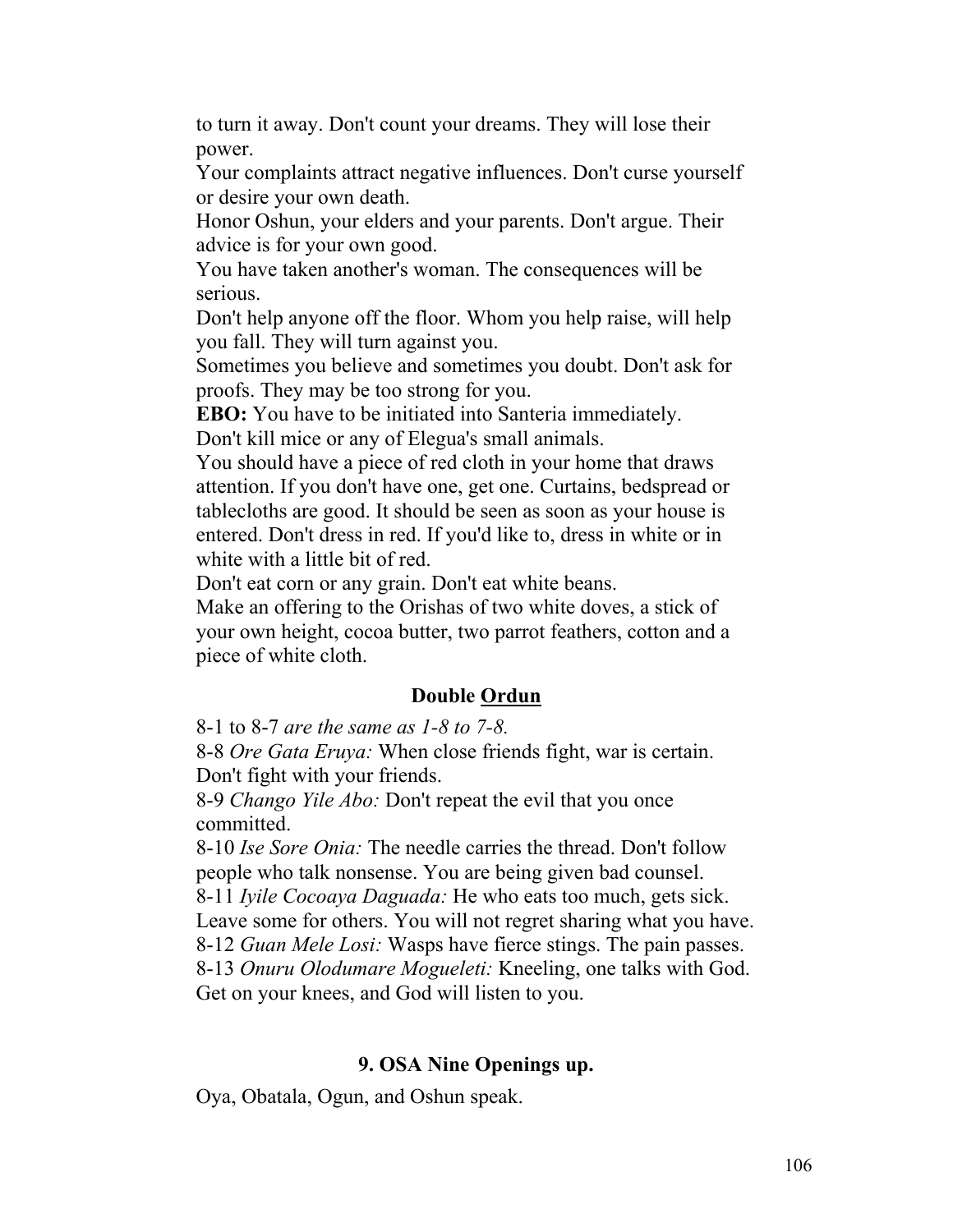**ORACLE:** Osa Canengue Eriate Your best friend is your worst enemy.

**INTERPRETATION:** Problems between man and wife. The marriage is at an end. There is no rest in the house. Too much noise and fighting. The neighbors will call the law. This disagreeable situation is brought about by a person that looks upon the marriage with an evil eye. That person wants the end of the marriage. He or she is paying for witchcraft to destroy you. Beware if you are about to marry.

You feel a lot of anger. Don't argue with anyone. It prevents you from thinking intelligently. You fight over nothing. calm down. If you are single, your fights with your parents are making you leave home.

Stop thinking about moving. Do it.

Don't allow sick visitors to sleep over. If they die in your house, their spirit will trouble you.

Consult a doctor. Beware of fire.

When someone entrusts you with something, receive it in front of witnesses. You might be asked to return more than you were given.

**EBO:** Make an ebo to Ogun. His influence will control your anger.

Don't visit cemeteries.

Pray to Obatala. He will lift your sadness.

If you have an Orisha that has not been fed, feed him or her. Make an offering to the Orishas of two chickens, two doves, a small machete, nine gourds, nine buns and two stones you find in your house, your patio or right by your front door.

## **Double Ordun**

9-1 to 9-8 *are the same as 1-9 to 8-9.*

9-9 *Ocua Burere Ore:* A friend who kills a friend and a brother who kills a brother cannot be pardoned. Their crime won't be forgotten.

9-10 *Omi Olofin Oyauro:* Rain water is God's water. Wash yourself in it.

9-11 *Tiyu Aqua:* You can't dig a hole where there's one already dug. Leave what is buried be, or you will suffer great shame.

9-12 *Oya Saranda Ayi Loda Logue:* You are a failure because you are a troublemaker. You will be put in the cemetery by your own hand.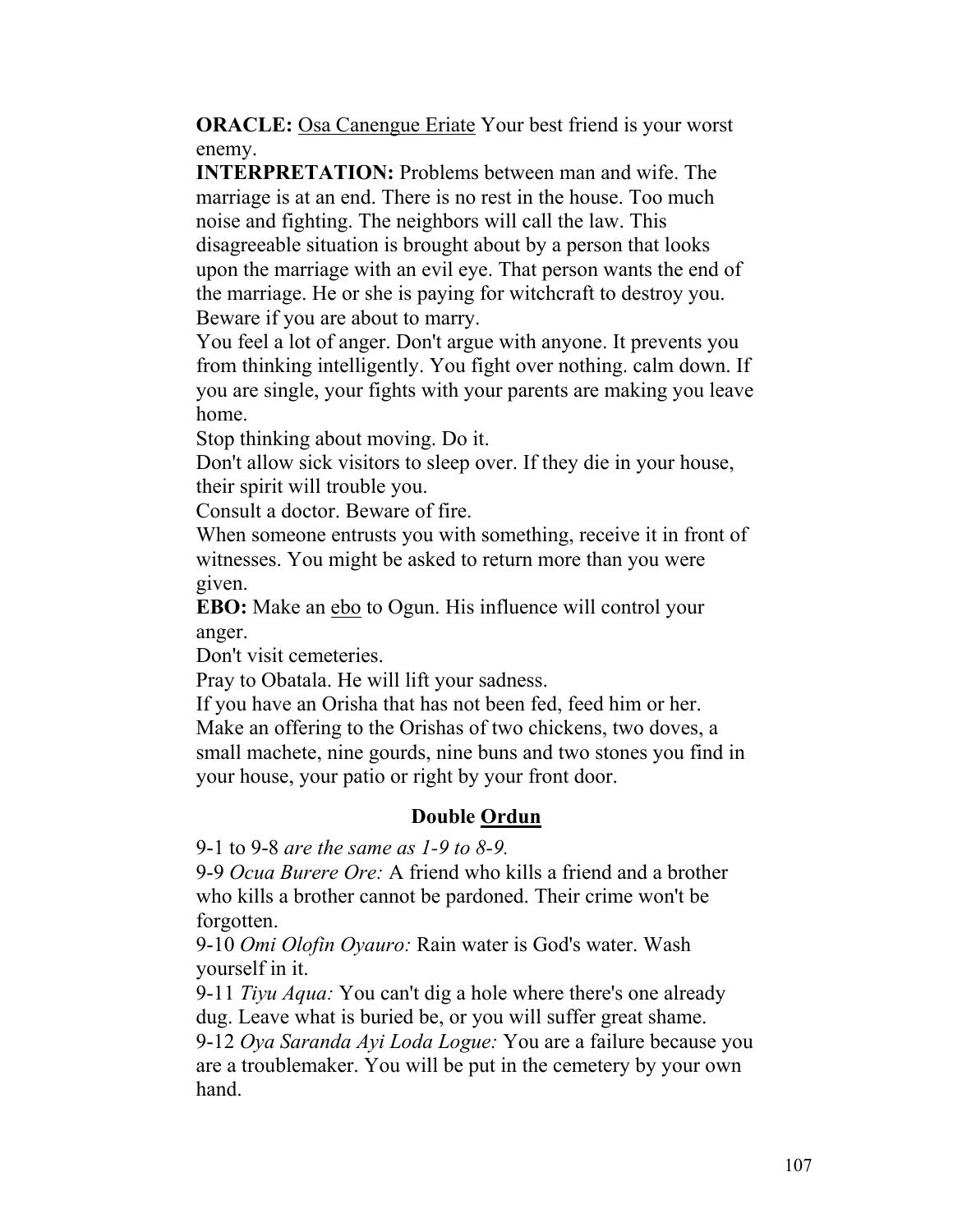9-13 *Otaco Eni Igui:* A hidden enemy in the house; hidden under the bed.

## **10. OFUN Ten openings up.**

Obatala, Oshun and Oya speak.

**ORACLE:** Ananaqui. Ofun Mafun Larobi: Where the curse was born.

**INTERPRETATION:** You are stubborn. Your are lazy. What you think is easy, is not. All your projects are up in the air. Your whims make you repent your actions. You don't like toil, but, in this life, one must struggle.

The ill person in your house should see a doctor and consult Orunmila.

Contrary to appearances, your health is delicate. Go see a doctor. Your gambling luck is gone. Someone is using witchcraft against you. Your job is in danger. Bet the number in your dreams to pay your bills, not to get rich.

Say a mass for your dead parents. Don't argue with living ones. You must be initiated into Santeria.

**EBO:** Feed Oshun in a river. Feed Oya in a market.

You must make an Omiero. The questioner and the Santero manipulating the oracle must both drink a little. Spill a bit on a piece of linen. Offer some to Elegua and some to Obatala. At night, throw the remaining mixture out into the street and shout, "Batiosode!", three times.

Maintain your house clean. Don't store bundles under your bed. Offer the Orishas an ebo made up of a rooster, a chicken, a horse's mane, powdered eggshell, cocoa butter and tamales.

## **Double Ordun**

10-1 to 10-9 *are the same as 1-10 to 9-10.*

10-10 *Sirere Ile Ogue:* He who gambles loses the cash and his home.

10-11 *Guesum:* The cheap is expensive in the end.

10-12 *Ocumayama:* Drunks don't know what they are doing when they don't want to. 10-13 *Osain Esum:* He who rests under a strong tree benefits from the shadow.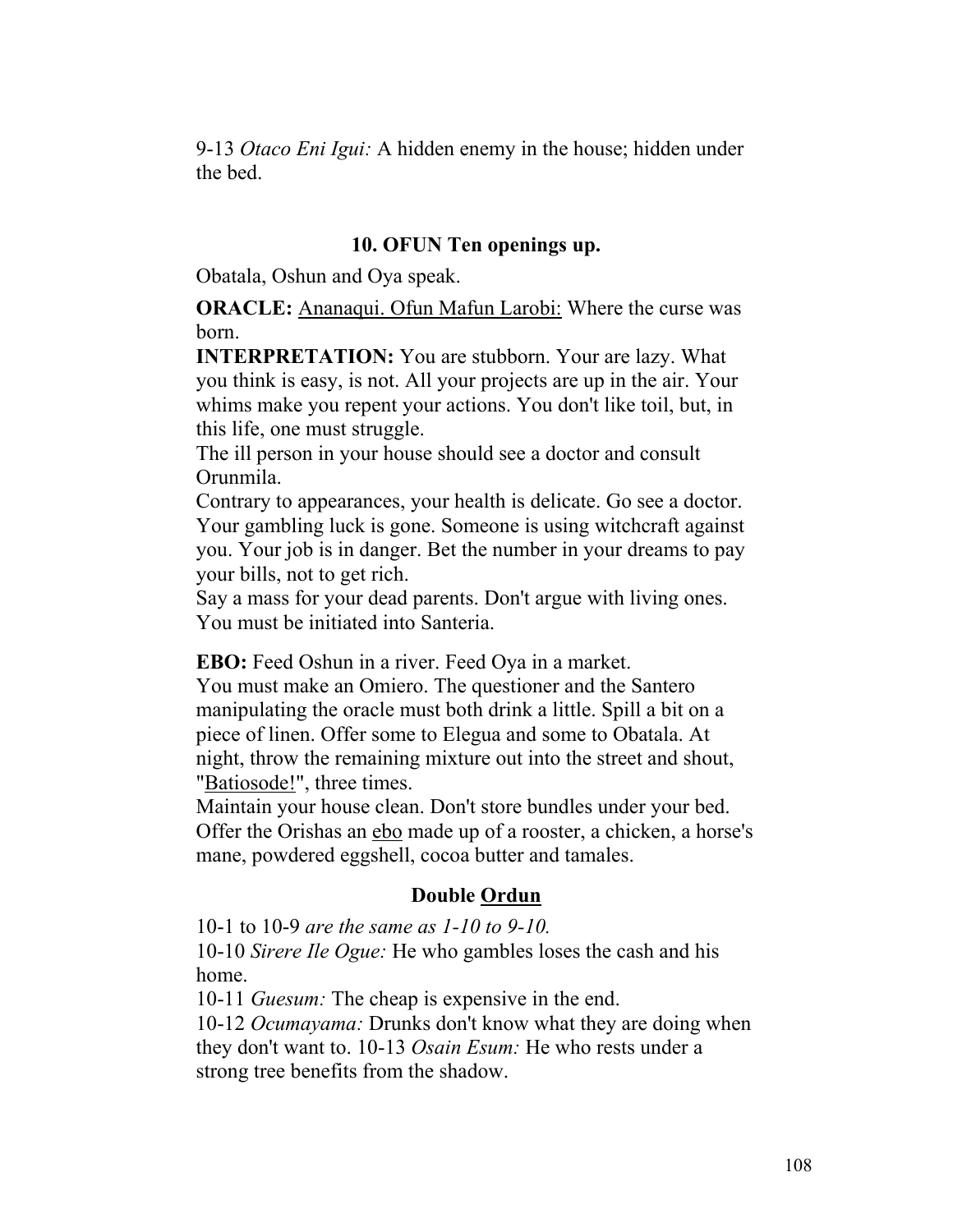# **11. OHUANI CHOBI Eleven openings up.**

Babalu-Aye, Elegua, Oshun and Oya speak.

**ORACLE:** Omi Ohuani Oshobi: Bailing water with a basket. Ingratitude.

**INTERPRETATION:** A black, evil dead soul is tormenting you and your family. It has been chasing you for years. You have to resort to stronger measures than masses to drive it away or it will take you with it. This spirit drives away anyone who might help you. You have already had accidents. The next one could be fatal. Don't lose hope. Feed your Orisha.

Don't loiter on street corners. You may be falsely accused of a crime.

You don't listen to advice. You don't follow directions. That is why you never see the results of your ebos.

Don't argue. Don't lose control. Let Oya and Elegua pay back those who have harmed you. Don't take vengeance against anyone, not even your worst enemy.

Don't drink. Don't go out at night. Don't open the door to anyone after you go to bed unless they identify themselves.

**EBO:** Place an Elegua in your home. If you have one, feed him. Offer the Orishas a bottle of water, a bottle of aguardiente, eleven needles or sharp thorns, three pots, two roosters and three corn meal balls.

Offer the Orishas two roosters, two turtles, white thread black thread and a razor.

### **Double Ordun**

11-1 to 11-10 *are the same as 1-11 to 10-11.*

11-11 *Mentala Ohuanishobi:* You will see your enemy's corpse pass by your front door. Don't curse those that wish you evil. Olodumare will provide justice.

11-12 *Aguere Agadogodo:* A united family is a strong family. Unite your family.

11-13 *Aquisa:* A new broom sweeps clean.

#### **12. EYILA CHEBORA Twelve openings up.**

Chango speaks.

**ORACLE:** Orecuami Obatacuami: When there is a war, the warrior does not sleep.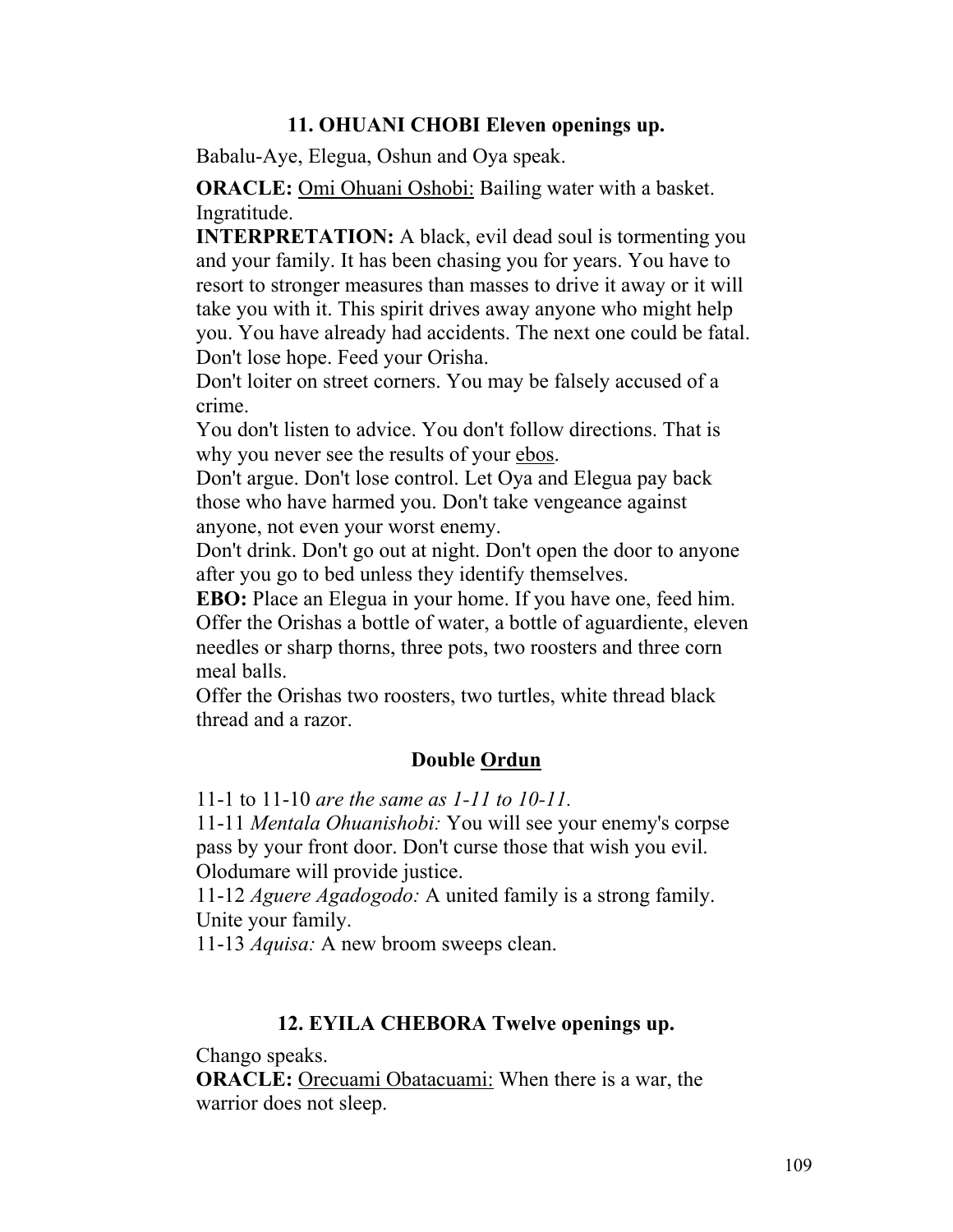**INTERPRETATION:** Beware of fire. Stay away from the scenes of fires. Don't visit jails or hospitals.

Ask Chango for what you need. You are Chango's "child". You get what you want, but you can't keep it. That's because you don't respect Chango. You have been told that another Orisha protects you. That is not true. Beware of Ogun's "children". You have been a diviner since birth. If you are a man, you will be a Babalawo.

Your friends always betray your trust. They take advantage of you and gossip behind your back. Have few, but well chosen friends. Keep your private affairs private.

You have a bad temper. Don't use or carry weapons.

**EBO:** Wash your head with hog plums.

Dress in white and pray to Obatala.

Don't practice any sorcery involving the souls of the dead.

Make an offer to the Orishas of okra, a tiger's skin, smoked fish, smoked jutia, cocoa butter, black eyed peas, a small club, a piece of rope, red cloth and white cloth. Sacrifice two roosters.

# **Double Ordun**

12-1 to 12-11 *are the same as 1-12 to 11-12.*

12-12 *Egue Sarandere Sarayeyeo:* Cleanse yourself. Forward movement.

12-13 *Maferefun Orunmila:* Olodumare made Orunmila into a seer. Your destiny is known by Orunmila.

### **13. METANLA Thirteen openings up.**

Babalu-Aye speaks.

Throat problems. Menstrual problems. Blood problems. An impending illness will put your life in danger. Consult a competent Babalawo immediately.

# **Chapter Eleven**

**THE ORACLES (cont.)**

# **THE DOMINOS**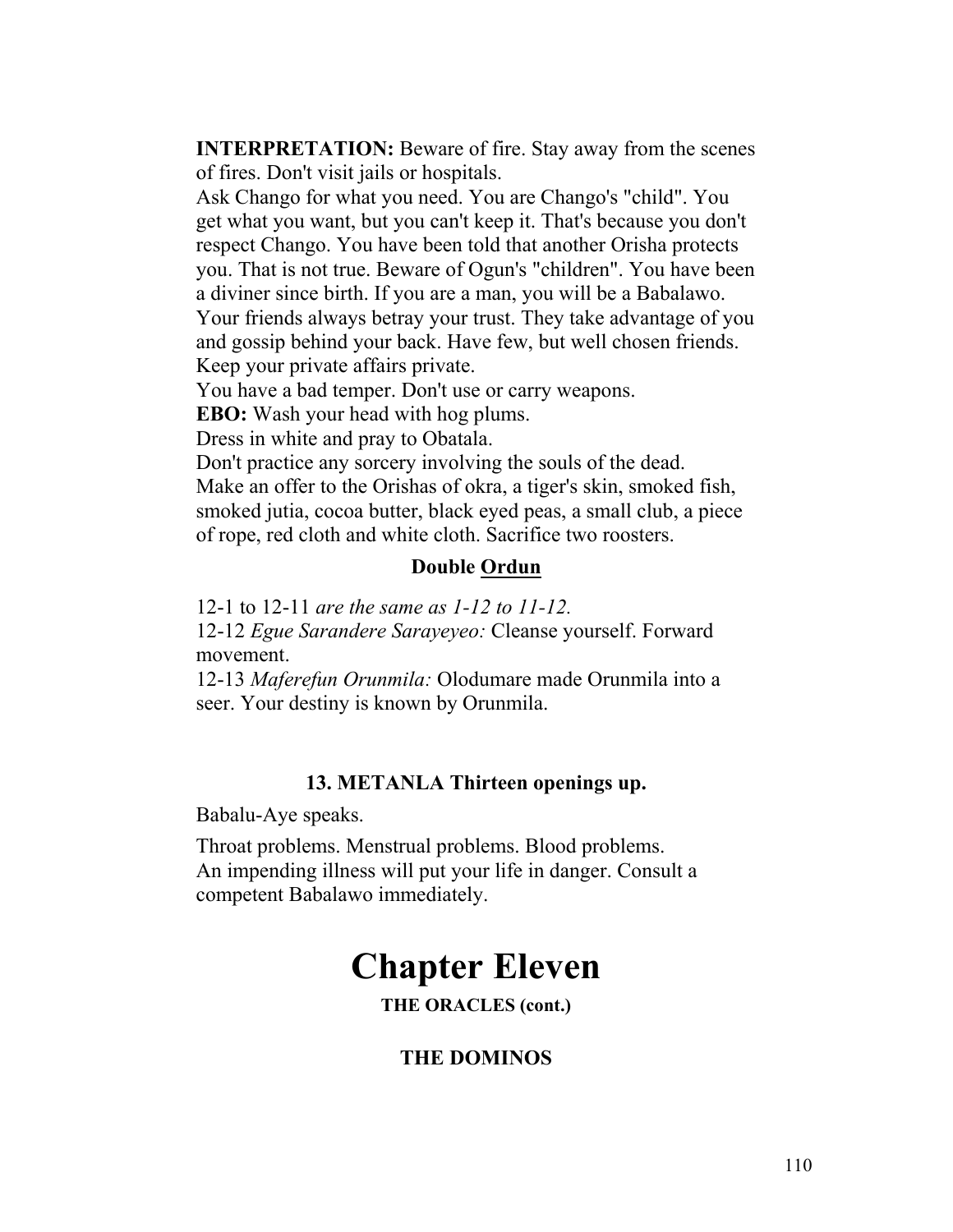The dominos do not require the ceremonies of the Biague or the Dilogun. Since they are a simple form of divination rather than an oracle, their interpretation does not require as much experience or finesse. They are not as respected or trusted as the formal oracles.

#### **How to Consult the Dominos**

You need a set of dominos up to a double six. Lay the dominos face down on a mat or table and mix them up. Pick up a domino from the pile and compare it to the list of throws. After reading it, return it to the pile. Stir the dominos and repeat the process twice more. If a piece comes up twice, it is a reaffirmation of the previous reading, but you have the right to pick a fourth piece. Don't consult the dominos on Mondays or Fridays or more than once a month.

#### **THE THROWS**

**DOUBLE BLANK:** A bad omen. Heartbreak and treachery. Lost love. Lost work. Lost business. Beware of accidents. What you gained through treachery and the black arts, you will keep. You will pay for it in sickness and suffering. Perform an Ebo for Oya and Chango as soon as possible.

**ONE/BLANK:** Someone will die in your house. You won't find luck. Beware your temper. Go to a Babalawo and do what he says.

**DOUBLE ONE:** Happiness in business and love. Harmony in the home. Romance and matrimony. Triumph and security.

**TWO/BLANK:** Treachery and bad luck. Women, keep your eyes on your husband or boyfriend. Travel. The change will be favorable. Give Oshun a chicken, pound cake with honey and five small coins.

**TWO/ONE:**A marriage to wealth will end in early widowhood. The second marriage will last for many years. You spouse may fall ill and die. Guard your money. Robbery. Get an amulet against envy.

**DOUBLE TWO:** This month brings happiness and success in business. Good luck in everything you do. An older man wants to harm you. The Ibeyi suggest a long business trip. Make Ebo to them under the direction of your godmother or godfather. Your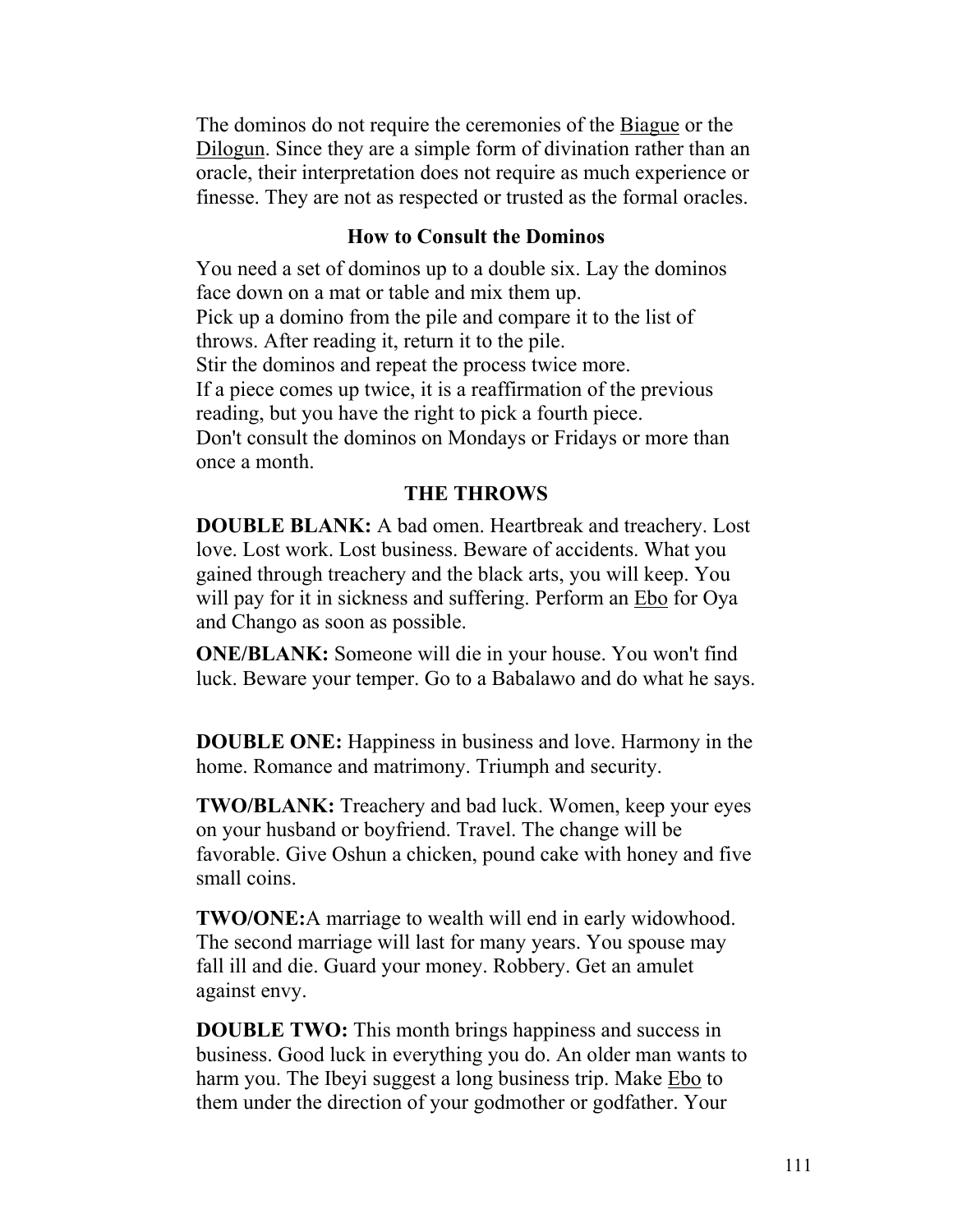future depends on the Ibeyi. Feed you collars. If you don't have any, throw the Dilogun and get collars and Ashe.

**THREE/BLANK:** A fight. The bad tempered wife wants a divorce. Infidelity. Avoid gossip, bars and darkened places. Feed Elegua on Monday. Do Ebo with a white rooster and throw the Biague. Elegua will tell you what to do.

**THREE/ONE:** Scandal. Problems with the law. Someone comes with bad news. You will solve the problem. Following Three/Blank, it confirms your spouse's infidelity. Elegua is playing tricks on you because you haven't fed him. If you don't have an Elegua, get one as soon as possible.

**THREE/TWO:** Love. Marriage. Business investments. Luck in gambling. The Orishas look after you. Honor and feed them. Take care of your children. They feel abandoned and are upset with you.

**DOUBLE THREE:**A large sum of money arrives. A good friend bears gifts. Recovery from illness. Reunion with a loved one. Elegua guards your door.

**FOUR/BLANK:** A broken heart. The marriage is off. Gossip and complications. An evil spirit is after you. Consult Orunmila if you're pregnant. Twins or triplets. A difficult or premature birth.

**FOUR/ONE:** Marriage. Economic security. Prosperity. Act on your plans before the end of the month.

**FOUR/TWO:** Big changes come for all aspects of your life. Transfers. Job changes. Make Ebos of food and music to Chango and Elegua so that all comes out right.

**FOUR/THREE:** Marriage for the single woman. A son for the married woman. A new wife for the bachelor. An affair and problems for the married man.

**DOUBLE FOUR:** Help from friends and acquaintances. A fun trip with good friends.

**FIVE/BLANK:** Women, the man comes with bad intentions. Suffering. Public humiliation. Beware married men. Beware accidents on the job. Make an Ebo for your head.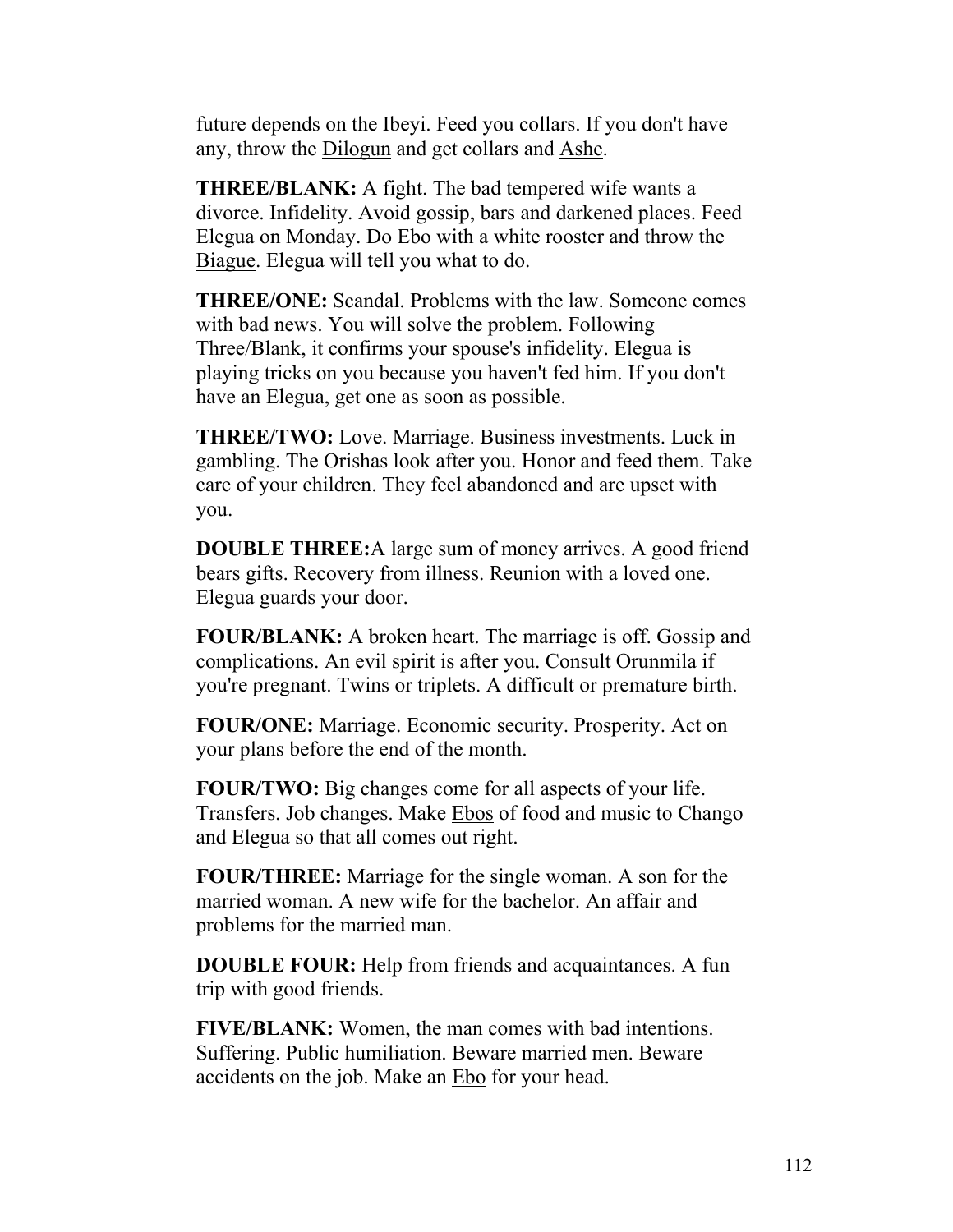**FIVE/ONE:** Poblems with your stomach. An addition to the family. Don't dig up buried things. Don't eat pumpkins. You will lose money if your don't feed Oshun. Bathe in a river after offering it a lot of honey.

**FIVE/TWO:** Obstacles in your life. Don't marry. Don't move. Don't travel. Anxiety. Illness. You sleep badly. Go see a doctor. Don't change your normal routine. Don't allow yourself to be pushed around. Listen to advice. You have the gift of foresight. Develop it. Be initiated into Santeria.

**FIVE/THREE:** Peace and security in your business. A better job. You will get out of debt this month.

**FIVE/FOUR:** Love. Marriage. Lots of sons. Don't invest money this month.

**DOUBLE FIVE:** Love. You will succeed in everything you try. Make an Ebo to the Orishas with lots of herbs.

**SIX/BLANK:**Two marriages. A divorce and another marriage. Consult the Dilogun.

**SIX/ONE:**Arguments between parents, sons, and brothers. Disagreeable news from far away.

**SIX/TWO:** You will recover from an operation. A business recovery. The marriage will recover. A messenger comes bringing good news.

**SIX/THREE:** All obstacles to love will be overcome. Security and consistency in all that you attempt.

**SIX/FOUR:** A fast recovery. A marriage with money and lots of gifts. Someone wants to destroy your happiness. Don't worry. You will overcome all obstacles and succeed.

**SIX/FIVE:** Persist in what you are doing. Radical change in your life. A new beginning. Your health may be affected, but not for long.

**DOUBLE SIX:**Go see a Santero or a Babalawo. Receive the collars and learn about Santeria. You will find health and prosperity in Santeria. If drawn twice, become a Santero.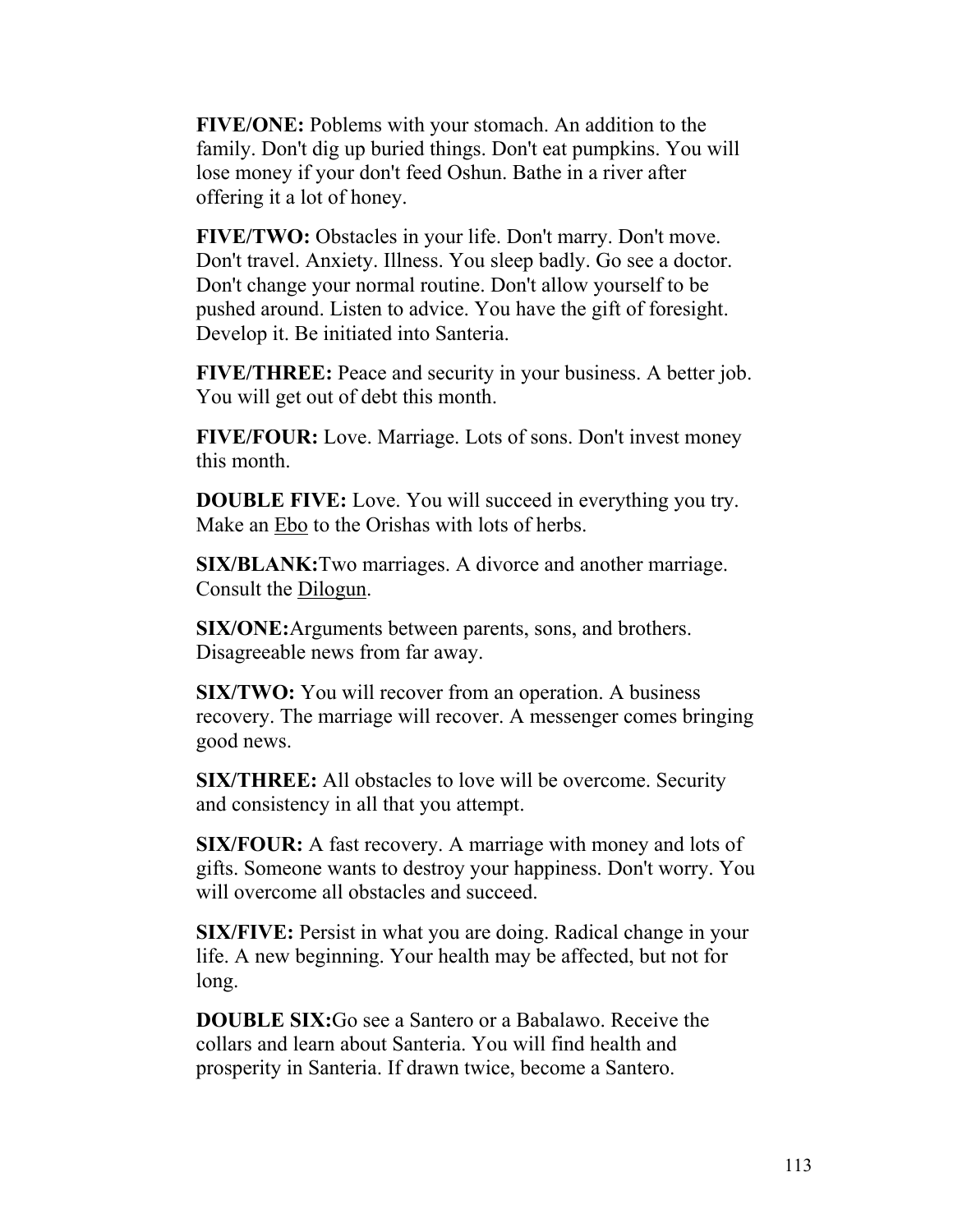Everything in your life depends on the Orishas and how you honor them.

#### **THE CHINESE NUMBERS (Charada China Chifa)**

The Chifa is a simple numerological dream interpretation guide commonly used for betting and the purchase of lottery tickets. It does not really form part of Santeria, but it is so widely used, and the association between animals, persons or objects and their number is so strong among the followers of Santeria, that an abbreviated list is worth including here:

1 Horse 2 Butterfly 3 Sailor 4 Cat, Mouth 5 Nun 6 Turtle 7 Snail 8 Corpse 9 Elephant 10 Big Fish 11 Rooster 12 Whore 13 Peacock 14 Tiger 15 Dog 16 Bull 17 Moon 18 Small Fish 19 Worm 20 House cat 21 Snake 22 Toad 23 Steam 24 Dove 25 Gem 26 Eel 27 Wasp 28 Goat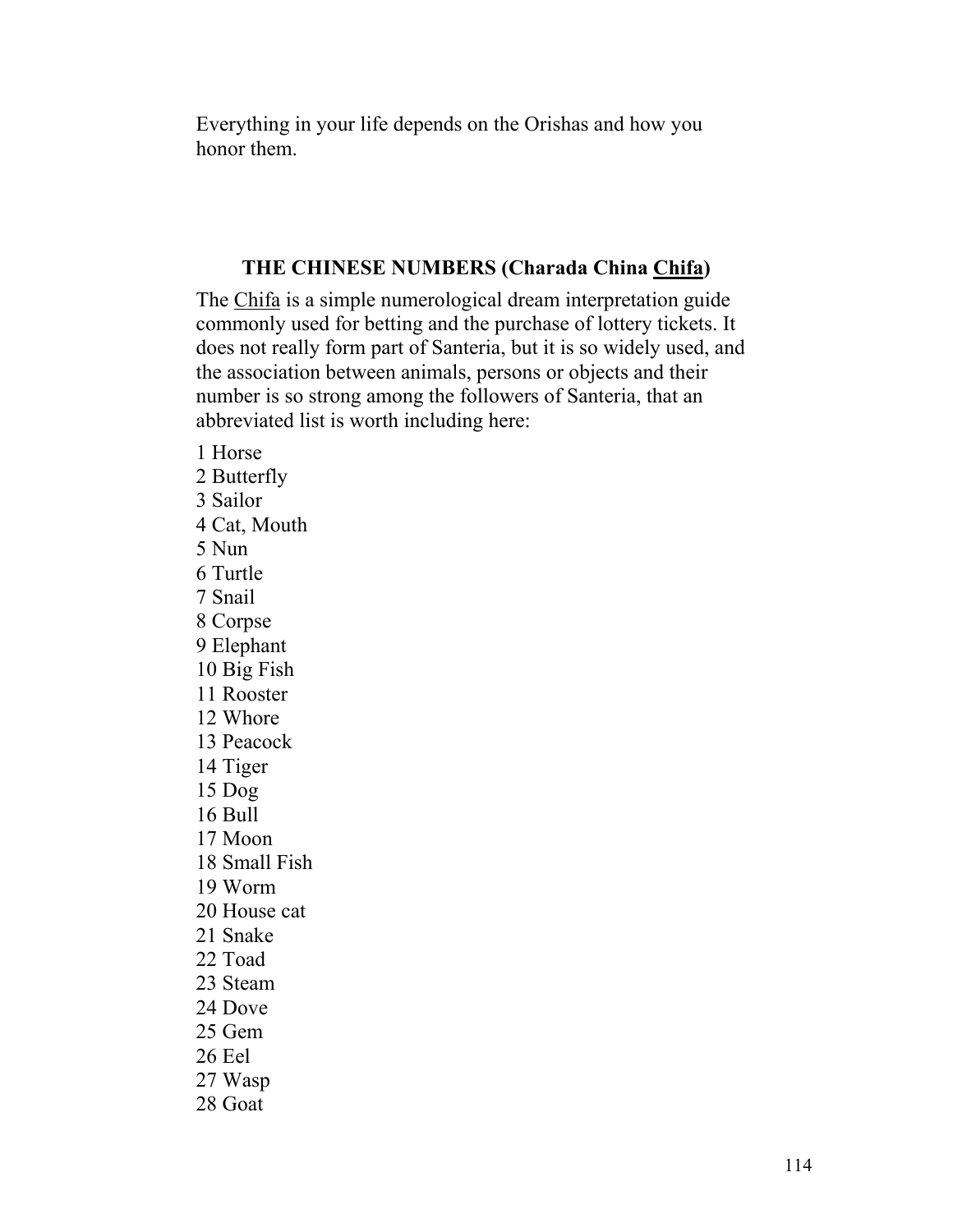29 Mouse 30 Shrimp 31 Deer 32 Hog 33 Buzzard 34 Monkey 35 Spider 36 Pipe 37 Witch 38 Macaw 39 Rabbit 40 Priest 41 Lizard 42 Duck 43 Scorpion 44 Year 45 Shark 46 Bus 47 Bird 48 Roach 49 Drunk 50 Police 51 Soldier 52 Bicycle 53 Electric light 54 Flower 55 Crab 56 Candy 57 Bed 58 Photo 59 Crazy 60 Clown 61 Big horse 62 Marriage 63 Killer 64 Big corpse 65 Food 66 Horn 67 Stab 68 Cemetery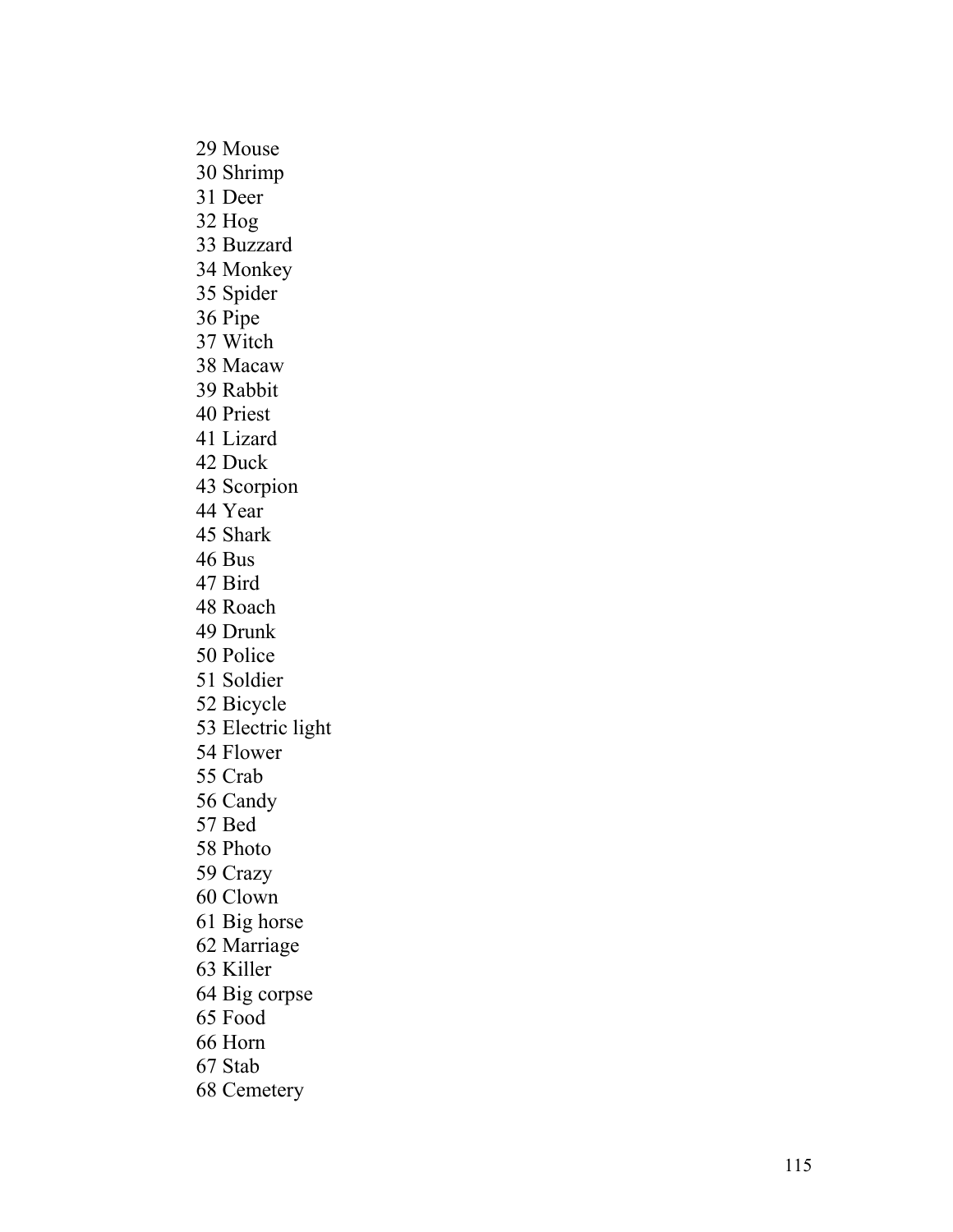69 Well 70 Coconut 71 River 72 Ox 73 Suitcase 74 Kite 75 Tie 76 Dancer 77 Italian flag 78 Coffin 79 Train 80 Old doctor 81 Theater 82 Mother 83 Tragedy 84 Blood 85 Mirror 86 Scissors 87 Banana 88 Glasses 89 Torrents 90 Old man 91 Old shoe 92 Plane 93 Ring 94 Machete 95 War 96 Shoe 97 Mosquito 98 Piano 99 Saw 100 Toilet

# **ILEKE AND IFA'S BOARD**

These are the most respected and complicated oracle systems in Santeria. While all the Orishas may speak through the Biague and the Dilogun, the Ileke and Ifa's Board are reserved exclusively to Orunmila, the Orisha of wisdom. Through him, speaks Olodumare, the supreme deity.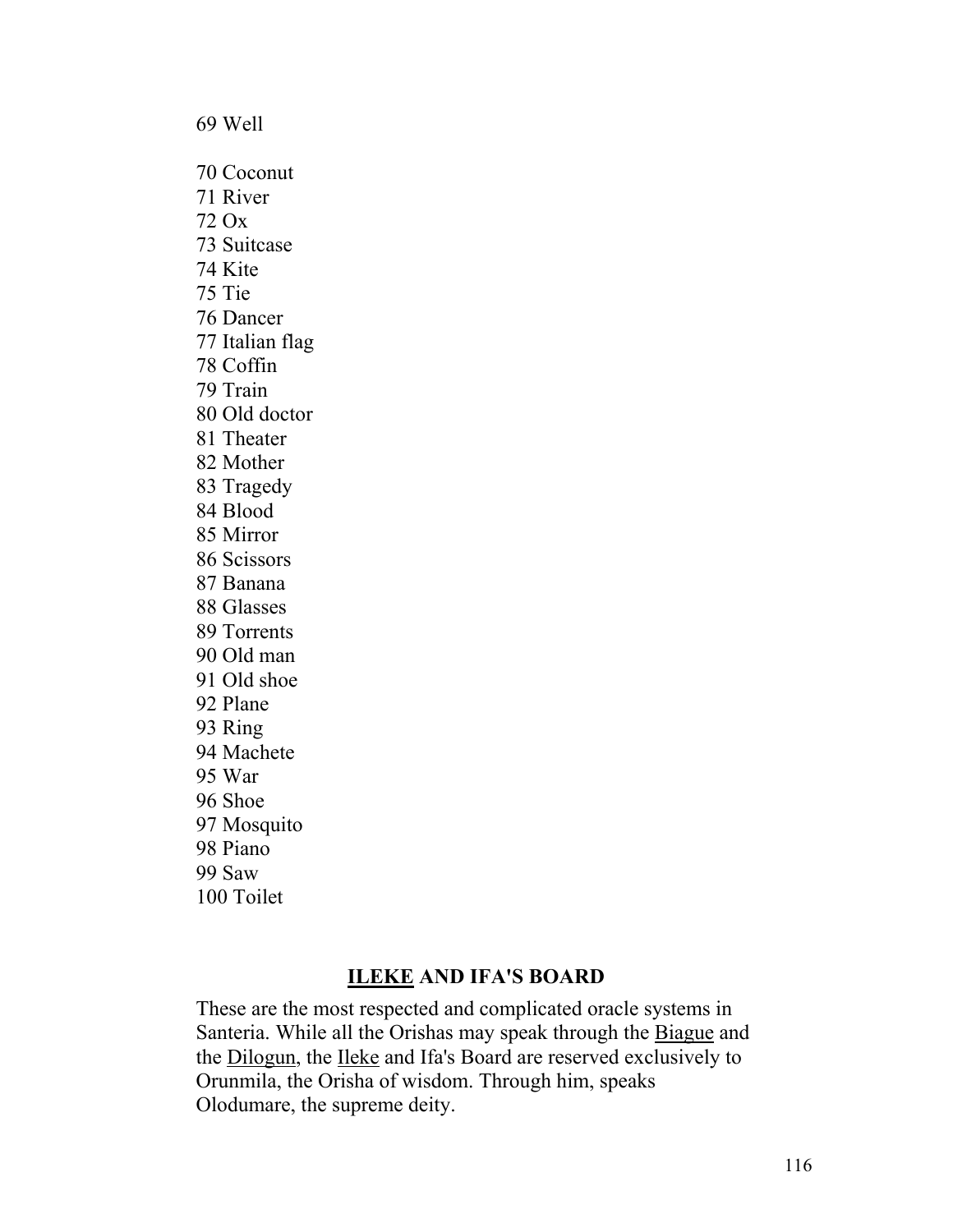Only Babalawos with their long years of experience and study under other Babalawos, who initiate them into the oracles' secrets are able to use and interpret the mysteries of the Ileke and Ifa's Board.

The Ileke is made up of twelve collars. They are the same collars granted during the initiation ceremonies. Every morning, after saluting Olodumare, the Babalawo throws the collars to learn which influences will rule the day and what combinations of collars he should wear to make the most of the positive influences available and to ward off any impending evil.

Ifa's Board is made from a round or rectangular piece of wood known as the Opon Ifá. The images of the Orishas that control the quarters of the world are carved on each quadrant or corner of the board.

To use the board as an oracle, the Babalawo uses 16 palmetto nuts or 16 cowries. He tosses the nuts or shells onto the board and interprets the pattern of their relative positions away from the corners and edges of the board as well as the individual position of each nut or shell. The possible combinations of Ifa's board reach 4,096 Ordun. The encyclopedic scope of the interrelationships between Ordun and their Apatakis is beyond the scope of this volume.

# **Chapter Twelve**

# **TALISMANS, SPELLS AND IMPLORATIONS (Ebo)**

All rites are preceded by Ebos. The word Ebo includes all types of sacrifices and offerings of food, drink and property. It also means a petition, an imploration, a supplication. The idea of purification is implicit in Ebo and includes the cleanliness, both physical and spiritual of the person making Ebo.

The Ebo repertory is endless. They range from the simplest, a small love gift of fruit or drink to an Orisha; to the most expensive and difficult to employ, demanding the death by fire of bulls and horses. The Orishas need food and blood. Blood increases their energies and maintains them potent, efficient and satisfied with their worshippers. In turn, the Orishas render renewed strength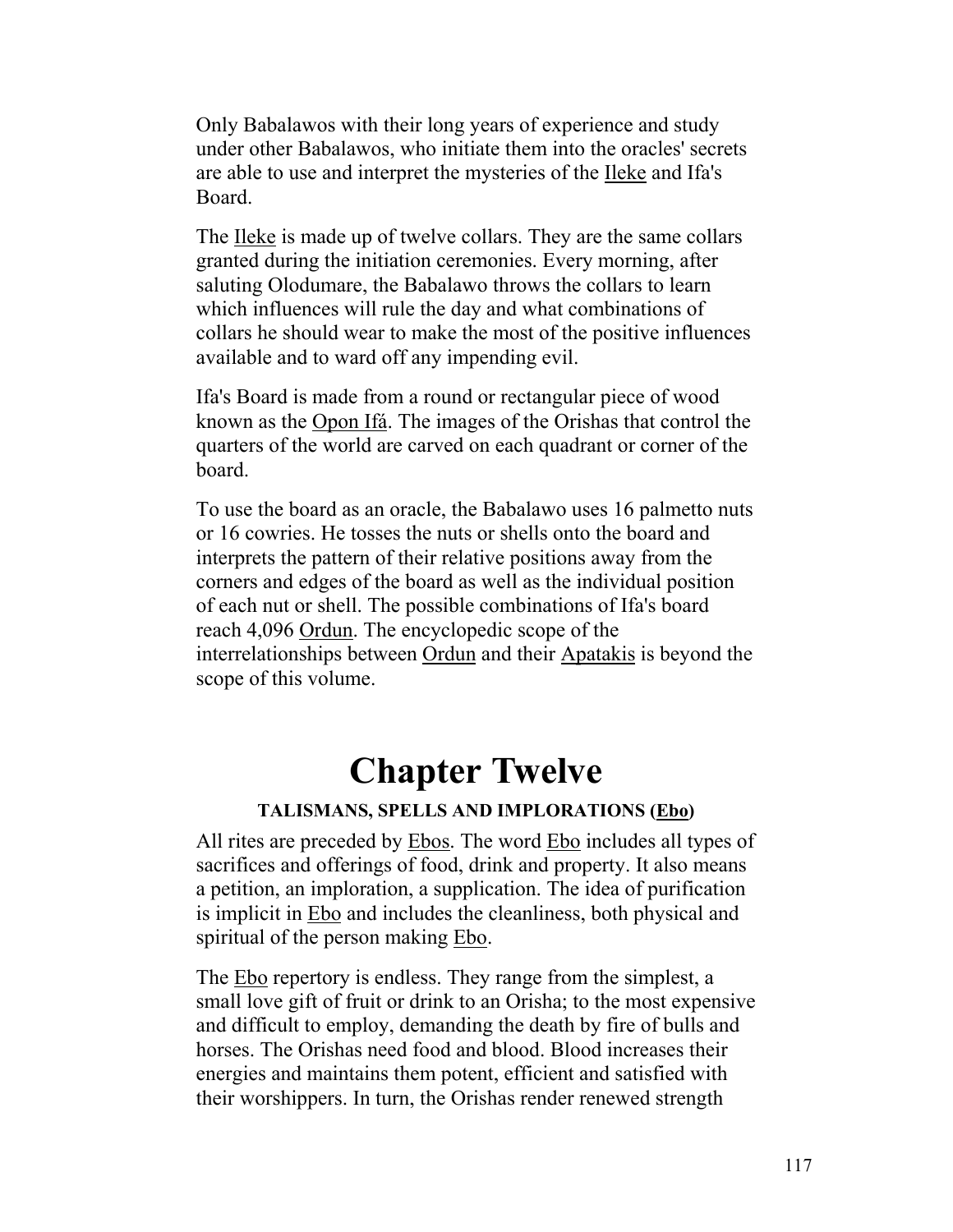and vitality to the person making, and to those participating in, a blood sacrifice.

Ebos are needed when being initiated into Santeria and receiving the collars. They shield from danger, illness, and death. There are Ebos to obtain your heart's desire, to better your life, to succeed in any undertaking. They are also employed to protect from witchcraft, to appease an Orisha's anger, to woo an Orisha's favors and to distance yourself from the influence of the dead. They woo lovers and they also kill. All needs are met through Ebos.

# **EBOS FOR THE HEAD (ELEDA)**

# **To refresh the Head (Eleda):**

Ingredients:BR> Coconut water River water or rain water Raw milk Rice water Corojo butter White juicy fruits such as: pineapples, pears, and sweet soursop.

Mix all the ingredients together and wash your head as often as you like. This is specially recommended for mild depression and anxiety and to get rid of the "blahs".

# **To feed the Head (Eleda):**

Ingredients: Coconut Powdered egg shell Cocoa butter Smoked fish and jutia for Elegua Slugs and black eyed peas tamales for Obatala. Two new white plates Two candles **Cotton** A large white handkerchief

Feed Elegua and Obatala. Make a paste from the rest of the ingredients. Light the two candles and place one on the center of each plate.

The person whose Eleda is being fed should be sitting with his or her shoes off and holding on to his or her knees. The paste is placed on the plates around the burning candles. The Santero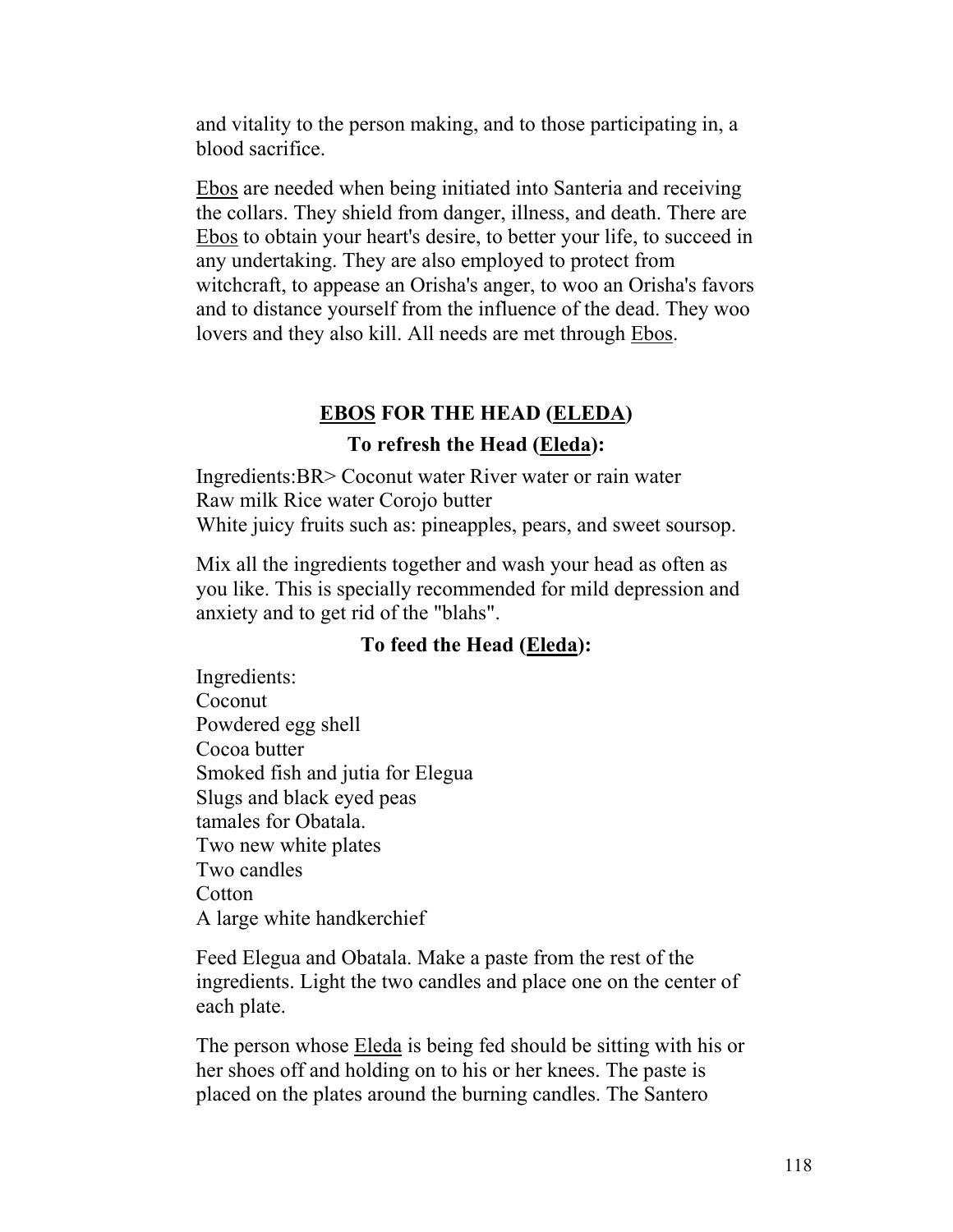holds a plate in each hand and presents the offerings to the petitioner's forehead, shoulders, chest, the palms of the hands, the knees and the feet while chanting:

"awe bo awe to awe omo ori yuba ba wa osiweo owe to mo re." The paste is then applied to the petitioner's head. While still wet, the cotton is applied, the head is covered by the handkerchief and the paste is allowed to dry.

#### **To strengthen the Head (Eleda):**

Ingredients: Four pairs of white doves Powdered egg shell Two coconuts Cocoa butter Smoked fish Corn Pepper One pound of cotton Two yards of white cloth

Have the petitioner sit as in feeding the Eleda. Tear of the dove's heads and allow the blood to drip onto the petitioner's head. Mix the coconut meat, cocoa butter, fish, corn and pepper into a paste. Invoke the Orishas.

Cover the petitioner's head with the paste and the cotton. Wrap in the white cloth.

The doves are cooked in a new pot and only the petitioner may eat them. During three days, the petitioner will wear the mixture and turban. He or she is to avoid the sun, not go out, not to speak to anyone, become angry or sleep on a bed.

#### **To save a person at the point of death:**

Ingredients:

A white female calf A large white container Two pounds of cotton

Sacrifice the calf to Obatala. Cut off its head and place it for 24 hours next to the dying person's head. Pray and petition Obatala during the 24 hours.

The following day, feed the dying person's Eleda and follow the same procedure on the severed calf's head. After the Eleda is fed,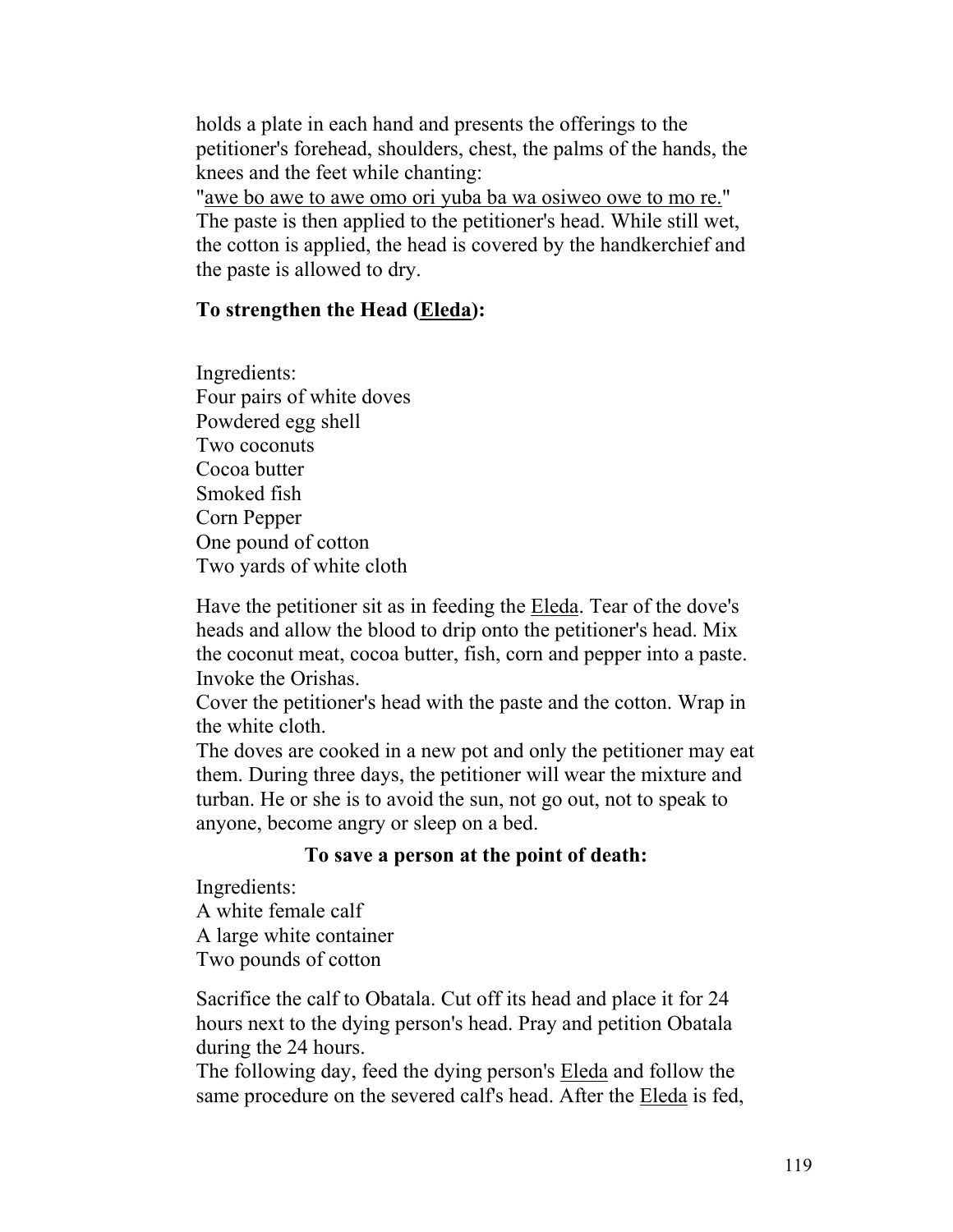wrap the calf's head in cotton and place it inside the white vessel. Bury the vessel, with the head in it, in a cemetery.

#### **To think clearly:**

Ingredients: Cotton Powdered egg shell Cocoa butter Grated coconut Grated yam Coconut water A white cloth

If you feel that you are not thinking with your accustomed clarity, make a paste with the yam and the grated coconut. Mix in the rest of the ingredients and soak up the result with the cotton. Wrap the soggy cotton up in the white cloth.

Lay down and put the package on your forehead. Close your eyes for an hour. Keep the mixture moist by sprinkling it with coconut water.

# **To see your Orisha or Eleda:**

Prop up a mirror on the floor of a very quiet and dark room. Light a candle next to it. Sit on the floor two to three feet away from the mirror. Look into the mirror for three hours and you will see your Orisha, your Eleda and your past lives.

# **EBOS FOR PETITIONING THE ORISHAS**

#### **To petition Yemaya:**

Ingredients: Water Indigo dye A candle

Fill a small tub with water. Tint the water with indigo until it is a deep blue. Place a candle on a small dish and float the dish on the water. Petition Yemaya as you light the candle. The candle should burn for seven or fourteen days.

### **To petition the Orishas:**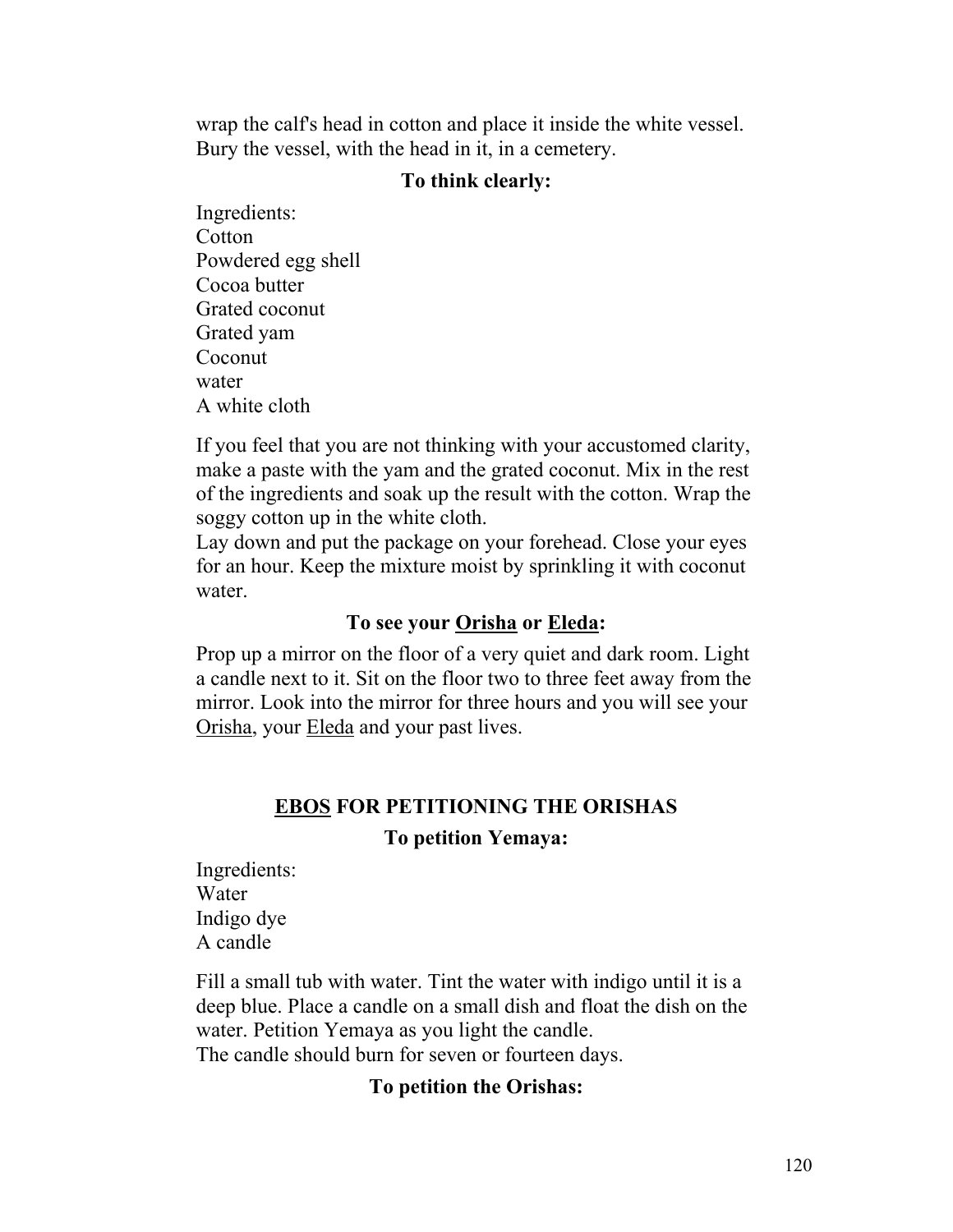Ingredients: Almond oil Corojo oil Iron filings Coconut Wine Orange water Peppercorns Cocoa butter **Mercury** Red ocher

Fill a tin can with the oils and seven drops of wine and orange water, seven peppercorns, seven small bits of coconut and a pinch of each of the solid ingredients. Place a wick in the mixture. Go to the seashore and petition Yemaya and all the Orishas to come to your aid as you light the lamp. Next to the lamp, place a glass of water with cocoa butter and mercury.

#### **To petition Yemaya:**

Ingredients: Indigo dye Corojo butter Corn meal Fish Salt A cotton wick. A blue cloth

Fill a deep plate with liquefied corojo butter. Stir in the indigo until it is a deep blue. Add small amounts of corn meal, fish and salt. Insert the wick and allow the corojo butter to solidify. Petition Yemaya as you light the wick. Allow the lamp to burn until all the corojo butter is consumed. Wrap the remains in a blue cloth and dispose of the bundle at sea.

#### **To petition Oshun:**

Ingredients: A large gourd Five eggs Honey Oil A sugar plum Cotton wicks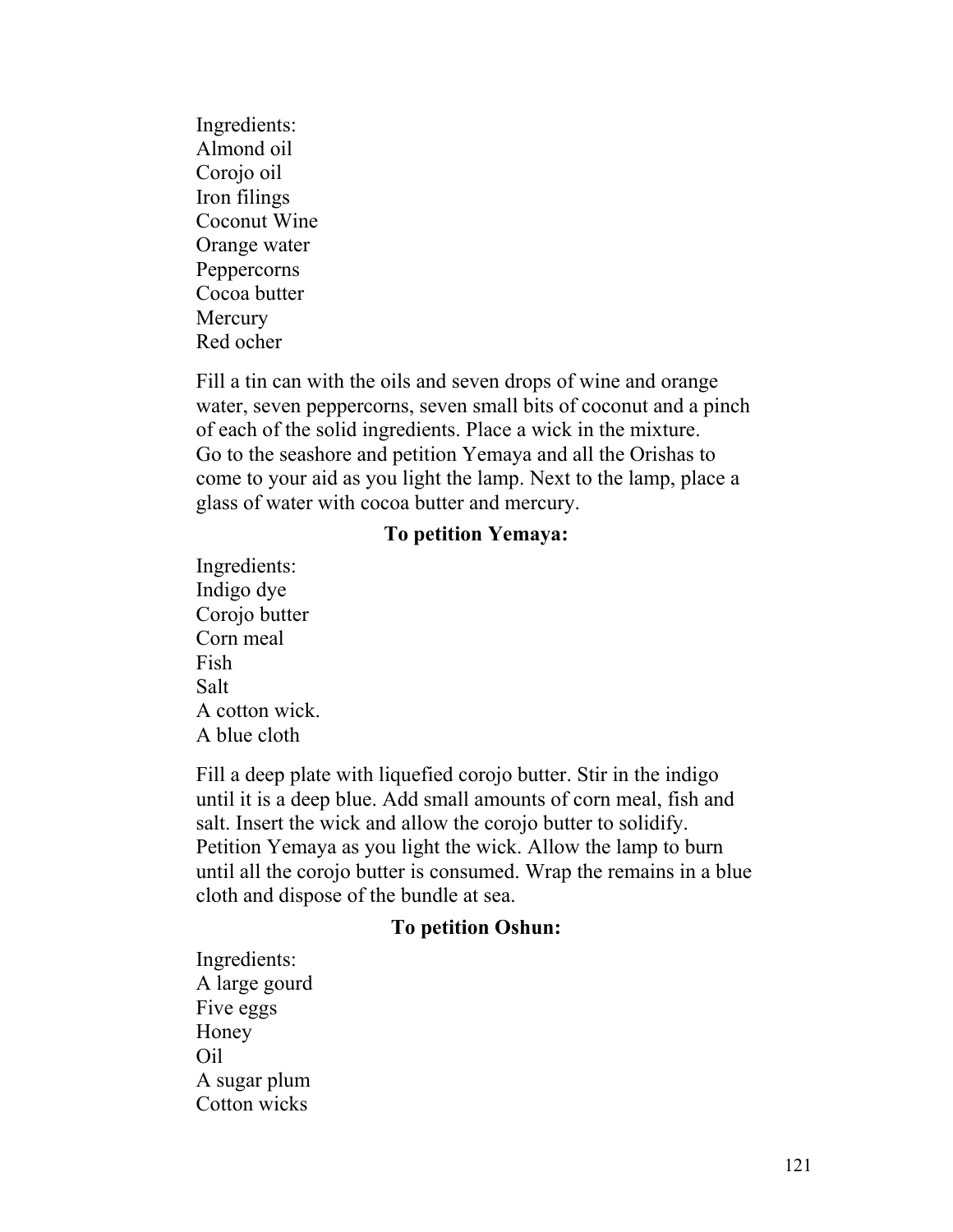Make small holes in the five eggs and place them inside the gourd. Fill the eggs with oil, a drop of honey and a piece of sugar plum. Place a wick in each egg.

Light the wicks as you petition Oshun. The egg lamps should burn for five days. At the end of the fifth day, take the gourd and the burnt out eggs and dispose of them in a river.

#### **EBOS TO REMOVE CURSES AND EVIL INFLUENCES**

#### **To remove cursed eggs:**

Ingredients: Alcohol Dry red wine Camphor squares Black pepper

When someone has cursed you by throwing or placing cursed eggs around your property, don't touch them. Sprinkle them with alcohol, dry red wine and camphor squares. Set the mixture on fire and, while it burns, sprinkle it with black pepper and ask that the evil that is wished upon you returns to the person that sent it.

#### **To remove an enemy's influence:**

Ingredients: Six red apples A red cloth Banana leaves A red rooster Six red lianas

Go to the foot of a palm or a kapok tree. Take off all your clothes. Wipe yourself all over your body with the red cloth. Spread it out on the ground.

Proceed to rub yourself thoroughly with all the other ingredients and pile them on the cloth.

Finally, take the rooster and wipe yourself down with it. Tear off its head and let its blood drip upon the pile on the red cloth. Add the rooster's feathers to the pile and make a bundle.

Bury the bundle at the base of the tree. Don't go back to that place for a long time.

#### **To remove the tendency to be accident prone:**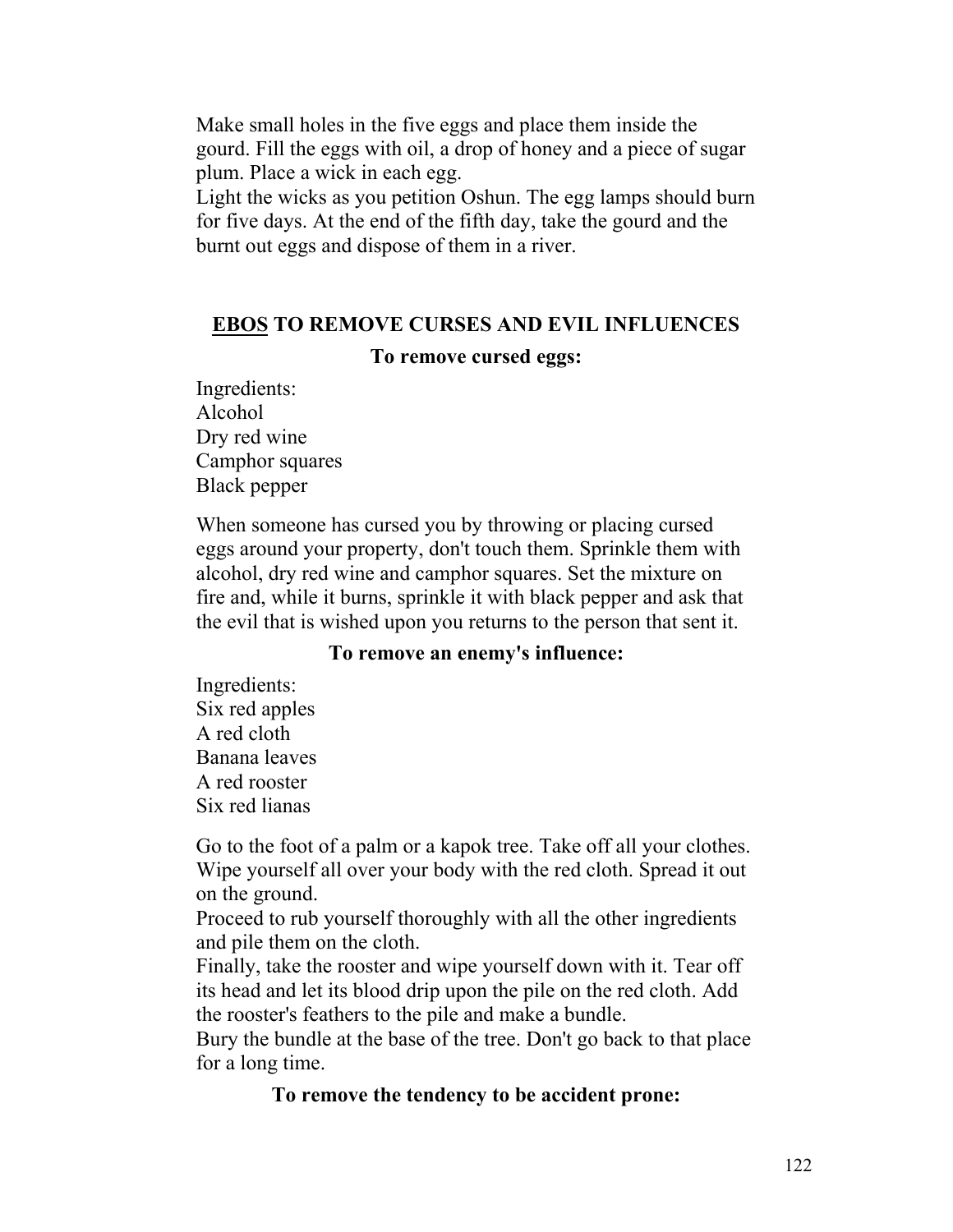Ingredients: A piece of black cloth White chalk Eight black roosters Rose apple roots A shark's tooth A mule's tooth Owl feathers Seven candles A large iron pot

Draw a cross with chalk on each corner of the black cloth. Line the inside of the iron pot with the black cloth.

Place the seven candles inside the pot and light them. Throw in the seven black rooster legs, the rose apple roots, and the rest of the ingredients. Make sure that there are enough owl feathers for a good fire.

As all the ingredients burn inside the pot, ask to be relieved of your curse.

When the fire burns out, take the pot full of ashes to a cemetery before midnight and bury the pot with its contents.

# **To remove the influence of the evil eye from a child:**

Ingredients: Sweet basil Holy water A white handkerchief

If you suspect that a child is sick because of someone's evil eye, put the child to bed.

Pray over the child, asking for the intervention of your Orisha, Yemaya, St. Beltran, or your patron Catholic Saint. Moisten a sprig of sweet basil in the holy water and make crosses on the child's head, chest, stomach, legs and hands.

When you are finished, wrap the sweet basil in the white handkerchief and dispose of it far from the house.

### **To remove a neighbor's evil eye:**

Tie a red ribbon around a large bunch of bananas. Hang them from the roof of your house until rotten. They will absorb all your neighbor's envy.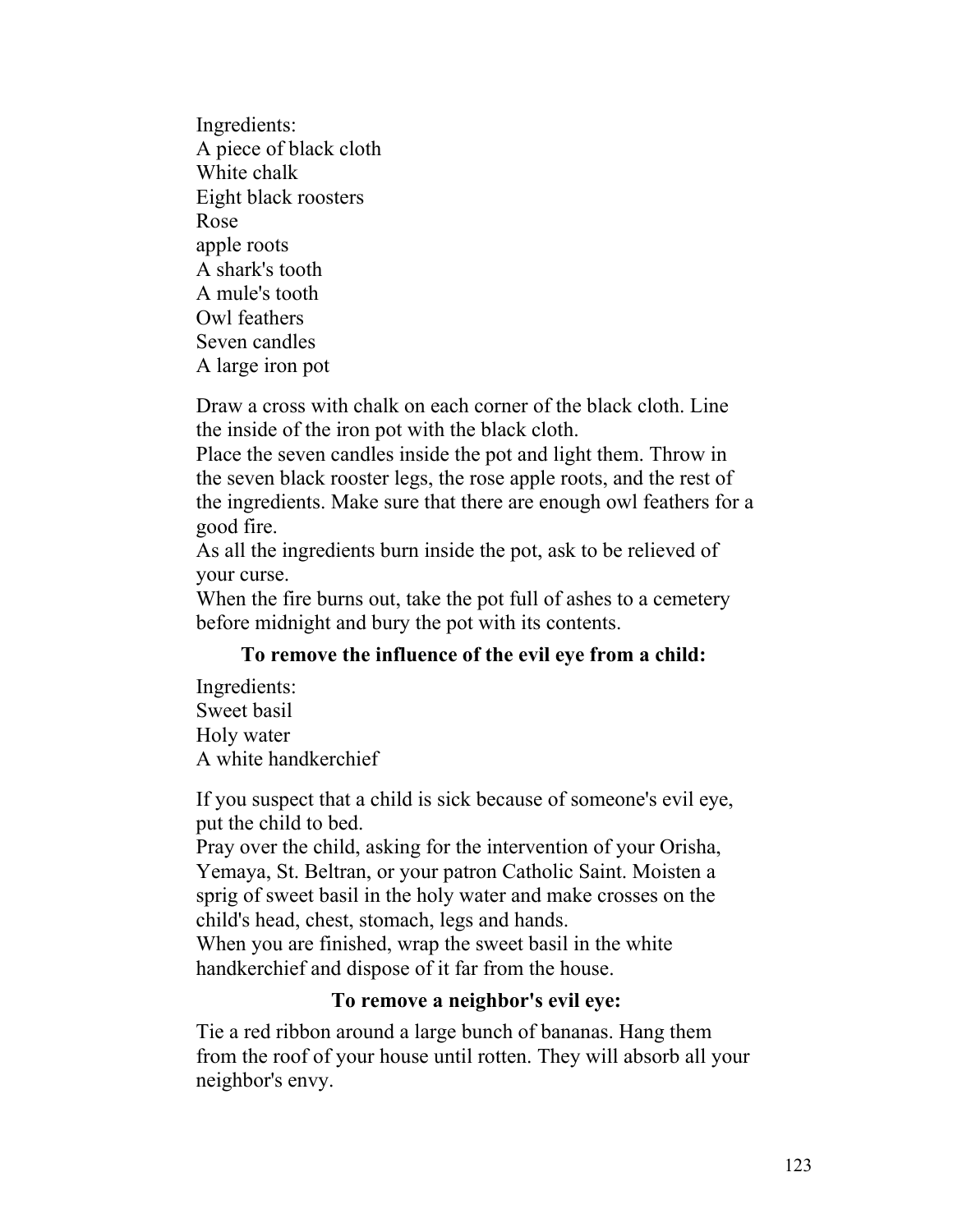### **To facilitate a trip:**

If there are obstacles in the way of a business or pleasure trip, sacrifice a chick to Elegua.

Take a few of the feathers and go to a railroad line. Rub the feathers over your hands and feet and leave them there along with 21 pieces of hard candy.

# **To better your life:**

Ingredients: A piece of flank steak A red cloth A piece of white cloth Red ribbon Corojo butter Powdered egg shell Dried corn Six pieces of coconut Six cowrie shells Six silver coins A red rooster

Place the steak on the red cloth. Smear it with corojo butter and powdered egg shell.

Rub the steak thoroughly all over your naked body. When done, place it on the red cloth again.

Dress in red and white. To the steak, add the corn, coconut, shells and the coins. Place the red cloth and all that is on it on the piece of white cloth. Make a secure bundle and tie it with the ribbon.

Take the bundle to the base of a kapok tree and offer it to Chango. Before putting the package down, circle the tree six times while touching it with your right hand and praying to Chango for a better life. After the sixth turn, leave the package at the foot of the tree.

Wait six days and return to the tree. Sacrifice a red rooster and leave it where you left the package. Do not touch the tree. Never do another ceremony of any kind at that tree. Don't return for a long time.

**To find out who is cursing you:**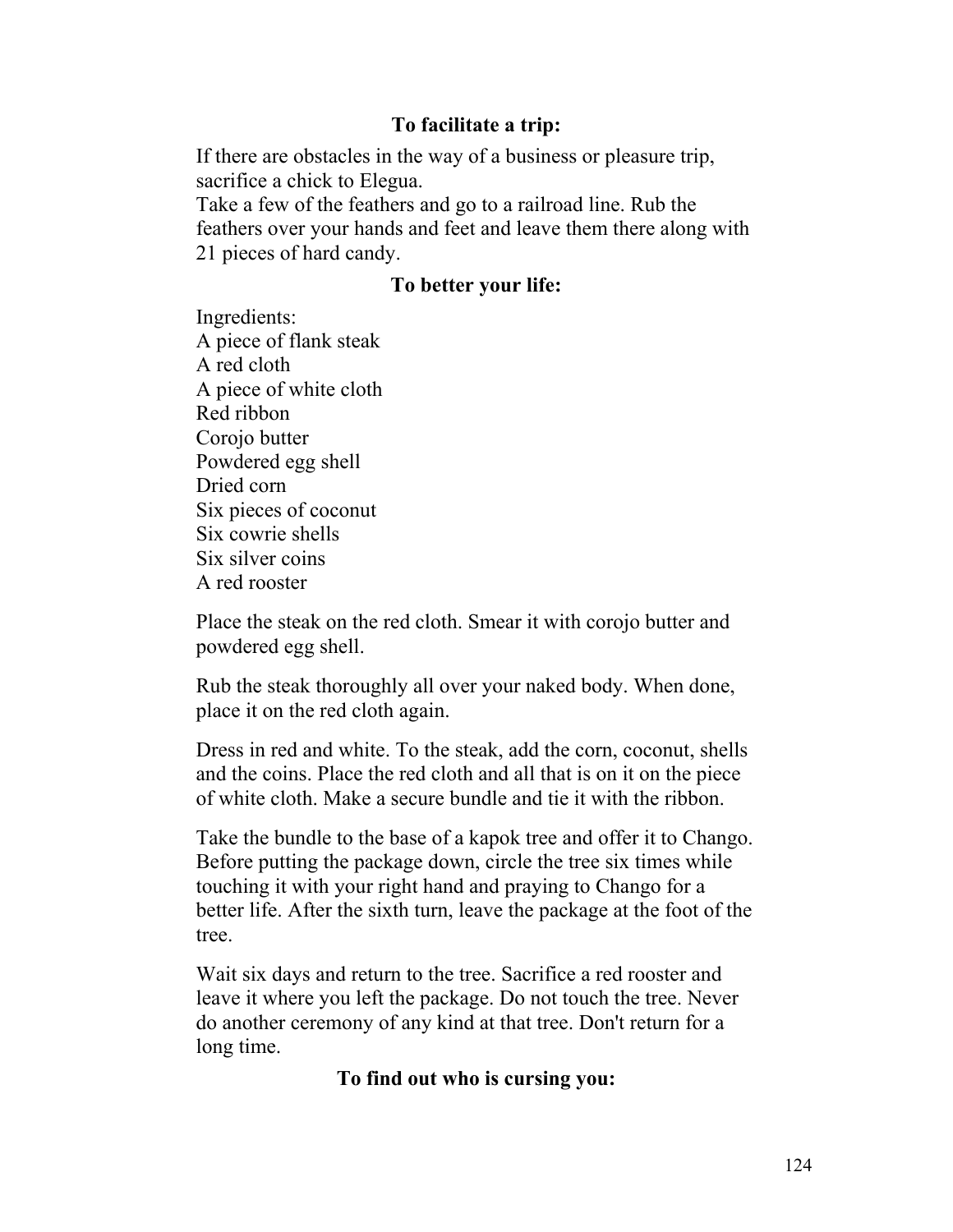Ingredients: A white candle A clear wine glass Water Coconut oil Corojo butter

Go into a very quiet room. Place the wine glass on the floor and fill it with water, a couple of drops of coconut oil and a tiny bit of corojo butter. Place the candle next to the glass and light it. Shut out all other sources of light. Sit on the floor two or three feet away from the glass and invoke your Orisha, if you have one. Look at the glass. Breathe evenly. It's alright to fall asleep, since the answer may come in a dream. The face of the person wishing you evil will appear in the glass.

The process takes patience and perseverance, since you might see unrelated scenes in the glass for quite a while.

#### **To ward off evil:**

Ingredients: Cooking oil Five eggs Cinnamon A deep white dish

Fill the dish with cooking oil. Float the five eggs on the oil. Sprinkle them liberally with cinnamon. Insert a cotton wick in the oil and burn the lamp for five days.

### **To ward off the evil eye:**

Ingredients: A small gourd Mazorquilla Taro Bamboo

Grind the ingredients to powder. Mix equal quantities of each powder and sift.

Blow the powder into the eyes of the person giving you the evil eye.

### **To purify yourself:**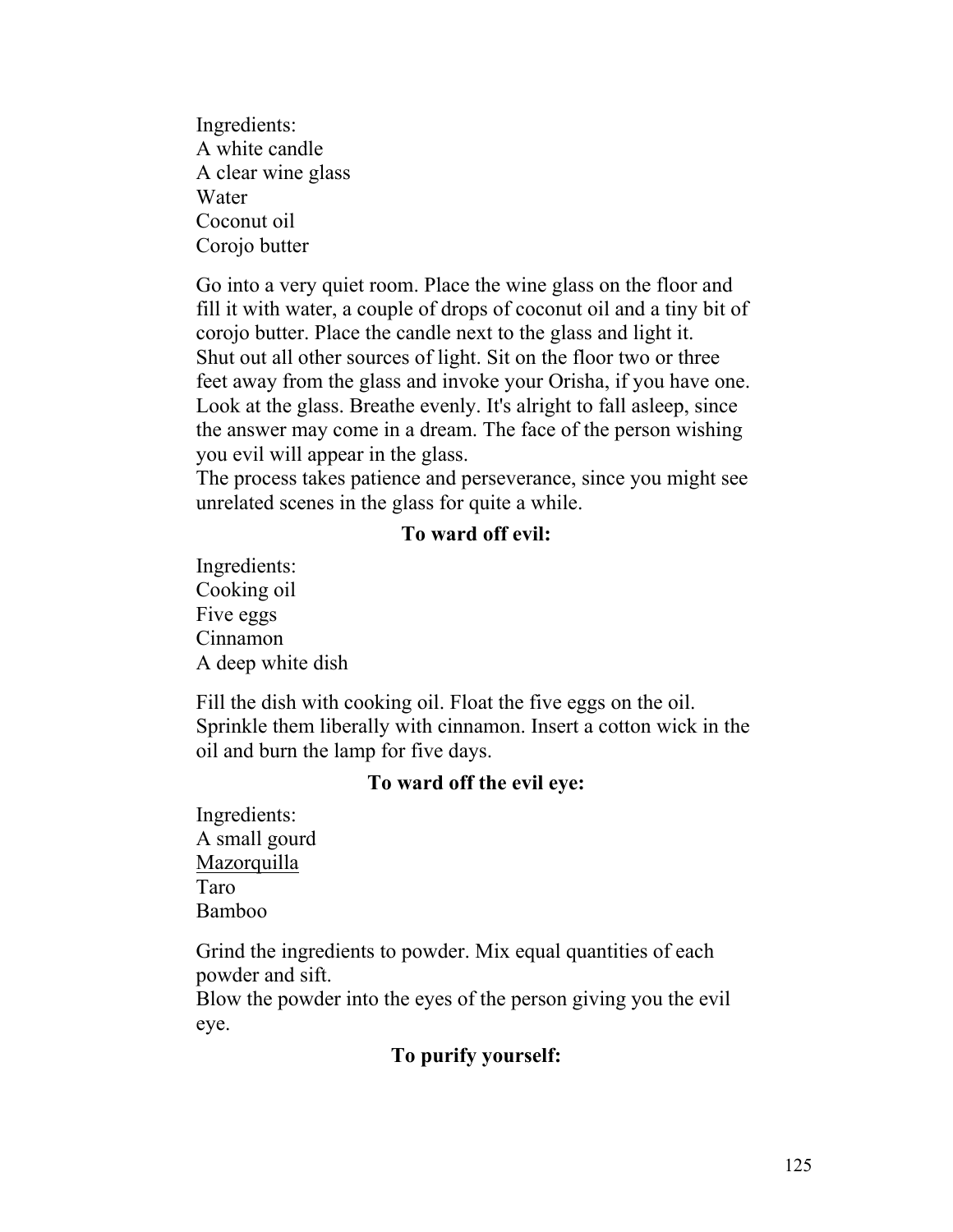Ingredients: **Sunflowers** Yellow roses White roses Red roses Pompeii cologne Violet water Mint oil Coconut oil Chamomile Holy water Rose water Mint leaves

Put five sunflowers in a large container. Add five of each of the roses, a small bottle of cologne, a small bottle of violet water, five drops of mint oil and five drops of coconut oil. Add a small bottle of rose water, five handfuls of chamomile, five handfuls of mint leaves and five drops of holy water. Pour in about five gallons of water. Let the mixture steep of 24 hours.

Bathe with the mixture before going to bed. Don't dry it off.

### **To purify yourself:**

Ingredients:

Peppergrass Vervain Rosemary Violets Marigolds Pumpkin seeds Guinea pepper

Five river stones Five peacock feathers Five cinnamon sticks

Fill the tub with boiling water. Add five blossoms of all the flowers and five pumpkin seeds. Sprinkle in the pepper. Add the rest of the ingredients and stir until cool enough to submerge yourself.

### **To purify yourself:**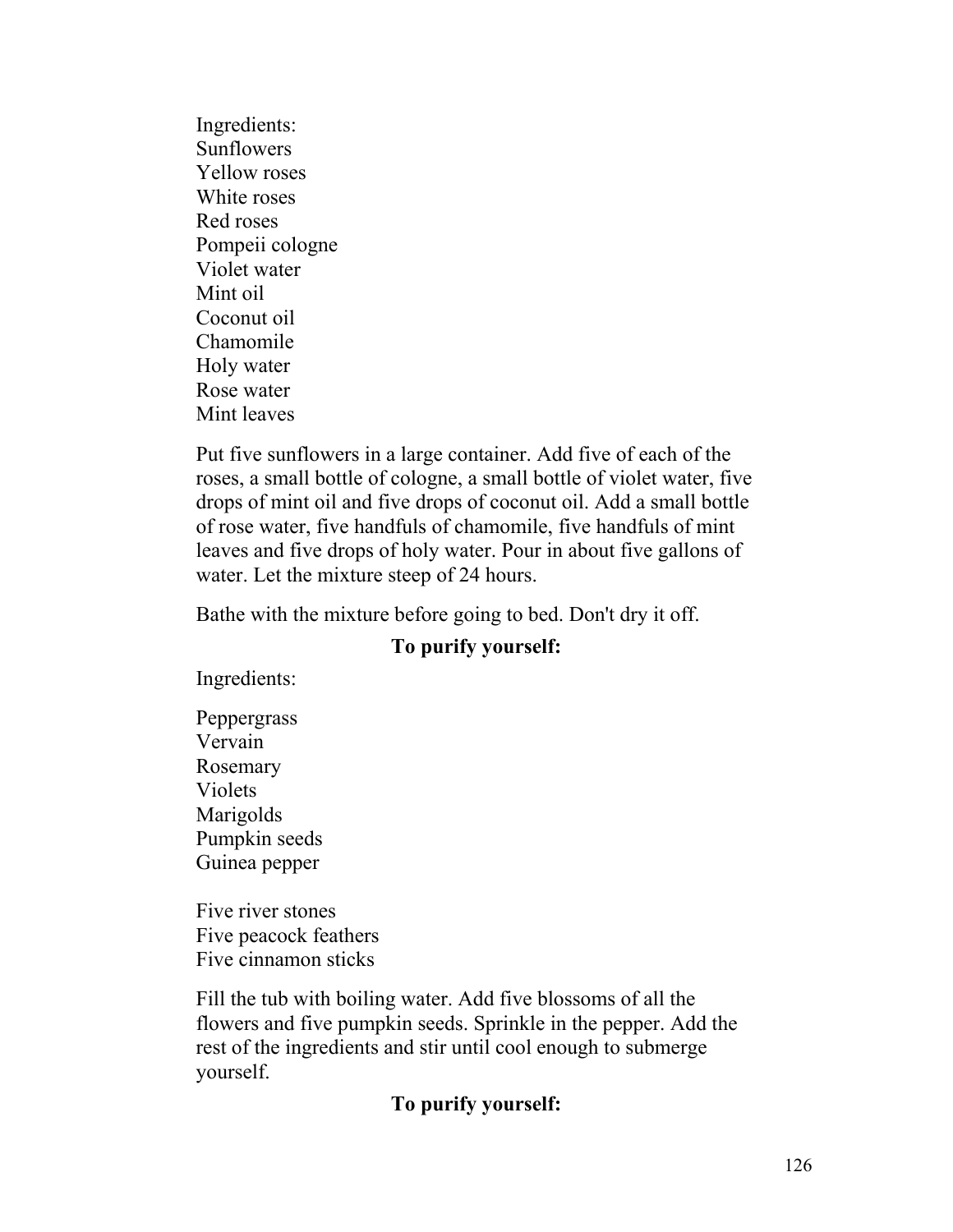Ingredients: Sea water Watermelon seeds Florida grass Anamu, (petiveria alliacea) garlic herb native to Cuba Purple basil Mugwort Witch Hazel Marioram Seven gallon bottles Seven candles

Take all the ingredients to the sea shore. Fill the seven bottles half way with sea water. Add seven watermelon seeds to each bottle along with seven sprigs of each of the herbs. Submerge the bottles in the sea for seven hours.

Start bathing with the contents of the first bottle on a Saturday. Use a bottle a day until all the bottles are used up. On the seventh day, light seven candles to Yemaya.

# **EBOS TO CURSE**

### **To curse a person:**

Ingredients:

A candle from a funeral Coal dust Salt

70 pins

Buy the coal dust and salt at three different stores. Mix equal quantities in a plate.

Set up the candle so that it burns upside down on the plate, on top of the mixture.

At midnight, strip yourself nude and light the candle. As it burns, let out all the hatred you feel towards the person you want to curse. Stick the pins in the candle as if it were the flesh of your enemy. With each pin, shout out that you wish the death and destruction of the hated person.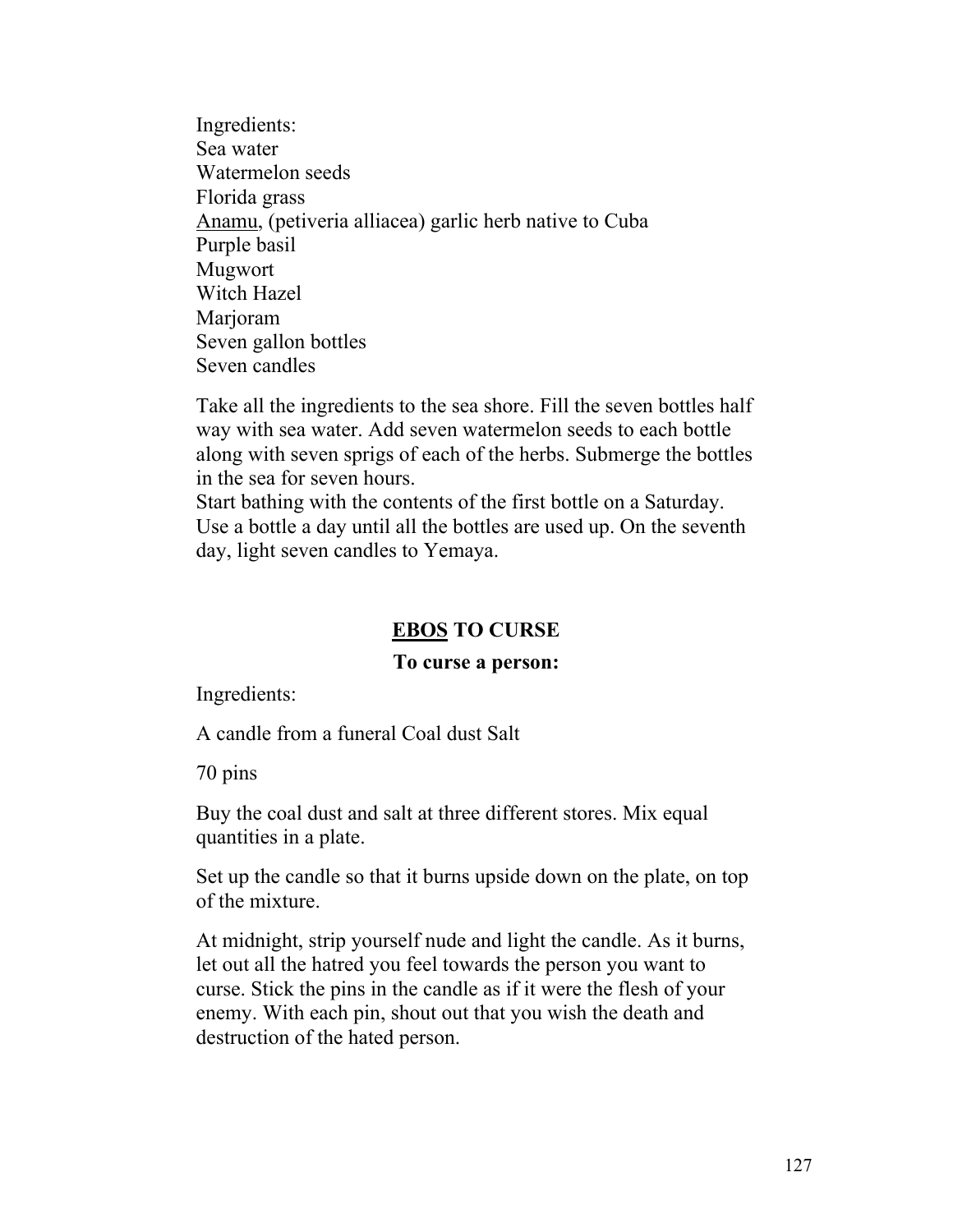After the candle has burnt down, leave the plate at your enemy's doorstep.

#### **To curse a person's material possessions:**

Ingredients:

Corn silk Brown paper Sand

Two twigs A funeral candle

Obtain a candle used in a funeral that is nine days old or, keep one for nine days.

Build a castle to the best of your ability using the corn silk and the paper. Strengthen the castle by pouring sand at each of the corners. Use the twigs as little flag staffs.

At midnight, take the play castle to a trash pile. Take off all your clothes and light the candle, invoking the soul of the individual in whose funeral it was used. Set the castle on fire. Tell the dead soul that your enemy's goods should burn as the castle is burning. Continue demanding destruction and loss for your enemy until the castle is completely burnt. Leave the candle burning.

# **To curse a person:**

Ingredients:

A used pot Cow fat Dirt from nine graves Dirt from a cemetery entrance Dirt from two corners of a cemetery Mud from a tomb Cat excrement A dried quail's head A dried bat's head Iron filings Cowhage Charcoal Guinea pepper Chinese pepper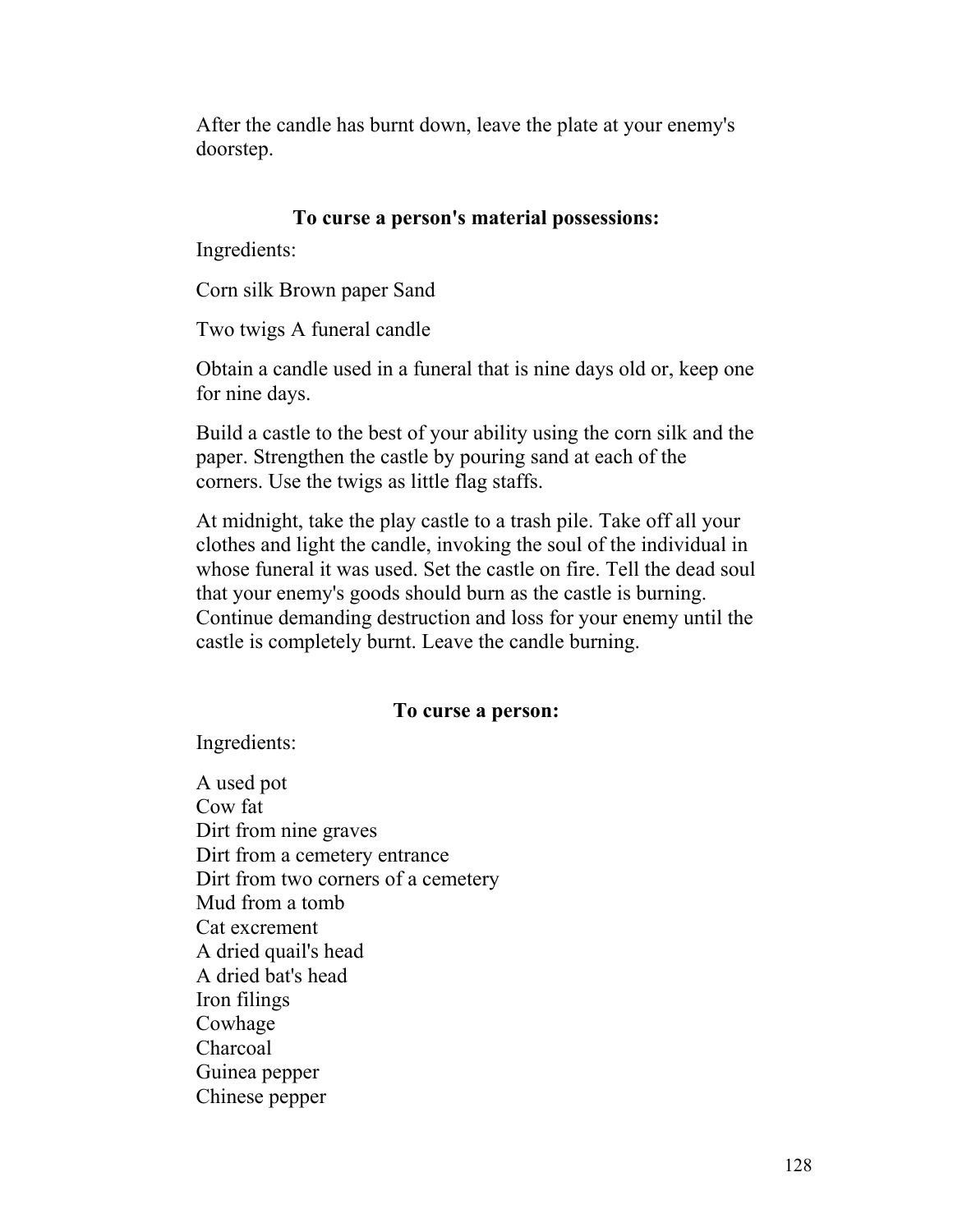Indian pepper Rock salt Garlic A shark's tooth A dog's tooth A cat's tooth A beehive Peonies A hermit crab A land crab Dried okra Nine cotton wicks

Fill the pot with cow fat. Put the pot on a fire and melt the fat. Stir in nine pinches of each of the cemetery dirts and mud. Add the dried heads, nine pinches of the excrement, the filings, the cowhage, peppers, nine pieces of salt, nine cloves of garlic, nine pinches of charcoal and the teeth.

Slowly add the pieces of the beehive so that the wax has a chance to melt and mix with the fat. Add nine peonies, the two crabs and nine pieces of the dried okra.

Insert the wicks.

Go to the cemetery at midnight and take off your clothes. Light the lamp and ask the souls of all the dead to torment and injure your enemy in every way possible. Leave the lamp burning in the cemetery.

#### **To kill an enemy:**

Ingredients: Nine clay pots Dirt from nine tombs Nine coins Ashes Guinea pepper Chinese pepper Black pepper Aguardiente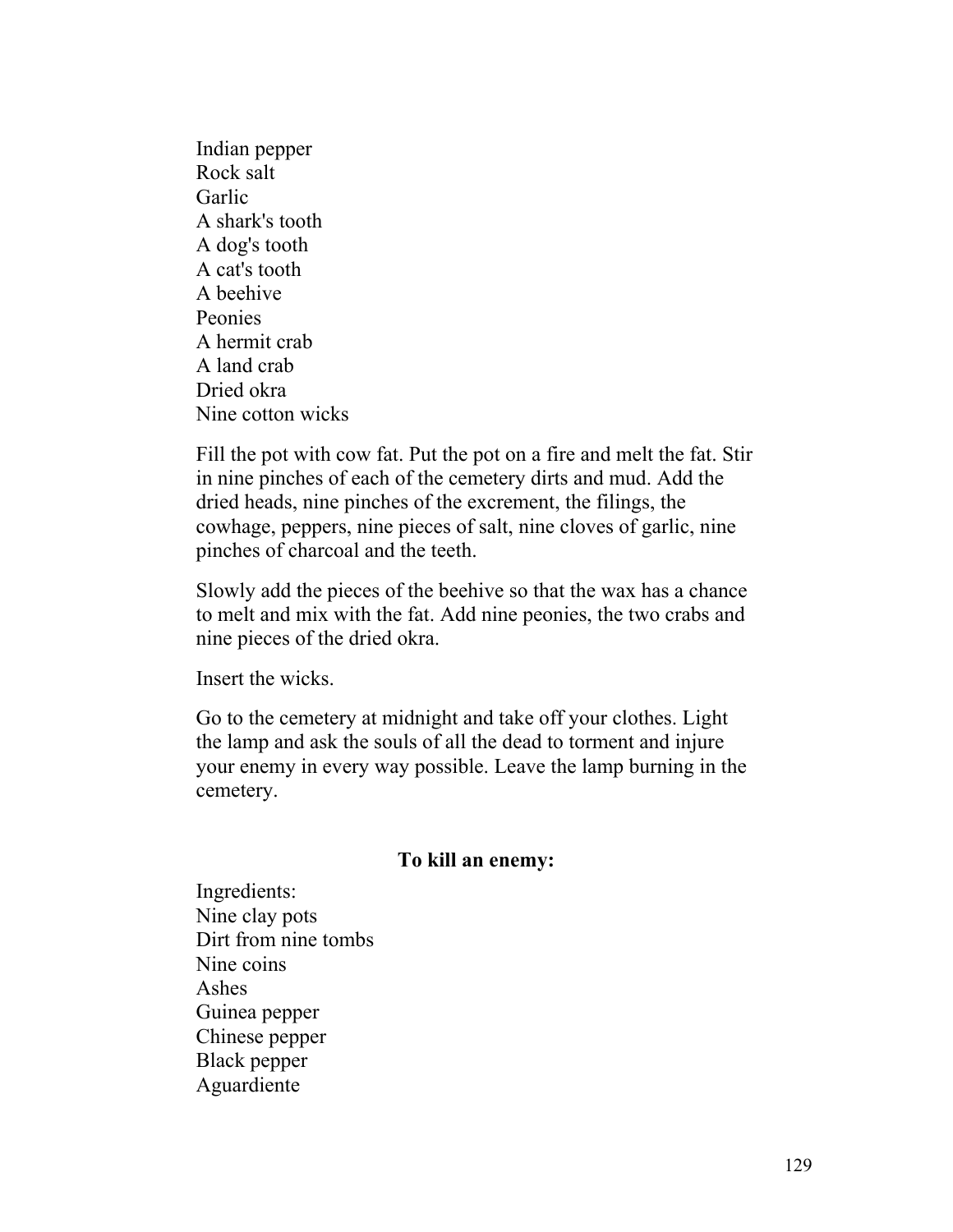Cooking oil Nine wicks

Write the name of your victim on the bottom of each pot. Fill each of the pots with a handful of dirt from one of the tombs. Leave a coin at each tomb as payment for the dirt. Mix ashes in with the dirt. Add the pepper.

Pour in nine spoon fulls of aguardiente in each pot. Fill with cooking oil and insert a wick in each pot.

Go to the cemetery at midnight. Light the nine lamps and invoke the help of the souls of the dead to kill you enemy.

#### **To curse a enemy:**

Ingredients:

Linseed oil Almond oil Cooking oil Balsam Ashes Three peppercorns

Write the name of your enemy on a piece of paper. Place the paper at the bottom of a clay pot. Cover the paper with nine pinches of ashes, the peppercorns and the balsam. Pour in equal parts of the oils and insert nine wicks.

At midnight, petition Oya to destroy your enemy as you light the lamp. Do this nine nights in a row.

### **To cause a tragedy:**

Ingredients: Nine peppercorns Nine pieces of rock salt Dirt from a cemetery Sulphur Red ocher Cat hairs Nine roots of boneset A scorpion Cooking oil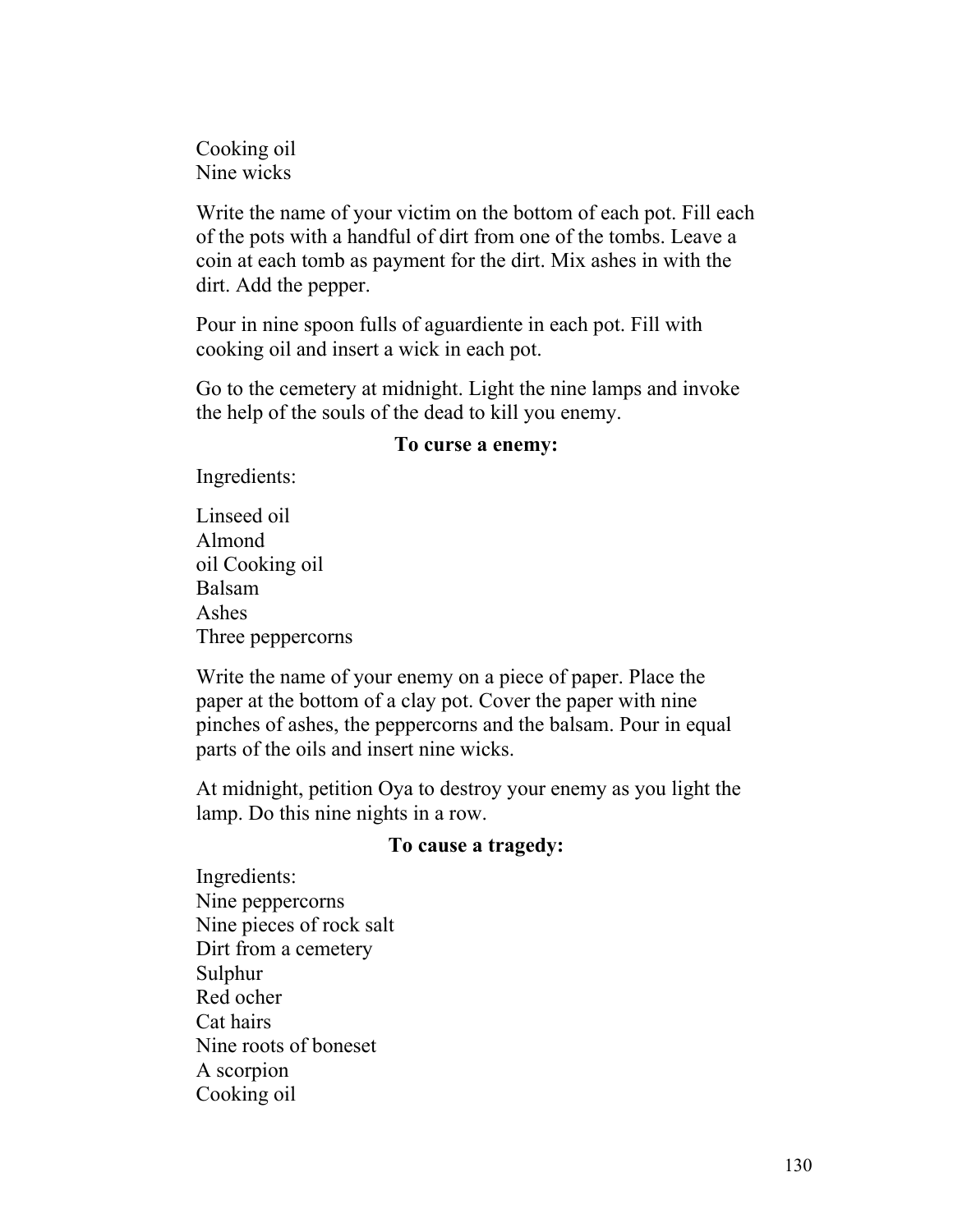Write your enemy's name nine times on a piece of paper. Wrap the boneset roots with the paper by winding it with cat hairs and your enemy's hairs. Place the roll at the bottom of a clay pot. Cover the paper with the peppercorns, the salt, and nine pinches of the cemetery dirt. Add nine pinches of sulphur and of the red ocher.

Fill a frying pan with cooking oil. Fry a scorpion in the oil until it is completely dissolved. Pour the oil into the clay pot. Insert a wick.

Take the lamp to a cemetery and place it where no one will bother it. Light it and let it burn for nine days.

On the ninth day, go retrieve the lamp. Go to your enemy's house and smash the clay pot on his front door.

#### **To curse your enemy:**

Ingredients:

A funeral candle A knife

At midnight, light the candle and call your enemy's name. As you pronounce his name, make small cuts and stabs on the candle. Repeat the procedure for three consecutive days.

#### **To curse your enemy:**

Ingredients: Four roosters Sulphur Chinese pepper Black pepper **Mercury** Coconut Dust from your enemy's footprint Linseed oil Cemetery dust Buzzard feathers Gunpowder Sesame seeds Star apple leaves Dried red snapper A kapok tree root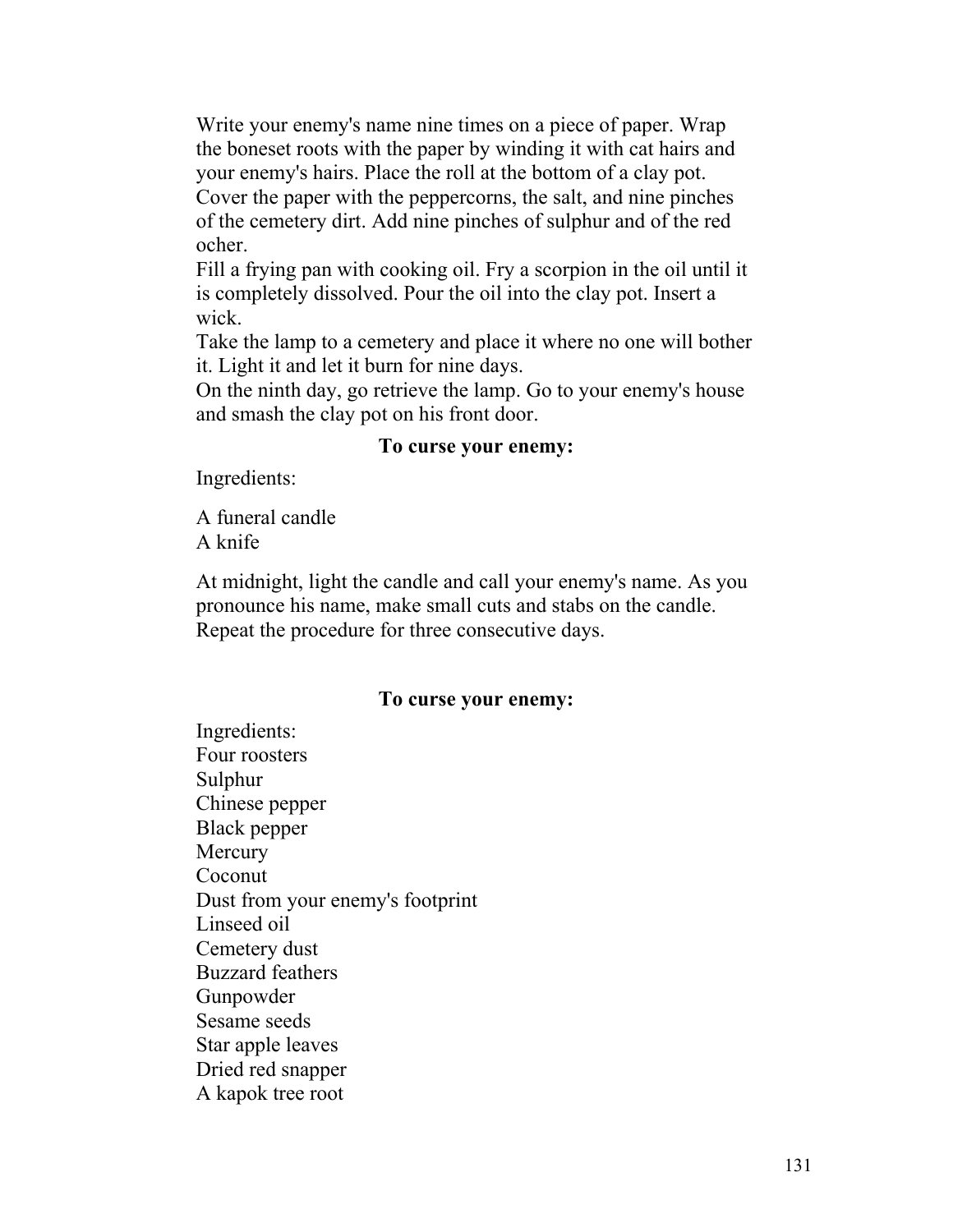Cut off the roosters' heads and dry them in the sun. When dry, place them in a clay pot. Add nine grains of each pepper, three drops of mercury, three pieces of coconut, nine pinches of both dusts. Add three buzzard feathers, nine pinches of gunpowder, nine sesame seeds, three star apple leaves, three pieces of the red snapper and three pieces of the kapok root. Add enough linseed oil to cover the mixture. Insert a wick.

Light the lamp at midnight, calling your enemy's name and cursing it. Leave the lamp burning for three days. Daily, at midnight, curse your enemy's name while standing in front of the lamp.

#### **To bring your enemy evil:**

Ingredients:

Seven pins A gourd

You must obtain a few drops of your enemy's urine. Wet the points of the pins in it. Stick the pins into a fresh gourd and bury it in a fire ant pile.

### **To bring your enemy evil:**

Ingredients: Dust from the tomb of an assassin's victim. India ink Vinegar Aguardiente Salt Red wine Guinea pepper Chinese pepper Three needles Nine pins Three garlic bulbs Snake fat Cooking oil

Write your enemy's name with India ink on a piece of paper. Pierce the paper with the nine pins and the three needles. Place it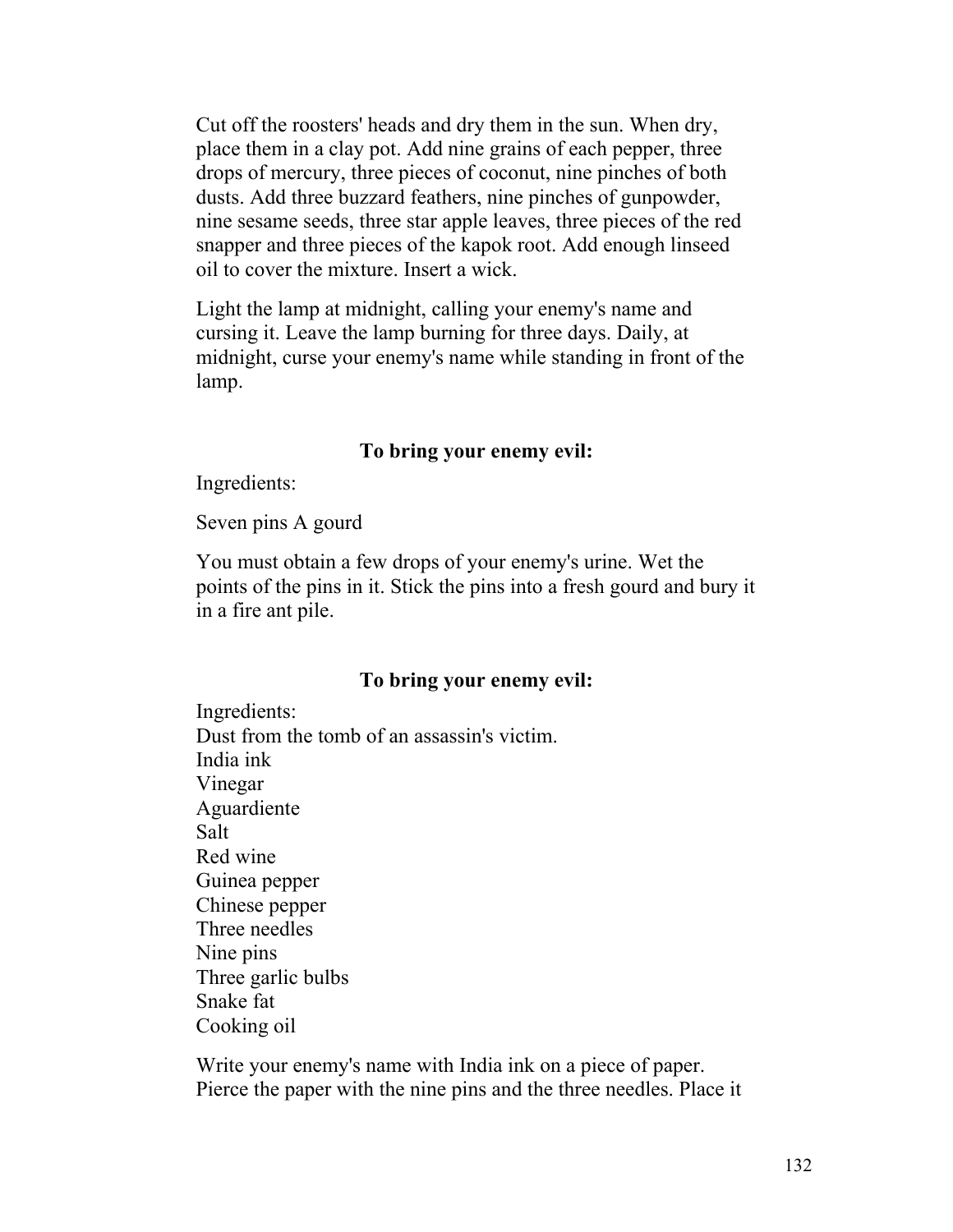at the bottom of a clay pot. Cover the paper with nine pinches of dust, salt and the peppers. Add nine drops of India ink and vinegar, nine spoonful of aguardiente, and the garlic bulbs. Cover the mixture with cooking oil. Insert a wick.

Call a curse on your enemy as you light the lamp. Let it burn for nine days.

#### **To curse your enemy's house:**

Ingredients: River water Sea water Cooking oil Seven turkey eggs Charcoal powder

Guinea pepper Fresh water

In a tub, mix equal quantities of the different waters and the oil. Add the whites from the turkey eggs, and seven pinches of the charcoal and the peppers. Stir everything thoroughly. Take care that none of the mixture is spilled in your house.

Fill seven bottles with the liquid and smash a bottle a day against your enemy's house for seven days in a row.

#### **To make a man impotent:**

Ingredients:

A scorpion Cooking oil Three lemons Salt water Aguardiente Basil root Fry the scorpion in the oil until it is dissolved. Pour the oil into a pot. Add the juice of the lemons, three cups of salt water, seven drops of aguardiente and the root. Insert a wick.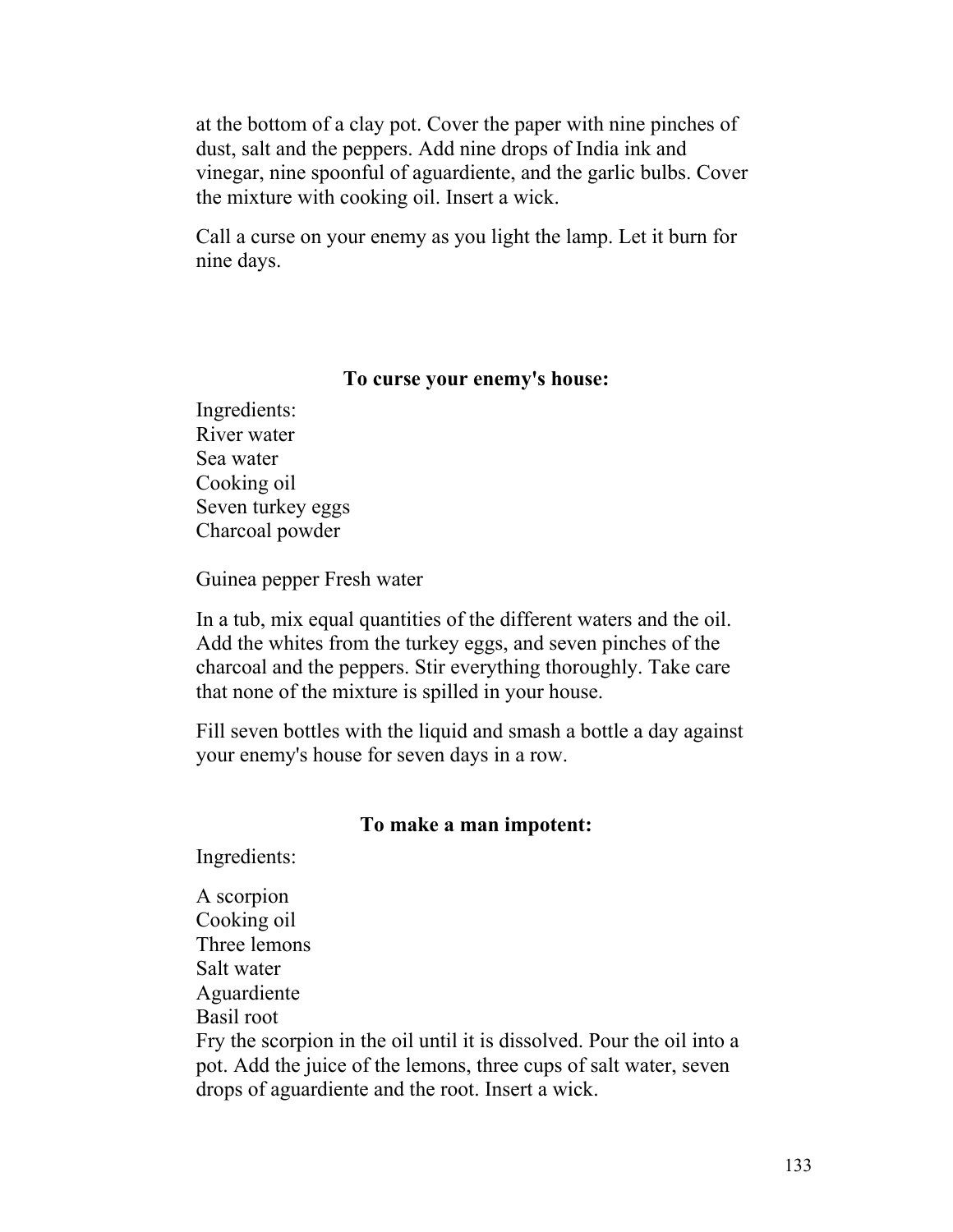Light the lamp while calling out your enemy's name. Let it burn for three days. Dispose of the lamp in a virgin's grave.

#### **To make a man impotent**

Ingredients: Termites Fire ants A chicken gizzard Sugar cubes Body hair Menstrual blood Oil Honey A scorpion Chinese pepper Cotton balls Semen

Fry the scorpion in oil until it dissolves. Save the oil.

Write the man's name on a piece of paper and wrap the chicken gizzard with it. Place it in a pot. Cover the paper with live termites and fire ants. Add three sugar cubes, thee hairs from the man's body and menstrual blood from three consecutive days. Pour in the oil. Stir in three spoonfuls of honey, three grains of Chinese pepper and eight cotton balls with the man's semen on them. Insert a wick.

Light the lamp and let it burn for three days. Dispose of it in an empty grave.

#### **To make a man impotent:**

Ingredients: Cotton balls Turpentine Poppy Balsam Incense Amansa guapo Semen

Write the man's name on a piece of paper. Wrap the paper around a cotton ball with the man's semen on it.

Place the paper at the bottom of a pot. Cover it with poppy seeds,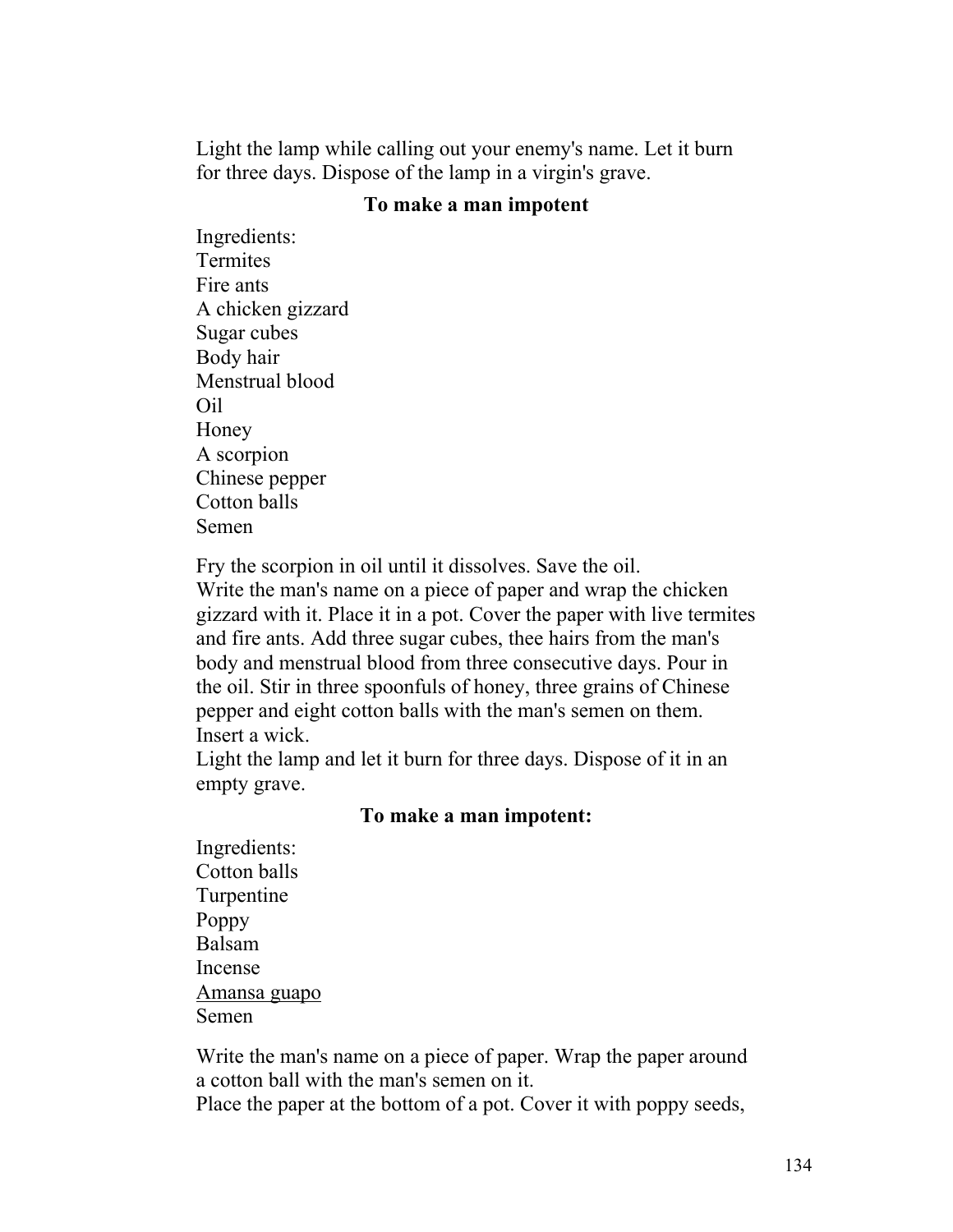balsam incense and amansa guapo. Pour in enough turpentine to cover and insert a wick.

Place the lamp before your Elegua and burn it for three days. Take it to a cemetery on the third day and dispose of it in an empty grave.

#### **To curse a person:**

Ingredients:

Dust from the grave of a corpse with the same name as your enemy. Human bone A crab's shell

Cowhage

Pulverize the human bone, the shell and the cowhage. Mix it in equal parts with the grave dust. Sprinkle the mixture at your enemy's doorstep.

### **To curse a person:**

Ingredients: An eggshell A wasp's nest Rock salt Coal Guinea pepper

Grind all the ingredients into a powder. Mix equal parts together. Blow the powder into your enemy's face.

#### **To destroy happiness in a home:**

Ingredients: Ashes Goat excrement Pig excrement Dog excrement Chinese pepper Guinea pepper Black pepper

Dry the excrements thoroughly. Reduce them to a powder. Mix the powder in equal parts with the ashes and the peppers. Sift the mixture into a fine powder.

Sprinkle inside the house you wish to curse.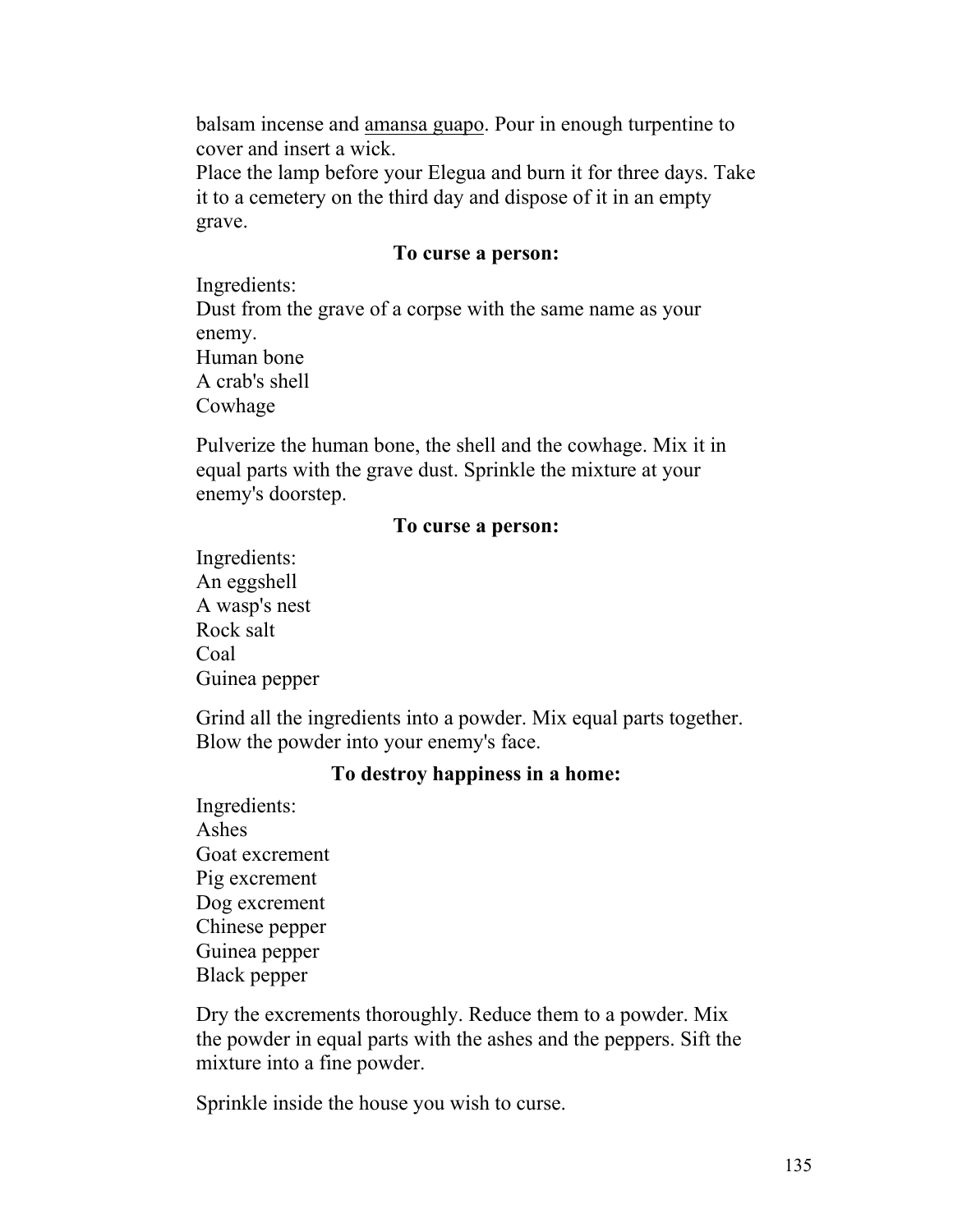#### **To destroy happiness in a home:**

Ingredients: Blessed thistle Chinese pepper Guinea pepper Cemetery dust

Toast and powder the thistle. Mix in equal parts with the other ingredients. Sift into a fine powder. Sprinkle on the door of the house you wish to curse.

#### **To destroy happiness in a home:**

Ingredients: Fresh dog excrement Fresh cat excrement Dog whiskers Cat eyelashes Cat tail hairs Dog tail hairs Motor oil Red ocher Two roosters

Powder the animal hairs. Mix them with equal parts of the fresh excrement. Add a pinch of red ocher and enough motor oil to get a sticky consistency. Roll the mixture into a ball.

Make the two roosters fight and cut their heads off. Let the blood drip over the ball of excrement. Toss the ball onto the house's roof.

#### **To cause arguments:**

Ingredients: Female monkey excrement Lion excrement Dog excrement Chicken excrement A turtle shell Cowhage

Dry all the excrements thoroughly. Powder them once dry. Powder the turtle shell and the cowhage and mix in equal parts with the excrement. Sift to a fine powder and spread over the area you wish the arguments and the tragedies to occur.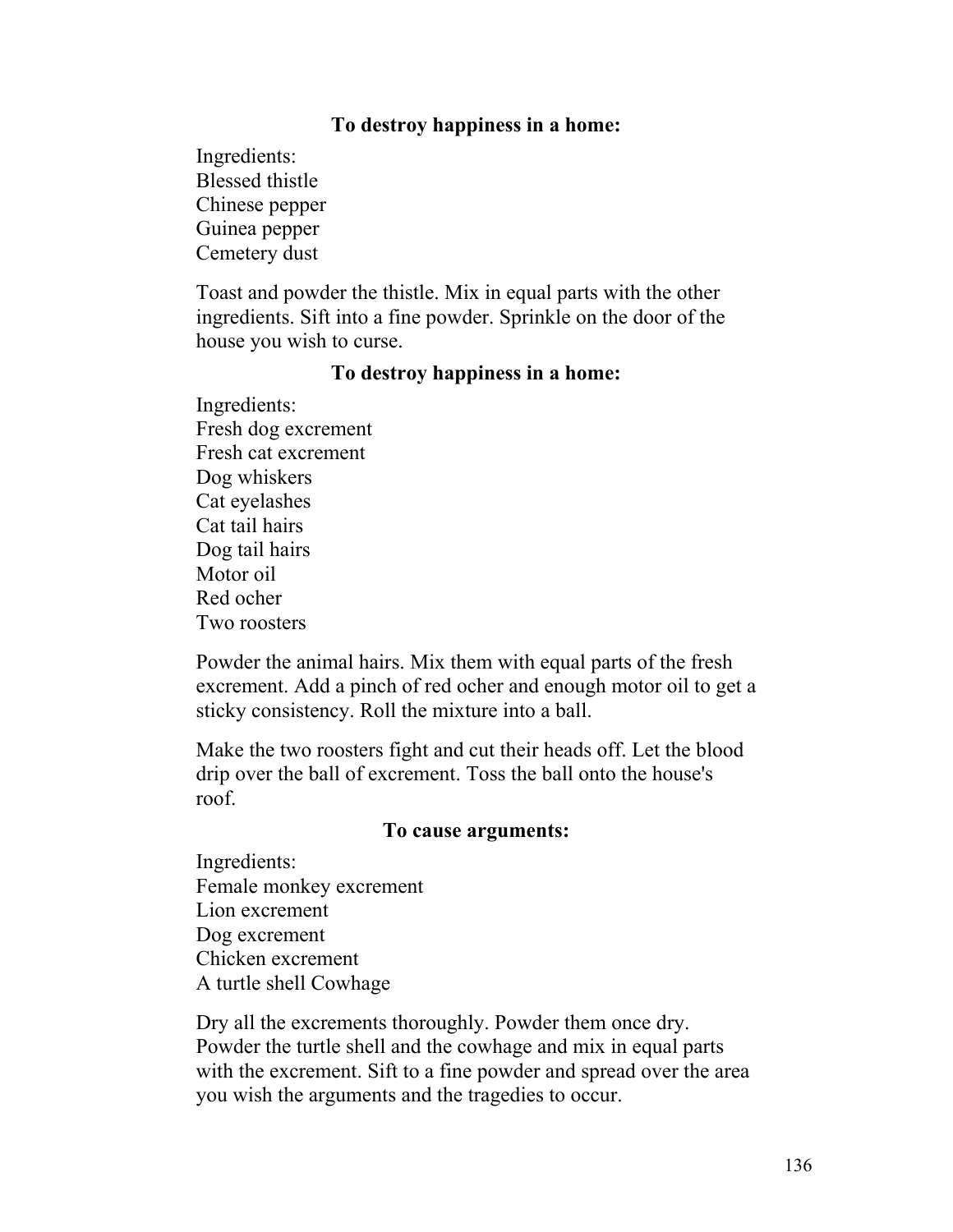#### **To cause arguments:**

Ingredients: A twig from a red pepper bush A turtle shell Dust from a place where two men have fought Rock salt Guinea pepper Cat hair Red ants Cowhage Bone set Bamboo

Reduce all the ingredients to powder. Mix in equal quantities. Sprinkle over the area where you want the arguments to occur. If it is a house, sprinkle it on the doorstep.

#### **To cause fights:**

Ingredients:

A crab shell A turtle shell Human bones Snake skin Cowhage Urine Powdered antler Red, white and black pepper Red ants Boneset Ironweed Coal A wasp's nest Sesame seeds Peony seeds Cemetery dust Wind blown dust Pig excrement Goat excrement Dog excrement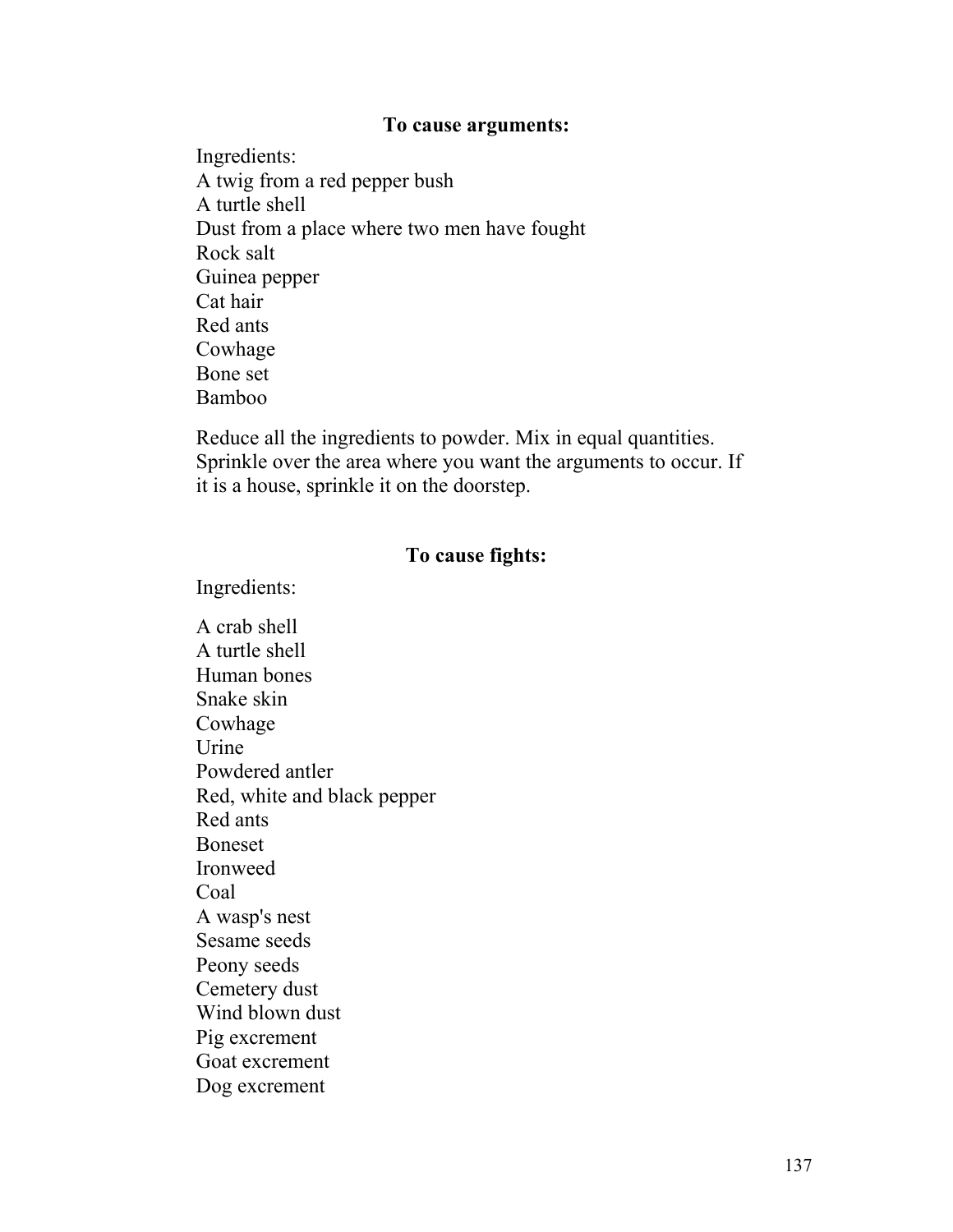Burn the human bones and powder them. Dry and powder the excrements. Powder the rest of the ingredients and mix all in equal parts. Sift until a fine powder is obtained.

To use, set out three pieces of paper. Place a pinch of the mixture on each. Fold the papers up and place before your Elegua for three days

On the third day, write the victim's name on a piece of paper. Burn the paper and add the ashes to the three small packages. Sprinkle this activated powder where you want the fight to take place.

### **To destroy peace in a home:**

Ingredients: Dust from a place where three dogs have fought Cat's hairs Mustard Pepper Rock salt Dried okra seeds

Grind all the ingredients to powder and mix in equal parts. Sift into a fine powder. Sprinkle inside the house whose peace you want to destroy.

### **To kill an enemy: WARNING: A DEADLY POISON!!!!**

Ingredients: Jimsonweed Nightshade seeds Lobelia juice Arsenic

Dry the herbal components and reduce them to a powder. Mix the powders in equal quantities with the Lobelia juice and let dry. Sift to a fine powder.

Mix with your victim's food.

# **To produce swellings in an enemy:**

Ingredients: Toad skin Sesame seeds Peony seeds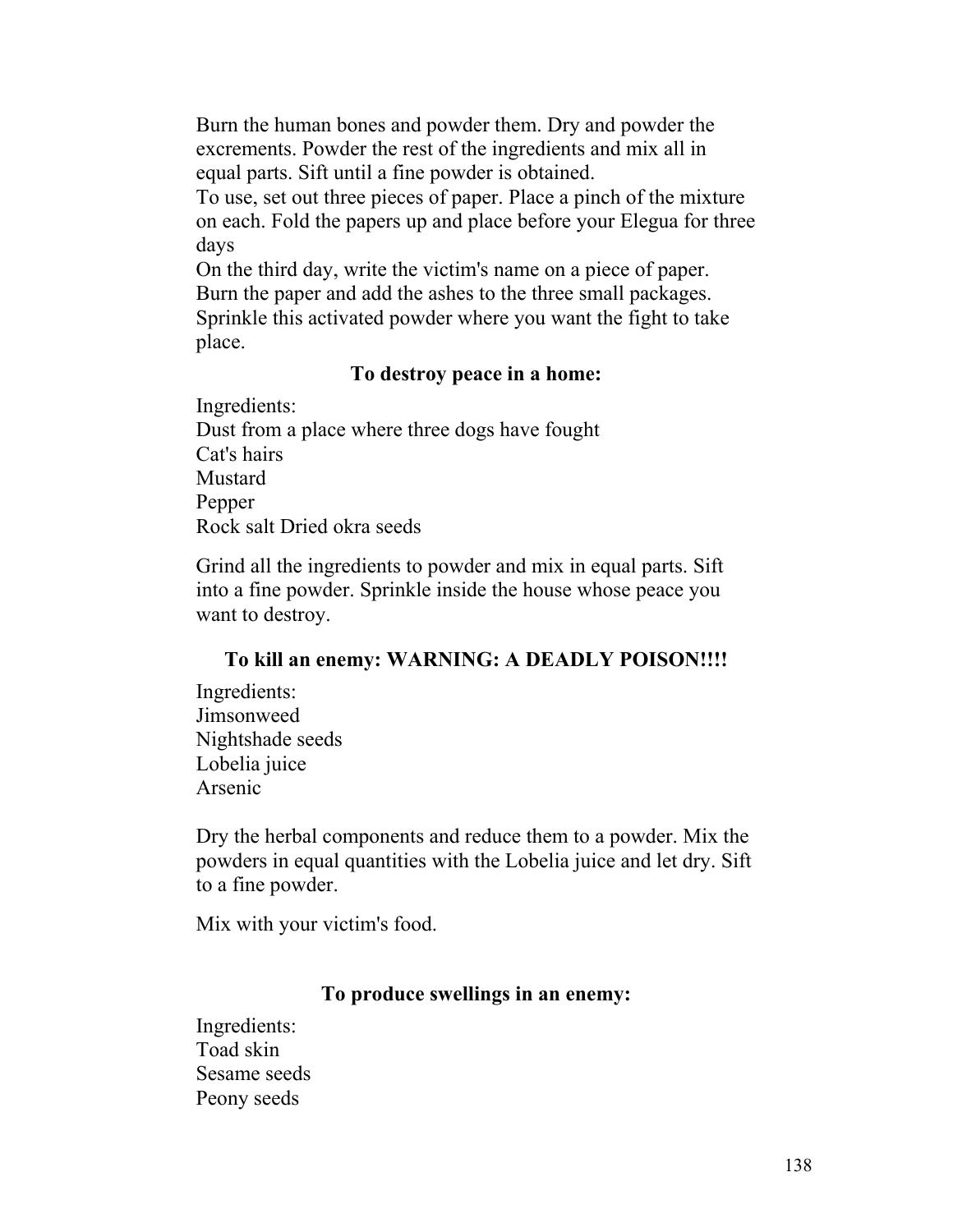**Nettles** Egg yolk guao (comocladia dentada) tree native to Cuba

Toast the toad skin and powder it. Dry the egg yolk in the sun and powder it. Dry and powder the herbal components. Mix the ingredients in equal quantities. Sift into a fine powder. Take care that the mixture does not touch your skin.

Sprinkle the powder on your enemy's body.

### **To drive away unpleasant people:**

Ingredients: Honey Ginger Amansa guapo

On a plate, place three spoonfuls of honey, three pieces of ginger and the Amansa guapo. Place the plate in front of your Elegua and wait until it is covered with ants. Mix all the ingredients, including the ants, and smear the mixture over your mouth, petitioning Elegua to drive the person away.

### **To drive away unpleasant persons:**

Ingredients: Pumpkin leaves

Boil seven pumpkin leaves in water. Strain off and keep the water. When an unpleasant person comes to visit, throw out a bit of the water at the person's back as he or she is leaving. Repeat every time the person comes to visit. The person will stop coming.

#### **To drive away unpleasant people:**

Ingredients: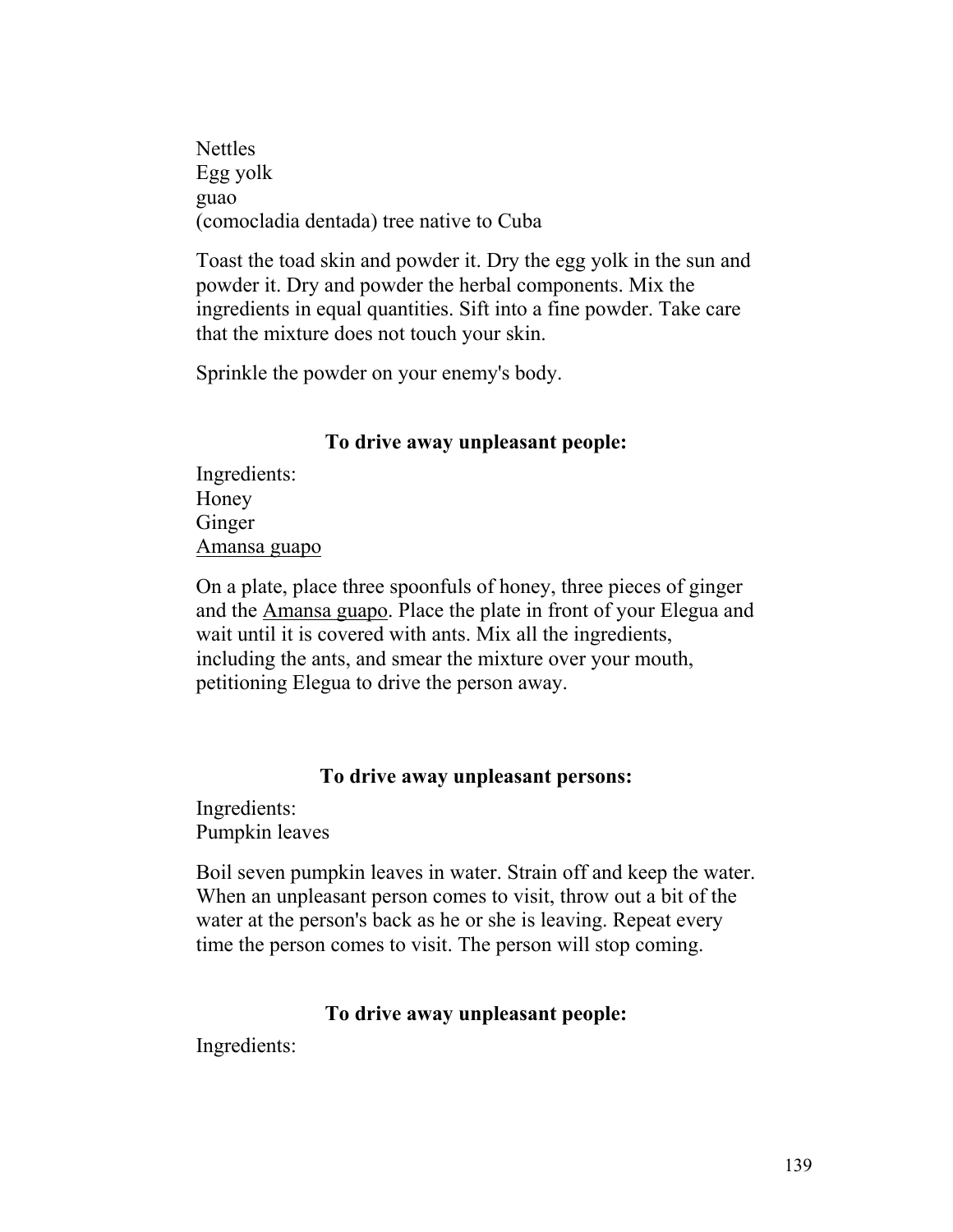A loaf of bread An egg Honey India ink Red ocher A white cloth A turtle shell Corn silk Corn

Make seven spots of red ocher on the white cloth. Place a tea cup atop the cloth.

Break the egg inside the tea cup. Pour in seven drops of honey and seven of ink. Add a few threads of corn silk and three grains of corn.

Tear off the butt end of a loaf of bread, hollow it out and pour the mixture into it. Place the butt in a turtle shell and wrap everything up in the white cloth.

Wait until the person you dislike is leaving and throw out the bundle after him or her.

### **To drive away unpleasant people:**

Ingredients: Ground cumin Chinese pepper Guinea pepper Cowhage Dried cat excrement Dried dog excrement

Reduce all the ingredients to a fine powder. Mix equal parts of the powders together. Blow this powder upon the person you want to drive away.

### **To drive away an unpleasant person:**

Take hairs from the head of a dog and of a cat. Toast them and pulverize them. Blow the powder on the unwanted person.

# **To drive away an unpleasant person:**

Ingredients: Ashes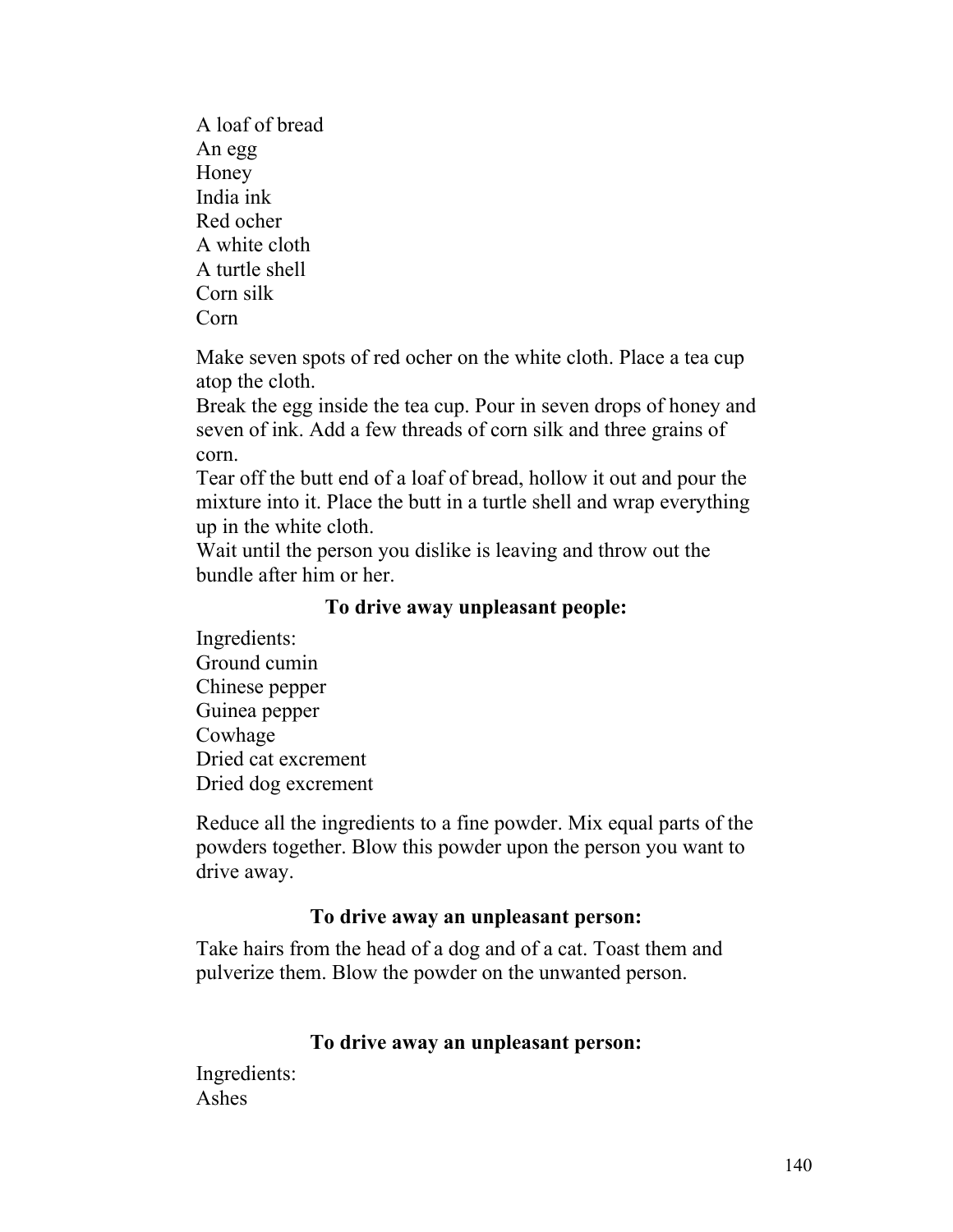Powdered egg shell Hellebore

Dry and powder the hellebore root. Mix in equal parts with the ashes and the powdered egg. Blow the powder into the face of the person you want to drive away.

#### **To drive away unpleasant people:**

Ingredients: Witch hazel Marigold Clover Flakes of rust Rock salt Ground antler A lizard skin A frog skin Coal Human bone

Write the person's name on a piece of paper and burn it. Dry and powder the rest of the ingredients and add in equal quantities to the ashes. Blow this powder at the person's back and feet.

### **To drive away unpleasant people:**

Ingredients: A pepper tree twig A tamarind twig Malanguilla Clover Marigold Cowhage Cemetery dust Ground antler Dried goat's excrement Dried pig's excrement

Grind all the ingredients into powder. Mix equal parts of the powders. Blow the powder at the person.

#### **To make a person wander without a resting place:**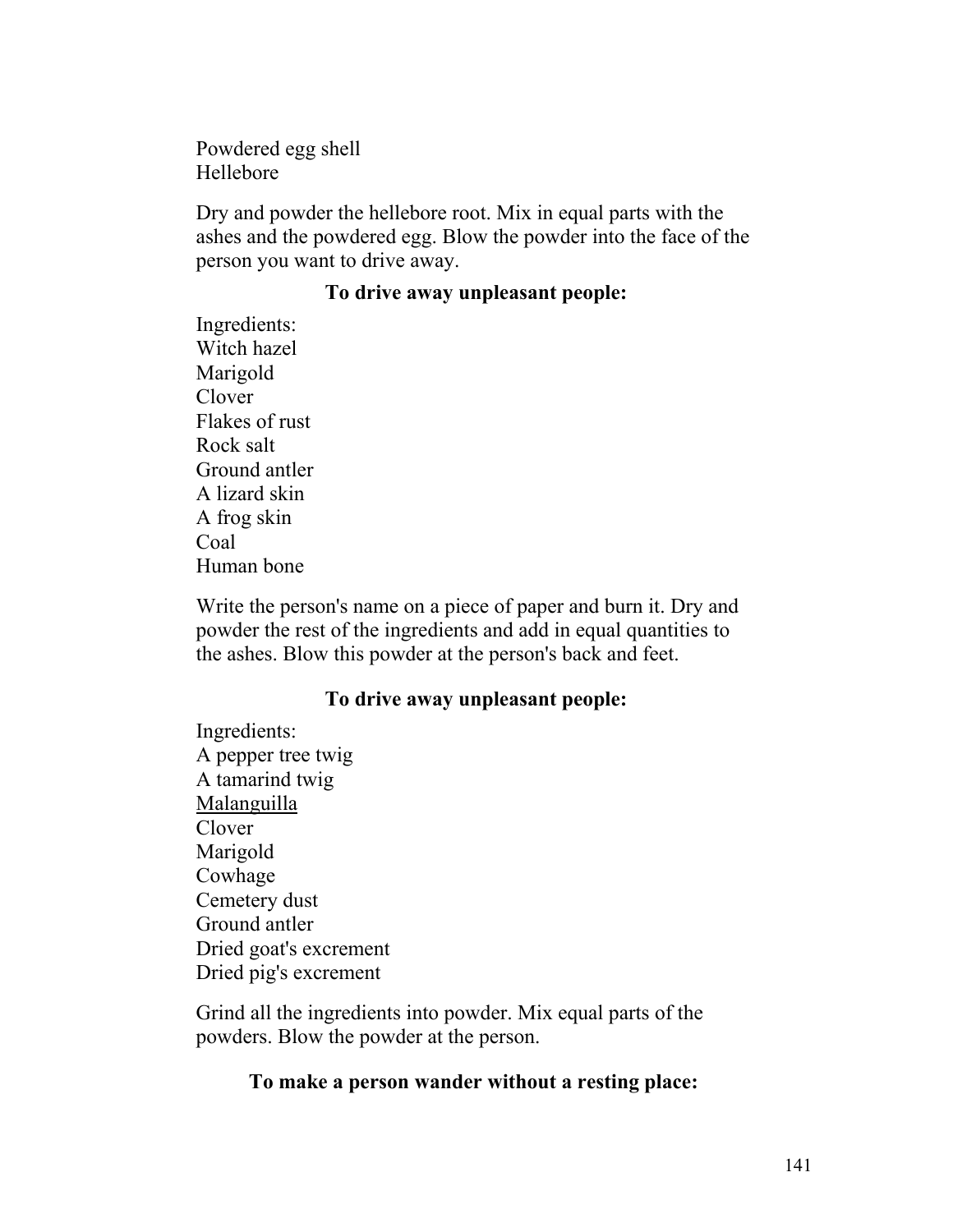Ingredients: Red pepper White pepper Black pepper Rock salt Coal Ashes India ink Brick dust Mud Iron filings Ground glass An infertile hen's egg Dust from the four corners of the person's house. A black cloth

Write the person's name on a piece of paper and burn it to ashes. Place the ashes on the black cloth.

Cover the ashes with a pinch of each of the powders and a drop of India ink.

Blow out the white from the egg and place on the pile of powder. Make a bundle of the black cloth and throw it into an open grave.

### **To destroy a matrimony or a friendship:**

Ingredients: Three guinea hen eggs Cooking oil Cowhage Sow thistle Boneset Malanguilla abre camino, (Bunchosia media) Ground pepper Red ocher Salt

In a new pot filled with the oil, boil three pinches of each of the ingredients. Strain and save the oil.

Make small holes in the eggs and blow out the contents. Fill them with the oil. Place the eggs before Elegua for three days.

Go to the couple's house or the house of one of the friends. Throw an egg at each front corner of the house and one at the door.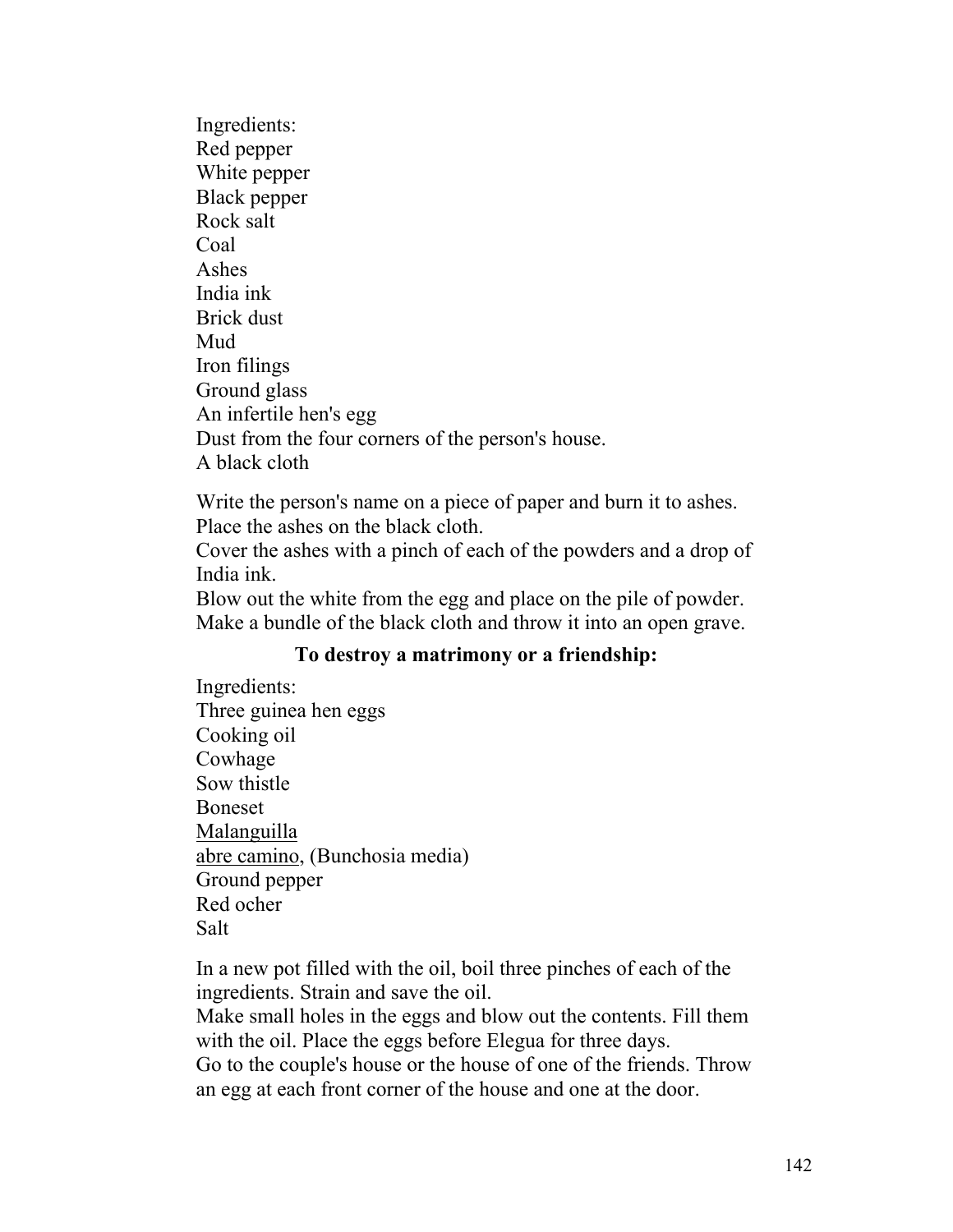### **To destroy a marriage or a friendship:**

Ingredients: A duck egg Salt A candle

Place the egg in a container. Cover it with salt and the burning candle and place it before your Elegua for three days. On the third day, go to the couple's house or the house of one of the friends. Leave the egg on the front step.

#### **To destroy a marriage or a friendship:**

Write the names of the persons to be separated on a large piece of paper. Cut the names apart and burn the paper. Cover the egg with the ashes for 24 hours.

Go to the couple's house or the house of one of the friends. Throw the egg against the front door.

# **EBOS TO DRIVE AWAY ILLNESS**

# **To drive away sickness:**

Tie a dry corn cob behind the door with a purple ribbon.

### **To drive away sickness and the evil eye:**

Ingredients: A peeled guava stick Corojo butter White, blue, red, yellow, black, green, and brown ribbons.

Bend the guava stick into a shepherd's crook shape. Cover it thoroughly in corojo butter. Wind the seven ribbons around it. Place the stick behind the door.

### **To protect against a cold or flu:**

During the cold and flu season, take a small jute bag and fill it with a few pieces of camphor and two or three mint leaves. Hang the bag from your neck or pin it to your underclothes.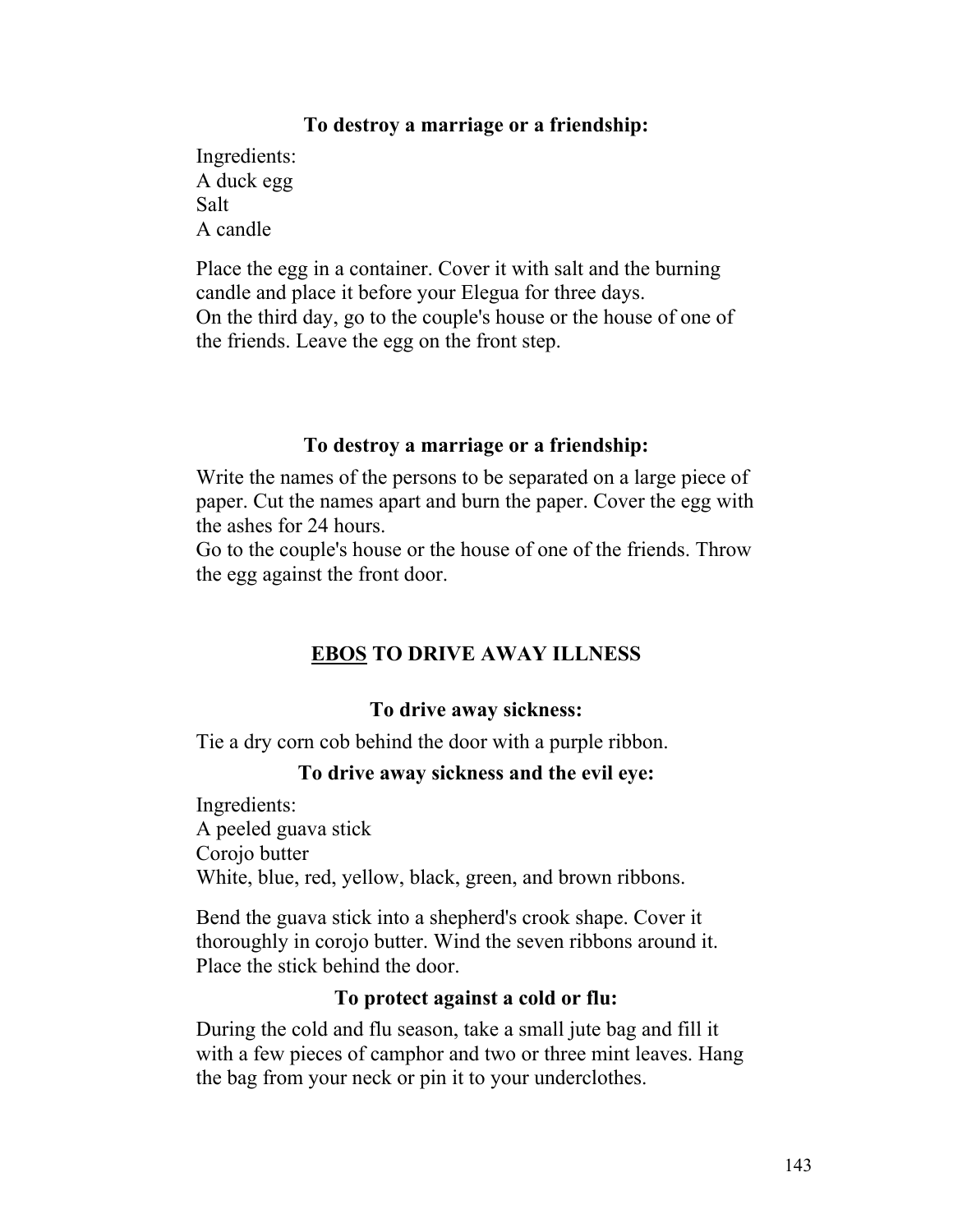#### **To encourage recuperation from an illness:**

Ingredients: bejuco de la Cruz, (Hippocratea volubiles, Lin.) A white ribbon Cocoa butter

Place a little bundle of bejuco de la cruz , tied with the white ribbon and smeared with cocoa butter next to the bed or under the pillow. When the sick person recuperates, wrap the bundle in cotton and throw it away in a hospital.

#### **To relieve stomach troubles:**

Ingredients: Five small gourds Fresh fish Cinnamon oil Honey Guinea pepper Cocoa butter Five pieces of coconut Five yellow candles A piece of yellow cloth Cinnamon sticks Two chickens

Place the candles around the sick person. As you light each candle, pray to Oshun:

"oshun mori leyeo obini oro abebe oro osun oni colalegue iyami loyasousun aye cari pa angara mama yeye guañasi egale guasi ori osha obini oro guasi aña ayuba maferefun". Rub each of the ingredients on the sick person's stomach and place them on the yellow cloth. After the last item, blow out the candles, put them on the cloth and wrap up the bundle. Take the bundle to a river, open it, take out the candles and light them. Sacrifice a chicken and allow the blood to drip on the bundle's contents. Offer the bundle to the river. Sacrifice another chicken to Oshun and smear it with honey, cinnamon and chewed Guinea pepper before giving it to the river. This Ebo is normally done for women who have problems with their lower bellies. If the condition is not severe, a gourd smeared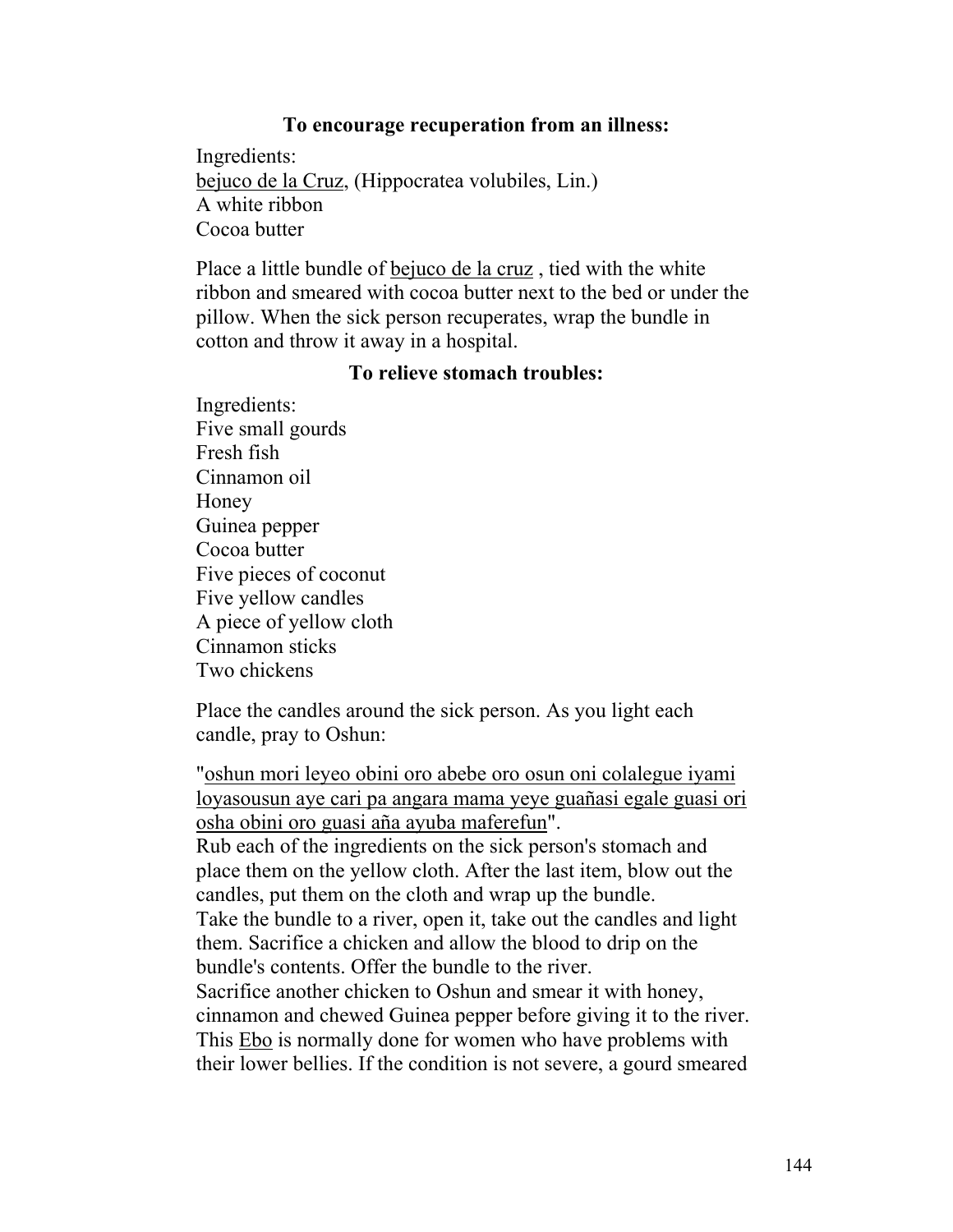with cocoa butter will suffice for the Ebo.

# **To prevent illness due to the evil eye:**

Ingredients: A white dove Cocoa butter Corojo butter

Put cocoa butter and corojo butter on the dove's legs, wings and head. Rub your head with the dove.

Free the dove outside your house, preferably outside your neighborhood. This Ebo should be done during the last days of the year.

# **EBOS AGAINST ARGUMENTS AND THE LAW**

# **To settle dissension at home and at work:**

Sprinkle toasted corn mixed with powdered egg shell around the area several days in a row.

# **To prevent gossip and slander:**

Ingredients: Ginger root A cowrie shel A young chick A red rooster A piece of goat skin

Sacrifice the chick and the rooster and let their blood flow over the ginger root and the shell. Make a small bag out of the goat skin. Place the root and the shell inside, still wet with blood. Add the rooster's tongue.

Close up the bag and wear it close to your body.

# **To prevent problems with the law:**

Put a white rabbit and a white dove together in a comfortable cage. Feed them well every day and sprinkle drops of holy water and coconut water on their heads.

The day before the court date, free the animals in a field. Tell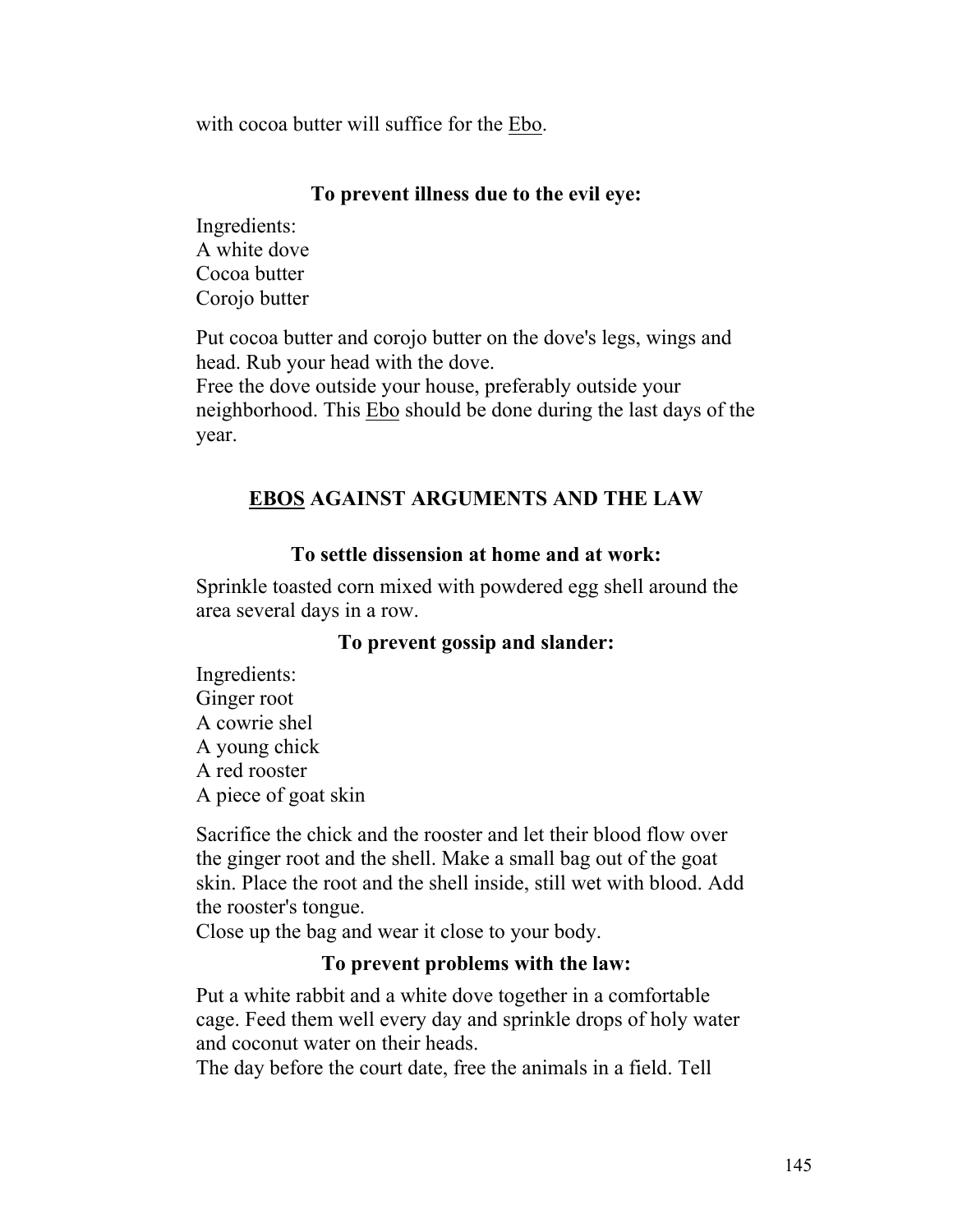them that you fed them to give them their liberty, so they should give you your freedom.

#### **To cool off a bad temper:**

Ingredients: A lodestone Poplar slivers Amansa guapo Cocillana bark Eggshell Cocoa butter Honey A ribbon A white teacup

Write the bad tempered person's name on a piece of paper. Place it at the bottom of the teacup. Put the lodestone on top of the paper. Cover the stone with eight slivers of poplar, and eight pieces of the other ingredients. Add eight spoonfuls of honey. Cut the ribbon the same length as the circumference of the bad tempered person's head. Tie eight knots in it and place it on top off the cup's contents.

Place the cup and its contents before Obatala for eight days .

#### **To escape the law:**

Rub your head with two quail hens. Bite their heads off and let the blood drip on your head. Spread their feathers up and down the street.

#### **To keep the police away:**

Grind sage leaves into a powder and blow on your door.

#### **To obtain a prisoner's release:**

Ingredients: A rooster Cemetery dust Cotton thread in red, black, white, yellow, blue, green and brown

Sacrifice the rooster to Elegua. Toast the rooster's feathers and grind them to a powder. Mix the powder with the dust. Tear out the rooster's tongue and wind it tightly in the different colored thread. It is to be given to the prisoner to unwind in his or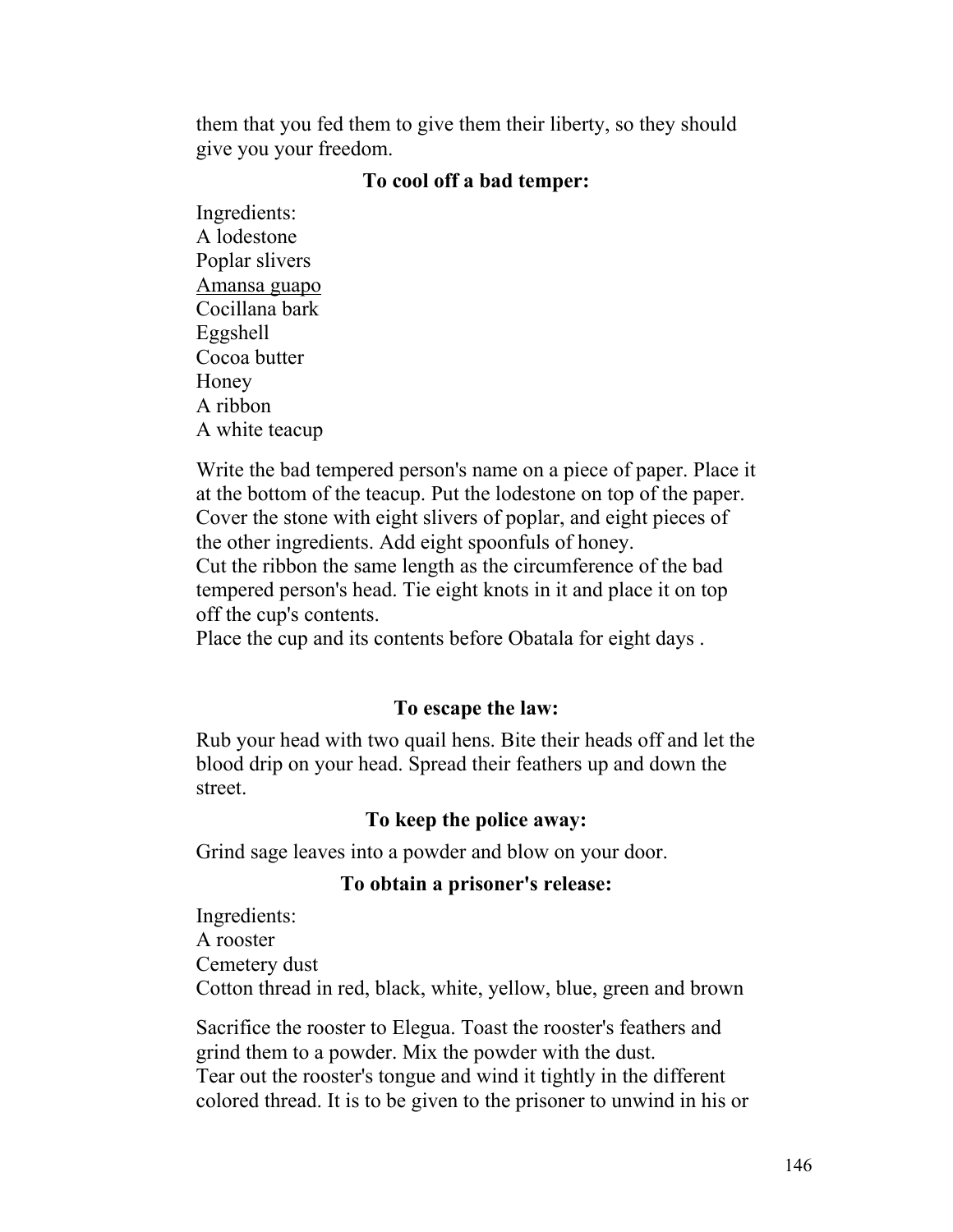her cell.

Sprinkle a light, but steady, stream of powder form the Orisha's house to the jail and back again.

#### **To win a trial:**

Ingredients: A black rooster Two doves Three pins Honey Balsam Essential oils Rue Basil Witch hazel Cotton thread of the seven colors Abre camino, (Bunchosia media) Bran Sunflowers

Rub the accused person's nude body with the rooster and the two doves. Sacrifice them to Elegua. Cut out the rooster's tongue and pierce it with the pins.

Rub the tongue with honey, the balsam, the oils, the rue and the basil. Write the judge's name and the names of the accusing witnesses on a piece of paper. Wrap the anointed tongue, with the rue and the basil, in the paper. Wrap the little package tightly with the colored threads in front of your Elegua. As you wind, petition Elegua for the accused person's liberty.

After the package is wound, place it on the floor and step on it three times saying:

"In the name of God and Elegua. All my enemies will be under my control, without the power to speak, accuse me or defend themselves. Their tongues are tied with this spell."

Before the trial, the accused must bathe in a tub in which witch hazel, bran, sunflowers and abre camino have been steeped.

On the trial date, the accused will take the small package into court. He or she will place it on the courtroom floor, without anyone seeing it, and will carefully step on it three times while repeating the above prayer.

# **To stay out of jail:**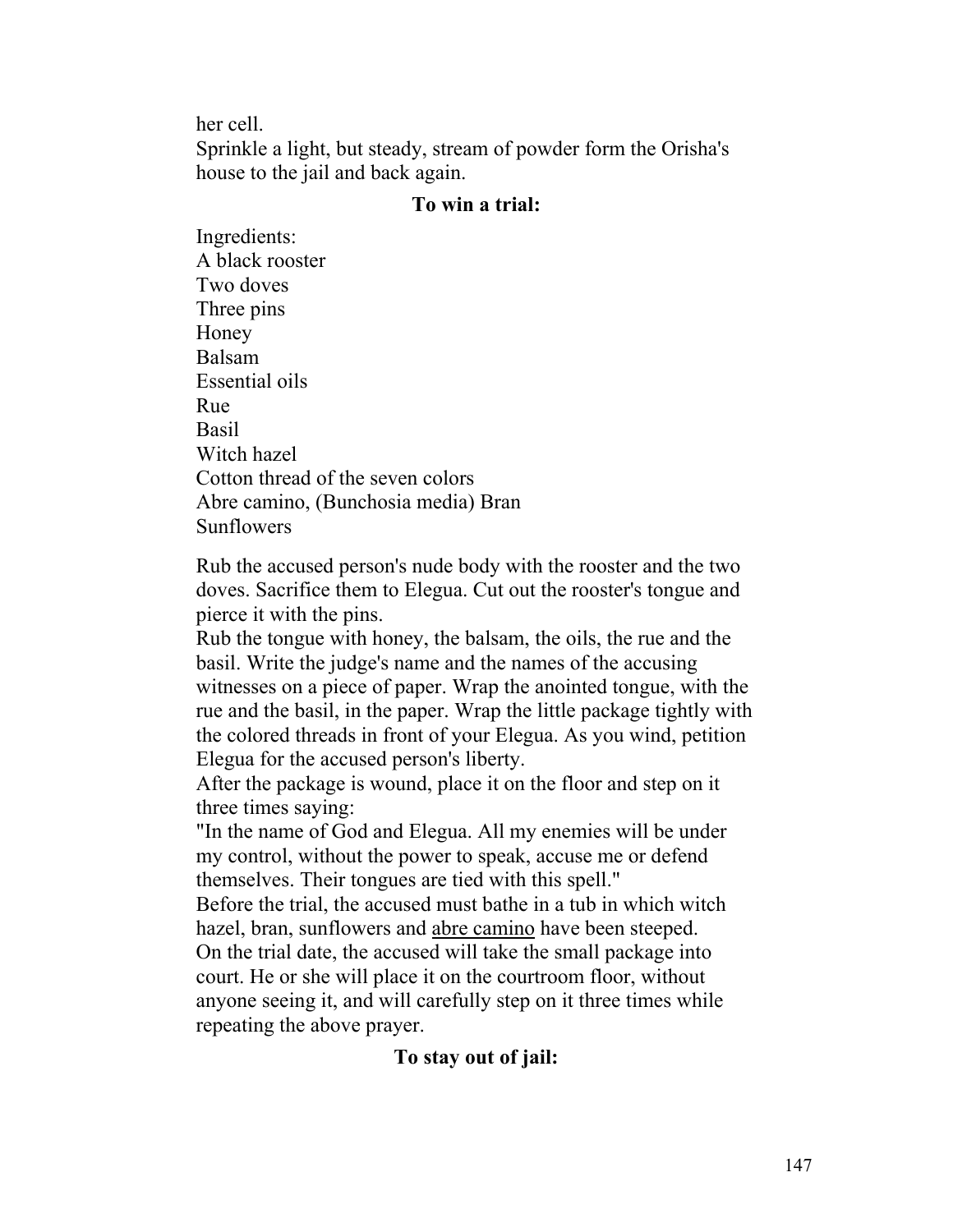Ingredients: Dust from your house Corn meal Dust from the jail A red ribbon A rooster **Cotton** Red, black and white thread Dry wine Florida water cologne Orange water

Mix equal parts of the dusts with the corn meal. Place the powder on top of a yard of the ribbon and put it next to Elegua for three days.

The day before the trial, sacrifice a rooster to Elegua and tear out its tongue. Write the names of the accusing persons on a piece of paper. Wrap the tongue in cotton and then in the paper. Wind the package tightly with the thread and give it to the accused.

Offer dry wine, Florida water and orange water to Elegua on the trial date. Cut the red ribbon in two and tie a piece to the accused's right arm and another to the left arm. Divide the powder mixture in two paper packets.

Place a packet at the street corners of the court building. The accused should carry the rooster's tongue package into court.

# **To avoid the police:**

Ingredients:

Dust Two vulture A rooster A guinea hen

A white cloth A red cloth A leather bag

An alligator's tooth

Collect dust at noon. Sacrifice a vulture and take out its heart. Sacrifice the rooster. Soak the white cloth in its blood. Place the cloth out in the sun to dry and lay the vulture's heart on it until it dries as well.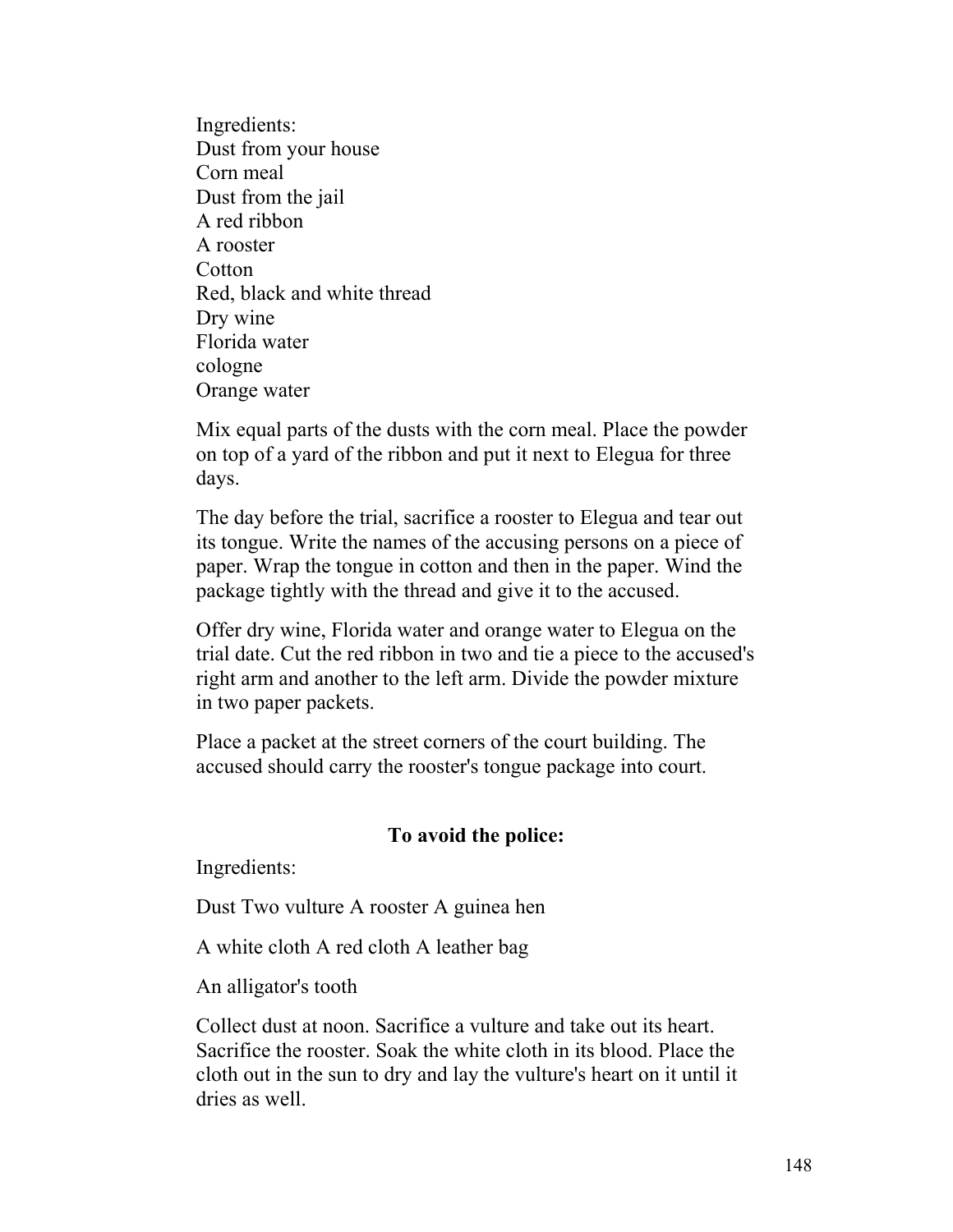Collect dust at midnight. Sacrifice the second vulture and take out its heart. Sacrifice the guinea

hen and soak the red cloth in its blood. Put the cloth outside to dry. Lay the vulture's heart on it until it dries as well.

When the hearts are dry, grind them into a powder. Mix the powder with a pinch of the dust collected at noon and then at midnight. Put the mixture in a small leather bag with the tooth and sew the bag shut. Wear the talisman close to your body.

# **Chapter Thirteen**

# **TALISMANS, SPELLS AND IMPLORATIONS (Ebos)(cont.) EBOS FOR LUCK**

# **To have good fortune:**

Every year, find out what Orishas rule the year and fly banners in their favorite colors from your front door and at your place of business.

# **To have good luck:**

Spread candies and pennies in the corners of your house. Do the same at street corners and at crossroads. It will make Elegua happy and he will favor you.

# **To have good luck:**

Wear ornaments of coral and jet around your neck. It is specially effective for children.

The ornaments should be washed in holy water and coconut water every now and then to refresh them.

## **To attract luck:**

Wear an alligator's tooth around your neck. Never go near the ocean or a river with it or it will lose its powers.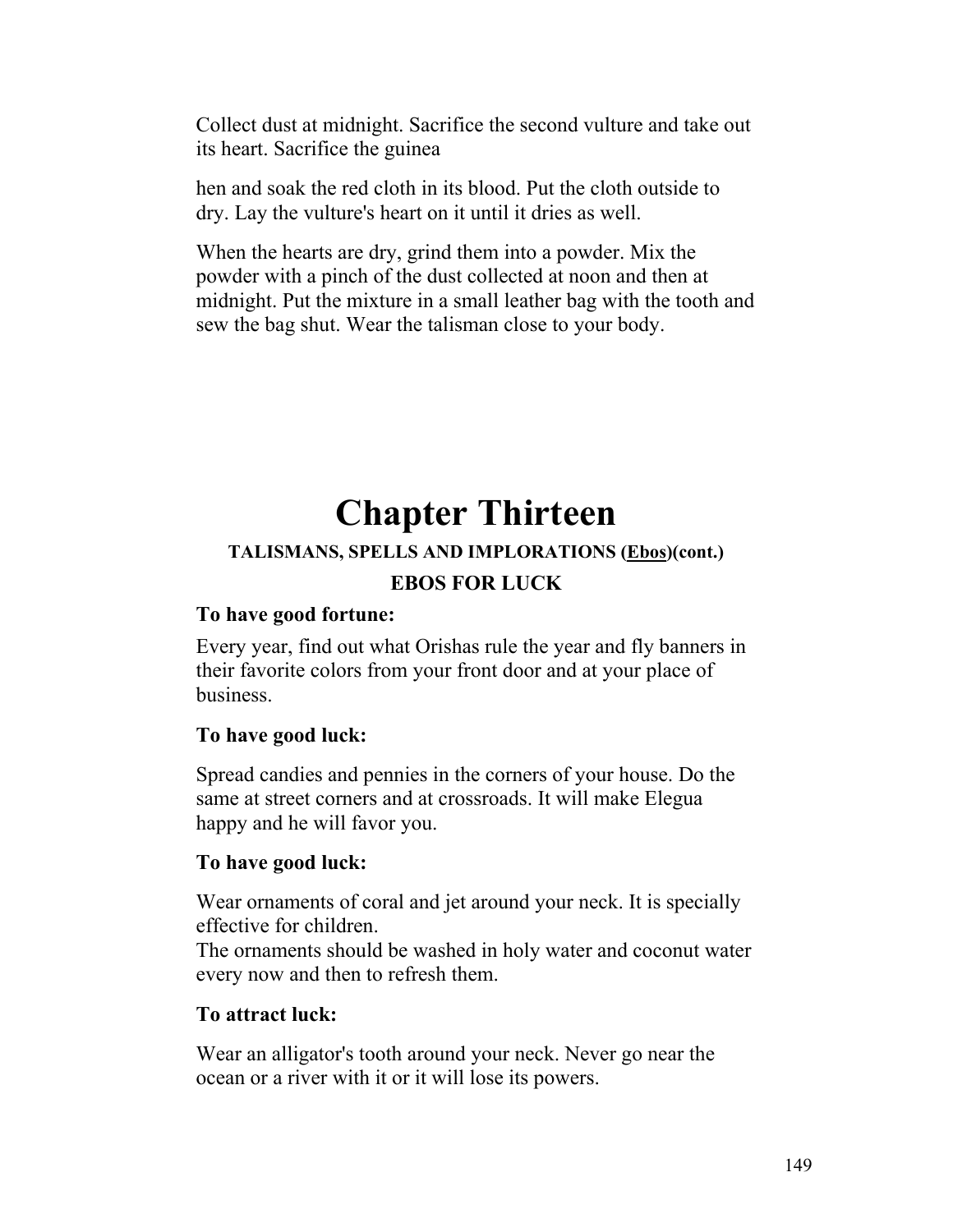## **To have good luck:**

#### **Ingredients:**

A red apple Five yellow roses A red rose A white rose Seven lettuce leaves A half quart of milk Honey Abre camino , (Bunchosia media) Wild mint Cinnamon sticks Marigolds Florida water cologne Cologne Almond oil Patchoulli oil Bath salts A red candle

Blend the apple, the flowers, the lettuce, the milk, seven spoonfuls of honey, seven leaves of Abre camino, seven mint leaves, seven cinnamon sticks, and seven marigolds until a smooth, thick liquid is obtained. Add a small bottle of Florida water, a small bottle of cologne, and seven drops of each of the essential oils. Fill up the tub with hot water and pour in the mixture. Add the bath salts. Light the red candle and relax in the bath. Repeat the procedure seven days in a row.

#### **To have good luck:**

Macerate a handful of laurel leaves in water and add to a hot bath.

#### **To have good luck:**

Cover a white bed sheet in laurel leaves. Sleep on them.

#### **For good luck:**

**Ingredients:** Pine needles Lavender leaves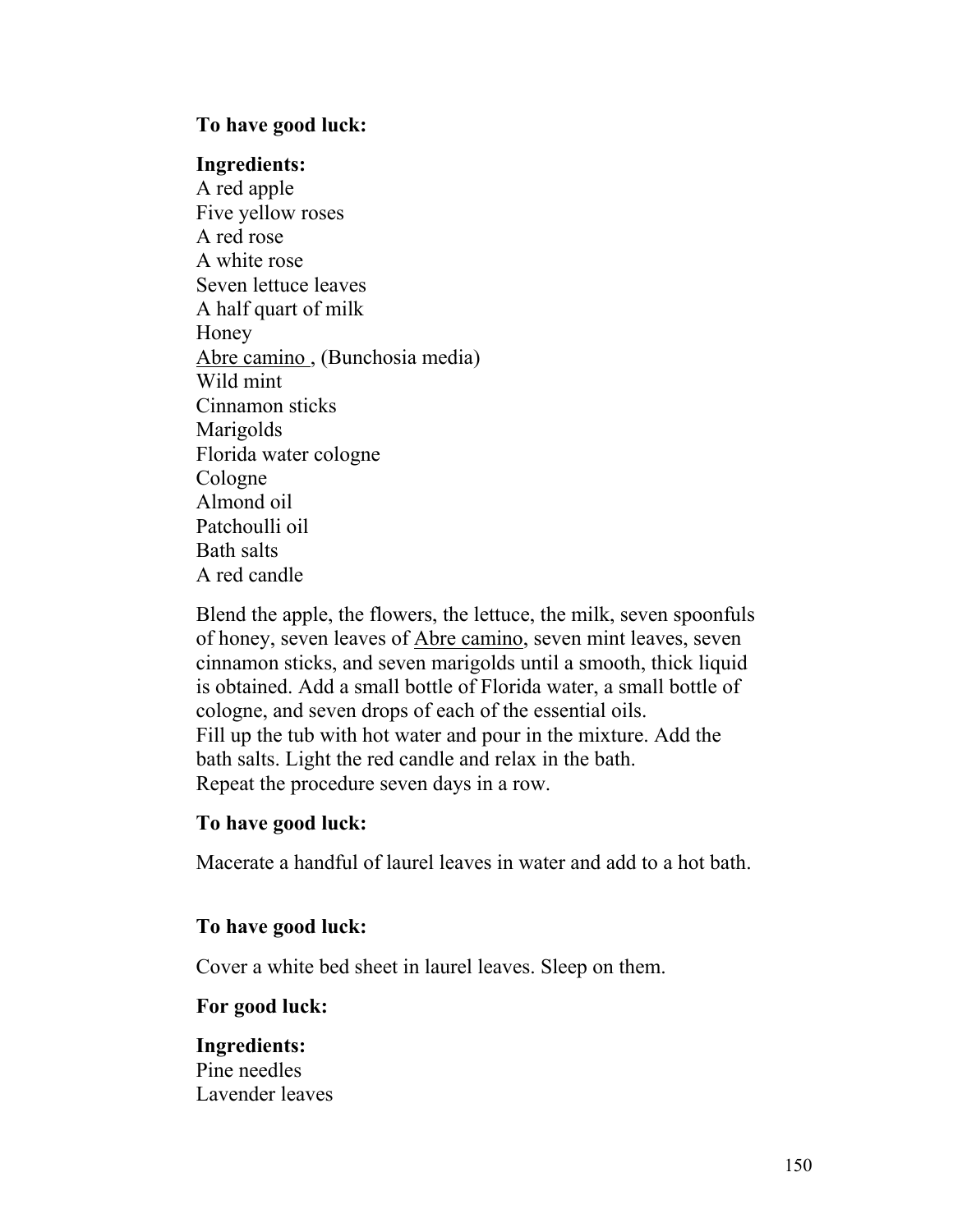Laurel leaves Geranium leaves Patchoulli

Take out the stuffing from your pillow. Mix equal portions of the pine needles and other ingredients until you have the same volume of material as the stuffing you took out. Sprinkle with a couple of drops of patchoulli and stuff your pillow with the herbal mixture. Sleep with it every night.

## **To have good luck:**

# **Ingredients:** Parsley Boneset Jamaican rosewood Five yellow roses Honey Cologne Powdered egg shell A yellow candle

Crush the herbs in water. Add five spoonfuls of honey and a small bottle of the cologne. Place the mixture in an open container and leave out exposed to the sun a day and exposed a night to the dew. Divide the mixture into five equal parts. To each, add a whole rose.

# **EBOS FOR MONEY**

# **To bring prosperity:**

Ingredients: Orange rind Dried orange leaves Brown sugar An iron pot

Place the ingredients in the pot and burn them. Smother the fire and leave the smoldering mixture smoking heavily. Offer the incense to Oshun:

"oshun oguao mi inle oshun igua iya mio igua iko bo si iya mi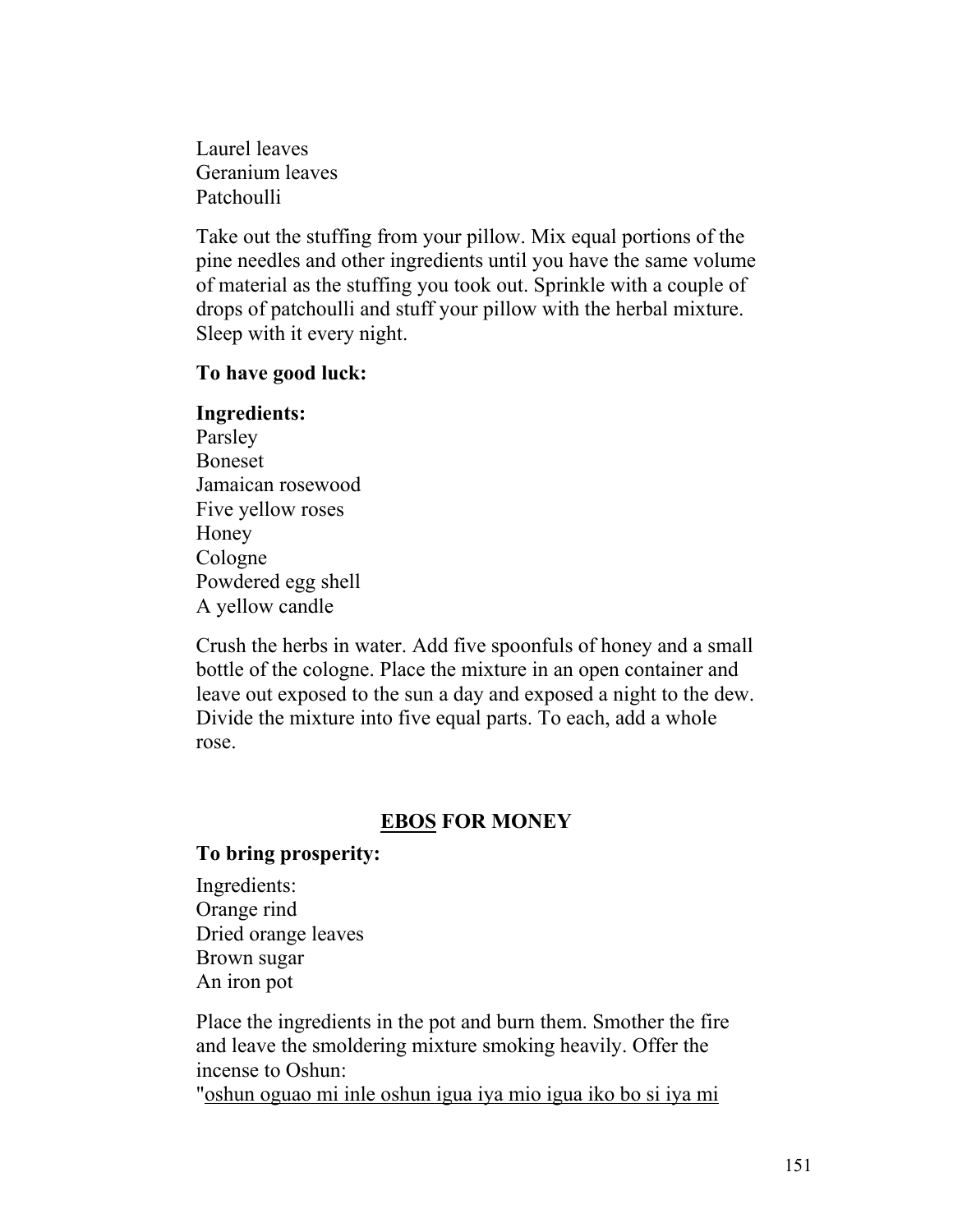guasi iya mi omo y alorde oguo mi inle ashe oshun". Or, respectfully pray to Oshun in your own language for the money and economic prosperity that you need.

# **To attract money:**

# **Ingredients:**

A multi-colored bowl A multi-colored cloak Nine old pennies Alum Oil Red ocher Dust from consecrated ground Rain water

Place the pennies in the bowl. Cover them with nine pieces of alum, nine spoonfuls of oil, nine pinches of red ocher and of the dust. Add enough rain water to cover the ingredients. Cover the bowl with a multi- colored cloak and place before Oya. When the money comes, part must be used to buy a sacrifice to Oya.

# **To make a man give money to a woman:**

# **Ingredients:**

A coin Oil Red ocher White, blue, red, yellow, black, green and brown thread

Obtain a coin from the man. Wrap it in the different colors of thread until no part of the coin can be seen. Place the wrapped coin in a dish full of oil and seven pinches of red ocher. Let it soak for seven days.

Keep the coin in a safe place and never spend it.

# **To attract money:**

# **Ingredients:**

A lodestone Rue Rosemary Anise Sweet basil A silver coin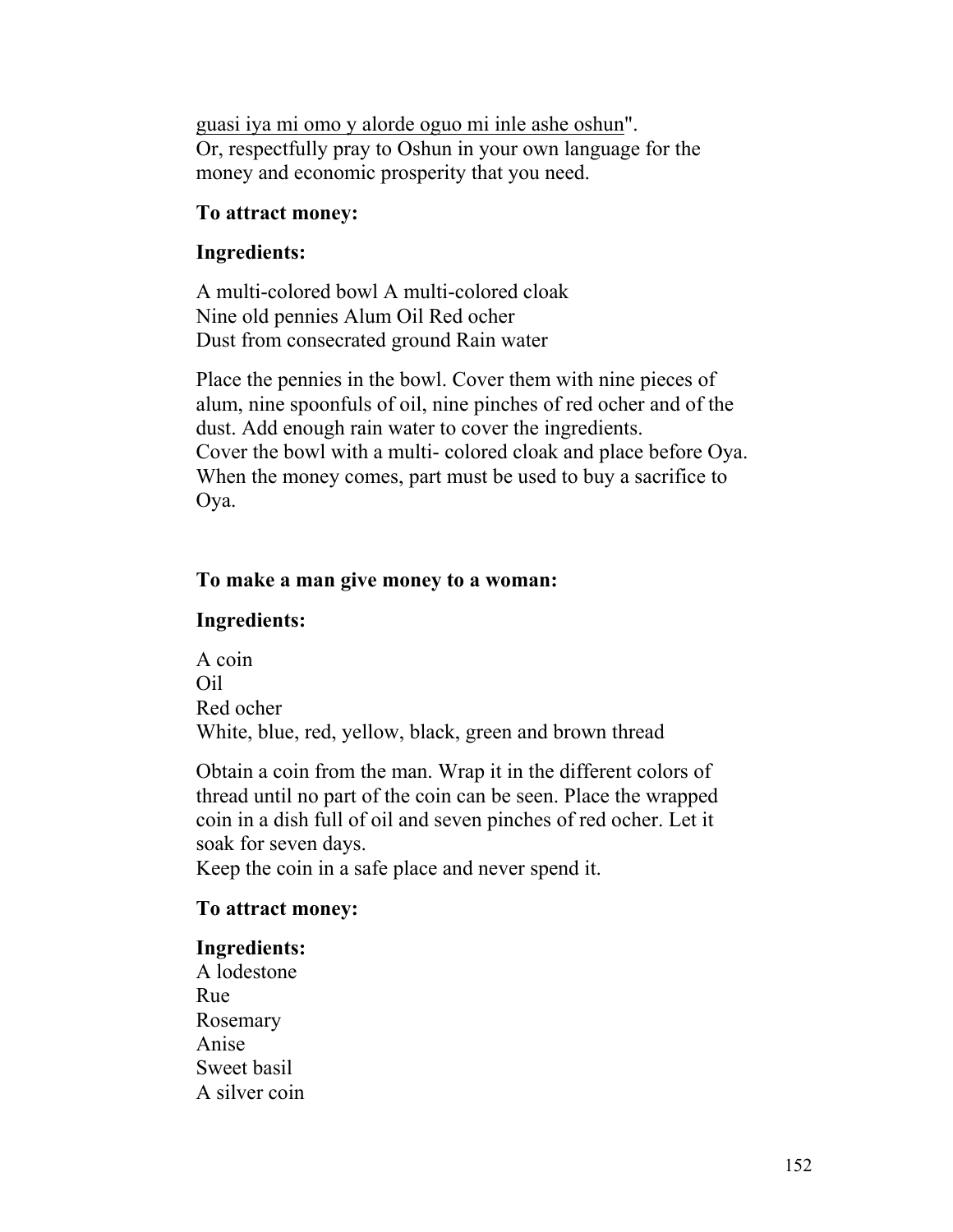Holy water Red and black thread A red cloth A black cloth

Place a lodestone in a deep dish. Cross a sprig of rue with a sprig of rosemary on top of the stone. Cross a line of anise with a sprig of sweet basil on top of the first cross. Wind black thread around the coin. Wind crosswise with red thread. Lay the coin on top of the herbal crosses. Sprinkle three times with holy water. Say three Hail Marys. Cover the dish with the cloths and leave before your Elegua for three days.

Always carry the coin with you.

# **To get money from a rich friend:**

## **Ingredients:**

A coconut shell Oil Red wine **Nine pennies**

Write your friend's name on a piece of paper and place it in the coconut shell. Put the pennies on top. Add nine spoonfuls of red wine. Fill the shell the rest of the way with oil. Insert a wick Burn the lamp in your yard for nine days. Then, go talk to your friend about money.

## **To make a debtor pay:**

# **Ingredients:**

Three needles Honey Rose honey A candle

Write the name of the debtor on a piece of paper. Pierce the paper with the needles. Place it in a glass containing equal parts of the two honeys. Place the glass before your Elegua.

Light the candle and place it next to the glass. Petition Elegua for your money. If you receive it, you must make a sacrifice to him.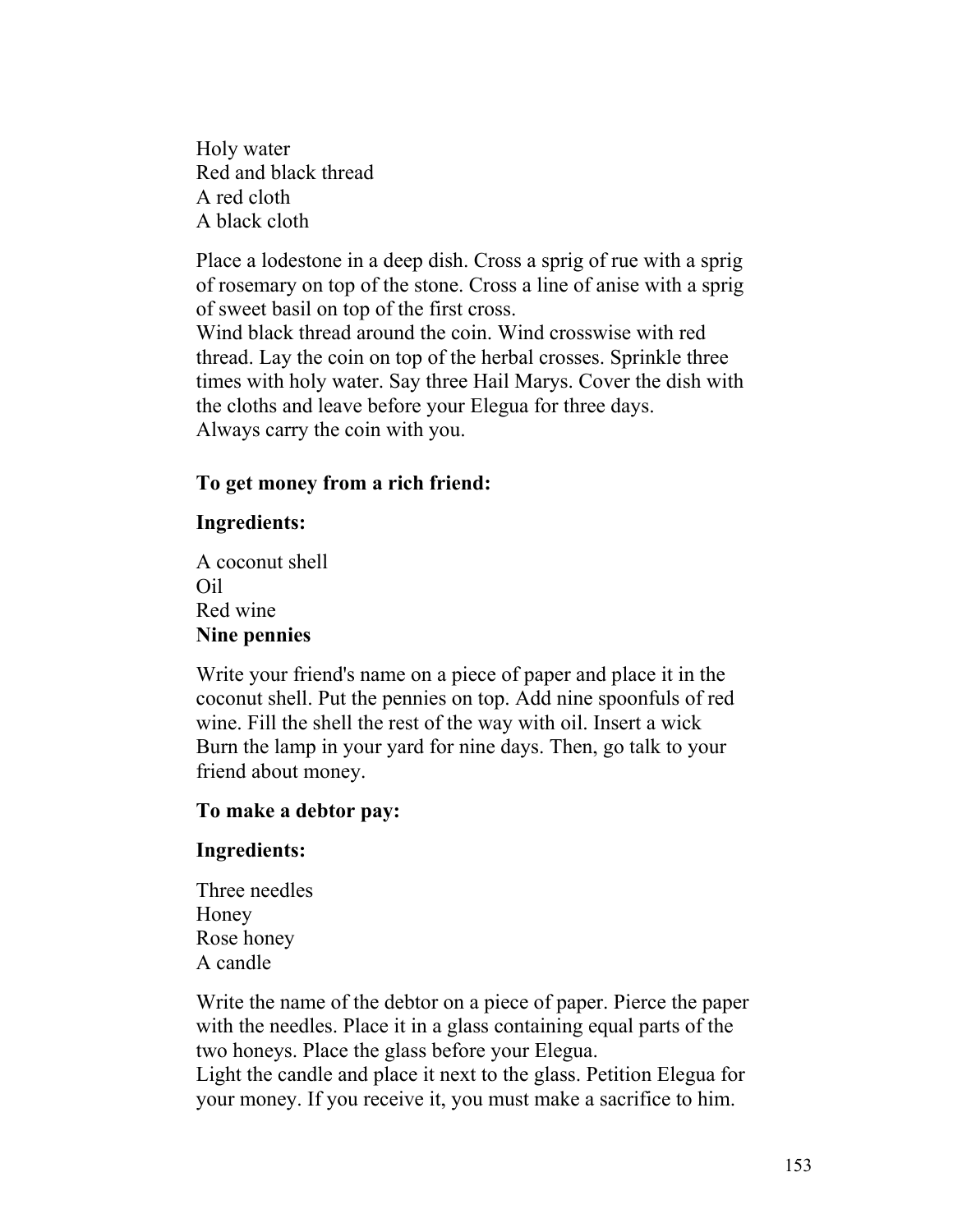#### **To get an inheritance:**

#### **Ingredients:**

An egg shell Rain water Parsley **Watercress** Rose honey

Write the names of the interested parties and the name of the lawyer on a piece of paper. Place the paper in a deep dish. Soften the egg shell in the rain water and cover the paper with the paste. Finely chop parsley and watercress and mix equal parts together. Cover the egg shell paste with the chopped herbs. Pour rose honey over the whole thing.

Place the dish on a high shelf in your house until the matter is resolved.

#### **To attract money:**

#### **Ingredients:**

Tobacco flowers Honey Pompeii perfume 1800 cologne Mint oil White roses

Pour the two bottles of perfume into a large bottle. Add seven tobacco flowers and seven roses. Pour in seven spoonfuls of honey and seven drops of mint oil. Pour some of the mixture in your bath every day for seven days. If your luck is very bad, do it for 21 days.

## **To attract money:**

## **Ingredients:**

Three yellow roses The milk from three coconuts Florida water cologne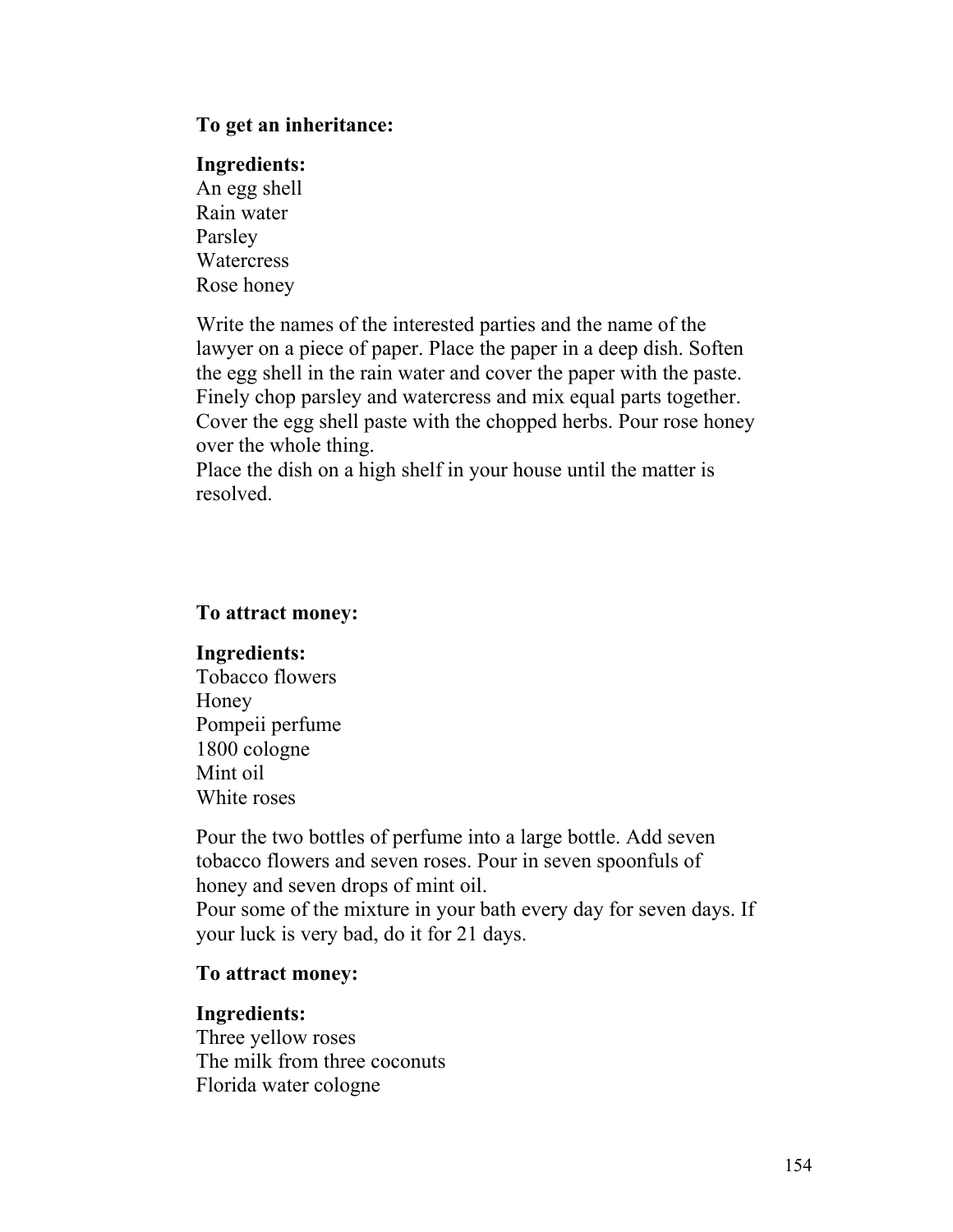Coconut meat Dry wine Cinnamon sticks Sweet basil Pumpkin rind

Fill a large container with the roses, the coconut milk, a large bottle of Florida water, three small pieces of coconut meat, a glass of dry wine, three cinnamon sticks, three large handfuls of sweet basil and five pieces of pumpkin rind. Add about five gallons of water.

Bathe with the mixture for three days in a row. Skip three days and then bathe with it for five days in a row.

# **To attract money:**

## **Ingredients:**

Balsam apple Peppergrass Honey River water Pompeii cologne White roses Yellow roses Red roses Holy water

In a large container, put five balsam apples, five sprigs of peppergrass, five spoonfuls of honey, five of each color rose, and five drops of holy water. Add about five gallows of clean river water. Let the mixture sit for a day. Bathe with the mixture.

## **To attract money:**

## **Ingredients:**

Cow's milk Goat's milk Coconut milk Holy water

Mix the liquids in equal parts. Bathe yourself in the morning, before sunrise.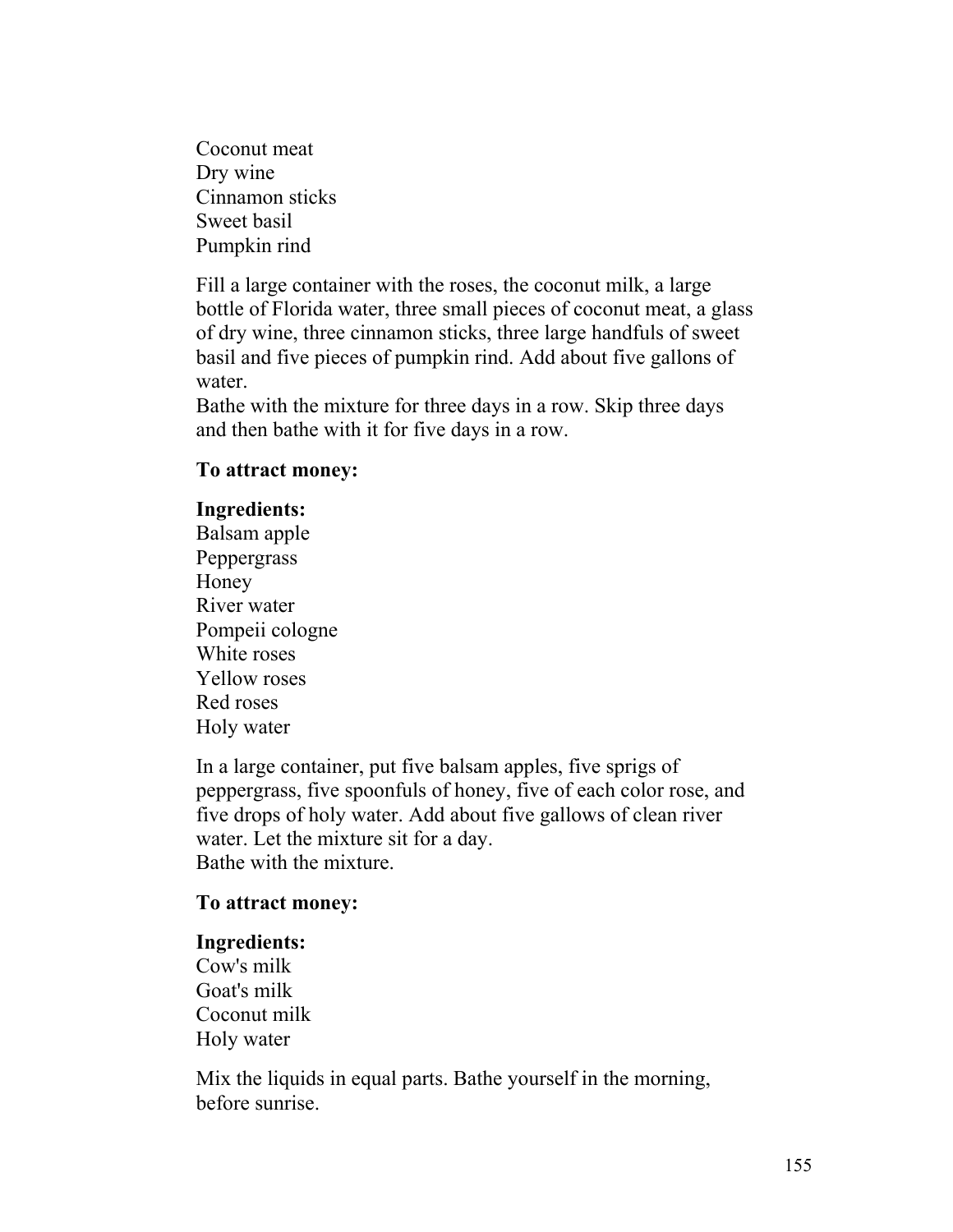## **To attract money:**

Dress in yellow and go to the ocean or to a river. Walk into the water, while dressed, with a bottle of honey. Rub your whole body with the honey, especially your head. Let the water wash it off. Don't swim.

#### **To attract money:**

**Ingredients:** Wild flowers Coconut oil Coconut soap Green tobacco leaves Rosemary Wild mint Maiden's hair Myrrh Pompeii cologne

Gather three handfuls of wild flowers along three different paths. Put them in a large container. Add three spoonfuls of coconut oil and three bars of coconut soap, three tobacco leaves, three sprigs of rosemary and three of wild mint, three sprigs of maiden's hair fern.

Add three drops of myrrh and a bottle of the cologne. Pour in about five gallons of water.

Bathe on three Mondays in a row. After each bath, give Elegua a little bit of his favorite food.

#### **To attract money:**

#### **Ingredients:**

Rose petals Gladioli White lilies Jasmine Marigold Sunflowers Pompeii cologne Guerlain cologne Sol de Oro cologne Florida water cologne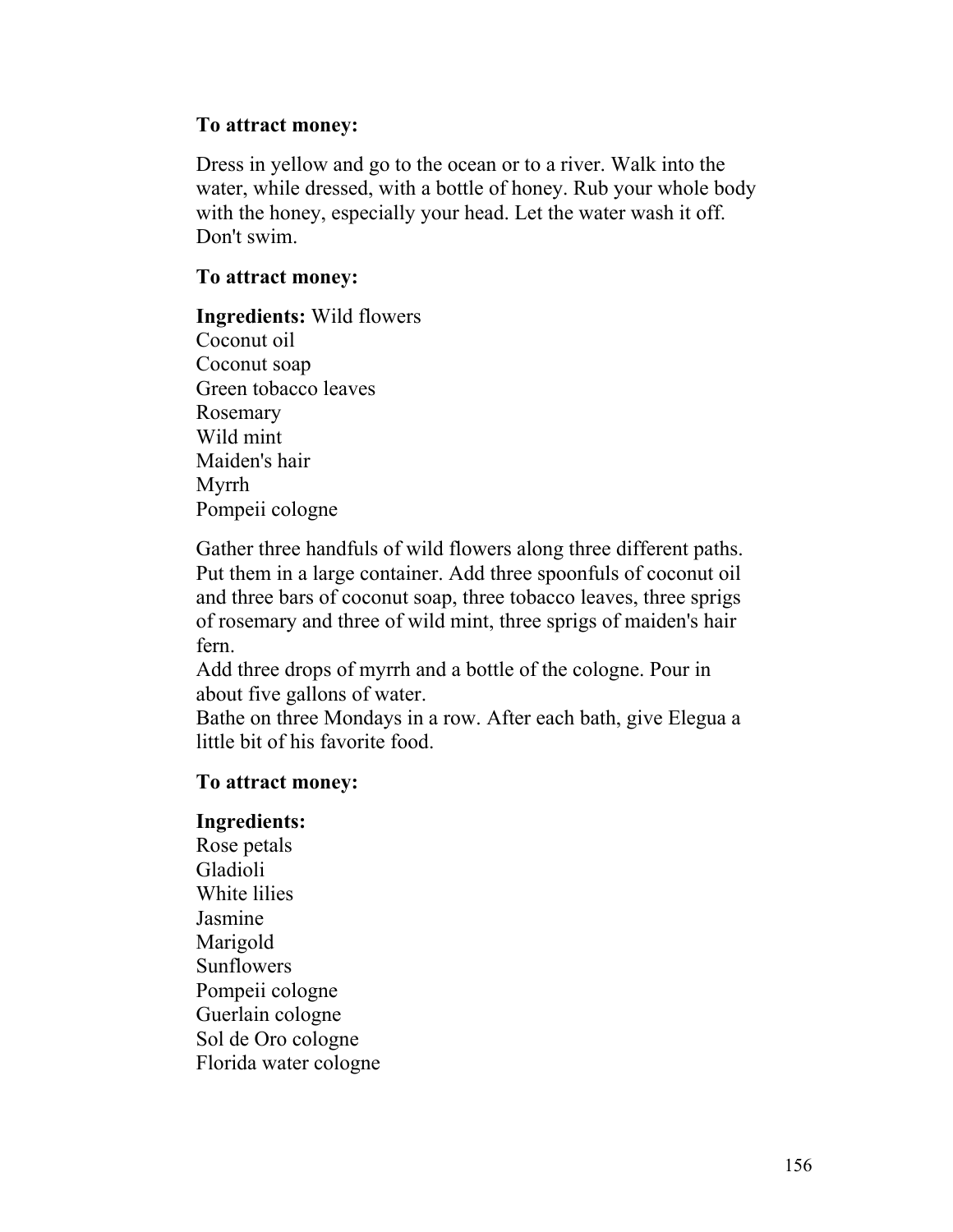River water Coconut water

Place seven rose petals in a large container. Add seven of each of the flowers, a small bottle of each cologne, and the water from five coconuts. Add about five gallons of river water. Bathe with the mixture before sunrise for seven days in a row.

# **EBOS FOR WORK**

#### **To get a better job:**

**Ingredients:** Five diamond chips A chicken

When you want to get a better job, or improve your work situation in any way, take the five diamond chips (if your budget allows. If not, one will do.)and place them in Oshun's tureen. Sacrifice the chicken and allow the blood to drip over the diamond chips while you Moyuba Oshun.

Perform this Ebo on a Saturday or on the fifth day of the month. If you don't have a tureen, petition Oshun at a river's edge.

#### **To obtain a job:**

Rub your hands with corojo oil and honey. Lick your hands three times and ask for the job.

#### **To get a raise at work:**

**Ingredients:** Star anise Alum Peanuts

Grind each of the ingredients into a powder. Mix equal parts together and sprinkle it around your work place.

## **EBOS TO PURIFY YOUR HOUSE OR BUSINESS**

**To purify your house after moving in:**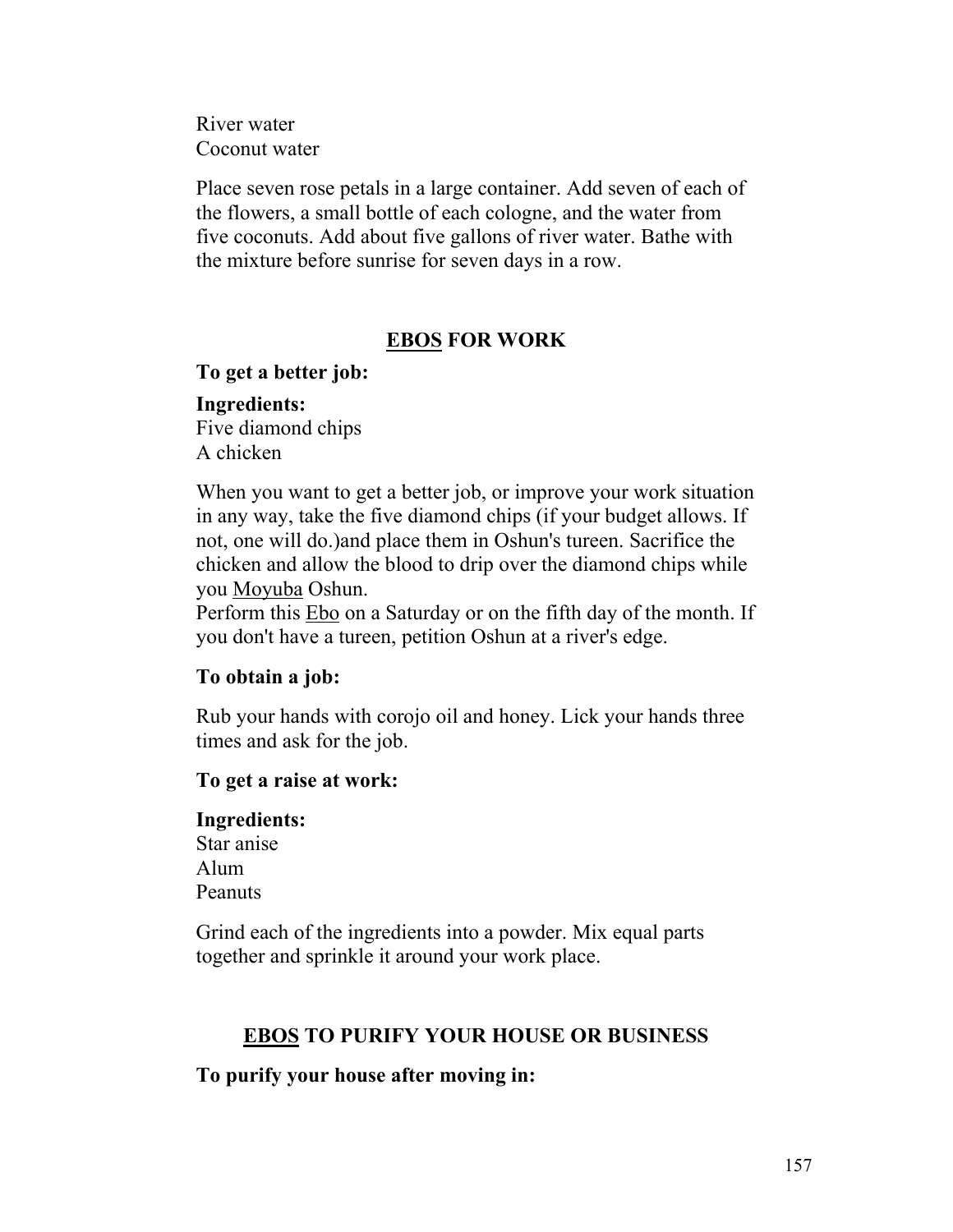**Ingredients:**

Dried sweet basil Dried eucalyptus leaves Myrrh

If you have just moved into a house and feel strange vibrations or entities, prepare a large quantity of equal parts of basil and eucalyptus. Add a little of the myrrh.

Fill a large fireproof container such as an iron pot with the mixture. Set fire to the leaves, smother the fire and walk the smoking mixture all over the house.

Close all doors and windows, place the smoldering iron pot on a fireproof surface such as pieces of metal or tile and leave the house for four to five hours.

When you return and air out the house, all strange influences will be gone.

# **To remove a curse against your house or business:**

# **Ingredients:**

Banana leaves Six Espanta Muerto sticks A stick from the rose apple Corojo butter Rope from agave fibers Dry eucalyptus leaves

Smear the banana leaves and the sticks with lots of corojo butter. Wrap the sticks in the banana leaves and tie the bundle together with the agave cord.

Place the eucalyptus leaves in a plate and burn them until they smoulder and produce a lot of smoke. Take the smoking leaves all through your house or place of business, making sure that the smoke gets in all the corners. Stop at each door and ask that the curse be lifted from you.

When you have thoroughly fumigated your house or place of business, leave the eucalyptus ashes and the banana leaf bundle at the door of the person who cursed you (if you know who it is). If you don't know who cursed you, spread a bed sheet on the street and leave the ashes and the package on it.

Return home and give yourself a herbal bath to drive away any traces of the spirits of the dead.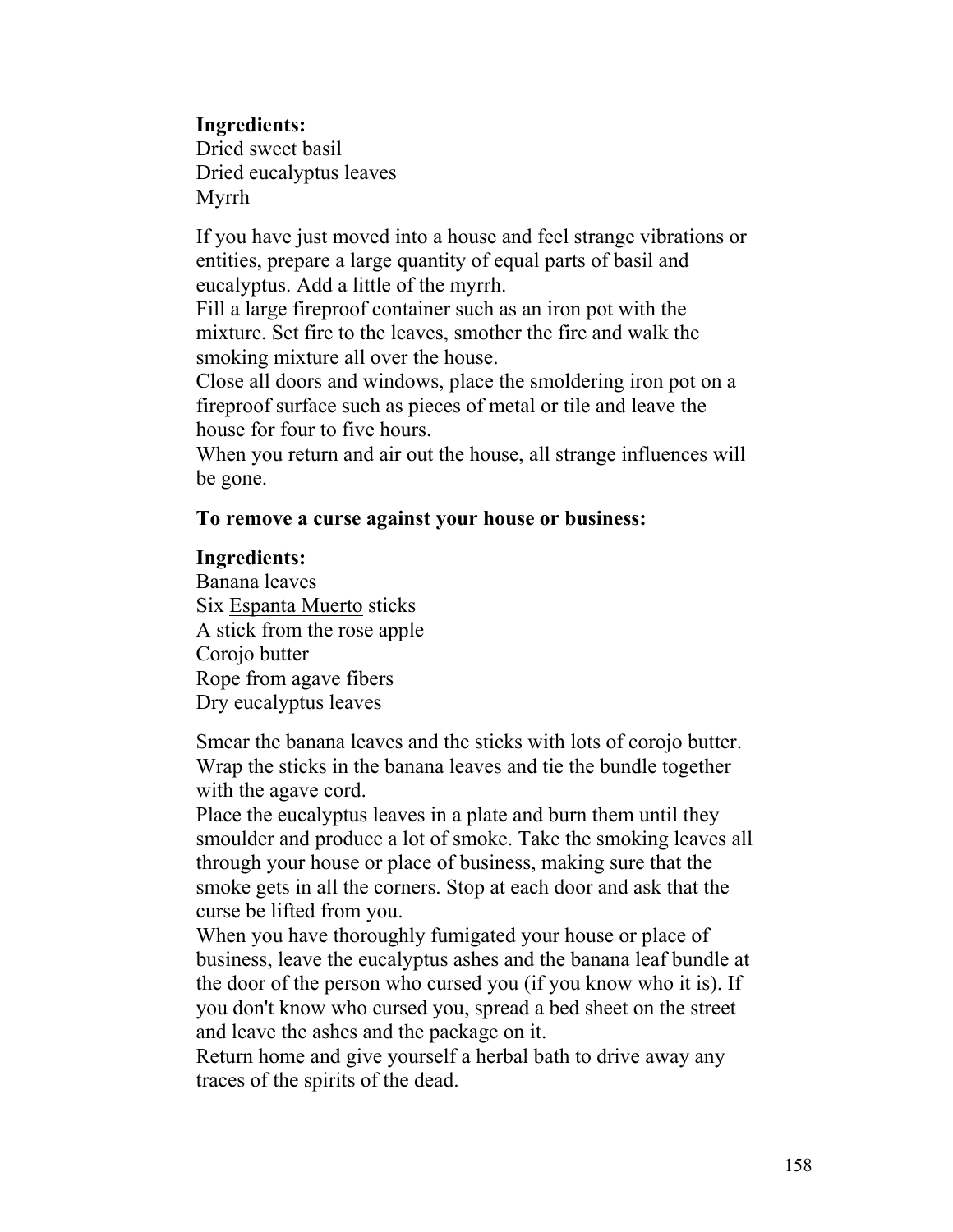# **To remove evil influences from your house:**

# **Ingredients:**

A coconut Powdered egg shell

Whiten the coconut with the powdered egg shell. Go to the room farthest from the front door. Place the coconut on the floor and kick it from room to room until you reach the front door. Give the coconut a good kick out the front door.

Perform this **ebo** whenever your house feels "uneasy".

# **To protect a new house:**

# **Ingredients:**

Four silver nails 3 to 4 inches long 21 herbs belonging to 12 major Orishas A duck A dove A rooster A chicken A guinea hen (All animals are to be white)

Have a jeweler make up the nails. Prepare an Omiero with the 21 herbs and the blood from all the animals.

Soak the silver nails in the Omiero for 24 hours. The following day, at sunrise, bury one of the nails at each of the four corners of the house, touching the walls.

# **To remove negative influences from a house:**

Paint a live turtle blue. Allow it to walk around the house for seven days. Let it wander around the yard as well, but don't let it get lost.

At the end of the seven days, take the turtle to the water and let it go. Offer a watermelon to Yemaya.

# **To keep you house free of spirits:**

Don't rock empty rocking chairs.

# **To keep enemies and rivals away from your house:**

# **Ingredients:**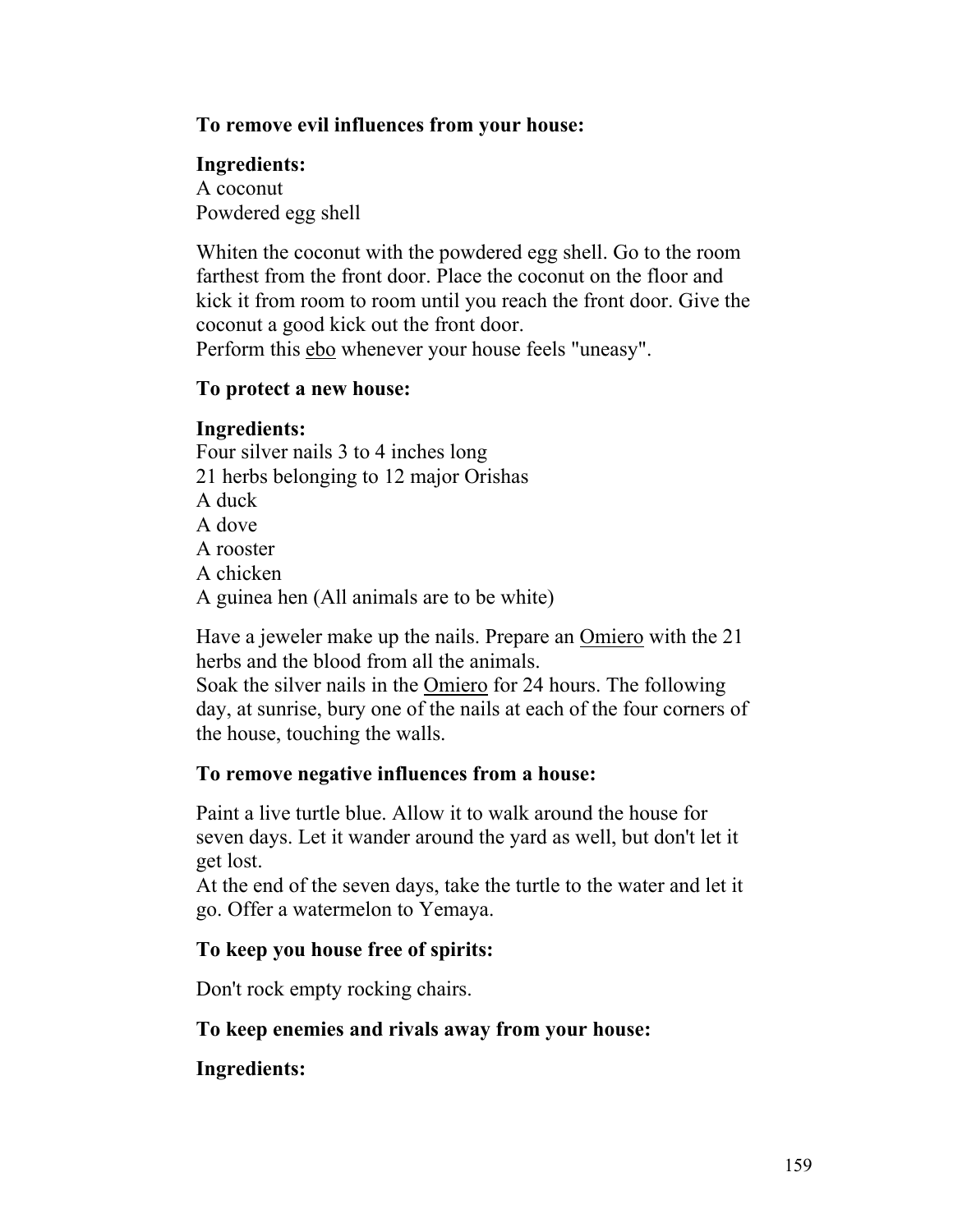Boneset root Rusted iron Arsenic Sulphur Red ocher Ground deer antler Rock salt Balsam A scorpion Cooking oil

Fry the scorpion in the oil until the scorpion is dissolved. Save the oil.

Write the person's name on a piece of paper. Place the paper at the bottom of a clay pot and burn it to ashes. Put the boneset on top of the ashes. Add three slivers of rusted iron. Cover all with the powders. Add three grains of the rock salt and the balsam. Cover all the ingredients in the oil. Insert a wick.

Place the lamp in front of Elegua and light it. Leave it lit for three days.

While the lamp is lit, pray that Elegua drive your enemies away. Throw water out the front door three times after each prayer.

# **To make a neighbor move:**

## **Ingredients:**

A wasp's nest Coal Guinea pepper Rock salt An egg Red ocher

Powder a piece of wasp's nest, coal and four grains of Guinea pepper. Add three grains of rock salt. Mix equal parts of the powder.

Let the egg soak in oil and red ocher for three days and nights. Throw the egg at your neighbor's door and blow the powder after it so that it sticks to the remnants of the egg.

## **To make a neighbor move:**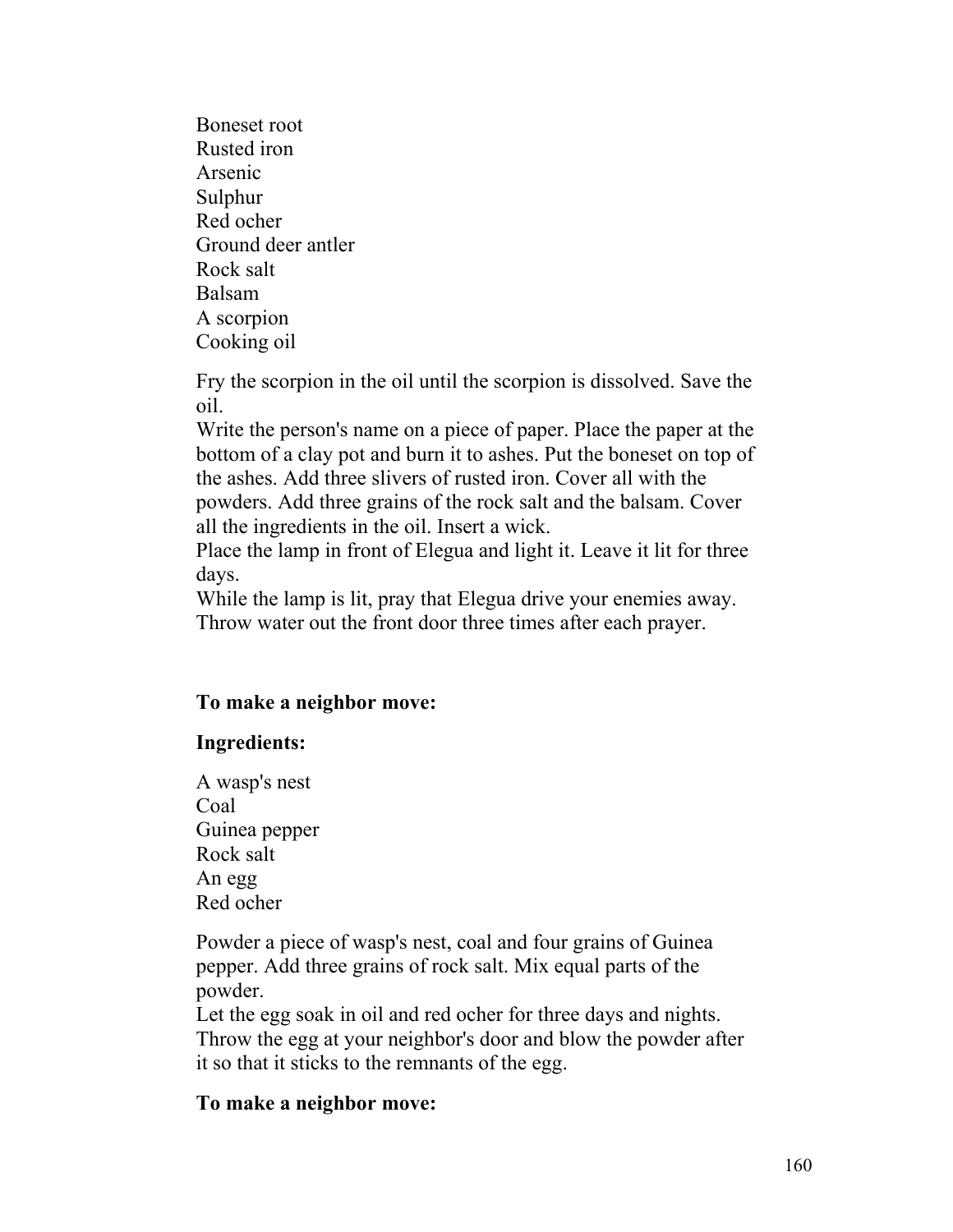## **Ingredients:**

Powdered egg shell An egg from a black chicken Nightshade

Dry and powder the egg. Dry and powder the nightshade. Mix with equal parts of powdered egg shell. Blow this powder inside your neighbor's house.

#### **To make a neighbor move:**

#### **Ingredients:**

The white of an egg Seven needles Cowhage Iron filings Peppercorns Dust from the four corners of a crossroads A feather from a Guinea hen

Pierce the egg and blow the white out. Stick the needles into the egg. Burn the feather and reduce to ashes. Grind the rest of the ingredients into a powder and mix in equal parts. Throw the egg at your neighbor's door. Blow the powder after it.

## **To prevent the rental of a house:**

#### **Ingredients:**

Carbon dust Rock dust Benzoin resin

Grind the ingredients into a powder and mix in equal parts. Sprinkle the mixture inside the house.

#### **To have your lawyer win a property suit:**

#### **Ingredients:**

A peacock feather A guinea hen feather Earth from the four corners of the property

Toast the feathers and grind them to a powder. Mix in equal quantities with the earth. Sift the mixture to a very fine powder.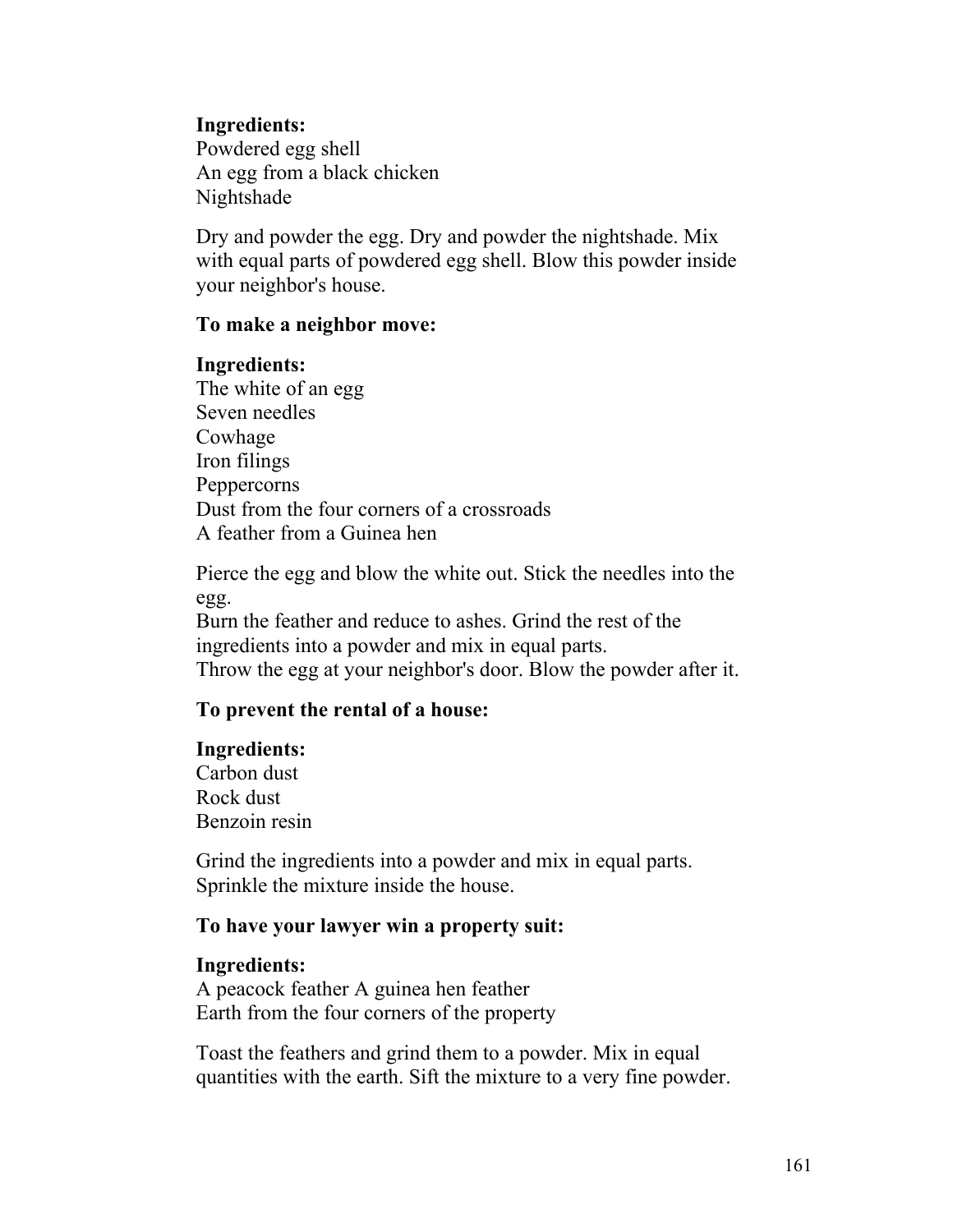The lawyer is to sprinkle the dust on the floor of the courtroom where the case is being heard.

## **To protect your house:**

# **Ingredients:**

Anamu , (petiveria alliacea) garlic herb native to Cuba Three large iron nails Red, white and black thread Wax Powdered egg shell An egg Water Wine

Cut the thread into seven inch sections. Twist three of the white threads, two of the black threads and two of the red threads together. Rub with wax to make a stiff twine. Make three pieces of the twine.

Put the nails in a fire until they are red hot. While still hot, wrap each nail in Anamu leaves and wind tight with the twine.

Cover the egg in the powdered egg shell. Make a triangle with the nails. Stand up the egg in the triangle. Sprinkle the amulet with water and wine every day.

# **EBOS FOR LOVE**

# **To win a woman:**

# **Ingredients:**

Coral Cinnamon Creme de Menthe Anise

Powder the ingredients and mix them with a few drops of the Creme de Menthe. When drunk or eaten, the mixture will turn the most indifferent woman into a passionate lover

# **To conquer a lover:**

Chew a small stick of Jamaica rosewood and either chew it or leave it inside your mouth while you speak to the person you are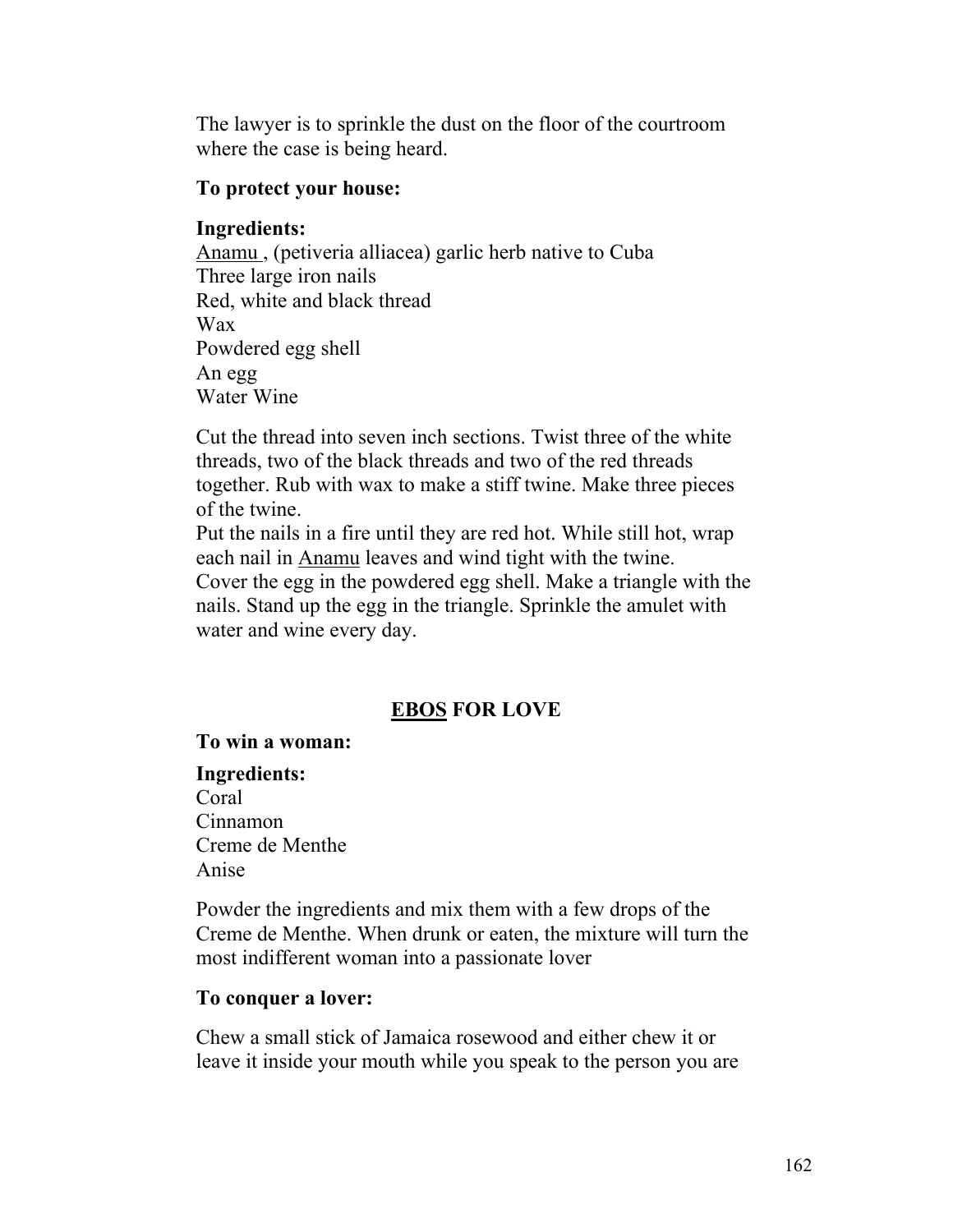trying to seduce. This works equally well in a business meeting.

## **To resolve romantic problems:**

# **Ingredients:**

Parsley Honey Cinnamon sticks Dry corn

Mix all the ingredients together, reserving a sprig of parsley. Place the mixture in a high place in your house. Every time you speak with the one you love, you must have the sprig of parsley with you.

# **To win a lover:**

Write the person's name with India ink on a small piece of papyrus. Put the slip of paper under a gourd filled with an Omiero made with seven herbs belonging to Yemaya and Oshun.

# **To arouse virility in men and passion in women:**

# **Ingredients:**

Sea turtle eggs Honey Cinnamon sticks

Dry the turtle eggs and powder them. Brew cinnamon tea, stir in the powdered eggs and sweeten with honey. Drink three times a day.

# **To attract a lover:**

## **Ingredients:**

Sea water Indigo dye Sugar cane syrup Corojo butter Pork lard Vegetable oil **Mercury** Cocoa butter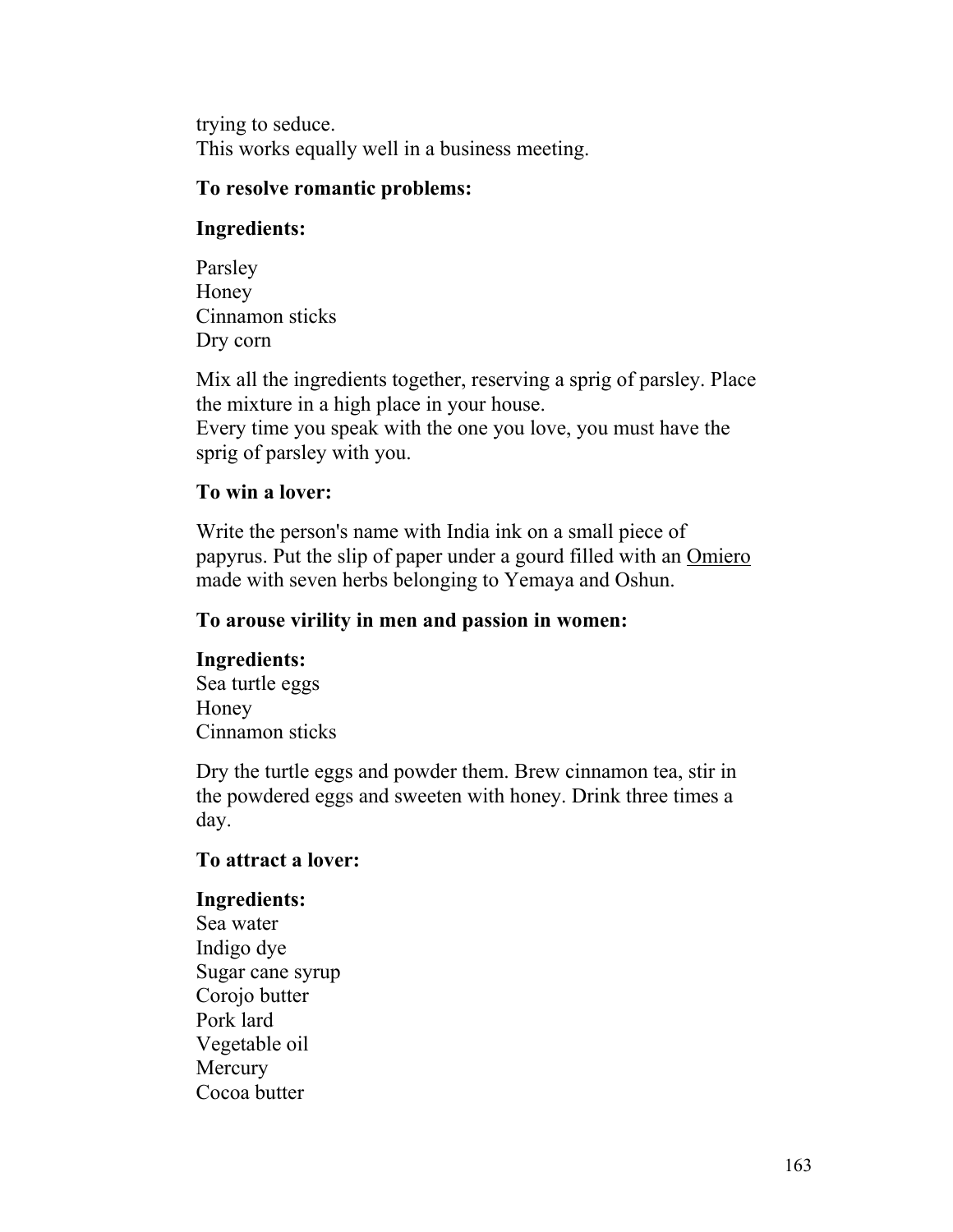A cotton wick Seven pins Blue thread

Write the lover's name at the bottom of a large pot. Fill the pot with the oil. Add small quantities of the rest of the ingredients. Insert the wick.

Go to the sea shore. Tie the seven pins together with the thread. Hold them up before you and walk out to the surf, calling out your lover's name seven times.

Light the lamp.

Take the burning lamp back home and allow it to burn for seven days. At the end of seven days, take the lamp back out to the sea shore and let the waves sweep it away. Petition Yemaya to have your lover at your feet.

# **To attract a lover:**

## **Ingredients:**

Dirt from a hillside Mercury Red wine Sulphur Red ocher Borax Two slugs Two doves An arrow made of white metal Almond oil

Paint a white stripe around a new clay pot. Write the name of the person you desire on a piece of paper and place it in the pot. Cover the paper with a handful of dirt. Add the mercury, a little red wine, a pinch of the powders and the slugs.

Sacrifice the two doves to Obatala. Cut out their hearts and pin them together with the metal arrow. Add the hearts to the pot. Fill with almond oil.

Insert the cotton wick, light it, and allow the lamp to burn for 16 days.

After 16 days, bury the pot and its contents at the foot of a kapok tree. Dress in white for 16 days.

## **To attract a lover:**

**Ingredients:** Red ocher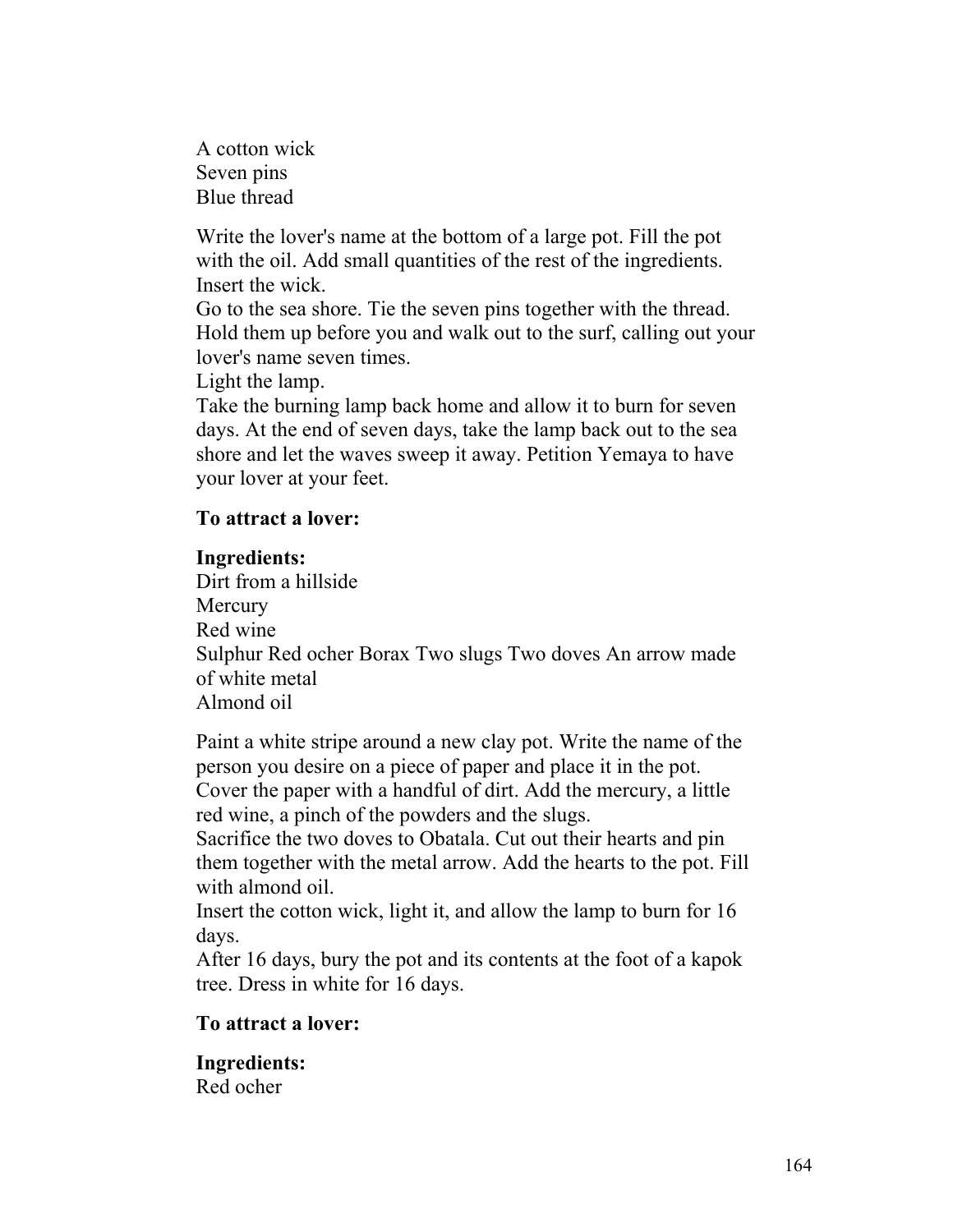Sulphur Borax Powdered poplar leaves Three pins Cooking oil

Write the loved one's name on a piece of paper four times. Place the paper inside a large colorful teapot. Add a pinch of the four powders and the oil. Insert a wick and burn the lamp for nine days.

#### **To attract a lover:**

## **Ingredients:**

A red apple Corojo oil Six okras Corn meal **Mercury** 

Place the apple in a gourd. Cover it with the oil. Add a small amount of the other ingredients. Insert a cotton wick and light the lamp before Chango's tureen.

## **To seduce a man:**

#### **Ingredients:**

Cooking oil Red wine Aguardiente Seven needles Black thread White thread

Pour the cooking oil, a cup of red wine and a cup of aguardiente in a new pot.

Write the man's name on a piece of paper and pierce it with the seven needles. Roll the paper up into a cylinder and wind the black and white thread around it.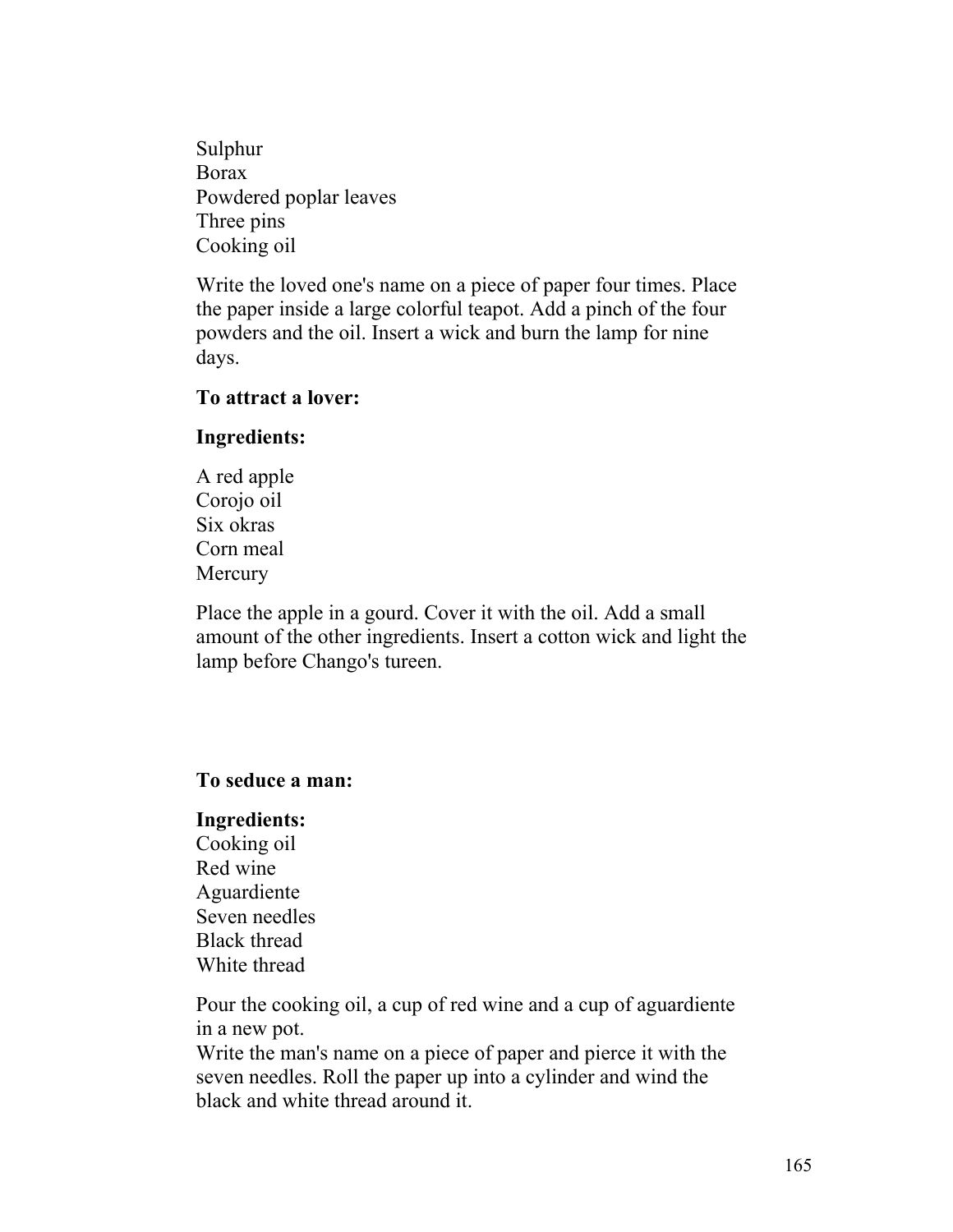Float the paper on the oil. Insert a wick. Light the lamp and burn it for nine days. At the end of the ninth day, take out the needles and bury them.

# **To attract a lover:**

## **Ingredients:**

A dove Seven pins Sesame oil

Olive oil Almond oil Honey

Red ocher

Cut out the dove's heart. Write the person's name on a piece of paper and wrap the heart in it. Pierce the packet with the seven pins and place inside a pot.

Pour in equal parts of the oils. Add a pinch of the powder and a spoon full of honey. Insert a wick.

Light the lamp and allow it to burn for five days. On the fifth day, bury the pot and go visit the desired person.

# **To attract and dominate a lover:**

# **Ingredients:**

Cooking oil Black ink **Mercury** Seven peppercorns A length of narrow ribbon

Pour the cooking oil into a pot. Add a few drops of ink, mercury and the peppercorns.

Remove all your clothes and stand before your Elegua. Tie the piece of ribbon around your waist. While tying seven knots in the ribbon say:

"By the seven words that Christ said on the cross. With two, I look at you. With three, I see you. With the Father, the Son and the Holy Ghost, let (name) come and be at my feet."

# **To attract a lover:**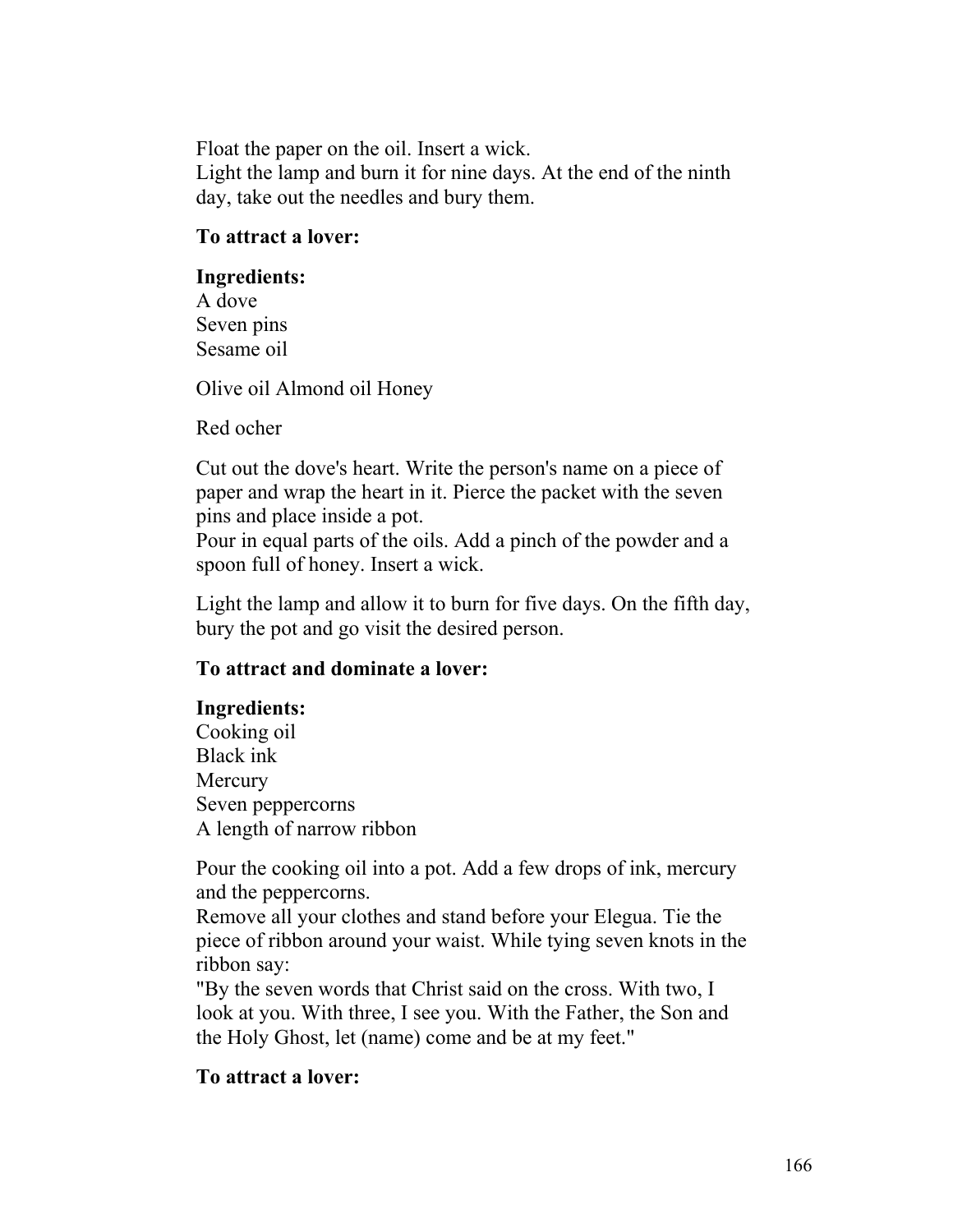#### **Ingredients:**

A dove Four pins A round river pebble Olive oil Red ocher Rock candy Sesame oil

Place the pebble in a pot. Sacrifice the dove and let the blood drip on the pebble. Cut the heart out of the dove and pierce it with the four pins. Place the heart in the pot along with the rest of the ingredients and cover with oil. Insert a wick and light. When the lamp goes out, remove the pebble and wear it as a talisman.

#### **To attract a lover:**

#### **Ingredients:**

Whale oil Almond oil Corojo oil Balsam **Mercury** Water

Mix the oils together in a small container. Add a drop of mercury and a spoonful of water. Write the lover's name on a piece of paper and put it in the oil. Insert a wick and burn the lamp.

## **To attract a lover:**

## **Ingredients:**

A glass of water Honey Camphor **Poppies** Mercury A candle

At noon, write the loved one's name on a piece of paper and place it in the glass of water. Add a small quantity of the other ingredients. Light a candle next to the glass.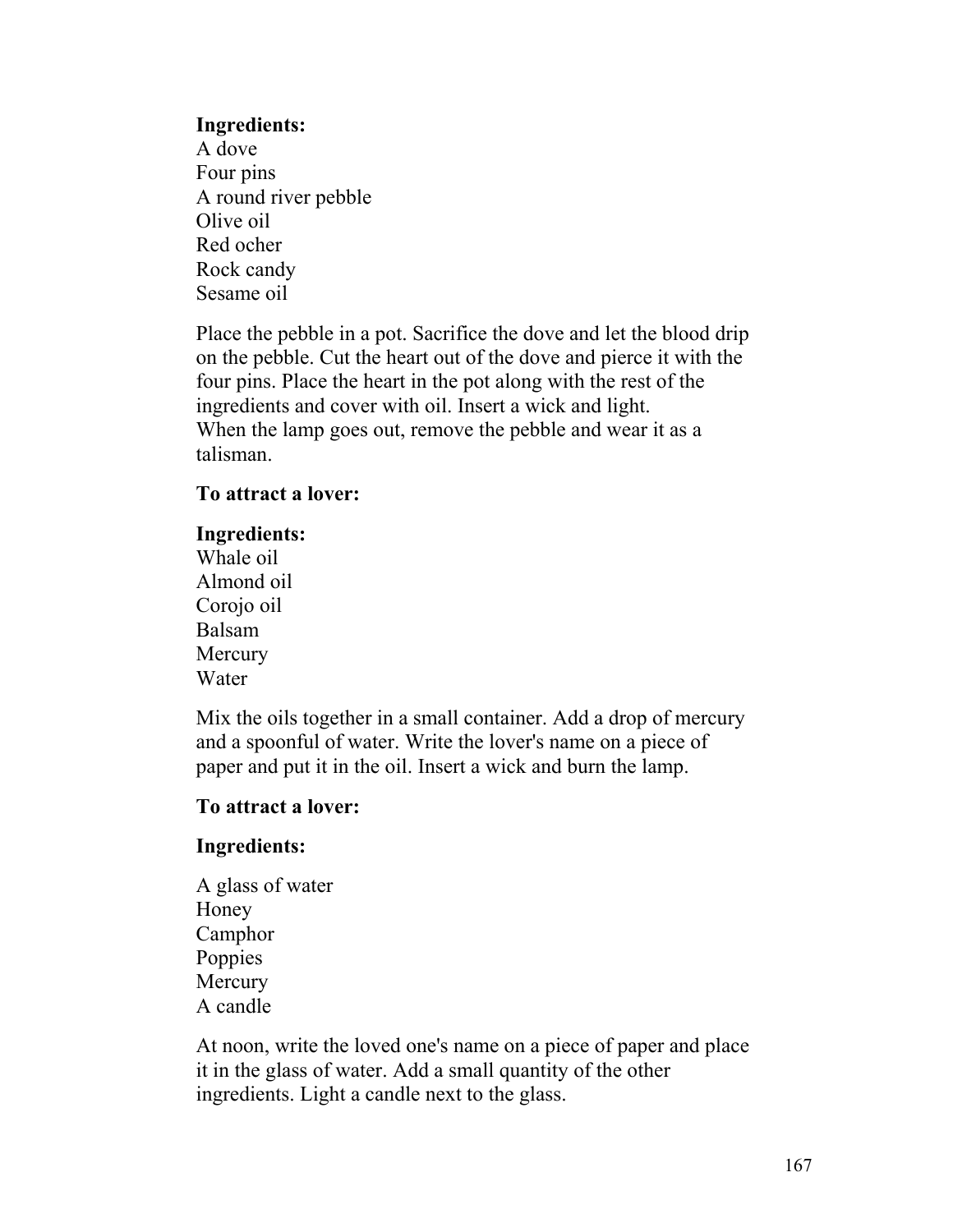#### **To seduce a lover:**

#### **Ingredients:**

A large new tea cup A lodestone Five needles A dove Five varieties of sweet wine Olive oil Honey Mercury Five cotton wicks

Write the name of the person you love on a piece of paper. Pierce the paper with the needles. Place the paper at the bottom of the cup. Weigh it down with the lodestone. Sacrifice the dove over the cup and allow the blood to pour over the stone. Add a spoon full of each of the wines, five drops of mercury, and five spoonfuls of honey. Fill the rest of the cup with olive oil. Insert the wicks.

Light and burn for five days.

## **To seduce a man:**

## **Ingredients:**

Seven earth worms Menstrual blood Excrement Hair Genital hair

Collect seven earth worms. Lay them in the sun to dry. Also collect a little of your menstrual blood, a pinch of your excrement, hairs from your head and hair from your genitals. Lay them on a plate and let them dry in the sun.

When thoroughly dry, take all the ingredients and grind them to a very fine powder.

Administer the powder in the man's food or drink.

## **To seduce a man:**

# **Ingredients:** Menstrual blood Nail trimmings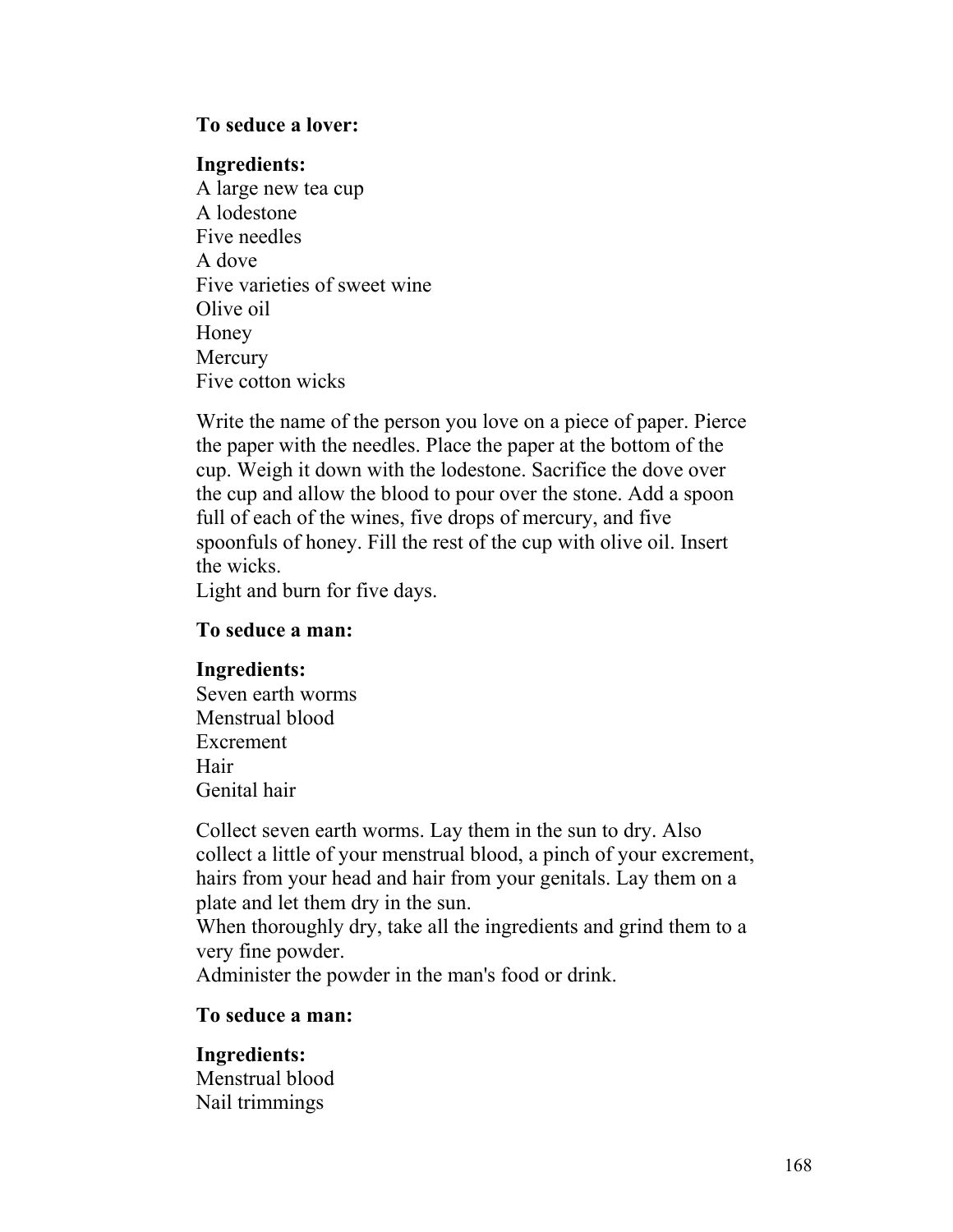Hair Genital hair Armpit hair Poppy seeds Root of rue Amansa guapo A hummingbird heart

Collect a bit of your menstrual blood, nail trimmings from each of your fingers, hair from your head, armpits and genitals.

Lay all the ingredients on a plate and add the hummingbird heart, three poppy seeds, and the Amansa guapo. Set everything in the sun to dry.

When thoroughly dry, grind everything to a very fine powder. Put the powder next to your Elegua for three days. Administer the powder in the man's food or drink.

If a man wants to prepare this powder to seduce a woman, replace the menstrual blood with semen.

## **To seduce a man or a woman:**

#### **Ingredients:**

Cooking oil Urine Red wine Lemon juice Rock candy **Mercury** A black dove Seven needles Hair Seven earthworms Menstrual blood

In a clay pot, place seven drops of your urine, seven spoonfuls of red wine, seven spoonfuls of lemon juice, seven pieces of candy, and seven drops of mercury. Sacrifice the dove over the pot and stir in the blood. Fill the rest of the pot with the oil. Write the person's name backwards on a piece of paper. Wrap the dove's heart in the paper and pierce it with the seven needles. Place it in the clay pot. Insert a wick and burn the lamp for seven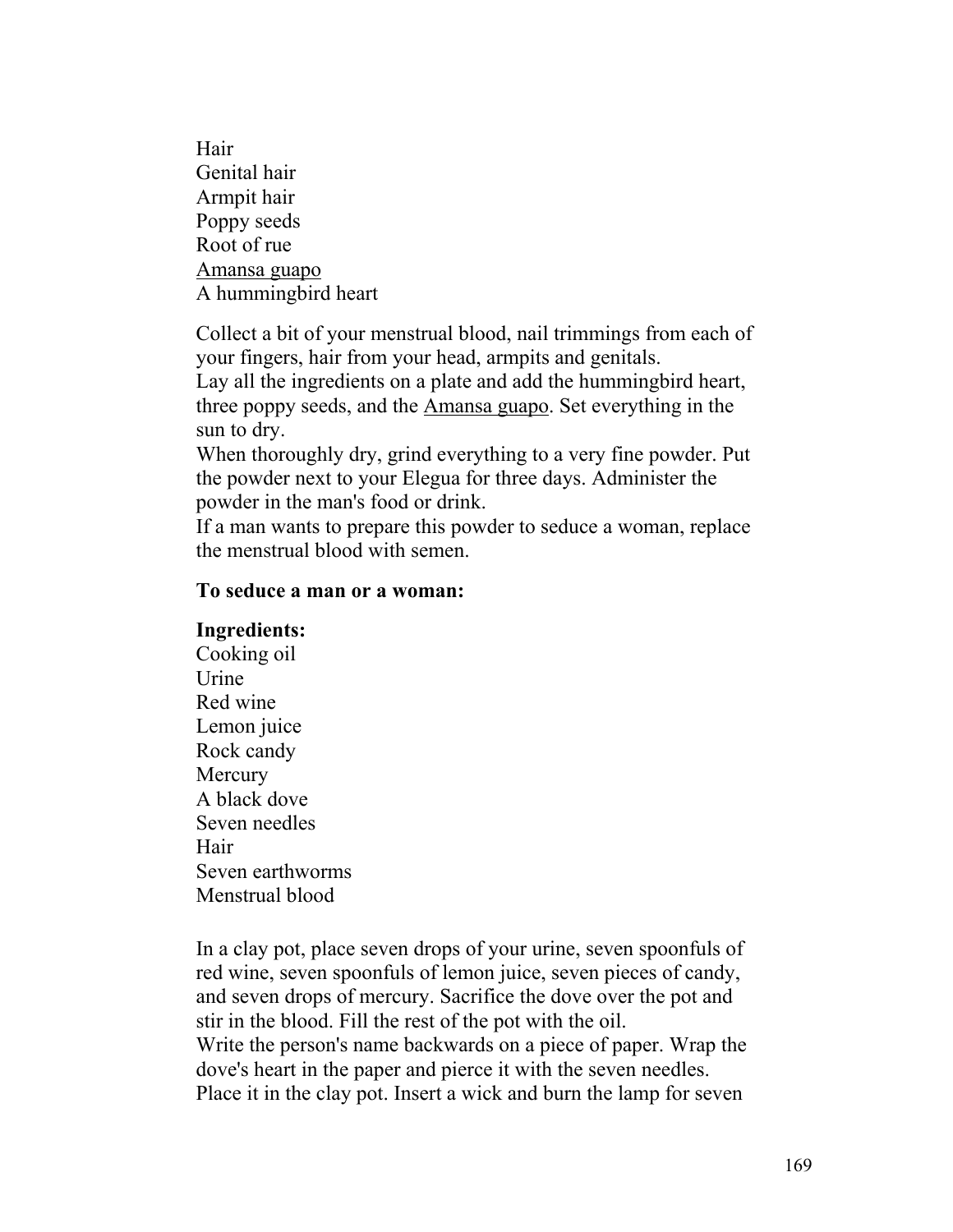days.

While the lamp burns, dry the earthworms, the blood and the hair in the sun.

On the seventh day, unwrap the heart and toast it. Reduce it, the worms, the blood and the hair to a powder.

Administer in the food or drink.

A man needs to replace the menstrual blood with semen.

# **To be seductive:**

# **Ingredients:**

Talisman perfumed body powder Hair from a stray bitch Powdered egg shell from an infertile dove egg Ground antler Incense Borax Valerian powder Cinnamon powder Five pieces of coral

Grind the five corals and the five hairs from a stray bitch into a fine powder. Mix with the body powder. Add five pinches of the powdered egg shell, the antler, the incense, the borax, the valerian and the cinnamon.

After the powder has been thoroughly mixed, sprinkle on your body.

# **To attract a lover:**

# **Ingredients:**

Pompeii face powder Cinnamon Powdered valerian Holy water **Mercury** 

Add a pinch of the other powders to the face powder. Make a cross on the surface of the mix with the holy water. Add a drop of mercury.

# **To marry the person you want:**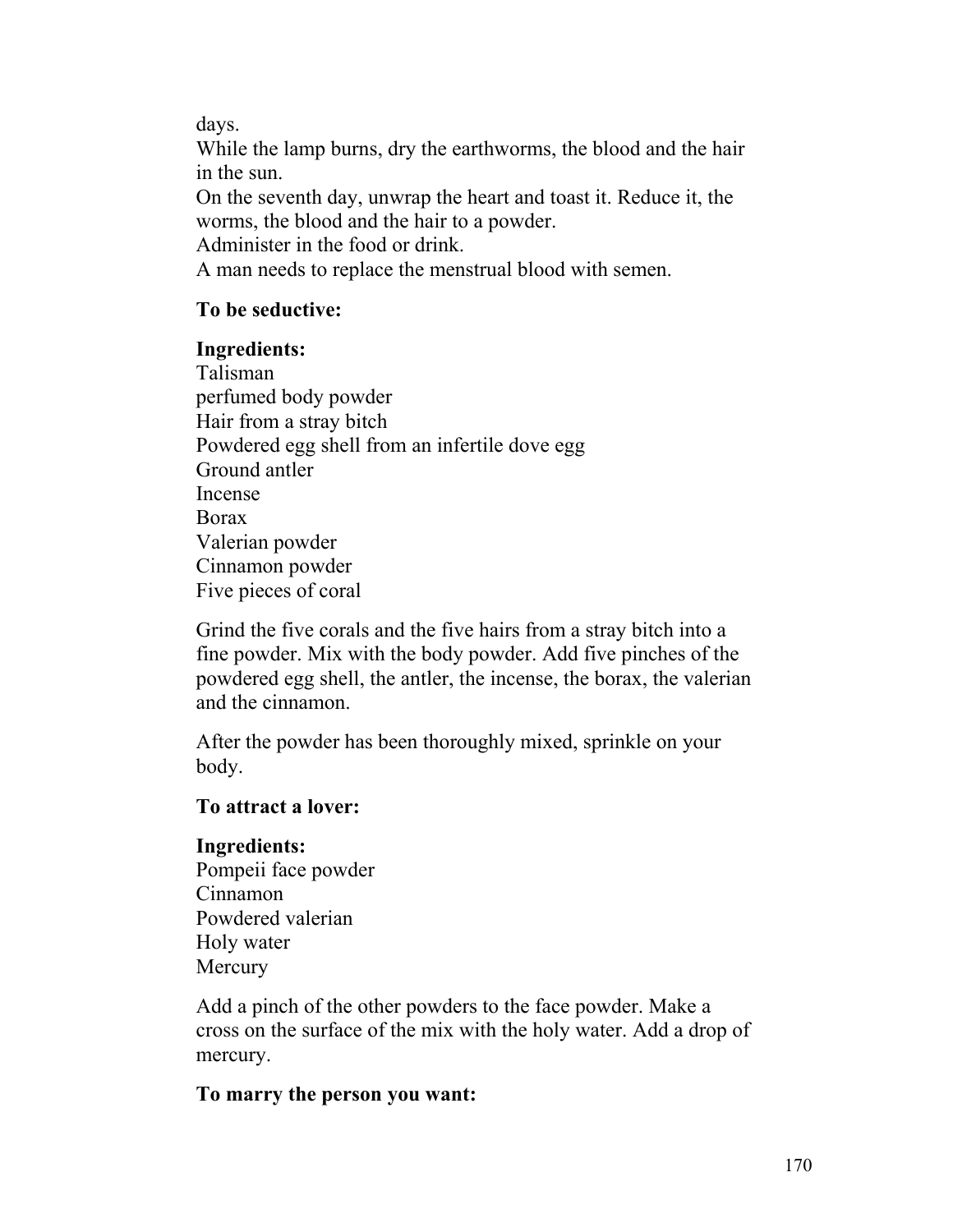Rub your hands with powdered egg shell before you shake hands with him or her

# **EBOS TO INSURE FAITHFULNESS**

#### **To stop a husband from being unfaithful:**

#### **Ingredients:**

Yellow cloth Dried corn Honey Cinnamon sticks Cinnamon **Cotton** Two lodestones A candle

When you know that your husband is unfaithful, take a little cutting of his hair and a few of his nail parings. Place them and all the ingredients, except the candle and the cinnamon oil, in the yellow cloth and make a tight bundle.

Sprinkle the bundle with cinnamon oil and burn the candle to Oshun daily for five days.

If the unfaithful husband has actually left the house, add the blood of a chicken to Oshun's tureen before making this Ebo.

To keep a spouse from running off:

#### **Ingredients:**

A clay pot Yellow paint Corn meal Cinnamon powder Cinnamon sticks A powdered lodestone Two lodestones Iron filings Five cowrie shells Five white chickens A candle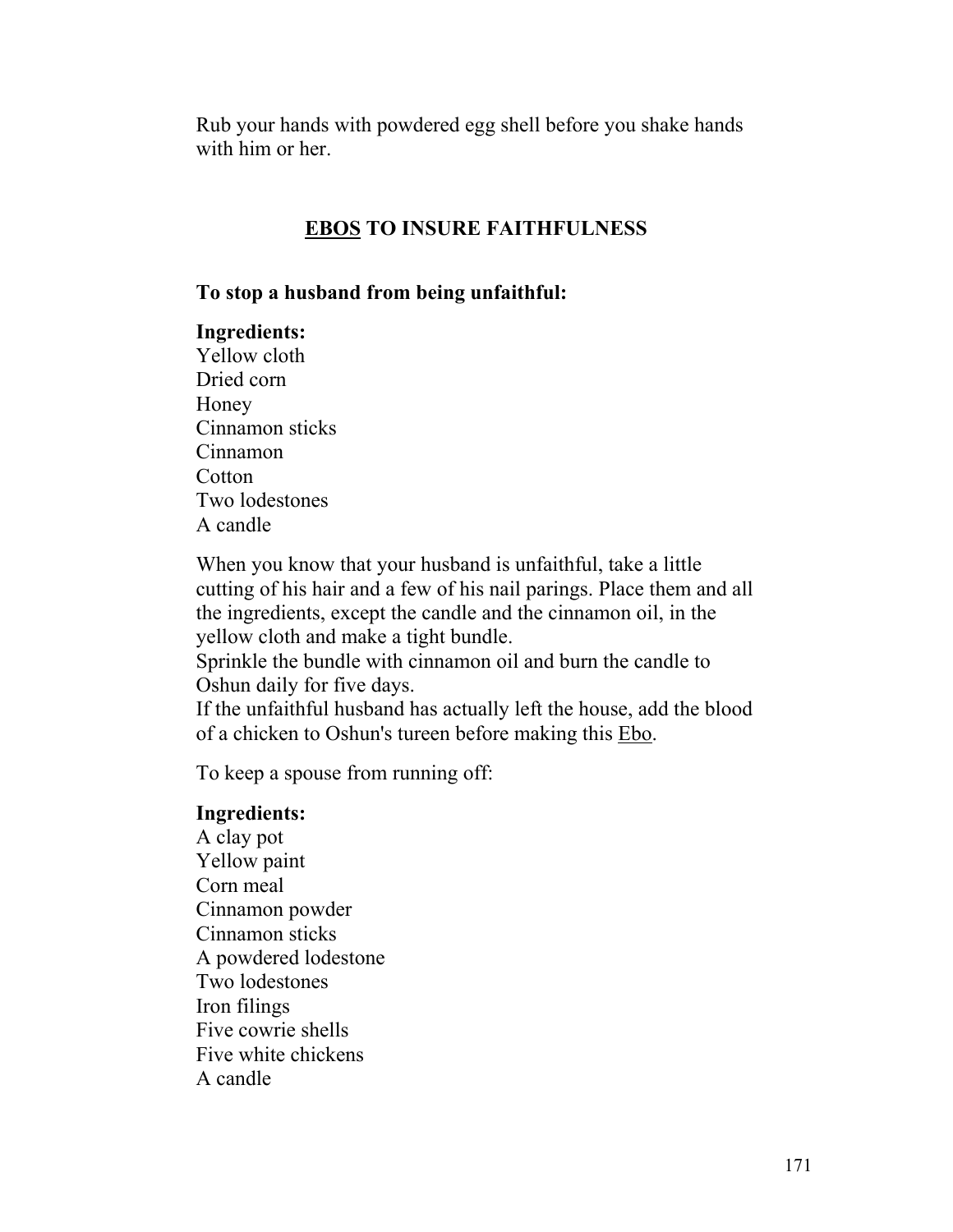Coconut oil Cinnamon oil

Paint the clay pot yellow. Fill the pot with corn meal, powdered and stick cinnamon, powdered lodestone, the filings, the whole lodestones and the five cowrie shells.

Sacrifice the five chickens and allow the blood to soak into the corn meal. Pluck the chickens and fill the pot to the top with feathers.

Keep the pot hidden from your spouse. Light a candle to the pot at sunset for five consecutive days and sprinkle it with a few drops of coconut and cinnamon oil.

Dispose of the Ebo in a river.

To hold on to a wandering husband:

# **Ingredients:**

Almond oil Honey Holy water Egg yolk Yellow cloth Red ribbon

Fill a gourd with almond oil. Add small quantities of honey, holy water and egg yolk. Insert a wick.

Light the lamp as you petition Oshun. Wrap the yellow cloth around your middle and tie it tight with the red ribbon. Wear the girdle for five days.

To have a lover return:

## **Ingredients:**

A large gourd Two chicken feet An egg Linseed oil Florida water cologne Marjoram Paprika A piece of your lover's clothing or jewelry A cotton wick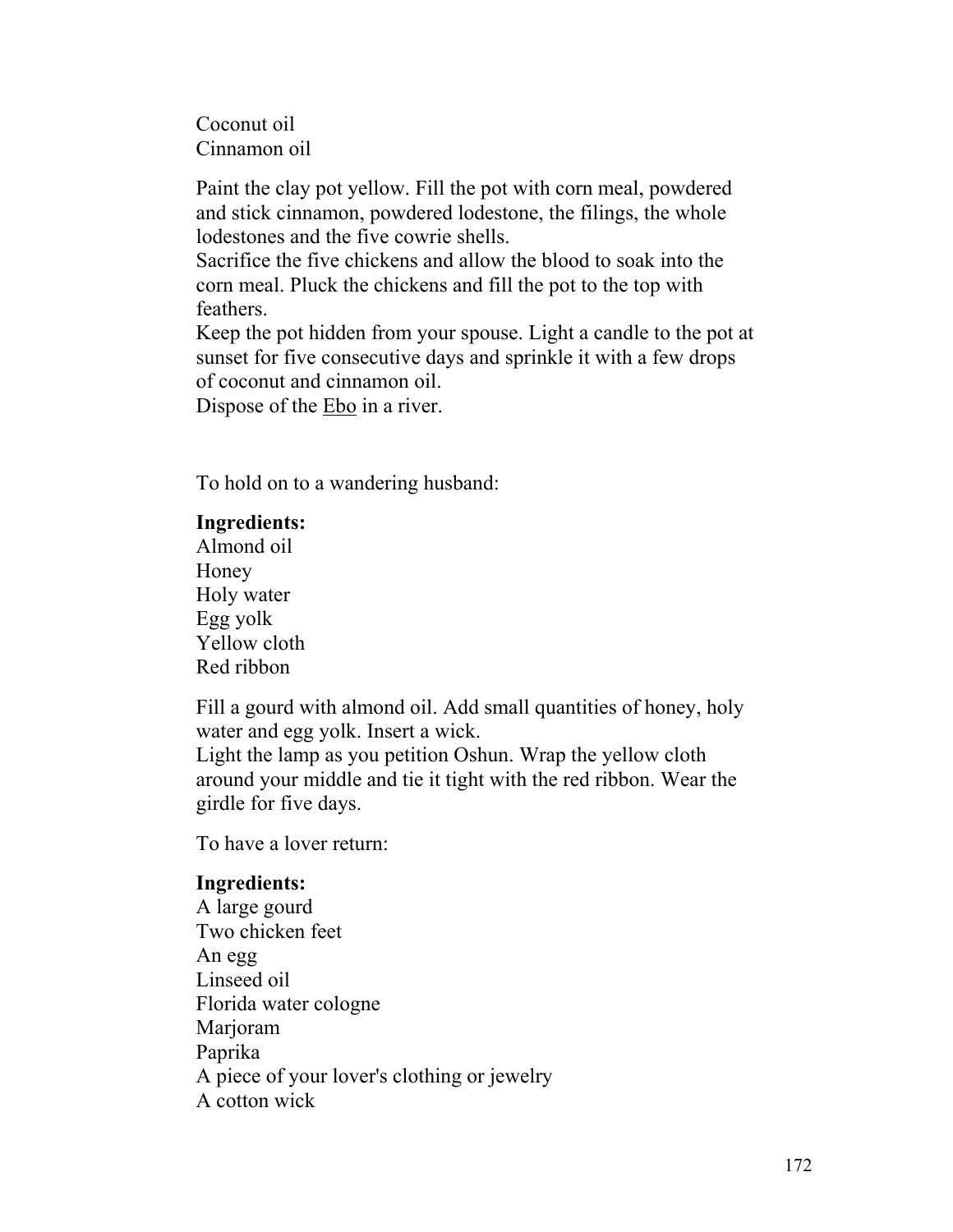Write your lover's name on a piece of paper. Place the gourd on top of the paper. Put five chicken nails, the egg, Florida water, a little paprika, marjoram and a strip of the clothing or the piece of jewelry in the gourd. Fill it up with the linseed oil and insert the wick.

Petition Oshun for your lover's return as you light the lamp. Allow it to burn for five days. Dispose of it in a river.

# **To tie a lover to you:**

Obtain seven ribbons the colors of the Seven African Powers (white, blue, red, yellow, black, green and brown). Weave them together in a cord.

Smear the completed cord with plenty of corojo butter and a little bit of coconut oil. Make seven knots along the length of the cord and place it in front of a photo or the name of the person you want to tie to you.

Burn a candle before the cord for seven days.

# **To tie a lover to you:**

# **Ingredients:**

Olive oil **Mercury** Sulphur Sweet wine Aguardiente Five small dolls Yellow thread

Buy a metal pot and fill it with olive oil. Add small quantities of the mercury, and sulphur. Pour in five spoonfuls of wine and aguardiente. Make up the dolls to look like the person you want to tie to you. Tie them together with yellow thread and float them in the oil. Place a cotton wick in the oil.

Petition Oshun as you light the wick. Burn the lamp for five days and dispose of it in a river.

## **To tie a lover to you:**

**Ingredients:** Cooking oil Honey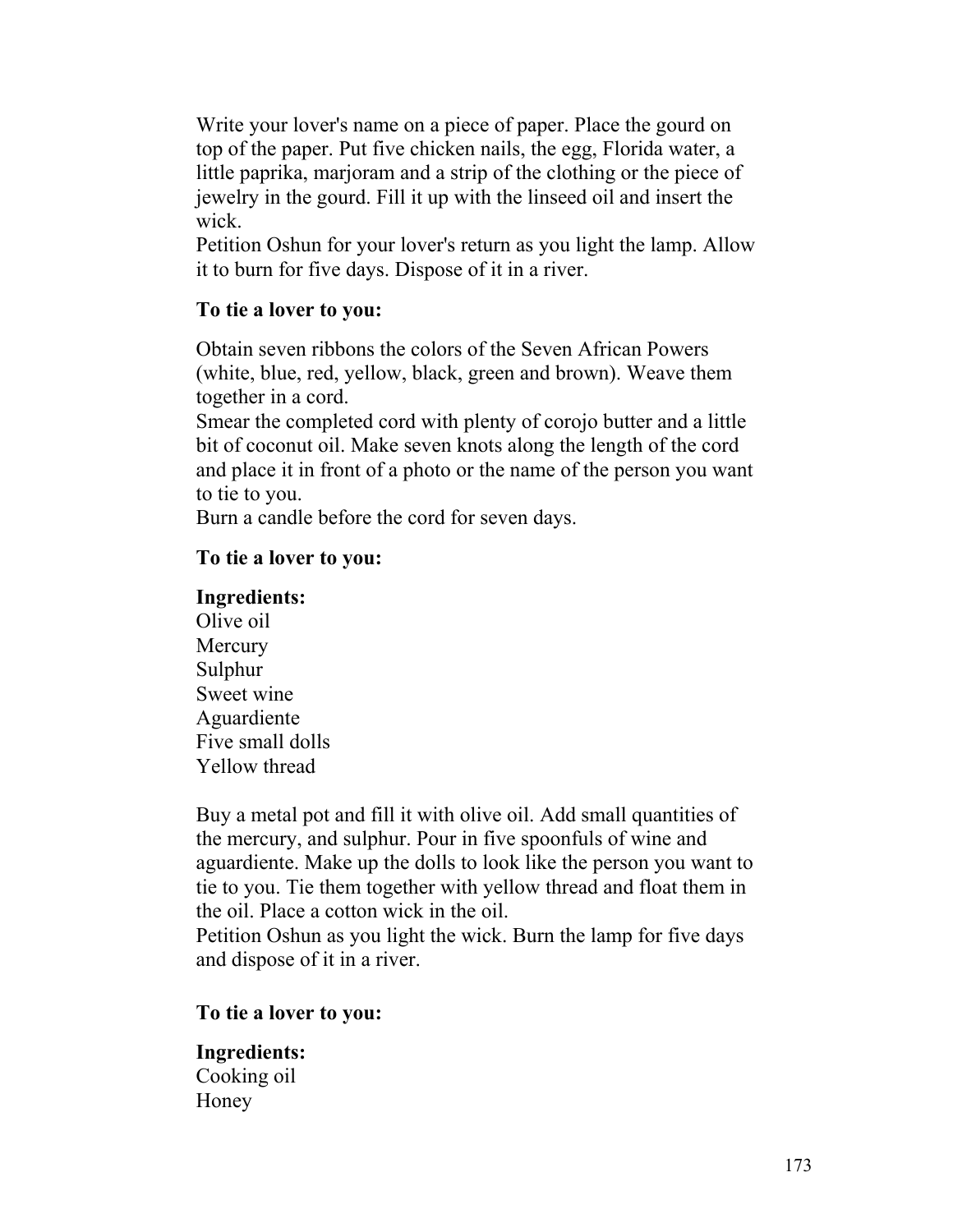Brown sugar Rock candy Five pins Five needles Five cotton wicks

Write your lover's name on a piece of paper. Pierce the paper with the pins and needles and place it at the bottom of a large tea cup. Cover the paper completely with small amounts of the honey, sugar and candy. Fill the cup the rest of the way with the oil. Insert the five wicks. Light the lamp and allow it to burn for five days.

#### **To tie a lover to you:**

#### **Ingredients:**

Elegua's herbs Smoked fish Smoked jutia Holy water Red ocher Sulphur Borax Balsam Valerian powder Powdered poppy seeds Powdered rue root Two small dolls Small wooden chains A lodestone Three iron nails Sesame oil Balsam oil Patchoulli oil Poppy oil Honey Aguardiente **Cotton** White thread Black thread A wooden box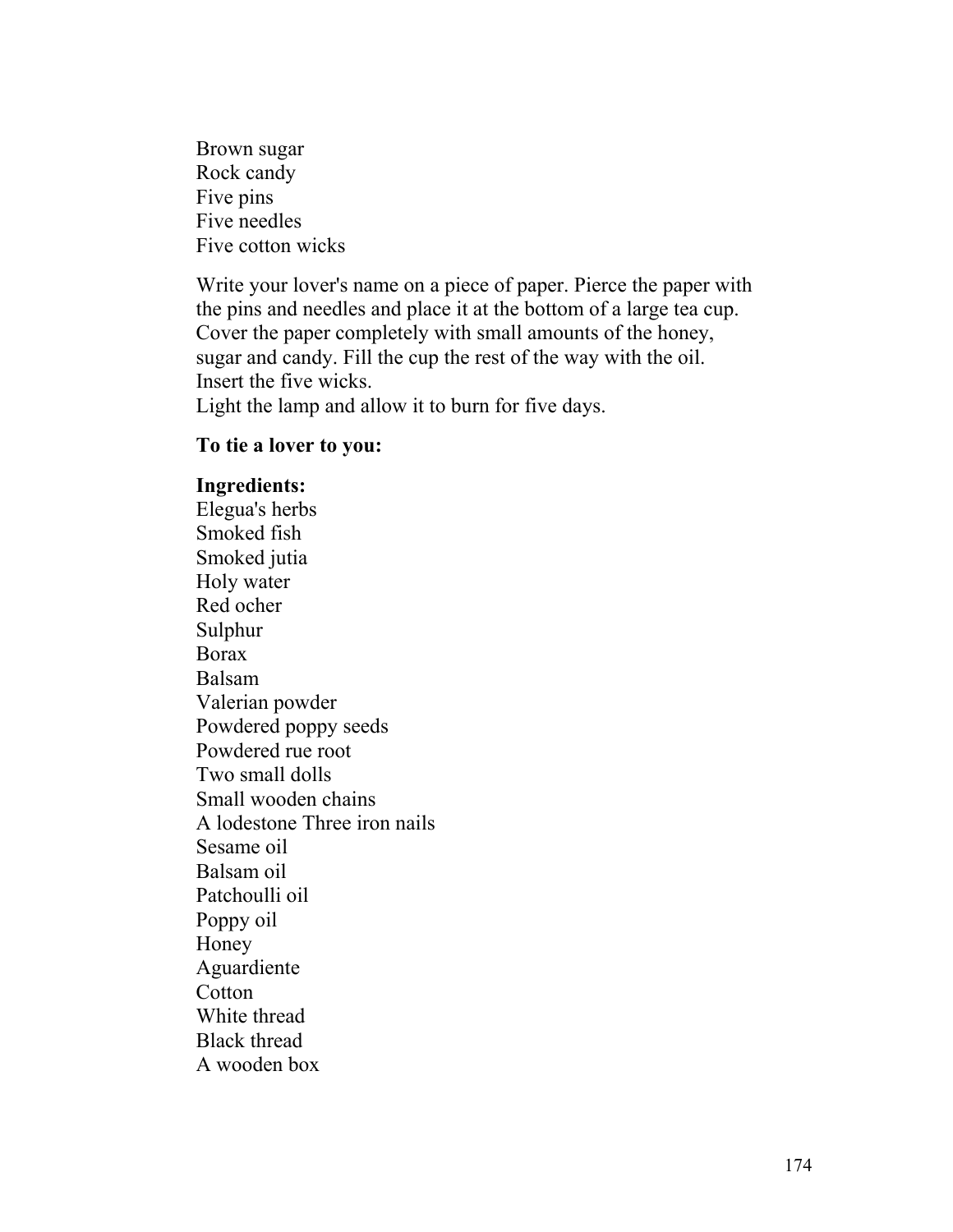Prepare an Omiero with Elegua's herbs. Write your lover's name on a piece of paper and wrap the paper in cotton. If the person to be tied is a man, add a little of his semen; if a woman, a few drops of her menstrual blood. Place the paper wrapped in cotton between the two dolls. Tie the two dolls together with the wooden chains.

Sprinkle the dolls with the essential oils, aguardiente and honey. Begin winding them with the thread. As you wind, insert the nails into the mummy as well as the lodestone. Continue winding with thread and intermingling the rest of the ingredients until the dolls are completely hidden.

Soak the doll mummy in the Omiero as you petition Elegua to make your relationship as tight as that of the dolls. Leave the bundle soaking in the Omiero for three days.

After the three days, place the wrapped dolls in the box, nail it shut and bury it at the base of a kapok tree or a palm tree.

# **To tie a lover to you:**

#### **Ingredients:**

Pins Corn silk Thread

Take the inner soles out of your lover's shoes. Also obtain a little bit of the person's hair and clothing.

Write out your name on a piece of paper. Write out your lover's name on another piece of paper. Lay the papers over one another so that they form a cross. Pin them together and wrap them in corn silk.

Sandwich the papers and the rest of the items in between the inner soles. Wrap everything tightly with the thread and bury the package.

## **To tie a woman to you:**

## **Ingredients:**

Sugar cane Corn starch Taro Immature corn A fox's tail Ginger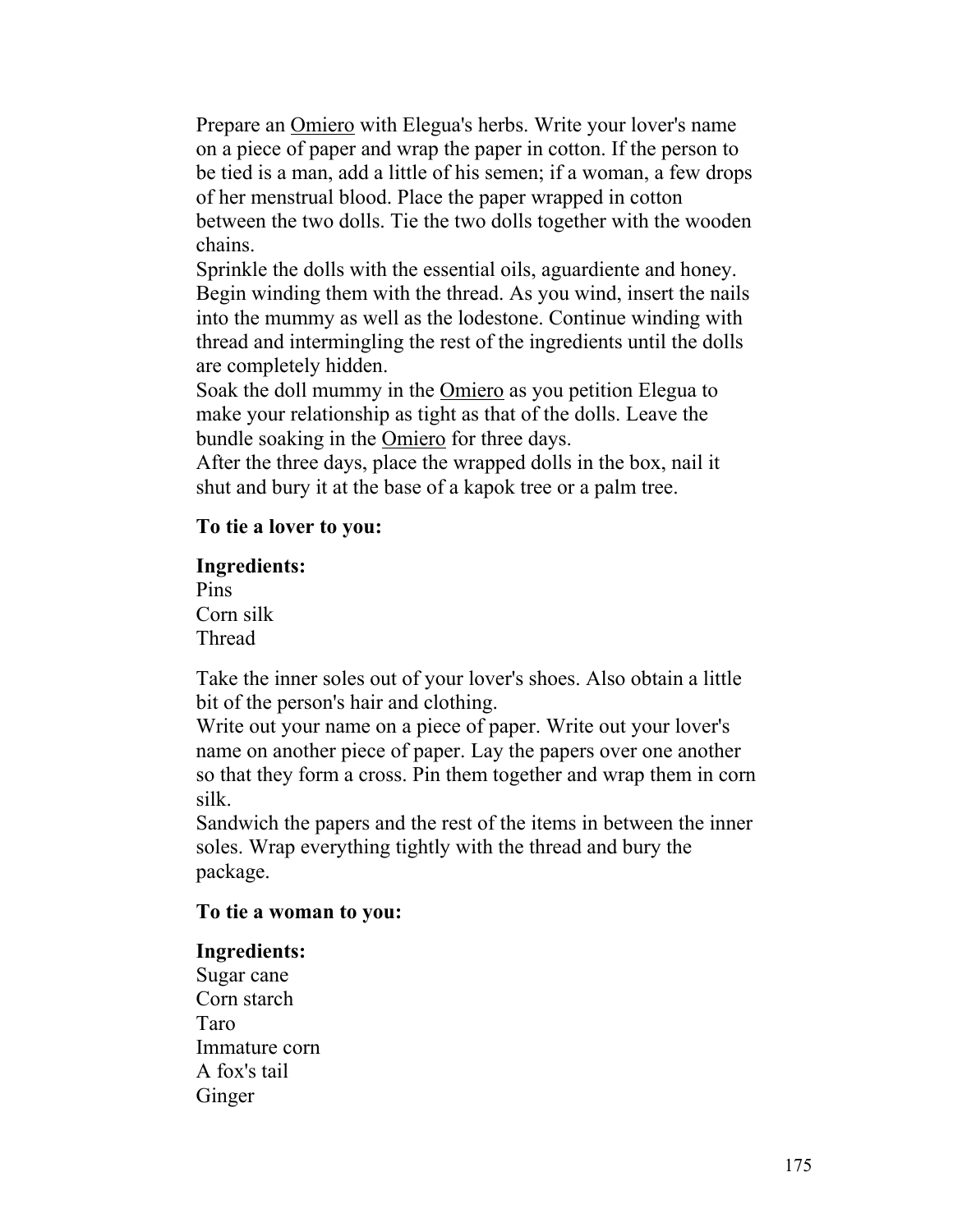Five pieces of coral A ball of cotton Pubic hairs taken while she is menstruating

Tie all the ingredients into a bundle and bury it.

# **To keep a man faithful:**

## **Ingredients:**

Five coral crosses A piece of amber Honey Ferns A coin Indian lotus (nelumbo)

In a jar before Oshun's tureen, place 25 drops of honey. Grind the coral and the amber to a fine powder one by one. Do a Moyuba for Oshun as you add the powder to the honey. Take the jar to a river and pray to Oshun.

Take a large leaf of Indian lotus. Leave a coin for Osain in exchange. Place the leaf in the jar and wrap the jar in the ferns. After five days, unwrap the jar. Press out the juice from the leaf and wash your genitals with the juice. Moisten a piece of cotton with the honey mixture and insert it in your vagina. Take the cotton back out and make love with the man you want to tie.

## **To tie a lover to you:**

## **Ingredients:**

A male and a female lizard Black, white and red thread Seven needles Aguardiente

Tie the lizards together with the three colors of thread. Pierce the lizards with the needles and pack them in mud taken from you lover's shoes.

Obtain a piece of your lover's sweaty clothing. Soak it in aguardiente. Wrap the mud ball in the piece of clothing and place it before your Elegua. Petition Elegua so that he will help you hold on to your lover.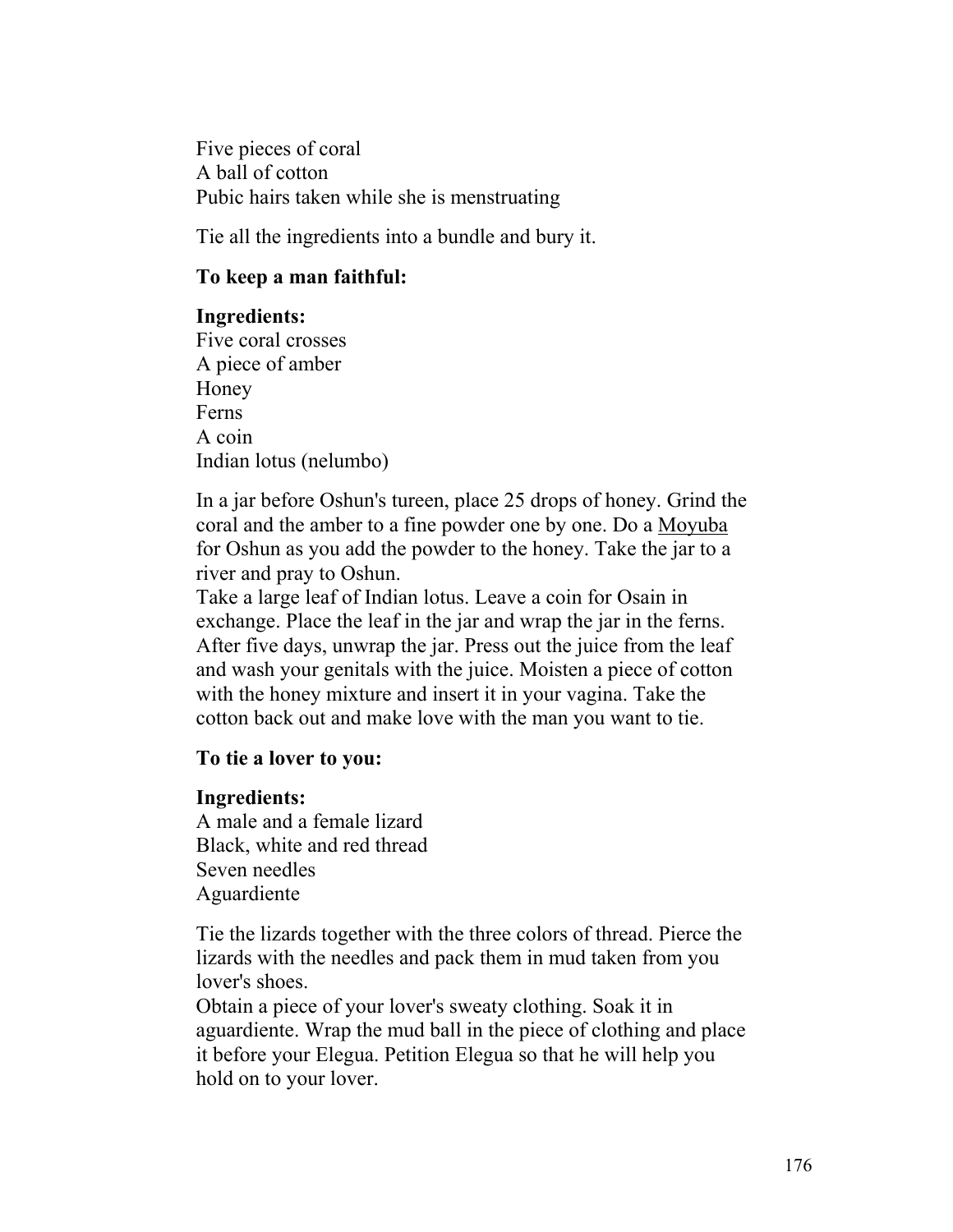#### **To tie a man to a woman:**

# **Ingredients:** A white handkerchief Aguardiente **Three basil roots**

Gather some of the man's semen and place it on a white handkerchief. Let it dry.

When the semen is dry, tear the handkerchief into 14 strips. Tie a knot in each strip. Tie all the knotted strips end to end and place them under your Elegua along with the roots and a glass of aguardiente.

# **To tie a lover to you:**

Write out your lover's first name on a piece of paper. Turn the paper 90 degrees and write the last name so that it crosses the first name. Place a scissors on top of the piece of paper.

# **To tie a lover to you:**

# **Ingredients:**

Salt Saffron Anise Cumin Seven pebbles Three dried twigs A hermit crab Two bags Dry wine

Dampen the salt, anise, saffron, and cumin and mix into a stiff paste. Make five figurines (either male or female).

Gather seven pebbles from the four corners of the block where your lover lives. While gathering the pebbles, also gather the twigs.

Go to the seashore and capture a hermit crab.

Sweep up a little dust from your lover's footprints. Write his or her name on a piece of paper.

Put the figurines and all the other items in a bag. Sew it up and place it inside a second bag. Sprinkle the package with dry wine and leave it at a street corner.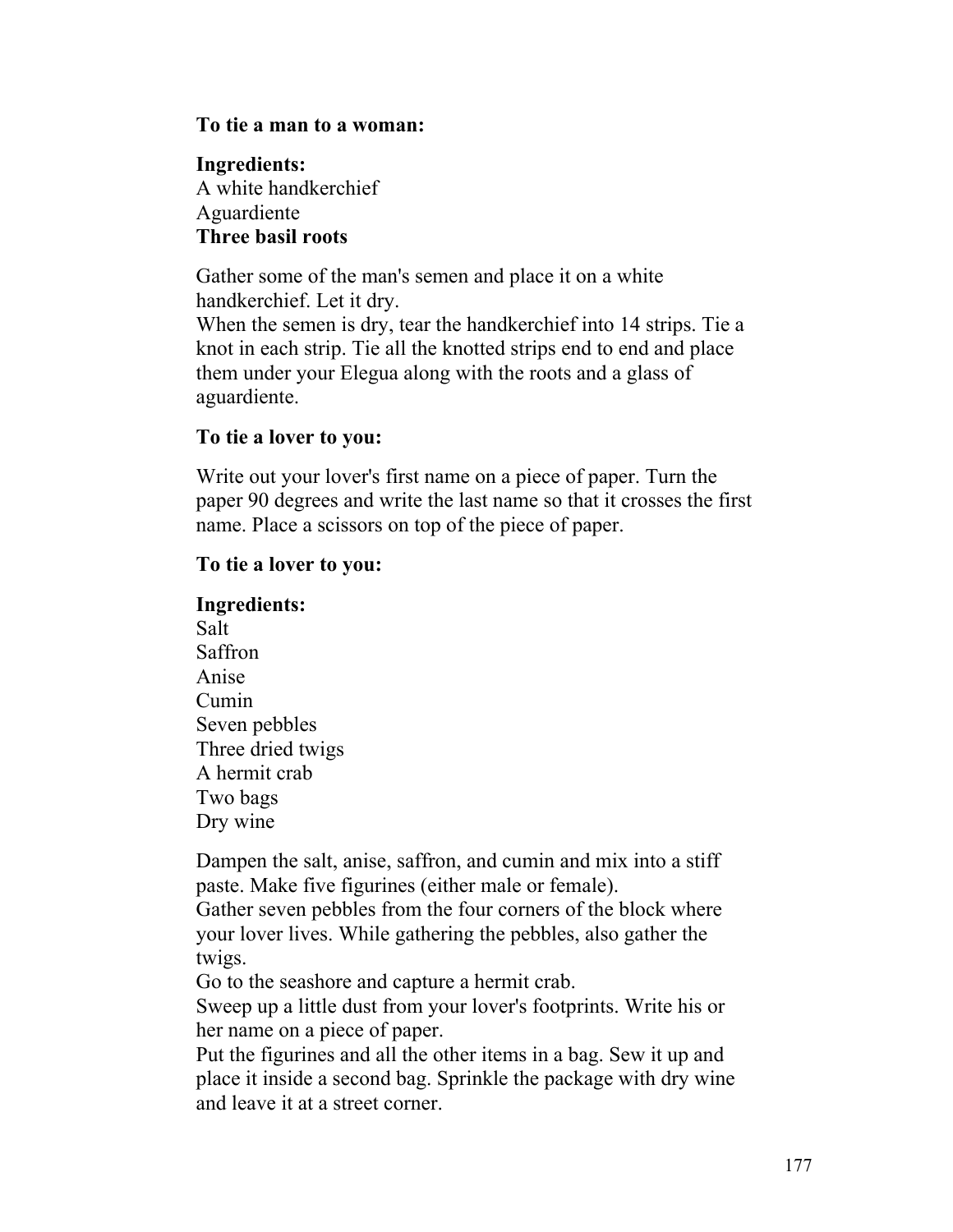#### **To tie a lover to you:**

Swallow a grain of corn whole, without chewing it. Pick it out of your excrement once it passes through you. Add the grain of corn to the food of the person you want to tie to you.

## **To keep a lover from leaving town:**

## **Ingredients:**

A glass Coffee grounds Water A candle Corojo butter

Write your lover's first and last names backwards in the form of a cross on a piece of paper. Place the paper in the bottom of a glass. Cover the paper with coffee grounds and fill the rest of the glass with water. Place the glass next to your Elegua. Cover the candle with corojo butter. Place it next to the glass. As you light it, petition Elegua to prevent your lover from leaving.

## **To make your lover come back to town:**

Cut out a paper silhouette the same size as your lover. Write your lover's name upon it seven times. Cut the names out of the paper figurine with new scissors. Place the strips of paper at the foot of your Elegua. Leave them there for seven days.

On the seventh day, burn the silhouette and the strips of paper with your lover's name. Toss the ashes in the direction where your lover is.

## **To make your lover come back to town:**

## **Ingredients:**

A new deep white plate Almond oil Coconut oil Three cotton wicks

Write your lover's name on a piece of paper and lay it inside the plate. Fill the plate with equal parts of the oils. Insert the wicks. Light and let the lamp burn for three days.

## **To make your lover come back to town:**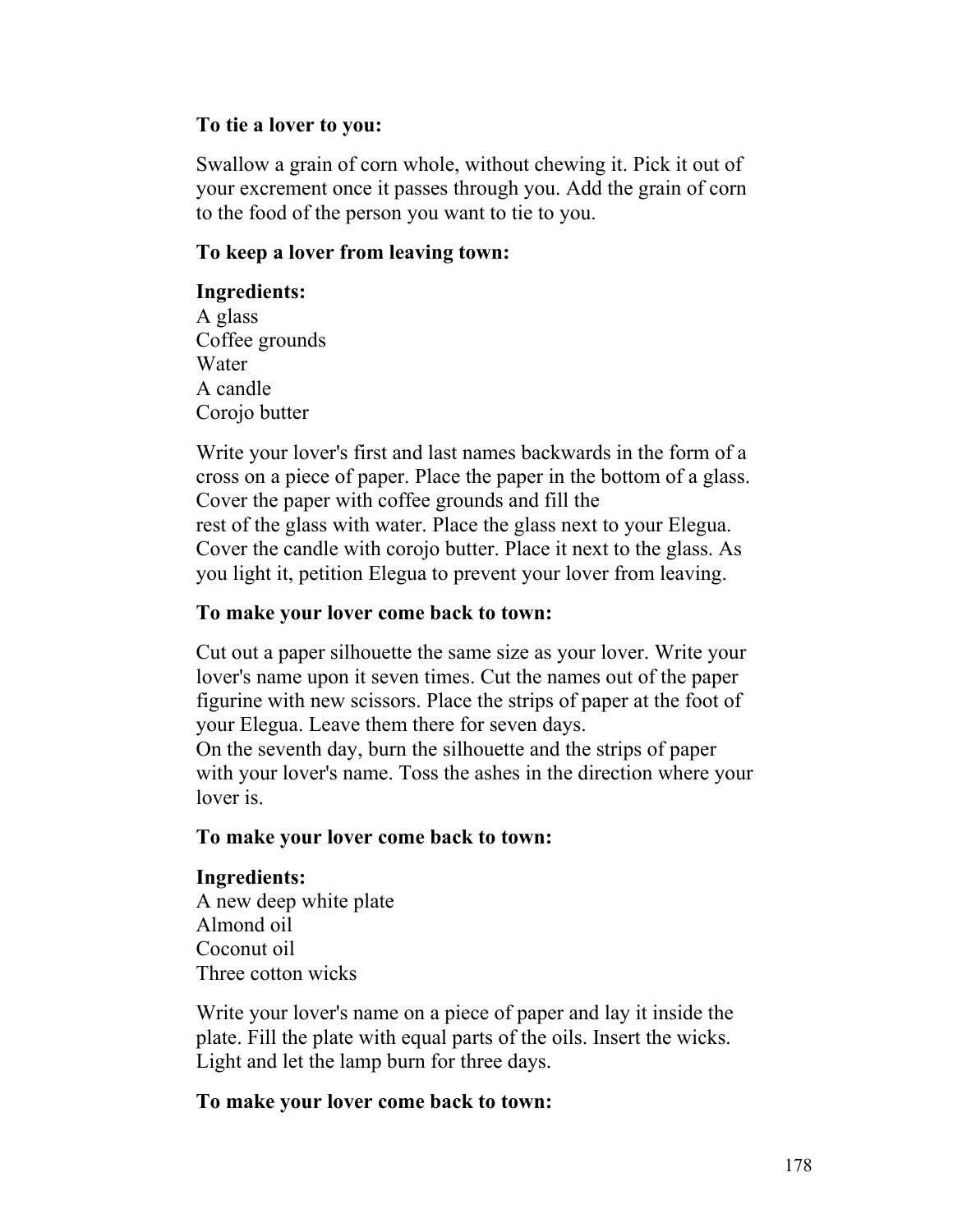#### **Ingredients:**

A lodestone Three needles Sweet wine **Mercury** Red ocher A glass of water

Write your lover's name on a piece of paper. Write your name so that it makes a cross over it. Pierce the paper with the needles. Place the paper at the bottom of a small clay pot. Weigh it down with the lodestone. Add three pinches of red ocher, three spoonfuls of wine and a small dollop of mercury. Put a glass of water next to the pot.

#### **To tie a lover to you:**

#### **Ingredients:**

A lodestone Dry wine Three horseshoe nails An egg Amansa guapo A candle

Obtain your lover's wash cloth. Write your lover's name on a piece of paper and place it on the cloth.

Wash a lodestone in dry wine and put it on top of the paper. Place the rest of the ingredients on the paper. Wrap the cloth around everything and make a tight bundle.

Sprinkle the package every Friday with dry wine and light a candle next to it.

## **To tie a lover to you:**

## **Ingredients:**

A nail Aguardiente

Heat the nail until it is red hot and plunge it into aguardiente. Let it soak for seven days.

On the seventh day, reheat the nail and sprinkle it with